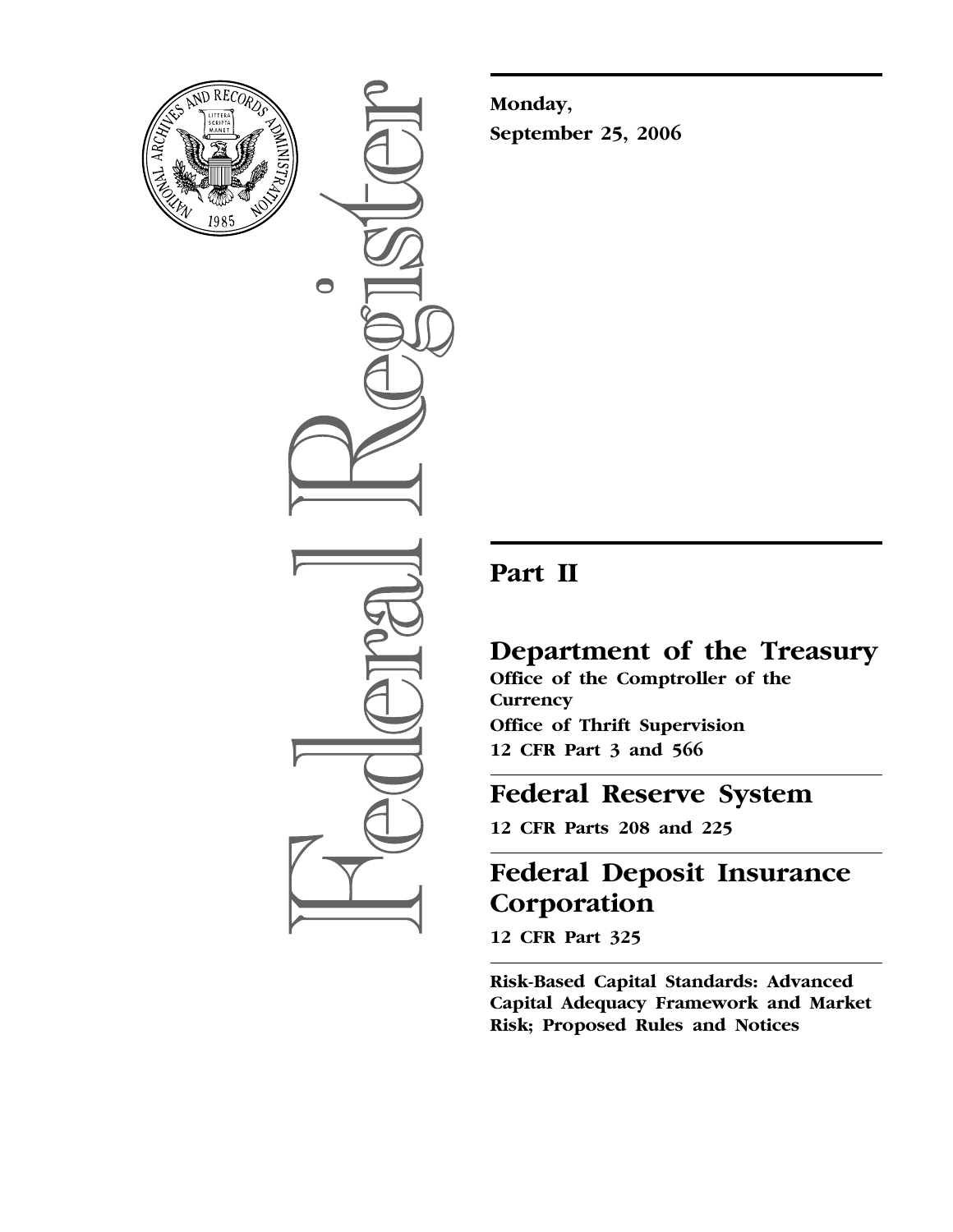## **DEPARTMENT OF THE TREASURY**

**Office of the Comptroller of the Currency** 

#### **12 CFR Part 3**

**[Docket No. 06–09]** 

**RIN 1557–AC91** 

## **FEDERAL RESERVE SYSTEM**

**12 CFR Parts 208 and 225** 

**[Regulations H and Y; Docket No. R–1261]** 

#### **FEDERAL DEPOSIT INSURANCE CORPORATION**

**12 CFR Part 325** 

**RIN 3064–AC73** 

## **DEPARTMENT OF THE TREASURY**

**Office of Thrift Supervision** 

#### **12 CFR Part 566**

**RIN 1550–AB56** 

#### **Risk-Based Capital Standards: Advanced Capital Adequacy Framework**

**AGENCIES:** Office of the Comptroller of the Currency, Treasury; Board of Governors of the Federal Reserve System; Federal Deposit Insurance Corporation; and Office of Thrift Supervision, Treasury.

**ACTION:** Joint notice of proposed rulemaking.

**SUMMARY:** The Office of the Comptroller of the Currency (OCC), the Board of Governors of the Federal Reserve System (Board), the Federal Deposit Insurance Corporation (FDIC), and the Office of Thrift Supervision (OTS) (collectively, the agencies) are proposing a new risk-based capital adequacy framework that would require some and permit other qualifying banks 1 to use an internal ratings-based approach to calculate regulatory credit risk capital requirements and advanced measurement approaches to calculate regulatory operational risk capital requirements. The proposed rule describes the qualifying criteria for banks required or seeking to operate under the proposed framework and the applicable risk-based capital

requirements for banks that operate under the framework.

**DATES:** Comments must be received on or before January 23, 2007.

**ADDRESSES:** Comments should be directed to:

*OCC:* You should include OCC and Docket Number 06–09 in your comment. You may submit comments by any of the following methods:

• *Federal eRulemaking Portal: [http://](http://www.regulations.gov)  [www.regulations.gov.](http://www.regulations.gov)* Follow the instructions for submitting comments.

• *OCC Web Site: [http://](http://www.occ.treas.gov) [www.occ.treas.gov.](http://www.occ.treas.gov)* Click on ''Contact

the OCC,'' scroll down and click on ''Comments on Proposed Regulations.''

• *E-mail address:* 

*[regs.comments@occ.treas.gov.](mailto:regs.comments@occ.treas.gov)* 

• *Fax:* (202) 874–4448.

• *Mail:* Office of the Comptroller of the Currency, 250 E Street, SW., Mail Stop 1–5, Washington, DC 20219.

• *Hand Delivery/Courier:* 250 E Street, SW., *Attn:* Public Information Room, Mail Stop 1–5, Washington, DC 20219.

*Instructions:* All submissions received must include the agency name (OCC) and docket number or Regulatory Information Number (RIN) for this notice of proposed rulemaking. In general, OCC will enter all comments received into the docket without change, including any business or personal information that you provide. You may review comments and other related materials by any of the following methods:

• *Viewing Comments Personally:* You may personally inspect and photocopy comments at the OCC's Public Information Room, 250 E Street, SW., Washington, DC. You can make an appointment to inspect comments by calling (202) 874–5043.

*Board:* You may submit comments, identified by Docket No. R–1261, by any of the following methods:

• *Agency Web Site: [http://](http://www.federalreserve.gov)  [www.federalreserve.gov.](http://www.federalreserve.gov)* Follow the instructions for submitting comments at *http://www.federalreserve.gov/ [generalinfo/foia/ProposedRegs.cfm.](http://www.federalreserve.gov/generalinfo/foia/ProposedRegs.cfm)* 

• *Federal eRulemaking Portal: [http://](http://www.regulations.gov)  [www.regulations.gov.](http://www.regulations.gov)* Follow the instructions for submitting comments. • *E-mail:* 

*[regs.comments@federalreserve.gov.](mailto:regs.comments@federalreserve.gov)*  Include docket number in the subject line of the message.

• *FAX:* 202/452–3819 or 202/452– 3102.

• *Mail:* Jennifer J. Johnson, Secretary, Board of Governors of the Federal Reserve System, 20th Street and Constitution Avenue, NW., Washington, DC 20551.

All public comments are available from the Board's Web site at *[www.federalreserve.gov/generalinfo/](http://www.federalreserve.gov/generalinfo/foia/ProposedRegs.cfm)  foia/ProposedRegs.cfm* as submitted, unless modified for technical reasons. Accordingly, your comments will not be edited to remove any identifying or contact information. Public comments may also be viewed electronically or in paper in Room MP–500 of the Board's Martin Building (20th and C Streets, NW.) between 9 a.m. and 5 p.m. on weekdays.

*FDIC:* You may submit comments, identified by RIN number, by any of the following methods:

• *Federal eRulemaking Portal: [http://](http://www.regulations.gov)  [www.regulations.gov.](http://www.regulations.gov)* Follow the instructions for submitting comments.

• *Agency Web Site: http:// [www.fdic.gov/regulations/laws/federal/](http://www.fdic.gov/regulations/laws/federal/propose.html)  propose.html.* 

• *Mail:* Robert E. Feldman, Executive Secretary, Attention: Comments, Federal Deposit Insurance Corporation, 550 17th Street, NW., Washington, DC 20429.

• *Hand Delivery/Courier:* Guard station at rear of the 550 17th Street Building (located on F Street) on business days between 7 a.m. and 5 p.m.

• *E-mail: [Comments@FDIC.gov.](mailto:Comments@FDIC.gov)* 

• *Public Inspection:* Comments may be inspected at the FDIC Public Information Center, Room E–1002, 3502 Fairfax Drive, Arlington, VA 22226, between 9 a.m. and 5 p.m. on business days.

*Instructions:* Submissions received must include the agency name and RIN for this rulemaking. Comments received will be posted without change to *http:// [www.fdic.gov/regulations/laws/federal/](http://www.fdic.gov/regulations/laws/federal/propose.html)  propose.html* including any personal information provided.

*OTS:* You may submit comments, identified by No. 2006–33, by any of the following methods:

• *Federal eRulemaking Portal: [http://](http://www.regulations.gov)  [www.regulations.gov.](http://www.regulations.gov)* Follow the instructions for submitting comments.

• *E-mail address: [regs.comments@ots.treas.gov.](mailto:regs.comments@ots.treas.gov)* Please include No. 2006–33 in the subject line

of the message and include your name and telephone number in the message. • *Fax:* (202) 906–6518.

• *Mail:* Regulation Comments, Chief Counsel's Office, Office of Thrift Supervision, 1700 G Street, NW., Washington, DC 20552, Attention: No. 2006–33.

• *Hand Delivery/Courier:* Guard's Desk, East Lobby Entrance, 1700 G Street, NW., from 9 a.m. to 4 p.m. on business days, *Attention:* Regulation Comments, Chief Counsel's Office, *Attention:* No. 2006–33.

*Instructions:* All submissions received must include the agency name and

<sup>&</sup>lt;sup>1</sup> For simplicity, and unless otherwise indicated, this notice of proposed rulemaking (NPR) uses the term ''bank'' to include banks, savings associations, and bank holding companies (BHCs). The terms ''bank holding company'' and ''BHS'' refer only to bank holding companies regulated by the board and do not include savings and loan holding companies regulated by the OTS.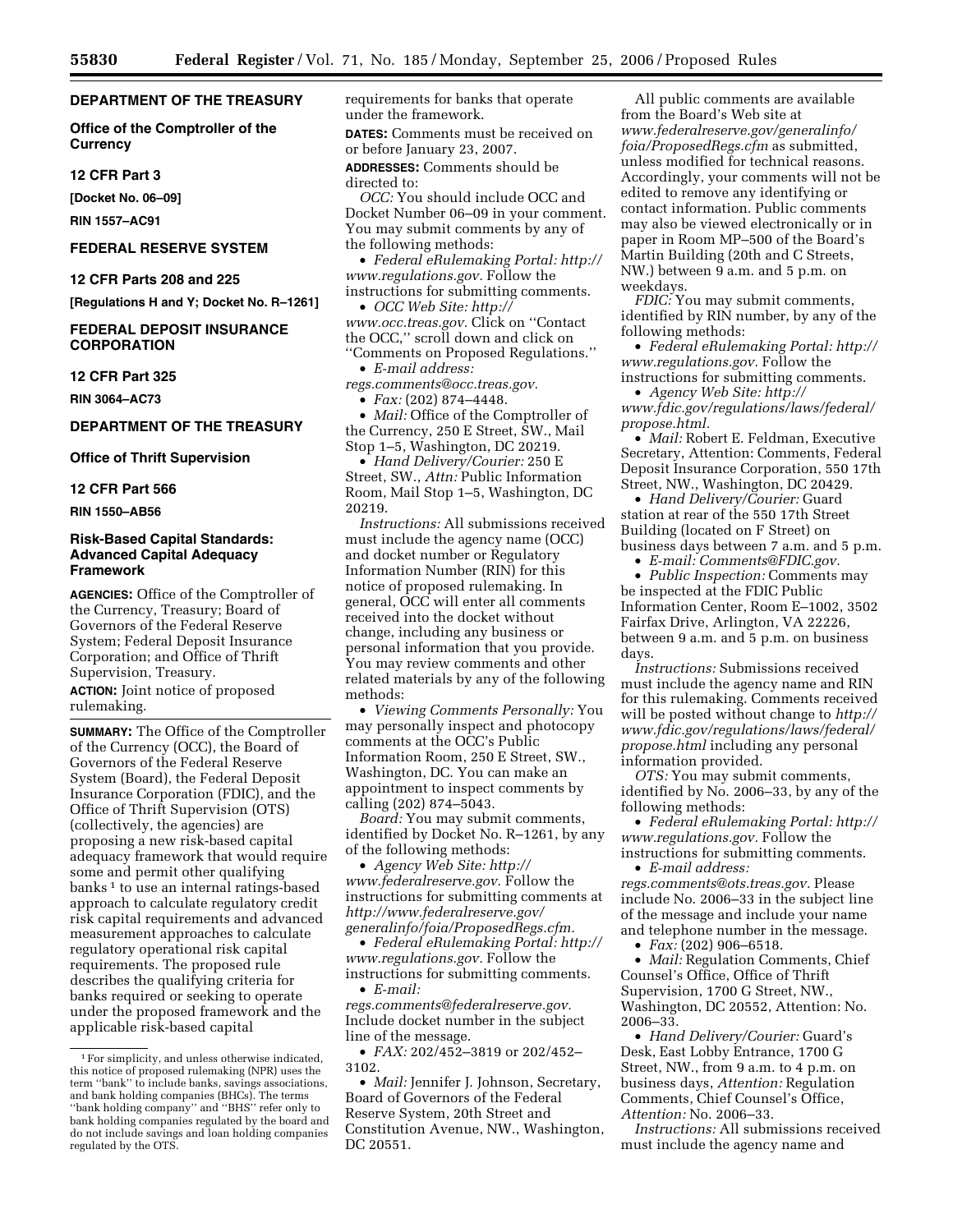docket number or Regulatory Information Number (RIN) for this rulemaking. All comments received will be posted without change to the OTS Internet Site at *http://www.ots.treas.gov/ [pagehtml.cfm?catNumber=67&an=1,](http://www.ots.treas.gov/pagehtml.cfm?catNumber=67&an=1)*  including any personal information provided.

*Docket:* For access to the docket to read background documents or comments received, go to *http:// www.ots.treas.gov/* 

*[pagehtml.cfm?catNumber=67&an=1.](http://www.ots.treas.gov/pagehtml.cfm?catNumber=67&an=1)*  In addition, you may inspect comments at the Public Reading Room, 1700 G Street, NW., by appointment. To make an appointment for access, call (202) 906–5922, send an e-mail to *[public.info@ots.treas.gov,](mailto:public.info@ots.treas.gov)* or send a facsimile transmission to (202) 906– 7755. (Prior notice identifying the materials you will be requesting will assist us in serving you.) We schedule appointments on business days between 10 a.m. and 4 p.m. In most cases, appointments will be available the next

business day following the date we receive a request.

## **FOR FURTHER INFORMATION CONTACT:**

*OCC:* Roger Tufts, Senior Economic Advisor, Capital Policy (202–874–4925) or Ron Shimabukuro, Special Counsel, Legislative and Regulatory Activities Division (202–874–5090). Office of the Comptroller of the Currency, 250 E Street, SW., Washington, DC 20219.

*Board:* Barbara Bouchard, Deputy Associate Director (202–452–3072 or *[barbara.bouchard@frb.gov](mailto:barbara.bouchard@frb.gov)*) or Anna Lee Hewko, Senior Supervisory Financial Analyst (202–530–6260 or *[anna.hewko@frb.gov](mailto:anna.hewko@frb.gov)*), Division of Banking Supervision and Regulation; or Mark E. Van Der Weide, Senior Counsel (202–452–2263 or *[mark.vanderweide@frb.gov](mailto:mark.vanderweide@frb.gov)*), Legal Division. For users of Telecommunications Device for the Deaf (''TDD'') only, contact 202–263–4869.

*FDIC:* Jason C. Cave, Associate Director, Capital Markets Branch, (202) 898–3548, Bobby R. Bean, Senior Quantitative Risk Analyst, Capital Markets Branch, (202) 898–3575, Kenton Fox, Senior Capital Markets Specialist, Capital Markets Branch, (202) 898–7119, Division of Supervision and Consumer Protection; or Michael B. Phillips, Counsel, (202) 898–3581, Supervision and Legislation Branch, Legal Division, Federal Deposit Insurance Corporation, 550 17th Street, NW., Washington, DC 20429.

*OTS:* Michael D. Solomon, Director, Capital Policy, Supervision Policy (202) 906–5654; David W. Riley, Senior Analyst, Capital Policy (202) 906–6669; or Karen Osterloh, Special Counsel,

Regulations and Legislation Division (202) 906–6639, Office of Thrift Supervision, 1700 G Street, NW., Washington, DC 20552.

#### **SUPPLEMENTARY INFORMATION:**

#### **Table of Contents**

- I. Introduction
	- A. Background
	- B. Conceptual Overview
	- 1. The IRB Framework for Credit Risk
	- 2. The AMA for Operational Risk
	- C. Overview of Proposed Rule
	- D. Structure of Proposed Rule
	- E. Quantitative Impact Study 4 and Overall Capital Objectives
	- 1. Quantitative Impact Study 4
	- 2. Overall Capital Objectives
	- F. Competitive Considerations
- II. Scope
	- A. Core and Opt-In Banks
	- B. U.S. Depository Institution Subsidiaries
	- of Foreign Banks
	- C. Reservation of Authority
- III. Qualification
- A. The Qualification Process
- 1. In General
- 2. Parallel Run and Transitional Floor Periods
- B. Qualification Requirements
- 1. Process and Systems Requirements
- 2. Risk Rating and Segmentation Systems for Wholesale and Retail Exposures
- Wholesale exposures
- Retail exposures
- Definition of default
- Rating philosophy
- Rating and segmentation reviews and updates
- 3. Quantification of Risk Parameters for Wholesale and Retail Exposures
- Probability of default (PD)
- Loss given default (LGD) and expected loss given default (ELGD)
- Exposure at default (EAD)
- General quantification principles
- 4. Optional Approaches That Require Prior Supervisory Approval
- 5. Operational Risk
- Operational risk data and assessment system
- Operational risk quantification system
- 6. Data Management and Maintenance
- 7. Control and Oversight Mechanisms
- Validation
- Internal audit
- Stress testing
- 8. Documentation
- C. Ongoing Qualification
- IV. Calculation of Tier 1 Capital and Total Qualifying Capital
- V. Calculation of Risk-Weighted Assets
	- A. Categorization of Exposures
	- 1. Wholesale Exposures
	- 2. Retail Exposures
- 3. Securitization Exposures
- 4. Equity Exposures
- 5. Boundary Between Operational Risk and Other Risks
- 6. Boundary Between the Proposed Rule and the Market Risk Amendment
- B. Risk-Weighted Assets for General Credit Risk (Wholesale Exposures, Retail Exposures, On-Balance Sheet Assets That Are Not Defined by Exposure

Category, and Immaterial Credit Exposures)

- 1. Phase 1—Categorization of Exposures
- 2. Phase 2—Assignment of Wholesale Obligors and Exposures to Rating Grades and Retail Exposures to Segments Purchased wholesale receivables
- Wholesale lease residuals
- 3. Phase 3—Assignment of Risk Parameters to Wholesale Obligors and Exposures and Retail Segments
- 4. Phase 4—Calculation of Risk-Weighted Assets
- 5. Statutory Provisions on the Regulatory Capital Treatment of Certain Mortgage Loans
- C. Credit Risk Mitigation Techniques 1. Collateral
- 2. EAD for Counterparty Credit Risk
- EAD for repo-style transactions and eligible margin loans
- Collateral haircut approach
- Standard supervisory haircuts
- Own estimates of haircuts
- Simple VaR methodology
- 3. EAD for OTC Derivative Contracts
- Current exposure methodology
- 4. Internal Models Methodology
- Maturity under the internal models methodology
- Collateral agreements under the internal models methodology
- Internal estimate of alpha
- Alternative models
- 5. Guarantees and Credit Derivatives That Cover Wholesale Exposures
- Eligible guarantees and eligible credit derivatives
- PD substitution approach
- LGD adjustment approach
- Maturity mismatch haircut
- Restructuring haircut
- Currency mismatch haircut
- Example
	- Multiple credit risk mitigants

E. Securitization Exposures 1. Hierarchy of Approaches

approaches Servicer cash advances

Implicit support

securitizations Clean-up calls

General requirements Inputs to the SFA formula

7. Synthetic Securitizations

Exposures

securitizations First-loss tranches Mezzanine tranches Super-senior tranches

Background

- Double default treatment
- 6. Guarantees and Credit Derivatives That Cover Retail Exposures
- D. Unsettled Securities, Foreign Exchange, and Commodity Transactions

Exceptions to the general hierarchy of

Amount of a securitization exposure

2. Ratings-Based Approach (RBA) 3. Internal Assessment Approach (IAA) 4. Supervisory Formula Approach (SFA)

Operational requirements for traditional

5. Eligible Disruption Liquidity Facilities 6. Credit Risk Mitigation for Securitization

Operational requirements for synthetic

8. Nth-to-Default Credit Derivatives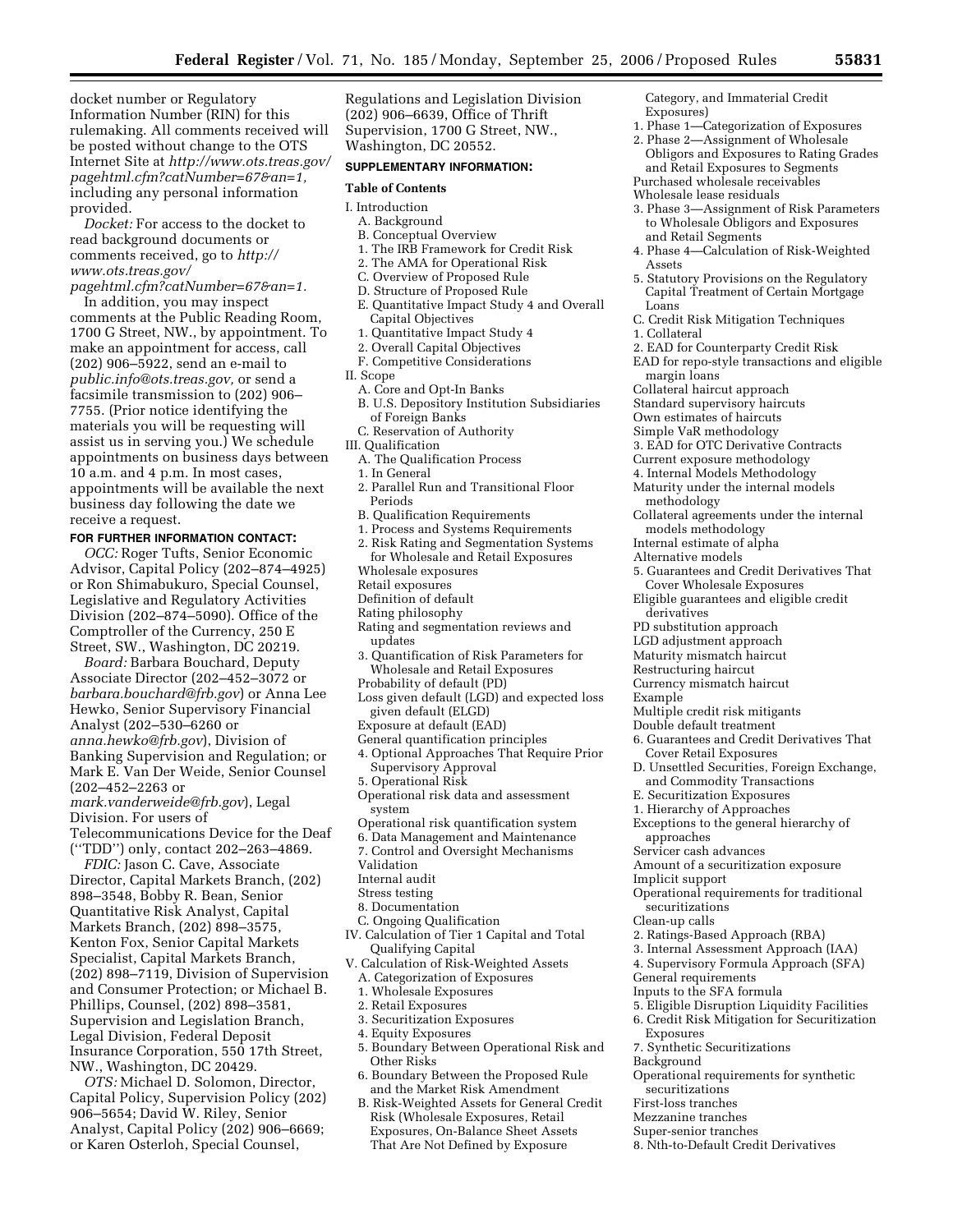9. Early Amortization Provisions Background Controlled early amortization Noncontrolled early amortization F. Equity Exposures 1. Introduction and Exposure Measurement Hedge transactions Measures of hedge effectiveness 2. Simple Risk-Weight Approach (SRWA) Non-significant equity exposures 3. Internal Models Approach (IMA) IMA qualification Risk-weighted assets under the IMA 4. Equity Exposures to Investment Funds Full look-through approach Simple modified look-through approach Alternative modified look-through approach VI. Operational Risk VII. Disclosure 1. Overview Comments on ANPR 2. General Requirements Frequency/timeliness Location of disclosures and audit/ certification requirements Proprietary and confidential information 3. Summary of Specific Public Disclosure Requirements

4. Regulatory Reporting

#### **I. Introduction**

#### *A. Background*

On August 4, 2003, the agencies issued an advance notice of proposed rulemaking (ANPR) (68 FR 45900) that sought public comment on a new riskbased regulatory capital framework based on the Basel Committee on Banking Supervision (BCBS)2 April 2003 consultative paper entitled '' New Basel Capital Accord'' (Proposed New Accord). The Proposed New Accord set forth a ''three pillar'' framework encompassing risk-based capital requirements for credit risk, market risk, and operational risk (Pillar 1); supervisory review of capital adequacy (Pillar 2); and market discipline through enhanced public disclosures (Pillar 3). The Proposed New Accord incorporated several methodologies for determining a bank's risk-based capital requirements for credit, market, and operational risk.3

The ANPR sought comment on selected regulatory capital approaches contained in the Proposed New Accord that the agencies believe are appropriate for large, internationally active U.S. banks. These approaches include the

internal ratings-based (IRB) approach for credit risk and the advanced measurement approaches (AMA) for operational risk (together, the advanced approaches). The IRB framework uses risk parameters determined by a bank's internal systems in the calculation of the bank's credit risk capital requirements. The AMA relies on a bank's internal estimates of its operational risks to generate an operational risk capital requirement for the bank. The ANPR included a number of questions highlighting various issues for the industry's consideration. The agencies received approximately 100 public comments on the ANPR from banks, trade associations, supervisory authorities, and other interested parties. These comments addressed the agencies' specific questions as well as a range of other issues. Commenters generally encouraged further development of the framework, and most supported the overall direction of the ANPR. Commenters did, however, raise a number of conceptual and technical issues that they believed required additional consideration.

Since the issuance of the ANPR, the agencies have worked domestically and with other BCBS member countries to modify the methodologies in the Proposed New Accord to reflect comments received during the international consultation process and the U.S. ANPR comment process. In June 2004, the BCBS issued a document entitled ''International Convergence of Capital Measurement and Capital Standards: A Revised Framework'' (New Accord or Basel II). The New Accord recognizes developments in financial products, incorporates advances in risk measurement and management practices, and assesses capital requirements that are generally more sensitive to risk. It is intended for use by individual countries as the basis for national consultation and implementation. Accordingly, the agencies are issuing this proposed rule to implement the New Accord for banks in the United States.

#### *B. Conceptual Overview*

The framework outlined in this proposal (IRB framework) is intended to

The proposed framework is based on the ''value-at-risk'' (VaR) approach to measuring credit risk and operational risk. VaR modeling techniques for measuring risk have been the subject of economic research and are used by large banks. The proposed framework has benefited significantly from comments on the ANPR, as well as consultations organized in conjunction with the BCBS's development of the New Accord. Because bank risk measurement practices are both continually evolving and subject to model and other errors, the proposed framework should be viewed less as an effort to produce a statistically precise measurement of risk, and more as an effort to improve the risk sensitivity of the risk-based capital requirements for banks.

The proposed framework's conceptual foundation is based on the view that risk can be quantified through the assessment of specific characteristics of the probability distribution of potential losses over a given time horizon. This approach assumes that a suitable estimate of that probability distribution, or at least of the specific characteristics to be measured, can be produced. Figure 1 illustrates some of the key concepts associated with the proposed framework. The figure shows a probability distribution of potential losses associated with some time horizon (for example, one year). It could reflect, for example, credit losses, operational losses, or other types of losses.

produce risk-based capital requirements that are more risk-sensitive than the existing risk-based capital rules of the agencies (general risk-based capital rules). The proposed framework seeks to build on improvements to risk assessment approaches that a number of large banks have adopted over the last decade. In particular, the proposed framework requires banks to assign risk parameters to exposures and provides specific risk-based capital formulas that would be used to transform these risk parameters into risk-based capital requirements.

<sup>2</sup>The BCBS is a committee of banking supervisory authorities, which was established by the central bank governors of the G–10 countries in 1975. It consists of senior representatives of bank supervisory authorities and central banks from Belgium, Canada, France, Germany, Italy, Japan, Luxembourg, the Netherlands, Spain, Sweden, Switzerland, the United Kingdom, and the United States.

<sup>3</sup>The BCBS developed the Proposed New Accord to modernize its first capital Accord, which was endorsed by the G–10 governors in 1988 and implemented by the agencies in the United States in 1989. The BCBS's 1988 Accord is described in a document entitled ''International Convergence of Capital Measurement and Capital Standards.'' This document and other documents issued by the BCBS are available through the Bank for International

Settlements Web site at *[http://www.bis.org.](http://www.bis.org)* The agencies' implementing regulations are available at 12 CFR part 3, Appendices A and B (national banks); 12 CFR part 208, Appendices A and E (state member banks); 12 CFR part 225, Appendixes A and E (bank holding companies); 12 CFR part 325, Appendices A and C (state nonmember banks); and 12 CFR part 567 (savings associations).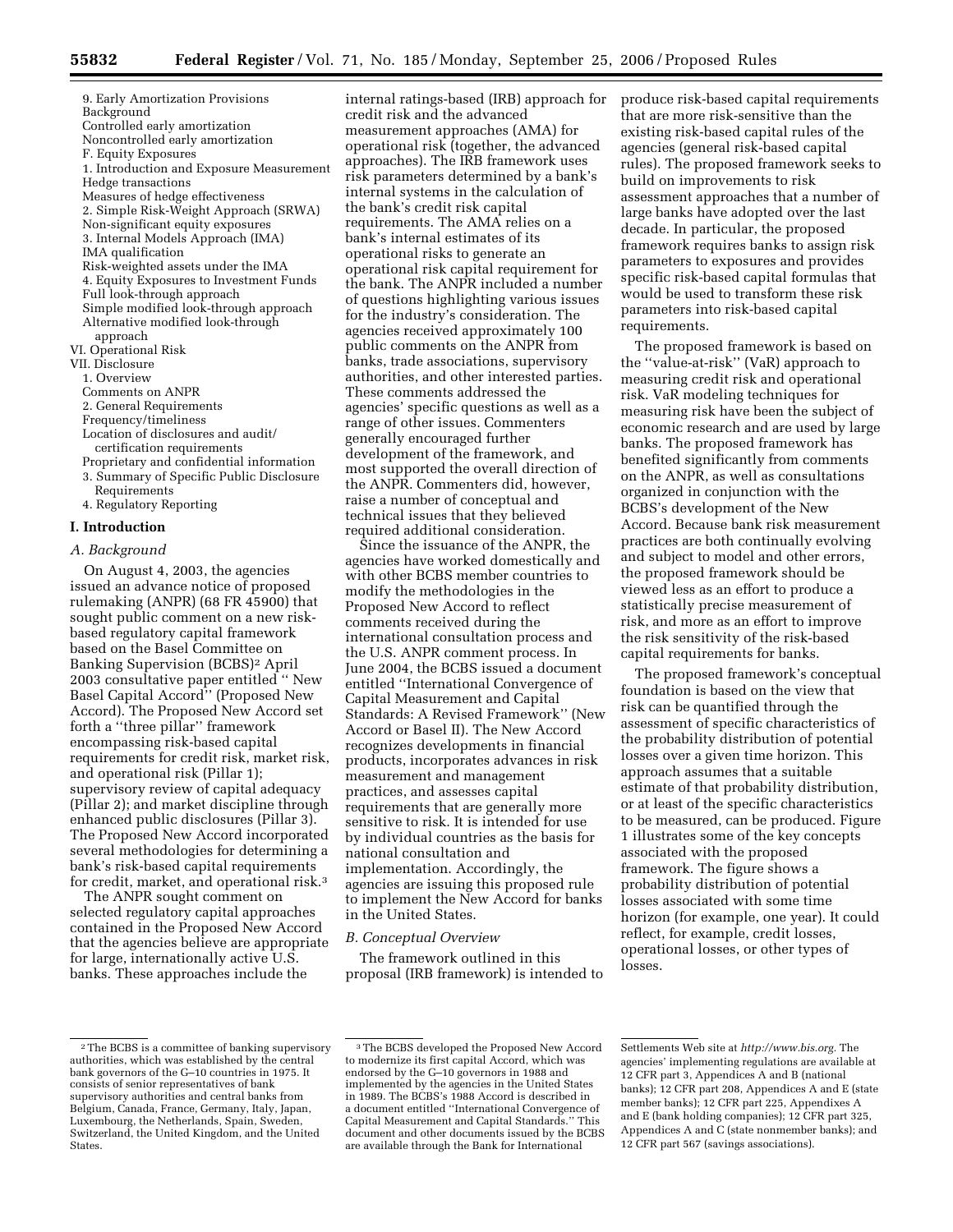Figure  $1$  – Probability Distribution of Potential Losses



The area under the curve to the right of a particular loss amount is the probability of experiencing losses exceeding this amount within a given time horizon. The figure also shows the statistical mean of the loss distribution, which is equivalent to the amount of loss that is ''expected'' over the time horizon. The concept of ''expected loss'' (EL) is distinguished from that of ''unexpected loss'' (UL), which represents potential losses over and above the expected loss amount. A given level of unexpected loss can be defined by reference to a particular percentile threshold of the probability distribution. In the figure, for example, the 99.9th percentile is shown. Unexpected losses, measured at the 99.9th percentile level, are equal to the value of the loss distribution corresponding to the 99.9th percentile, less the amount of expected losses. This is shown graphically at the bottom of the figure.

The particular percentile level chosen for the measurement of unexpected losses is referred to as the ''confidence level'' or the ''soundness standard'' associated with the measurement. If capital is available to cover losses up to and including this percentile level, then the bank will remain solvent in the face of actual losses of that magnitude. Typically, the choice of confidence level or soundness standard reflects a very high percentile level, so that there is a very low estimated probability that actual losses would exceed the unexpected loss amount associated with that confidence level or soundness standard.

Assessing risk and assigning regulatory capital requirements by reference to a specific percentile of a probability distribution of potential losses is commonly referred to as a VaR approach. Such an approach was adopted by the FDIC, Board, and OCC for assessing a bank's risk-based capital requirements for market risk in 1996 (market risk amendment or MRA). Under the MRA, a bank's own internal models are used to estimate the 99th percentile of the bank's market risk loss distribution over a ten-business-day horizon. The bank's market risk capital requirement is based on this VaR estimate, generally multiplied by a factor of three. The agencies implemented this multiplication factor to provide a prudential buffer for market volatility and modeling error.

## 1. The IRB Framework for Credit Risk

The conceptual foundation of this proposal's approach to credit risk capital requirements is similar to the MRA's approach to market risk capital requirements, in the sense that each is VaR-oriented. That is, the proposed framework bases minimum credit risk capital requirements largely on estimated statistical measures of credit risk. Nevertheless, there are important differences between this proposal and the MRA. The MRA approach for assessing market risk capital requirements currently employs a nominal confidence level of 99.0 percent and a ten-business-day horizon, but otherwise provides banks with substantial modeling flexibility in determining their market risk loss distribution and capital requirements. In contrast, the IRB framework for

assessing credit risk capital requirements is based on a 99.9 percent nominal confidence level, a one-year horizon, and a supervisory model of credit losses embodying particular assumptions about the underlying drivers of portfolio credit risk, including loss correlations among different asset types.4

The IRB framework is broadly similar to the credit VaR approaches used by many banks as the basis for their internal assessment of the economic capital necessary to cover credit risk. It is common for a bank's internal credit risk models to consider a one-year loss horizon, and to focus on a high loss threshold confidence level. As with the internal credit VaR models used by banks, the output of the risk-based capital formulas in the IRB framework is an estimate of the amount of credit losses above expected credit losses (ECL) over a one-year horizon that would only be exceeded a small percentage of the time. The agencies believe that a one-year horizon is

<sup>4</sup>The theoretical underpinnings for the supervisory model of credit risk underlying this proposal are provided in Michael Gordy, ''A Risk-Factor Model Foundation for Ratings-Based Bank Capital Rules,'' *Journal of Financial Intermediation,*  July 2003. The IRB formulas are derived as an application of these results to a single-factor CreditMetrics-style model. For mathematical details on this model, see Michael Gordy, ''A Comparative Anatomy of Credit Risk Models,'' *Journal of Banking and Finance,* January 2000, or H.U. Koyluogu and A. Hickman, ''Reconcilable Differences,'' *Risk,* October 1998. For a less technical overview of the IRB formulas, see the BCBS's ''An Explanatory Note on the Basel II Risk Weight Functions,'' July 2005 (Explanatory Note). The document can be found on the Bank for International Settlements Web site at *[http://](http://www.bis.org) [www.bis.org.](http://www.bis.org)*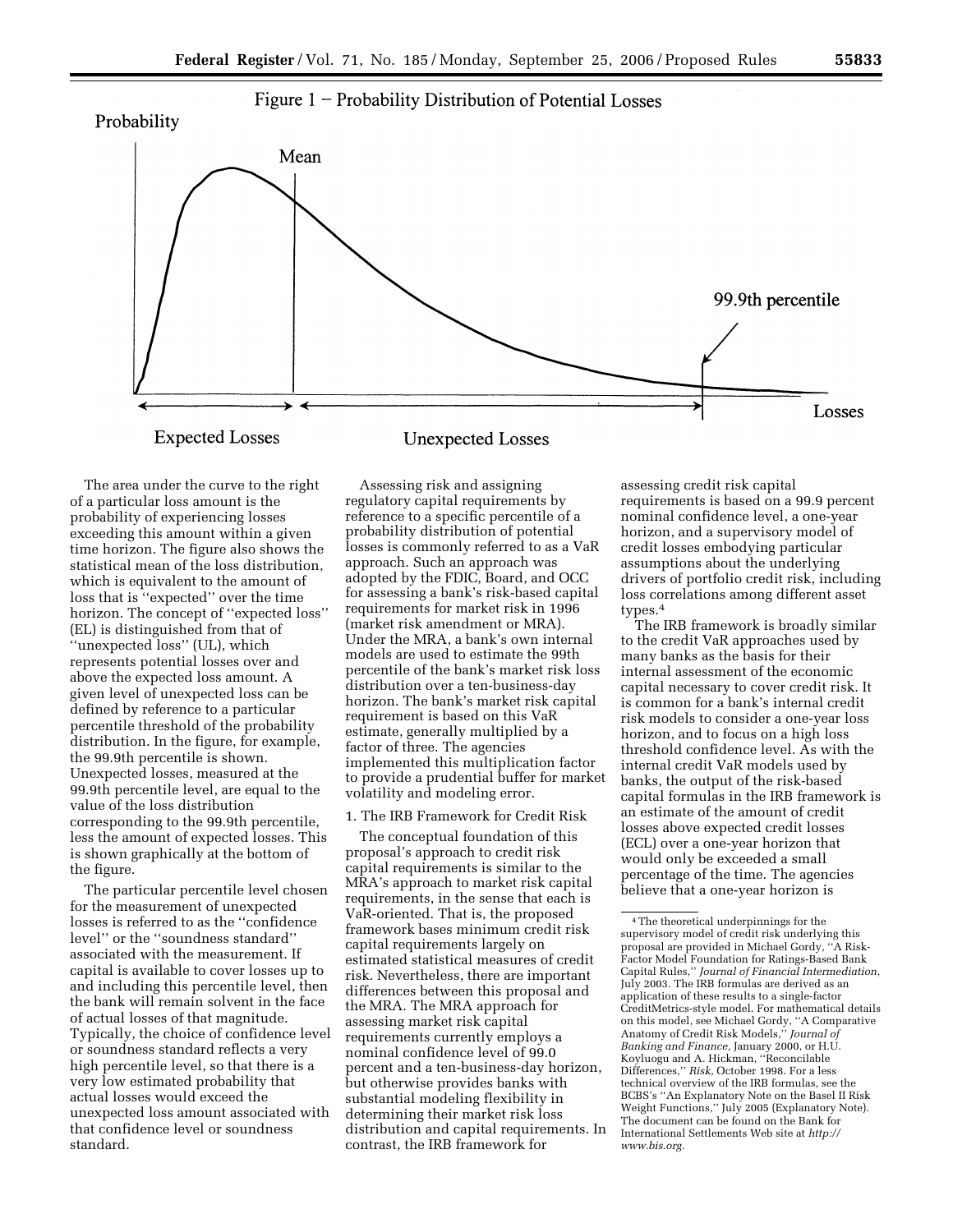appropriate because it balances the fact that banking book positions likely could not be easily or rapidly exited with the possibility that in many cases a bank can cover credit losses by raising additional capital should the underlying credit problems manifest themselves gradually. The nominal confidence level of the IRB risk-based capital formulas (99.9 percent) means that if all the assumptions in the IRB supervisory model for credit risk were correct for a bank, there would be less than a 0.1 percent probability that credit losses at the bank in any year would exceed the IRB risk-based capital requirement.5

As noted above, the supervisory model of credit risk underlying the IRB framework embodies specific assumptions about the economic drivers of portfolio credit risk at banks. As with any modeling approach, these assumptions represent simplifications of very complex real-world phenomena and, at best, are only an approximation of the actual credit risks at any bank. To the extent these assumptions (described in greater detail below) do not characterize a given bank precisely, the actual confidence level implied by the IRB risk-based capital formulas may exceed or fall short of the framework's nominal 99.9 percent confidence level.

In combination with other supervisory assumptions and parameters underlying this proposal, the IRB framework's 99.9 percent nominal confidence level reflects a judgmental pooling of available information, including supervisory experience. The framework underlying this proposal reflects a desire on the part of the agencies to achieve (i) *relative* riskbased capital requirements across different assets that are broadly consistent with maintaining at least an investment grade rating (for example, at least BBB) on the liabilities funding those assets, even in periods of economic adversity; and (ii) for the U.S. banking system as a whole, aggregate minimum regulatory capital requirements that are not a material reduction from the aggregate minimum regulatory capital requirements under the general risk-based capital rules.

A number of important explicit generalizing assumptions and specific parameters are built into the IRB framework to make the framework

applicable to a range of banks and to obtain tractable information for calculating risk-based capital requirements. Chief among the assumptions embodied in the IRB framework are: (i) Assumptions that a bank's credit portfolio is infinitely granular; (ii) assumptions that loan defaults at a bank are driven by a single, systematic risk factor; (iii) assumptions that systematic and non-systematic risk factors are log-normal random variables; and (iv) assumptions regarding correlations among credit losses on various types of assets.

The specific risk-based capital formulas in this proposed rule require the bank to estimate certain risk parameters for its wholesale and retail exposures, which the bank may do using a variety of techniques. These risk parameters are probability of default (PD), expected loss given default (ELGD), loss given default (LGD), exposure at default (EAD), and, for wholesale exposures, effective remaining maturity (M). The risk-based capital formulas into which the estimated risk parameters are inserted are simpler than the economic capital methodologies typically employed by banks (which often require complex computer simulations). In particular, an important property of the IRB risk-based capital formulas is portfolio invariance. That is, the risk-based capital requirement for a particular exposure generally does not depend on the other exposures held by the bank. Like the general risk-based capital rules, the total credit risk capital requirement for a bank's wholesale and retail exposures is the sum of the credit risk capital requirements on individual wholesale exposures and retail exposures.

The IRB risk-based capital formulas contain supervisory asset value correlation (AVC) factors, which have a significant impact on the capital requirements generated by the formulas. The AVC assigned to a given portfolio of exposures is an estimate of the degree to which any unanticipated changes in the financial conditions of the underlying obligors of the exposures are correlated (that is, would likely move up and down together). High correlation of exposures in a period of economic downturn conditions is an area of supervisory concern. For a portfolio of exposures having the same risk parameters, a larger AVC implies less diversification within the portfolio, greater overall systematic risk, and, hence, a higher risk-based capital requirement.6 For example, a 15 percent AVC for a portfolio of residential

mortgage exposures would result in a lower risk-based capital requirement than a 20 percent AVC and a higher risk-based capital requirement than a 10 percent AVC.

The AVCs that appear in the IRB riskbased capital formulas for wholesale exposures decline with increasing PD; that is, the IRB risk-based capital formulas generally imply that a group of low-PD wholesale exposures are more correlated than a group of high-PD wholesale exposures. Thus, under the proposed rule, a low-PD wholesale exposure would have a higher relative risk-based capital requirement than that implied by its PD were the AVC in the IRB risk-based capital formulas for wholesale exposures fixed rather than a function of PD. This inverse relationship between PD and AVC for wholesale exposures is broadly consistent with empirical research undertaken by G10 supervisors and moderates the sensitivity of IRB riskbased capital requirements for wholesale exposures to the economic cycle. *Question 1: The agencies seek comment on and empirical analysis of the appropriateness of the proposed rule's AVCs for wholesale exposures in general and for various types of wholesale exposures (for example, commercial real estate exposures).* 

The AVCs included in the IRB riskbased capital formulas for retail exposures also reflect a combination of supervisory judgment and empirical evidence.7 However, the historical data available for estimating these correlations was more limited than was the case with wholesale exposures, particularly for non-mortgage retail exposures. As a result, supervisory judgment played a greater role. Moreover, the flat 15 percent AVC for residential mortgage exposures is based largely on empirical analysis of traditional long-term, fixed-rate mortgages. *Question 2: The agencies seek comment on and empirical analysis of the appropriateness and risk sensitivity of the proposed rule's AVC for residential mortgage exposures—not only for long-term, fixed-rate mortgages, but also for adjustable-rate mortgages, home equity lines of credit, and other mortgage products—and for other retail portfolios.* 

Another important conceptual element of the IRB framework concerns the treatment of EL. The ANPR generally would have required banks to hold capital against the measured amount of UL plus EL over a one-year horizon, except in the limited instance of credit card exposures where future

<sup>5</sup>Banks' internal economic capital models typically focus on measures of equity capital, whereas the total regulatory capital measure underlying this proposal includes not only equity capital, but also certain debt and hybrid instruments, such as subordinated debt. Thus, the 99.9 percent nominal confidence level embodied in the IRB framework is not directly comparable to the nominal solvency standards underpinning banks'

<sup>&</sup>lt;sup>6</sup> See Explanatory Note.  $\degree$  *T* See Explanatory Note, section 5.3.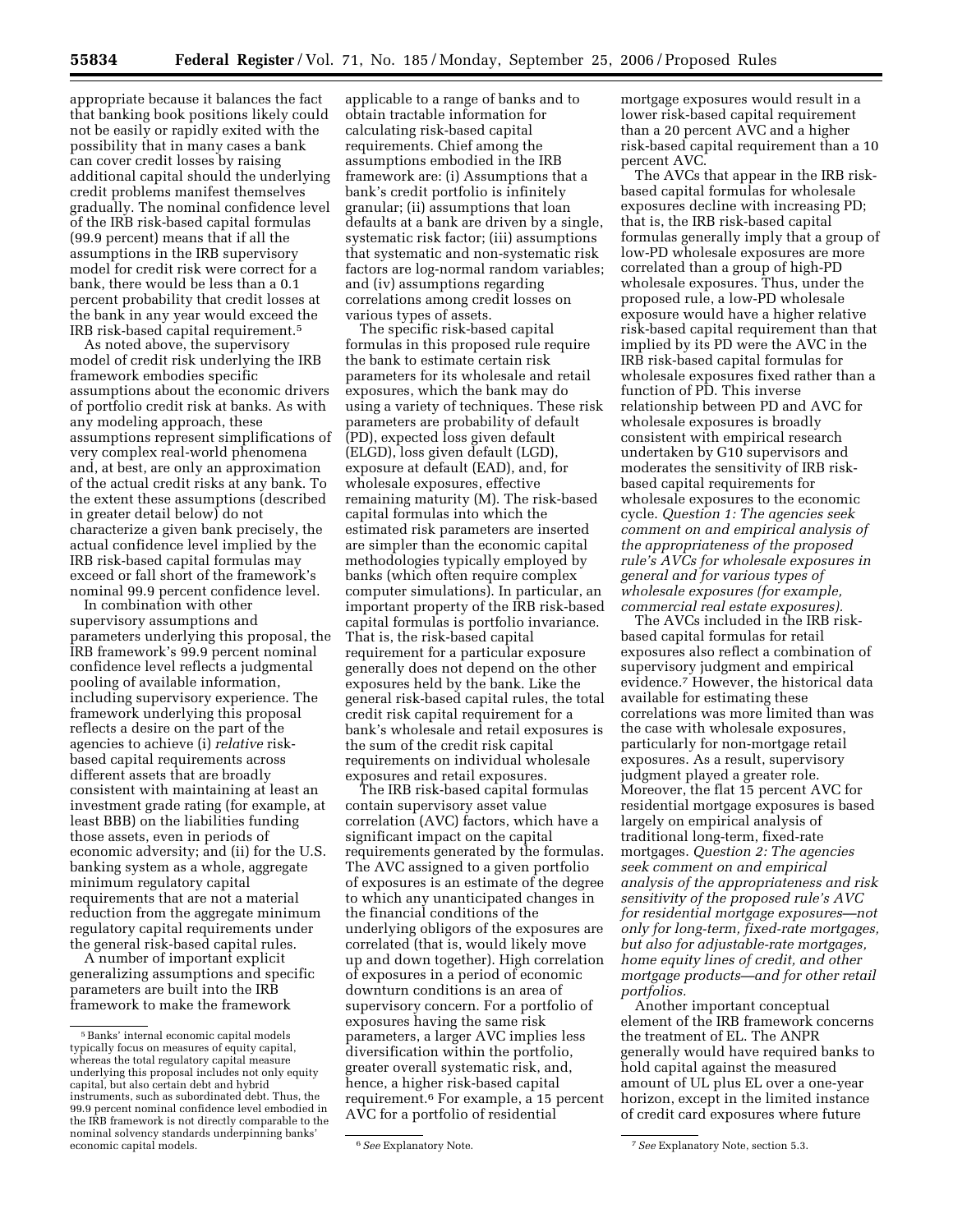margin income (FMI) was allowed to offset EL. The ANPR treatment also would have maintained the existing definition of regulatory capital, which includes the allowance for loan and lease losses (ALLL) in tier 2 capital up to a limit equal to 1.25 percent of riskweighted assets. The ANPR requested comment on the proposed treatment of EL. Many commenters on the ANPR objected to this treatment on conceptual grounds, arguing that capital is not the appropriate mechanism for covering EL. In response to this feedback, the agencies sought and obtained changes to the BCBS's proposals in this area.

The agencies supported the BCBS's proposal, announced in October 2003, to remove ECL (as defined below) from the risk-weighted assets calculation. This NPR, consistent with the New Accord, removes ECL from the riskweighted assets calculation but requires a bank to compare its ECL to its eligible credit reserves (as defined below). If a bank's ECL exceeds its eligible credit reserves, the bank must deduct the excess ECL amount 50 percent from tier 1 capital and 50 percent from tier 2 capital. If a bank's eligible credit reserves exceed its ECL, the bank would be able to include the excess eligible credit reserves amount in tier 2 capital, up to 0.6 percent of the bank's credit risk-weighted assets. This treatment is intended to maintain a capital incentive to reserve prudently and seeks to ensure that ECL over a one-year horizon is covered either by reserves or capital. This treatment also recognizes that prudent reserving that considers probable losses over the life of a loan may result in a bank holding reserves in excess of ECL measured with a one-year horizon. The BCBS calibrated the proposed 0.6 percent limit on inclusion of excess reserves in tier 2 capital to be approximately as restrictive as the existing cap on the inclusion of ALLL under the general risk-based capital rules, based on data obtained in the BCBS's Third Quantitative Impact Study (QIS–3).8 *Question 3: The agencies seek comment and supporting data on the appropriateness of this limit.* 

The agencies are aware that certain banks believe that FMI should be eligible to cover ECL for the purposes of such a calculation, while other banks have asserted that, for certain business lines, prudential reserving practices do not involve setting reserves at levels consistent with ECL over a horizon as long as one year. The agencies nevertheless believe that the proposed approach is appropriate because banks

should receive risk-based capital benefits only for the most highly reliable ECL offsets.

The combined impact of these changes in the treatment of ECL and reserves will depend on the reserving practices of individual banks. Nevertheless, if other factors are equal, the removal of ECL from the calculation of risk-weighted assets will result in a lower amount of risk-weighted assets than the proposals in the ANPR. However, the impact on risk-based capital ratios should be partially offset by related changes to the numerators of the risk-based capital ratios specifically, (i) the ALLL will be allowed in tier 2 capital up to certain limits only to the extent that it and certain other reserves exceed ECL, and (ii) if ECL exceeds reserves, the reserve shortfall must be deducted 50 percent from tier 1 capital and 50 percent from tier 2 capital.

Using data from QIS–3, the BCBS conducted an analysis of the risk-based capital requirements that would be generated under the New Accord, taking into account the aggregate effect of ECLrelated changes to both the numerator and the denominator of the risk-based capital ratios. The BCBS concluded that to offset these changes relative to the credit risk-based capital requirements of the Proposed New Accord, it might be necessary under the New Accord to apply a ''scaling factor'' (multiplier) to credit risk-weighted assets. The BCBS, in the New Accord, indicated that the best estimate of the scaling factor using QIS–3 data adjusted for the EL–UL decisions was 1.06. The BCBS noted that a final determination of any scaling factor would be reconsidered prior to full implementation of the new framework. The agencies are proposing a multiplier of 1.06 at this time, consistent with the New Accord.

The agencies note that a 1.06 multiplier should be viewed as a placeholder. The BCBS is expected to revisit the determination of a scaling factor based on the results of the latest international QIS (QIS–5, which was not conducted in the United States).9 The agencies will consider the BCBS's determination, as well as other factors including the most recent QIS conducted in the United States (QIS–4, which is described below),<sup>10</sup> in determining a multiplier for the final rule. As the agencies gain more experience with the proposed advanced approaches, the agencies will revisit the scaling factor along with other

calibration issues identified during the parallel run and transitional floor periods (described below) and make changes to the rule as necessary. While a scaling factor is one way to ensure that regulatory capital is maintained at a certain level, particularly in the short- to medium-term, the agencies also may address calibration issues through modifications to the underlying IRB risk-based capital formulas.

#### 2. The AMA for Operational Risk

The proposed rule also includes the AMA for determining risk-based capital requirements for operational risk. Under the proposed rule, operational risk is defined as the risk of loss resulting from inadequate or failed internal processes, people, and systems or from external events. This definition of operational risk includes legal risk—which is the risk of loss (including litigation costs, settlements, and regulatory fines) resulting from the failure of the bank to comply with laws, regulations, prudent ethical standards, and contractual obligations in any aspect of the bank's business—but excludes strategic and reputational risks.

Under the AMA, a bank would use its internal operational risk management systems and processes to assess its exposure to operational risk. Given the complexities involved in measuring operational risk, the AMA provides banks with substantial flexibility and, therefore, does not require a bank to use specific methodologies or distributional assumptions. Nevertheless, a bank using the AMA must demonstrate to the satisfaction of its primary Federal supervisor that its systems for managing and measuring operational risk meet established standards, including producing an estimate of operational risk exposure that meets a 1-year, 99.9th percentile soundness standard. A bank's estimate of operational risk exposure includes both expected operational loss (EOL) and unexpected operational loss (UOL) and forms the basis of the bank's risk-based capital requirement for operational risk.

The AMA allows a bank to base its risk-based capital requirement for operational risk on UOL alone if the bank can demonstrate to the satisfaction of its primary Federal supervisor that the bank has eligible operational risk offsets, such as certain operational risk reserves, that equal or exceed the bank's EOL. To the extent that eligible operational risk offsets are less than EOL, the bank's risk-based capital requirement for operational risk must incorporate the shortfall.

<sup>8</sup>BCBS, ''QIS 3: Third Quantitative Impact Study,'' May 2003.

<sup>9</sup>*See [http://www.bis.org/bcbs/qis/qis5.htm.](http://www.bis.org/bcbs/qis/qis5.htm)*  10*See* ''Summary Findings of the Fourth Quantitative Impact Study,'' February 24, 2006.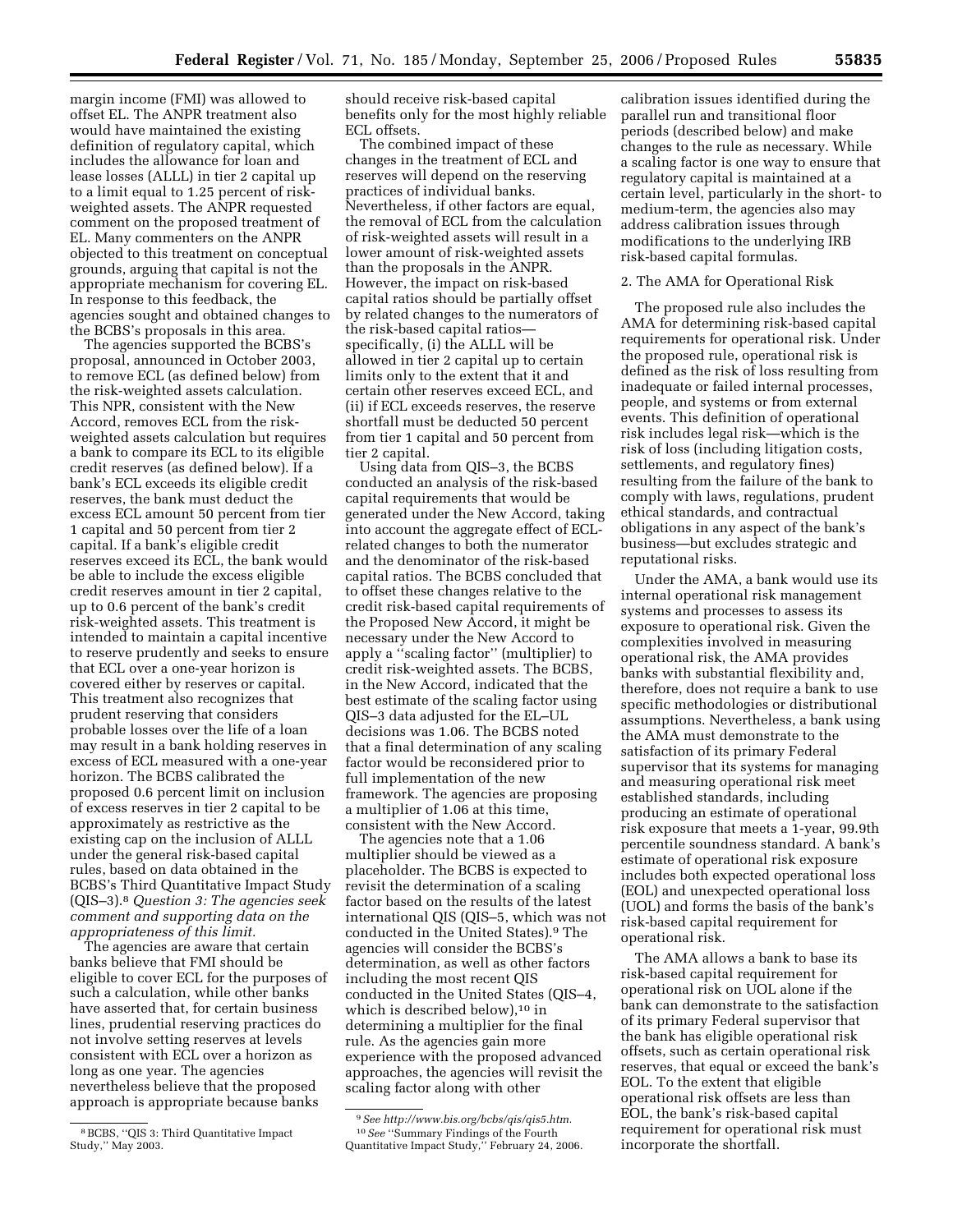#### *C. Overview of Proposed Rule*

The proposed rule maintains the general risk-based capital rules' minimum tier 1 risk-based capital ratio of 4.0 percent and total risk-based capital ratio of 8.0 percent. The components of tier 1 and total capital are also generally the same, with a few adjustments described in more detail below. The primary difference between the general risk-based capital rules and the proposed rule is the methodologies used for calculating risk-weighted assets. Banks applying the proposed rule generally would use their internal risk measurement systems to calculate the inputs for determining the riskweighted asset amounts for (i) general credit risk (including wholesale and retail exposures); (ii) securitization exposures; (iii) equity exposures; and (iv) operational risk. In certain cases, however, external ratings or supervisory risk weights would be used to determine risk-weighted asset amounts. Each of these areas is discussed below.

Banks using the proposed rule also would be subject to supervisory review of their capital adequacy (Pillar 2) and certain public disclosure requirements to foster transparency and market discipline (Pillar 3). In addition, each bank using the advanced approaches would continue to be subject to the tier 1 leverage ratio requirement, and each depository institution (DI) (as defined in section 3 of the Federal Deposit Insurance Act (12 U.S.C. 1813)) using the advanced approaches would continue to be subject to the prompt corrective action (PCA) thresholds. Those banks subject to the MRA also would continue to be subject to the MRA.

Under the proposed rule, a bank must identify whether each of its on- and offbalance sheet exposures is a wholesale, retail, securitization, or equity exposure. Assets that are not defined by any exposure category (and certain immaterial portfolios of exposures) generally would be assigned riskweighted asset amounts equal to their carrying value (for on-balance sheet exposures) or notional amount (for offbalance sheet exposures).

Wholesale exposures under the proposed rule include most credit exposures to companies and governmental entities. For each wholesale exposure, a bank would assign five quantitative risk parameters: PD (which is stated as a percentage and measures the likelihood that an obligor will default over a 1-year horizon); ELGD (which is stated as a percentage and is an estimate of the economic loss rate if a default occurs); LGD (which is

stated as a percentage and is an estimate of the economic loss rate if a default occurs during economic downturn conditions); EAD (which is measured in dollars and is an estimate of the amount that would be owed to the bank at the time of default); and M (which is measured in years and reflects the effective remaining maturity of the exposure). Banks would be able to factor into their risk parameter estimates the risk mitigating impact of collateral, credit derivatives, and guarantees that meet certain criteria. Banks would input the risk parameters for each wholesale exposure into an IRB risk-based capital formula to determine the risk-based capital requirement for the exposure.

Retail exposures under the proposed rule include most credit exposures to individuals and small businesses that are managed as part of a segment of exposures with similar risk characteristics, not on an individualexposure basis. A bank would classify each of its retail exposures into one of three retail subcategories—residential mortgage exposures, qualifying revolving exposures (QREs) (for example, credit cards and overdraft lines), and other retail exposures. Within these three subcategories, the bank would group exposures into segments with similar risk characteristics. The bank would then assign the risk parameters PD, ELGD, LGD, and EAD to each retail segment. The bank would be able to take into account the risk mitigating impact of collateral and guarantees in the segmentation process and in the assignment of risk parameters to retail segments. Like wholesale exposures, the risk parameters for each retail segment would be used as inputs into an IRB risk-based capital formula to determine the risk-based capital requirement for the segment. *Question 4: The agencies seek comment on the use of a segmentbased approach rather than an exposure-by-exposure approach for retail exposures.* 

For securitization exposures, the bank would apply one of three general approaches, subject to various conditions and qualifying criteria: the Ratings-Based Approach (RBA), which uses external ratings to risk-weight exposures; an Internal Assessment Approach (IAA), which uses internal ratings to risk-weight exposures to assetbacked commercial paper programs (ABCP programs); or the Supervisory Formula Approach (SFA). Securitization exposures in the form of gain-on-sale or credit-enhancing interest-only strips

 $(CEIOs)^{11}$  and securitization exposures that do not qualify for the RBA, the IAA, or the SFA would be deducted from regulatory capital.

Banks would be able to use an internal models approach (IMA) for determining risk-based capital requirements for equity exposures, subject to certain qualifying criteria and floors. If a bank does not have a qualifying internal model for equity exposures, or chooses not to use such a model, the bank must apply a simple risk weight approach (SRWA) in which publicly traded equity exposures would have a 300 percent risk weight and nonpublicly traded equity exposures would have a 400 percent risk weight. Under both the IMA and the SRWA, equity exposures to certain entities or made pursuant to certain statutory authorities would be subject to a 0 to 100 percent risk weight.

Banks would have to develop qualifying AMA systems to determine risk-based capital requirements for operational risk. Under the AMA, a bank would use its own methodology to identify operational loss events, measure its exposure to operational risk, and assess a risk-based capital requirement for operational risk.

Under the proposed rule, a bank would calculate its risk-based capital ratios by first converting any dollar riskbased capital requirements for exposures produced by the IRB riskbased capital formulas into riskweighted asset amounts by multiplying the capital requirements by 12.5 (the inverse of the overall 8.0 percent riskbased capital requirement). After determining the risk-weighted asset amounts for credit risk and operational risk, a bank would sum these amounts and then subtract any allocated transfer risk reserves and excess eligible credit reserves not included in tier 2 capital (defined below) to determine total riskweighted assets. The bank would then calculate its risk-based capital ratios by dividing its tier 1 capital and total qualifying capital by the total riskweighted assets amount.

The proposed rule contains specific public disclosure requirements to provide important information to market participants on the capital structure, risk exposures, risk assessment processes, and, hence, the

<sup>11</sup>A CEIO is an on-balance-sheet asset that (i) represents the contractual right to receive some or all of the interest and no more than a minimal amount of principal due on the underlying exposures of a securitization and (ii) exposes the holder to credit risk directly or indirectly associated with the underlying exposures that exceeds its pro rata claim on the underlying exposures whether through subordination provisions or other creditenhancement techniques.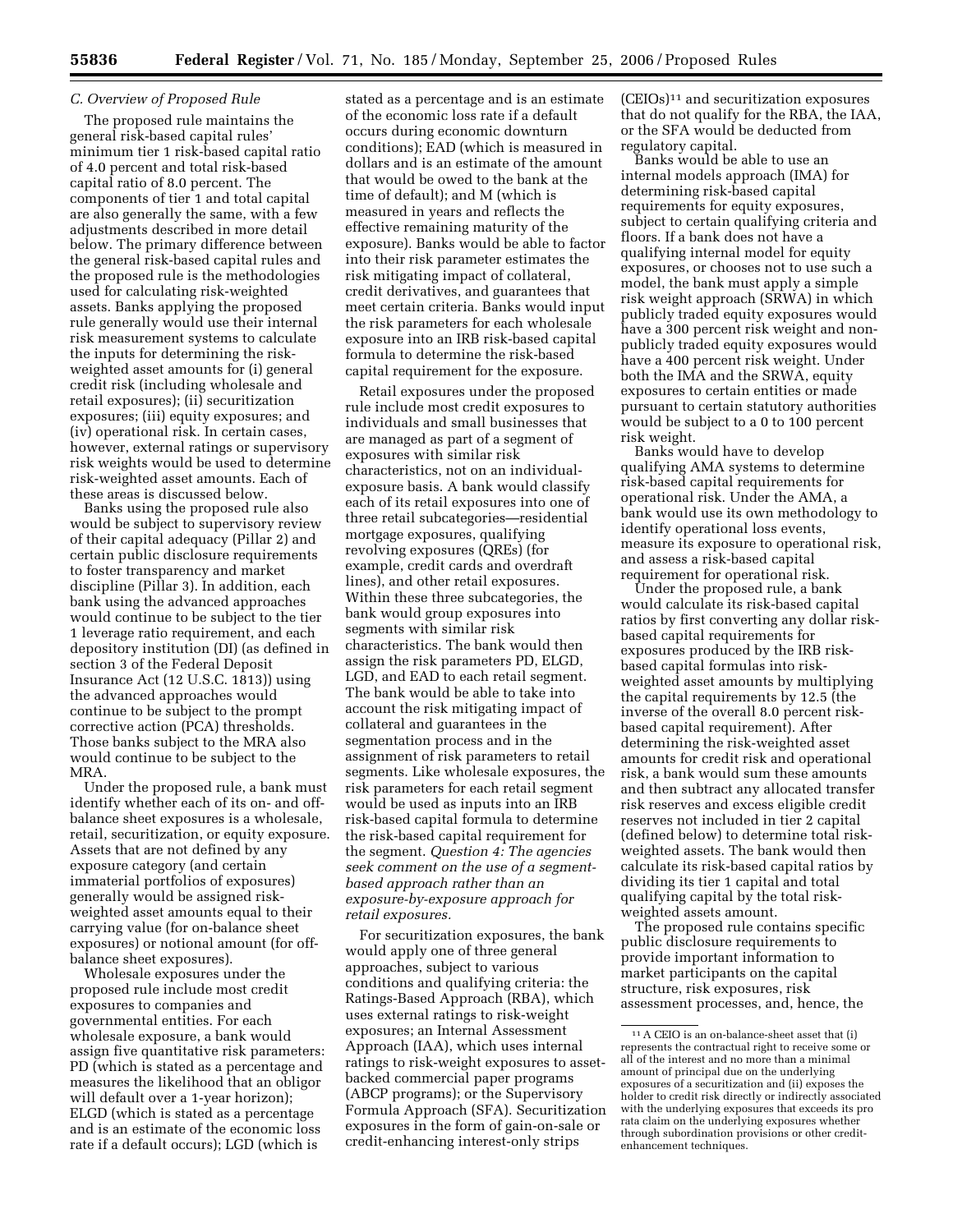capital adequacy of a bank. The public disclosure requirements would apply only to the DI or bank holding company representing the top consolidated level of the banking group that is subject to the advanced approaches. In addition, the agencies are also publishing today proposals to require certain disclosures from subsidiary DIs in the banking group through the supervisory reporting process. The agencies believe that the reporting of key risk parameter estimates for each DI applying the advanced approaches will provide the primary Federal supervisor of the DI and other relevant supervisors with important data for assessing the reasonableness and accuracy of the institution's calculation of its risk-based capital requirements under this proposal and the adequacy of the institution's capital in relation to its risks. Some of the proposed supervisory reports would be publicly available (for example, on the Call Report or Thrift Financial Report), and others would be confidential disclosures to the agencies to augment the supervisory process.

#### *D. Structure of Proposed Rule*

The agencies are considering implementing a comprehensive regulatory framework for the advanced approaches in which each agency would have an advanced approaches regulation or appendix that sets forth (i) the elements of tier 1 and tier 2 capital and associated adjustments to the risk-based capital ratio numerator, (ii) the qualification requirements for using the advanced approaches, and (iii) the details of the advanced approaches. For proposal purposes, the agencies are issuing a single proposed regulatory text for comment. Unless otherwise indicated, the term ''bank'' in the regulatory text includes banks, savings associations, and bank holding companies (BHCs). The term ''[AGENCY]'' in the regulatory text refers to the primary Federal supervisor of the bank applying the rule. Areas where the regulatory text would differ by agency—for example, provisions that would only apply to savings associations or to BHCs—are generally indicated in appropriate places.

In this proposed rule, the agencies are not restating the elements of tier 1 and tier 2 capital, which would generally remain the same as under the general risk-based capital rules. Adjustments to the risk-based capital ratio numerators specific to banks applying the advanced approaches are in part II of the proposed rule and explained in greater detail in section IV of this preamble. The OCC, Board, and FDIC also are proposing to incorporate their existing market risk

rules by cross-reference and are proposing modifications to the market risk rules in a separate NPR issued concurrently.12 The OTS is proposing its own market risk rule, including the proposed modifications, as a part of that separate NPR. In addition, the agencies may need to make additional conforming amendments to certain of their regulations that use tier 1 or total qualifying capital or the risk-based capital ratios for various purposes.

The proposed rule is structured in eight broad parts. Part I identifies criteria for determining which banks are subject to the rule, provides key definitions, and sets forth the minimum risk-based capital ratios. Part II describes the adjustments to the numerator of the risk-based capital ratios for banks using the advanced approaches. Part III describes the qualification process and provides qualification requirements for obtaining supervisory approval for use of the advanced approaches. This part incorporates critical elements of supervisory oversight of capital adequacy (Pillar 2).

Parts IV through VII address the calculation of risk-weighted assets. Part IV provides the risk-weighted assets calculation methodologies for wholesale and retail exposures; on-balance-sheet assets that do not meet the regulatory definition of a wholesale, retail, securitization, or equity exposure; and certain immaterial portfolios of credit exposures. This part also describes the risk-based capital treatment for over-thecounter (OTC) derivative contracts, repo-style transactions, and eligible margin loans. In addition, this part describes the methodology for reflecting eligible credit risk mitigation techniques in risk-weighted assets for wholesale and retail exposures. Furthermore, this part sets forth the risk-based capital requirements for failed and unsettled securities, commodities, and foreign exchange transactions.

Part V identifies operating criteria for recognizing risk transference in the securitization context and outlines the approaches for calculating risk-weighted assets for securitization exposures. Part VI describes the approaches for calculating risk-weighted assets for equity exposures. Part VII describes the calculation of risk-weighted assets for operational risk. Finally, Part VIII provides public disclosure requirements for banks employing the advanced approaches (Pillar 3).

The structure of the preamble generally follows the structure of the

proposed regulatory text. Definitions, however, are discussed in the portions of the preamble where they are most relevant.

## *E. Quantitative Impact Study 4 and Overall Capital Objectives*

#### 1. Quantitative Impact Study 4

After the BCBS published the New Accord, the agencies conducted the additional quantitative impact study referenced above, QIS–4, in the fall and winter of 2004–2005, to better understand the potential impact of the proposed framework on the risk-based capital requirements for individual U.S. banks and U.S. banks as a whole. The results showed a substantial dollarweighted average decline and variation in risk-based capital requirements across the 26 participating U.S. banks and their portfolios.<sup>13</sup> In an April 2005 press release,14 the agencies expressed their concern about the magnitude of the drop in QIS–4 risk-based capital requirements and the dispersion of those requirements and decided to undertake further analysis.

The QIS–4 analysis indicated a dollarweighted average reduction of 15.5 percent in risk-based capital requirements at participating banks when moving from the current Basel Ibased framework to a Basel II-based framework.15 Table A provides a numerical summary of the QIS–4 results, in total and by portfolio, aggregated across all QIS–4 participants.16 The first column shows

14*See* ''Banking Agencies to Perform Additional Analysis Before Issuing Notice of Proposed Rulemaking Related to Basel II,'' Apr. 29, 2005.

15The Basel II framework on which QIS–4 is based uses a UL-only approach (even though EL requirements were included in QIS–4). But the current Basel I risk-based capital requirements use a UL+EL approach. Therefore, in order to compare the Basel II results from QIS–4 with the current Basel I requirements, the EL requirements from QIS–4 had to be added to the UL capital requirements from QIS–4.

16 In the table, ''Minimum required capital'' (MRC) refers to the total risk-based capital requirement before incorporating the impact of reserves. ''Effective MRC'' is equal to MRC adjusted for the impact of reserves. As noted above, under the Basel II framework, a shortfall in reserves generally increases the total risk-based capital requirement and a surplus in reserves generally Continued

<sup>12</sup>See elsewhere in today's issue of the **Federal Register**.

<sup>13</sup>Since neither an NPR and associated supervisory guidance nor final regulations implementing a Basel II-based framework had been issued in the United States at the time of data collection, all QIS–4 results relating to the U.S. implementation of Basel II are based on the description of the framework contained in the QIS– 4 instructions. These instructions differed from the framework issued by the BCBS in June 2004 in several respects. For example, the QIS–4 articulation of the Basel II framework does not include the 1.06 scaling factor. The QIS–4 [instructions are available at](http://www.ffiec.gov/qis4) *http://www.ffiec.gov/ qis4*.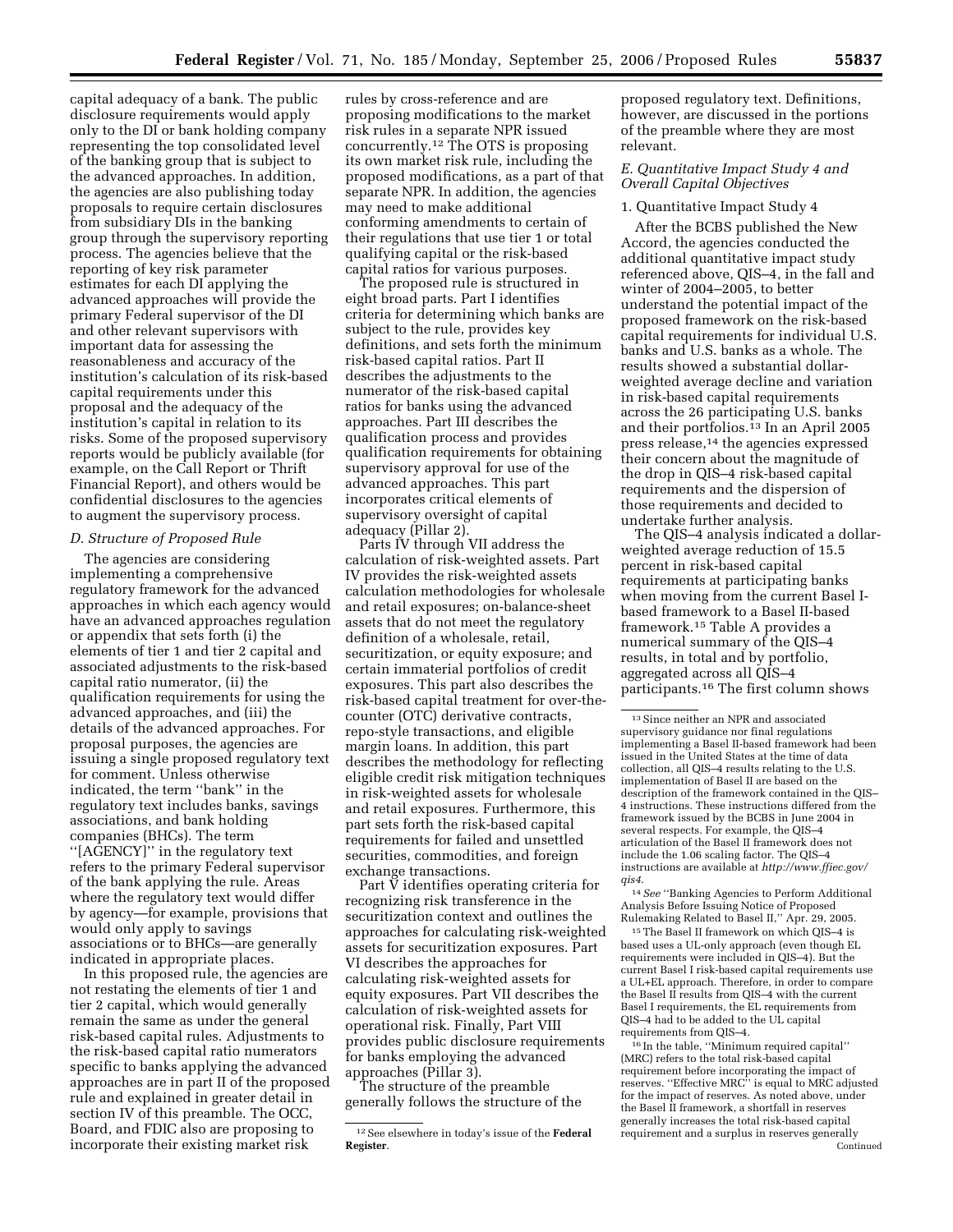changes in dollar-weighted average minimum required capital (MRC) both by portfolio and overall, as well as in dollar-weighted average overall effective MRC. Column 2 shows the relative contribution of each portfolio to the overall dollar-weighted average decline of 12.5 percent in MRC, representing

both the increase/decrease and relative size of each portfolio. The table also shows (column 3) that risk-based capital requirements declined by more than 26 percent in half the banks in the study. Most portfolios showed double-digit declines in risk-based capital requirements for over half the banks,

## Table  $A - QIS-4$  Results

|                                | Column 1:                              | Column 2:                                             | Column 3:                          | Column 4:                                   | Column 5:                                | Column 6:                           |
|--------------------------------|----------------------------------------|-------------------------------------------------------|------------------------------------|---------------------------------------------|------------------------------------------|-------------------------------------|
| Portfolio                      | % Change<br>in Portfolio<br><b>MRC</b> | % Point<br>Contrib. to<br><b>MRC</b><br><b>Change</b> | Median %<br>Change in<br>Port. MRC | Weighted<br>Median %<br>Chg in<br>Port. MRC | Share of<br><b>Basel I</b><br><b>MRC</b> | Share of<br><b>Basel II</b><br>MRC* |
| <b>Wholesale Credit</b>        | $(24.6\%)$                             | $(10.9\%)$                                            | (24.5%)                            | (21.6%)                                     | 44.3%                                    | 38.2%                               |
| Corporate, Bank, Sovereign     | (21.9%)                                | (7.4%)                                                | (29.7%)                            | $(13.5\%)$                                  | 33.9%                                    | 30.3%                               |
| <b>Small Business</b>          | (26.6%)                                | (1.2%)                                                | (27.1%)                            | $(24.8\%)$                                  | 4.6%                                     | 3.9%                                |
| High Volatility CRE            | $(33.4\%)$                             | $(0.6\%)$                                             | (23.2%)                            | $(42.4\%)$                                  | 1.8%                                     | 1.3%                                |
| Income Producing RE            | $(41.4\%)$                             | (1.7%)                                                | (52.5%)                            | $(52.4\%)$                                  | 4.0%                                     | 2.7%                                |
| <b>Retail Credit</b>           | $(25.6\%)$                             | $(7.8\%)$                                             | $(49.8\%)$                         | (28.7%)                                     | 30.6%                                    | 26.0%                               |
| Home Equity (HELOC)            | (74.3%)                                | $(4.6\%)$                                             | (78.6%)                            | $(76.8\%)$                                  | 6.1%                                     | 1.8%                                |
| Residential Mortgage           | $(61.4\%)$                             | $(6.8\%)$                                             | (72.7%)                            | $(64.4\%)$                                  | 11.1%                                    | 4.9%                                |
| Credit Card (QRE)              | 66.0%                                  | 4.0%                                                  | 62.8%                              | 72.2%                                       | 6.1%                                     | 11.6%                               |
| Other Consumer                 | $(6.5\%)$                              | $(0.4\%)$                                             | $(35.2\%)$                         | $(18.3\%)$                                  | 6.0%                                     | 6.4%                                |
| Retail Business Exposures      | $(5.8\%)$                              | $(0.1\%)$                                             | (29.2%)                            | 11.6%                                       | 1.2%                                     | 1.3%                                |
| Equity                         | 6.6%                                   | 0.1%                                                  | $(24.4\%)$                         | 9.6%                                        | 1.3%                                     | 1.6%                                |
| Other assets                   | (11.7%)                                | $(1.2\%)$                                             | $(3.2\%)$                          | $(11.6\%)$                                  | 10.0%                                    | 10.1%                               |
| Securitization                 | $(17.9\%)$                             | $(1.4\%)$                                             | (39.7%)                            | $(45.8\%)$                                  | 8.1%                                     | 7.6%                                |
| <b>Operational Risk</b>        |                                        |                                                       | 9.2%                               |                                             | $0.0\%$                                  | 10.5%                               |
| <b>Trading Book</b>            | 0.0%                                   | 0.0%                                                  | 0.0%                               |                                             | 5.2%                                     | 5.9%                                |
| Change in MRC                  | (12.5%)                                | $(12.5\%)$                                            | $(23.8\%)$                         | $(17.1\%)$                                  | 100.0%                                   | 100.0%                              |
| <b>Change in Effective MRC</b> | $(15.5\%)$                             |                                                       | $(26.3\%)$                         | (21.7%)                                     |                                          |                                     |

Notes to the table: The first two columns of the table show the *dollar-weighted* average percentage change in MRC by portfolio and the percentage point contribution of each portfolio to the overall average percentage change (of 12.5%). The third column shows the *unweighted* median percentage change in MRC by portfolio. The fourth column shows the *weighted* median percentage change in MRC by portfolio, weighting by total exposures at the portfolio level. The next two columns show the share each portfolio contributes to MRC, under the current framework (column 5) and the QIS-4 interpretation of Basel II as defined in the QIS-4 instructions (column  $6$ ). Entries in parentheses denote negative numbers. There are no percentage change numbers for operational risk because it is not separated out as a specific risk-based capital requirement under Basel I.

QIS–4 results (not shown in Table A) also suggested that tier 1 risk-based capital requirements under a Basel IIbased framework would be lower for many banks than they are under the general risk-based capital rules, in part reflecting the move to a UL-only riskbased capital requirement. Tier 1 riskbased capital requirements declined by

22 percent in the aggregate. The unweighted median indicates that half of the participating banks reported reductions in tier 1 risk-based capital requirements of over 31 percent. The MRC calculations do not take into account the impact of the tier 1 leverage ratio requirement. Were such results produced under a fully implemented

Basel II-based risk-based capital regime, the existing tier 1 leverage ratio requirement could be a more important constraint than it is currently.

with the exception of credit cards. It should be noted that column 3 gives every participating bank equal weight. Column 4 shows the analogous weighted median change, using total

exposures as weights.

Evidence from some of the follow-up analysis also illustrated that similar loan products at different banks may have resulted in very different risk-based capital requirements. Analysis

reduces the total risk-based capital requirement, though not with equal impact.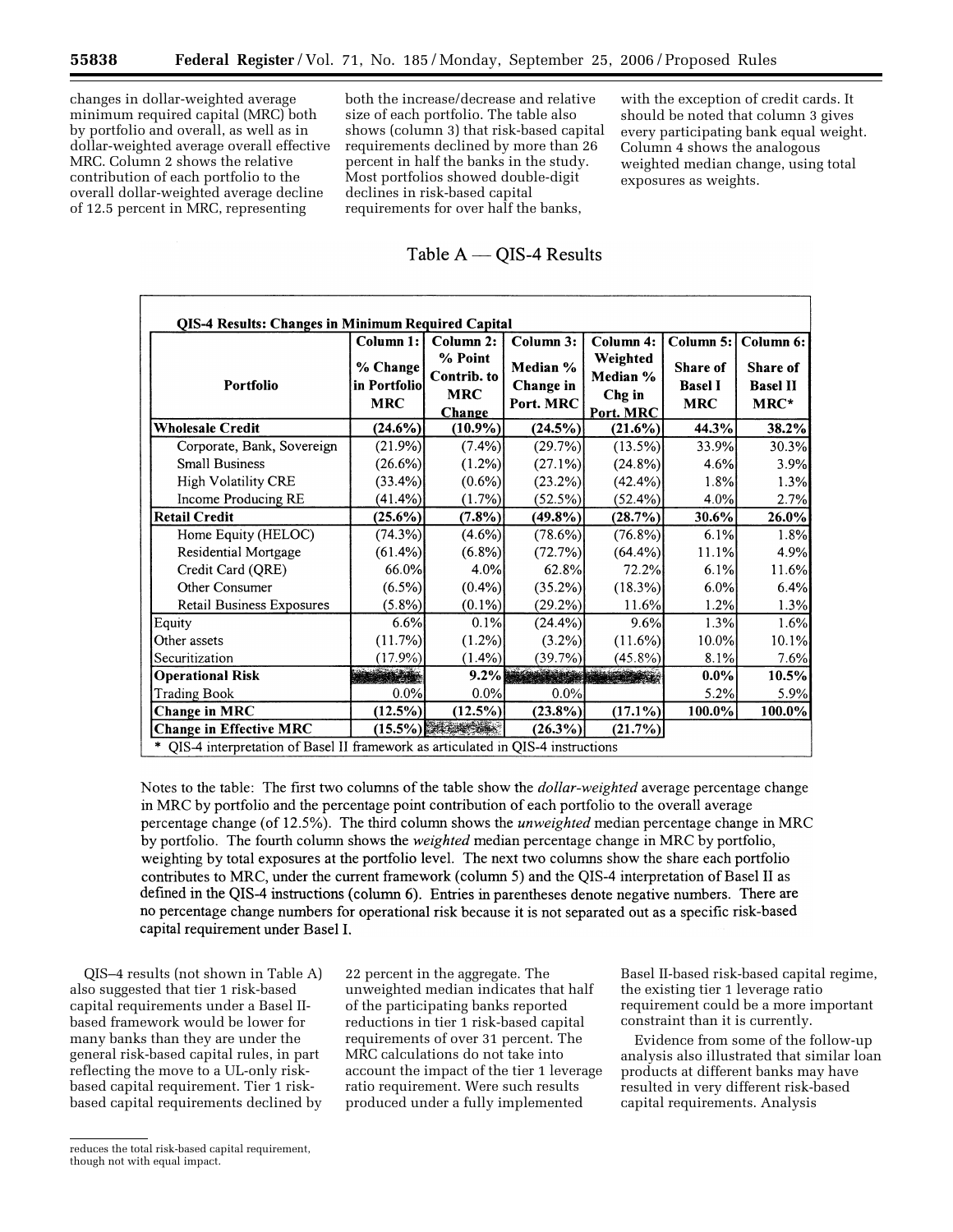determined that this dispersion in capital requirements not only reflected differences in actual risk or portfolio composition, but also reflected differences in the banks' estimated risk parameters for similar exposures.

Although concerns with dispersion might be remedied to some degree with refinements to internal bank risk measurement and management systems and through the rulemaking process, the agencies also note that some of the dispersion encountered in the QIS–4 exercise is a reflection of the flexibility in methods to quantify the risk parameters that may be allowed under implementation of the proposed framework.

The agencies intend to conduct other analyses of the impact of the Basel II framework during both the parallel run and transitional floor periods. These analyses will look at both the impact of the Basel II framework and the preparedness of banks to compute riskbased capital requirements in a manner consistent with the Basel II framework.

#### 2. Overall Capital Objectives

The ANPR stated: ''The Agencies do not expect the implementation of the New Accord to result in a significant decrease in aggregate capital requirements for the U.S. banking system. Individual banking organizations may, however, face increases or decreases in their minimum risk-based capital requirements because the New Accord is more risk sensitive than the 1988 Accord and the Agencies' existing risk-based capital rules (general risk-based capital rules).'' 17 The ANPR was in this respect consistent with statements made by the BCBS in its series of Basel II consultative papers and its final text of the New Accord, in which the BCBS stated as an objective broad maintenance of the overall level of risk-based capital requirements while allowing some incentives for banks to adopt the advanced approaches.

The agencies remain committed to these objectives. Were the QIS–4 results just described produced under an upand-running risk-based capital regime, the risk-based capital requirements generated under the framework would not meet the objectives described in the ANPR, and thus would be considered unacceptable.

When considering QIS–4 results and their implications, it is important to recognize that banking organizations participated in QIS–4 on a best-efforts basis. The agencies had not qualified any of the participants to use the Basel II framework and had not conducted

any formal supervisory review of their progress toward meeting the Basel II qualification requirements. In addition, the risk measurement and management systems of the QIS–4 participants, as indicated by the QIS–4 exercise, did not yet meet the Basel II qualification requirements outlined in this proposed rule.

As banks work with their supervisors to refine their risk measurement and management systems, it will become easier to determine the actual quantitative impact of the advanced approaches. The agencies have decided, therefore, not to recalibrate the framework at the present time based on QIS–4 results, but to await further experience with more fully developed bank risk measurement and management systems.

If there is a material reduction in aggregate minimum regulatory capital requirements upon implementation of Basel II-based rules, the agencies will propose regulatory changes or adjustments during the transitional floor periods. In this context, materiality will depend on a number of factors, including the size, source, and nature of any reduction; the risk profiles of banks authorized to use Basel II-based rules; and other considerations relevant to the maintenance of a safe and sound banking system. In any event, the agencies will view a 10 percent or greater decline in aggregate minimum required risk-based capital (without reference to the effects of the transitional floors described in a later section of this preamble), compared to minimum required risk-based capital as determined under the existing rules, as a material reduction warranting modifications to the supervisory risk functions or other aspects of this framework.

17 68 FR 45900, 45902 (Aug. 4, 2003). 18 68 FR 45900, 45905 (August 4, 2003). The agencies are, in short, identifying a numerical benchmark for evaluating and responding to capital outcomes during the parallel run and transitional floor periods that do not comport with the overall capital objectives outlined in the ANPR. At the end of the transitional floor periods, the agencies would reevaluate the consistency of the framework, as (possibly) revised during the transitional floor periods, with the capital goals outlined in the ANPR and with the maintenance of broad competitive parity between banks adopting the framework and other banks, and would be prepared to make further changes to the framework if warranted. *Question 5: The agencies seek comment on this approach to ensuring that overall capital objectives are achieved.* 

The agencies also noted above that tier 1 capital requirements reported in QIS–4 declined substantially more than did total capital requirements. The agencies have long placed special emphasis on the importance of tier 1 capital in maintaining bank safety and soundness because of its ability to absorb losses on a going concern basis. The agencies will continue to monitor the trend in tier 1 capital requirements during the parallel run and transitional floor periods and will take appropriate action if reductions in tier 1 capital requirements are inconsistent with the agencies' overall capital goals.

Similar to the attention the agencies will give to overall risk-based capital requirements for the U.S. banking system, the agencies will carefully consider during the transitional floor periods whether dispersion in riskbased capital results across banks and portfolios appropriately reflects differences in risk. A conclusion by the agencies that dispersion in risk-based capital requirements does not appropriately reflect differences in risk could be another possible basis for proposing regulatory adjustments or refinements during the transitional floor periods.

It should also be noted that given the bifurcated regulatory capital framework that would result from the adoption of this rule, issues related to overall capital may be inextricably linked to the competitive issues discussed elsewhere in this document. The agencies indicated in the ANPR that if the competitive effects of differential capital requirements were deemed significant, ''the Agencies would need to consider potential ways to address those effects while continuing to seek the objectives of the current proposal. Alternatives could potentially include modifications to the proposed approaches, as well as fundamentally different approaches.'' 18 In this regard, the agencies view the parallel run and transitional floor periods as a trial of the new framework under controlled conditions. While the agencies hope and expect that regulatory changes proposed during those years would be in the nature of adjustments made within the framework described in this proposed rule, more fundamental changes cannot be ruled out if warranted based on future experience or comments received on this proposal.

The agencies reiterate that, especially in light of the QIS–4 results, retention of the tier 1 leverage ratio and other existing prudential safeguards (for example, PCA) is critical for the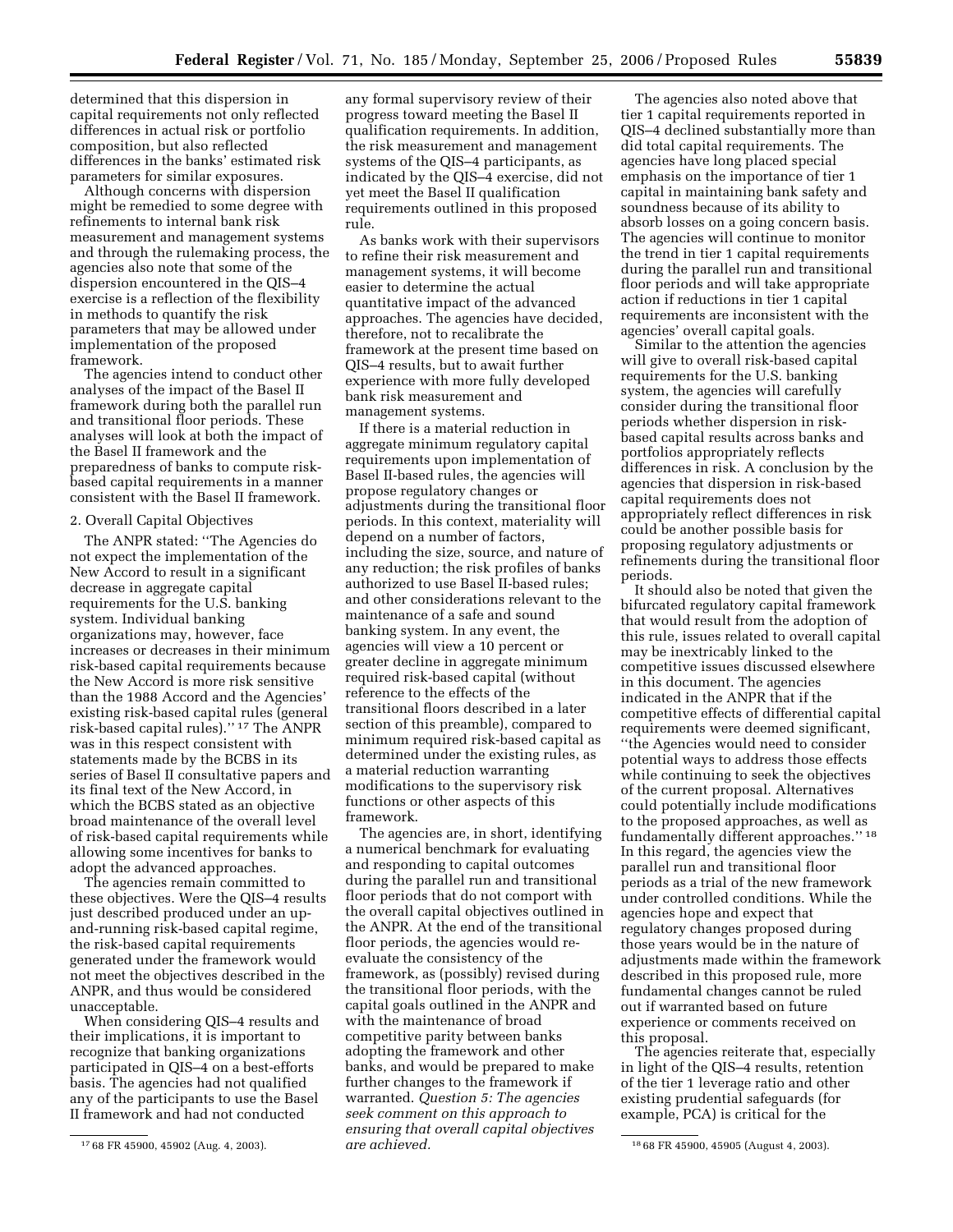preservation of a safe and sound regulatory capital framework. In particular, the leverage ratio is a straightforward and tangible measure of solvency and serves as a needed complement to the risk-sensitive Basel II framework based on internal bank inputs.

#### *F. Competitive Considerations*

A fundamental objective of the New Accord is to strengthen the soundness and stability of the international banking system while maintaining sufficient consistency in capital adequacy regulation to ensure that the New Accord will not be a significant source of competitive inequity among internationally active banks. The agencies support this objective and believe that it is crucial to promote continual advancement of the risk measurement and management practices of large and internationally active banks. For this reason, the agencies propose to implement only the advanced approaches of the New Accord because these approaches utilize the most sophisticated and risksensitive risk measurement and management techniques.

While all banks should work to enhance their risk management practices, the advanced approaches and the systems required to support their use may not be appropriate for many banks from a cost-benefit point of view. For these banks, the agencies believe that, with some modifications, the general risk-based capital rules are a reasonable alternative. As discussed in section E.2. above, this proposal's bifurcated approach to risk-based capital requirements raises difficult issues and inextricably links competitive considerations with overall capital issues. One such issue relates to concerns about competitive inequities between U.S. banks operating under different regulatory capital regimes. The ANPR cited this concern, and a number of commenters expressed their belief that in some portfolios competitive inequities would be worsened under the proposed bifurcated framework. These commenters expressed the concern that the Proposed New Accord might place community banks operating under the general risk-based capital rules at a competitive disadvantage to banks applying the advanced approaches because the IRB framework would likely result in lower risk-based capital requirements on some types of exposures, such as residential mortgage exposures, other retail exposures, and small business loans.

Some commenters asserted that the application of lower risk-based capital

requirements under the Proposed New Accord would create a competitive disadvantage for banks operating under the general risk-based capital rules, which in turn may adversely affect their asset quality and cost of capital. Other commenters suggested that if the advanced approaches in the Proposed New Accord are implemented, the agencies should consider revising their general risk-based capital rules to enhance risk sensitivity and to mitigate potential competitive inequities associated with the bifurcated system.

The agencies recognize that the industry has concerns with the potential competitive inequities associated with a bifurcated risk-based capital framework. The agencies reaffirm their intention, expressed in the ANPR, to address competitive issues while continuing to pursue the objectives of the current proposal. In addition to the QIS–4 analysis discussed above, the agencies have also researched discrete topics to further understand where competitive pressures might arise. As part of their effort to develop a bifurcated risk-based capital framework that minimizes competitive inequities and is not disruptive to the banking sector, the agencies issued an Advance Notice of Proposed Rulemaking (Basel IA ANPR) considering various modifications to the general risk-based capital rules to improve risk sensitivity and to reduce potential competitive disparities between Basel II banks and non-Basel II banks.19 The comment period for the Basel IA ANPR ended on January 18, 2006, and the agencies intend to consider all comments and issue for public comment a more fully developed risk-based capital proposal for non-Basel II banks. The comment period for the non-Basel II proposal is expected to overlap that of this proposal, allowing commenters to analyze the effects of the two proposals concurrently.

In addition, some commenters expressed concern about competitive inequities arising from differences in implementation and application of the New Accord by supervisory authorities in different countries. In particular, some commenters expressed concern about the different implementation timetables of various jurisdictions, and differences in the scope of application in various jurisdictions or in the range of approaches that different jurisdictions will allow. The BCBS has established an Accord Implementation Group, comprised of supervisors from member countries, whose primary objectives are to work through implementation issues, maintain a

constructive dialogue about implementation processes, and harmonize approaches as much as possible within the range of national discretion embedded in the New Accord.

While supervisory judgment will play a critical role in the evaluation of risk measurement and management practices at individual banks, supervisors are committed to developing protocols and information-sharing arrangements that should minimize burdens on banks operating in multiple countries and ensure that supervisory authorities are implementing the New Accord as consistently as possible. The New Accord identifies numerous areas where national discretion is encouraged. This design was intended to enable national supervisors to implement the methodology, or combination of methodologies, most appropriate for banks in their jurisdictions. Disparate implementation decisions are expected, particularly during the transition years. Over time, the agencies expect that industry and supervisory practices likely will converge in many areas, thus mitigating differences across countries. Competitive considerations, both internationally and domestically, will be monitored and discussed by the agencies on an ongoing basis. With regard to implementation timing concerns, the agencies believe that the transitional arrangements described in section III.A. of this preamble below provide a prudent and reasonable framework for moving to the advanced approaches. Where international implementation differences affect an individual bank, the agencies expect to work with the bank and appropriate national supervisory authorities for the bank to ensure that implementation proceeds as smoothly as possible. *Question 6: The agencies seek comment on all potential competitive aspects of this proposal and on any specific aspects of the proposal that might raise competitive concerns for any bank or group of banks.* 

#### **II. Scope**

The agencies have identified three groups of banks: (i) Large or internationally active banks that would be required to adopt the advanced approaches in the proposed rule (core banks); (ii) banks that voluntarily decide to adopt the advanced approaches (optin banks); and (iii) banks that do not adopt the advanced approaches (general banks). Each core and opt-in bank would be required to meet certain qualification requirements to the satisfaction of its primary Federal supervisor, in consultation with other

<sup>19</sup>*See* 70 FR 61068 (Oct. 20, 2005).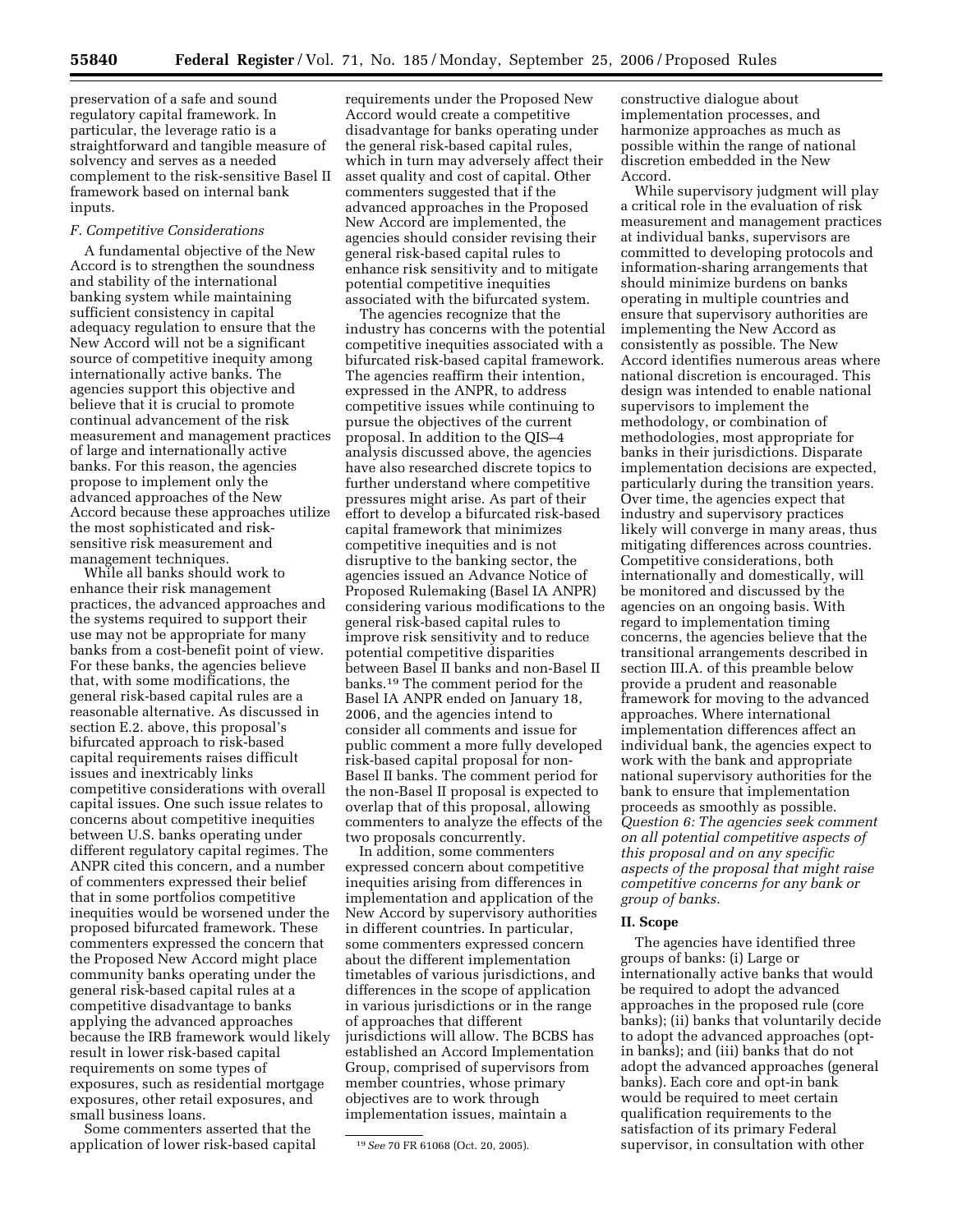relevant supervisors, before the bank may use the advanced approaches for risk-based capital purposes.

Pillar I of the New Accord requires all banks subject to the New Accord to calculate capital requirements for exposure to both credit risk and operational risk. The New Accord provides a bank three approaches to calculate its credit risk capital requirement and three approaches to calculate its operational risk capital requirement. Outside the United States, countries that are replacing Basel I with the New Accord generally have required all banks to comply with the New Accord, but have provided banks the option of choosing among the New Accord's various approaches for calculating credit risk and operational risk capital requirements.20 For banks in the United States, the NPR, like the ANPR, takes a different approach. It would not subject all U.S. banks to the New Accord, but instead focuses on only the largest and most internationally active banks. Due to the size and complexity of these banks, the NPR would require core banks to comply with the most advanced approaches for calculating credit and operational risk capital requirements '' that is, the IRB and the AMA. In addition, the NPR would allow other U.S. banks to ''opt in'' to Basel II-based rules, but, as with core banks, the only Basel II-based rules available to U.S. ''opt-in'' banks would be the New Accord's most advanced approaches.

*Question 7: The agencies request comment on whether U.S. banks subject to the advanced approaches in the proposed rule (that is, core banks and opt-in banks) should be permitted to use other credit and operational risk approaches similar to those provided under the New Accord. With respect to the credit risk capital requirement, the agencies request comment on whether banks should be provided the option of using a U.S. version of the so-called ''standardized approach'' of the New Accord and on the appropriate length of time for such an option.* 

## **A. Core and Opt-In Banks**

A DI is a core bank if it meets either of two independent threshold criteria: (i) Consolidated total assets of \$250 billion or more, as reported on the most recent year-end regulatory reports; or (ii) consolidated total on-balance sheet foreign exposure of \$10 billion or more at the most recent year-end. To determine total on-balance sheet foreign exposure, a bank would sum its adjusted cross-border claims, local country claims, and cross-border revaluation gains (calculated in accordance with the Federal Financial Institutions Examination Council (FFIEC) Country Exposure Report (FFIEC 009)). Adjusted cross-border claims would equal total cross-border claims less claims with the head office/ guarantor located in another country, plus redistributed guaranteed amounts to the country of head office/guarantor. A DI also is a core bank if it is a subsidiary of another DI or BHC that uses the advanced approaches.

Under the proposed rule, a U.S. chartered BHC<sup>21</sup> is a core bank if the BHC has: (i) Consolidated total assets (excluding assets held by an insurance underwriting subsidiary) of \$250 billion or more, as reported on the most recent year-end regulatory reports; (ii) consolidated total on-balance sheet foreign exposure of \$10 billion or more at the most recent year-end; or (iii) a subsidiary DI that is a core bank or optin bank. Currently 11 top-tier banking organizations meet these criteria. The agencies note that, using this approach to define whether a BHC is a core bank, it is possible that no single DI under a BHC would meet the threshold criteria, but that all of the BHC's subsidiary DIs would be core banks.

The proposed BHC consolidated asset threshold is different from the threshold in the ANPR, which applied to the total consolidated DI assets of a BHC. The proposed shift to total consolidated assets (excluding assets held by an insurance underwriting subsidiary) recognizes that BHCs can hold similar assets within and outside of DIs and reduces potential incentives to structure BHC assets and activities to arbitrage capital regulations. The proposed rule excludes assets held in an insurance underwriting subsidiary of a BHC because the New Accord was not designed to address insurance company exposures. *Question 8A: The Board seeks comment on the proposed BHC consolidated non-insurance assets threshold relative to the consolidated DI assets threshold in the ANPR.* 

A bank that is subject to the proposed rule either as a core bank or as an optin bank would be required to apply the

rule unless its primary Federal supervisor determines in writing that application of the rule is not appropriate in light of the bank's asset size, level of complexity, risk profile, or scope of operations. *Question 8B: The agencies seek comment on the proposed scope of application. In particular, the agencies seek comment on the regulatory burden of a framework that requires the advanced approaches to be implemented by each subsidiary DI of a BHC or bank that uses the advanced approaches.* 

#### **B. U.S. DI Subsidiaries of Foreign Banks**

Any U.S.-chartered DI that is a subsidiary of a foreign banking organization is subject to the U.S. regulatory capital requirements applied to domestically-owned U.S. DIs. Thus, if the U.S. DI subsidiary of a foreign banking organization meets any of the threshold criteria, it would be a core bank and would be subject to the advanced approaches. If it does not meet any of the criteria, the U.S. DI may remain a general bank or may opt-in to the advanced approaches, subject to the same qualification process and requirements as a domestically-owned U.S. DI. A top-tier U.S. BHC, and its subsidiary DIs, that is owned by a foreign banking organization also would be subject to the same threshold levels for core bank determination as would a top-tier BHC that is not owned by a foreign banking organization. A U.S. BHC that meets the conditions in Federal Reserve SR letter 01-01<sup>22</sup> and is a core bank would not be required to meet the minimum capital ratios in the Board's capital adequacy guidelines, although it would be required to adopt the advanced approaches, compute and report its capital ratios in accordance with the advanced approaches, and make the required public and regulatory disclosures.

A DI subsidiary of such a U.S. BHC would be a core bank and would be required to adopt the advanced approaches (unless specifically exempted from the advanced approaches by its primary Federal supervisor) and meet the minimum capital ratio requirements. In addition, the Board retains its supervisory authority to require any BHC, including a U.S. BHC owned or controlled by a foreign banking organization that is or is treated as a financial holding company (FHC), to maintain capital levels above

<sup>20</sup> Despite the options provided in national legislation and rules, most non-U.S. banks comparable in size and complexity to U.S. core banks are adopting some form of the advanced approaches. For example, based on currently available information, the vast majority of large, internationally-active banks based outside of the United States plan to employ an internal ratingsbased approach in the calculation of credit risk capital requirements.

<sup>21</sup>OTS does not currently impose any explicit capital requirements on savings and loan holding companies and does not propose to apply the Basel II proposal to these holding companies.

<sup>22</sup>SR 01–01, ''Application of the Board's Capital Adequacy Guidelines to Bank Holding Companies Owned by Foreign Banking Organizations,'' January 5, 2001.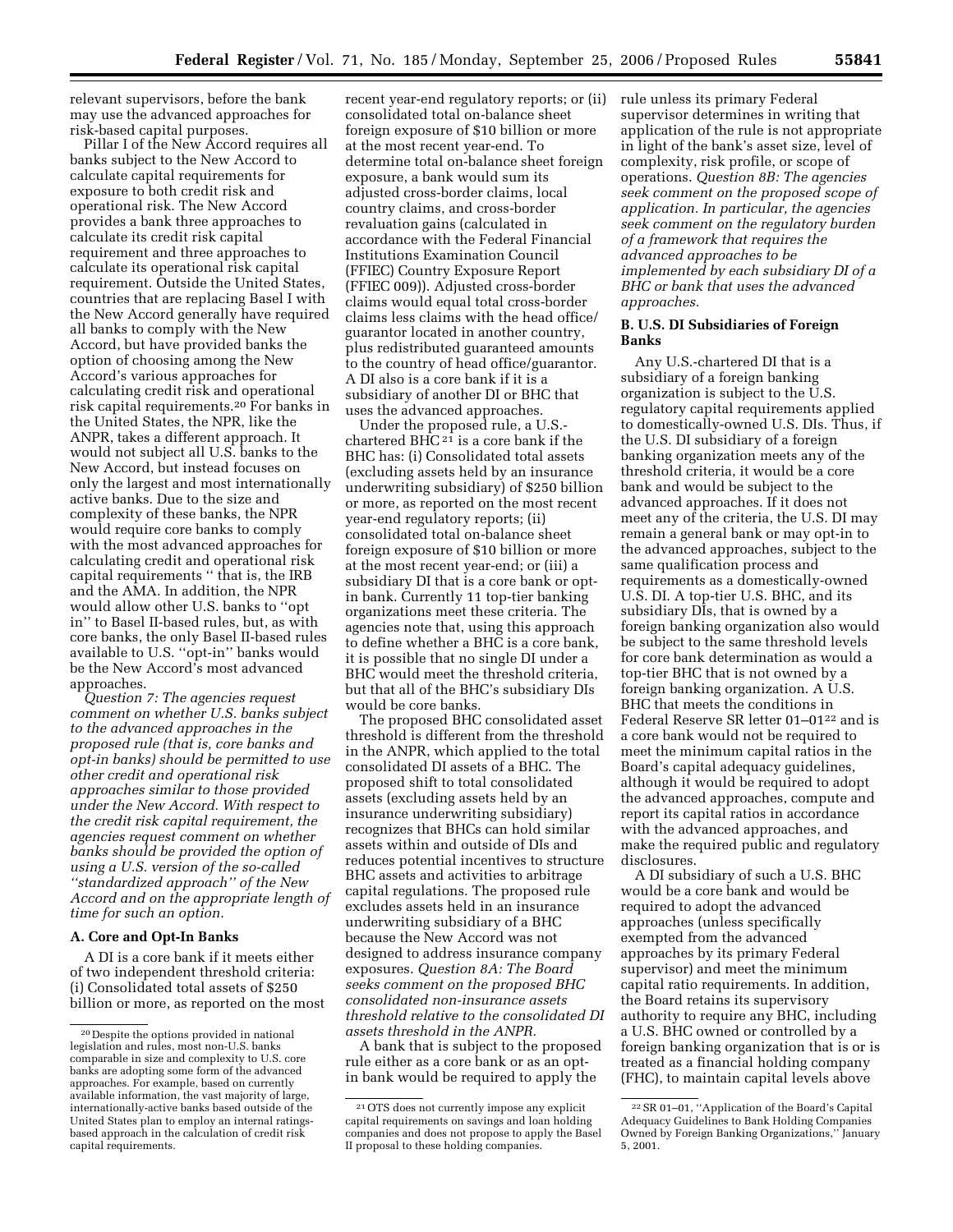the regulatory minimums. *Question 9: The agencies seek comment on the application of the proposed rule to DI subsidiaries of a U.S. BHC that meets the conditions in Federal Reserve SR letter 01–01 and on the principle of national treatment in this context.* 

#### **C. Reservation of Authority**

The proposed rule would restate the authority of a bank's primary Federal supervisor to require the bank to hold an overall amount of capital greater than would otherwise be required under the rule if the agency determines that the bank's risk-based capital requirements under the rule are not commensurate with the bank's credit, market, operational, or other risks. In addition, the agencies anticipate that there may be instances when the proposed rule generates a risk-weighted asset amount for specific exposures that is not commensurate with the risks posed by such exposures. In these cases, under the proposed rule, the bank's primary Federal supervisor would retain the authority to require the bank to use a different risk-weighted asset amount for the exposures or to use different risk parameters (for wholesale or retail exposures) or model assumptions (for modeled equity or securitization exposures) than those required in the proposed rule when calculating the riskweighted asset amount for those exposures. Similarly, the proposed rule would provide authority for a bank's primary Federal supervisor to require the bank to assign a different riskweighted asset amount for operational risk, to change elements of its operational risk analytical framework (including distributional and dependence assumptions), or to make other changes to the bank's operational risk management processes, data and assessment systems, or quantification systems if the supervisor finds that the risk-weighted asset amount for operational risk produced by the bank under the rule is not commensurate with the operational risks of the bank. Any agency that exercises this reservation of authority would notify each of the other agencies of its determination.

## **III. Qualification**

#### *A. The Qualification Process*

#### 1. In General

Supervisory qualification to use the advanced approaches is a continuous and iterative process that begins when a bank's board of directors adopts an implementation plan and continues as the bank operates under the advanced approaches. Before a bank may use the

advanced approaches for risk-based capital purposes, it must develop and adopt a written implementation plan, establish and maintain a comprehensive and sound planning and governance process to oversee the implementation efforts described in the plan, demonstrate to its primary Federal supervisor that it meets the qualification requirements in section 22 of the proposed rule, and complete a satisfactory ''parallel run'' (discussed below). A bank's primary Federal supervisor would be responsible, after consultation with other relevant supervisors, for evaluating the bank's initial and ongoing compliance with the qualification requirements for the advanced approaches.

The agencies will jointly issue supervisory guidance describing agency expectations for wholesale, retail, securitization, and equity exposures, as well as for operational risk.23 The agencies recognize that a consistent and transparent process to oversee implementation of the advanced approaches is crucial, and will consult with each other on significant issues raised during the implementation process.

Under the proposed rule, a bank preparing to implement the advanced approaches must adopt a written implementation plan, approved by its board of directors, describing in detail how the bank complies, or intends to comply, with the qualification requirements. A core bank must adopt a plan no later than six months after it meets a threshold criterion in section 1(b)(1) of the proposed rule. If a bank meets a threshold criterion on the effective date of the final rule, the bank would have to adopt a plan within six months of the effective date. Banks that do not meet a threshold criterion, but are nearing any criterion by direct growth or merger, would be expected to engage in ongoing dialogue with their primary Federal supervisor regarding implementation strategies to ensure their readiness to adopt the advanced approaches when a threshold criterion is reached. An opt-in bank may adopt an implementation plan at any time, but must adopt an implementation plan and notify its primary Federal supervisor in writing at least twelve months before it proposes to begin the first floor period (as discussed later in this section of the preamble).

In developing an implementation plan, a bank must assess its current state

of readiness relative to the qualification requirements in this proposed rule and related supervisory guidance. This assessment would include a gap analysis that identifies where additional work is needed and a remediation or action plan that clearly sets forth how the bank intends to fill the gaps it has identified. The implementation plan must comprehensively address the qualification requirements for the bank and each of its consolidated subsidiaries (U.S. and foreign-based) with respect to all portfolios and exposures of the bank and each of its consolidated subsidiaries. The implementation plan must justify and support any proposed temporary or permanent exclusion of a business line, portfolio, or exposure from the advanced approaches. The business lines, portfolios, and exposures that the bank proposes to exclude from the advanced approaches must be, in the aggregate, immaterial to the bank. The implementation plan must include objective, measurable milestones (including delivery dates and a date when the bank's implementation of the advanced approaches will be fully operational). For core banks, the implementation plan must include an explicit first floor period start date that is no later than 36 months after the later of the effective date of the rule or the date the bank meets at least one of the threshold criteria.24 Further, the implementation plan must describe the resources that the bank has budgeted and are available to implement the plan.

During implementation of the advanced approaches, a bank would work closely with its primary Federal supervisor to ensure that its risk measurement and management systems are fully functional and reliable and are able to generate risk parameter estimates that can be used to calculate the riskbased capital ratios correctly under the advanced approaches. The implementation plan, including the gap analysis and action plan, will provide a basis for ongoing supervisory dialogue and review during this period. The primary Federal supervisor will assess a bank's progress relative to its implementation plan. To the extent that adjustments to target dates are needed, these adjustments would be made subject to the ongoing supervisory discussion between the bank and its primary Federal supervisor.

2. Parallel Run and Transitional Floor Periods

Once a bank has adopted its implementation plan, it must complete

<sup>23</sup>The agencies have issued for public comment draft supervisory guidance on corporate and retail exposures and operational risk. *See* 68 FR 45949 (Aug. 4, 2003); 69 FR 62748 (Oct. 27, 2004).

<sup>24</sup>The bank's primary Federal supervisor may extend the bank's first floor period start date.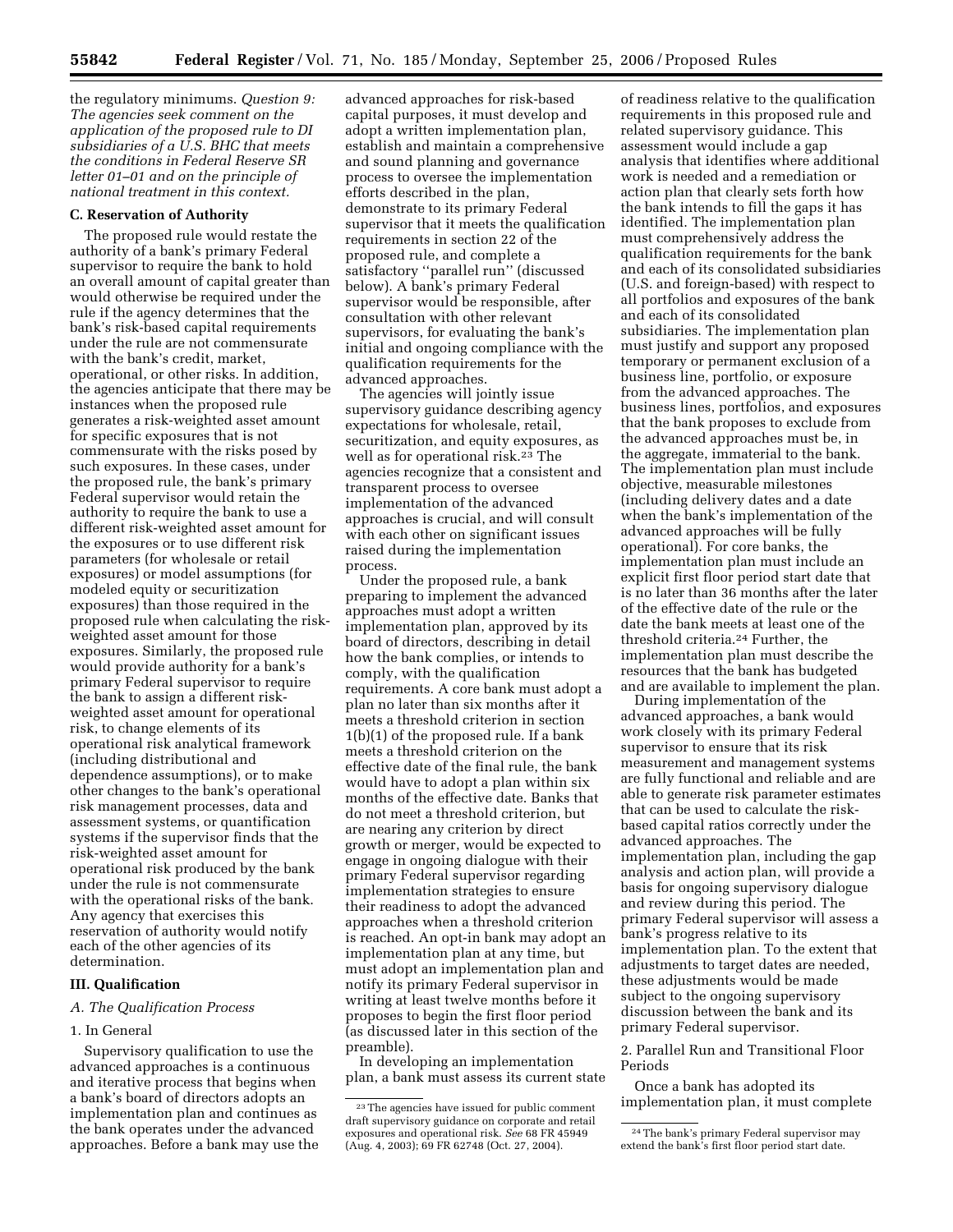a satisfactory parallel run before it may use the advanced approaches to calculate its risk-based capital requirements. A satisfactory parallel run is a period of at least four consecutive calendar quarters during which the bank complies with all of the qualification requirements to the satisfaction of its primary Federal supervisor. During this period, the bank would continue to be subject to the general risk-based capital rules but would simultaneously calculate its risk-based capital ratios under the advanced approaches. During the parallel run period, a bank would report its risk-based capital ratios under both the general risk-based capital rules and the advanced approaches to its primary Federal supervisor through the supervisory process on a quarterly basis. The agencies will share this information with each other for calibration and other analytical purposes.

A bank's primary Federal supervisor would notify the bank of the date when it may begin to use the advanced approaches for risk-based capital purposes. A bank would not be permitted to begin using the advanced approaches for risk-based capital purposes until its primary Federal supervisor is satisfied that the bank fully complies with the qualification requirements, the bank has satisfactorily completed a parallel run, and the bank has an adequate process to ensure ongoing compliance with the qualification requirements.

To provide for a smooth transition to the advanced approaches, the proposed rule would impose temporary limits on the amount by which a bank's riskbased capital requirements could decline over a period of at least three years (that is, at least four consecutive calendar quarters in each of the three transitional floor periods). Based on its assessment of the bank's ongoing compliance with the qualification requirements, a bank's primary Federal supervisor would determine when the bank is ready to move from one transitional floor period to the next period and, after the full transition has been completed, to move to stand-alone use of the advanced approaches. Table B sets forth the proposed transitional floor periods for banks moving to the advanced approaches:

## TABLE B.—TRANSITIONAL FLOORS

| Transitional floor period | Transitional<br>floor percent-<br>age |
|---------------------------|---------------------------------------|
| First floor period        | 95                                    |
| Second floor period       | 90                                    |
| Third floor period        | 85                                    |

During the transitional floor periods, a bank would calculate its risk-weighted assets under the general risk-based capital rules. Next, the bank would multiply this risk-weighted assets amount by the appropriate floor percentage in the table above. This product would be the bank's ''flooradjusted'' risk-weighted assets. Third, the bank would calculate its tier 1 and total risk-based capital ratios using the definitions of tier 1 and tier 2 capital (and associated deductions and adjustments) in the general risk-based capital rules for the numerator values and floor-adjusted risk-weighted assets for the denominator values. These ratios would be referred to as the ''flooradjusted risk-based capital ratios.''

The bank also would calculate its tier 1 and total risk-based capital ratios using the definitions and rules in this proposed rule. These ratios would be referred to as the ''advanced approaches risk-based capital ratios.'' In addition, the bank would calculate a tier 1 leverage ratio using tier 1 capital as defined in this proposed rule for the numerator of the ratio.

During a bank's transitional floor periods, the bank would report all five regulatory capital ratios described above—two floor-adjusted risk-based capital ratios, two advanced approaches risk-based capital ratios, and one leverage ratio. To determine its applicable capital category for PCA purposes and for all other regulatory and supervisory purposes, a bank's riskbased capital ratios during the transitional floor periods would be set equal to the lower of the respective floor-adjusted risk-based capital ratio and the advanced approaches risk-based capital ratio. During the transitional floor periods, a bank's tier 1 capital and tier 2 capital for all non-risk-basedcapital supervisory and regulatory purposes (for example, lending limits and Regulation W quantitative limits) would be the bank's tier 1 capital and tier 2 capital as calculated under the advanced approaches.

Thus, for example, in order to be well capitalized under PCA, a bank would have to have a floor-adjusted tier 1 riskbased capital ratio and an advanced approaches tier 1 risk-based capital ratio of 6 percent or greater, a floor-adjusted total risk-based capital ratio and an advanced approaches total risk-based capital ratio of 10 percent or greater, and a tier 1 leverage ratio of 5 percent or greater (with tier 1 capital calculated under the advanced approaches). Although the PCA rules do not apply to BHCs, a BHC would be required to report all five of these regulatory capital ratios and would have to meet

applicable supervisory and regulatory requirements using the lower of the respective floor-adjusted risk-based capital ratio and the advanced approaches risk-based capital ratio.

After a bank completes its transitional floor periods and its primary Federal supervisor determines the bank may begin using the advanced approaches with no further transitional floor, the bank would use its tier 1 and total riskbased capital ratios as calculated under the advanced approaches and its tier 1 leverage ratio calculated using the advanced approaches definition of tier 1 capital for PCA and all other supervisory and regulatory purposes.

The transitional floor calculations described above are linked to the general risk-based capital rules. As noted above, the agencies issued the Basel IA ANPR outlining possible modifications to those rules and are developing an NPR in this regard. The agencies are still considering the extent and nature of these modifications to the general risk-based capital rules and the scope of application of these modifications, including for banks that transition to the advanced approaches. The agencies expect banks that meet the threshold criteria in section 1(b)(1) of the proposed rule (that is, core banks) as of the effective date of the rule, and banks that opt-in pursuant to section 1(b)(2) at the earliest possible date, will use the general risk-based capital rules in place immediately before the rule becomes effective both during the parallel run and as a basis for the transitional floor calculations. Other changes to the general risk-based capital rules (outside the scope of the changes outlined in the Basel IA ANPR) may be considered by the agencies, as appropriate. *Question 10: The agencies seek comment on this approach, including the transitional floor thresholds and transition period, and on how and to what extent future modifications to the general risk-based capital rules should be incorporated into the transitional floor calculations for advanced approaches banks.* 

Banks' computation of risk-based capital requirements under both the general risk-based capital rules and the advanced approaches will help the agencies assess the impact of the advanced approaches on overall capital requirements, including whether the change in capital requirements relative to the general risk-based capital rules is consistent with the agencies' overall capital objectives. *Question 11: The agencies seek comment on what other information should be considered in deciding whether those overall capital goals have been achieved.*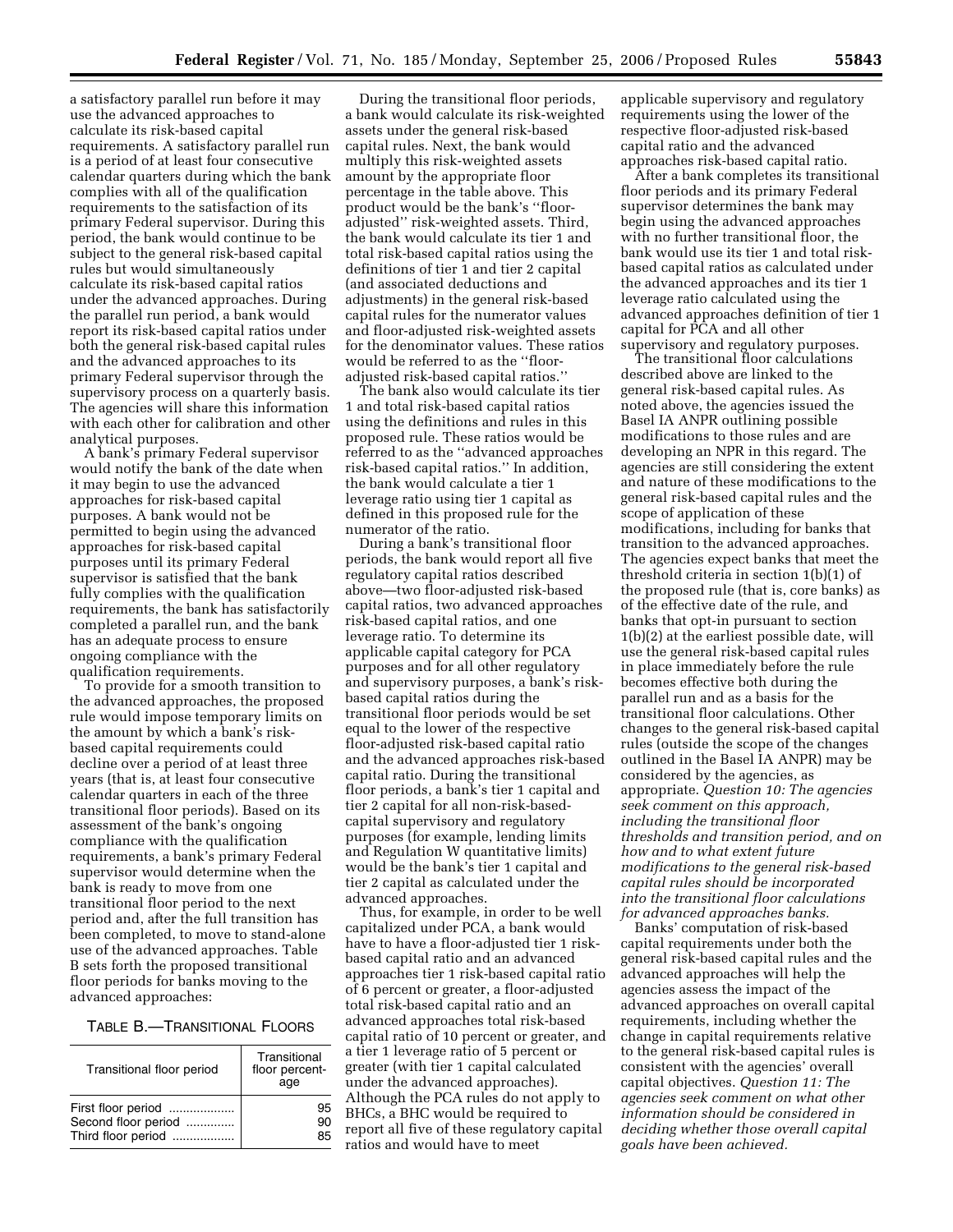The agencies are proposing to make 2008 the first possible year for a bank to conduct its parallel run and 2009– 2011 the first possible years for the three transitional floor periods. *Question 12: The agencies seek comment on this proposed timetable for implementing the advanced approaches in the United States.* 

## *B. Qualification Requirements*

Because the Basel II framework uses banks' estimates of certain key risk parameters to determine risk-based capital requirements, the advanced approaches would introduce greater complexity to the regulatory capital framework and would require banks using the advanced approaches to possess a high level of sophistication in risk measurement and risk management systems. As a result, the agencies propose to require each core or opt-in bank to meet the qualification requirements described in section 22 of the proposed rule to the satisfaction of its primary Federal supervisor for a period of at least four consecutive calendar quarters before using the advanced approaches to calculate its minimum risk-based capital requirements (subject to the transitional floors for at least an additional three years). The qualification requirements are written broadly to accommodate the many ways a bank may design and implement a robust internal credit and operational risk measurement and management system and to permit industry practice to evolve.

Many of the qualification requirements relate to a bank's advanced IRB systems. A bank's advanced IRB systems must incorporate five interdependent components in a framework for evaluating credit risk and

measuring regulatory capital: (i) A risk rating and segmentation system that assigns ratings to individual wholesale obligors and exposures and assigns individual retail exposures to segments;

(ii) A quantification process that translates the risk characteristics of wholesale obligors and exposures and segments of retail exposures into numerical risk parameters that are used as inputs to the IRB risk-based capital formulas;

(iii) An ongoing process that validates the accuracy of the rating assignments, segmentations, and risk parameters;

(iv) A data management and maintenance system that supports the advanced IRB systems; and

(v) Oversight and control mechanisms that ensure the advanced IRB systems are functioning effectively and producing accurate results.

#### 1. Process and Systems Requirements

One of the objectives of the proposed framework is to provide appropriate incentives for banks to develop and use better techniques for measuring and managing their risks. The proposed rule specifically requires a bank to have a rigorous process for assessing its overall capital adequacy in relation to its total risk profile and a comprehensive strategy for maintaining appropriate capital levels. Consistent with Pillar 2 of the New Accord, a bank's primary Federal supervisor will evaluate how well the bank is assessing its capital needs relative to its risks and, if deficiencies are identified, will take any necessary action to ensure that appropriate and prudent levels of capital are maintained.

A bank should address all of its material risks in its overall capital assessment process. Although not every risk can be measured precisely, the following risks, at a minimum, should be factored into a bank's capital assessment process: credit risk, market risk, operational risk, interest rate risk in the banking book, liquidity risk, concentration risk, reputational risk, and strategic risk. With regard to interest rate risk in the banking book, the agencies note that for some assets for example, a long-term mortgage loan—interest rate risk may be as great as, or greater than, the credit risk of the asset. The agencies will continue to focus attention on exposures where interest rate risk may be significant and will foster sound interest rate risk measurement and management practices across banks. Additionally, because credit risk concentrations can pose substantial risk to a bank that might be managing individual credits in a satisfactory manner, a bank also should give proper attention to such concentrations.

Banks already are required to hold capital sufficient to meet their risk profiles, and existing rules allow Federal supervisors to require a bank to increase its capital if its current capital levels are deficient or some element of its business practices suggests the need for more capital. Existing supervisory guidance directs banks to meaningfully tie the identification, monitoring, and evaluation of risk to the determination of the bank's capital needs. Banks are expected to implement and continually update the fundamental elements of a sound internal capital adequacy analysis—identifying and measuring all material risks, setting capital adequacy goals that relate to risk, and assessing conformity to the bank's stated objectives. The agencies expect that all

banks operating under the advanced approaches would address specific assumptions embedded in the advanced approaches (such as diversification in credit portfolios), and would evaluate these banks, in part, on their ability to account for deviations from the underlying assumptions in their own portfolios.

As noted, each core or opt-in bank would apply the advanced approaches for risk-based capital purposes at the consolidated top-tier legal entity level (that is, either the top-tier BHC or toptier DI that is a core or opt-in bank) and at the level of each DI that is a subsidiary of such a top-tier legal entity. Thus, each bank that applies the advanced approaches must have an appropriate infrastructure with risk measurement and management processes that meet the proposed rule's qualification requirements and that are appropriate given the bank's size and level of complexity. Regardless of whether the systems and models that generate the risk parameters necessary for calculating a bank's risk-based capital requirements are located at any affiliate of the bank, each legal entity that applies the advanced approaches must ensure that the risk parameters (that is, PD, ELGD, LGD, EAD, and M) and reference data used to determine its risk-based capital requirements are representative of its own credit and operational risk exposures.

The proposed rule also requires that the systems and processes that an advanced approaches bank uses for riskbased capital purposes must be sufficiently consistent with the bank's internal risk management processes and management information reporting systems such that data from the latter processes and systems can be used to verify the reasonableness of the inputs the bank uses for risk-based capital purposes.

## 2. Risk Rating and Segmentation Systems for Wholesale and Retail Exposures

To implement the IRB framework, a bank must have internal risk rating and segmentation systems that accurately and reliably differentiate between degrees of credit risk for wholesale and retail exposures. As described below, wholesale exposures include most credit exposures to companies, sovereigns, and governmental entities, as well as some exposures to individuals. Retail exposures include most credit exposures to individuals and small businesses that are managed as part of a segment of exposures with homogeneous risk characteristics. Together, wholesale and retail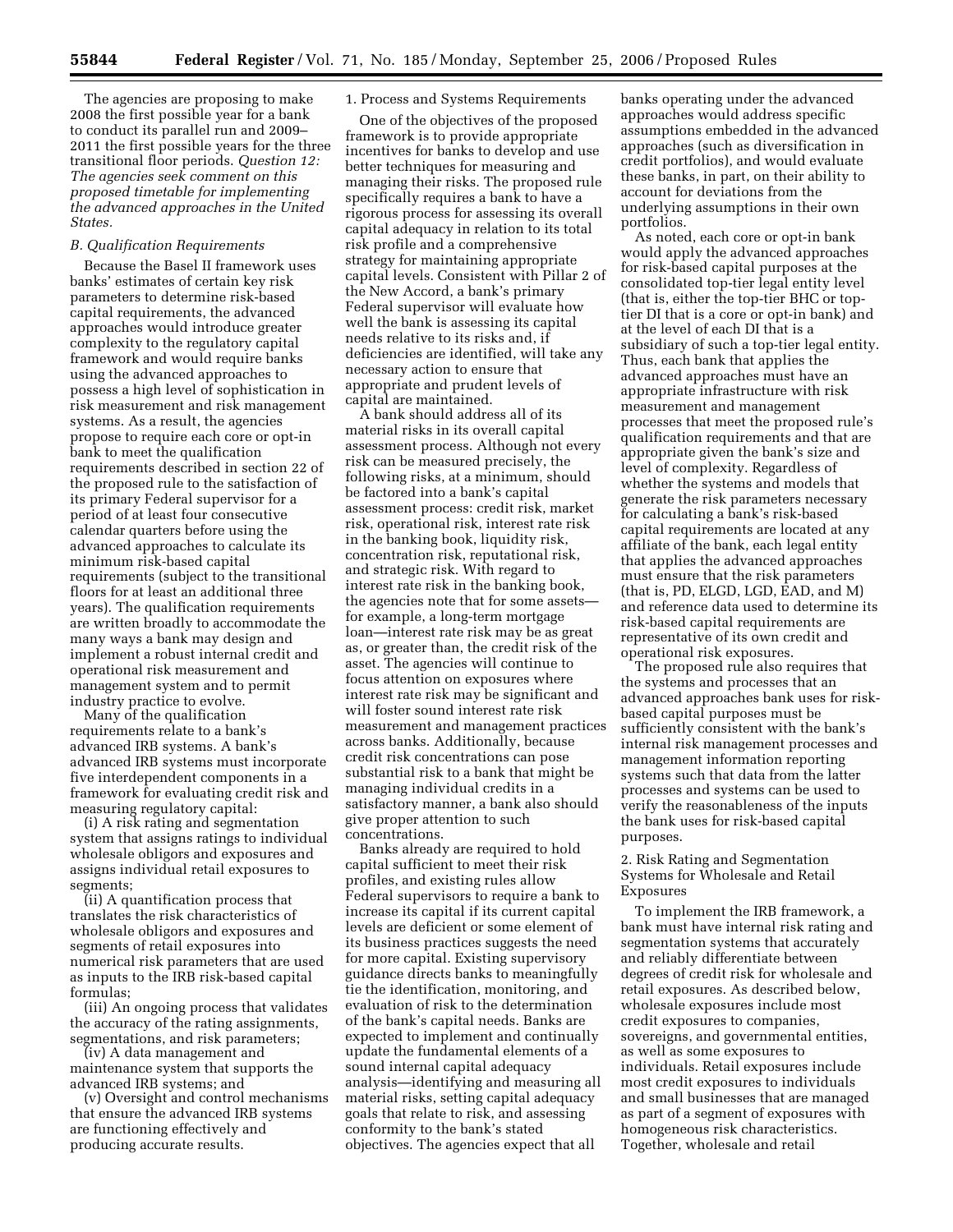exposures cover most credit exposures of banks.

To differentiate among degrees of credit risk, a bank must be able to make meaningful and consistent distinctions among credit exposures along two dimensions—default risk and loss severity in the event of a default. In addition, a bank must be able to assign wholesale obligors to rating grades that approximately reflect likelihood of default and must be able to assign wholesale exposures to rating grades (or ELGD and LGD estimates) that approximately reflect the loss severity expected in the event of default. As discussed below, the proposed rule requires banks to treat wholesale exposures differently from retail exposures when differentiating among degrees of credit risk.

*Wholesale exposures.* For wholesale exposures, a bank must have an internal risk rating system that indicates the likelihood of default of each individual obligor and may use an internal risk rating system that indicates the economic loss rate upon default of each individual exposure.25 A bank would assign an internal risk rating to each wholesale obligor, which should reflect the obligor's PD—that is, its long-run average one-year default rate over a reasonable mix of economic conditions. PD is defined in more detail below.

In determining an obligor rating, a bank should consider key obligor attributes, including both quantitative and qualitative factors that could affect the obligor's default risk. From a quantitative perspective, this could include an assessment of the obligor's historic and projected financial performance, trends in key financial performance ratios, financial contingencies, industry risk, and the obligor's position in the industry. On the qualitative side, this could include an assessment of the quality of the obligor's financial reporting, nonfinancial contingencies (for example, labor problems and environmental issues), and the quality of the obligor's management based on an evaluation of management's ability to make realistic projections, management's track record in meeting projections, and management's ability to effectively deal with changes in the economy and the competitive environment.

A bank must assign each legal entity wholesale obligor to a single rating grade. Accordingly, if a single wholesale exposure of the bank to an obligor

triggers the proposed rule's definition of default, all of the bank's wholesale exposures to that obligor are in default for risk-based capital purposes. In addition, a bank may not consider the value of collateral pledged to support a particular wholesale exposure (or any other exposure-specific characteristics) when assigning a rating to the obligor of the exposure, even in the context of nonrecourse loans and other loans underwritten primarily based on the operating income or cash flows from real estate collateral. A bank may, of course, consider all available financial information about the obligor including, where applicable, the total operating income or cash flows from all of the obligor's projects or businesses when assigning an obligor rating. *Question 13: The agencies seek comment on this aspect of the proposed rule and on any circumstances under which it would be appropriate to assign different obligor ratings to different exposures to the same obligor (for example, income-producing property lending or exposures involving transfer risk).* 

A bank's rating system must have at least seven discrete (non-overlapping) obligor grades for non-defaulted obligors and at least one obligor grade for defaulted obligors. The agencies believe that because the risk-based capital requirement of a wholesale exposure is directly linked to its obligor rating grade, a bank must have at least seven non-overlapping obligor grades to sufficiently differentiate the creditworthiness of non-defaulted wholesale obligors.

A bank would capture the estimated loss severity upon default for a wholesale exposure either by directly assigning an ELGD and LGD estimate to the exposure or by grouping the exposure with other wholesale exposures into loss severity rating grades (reflecting the bank's estimate of the ELGD or LGD of the exposure). The LGD of an exposure is an estimate of the economic loss rate on the exposure, taking into account related material costs and recoveries, in the event of the obligor's default during a period of economic downturn conditions. LGD is described in more detail below. Whether a bank chooses to assign ELGD and LGD values directly or, alternatively, to assign exposures to rating grades and then quantify the ELGD or LGD, as appropriate, for the rating grades, the key requirement is that the bank must identify exposure characteristics that influence ELGD and LGD. Each of the loss severity rating grades would be associated with an empirically supported ELGD or LGD

estimate. Banks employing loss severity grades must have a sufficiently granular loss severity grading system to avoid grouping together exposures with widely ranging ELGDs or LGDs.

*Retail exposures.* To implement the advanced approach for retail exposures, a bank must have an internal system that segments its retail exposures to differentiate accurately and reliably among degrees of credit risk. The most significant difference between the proposed rule's treatment of wholesale and retail exposures is that the risk parameters for retail exposures are not assigned at the individual exposure level. Banks typically manage retail exposures on a segment basis, where each segment contains exposures with similar risk characteristics. Therefore, a key characteristic of the proposed rule's retail framework is that the risk parameters for retail exposures would be assigned to segments of exposures rather than to individual exposures. Under the retail framework, a bank would group its retail exposures into segments with homogeneous risk characteristics and then estimate PD, ELGD, and LGD for each segment.

A bank must first group its retail exposures into three separate subcategories: (i) Residential mortgage exposures; (ii) QREs; and (iii) other retail exposures. The bank would then classify the retail exposures in each subcategory into segments to produce a meaningful differentiation of risk. The proposed rule requires banks to segment separately (i) defaulted retail exposures from non-defaulted retail exposures and (ii) retail eligible margin loans for which the bank adjusts EAD rather than ELGD and LGD to reflect the risk mitigating effects of financial collateral from other retail eligible margin loans. Otherwise, the agencies are not proposing to require that banks consider any particular risk drivers or employ any minimum number of segments in any of the three retail subcategories.

In determining how to segment retail exposures within each subcategory for the purpose of assigning risk parameters, a bank should use a segmentation approach that is consistent with its approach for internal risk assessment purposes and that classifies exposures according to predominant risk characteristics or drivers. Examples of risk drivers could include loan-to-value (LTV) ratios, credit scores, loan terms and structure (for example, interest only or payment option adjustable rate mortgages), origination channel, geographical location of the borrower, and collateral type. A bank must be able to demonstrate to its primary Federal

<sup>25</sup>As explained below, a bank that chooses not to use an internal risk rating system for ELGD and LGD for a wholesale exposure must directly assign an ELGD and LGD estimate to the wholesale exposure.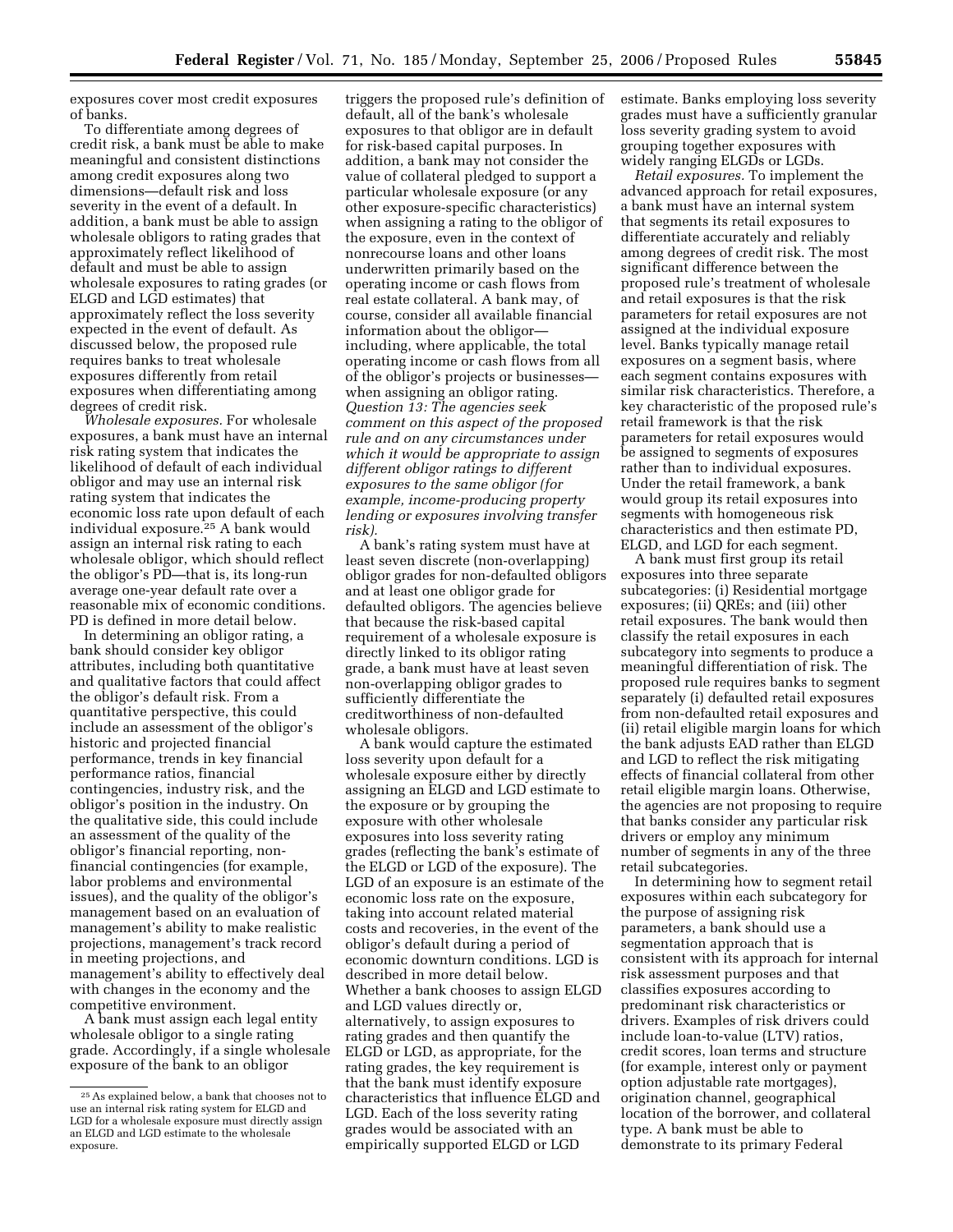supervisor that its system assigns accurate and reliable PD, ELGD, and LGD estimates for each retail segment on a consistent basis.

*Definition of default.* In the ANPR, the agencies proposed to define default for a wholesale exposure as either or both of the following events: (i) The bank determines that the borrower is unlikely to pay its obligations to the bank in full, without recourse to actions by the bank such as the realization of collateral; or (ii) the borrower is more than 90 days past due on principal or interest on any material obligation to the bank.

A number of commenters encouraged the agencies to use a definition of default that conforms more closely to that used by bank risk managers. Many of these commenters recommended that the agencies define default as the entry into non-accrual status for wholesale exposures and the number of days past due for retail exposures, or as the entry into charge-off status for wholesale and retail exposures. The agencies have amended the ANPR definitions of default to respond to these concerns and recognize that the definition of default in this proposed rule is different from the definitions that are being implemented in other jurisdictions.

Under the proposed rule's definition of default, a bank's wholesale obligor would be in default if, for any credit exposure of the bank to the obligor, the bank has (i) placed the exposure on nonaccrual status consistent with the Call Report Instructions or the Thrift Financial Report and the Thrift Financial Report Instruction Manual; (ii) taken a full or partial charge-off or write-down on the exposure due to the distressed financial condition of the obligor; or (iii) incurred a credit-related loss of 5 percent or more of the exposure's initial carrying value in connection with the sale of the exposure or the transfer of the exposure to the held-for-sale, available-for-sale, trading account, or other reporting category. Under the proposed definition, a wholesale exposure to an obligor remains in default until the bank has reasonable assurance of repayment and performance for all contractual principal and interest payments on all exposures of the bank to the obligor (other than exposures that have been fully written-down or charged-off). The agencies would expect a bank to employ standards for determining whether it has a reasonable assurance of repayment and performance that are similar to those for determining whether to restore a loan from non-accrual to accrual status.

When a bank sells a set of wholesale exposures, the bank must examine the

sale prices of the individual exposures contained in the set and evaluate whether a credit loss of 5 percent or more of the exposure's initial carrying value has occurred on any given exposure. Write-downs of securities that are not credit-related (for example, a write-down that is due to a change in market interest rates) would not be a default event.

*Question 14: The agencies seek comment on this proposed definition of default and on how well it captures substantially all of the circumstances under which a bank could experience a material credit-related economic loss on a wholesale exposure. In particular, the agencies seek comment on the appropriateness of the 5 percent credit loss threshold for exposures sold or transferred between reporting categories. The agencies also seek commenters' views on specific issues raised by applying different definitions of default in multiple national jurisdictions and on ways to minimize potential regulatory burden, including use of the definition of default in the New Accord, keeping in mind that national bank supervisory authorities must adopt default definitions that are appropriate in light of national banking practices and conditions.* 

In response to comments on the ANPR, the agencies propose to define default for retail exposures according to the timeframes for loss classification that banks generally use for internal purposes and that are embodied in the FFIEC's Uniform Retail Credit Classification and Account Management Policy.26 Specifically, revolving retail exposures and residential mortgages would be in default at 180 days past due; other retail exposures would be in default at 120 days past due. In addition, a retail exposure would be in default if the bank has taken a full or partial charge-off or write-down of principal on the exposure for creditrelated reasons. Such an exposure would remain in default until the bank has reasonable assurance of repayment and performance for all contractual principal and interest payments on the exposure.

The proposed definition of default for retail exposures differs from the proposed definition for the wholesale portfolio in several important respects. First, the proposed retail default definition applies on an exposure-byexposure basis (rather than, as is the case for wholesale exposures, on an obligor-by-obligor basis). In other words,

default on one retail exposure would not require a bank to treat all other obligations of the same obligor to the bank as defaulted. This difference reflects the fact that banks generally manage retail credit risk based on segments of similar exposures rather than through the assignment of ratings to particular obligors. In addition, it is quite common for retail borrowers that default on some of their obligations to continue payment on others.

Second, the retail definition of default, unlike the wholesale definition of default, does not include exposures placed on non-accrual status. The agencies recognize that retail nonaccrual practices vary considerably among banks. Accordingly, the agencies have determined that removing nonaccrual from the retail definition of default would promote greater consistency among banks in the treatment of retail exposures.

In addition, the retail definition of default, unlike the wholesale definition of default, does not explicitly state that an exposure is in default if a bank incurs credit-related losses of 5 percent or more in connection with the sale of the exposure. Because of the large number of diverse retail exposures that banks usually sell in a single transaction, banks typically do not allocate the sales price of a pool of retail exposures in such a way as to enable the bank to calculate the premium or discount on individual retail exposures. Although the proposed rule's definition of retail default does not explicitly include credit-related losses in connection with loan sales, the agencies would expect banks to assess carefully the impact of retail exposure sales in quantifying the risk parameters calculated by the bank for its retained retail exposures.

*Rating philosophy.* A bank must explain to its primary Federal supervisor its rating philosophy—that is, how the bank's wholesale obligor rating assignments are affected by the bank's choice of the range of economic, business, and industry conditions that are considered in the obligor rating process. The philosophical basis of a bank's ratings system is important because, when combined with the credit quality of individual obligors, it will determine the frequency of obligor rating changes in a changing economic environment. Rating systems that rate obligors based on their ability to perform over a wide range of economic, business, and industry conditions, sometimes described as ''through-thecycle'' systems, would tend to have ratings that migrate more slowly as conditions change. Banks that rate

<sup>26</sup>FFIEC, ''Uniform Retail Credit Classification and Account Management Policy,'' 65 FR 36903 (June 12, 2000).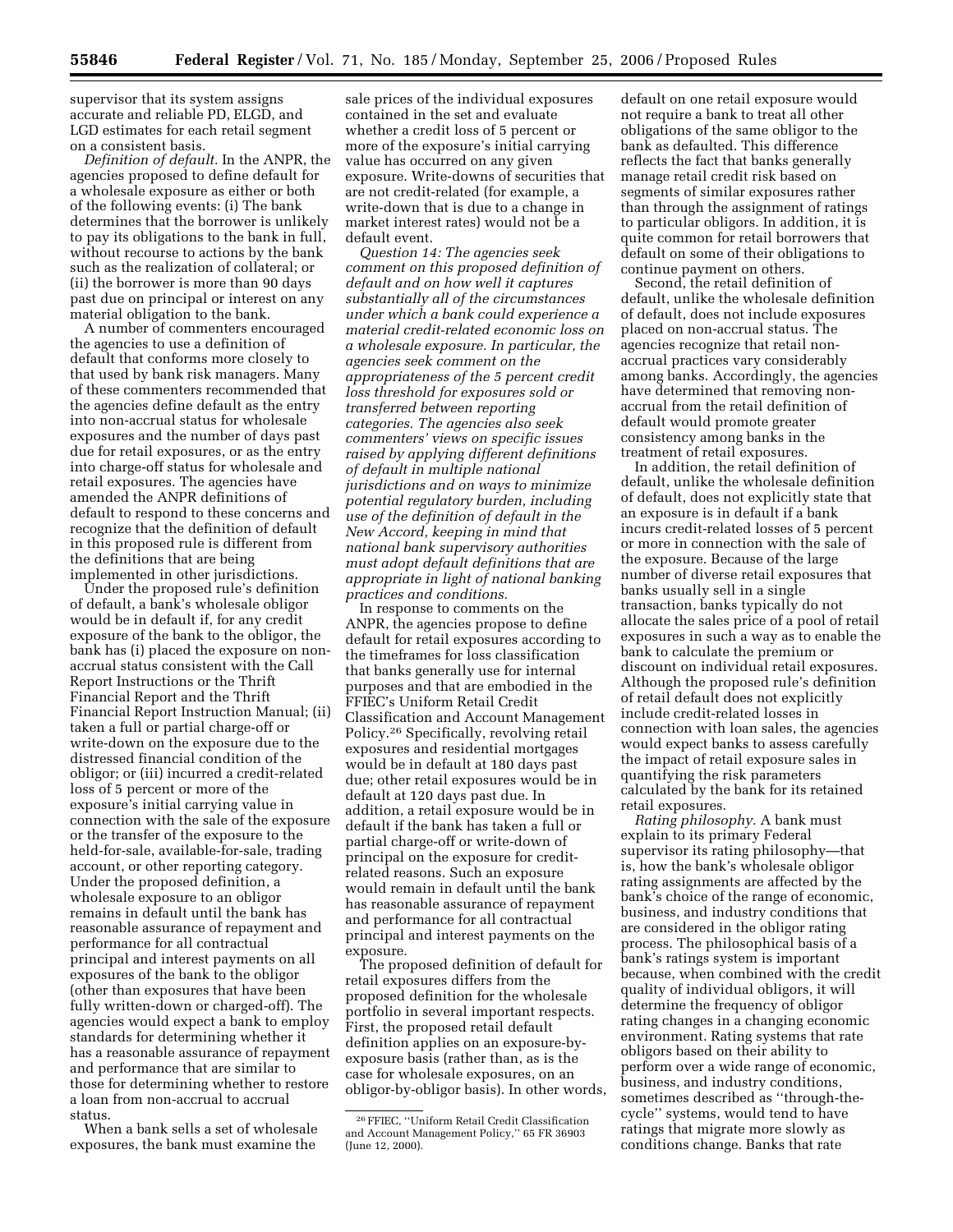obligors based on a more narrow range of likely expected conditions (primarily on recent conditions), sometimes called ''point-in-time'' systems, would tend to have ratings that migrate more frequently. Many banks will rate obligors using an approach that considers a combination of the current conditions and a wider range of other likely conditions. In any case, the bank would need to specify the rating philosophy used and establish a policy for the migration of obligors from one rating grade to another in response to economic cycles. A bank should understand the effects of ratings migration on its risk-based capital requirements and ensure that sufficient capital is maintained during all phases of the economic cycle.

*Rating and segmentation reviews and updates.* A bank must have a policy that ensures that each wholesale obligor rating and (if applicable) wholesale exposure loss severity rating reflects current information. A bank's internal risk rating system for wholesale exposures must provide for the review and update (as appropriate) of each obligor rating and (if applicable) loss severity rating whenever the bank receives new material information, but no less frequently than annually. A bank's retail exposure segmentation system must provide for the review and update (as appropriate) of assignments of retail exposures to segments whenever the bank receives new material information, but no less frequently than quarterly.

3. Quantification of Risk Parameters for Wholesale and Retail Exposures

A bank must have a comprehensive risk parameter quantification process that produces accurate, timely, and reliable estimates of the risk parameters—PD, ELGD, LGD, EAD, and (for wholesale exposures) M—for its wholesale obligors and exposures and retail exposures. Statistical methods and models used to develop risk parameter estimates, as well as any adjustments to the estimates or empirical default data, should be transparent, well supported, and documented. The following sections of the preamble discuss the proposed rule's definitions of the risk parameters for wholesale and retail exposures.

*Probability of default (PD).* As noted above, under the proposed rule, a bank must assign each of its wholesale obligors to an internal rating grade and then must associate a PD with each rating grade. PD for a wholesale exposure to a non-defaulted obligor would be the bank's empirically based best estimate of the long-run average of

one-year default rates for the rating grade assigned by the bank to the obligor, capturing the average default experience for obligors in the rating grade over a mix of economic conditions (including economic downturn conditions) sufficient to provide a reasonable estimate of the average oneyear default rate over the economic cycle for the rating grade. This estimate of the long-run average PD is converted into an estimate of PD under economic downturn conditions as part of the IRB risk-based capital formulas.

In addition, under the proposed rule, a bank must assign a PD to each segment of retail exposures. The proposed rule provides two different definitions of the PD of a segment of non-defaulted retail exposures based on the materiality of seasoning effects for the segment or for the segment's retail exposure subcategory. Some types of retail exposures display a distinct seasoning pattern—that is, the exposures have relatively low default rates in their first year, rising default rates in the next few years, and declining default rates for the remainder of their terms. A bank must use a separate definition of PD that addresses seasoning effects for a segment of non-defaulted retail exposures unless the bank has determined that seasoning effects are not material for the segment or for the segment's entire retail exposure subcategory.

The proposed rule provides a definition of PD for segments of nondefaulted retail exposures where seasoning is not a material consideration that tracks closely the wholesale PD definition. Specifically, PD for a segment of non-defaulted retail exposures for which seasoning effects are not material, or for a segment of nondefaulted retail exposures in a retail exposure subcategory for which seasoning effects are not material, would be the bank's empirically based best estimate of the long-run average of one-year default rates for the exposures in the segment, capturing the average default experience for exposures in the segment over a mix of economic conditions (including economic downturn conditions) sufficient to provide a reasonable estimate of the average one-year default rate over the economic cycle for the segment. Banks that use this PD formulation for a segment of retail exposures should be able to demonstrate to their primary Federal supervisor, using empirical data, why seasoning effects are not material for the segment or the retail exposure subcategory in which the segment resides.

Because of the one-year IRB horizon, the agencies are proposing a different PD definition for retail segments with material seasoning effects. Under the proposed rule, PD for a segment of nondefaulted retail exposures for which seasoning effects are material would be the bank's empirically based best estimate of the annualized cumulative default rate over the expected remaining life of exposures in the segment, capturing the average default experience for exposures in the segment over a mix of economic conditions (including economic downturn conditions) to provide a reasonable estimate of the average performance over the economic cycle for the segment. A bank's PD estimates for these retail segments with material seasoning effects also should reflect potential changes in the expected remaining life of exposures in the segment over the economic cycle.

For wholesale exposures to defaulted obligors and for segments of defaulted retail exposures, PD would be 100 percent.

*Loss given default (LGD) and expected loss given default (ELGD).* Under the proposed rule, a bank must directly estimate an ELGD and LGD risk parameter for each wholesale exposure or must assign each wholesale exposure to an expected loss severity grade and a downturn loss severity grade, estimate an ELGD risk parameter for each expected loss severity grade, and estimate an LGD risk parameter for each loss severity grade. In addition, a bank must estimate an ELGD and LGD risk parameter for each segment of retail exposures. The same ELGD and LGD may be appropriate for more than one retail segment.

LGD is an estimate of the economic loss that would be incurred on an exposure, relative to the exposure's EAD, if the exposure were to default within a one-year horizon during economic downturn conditions. The economic loss amount must capture all material credit-related losses on the exposure (including accrued but unpaid interest or fees, losses on the sale of repossessed collateral, direct workout costs, and an appropriate allocation of indirect workout costs). Where positive or negative cash flows on a wholesale exposure to a defaulted obligor or on a defaulted retail exposure (including proceeds from the sale of collateral, workout costs, and draw-downs of unused credit lines) occur after the date of default, the economic loss amount must reflect the net present value of cash flows as of the default date using a discount rate appropriate to the risk of the exposure.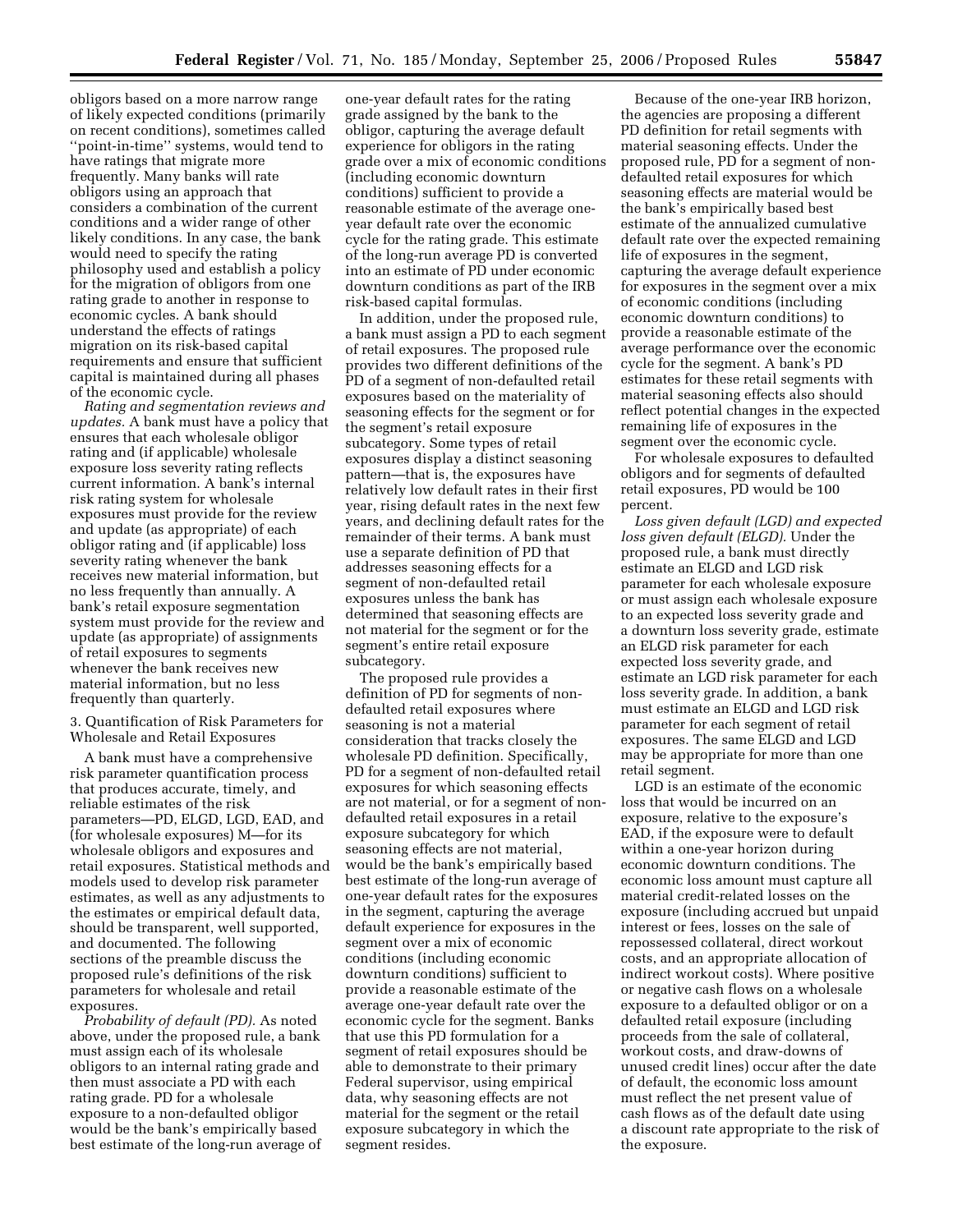The LGD of some exposures may be substantially higher during economic downturn conditions than during other periods, while for other types of exposures it may not. Accordingly, the proposed rule requires banks to use an LGD estimate that reflects economic downturn conditions for purposes of calculating the risk-based capital requirements for wholesale exposures and retail segments; however, the LGD of an exposure may never be less than the exposure's ELGD. More specifically, banks must produce for each wholesale exposure (or downturn loss severity rating grade) and retail segment an estimate of the economic loss per dollar of EAD that the bank would expect to incur if default were to occur within a one-year horizon during economic downturn conditions. The estimate of LGD can be thought of as the ELGD plus an increase if appropriate to reflect the impact of economic downturn conditions.

For the purpose of defining economic downturn conditions, the proposed rule identifies two wholesale exposure subcategories—high-volatility commercial real estate (HVCRE) wholesale exposures and non-HVCRE wholesale exposures (that is, all wholesale exposures that are not HVCRE exposures)—and three retail exposure subcategories—residential mortgage exposures, QREs, and other retail exposures. The proposed rule defines economic downturn conditions with respect to an exposure as those conditions in which the aggregate default rates for the exposure's entire wholesale or retail subcategory held by the bank (or subdivision of such subcategory selected by the bank) in the exposure's national jurisdiction (or subdivision of such jurisdiction selected by the bank) are significantly higher than average.

Under this approach, a bank with a geographical or industry sector concentration in a subcategory of exposures may find that information relating to a downturn in that geographical region or industry sector may be more relevant for the bank than a general downturn affecting many regions or industries. At this time, however, the proposed rule does not require a bank with a geographical, industry sector, or other concentration to subdivide exposure subcategories or national jurisdictions to reflect such concentrations; rather, the proposed rule allows banks to subdivide exposure subcategories or national jurisdictions as they deem appropriate given the exposures held by the bank. The agencies understand that downturns in particular geographical subdivisions of

national jurisdictions or in particular industrial sectors may result in significantly increased loss rates in material subdivisions of a bank's exposures in an exposure subcategory. *Question 15: In light of the possibility of significantly increased loss rates at the subdivision level due to downturn conditions in the subdivision, the agencies seek comment on whether to require banks to determine economic downturn conditions at a more granular level than an entire wholesale or retail exposure subcategory in a national jurisdiction.* 

The proposed rule provides banks two methods of generating LGD estimates for wholesale and retail exposures. First, a bank may use its own estimates of LGD for a subcategory of exposures if the bank has prior written approval from its primary Federal supervisor to use internal estimates for that subcategory of exposures. In approving a bank's use of internal estimates of LGD, a bank's primary Federal supervisor will consider whether the bank's internal estimates of LGD are reliable and sufficiently reflective of economic downturn conditions. The supervisor will also consider whether the bank has rigorous and well-documented policies and procedures for identifying economic downturn conditions for the exposure subcategory, identifying material adverse correlations between the relevant drivers of default rates and loss rates given default, and incorporating identified correlations into internal LGD estimates. If a bank has supervisory approval to use its own estimates of LGD for an exposure subcategory, it must use its own estimates of LGD for all exposures within that subcategory.

As noted above, the LGD of an exposure or segment may never be less than the ELGD of that exposure or segment. The proposed rule defines the ELGD of a wholesale exposure as the bank's empirically-based best estimate of the default-weighted average economic loss per dollar of EAD the bank expects to incur in the event that the obligor of the exposure (or a typical obligor in the loss severity grade assigned by the bank to the exposure) defaults within a one-year horizon.27 For a segment of retail exposures, ELGD is the bank's empirically-based best estimate of the default-weighted average economic loss per dollar of EAD the bank expects to incur on exposures in the segment that default within a oneyear horizon. ELGD estimates must incorporate a mix of economic

conditions (including economic downturn conditions). For example, given appropriate data, the ELGD could be estimated by calculating the defaultweighted average economic loss per dollar of EAD given default for exposures in a particular loss severity grade or segment observed over a complete credit cycle.

As an alternative to internal estimates of LGD, the proposed rule provides a supervisory mapping function for converting ELGD into LGD for riskbased capital purposes. Although the agencies encourage banks to develop internal LGD estimates, the agencies are aware that it may be difficult at this time and in the near future for banks to produce internal estimates of LGD that are sufficient for risk-based capital purposes because LGD data for important portfolios may be sparse, and there is very limited industry experience with incorporating downturn conditions into LGD estimates. Accordingly, under the proposed rule, a bank that does not qualify for use of its own estimates of LGD for a subcategory of exposures must instead compute LGD by applying a supervisory mapping function to its internal estimates of ELGD for such exposures. The bank would adjust its ELGDs upward to LGDs using the linear supervisory mapping function: LGD =  $0.08 + 0.92 \times$  ELGD. Under this mapping function, for example, an ELGD of 0 percent is converted to an LGD of 8 percent, an ELGD of 20 percent is converted to an LGD of 26.4 percent, and an ELGD of 50 percent is converted to an LGD of 54 percent. A bank would not have to apply the supervisory mapping function to repo-style transactions, eligible margin loans, and OTC derivative contracts (defined below in section V.C. of the preamble). For these exposures, the agencies believe that the difference between a bank's estimate of LGD and its estimate of ELGD is likely to be small. Instead a bank would set LGD equal to ELGD for these exposures.

As noted, the proposed rule would permit a bank to use the supervisory mapping function to translate ELGDs to LGDs and would only permit a bank to use its own estimates of LGD for an exposure subcategory if the bank has received prior written approval from its primary Federal supervisor. The agencies also are considering whether to require every bank, as a condition to qualifying for use of the advanced approaches, to be able to produce credible and reliable internal estimates of LGD for all its wholesale and retail exposures. Under this stricter approach, a bank that is unable to demonstrate to

<sup>27</sup>Under the proposal, ELGD is not the statistical expected value of LGD.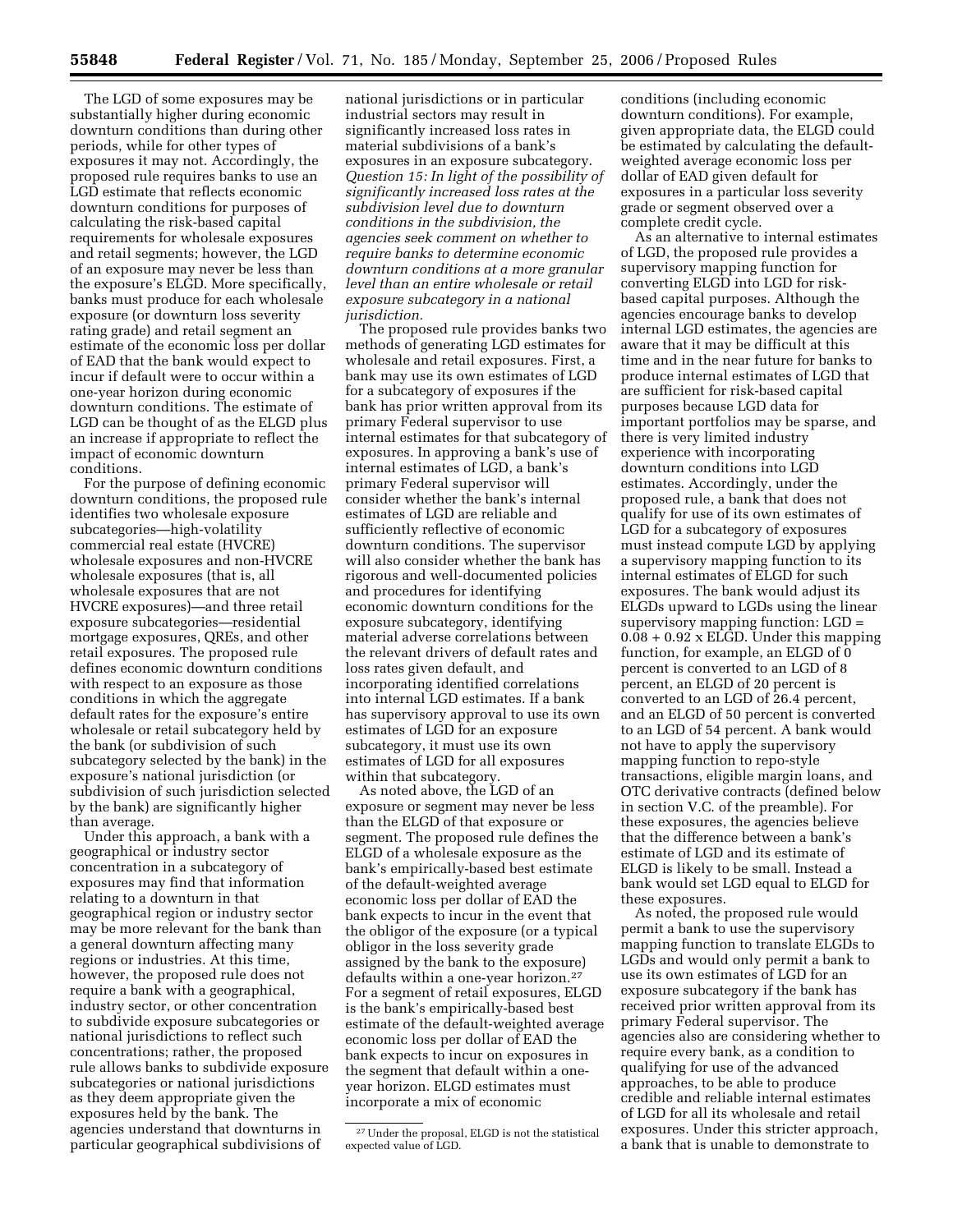its primary Federal supervisor that it could produce credible and reliable internal estimates of LGD would not be permitted to use the advanced approaches.

*Question 16: The agencies seek comment on and supporting empirical analysis of (i) the proposed rule's definitions of LGD and ELGD; (ii) the proposed rule's overall approach to LGD estimation; (iii) the appropriateness of requiring a bank to produce credible and reliable internal estimates of LGD for all its wholesale and retail exposures as a precondition for using the advanced approaches; (iv) the appropriateness of requiring all banks to use a supervisory mapping function, rather than internal estimates, for estimating LGDs, due to limited data availability and lack of industry experience with incorporating economic downturn conditions in LGD estimates; (v) the appropriateness of the proposed supervisory mapping function for translating ELGD into LGD for all portfolios of exposures and possible alternative supervisory mapping functions; (vi) exposures for which no mapping function would be appropriate; and (vii) exposures for which a more lenient (that is, producing a lower LGD for a given ELGD) or more strict (that is, producing a higher LGD for a given ELGD) mapping function may be appropriate (for example, residential mortgage exposures and HVCRE exposures).* 

The agencies are concerned that some approaches to ELGD or LGD quantification could produce estimates that are pro-cyclical, particularly if these estimates are based on economic indicators, such as frequently updated loan-to-value (LTV) ratios, that are highly sensitive to current economic conditions. *Question 17: The agencies seek comment on the extent to which ELGD or LGD estimates under the proposed rule would be pro-cyclical, particularly for longer-term secured exposures. The agencies also seek comment on alternative approaches to measuring ELGDs or LGDs that would address concerns regarding potential pro-cyclicality without imposing undue burden on banks.* 

This proposed rule incorporates comments on the ANPR suggesting a need to better accommodate certain credit products, most prominently assetbased lending programs, whose structures typically result in a bank recovering substantial amounts of the exposure prior to the default date—for example, through paydowns of outstanding principal. The agencies believe that actions taken prior to default to mitigate losses are an

important component of a bank's overall credit risk management, and that such actions should be reflected in ELGD and LGD when banks can quantify their effectiveness in a reliable manner. In the proposed rule, this is achieved by measuring ELGD and LGD relative to the exposure's EAD (defined in the next section) as opposed to the amount actually owed at default.28

In practice, the agencies would expect methods for estimating ELGD and LGD, and the way those methods reflect changes in exposure during the period prior to default, to be consistent with other aspects of the proposed rule. For example, a default horizon that is longer than one year could result in lower estimates of economic loss due to greater contractual amortization prior to default, or a greater likelihood that covenants would enable a bank to accelerate paydowns of principal as the condition of an obligor deteriorates, but such long horizons could be inconsistent with the one-year default horizon incorporated in other aspects of this proposed rule, such as the quantification of PD.

The agencies intend to limit recognition of the impact on ELGD and LGD of pre-default paydowns to certain types of exposures where the pattern is common, measurable, and especially significant, as with various types of asset-based lending. In addition, not all paydowns during the period prior to default warrant recognition as part of the recovery process. For example, a pre-default reduction in the outstanding amount on one exposure may simply reflect a refinancing by the obligor with the bank, with no reduction in the bank's total exposure to the obligor. *Question 18: The agencies seek comment on the feasibility of recognizing such pre-default changes in exposure in a way that is consistent with the safety and soundness objectives of this proposed rule. The agencies also seek comment on appropriate restrictions to place on any such recognition to ensure that the results are not counter to the objectives of this proposal to ensure adequate capital within a more risk-sensitive capital framework. In addition, the agencies* 

*seek comment on whether, for wholesale exposures, allowing ELGD and LGD to reflect anticipated future contractual paydowns prior to default may be inconsistent with the proposed rule's imposition of a one-year floor on M (for certain types of exposures) or may lead to some double-counting of the riskmitigating benefits of shorter maturities for exposures not subject to this floor.* 

*Exposure at default (EAD)*. Except as noted below, EAD for the on-balancesheet component of a wholesale or retail exposure means (i) the bank's carrying value for the exposure (including net accrued but unpaid interest and fees) 29 less any allocated transfer risk reserve for the exposure, if the exposure is heldto-maturity or for trading; or (ii) the bank's carrying value for the exposure (including net accrued but unpaid interest and fees) less any allocated transfer risk reserve for the exposure and any unrealized gains on the exposure, plus any unrealized losses on the exposure, if the exposure is available for sale. For the off-balancesheet component of a wholesale or retail exposure (other than an OTC derivative contract, repo-style transaction, or eligible margin loan) in the form of a loan commitment or line of credit, EAD means the bank's best estimate of net additions to the outstanding amount owed the bank, including estimated future additional draws of principal and accrued but unpaid interest and fees, that are likely to occur over the remaining life of the exposure assuming the exposure were to go into default. This estimate of net additions must reflect what would be expected during a period of economic downturn conditions. For the off-balance-sheet component of a wholesale or retail exposure other than an OTC derivative contract, repo-style transaction, eligible margin loan, loan commitment, or line of credit issued by a bank, EAD means the notional amount of the exposure.

For a segment of retail exposures, EAD is the sum of the EADs for each individual exposure in the segment. For wholesale or retail exposures in which only the drawn balance has been securitized, the bank must reflect its share of the exposures' undrawn balances in EAD. The undrawn balances of exposures for which the drawn balances have been securitized must be allocated between the seller's and investors' interests on a pro rata basis, based on the proportions of the seller's and investors' shares of the securitized drawn balances. For example, if the

<sup>28</sup>To illustrate, suppose that for a particular assetbased lending exposure, the EAD equaled \$100 and that for every \$1 owed by the obligor at the time of default, the bank's recovery would be \$0.40. Furthermore, suppose that in the event of default, within a one-year horizon, pre-default paydowns of \$20 would reduce the exposure amount to \$80 at the time of default. In this case, the bank's economic loss rate measured relative to the amount owed at default (60%) would exceed the economic loss rate measured relative to EAD (48% = 60%  $\times$  $($100 - $20)/$100$ , because the former does not reflect fully the impact of the pre-default paydowns.

<sup>29</sup> ''Net accrued but unpaid interest and fees'' are accrued but unpaid interest and fees net of any amount expensed by the bank as uncollectable.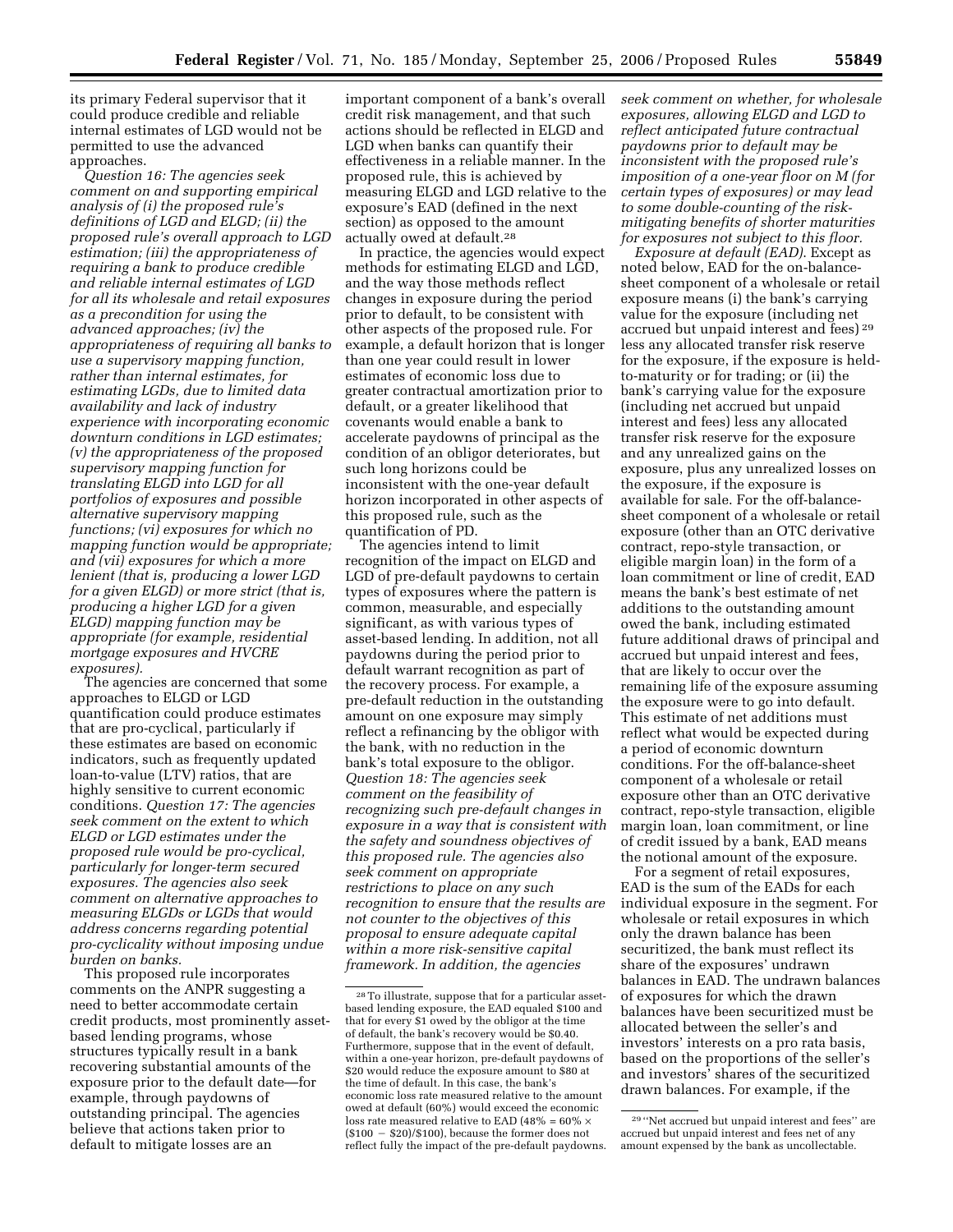EAD of a group of securitized exposures' undrawn balances is \$100, and the bank's share (seller's interest) in the securitized exposures is 25 percent, the bank must reflect \$25 in EAD for the undrawn balances.

The proposed rule contains a special treatment of EAD for OTC derivative contracts, repo-style transactions, and eligible margin loans, which is in section 32 of the proposed rule and discussed in more detail in section V.C. of the preamble.

*General quantification principles.* The proposed rule requires data used by a bank to estimate risk parameters to be relevant to the bank's actual wholesale and retail exposures and of sufficient quality to support the determination of risk-based capital requirements for the exposures. For wholesale exposures, estimation of the risk parameters must be based on a minimum of 5 years of default data to estimate PD, 7 years of loss severity data to estimate ELGD and LGD, and 7 years of exposure amount data to estimate EAD. For segments of retail exposures, estimation of risk parameters must be based on a minimum of 5 years of default data to estimate PD, 5 years of loss severity data to estimate ELGD and LGD, and 5 years of exposure amount data to estimate EAD. Default, loss severity, and exposure amount data must include periods of economic downturn conditions or the bank must adjust its estimates of risk parameters to compensate for the lack of data from such periods. Banks must base their estimates of PD, ELGD, LGD, and EAD on the proposed rule's definition of default, and must review at least annually and update (as appropriate) their risk parameters and risk parameter quantification process.

In all cases, banks would be expected to use the best available data for quantifying the risk parameters. A bank could meet the minimum data requirement by using internal data, external data, or pooled data combining internal data with external data. Internal data refers to any data on exposures held in a bank's existing or historical portfolios, including data elements or information provided by third parties. External data refers to information on exposures held outside of the bank's portfolio or aggregate information across an industry.

For example, for new lines of business where a bank lacks sufficient internal data, it must use external data to supplement its internal data. The agencies recognize that the minimum sample period for reference data provided in the proposed rule may not provide the best available results. A

longer sample period usually captures varying economic conditions better than a shorter sample period; in addition, a longer sample period will include more default observations for ELGD, LGD, and EAD estimation. Banks should consider using a longer-than-minimum sample period when possible. However, the potential increase in precision afforded by a larger sample should be weighed against the potential for diminished comparability of older data to the existing portfolio; striking the correct balance is an important aspect of quantitative modeling.

Both internal and external reference data should not differ systematically from a bank's existing portfolio in ways that seem likely to be related to default risk, loss severity, or exposure at default. Otherwise, the derived PD, ELGD, LGD, or EAD estimates may not be applicable to the bank's existing portfolio. Accordingly, the bank must conduct a comprehensive review and analysis of reference data at least annually to determine the relevance of reference data to the bank's exposures, the quality of reference data to support PD, ELGD, LGD, and EAD estimates, and the consistency of reference data to the definition of default contained in the proposed rule. Furthermore, a bank must have adequate data to estimate risk parameters for all its wholesale and retail exposures as if they were held to maturity, even if some loans are likely to be sold or securitized before their long-term credit performance can be observed.

As noted above, periods of economic downturn conditions must be included in the data sample (or adjustments to risk parameters must be made). If the reference data include data from beyond the minimum number of years (to capture a period of economic downturn conditions or for other valid reasons), the reference data need not cover all of the intervening years. However, a bank should justify the exclusion of available data and, in particular, any temporal discontinuities in data used. Including periods of economic downturn conditions increases the size and potentially the breadth of the reference data set. According to some empirical studies, the average loss rate is higher during periods of economic downturn conditions, such that exclusion of such periods would bias ELGD, LGD, or EAD estimates downward and unjustifiably lower risk-based capital requirements.

Risk parameter estimates should take into account the robustness of the quantification process. The assumptions and adjustments embedded in the quantification process should reflect the degree of uncertainty or potential error

inherent in the process. In practice, a reasonable estimation approach likely would result in a range of defensible risk parameter estimates. The choices of the particular assumptions and adjustments that determine the final estimate, within the defensible range, should reflect the uncertainty in the quantification process. That is, more uncertainty in the process should be reflected in the assignment of final risk parameter estimates that result in higher risk-based capital requirements relative to a quantification process with less uncertainty. The degree of conservatism applied to adjust for uncertainty should be related to factors such as the relevance of the reference data to a bank's existing exposures, the robustness of the models, the precision of the statistical estimates, and the amount of judgment used throughout the process. Margins of conservatism need not be added at each step; indeed, that could produce an excessively conservative result. Instead, the overall margin of conservatism should adequately account for all uncertainties and weaknesses in the quantification process. Improvements in the quantification process (including use of more complete data and better estimation techniques) may reduce the appropriate degree of conservatism over time.

Judgment will inevitably play a role in the quantification process and may materially affect the estimates of risk parameters. Judgmental adjustments to estimates are often necessary because of some limitations on available reference data or because of inherent differences between the reference data and the bank's existing exposures. The bank must ensure that adjustments are not biased toward optimistically low risk parameter estimates. This standard does not prohibit individual adjustments that result in lower estimates of risk parameters, as both upward and downward adjustments are expected. Individual adjustments are less important than broad patterns; consistent signs of judgmental decisions that lower risk parameter estimates materially may be evidence of systematic bias, which would not be permitted.

In estimating relevant risk parameters, banks should not rely on the possibility of U.S. government financial assistance, except for the financial assistance that the government has legally committed to provide.

4. Optional Approaches That Require Prior Supervisory Approval

A bank that intends to apply the internal models methodology to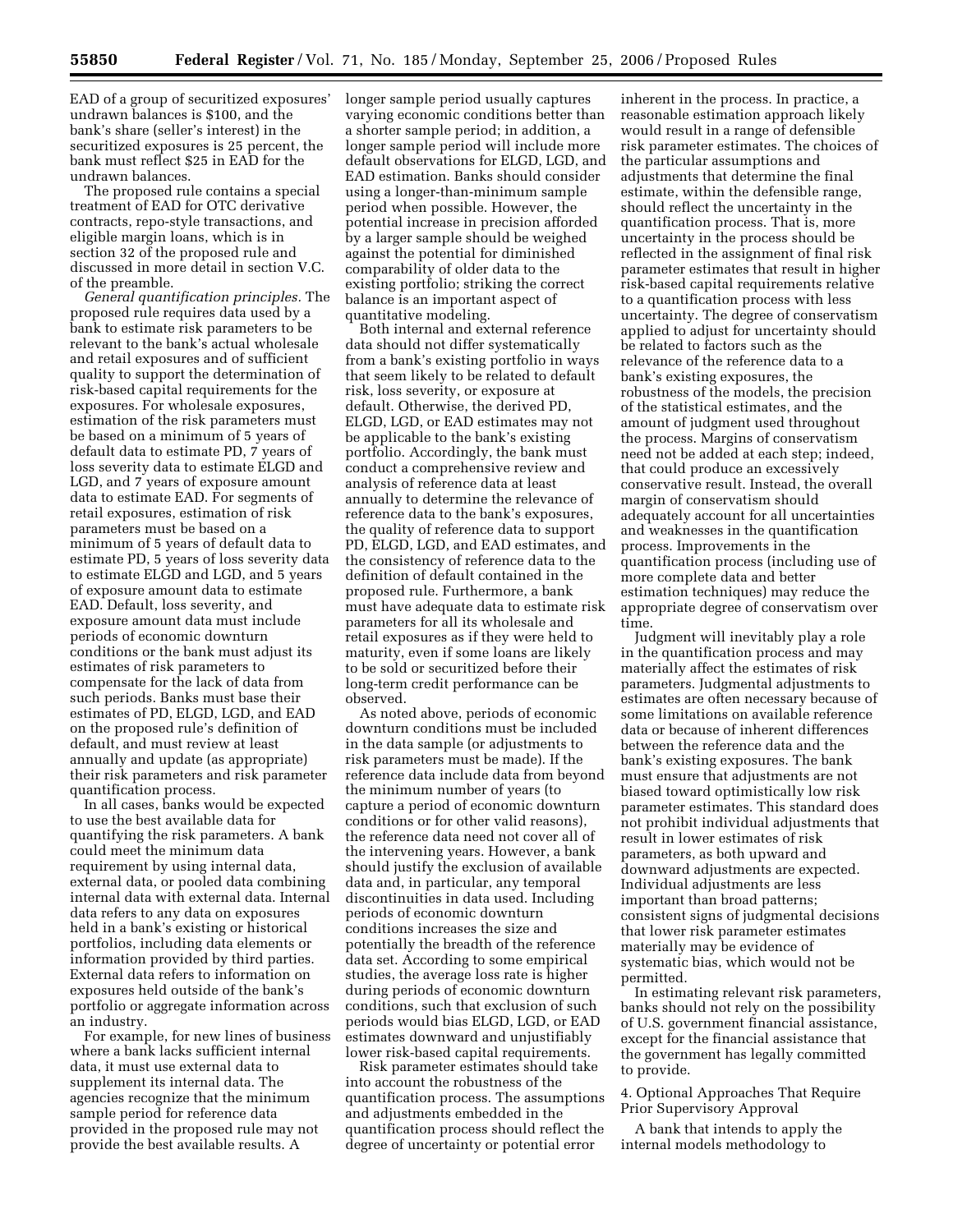counterparty credit risk, the double default treatment for credit risk mitigation, the internal assessment approach (IAA) for securitization exposures to ABCP programs, or the internal models approach (IMA) to equity exposures must receive prior written approval from its primary Federal supervisor. The criteria on which approval would be based are described in the respective sections below.

#### 5. Operational Risk

A bank must have operational risk management processes, data and assessment systems, and quantification systems that meet the qualification requirements in section 22(h) of the proposed rule. A bank must have an operational risk management function independent from business line management. The operational risk management function is responsible for the design, implementation, and oversight of the bank's operational risk data and assessment systems, operational risk quantification systems, and related processes. The roles and responsibilities of the operational risk management function may vary between banks, but must be clearly documented. The operational risk management function should have organizational stature commensurate with the bank's operational risk profile. At a minimum, the bank's operational risk management function should ensure the development of policies and procedures for the explicit management of operational risk as a distinct risk to the bank's safety and soundness.

A bank also must establish and document a process to identify, measure, monitor, and control operational risk in bank products, activities, processes, and systems. This process should provide for the consistent and comprehensive collection of the data needed to estimate the bank's exposure to operational risk. The process must also ensure reporting of operational risk exposures, operational loss events, and other relevant operational risk information to business unit management, senior management, and to the board of directors (or a designated committee of the board). The proposed rule defines operational loss events as events that result in loss and are associated with internal fraud; external fraud; employment practices and workplace safety; clients, products, and business practices; damage to physical assets; business disruption and system failures; or execution, delivery, and process management. A bank's operational risk management processes should reflect

the scope and complexity of its business lines, as well as its corporate organizational structure. Each bank's operational risk profile is unique and requires a tailored risk management approach appropriate for the scale and materiality of the operational risks present in the bank.

*Operational risk data and assessment system.* A bank must have an operational risk data and assessment system that incorporates on an ongoing basis the following four elements: internal operational loss event data, external operational loss event data, results of scenario analysis, and assessments of the bank's business environment and internal controls. These four operational risk elements should aid the bank in identifying the level and trend of operational risk, determining the effectiveness of operational risk management and control efforts, highlighting opportunities to better mitigate operational risk, and assessing operational risk on a forward-looking basis. A bank's operational risk data and assessment system must be structured in a manner consistent with the bank's current business activities, risk profile, technological processes, and risk management processes.

The proposed rule defines operational loss as a loss (excluding insurance or tax effects) resulting from an operational loss event. Operational losses include all expenses associated with an operational loss event except for opportunity costs, forgone revenue, and costs related to risk management and control enhancements implemented to prevent future operational losses. The definition of operational loss is an important issue, as it is a critical building block in a bank's calculation of its operational risk capital requirement under the AMA. More specifically, under the proposed rule, the bank's estimate of operational risk exposure the basis for determining a bank's riskweighted asset amount for operational risk—is an estimate of aggregate operational losses generated by the bank's AMA process.

The agencies are considering whether to define operational loss based solely on the effect of an operational loss event on a bank's regulatory capital or to use a definition of operational loss that incorporates, to a greater extent, economic capital concepts. In either case, operational losses would continue to be determined exclusive of insurance and tax effects.

With respect to most operational loss events, the agencies believe that the operational loss amount incorporated into a bank's AMA process would be

substantially the same whether viewed from the perspective of its effect on the bank's regulatory capital or an alternative approach that more directly incorporates economic capital concepts. In the case of operational loss events associated with premises and other fixed assets, however, potential loss amounts used in a bank's estimate of its operational risk exposure could be considerably different under the two approaches. The agencies recognize that, for purposes of economic capital analysis, banks often use replacement cost or market value, and not carrying value, to determine the amount of an operational loss with respect to fixed assets. The use of carrying value would be consistent with a definition of operational loss that covers a loss event's effect on a bank's regulatory capital, but may not reflect the full economic impact of a loss event in the case of assets that have a carrying value that is different from their market value.

Further, the agencies recognize that there is a potential to double-count all or a portion of the risk-based capital requirement associated with fixed assets. Under section 31(e)(3) of the proposed rule, which addresses calculation of risk-weighted asset amounts for assets that are not included in an exposure category, the riskweighted asset amount for a bank's premises will equal the carrying value of the premises on the financial statements of the bank, determined in accordance with generally accepted accounting principles (GAAP). A bank's operational risk exposure estimate addressing bank premises generally will be different than the risk-based capital requirement generated under section 31(e)(3) of the proposed rule and, at least in part, will address the same risk exposure.

*Question 19: The agencies solicit comment on all aspects of the proposed treatment of operational loss and, in particular, on (i) the appropriateness of the proposed definition of operational loss; (ii) whether the agencies should define operational loss in terms of the effect an operational loss event has on the bank's regulatory capital or should consider a broader definition based on economic capital concepts; and (iii) how the agencies should address the potential double-counting issue for premises and other fixed assets.* 

A bank must have a systematic process for capturing and using internal operational loss event data in its operational risk data and assessment systems. Consistent with the ANPR, the proposed rule defines internal operational loss event data for a bank as gross operational loss amounts, dates,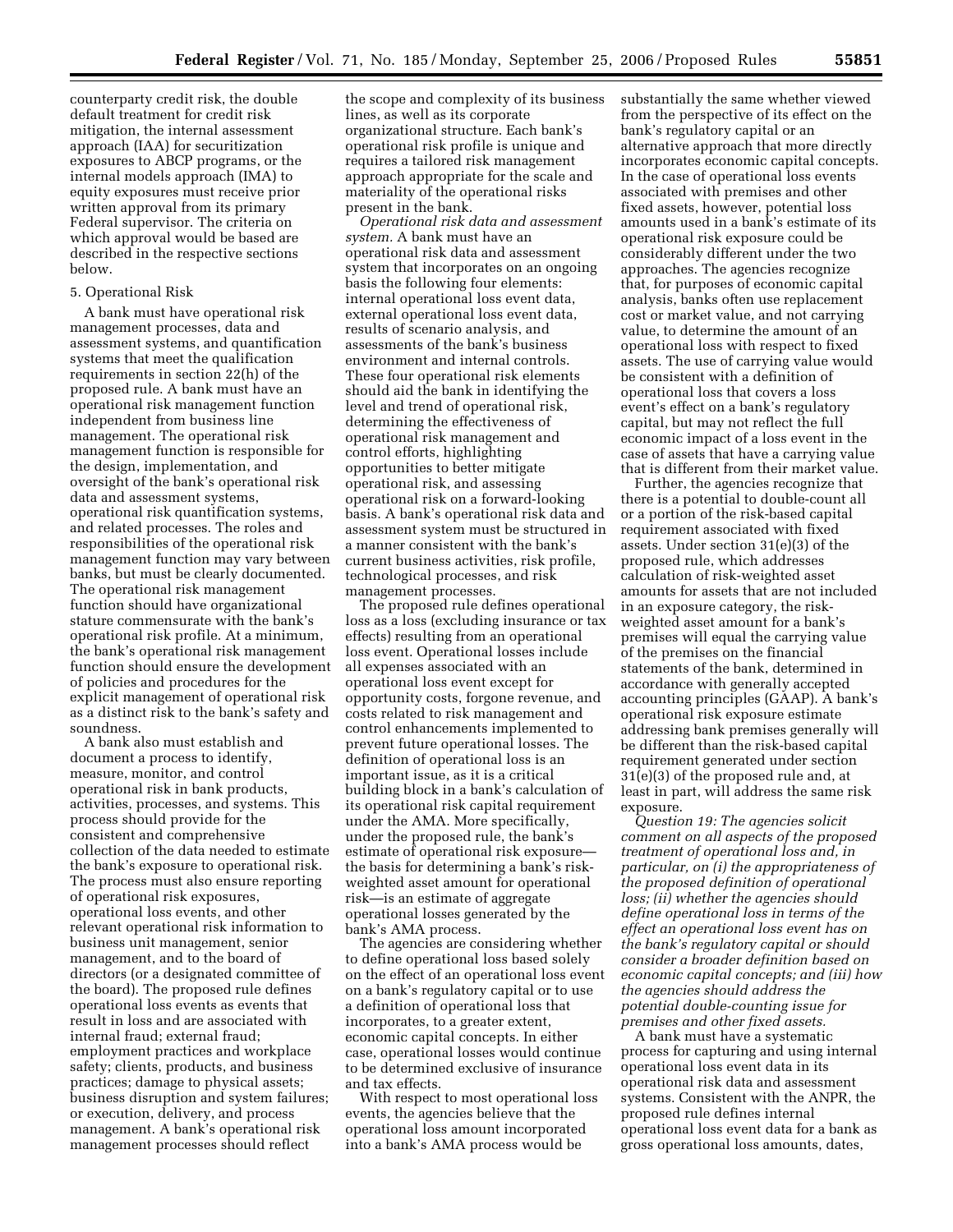recoveries, and relevant causal information for operational loss events occurring at the bank. A bank's operational risk data and assessment system must include a minimum historical observation period of five years of internal operational losses. With approval of its primary Federal supervisor, however, a bank may use a shorter historical observation period to address transitional situations such as integrating a new business line. A bank may refrain from collecting internal operational loss event data for individual operational losses below established dollar threshold amounts if the bank can demonstrate to the satisfaction of its primary Federal supervisor that the thresholds are reasonable, do not exclude important internal operational loss event data, and permit the bank to capture substantially all the dollar value of the bank's operational losses.

A bank also must establish a systematic process for determining its methodologies for incorporating external operational loss event data into its operational risk data and assessment systems. The proposed rule defines external operational loss event data for a bank as gross operational loss amounts, dates, recoveries, and relevant causal information for operational loss events occurring at organizations other than the bank. External operational loss event data may serve a number of different purposes in a bank's operational risk data and assessment systems. For example, external operational loss event data may be a particularly useful input in determining a bank's level of exposure to operational risk when internal operational loss event data are limited. In addition, external operational loss event data provide a means for the bank to understand industry experience and, in turn, provide a means for the bank to assess the adequacy of its internal operational loss event data.

While internal and external operational loss event data provide a historical perspective on operational risk, it is also important that a bank incorporate forward-looking elements in its operational risk data and assessment systems. Accordingly, a bank must incorporate a business environment and internal control factor analysis in its operational risk data and assessment systems to fully assess its exposure to operational risk. In principle, a bank with strong internal controls in a stable business environment would have less exposure to operational risk than a bank with internal control weaknesses that is growing rapidly or introducing new products. In this regard, a bank should

identify and assess the level and trends in operational risk and related control structures at the bank. These assessments should be current, should be comprehensive across the bank, and should identify the operational risks facing the bank. The framework established by a bank to maintain these risk assessments should be sufficiently flexible to accommodate increasing complexity, new activities, changes in internal control systems, and an increasing volume of information. A bank must also periodically compare the results of its prior business environment and internal control factor assessments against the bank's actual operational losses incurred in the intervening period.

Similar to business environment and internal control factor assessments, the results of scenario analysis provide a means for a bank to incorporate a forward-looking element in its operational risk data and assessment systems. Under the proposed rule, scenario analysis is a systematic process of obtaining expert opinions from business managers and risk management experts to derive reasoned assessments of the likelihood and loss impact of plausible high-severity operational losses that may occur at a bank. A bank must establish a systematic process for determining its methodologies for incorporating scenario analysis into its operational risk data and assessment systems. As an input to a bank's operational risk data and assessment systems, scenario analysis is especially relevant for business lines or loss event types where internal data, external data, and assessments of the business environment and internal control factors do not provide a sufficiently robust estimate of the bank's exposure to operational risk.

A bank's operational risk data and assessment systems must include credible, transparent, systematic, and verifiable processes that incorporate all four operational risk elements. The bank should have clear standards for the collection and modification of all elements. The bank should combine these four elements in a manner that most effectively enables it to quantify its exposure to operational risk.

*Operational risk quantification system.* A bank must have an operational risk quantification system that measures its operational risk exposure using its operational risk data and assessment systems. The proposed rule defines operational risk exposure as the 99.9th percentile of the distribution of potential aggregate operational losses, as generated by the bank's operational risk quantification system over a oneyear horizon (and not incorporating eligible operational risk offsets or qualifying operational risk mitigants). The mean of such a total loss distribution is the bank's EOL. The proposed rule defines EOL as the expected value of the distribution of potential aggregate operational losses, as generated by the bank's operational risk quantification system using a one-year horizon. The bank's UOL is the difference between the bank's operational risk exposure and the bank's EOL.

As part of its estimation of its operational risk exposure, a bank must demonstrate that its unit of measure is appropriate for the bank's range of business activities and the variety of operational loss events to which it is exposed. The proposed rule defines a unit of measure as the level (for example, organizational unit or operational loss event type) at which the bank's operational risk quantification system generates a separate distribution of potential operational losses. A bank must also demonstrate that it has not combined business activities or operational loss events with different risk profiles within the same loss distribution.

The agencies recognize that operational losses across operational loss event types and business lines may be related. A bank may use its internal estimates of dependence among operational losses within and across business lines and operational loss event types if the bank can demonstrate to the satisfaction of its primary Federal supervisor that its process for estimating dependence is sound, robust to a variety of scenarios, and implemented with integrity, and allows for the uncertainty surrounding the estimates. The agencies expect that a bank's assumptions regarding dependence will be conservative given the uncertainties surrounding dependence modeling for operational risk. If a bank does not satisfy the requirements surrounding dependence described above, the bank must sum operational risk exposure estimates across units of measure to calculate its operational risk exposure.

A bank's chosen unit of measure affects how it should account for dependence. Explicit assumptions regarding dependence across units of measure are always necessary to estimate operational risk exposure at the bank level. However, explicit assumptions regarding dependence within units of measure are not necessary, and under many circumstances models assume statistical independence within each unit of measure. The use of only a few units of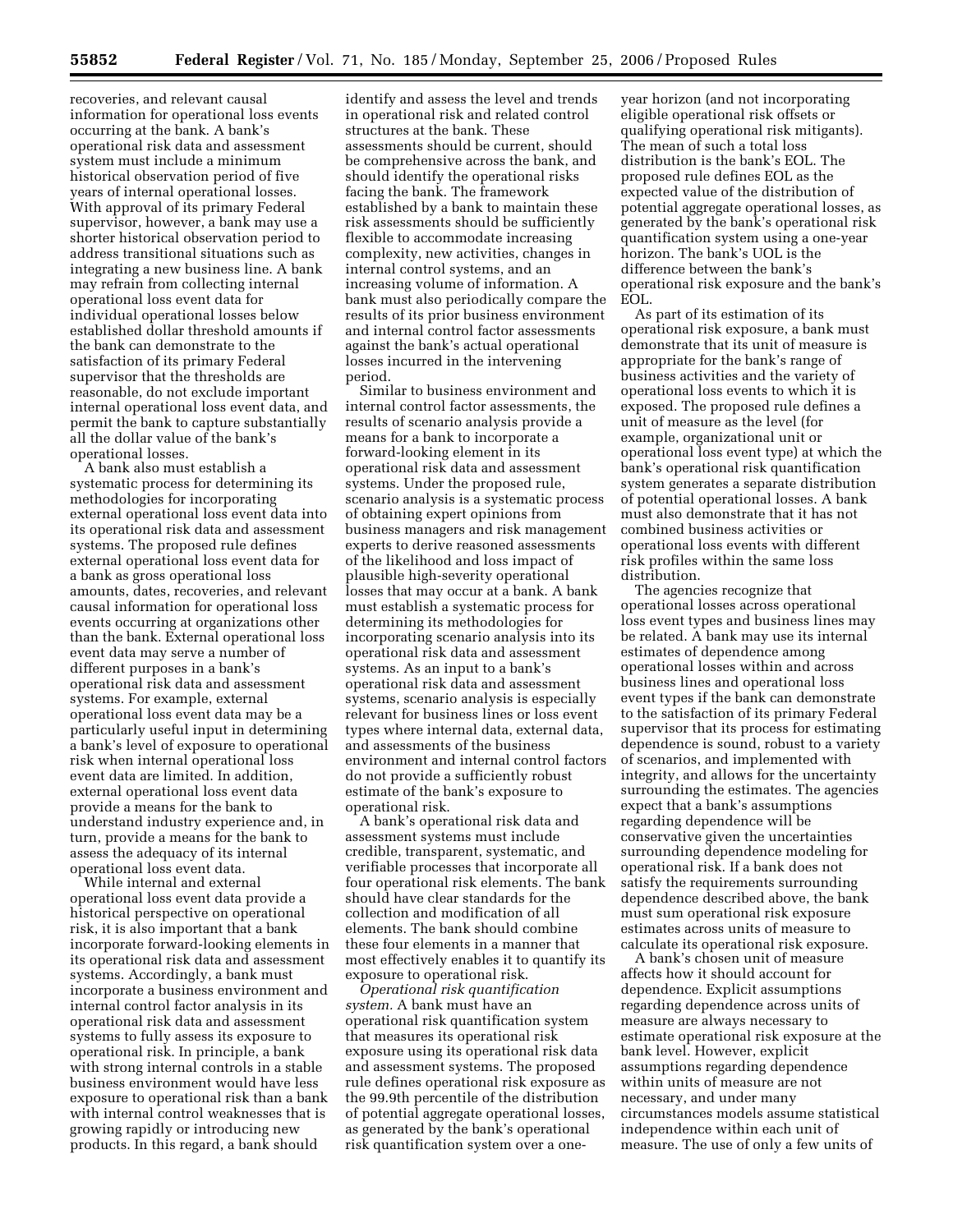measure heightens the need to ensure that dependence within units of measure is suitably reflected in the operational risk exposure estimate.

In addition, the bank's process for estimating dependence should provide for ongoing monitoring, recognizing that dependence estimates can change. The agencies expect that a bank's approach for developing explicit and objective dependence determinations will improve over time. As such, the bank should develop a process for assessing incremental improvements to the approach (for example, through out-ofsample testing).

A bank must review and update (as appropriate) its operational risk quantification system whenever the bank becomes aware of information that may have a material effect on the bank's estimate of operational risk exposure, but no less frequently than annually.

As described above, the agencies expect a bank using the AMA to demonstrate that its systems for managing and measuring operational risk meet established standards, including producing an estimate of operational risk exposure at the 99.9 percent confidence level. However, the agencies recognize that, in limited circumstances, there may not be sufficient data available for a bank to generate a credible estimate of its own operational risk exposure at the 99.9 percent confidence level. In these limited circumstances, a bank may propose use of an alternative operational risk quantification system to that specified in section 22(h)(3)(i) of the proposed rule, subject to approval by the bank's primary Federal supervisor. The alternative approach is not available at the BHC level.

The agencies are not prescribing specific estimation methodologies under this approach and expect use of an alternative approach to occur on a very limited basis. A bank proposing to use an alternative operational risk quantification system must submit a proposal to its primary Federal supervisor. In evaluating a bank's proposal, the bank's primary Federal supervisor will review the bank's justification for requesting use of an alternative approach in light of the bank's size, complexity, and risk profile. The bank's primary Federal supervisor will also consider whether the proposed approach results in capital levels that are commensurate with the bank's operational risk profile, is sensitive to changes in the bank's risk profile, can be supported empirically, and allows the bank's board of directors to fulfill its fiduciary responsibilities to ensure that the bank is adequately capitalized.

Furthermore, the agencies expect a bank using an alternative operational risk quantification system to adhere to the qualification requirements outlined in the proposed rule, including establishment and use of operational risk management processes and data and assessment systems.

A bank proposing an alternative approach to operational risk based on an allocation methodology should be aware of certain limitations associated with use of such an approach. Specifically, the agencies will not accept an allocation of operational risk capital requirements that includes non-DI entities or the benefits of diversification across entities. The exclusion of allocations that include non-DIs is in recognition that, unlike the crossguarantee provision of the Federal Deposit Insurance Act, which provides that a DI is liable for any losses incurred by the FDIC in connection with the failure of a commonly controlled DI, there are no statutory provisions requiring cross-guarantees between a DI and its non-DI affiliates.<sup>30</sup> Furthermore, depositors and creditors of a DI generally have no legal recourse to capital funds that are not held by the DI or its affiliate DIs.

#### 6. Data Management and Maintenance

A bank must have data management and maintenance systems that adequately support all aspects of the bank's advanced IRB systems, operational risk management processes, operational risk data and assessment systems, operational risk quantification systems, and, to the extent the bank uses the following systems, the internal models methodology to counterparty credit risk, double default excessive correlation detection process, IMA to equity exposures, and IAA to securitization exposures to ABCP programs (collectively, advanced systems). The bank's data management and maintenance systems must ensure the timely and accurate reporting of risk-based capital requirements. Specifically, a bank must retain sufficient data elements to permit monitoring, validation, and refinement of the bank's advanced systems. A bank's data management and maintenance systems should generally support the proposed rule's qualification requirements relating to quantification, validation, and control and oversight mechanisms, as well as the bank's broader risk management and reporting needs. The precise data elements to be collected would be dictated by the features and

methodologies of the risk measurement and management systems employed by the bank. To meet the significant data management challenges presented by the quantification, validation, and control and oversight requirements of the advanced approaches, a bank must store its data in an electronic format that allows timely retrieval for analysis, reporting, and disclosure purposes.

#### 7. Control and Oversight Mechanisms

The consequences of an inaccurate or unreliable advanced system can be significant, particularly on the calculation of risk-based capital requirements. Accordingly, bank senior management would be responsible for ensuring that all advanced system components function effectively and are in compliance with the qualification requirements of the advanced approaches. Moreover, the bank's board of directors (or a designated committee of the board) must evaluate at least annually the effectiveness of, and approve, the bank's advanced systems.

To support senior management's and the board of directors' oversight responsibilities, a bank must have an effective system of controls and oversight that ensures ongoing compliance with the qualification requirements and maintains the integrity, reliability, and accuracy of the bank's advanced systems. Banks would have flexibility in how they achieve integrity in their risk management systems. They would, however, be expected to follow standard control principles in their systems such as checks and balances, separation of duties, appropriateness of incentives, and data integrity assurance, including that of information purchased from third parties. Moreover, the oversight process should be sufficiently independent of the advanced systems' development, implementation, and operation to ensure the integrity of the component systems. The objective of risk management system oversight is to ensure that the various systems used in determining risk-based capital requirements are operating as intended. The oversight process should draw conclusions on the soundness of the components of the risk management system, identify errors and flaws, and recommend corrective action as appropriate.

*Validation.* A bank must validate its advanced systems on an ongoing basis. Validation is the set of activities designed to give the greatest possible assurances of accuracy of the advanced systems. Validation includes three broad components: (i) Evaluation of the conceptual soundness of the advanced

<sup>30</sup> 12 U.S.C. 1815(e).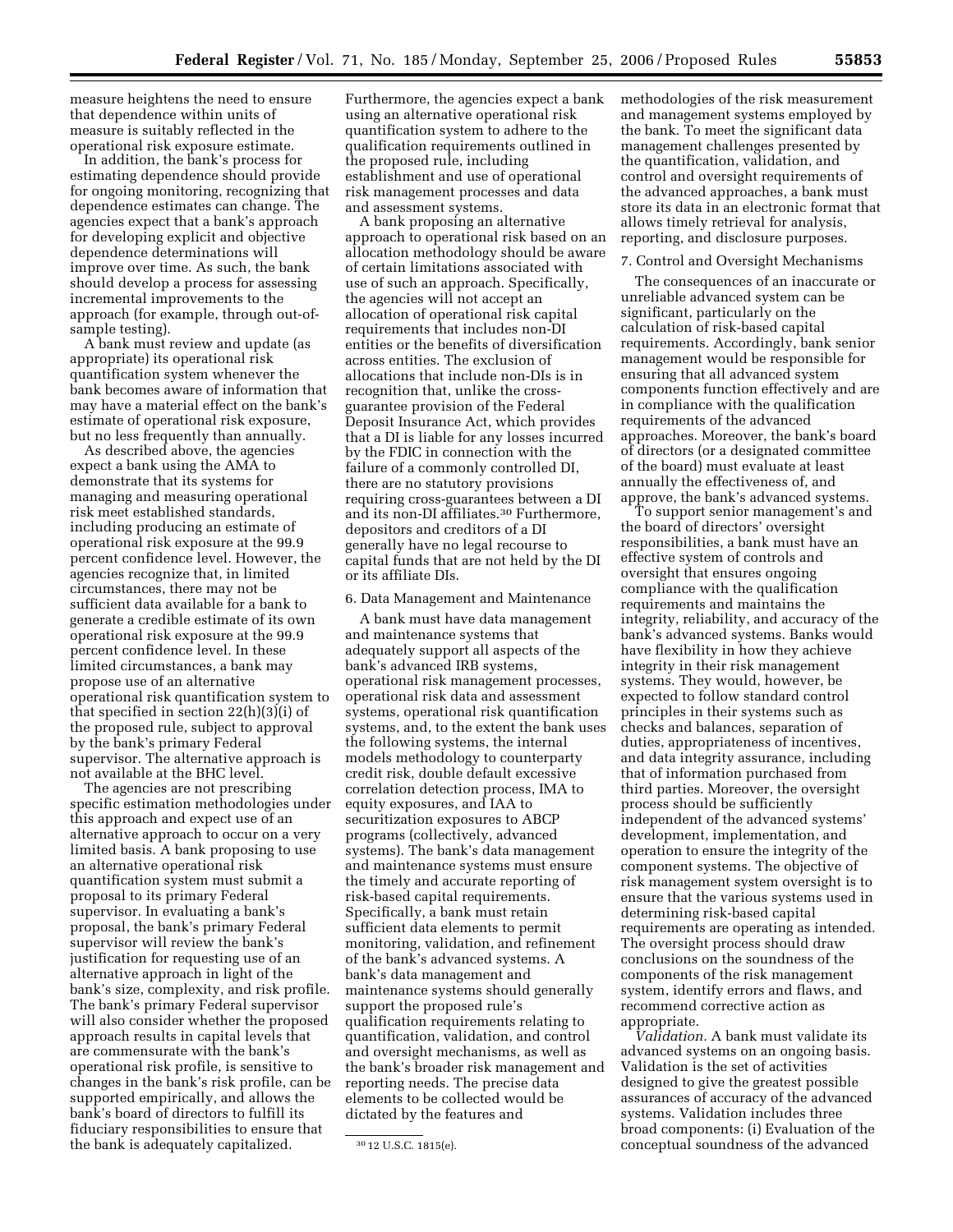systems, taking into account industry developments; (ii) ongoing monitoring that includes process verification and comparison of the bank's internal estimates with relevant internal and external data sources or results using other estimation techniques (benchmarking); and (iii) outcomes analysis that includes comparisons of actual outcomes to the bank's internal estimates by backtesting and other methods.

Each of these three components of validation must be applied to the bank's risk rating and segmentation systems, risk parameter quantification processes, and internal models that are part of the bank's advanced systems. A sound validation process should take business cycles into account, and any adjustments for stages of the economic cycle should be clearly specified in advance and fully documented as part of the validation policy. Senior management of the bank should be notified of the validation results and should take corrective action, where appropriate.

A bank's validation process must be independent of the advanced systems' development, implementation, and operation, or be subject to independent assessment of its adequacy and effectiveness. A bank should ensure that individuals who perform the review are independent—that is, are not biased in their assessment due to their involvement in the development, implementation, or operation of the processes or products. For example, reviews of the internal risk rating and segmentation systems should be performed by individuals who were not part of the development, implementation, or maintenance of those systems. In addition, individuals performing the reviews should possess the requisite technical skills and expertise to fulfill their mandate.

The first component of validation is evaluating conceptual soundness, which involves assessing the quality of the design and construction of a risk measurement or management system. This evaluation of conceptual soundness should include documentation and empirical evidence supporting the methods used and the variables selected in the design and quantification of the bank's advanced systems. The documentation should also include evidence of an understanding of the limitations of the systems. The development of internal risk rating and segmentation systems and their quantification processes requires banks to adopt methods, choose characteristics, and make adjustments; each of these actions requires judgment.

Validation should ensure that these judgments are well informed and considered, and generally include a body of expert opinion. A bank should review developmental evidence whenever the bank makes material changes in its advanced systems.

The second component of the validation process for a bank's advanced systems is ongoing monitoring to confirm that the systems were implemented appropriately and continue to perform as intended. Such monitoring involves process verification and benchmarking. Process verification includes verifying that internal and external data are accurate and complete and ensuring that internal risk rating and segmentation systems are being used, monitored, and updated as designed and that ratings are assigned to wholesale obligors and exposures as intended, and that appropriate remediation is undertaken if deficiencies exist.

Benchmarking is the set of activities that uses alternative data sources or risk assessment approaches to draw inferences about the correctness of internal risk ratings, segmentations, risk parameter estimates, or model outputs before outcomes are actually known. For credit risk ratings, examples of alternative data sources include independent internal raters (such as loan review), external rating agencies, wholesale and retail credit risk models developed independently, or retail credit bureau models. Because it will take considerable time before outcomes will be available and backtesting is possible, benchmarking will be a very important validation device. Benchmarking would be applied to all quantification processes and internal risk rating and segmentation activities.

Benchmarking allows a bank to compare its estimates with those of other estimation techniques and data sources. Results of benchmarking exercises can be a valuable diagnostic tool in identifying potential weaknesses in a bank's risk quantification system. While benchmarking activities allow for inferences about the appropriateness of the quantification processes and internal risk rating and segmentation systems, they are not the same as backtesting. When differences are observed between the bank's risk estimates and the benchmark, this should not necessarily indicate that the internal risk ratings, segmentation decisions, or risk parameter estimates are in error. The benchmark itself is an alternative prediction, and the difference may be due to different data or methods. As part of the benchmarking exercise, the bank should

investigate the source of the differences and whether the extent of the differences is appropriate.

The third component of the validation process is outcomes analysis, which is the comparison of the bank's forecasts of risk parameters and other model outputs with actual outcomes. A bank's outcomes analysis must include backtesting, which is the comparison of the bank's forecasts generated by its internal models with actual outcomes during a sample period not used in model development. In this context, backtesting is one form of out-of-sample testing. The agencies note that in other contexts backtesting may refer to insample fit, but in-sample fit analysis is not what the proposed rule requires a bank to do as part of the advanced approaches validation process.

Actual outcomes would be compared with expected ranges around the estimated values of the risk parameters and model results. Random chance and many other factors will make discrepancies between realized outcomes and the estimated risk parameters inevitable. Therefore the expected ranges should take into account relevant elements of a bank's internal risk rating or segmentation processes. For example, depending on the bank's rating philosophy, year-byyear realized default rates may be expected to differ significantly from the long-run one-year average. Also, changes in economic conditions between the historical data and current period can lead to differences between realizations and estimates.

*Internal audit.* A bank must have an internal audit function independent of business-line management that assesses at least annually the effectiveness of the controls supporting the bank's advanced systems. At least annually, internal audit should review the validation process, including validation procedures, responsibilities, results, timeliness, and responsiveness to findings. Further, internal audit should evaluate the depth, scope, and quality of the risk management system review process and conduct appropriate testing to ensure that the conclusions of these reviews are well founded. Internal audit must report its findings at least annually to the bank's board of directors (or a committee thereof).

*Stress testing.* A bank must periodically stress test its advanced systems. Stress testing analysis is a means of understanding how economic cycles, especially downturns as described by stress scenarios, affect riskbased capital requirements, including migration across rating grades or segments and the credit risk mitigation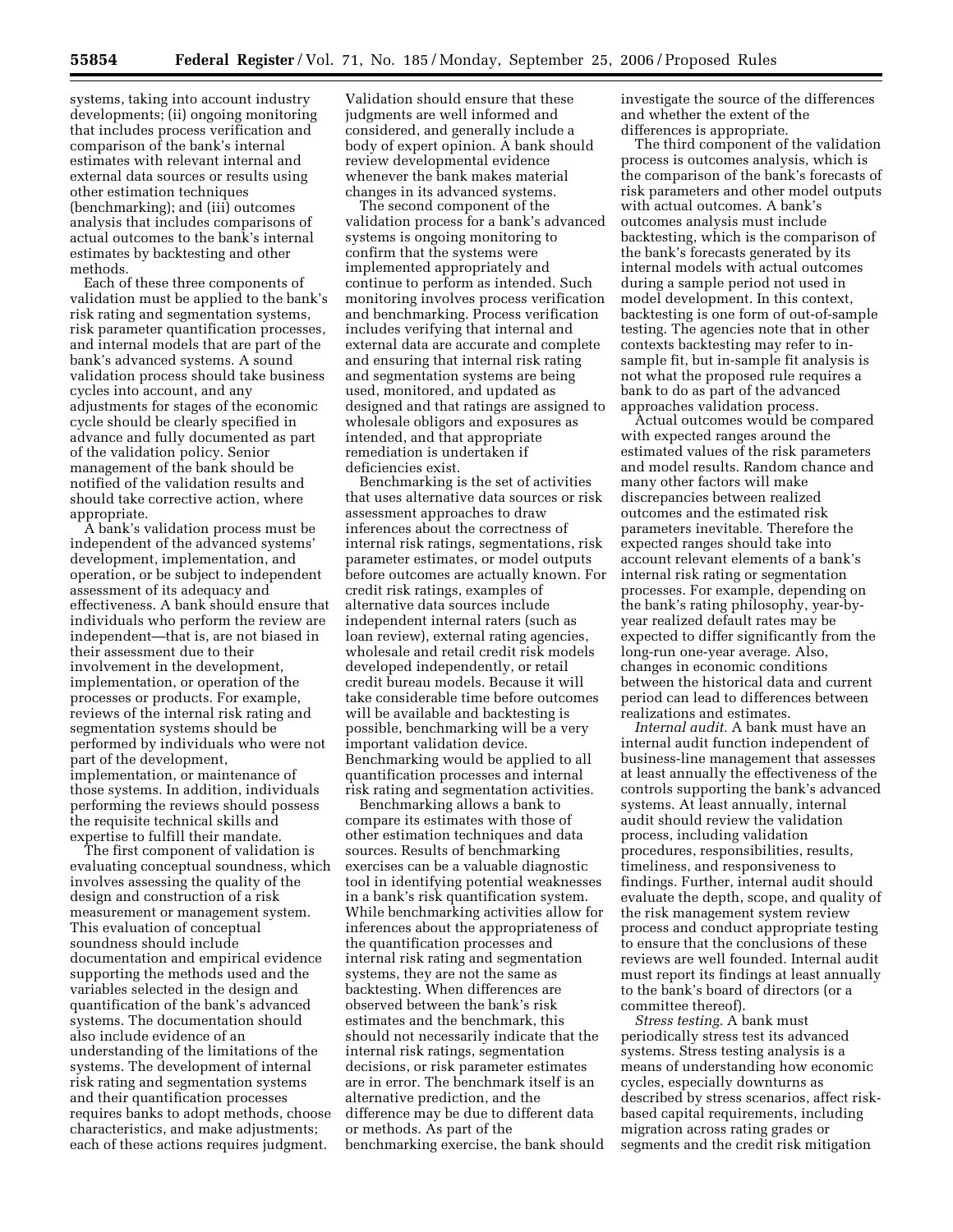benefits of double default treatment. Under the proposed rule, changes in borrower credit quality will lead to changes in risk-based capital requirements. Because credit quality changes typically reflect changing economic conditions, risk-based capital requirements may also vary with the economic cycle. During an economic downturn, risk-based capital requirements would increase if wholesale obligors or retail exposures migrate toward lower credit quality ratings or segments.

Supervisors expect that banks will manage their regulatory capital position so that they remain at least adequately capitalized during all phases of the economic cycle. A bank that is able to credibly estimate regulatory capital levels during a downturn can be more confident of appropriately managing regulatory capital. Stress testing analysis consists of identifying a stress scenario and then translating the scenario into its effect on the levels of key performance measures, including regulatory capital ratios.

Banks should use a range of plausible but severe scenarios and methods when stress testing to manage regulatory capital. Scenarios could be historical, hypothetical, or model-based. Key variables specified in a scenario could include, for example, interest rates, transition matrices (ratings and scoreband segments), asset values, credit spreads, market liquidity, economic growth rates, inflation rates, exchange rates, or unemployment rates. A bank may choose to have scenarios apply to an entire portfolio, or it may identify scenarios specific to various subportfolios. The severity of the stress scenarios should be consistent with the periodic economic downturns experienced in the bank's market areas. Such scenarios may be less severe than those used for other purposes, such as testing a bank's solvency.

The scope of stress testing analysis should be broad and include all material portfolios. The time horizon of the analysis should be consistent with the specifics of the scenario and should be long enough to measure the material effects of the scenario on key performance measures. For example, if a scenario such as a historical recession has material income and segment or ratings migration effects over two years, the appropriate time horizon is at least two years.

#### 8. Documentation

A bank must document adequately all material aspects of its advanced systems, including but not limited to the internal risk rating and segmentation

systems, risk parameter quantification processes, model design, assumptions, and validation results. The guiding principle governing documentation is that it should support the requirements for the quantification, validation, and control and oversight mechanisms as well as the bank's broader risk management and reporting needs. Documentation is also critical to the supervisory oversight process.

The bank should document the rationale for all material assumptions underpinning its chosen analytical frameworks, including the choice of inputs, distributional assumptions, and weighting of quantitative and qualitative elements. The bank also should document and justify any subsequent changes to these assumptions.

#### *C. Ongoing Qualification*

An advanced approaches bank must meet the qualification requirements on an ongoing basis. Banks are expected to improve their advanced systems as they improve data gathering capabilities and as industry practice evolves. To facilitate the supervisory oversight of such systems changes, a bank must notify its primary Federal supervisor when it makes a change to its advanced systems that results in a material change in the bank's risk-weighted asset amount for an exposure type, or when the bank makes any significant change to its modeling assumptions.

Due to the advanced approaches' rigorous systems requirements, a core or opt-in bank that merges with or acquires another company that does not calculate risk-based capital requirements using the advanced approaches might not be able to use the advanced approaches immediately for the merged or acquired company's exposures. Therefore, the proposed rule would permit a core or opt-in bank to use the general risk-based capital rules to compute the riskweighted assets and associated capital for the merged or acquired company's exposures for up to 24 months following the calendar quarter during which the merger or acquisition consummates.

Any ALLL associated with the acquired company's exposures may be included in the acquiring bank's tier 2 capital up to 1.25 percent of the acquired company's risk-weighted assets. Such ALLL would be excluded from the acquiring bank's eligible credit reserves. The risk-weighted assets of the acquired company would not be included in the acquiring bank's creditrisk-weighted assets but would be included in the acquiring bank's total risk-weighted assets. Any amount of the acquired company's ALLL that was eliminated in accounting for the

acquisition would not be included in the acquiring bank's regulatory capital. An acquiring bank using the general risk-based capital rules for acquired exposures would be required to disclose publicly the amounts of risk-weighted assets and qualifying capital calculated under the general risk-based capital rules with respect to the acquired company and under the proposed rule for the acquiring bank.

Similarly, due to the substantial infrastructure requirements of the proposed rule, a core or opt-in bank that merges with or acquires another core or opt-in bank might not be able to apply its own version of the advanced approaches immediately to the acquired bank's exposures. Accordingly, the proposed rule permits a core or opt-in bank that merges with or acquires another core or opt-in bank to use the acquired bank's advanced approaches to determine the risk-weighted asset amounts for, and deductions from capital associated with, the acquired bank's exposures for up to 24 months following the calendar quarter during which the merger or acquisition consummates.

In all mergers and acquisitions involving a core or opt-in bank, the acquiring bank must submit an implementation plan for using advanced approaches for the merged or acquired company to its primary Federal supervisor within 30 days of consummating the merger or acquisition. A bank's primary Federal supervisor may extend the transition period for mergers or acquisitions for up to an additional 12 months. The primary Federal supervisor of the bank will monitor the merger or acquisition to determine whether the application of the general risk-based capital rules by the acquired company produces appropriate risk weights for the assets of the acquired company in light of the overall risk profile of the combined bank.

*Question 20: The agencies seek comment on the appropriateness of the 24-month and 30-day time frames for addressing the merger and acquisition transition situations advanced approaches banks may face.* 

If a bank that uses the advanced approaches to calculate its risk-based capital requirements falls out of compliance with the qualification requirements, the bank must establish a plan satisfactory to its primary Federal supervisor to return to compliance with the qualification requirements. Such a bank also must disclose to the public its failure to comply with the qualification requirements promptly after receiving notice of non-compliance from its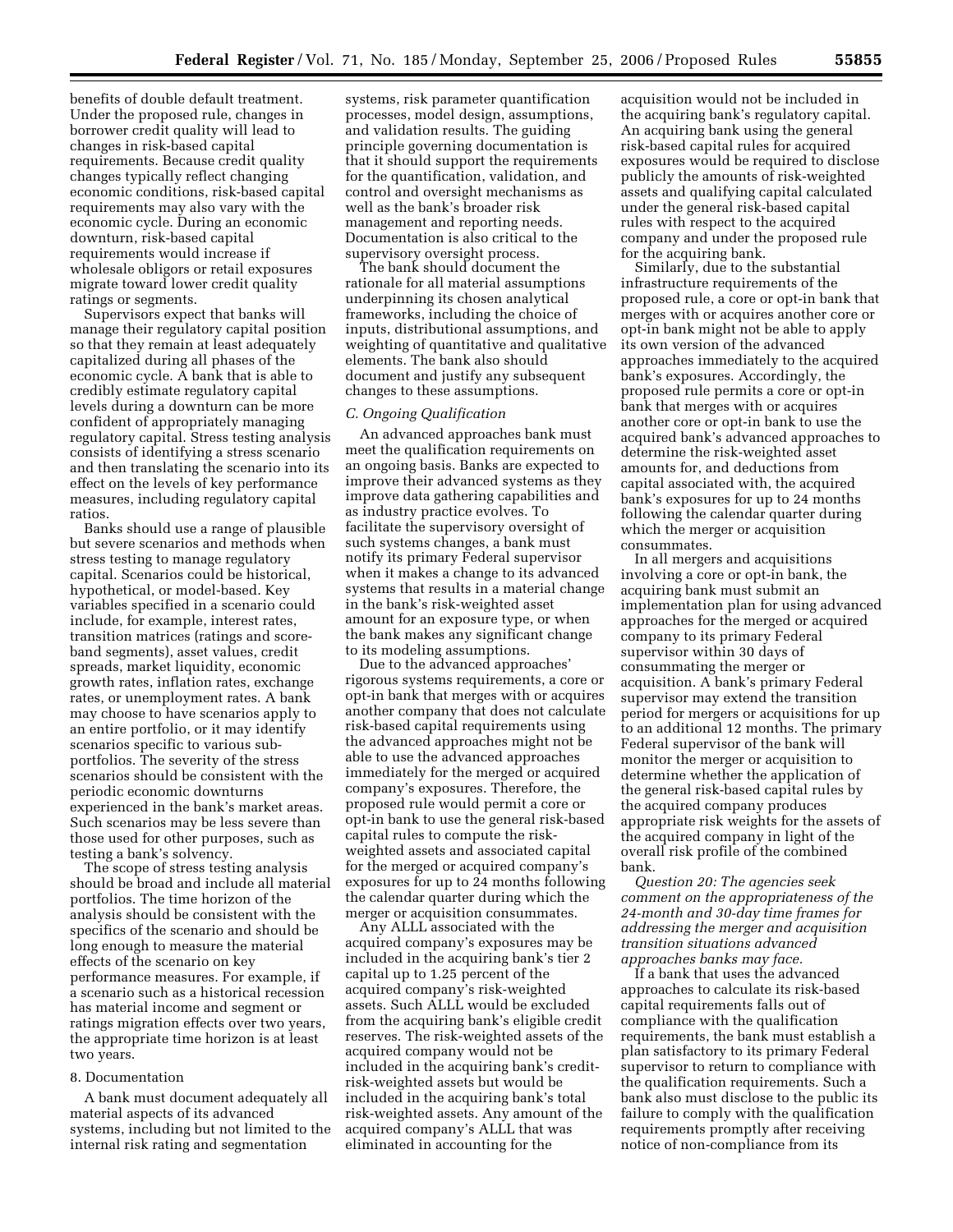primary Federal supervisor. If the bank's primary Federal supervisor determines that the bank's risk-based capital requirements are not commensurate with the bank's credit, market, operational, or other risks, it may require the bank to calculate its riskbased capital requirements using the general risk-based capital rules or a modified form of the advanced approaches (for example, with fixed supervisory risk parameters).

## **IV. Calculation of Tier 1 Capital and Total Qualifying Capital**

The proposed rule maintains the minimum risk-based capital ratio requirements of 4.0 percent tier 1 capital to total risk-weighted assets and 8.0 percent total qualifying capital to total risk-weighted assets. Under the proposed rule, a bank's total qualifying capital is the sum of its tier 1 (core) capital elements and tier 2 (supplemental) capital elements, subject to various limits and restrictions, minus certain deductions (adjustments). The agencies are not restating the elements of tier 1 and tier 2 capital in this proposed rule. Those capital elements generally remain as they are currently in the general risk-based capital rules.31 The agencies have provided proposed regulatory text for, and the following discussion of, proposed adjustments to the capital elements for purposes of the advanced approaches.

The agencies are considering restating the elements of tier 1 and tier 2 capital, with any necessary conforming and technical amendments, in any final rules that are issued regarding this proposed framework so that a bank using the advanced approaches would have a single, comprehensive regulatory text that describes both the numerator and denominator of the bank's minimum risk-based capital ratios. The agencies decided not to set forth the capital elements in this proposed rule so that commenters would be able to focus attention on the parts of the risk-based capital framework that the agencies propose to amend. *Question 21: Commenters are encouraged to provide views on the proposed adjustments to the components of the risk-based capital numerator as described below. Commenters also may provide views on numerator-related issues that they believe would be useful to the agencies' consideration of the proposed rule.* 

After identifying the elements of tier 1 and tier 2 capital, a bank would make certain adjustments to determine its tier 1 capital and total qualifying capital (that is, the numerator of the total riskbased capital ratio). Some of these adjustments would be made only to the tier 1 portion of the capital base. Other adjustments would be made 50 percent from tier 1 capital and 50 percent from tier 2 capital.<sup>32</sup> Under the proposed rule, a bank must still have at least 50 percent of its total qualifying capital in the form of tier 1 capital.

The bank would continue to deduct from tier 1 capital goodwill, other intangible assets, and deferred tax assets to the same extent that those assets are currently required to be deducted from tier 1 capital under the general riskbased capital rules. Thus, all goodwill would be deducted from tier 1 capital. Qualifying intangible assets—including mortgage servicing assets, non-mortgage servicing assets, and purchased credit card relationships—that meet the conditions and limits in the general risk-based capital rules would not have to be deducted from tier 1 capital. Likewise, deferred tax assets that are dependent upon future taxable income and that meet the valuation requirements and limits in the general risk-based capital rules would not have to be deducted from tier 1 capital.33

Under the general risk-based capital rules, a bank also must deduct from its tier 1 capital certain percentages of the adjusted carrying value of its nonfinancial equity investments. An advanced approaches bank would no longer be required to make this deduction. Instead, the bank's equity exposures would be subject to the equity treatment in part VI of the proposed rule and described in section V.F. of this preamble.34

33*See* 12 CFR part 3, § 2 (national banks); 12 CFR part 208, Appendix A, § 2L3II (state member banks); 12 CFR part 225, Appendix A, § II (bank holding companies); 12 CFR part 325, Appendix A, § II (state nonmember banks). OTS existing rules are formulated differently, but include similar deductions. Under OTS rules, for example, goodwill is included within the definition of ''intangible assets'' and is deducted from tier 1 (core) capital along with other intangible assets. *See*  12 CFR 567.1 and 567.5(a)(2)(i). Similarly, purchased credit card relationships and mortgage and non-mortgage servicing assets are included in capital to the same extent as the other agencies' rules. *See* 12 CFR 567.5(a)(2)(ii) and 567.12. The deduction of deferred tax assets is discussed in Thrift Bulletin 56.

34By contrast, OTS rules require the deduction of equity investments from total capital. 12 CFR 567.5(c)(2)(ii). ''Equity investments'' are defined to include (i) investments in equity securities (other

Under the general risk-based capital rules, a bank is allowed to include in tier 2 capital its ALLL up to 1.25 percent of risk-weighted assets (net of certain deductions). Amounts of ALLL in excess of this limit, as well as allocated transfer risk reserves, may be deducted from the gross amount of risk-weighted assets.

Under the proposed framework, as noted above, the ALLL is treated differently. The proposed rule includes a methodology for adjusting risk-based capital requirements based on a comparison of the bank's eligible credit reserves to its ECL. The proposed rule defines eligible credit reserves as all general allowances, including the ALLL, that have been established through a charge against earnings to absorb credit losses associated with on- or off-balance sheet wholesale and retail exposures. Eligible credit reserves would not include allocated transfer risk reserves established pursuant to 12 U.S.C. 390435 and other specific reserves created against recognized losses.

The proposed rule defines a bank's total ECL as the sum of ECL for all wholesale and retail exposures other than exposures to which the bank has applied the double default treatment (described below). The bank's ECL for a wholesale exposure to a non-defaulted obligor or a non-defaulted retail segment is the product of PD, ELGD, and EAD for the exposure or segment. The bank's ECL for a wholesale exposure to a defaulted obligor or a defaulted retail segment is equal to the bank's impairment estimate for ALLL purposes for the exposure or segment.

The proposed method of measuring ECL for non-defaulted exposures is different than the proposed method of measuring ECL for defaulted exposures. For non-defaulted exposures, ECL depends directly on ELGD and hence would reflect economic losses, including the cost of carry and direct and indirect workout expenses. In contrast, for defaulted exposures, ECL is based on accounting measures of credit

35 12 U.S.C. 3904 does not apply to savings associations regulated by the OTS. As a result, the OTS rule will not refer to allocated transfer risk reserves.

<sup>31</sup>*See* 12 CFR part 3, Appendix A, § 2 (national banks); 12 CFR part 208, Appendix A, § II (state member banks); 12 CFR part 225, Appendix A, § II (bank holding companies); 12 CFR part 325, Appendix A (state nonmember banks); and 12 CFR 567.5 (savings associations).

 $^{\rm 32}$  If the amount deductible from tier 2 capital exceeds the bank's actual tier 2 capital, however, the bank must deduct the shortfall amount from tier 1 capital.

than investments in subsidiaries, equity investments that are permissible for national banks, indirect ownership interests in certain pools of assets (for example, mutual funds), Federal Home Loan Bank stock and Federal Reserve Bank stock); and (ii) investments in certain real property. 12 CFR 567.1. Savings associations applying the proposed rule would not be required to deduct investments in equity securities. Instead, such investments would be subject to the equity treatment in part VI of the proposed rule. Equity investments in real estate would continue to be deducted to the same extent as under the current rules.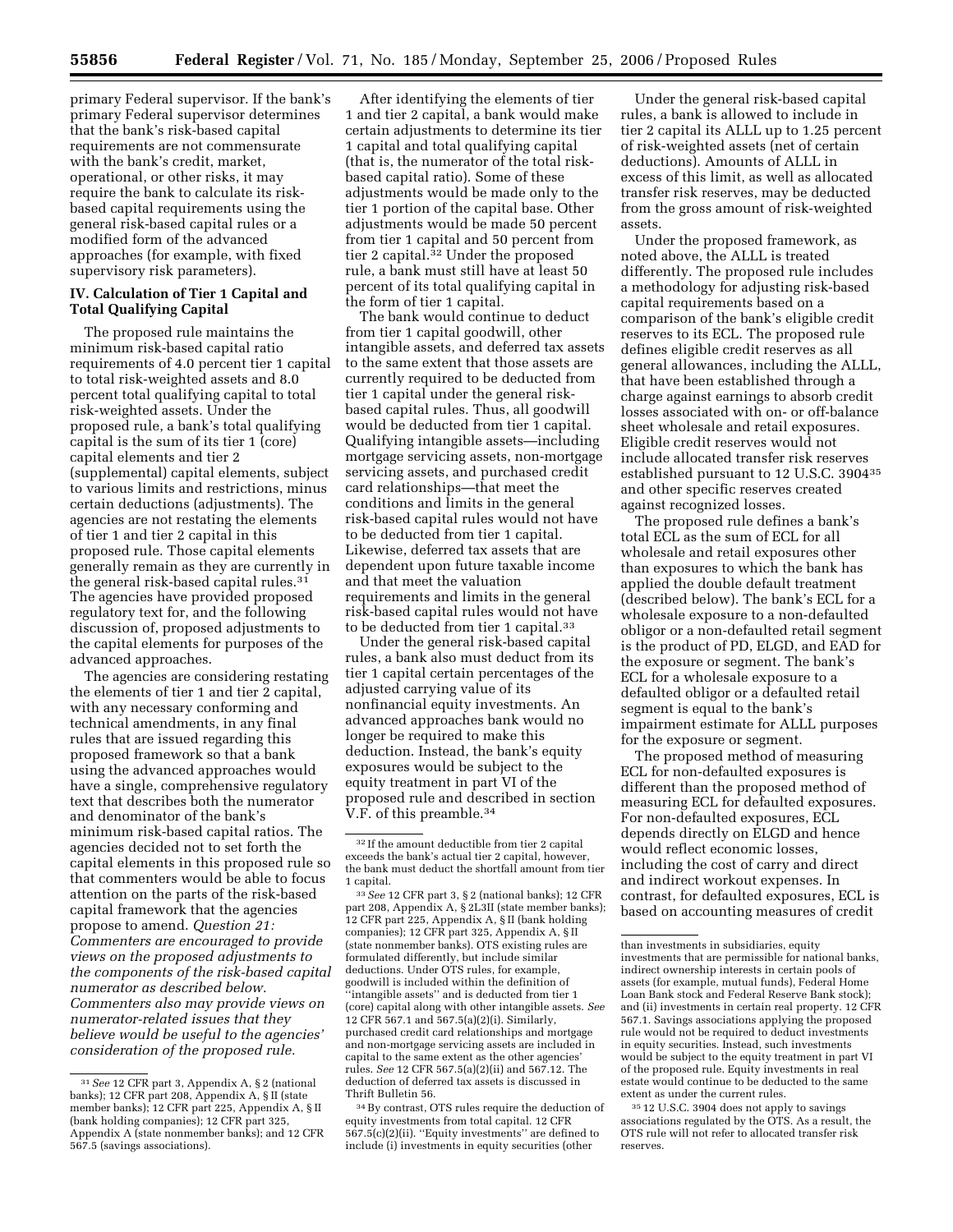loss incorporated into a bank's chargeoff and reserving practices.

The agencies believe that, for defaulted exposures, any difference between a bank's best estimate of economic losses and its impairment estimate for ALLL purposes is likely to be small. As a result, the agencies are proposing to use a bank's ALLL impairment estimate in the determination of ECL for defaulted exposures to reduce implementation burden for banks. The agencies recognize that this proposed treatment would require a bank to specify how much of its ALLL is attributable to defaulted exposures, and that a bank still would need to capture all material economic losses on defaulted exposures when building its databases for estimating ELGDs and LGDs for nondefaulted exposures. *Question 22: The agencies seek comment on the proposed ECL approach for defaulted exposures as well as on an alternative treatment, under which ECL for a defaulted exposure would be calculated as the bank's current carrying value of the exposure multiplied by the bank's best estimate of the expected economic loss rate associated with the exposure (measured relative to the current carrying value), that would be more consistent with the proposed treatment of ECL for non-defaulted exposures. The agencies also seek comment on whether these two approaches would likely produce materially different ECL estimates for defaulted exposures. In addition, the agencies seek comment on the appropriate measure of ECL for assets held at fair value with gains and losses flowing through earnings.* 

A bank must compare the total dollar amount of its ECL to its eligible credit reserves. If there is a shortfall of eligible credit reserves compared to total ECL, the bank would deduct 50 percent of the shortfall from tier 1 capital and 50 percent from tier 2 capital. If eligible credit reserves exceed total ECL, the excess portion of eligible credit reserves may be included in tier 2 capital up to 0.6 percent of credit-risk-weighted assets. The proposed rule defines creditrisk-weighted assets as 1.06 multiplied by the sum of total wholesale and retail risk-weighted assets, risk-weighted assets for securitization exposures, and risk-weighted assets for equity exposures.

A bank must deduct from tier 1 capital any increase in the bank's equity capital at the inception of a securitization transaction (gain-on-sale), other than an increase in equity capital that results from the bank's receipt of cash in connection with the securitization. The agencies have

designed this deduction to offset accounting treatments that produce an increase in a bank's equity capital and tier 1 capital at the inception of a securitization—for example, a gain attributable to a CEIO that results from Financial Accounting Standard (FAS) 140 accounting treatment for the sale of underlying exposures to a securitization special purpose entity (SPE). Over time, as the bank, from an accounting perspective, realizes the increase in equity capital and tier 1 capital that was booked at the inception of the securitization through actual receipt of cash flows, the amount of the required deduction would shrink accordingly.

Under the general risk-based capital rules,36 a bank must deduct CEIOs, whether purchased or retained, from tier 1 capital to the extent that the CEIOs exceed 25 percent of the bank's tier 1 capital. Under the proposed rule, a bank must deduct CEIOs from tier 1 capital to the extent they represent gain-on-sale, and must deduct any remaining CEIOs 50 percent from tier 1 capital and 50 percent from tier 2 capital.

Under the proposed rule, certain other securitization exposures also would be deducted from tier 1 and tier 2 capital. These exposures include, for example, securitization exposures that have an applicable external rating (defined below) that is more than one category below investment grade (for example, below BB) and most subordinated unrated securitization exposures. When a bank must deduct a securitization exposure (other than gain-on-sale) from regulatory capital, the bank must take the deduction 50 percent from tier 1 capital and 50 percent from tier 2 capital. Moreover, a bank may calculate any deductions from regulatory capital with respect to a securitization exposure (including after-tax gain-on-sale) net of any deferred tax liabilities associated with the exposure.

The proposed rule also requires a bank to deduct the bank's exposure on certain unsettled and failed capital markets transactions 50 percent from tier 1 capital and 50 percent from tier 2 capital, as discussed in more detail below in section V.D. of the preamble.

The agencies note that investments in unconsolidated banking and finance subsidiaries and reciprocal holdings of bank capital instruments would continue to be deducted from regulatory capital as described in the general risk-

based capital rules. Under the agencies' current rules, a national or state bank that controls or holds an interest in a financial subsidiary does not consolidate the assets and liabilities of the financial subsidiary with those of the bank for risk-based capital purposes. In addition, the bank must deduct its equity investment (including retained earnings) in the financial subsidiary from regulatory capital—at least 50 percent from tier 1 capital and up to 50 percent from tier 2 capital.37 A BHC generally does not deconsolidate the assets and liabilities of the financial subsidiaries of the BHC's subsidiary banks and does not deduct from its regulatory capital the equity investments of its subsidiary banks in financial subsidiaries. Rather, a BHC generally fully consolidates the financial subsidiaries of its subsidiary banks. These treatments would continue under the proposed rule.

For BHCs with consolidated insurance underwriting subsidiaries that are functionally regulated (or subject to comparable supervision and minimum regulatory capital requirements in their home jurisdiction), the following treatment would apply. The assets and liabilities of the subsidiary would be consolidated for purposes of determining the BHC's risk-weighted assets. However, the BHC must deduct from tier 1 capital an amount equal to the insurance underwriting subsidiary's minimum regulatory capital requirement as determined by its functional (or equivalent) regulator. For U.S. regulated insurance subsidiaries, this amount generally would be 200 percent of the subsidiary's Authorized Control Level as established by the appropriate state insurance regulator.

This approach with respect to functionally-regulated consolidated insurance underwriting subsidiaries is different from the New Accord, which broadly endorses a deconsolidation and deduction approach for insurance subsidiaries. The Board believes a full deconsolidation and deduction

<sup>36</sup>*See* 12 CFR part 3, Appendix A, section 2(c)(4) (national banks); 12 CFR part 208, Appendix A, section I.B.1.c. (state member banks); 12 CFR part 225, Appendix A, section I.B.1.c. (bank holding companies); 12 CFR part 325, Appendix A, section I.B.5. (state nonmember banks); 12 CFR 567.5(a)(2)(iii) (savings associations).

<sup>37</sup>*See* 12 CFR 5.39(h)(1) (national banks); 12 CFR 208.73(a) (state member banks); 12 CFR part 325, Appendix A, section I.B.2. (state nonmember banks). Again, OTS rules are formulated differently. For example, OTS rules do not use the terms ''unconsolidated banking and finance subsidiary'' or ''financial subsidiary.'' Rather, as required by section 5(t)(5) of the Home Owners' Loan Act (HOLA), equity and debt investments in nonincludable subsidiaries (generally subsidiaries that are engaged in activities that are not permissible for a national bank) are deducted from assets and tier 1 (core) capital. 12 CFR 567.5(a)(2)(iv) and (v). As required by HOLA, OTS will continue to deduct non-includable subsidiaries. Reciprocal holdings of bank capital instruments are deducted from a savings association's total capital under 12 CFR 567.5(c)(2).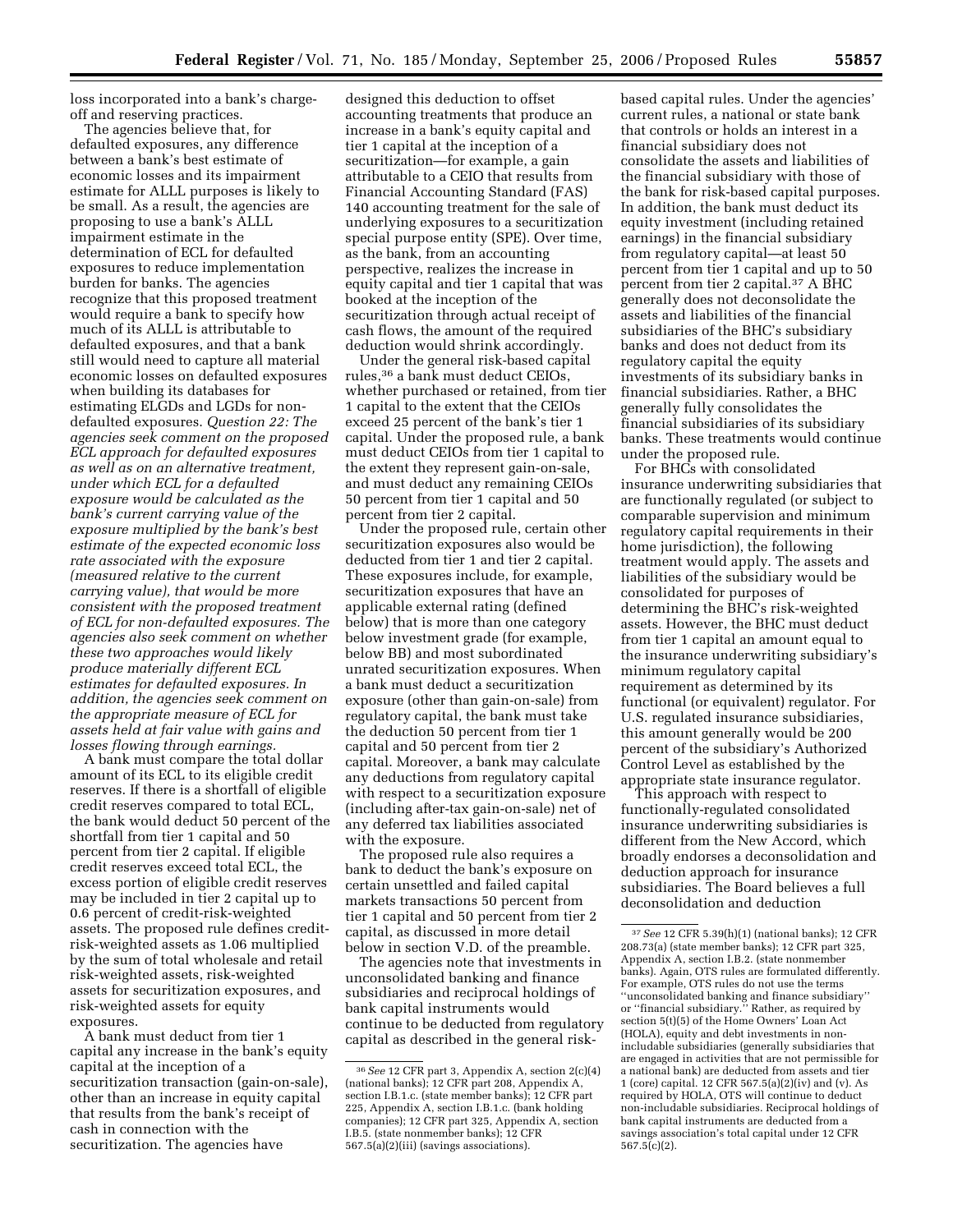approach does not fully capture the risk in insurance underwriting subsidiaries at the consolidated BHC level and, thus, has proposed the consolidation and deduction approach described above. *Question 23: The Board seeks comment on this proposed treatment and in particular on how a minimum insurance regulatory capital proxy for tier 1 deduction purposes should be determined for insurance underwriting subsidiaries that are not subject to U.S. functional regulation.* 

A March 10, 2005, final rule issued by the Board defined restricted core capital elements for BHCs and generally limited restricted core capital elements for internationally active banking organizations to 15 percent of the sum of all core capital elements net of goodwill less any associated deferred tax liability.38 Restricted core capital elements are defined as qualifying cumulative perpetual preferred stock (and related surplus), minority interest related to qualifying cumulative perpetual preferred stock directly issued by a consolidated DI or foreign bank subsidiary, minority interest related to qualifying common or qualifying perpetual preferred stock issued by a consolidated subsidiary that is neither a DI nor a foreign bank, and qualifying trust preferred securities. The final rule defined an internationally active banking organization to be a BHC that (i) as of its most recent year-end FR Y– 9C reports total consolidated assets equal to \$250 billion or more or (ii) on a consolidated basis, reports total onbalance sheet foreign exposure of \$10 billion or more in its filing of the most recent year-end FFIEC 009 Country Exposure Report. The Board intends to change the definition of an internationally active banking organization in the Board's capital adequacy guidelines for BHCs to make it consistent with the definition of a core bank. This change would be less restrictive on BHCs because the BHC threshold in this proposed rule uses total consolidated assets excluding insurance rather than total consolidated assets including insurance.

#### **V. Calculation of Risk-Weighted Assets**

A bank's total risk-weighted assets would be the sum of its credit riskweighted assets and risk-weighted assets

for operational risk, minus the sum of its excess eligible credit reserves (that is, its eligible credit reserves in excess of its total ECL) not included in tier 2 capital and allocated transfer risk reserves.

#### *A. Categorization of Exposures*

To calculate credit risk-weighted assets, a bank must group its exposures into four general categories: wholesale, retail, securitization, and equity. It must also identify assets not included in an exposure category and any non-material portfolios of exposures to which the bank elects not to apply the IRB framework. In order to exclude a portfolio from the IRB framework, a bank must demonstrate to the satisfaction of its primary Federal supervisor that the portfolio (when combined with all other portfolios of exposures that the bank seeks to exclude from the IRB framework) is not material to the bank.

#### 1. Wholesale Exposures

The proposed rule defines a wholesale exposure as a credit exposure to a company, individual, sovereign or governmental entity (other than a securitization exposure, retail exposure, or equity exposure).39 The term ''company'' is broadly defined to mean a corporation, partnership, limited liability company, depository institution, business trust, SPE, association, or similar organization. Examples of a wholesale exposure include: (i) A non-tranched guarantee issued by a bank on behalf of a company; 40 (ii) a repo-style transaction entered into by a bank with a company and any other transaction in which a bank posts collateral to a company and faces counterparty credit risk; (iii) an exposure that the bank treats as a covered position under the MRA for which there is a counterparty credit risk charge in section 32 of the proposed rule; (iv) a sale of corporate loans by a

40As described below, tranched guarantees (like most transactions that involve a tranching of credit risk) generally would be securitization exposures under this proposal. The proposal defines a guarantee broadly to include almost any transaction (other than a credit derivative executed under standard industry credit derivative documentation) that involves the transfer of the credit risk of an exposure from one party to another party. This definition of guarantee generally would include, for example, a credit spread option under which a bank has agreed to make payments to its counterparty in the event of an increase in the credit spread associated with a particular reference obligation issued by a company.

bank to a third party in which the bank retains full recourse; (v) an OTC derivative contract entered into by a bank with a company; (vi) an exposure to an individual that is not managed by the bank as part of a segment of exposures with homogeneous risk characteristics; and (vii) a commercial lease.

The agencies are proposing two subcategories of wholesale exposures— HVCRE exposures and non-HVCRE exposures. Under the proposed rule, HVCRE exposures would be subject to a separate IRB risk-based capital formula that would produce a higher risk-based capital requirement for a given set of risk parameters than the IRB risk-based capital formula for non-HVCRE wholesale exposures. An HVCRE exposure is defined as a credit facility that finances or has financed the acquisition, development, or construction of real property, excluding facilities used to finance (i) one- to fourfamily residential properties or (ii) commercial real estate projects where: (A) The exposure's LTV ratio is less than or equal to the applicable maximum supervisory LTV ratio in the real estate lending standards of the agencies; 41 (B) the borrower has contributed capital to the project in the form of cash or unencumbered readily marketable assets (or has paid development expenses out-of-pocket) of at least 15 percent of the real estate's appraised ''as completed'' value; and (C) the borrower contributed the amount of capital required before the bank advances funds under the credit facility, and the capital contributed by the borrower or internally generated by the project is contractually required to remain in the project throughout the life of the project.

Once an exposure is determined to be HVCRE, it would remain an HVCRE exposure until paid in full, sold, or converted to permanent financing. After considering comments received on the ANPR, the agencies are proposing to retain a separate IRB risk-based capital formula for HVCRE exposures in recognition of the high levels of systematic risk inherent in some of these exposures. The agencies believe that the revised definition of HVCRE in the proposed rule appropriately identifies exposures that are particularly susceptible to systematic risk. *Question 24: The agencies seek comment on how to strike the appropriate balance between the enhanced risk sensitivity and marginally higher risk-based capital* 

<sup>38</sup> 70 FR 11827 (Mar. 10, 2005). The final rule also allowed internationally active banking organizations to include restricted core capital elements in their tier 1 capital up to 25 percent of the sum of all core capital elements net of goodwill less associated deferred tax liability so long as any amounts of restricted core capital elements in excess of the 15 percent limit were in the form of mandatory convertible preferred securities.

<sup>39</sup>The proposed rule excludes from the definition of a wholesale exposure certain pre-sold one-to-four family residential construction loans and certain multifamily residential loans. The treatment of such loans is discussed below in section V.B.5. of the preamble.

<sup>41</sup> 12 CFR part 34, Subpart D (OCC); 12 CFR part 208, Appendix C (Board); 12 CFR part 365, Subpart D (FDIC); and 12 CFR 560.100–560.101 (OTS).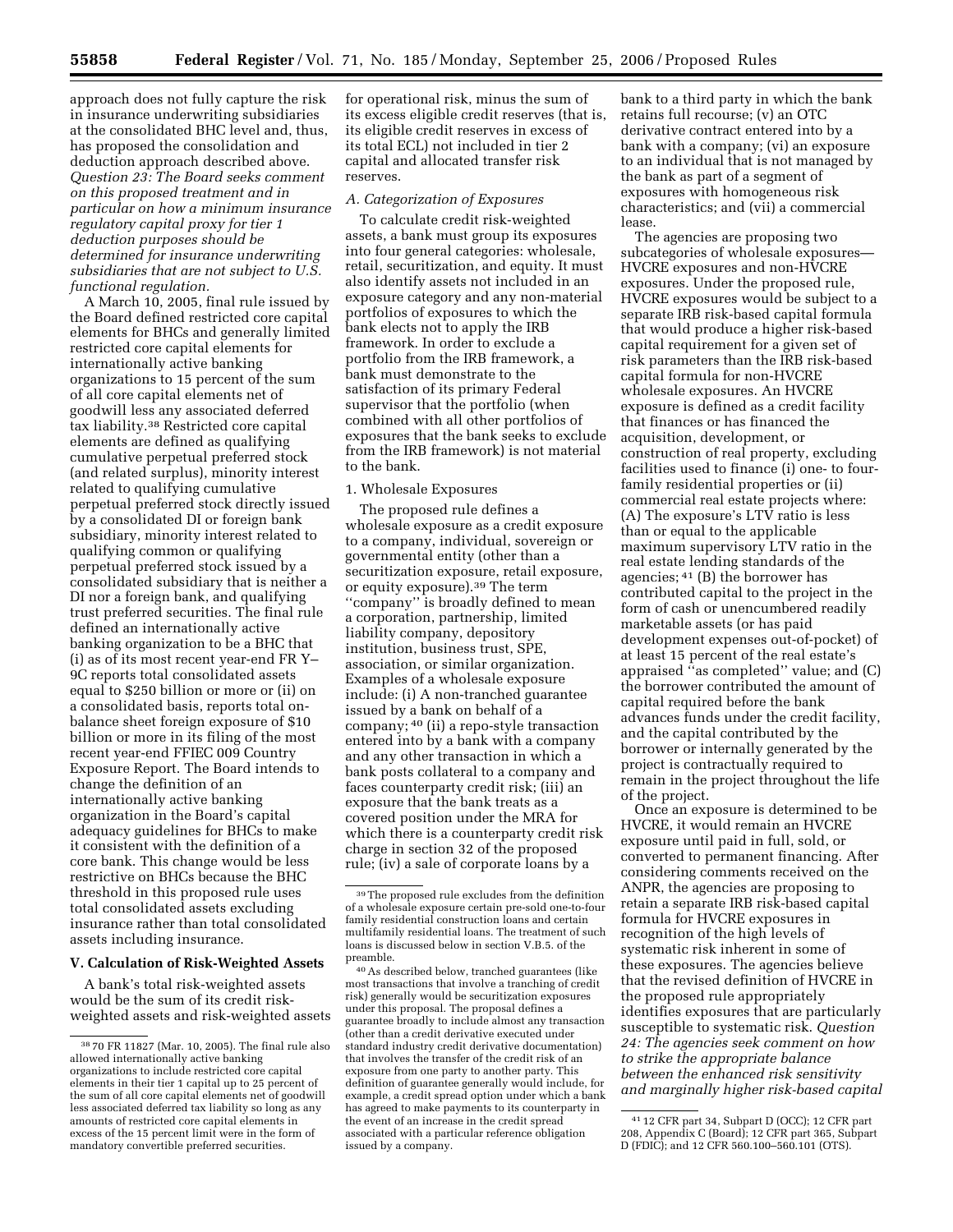## *requirements obtained by separating HVCRE exposures from other wholesale exposures and the additional complexity the separation entails.*

The New Accord identifies five subclasses of specialized lending for which the primary source of repayment of the obligation is the income generated by the financed asset(s) rather than the independent capacity of a broader commercial enterprise. The sub-classes are project finance, object finance, commodities finance, income-producing real estate, and HVCRE. The New Accord provides a methodology to accommodate banks that cannot meet the requirements for the estimation of PD for these exposure types. The sophisticated banks that would apply the advanced approaches in the United States should be able to estimate risk parameters for specialized lending exposures, and therefore the agencies are not proposing a separate treatment for specialized lending beyond the separate IRB risk-based capital formula for HVCRE exposures specified in the New Accord.

In contrast to the New Accord, the agencies are not including in this proposed rule an adjustment that would result in a lower risk weight for a loan to a small- and medium-size enterprise (SME) that has the same risk parameter values as a loan to a larger firm. The agencies are not aware of compelling evidence that smaller firms with the same PD and LGD as larger firms are subject to less systematic risk. *Question 25: The agencies request comment and supporting evidence on the consistency of the proposed treatment with the underlying riskiness of SME portfolios. Further, the agencies request comment on any competitive issues that this aspect of the proposed rule may cause for U.S. banks.* 

#### 2. Retail Exposures

Under the proposed rule, a retail exposure would generally include exposures (other than securitization exposures or equity exposures) to an individual or small business that are managed as part of a segment of similar exposures, that is, not on an individualexposure basis. Under the proposed rule, there are three subcategories of retail exposure: (i) Residential mortgage exposures; (ii) QREs; and (iii) other retail exposures. The agencies propose generally to define residential mortgage exposure as an exposure that is primarily secured by a first or subsequent lien on one-to-four-family residential property.42 This includes

both term loans and revolving home equity lines of credit (HELOCs). An exposure primarily secured by a first or subsequent lien on residential property that is not one-to-four family would also be included as a residential mortgage exposure as long as the exposure has both an original and current outstanding amount of no more than \$1 million. There would be no upper limit on the size of an exposure that is secured by one-to-four-family residential properties. To be a residential mortgage exposure, the bank must manage the exposure as part of a segment of exposures with homogeneous risk characteristics. Residential mortgage loans that are managed on an individual basis, rather than managed as part of a segment, would be categorized as wholesale exposures.

QREs would be defined as exposures to individuals that are (i) revolving, unsecured, and unconditionally cancelable by the bank to the fullest extent permitted by Federal law; (ii) have a maximum exposure amount (drawn plus undrawn) of up to \$100,000; and (iii) are managed as part of a segment with homogeneous risk characteristics. In practice, QREs typically would include exposures where customers' outstanding borrowings are permitted to fluctuate based on their decisions to borrow and repay, up to a limit established by the bank. Most credit card exposures to individuals and overdraft lines on individual checking accounts would be QREs.

The category of other retail exposures would include two types of exposures. First, all exposures to individuals for non-business purposes (other than residential mortgage exposures and QREs) that are managed as part of a segment of similar exposures would be other retail exposures. Such exposures may include personal term loans, margin loans, auto loans and leases, credit card accounts with credit lines above \$100,000, and student loans. The agencies are not proposing an upper limit on the size of these types of retail exposures to individuals. Second, exposures to individuals or companies for business purposes (other than residential mortgage exposures and QREs), up to a single-borrower exposure threshold of \$1 million, that are managed as part of a segment of similar exposures would be other retail exposures. For the purpose of assessing exposure to a single borrower, the bank

would aggregate all business exposures to a particular legal entity and its affiliates that are consolidated under GAAP. If that legal entity is a natural person, any consumer loans (for example, personal credit card loans or mortgage loans) to that borrower would not be part of the aggregate. A bank could distinguish a consumer loan from a business loan by the loan department through which the loan is made. Exposures to a borrower for business purposes primarily secured by residential property would count toward the \$1 million single-borrower other retail business exposure threshold.43

The residual value portion of a retail lease exposure is excluded from the definition of an other retail exposure. A bank would assign the residual value portion of a retail lease exposure a riskweighted asset amount equal to its residual value as described in section 31 of the proposed rule.

### 3. Securitization Exposures

The proposed rule defines a securitization exposure as an on-balance sheet or off-balance sheet credit exposure that arises from a traditional or synthetic securitization. A traditional securitization is a transaction in which (i) all or a portion of the credit risk of one or more underlying exposures is transferred to one or more third parties other than through the use of credit derivatives or guarantees; (ii) the credit risk associated with the underlying exposures has been separated into at least two tranches reflecting different levels of seniority; (iii) performance of the securitization exposures depends on the performance of the underlying exposures; and (iv) all or substantially all of the underlying exposures are financial exposures. Examples of financial exposures are loans, commitments, receivables, asset-backed securities, mortgage-backed securities, corporate bonds, equity securities, or credit derivatives. For purposes of the proposed rule, mortgage-backed passthrough securities guaranteed by Fannie Mae or Freddie Mac (whether or not issued out of a structure that tranches credit risk) also would be securitization exposures.44

<sup>42</sup>The proposed rule excludes from the definition of a residential mortgage exposure certain pre-sold

one-to-four family residential construction loans and certain multi-family residential loans. The treatment of such loans is discussed below in section V.B.5. of the preamble.

<sup>43</sup>The proposed rule excludes from the definition of an other retail exposure certain pre-sold one-tofour family residential construction loans and certain multi-family residential loans. The treatment of such loans is discussed below in section V.B.5. of the preamble.

<sup>44</sup> In addition, margin loans and other credit exposures to personal investment companies, all or substantially all of whose assets are financial exposures, typically would meet the definition of a securitization exposure.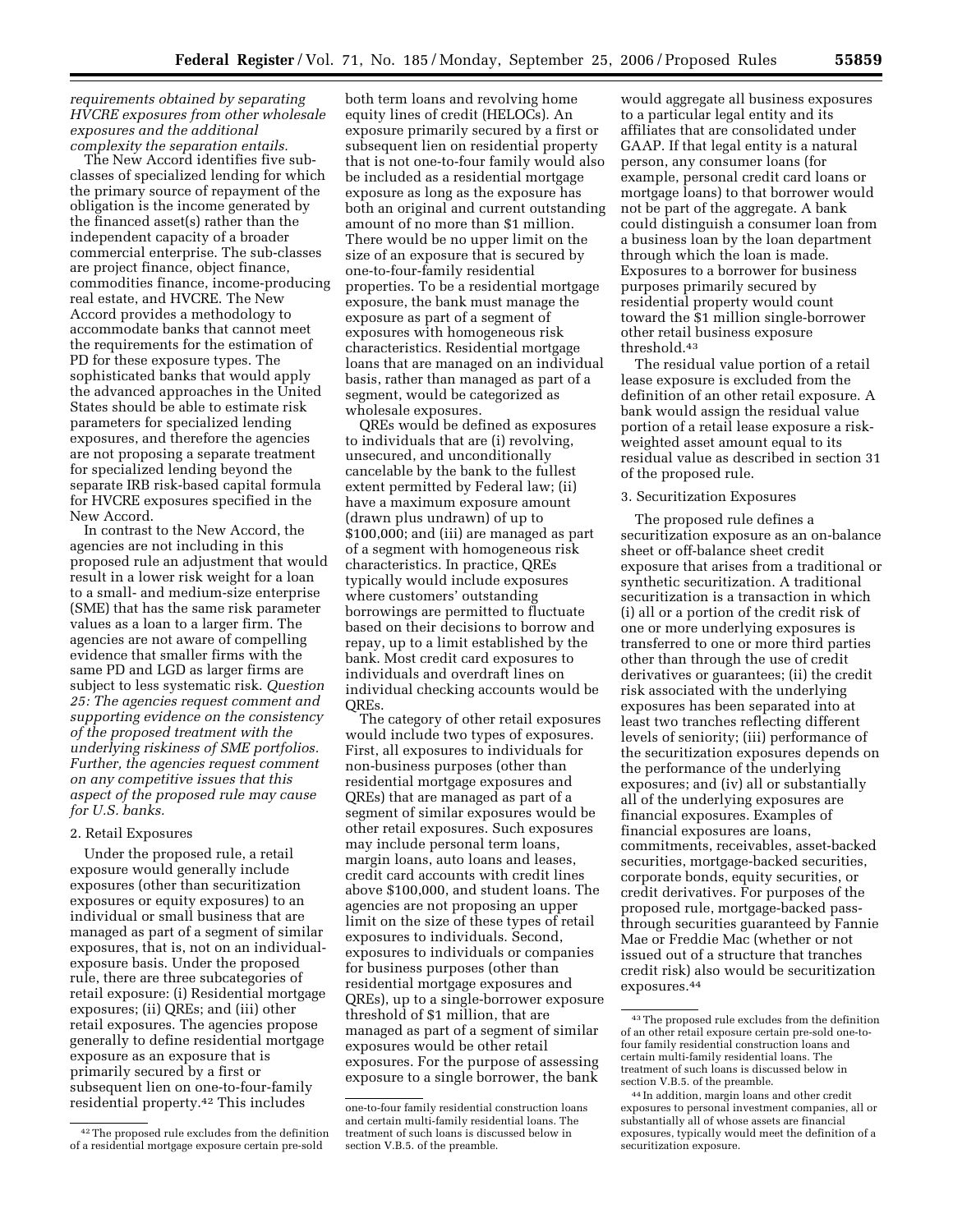A synthetic securitization is a transaction in which (i) all or a portion of the credit risk of one or more underlying exposures is transferred to one or more third parties through the use of one or more credit derivatives or guarantees (other than a guarantee that transfers only the credit risk of an individual retail exposure); (ii) the credit risk associated with the underlying exposures has been separated into at least two tranches reflecting different levels of seniority; (iii) performance of the securitization exposures depends on the performance of the underlying exposures; and (iv) all or substantially all of the underlying exposures are financial exposures. Accordingly, the proposed definition of a securitization exposure would include tranched cover or guarantee arrangements—that is, arrangements in which an entity transfers a portion of the credit risk of an underlying exposure to one or more other guarantors or credit derivative providers but also retains a portion of the credit risk, where the risk transferred and the risk retained are of different seniority levels.45

Provided that there is a tranching of credit risk, securitization exposures also could include, among other things, asset-backed and mortgage-backed securities; loans, lines of credit, liquidity facilities, and financial standby letters of credit; credit derivatives and guarantees; loan servicing assets; servicer cash advance facilities; reserve accounts; creditenhancing representations and warranties; and CEIOs. Securitization exposures also could include assets sold with retained tranched recourse. Both the designation of exposures as securitization exposures and the calculation of risk-based capital requirements for securitization exposures will be guided by the economic substance of a transaction rather than its legal form.

As noted above, for a transaction to constitute a securitization transaction under the proposed rule, all or substantially all of the underlying exposures must be financial exposures. The proposed rule includes this

requirement because the proposed securitization framework was designed to address the tranching of the credit risk of exposures to which the IRB framework can be applied. Accordingly, a specialized loan to finance the construction or acquisition of large-scale projects (for example, airports and power plants), objects (for example, ships, aircraft, or satellites), or commodities (for example, reserves, inventories, precious metals, oil, or natural gas) generally would not be a securitization exposure because the assets backing the loan typically would be nonfinancial assets (the facility, object, or commodity being financed). In addition, although some structured transactions involving incomeproducing real estate or HVCRE can resemble securitizations, these transactions generally would not be securitizations because the underlying exposure would be real estate. Consequently, exposures resulting from the tranching of the risks of nonfinancial assets are not subject to the proposed rule's securitization framework, but generally are subject to the proposal's rules for wholesale exposures. *Question 26: The agencies request comment on the appropriate treatment of tranched exposures to a mixed pool of financial and nonfinancial underlying exposures. The agencies specifically are interested in the views of commenters as to whether the requirement that all or substantially all of the underlying exposures of a securitization be financial exposures should be softened to require only that some lesser portion of the underlying exposures be financial exposures.* 

#### 4. Equity Exposures

The proposed rule defines an equity exposure to mean:

(i) A security or instrument whether voting or non-voting that represents a direct or indirect ownership interest in, and a residual claim on, the assets and income of a company, unless: (A) The issuing company is consolidated with the bank under GAAP; (B) the bank is required to deduct the ownership interest from tier 1 or tier 2 capital; (C) the ownership interest is redeemable; (D) the ownership interest incorporates a payment or other similar obligation on the part of the issuing company (such as an obligation to pay periodic interest); or (E) the ownership interest is a securitization exposure.

(ii) A security or instrument that is mandatorily convertible into a security or instrument described in (i).

(iii) An option or warrant that is exercisable for a security or instrument described in (i).

(iv) Any other security or instrument (other than a securitization exposure) to the extent the return on the security or instrument is based on the performance of security or instrument described in (i). For example, a short position in an equity security or a total return equity swap would be characterized as an equity exposure.

Nonconvertible term or perpetual preferred stock generally would be considered wholesale exposures rather than equity exposures. Financial instruments that are convertible into an equity exposure only at the option of the holder or issuer also generally would be considered wholesale exposures rather than equity exposures provided that the conversion terms do not expose the bank to the risk of losses arising from price movements in that equity exposure. Upon conversion, the instrument would be treated as an equity exposure.

The agencies note that, as a general matter, each of a bank's exposures will fit in one and only one exposure category. One principal exception to this rule is that equity derivatives generally will meet the definition of an equity exposure (because of the bank's exposure to the underlying equity security) and the definition of a wholesale exposure (because of the bank's credit risk exposure to the counterparty). In such cases, as discussed in more detail below, the bank's risk-based capital requirement for the derivative generally would be the sum of its risk-based capital requirement for the derivative counterparty credit risk and for the underlying exposure.

## 5. Boundary Between Operational Risk and Other Risks

With the introduction of an explicit risk-based capital requirement for operational risk, issues arise about the proper treatment of operational losses that could also be attributed to either credit risk or market risk. The agencies recognize that these boundary issues are important and have significant implications for how banks would compile loss data sets and compute riskbased capital requirements under the proposed rule. Consistent with the treatment in the New Accord, the agencies propose treating operational losses that are related to market risk as operational losses for purposes of calculating risk-based capital requirements under this proposed rule. For example, losses incurred from a failure of bank personnel to properly execute a stop loss order, from trading fraud, or from a bank selling a security

<sup>45</sup> If a bank purchases an asset-backed security issued by a securitization SPE and purchases a credit derivative to protect itself from credit losses associated with the asset-backed security, the purchase of the credit derivative by the investing bank does not turn the traditional securitization into a synthetic securitization. Instead, under the proposal, the investing bank would be viewed as having purchased a traditional securitization exposure and would reflect the CRM benefits of the credit derivative through the securitization CRM rules described later in the preamble and in section 46 of the proposed rule.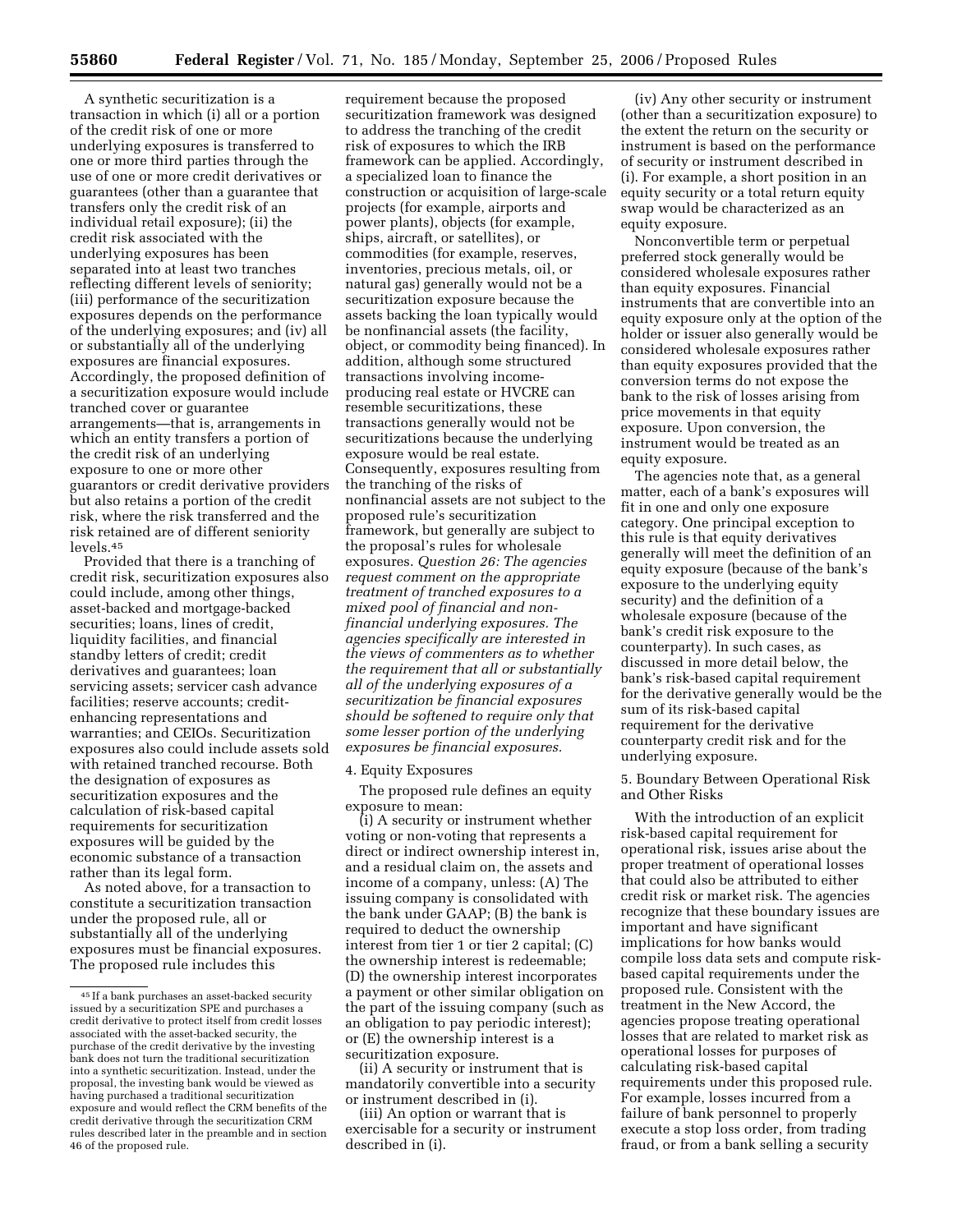when a purchase was intended, would be treated as operational losses.

The agencies generally propose to treat losses that are related to both operational risk and credit risk as credit losses for purposes of calculating riskbased capital requirements. For example, where a loan defaults (credit risk) and the bank discovers that the collateral for the loan was not properly secured (operational risk), the bank's resulting loss would be attributed to credit risk (not operational risk). This general separation between credit and operational risk is supported by current U.S. accounting standards for the treatment of credit risk.

The proposed exception to this standard is retail credit card fraud losses. More specifically, retail credit card losses arising from non-contractual, third party-initiated fraud (for example, identity theft) are to be treated as external fraud operational losses under this proposed rule. All other third partyinitiated losses are to be treated as credit losses. Based on discussions with the industry, this distinction is consistent with prevailing practice in the credit card industry, with banks commonly considering these losses to be operational losses and treating them as such for risk management purposes.

*Question 27: The agencies seek commenters' perspectives on other loss types for which the boundary between credit and operational risk should be evaluated further (for example, with respect to losses on HELOCs).* 

6. Boundary Between the Proposed Rule and the Market Risk Amendment (MRA)

Positions currently subject to the MRA include all positions classified as trading consistent with GAAP. The New Accord sets forth additional criteria for positions to be eligible for application of the MRA. The agencies propose to incorporate these additional criteria into the MRA through a separate notice of proposed rulemaking concurrently published in the **Federal Register**. Advanced approaches banks subject to the MRA would use the MRA as amended for trading exposures eligible for application of the MRA. Advanced approaches banks not subject to the MRA would use this proposed rule for all of their exposures. *Question 28: The agencies generally seek comment on the proposed treatment of the boundaries between credit, operational, and market risk.* 

*B. Risk-Weighted Assets for General Credit Risk (Wholesale Exposures, Retail Exposures, On-Balance Sheet Assets That Are Not Defined by Exposure Category, and Immaterial Credit Portfolios)* 

Under the proposed rule, the wholesale and retail risk-weighted assets calculation consists of four phases: (1) Categorization of exposures; (2) assignment of wholesale exposures to rating grades and segmentation of retail exposures; (3) assignment of risk parameters to wholesale obligors and exposures and segments of retail exposures; and (4) calculation of riskweighted asset amounts. Phase 1 involves the categorization of a bank's exposures into four general categories wholesale exposures, retail exposures, securitization exposures, and equity exposures. Phase 1 also involves the further classification of retail exposures into subcategories and identifying certain wholesale exposures that receive a specific treatment within the wholesale framework. Phase 2 involves the assignment of wholesale obligors and exposures to rating grades and the segmentation of retail exposures. Phase 3 requires the bank to assign a PD, ELGD, LGD, EAD, and M to each wholesale exposure and a PD, ELGD, LGD, and EAD to each segment of retail exposures. In phase 4, the bank calculates the risk-weighted asset amount (i) for each wholesale exposure and segment of retail exposures by inserting the risk parameter estimates into the appropriate IRB risk-based capital formula and multiplying the formula's dollar risk-based capital requirement output by 12.5; and (ii) for on-balance sheet assets that are not included in one of the defined exposure categories and for certain immaterial portfolios of exposures by multiplying the carrying value or notional amount of the exposures by a 100 percent risk weight.

1. Phase 1—Categorization of Exposures

In phase 1, a bank must determine which of its exposures fall into each of the four principal IRB exposure categories—wholesale exposures, retail exposures, securitization exposures, and equity exposures. In addition, a bank must identify within the wholesale exposure category certain exposures that receive a special treatment under the wholesale framework. These exposures include HVCRE exposures, sovereign exposures, eligible purchased wholesale receivables, eligible margin loans, repostyle transactions, OTC derivative contracts, unsettled transactions, and eligible guarantees and eligible credit

derivatives that are used as credit risk mitigants.

The treatment of HVCRE exposures and eligible purchased wholesale receivables is discussed below in this section. The treatment of eligible margin loans, repo-style transactions, OTC derivative contracts, and eligible guarantees and eligible credit derivatives that are credit risk mitigants is discussed in section V.C. of the preamble. In addition, sovereign exposures and exposures to or directly and unconditionally guaranteed by the Bank for International Settlements, the International Monetary Fund, the European Commission, the European Central Bank, and multi-lateral development banks 46 are exempt from the 0.03 percent floor on PD discussed in the next section.

In phase 1, a bank also must subcategorize its retail exposures as residential mortgage exposures, QREs, or other retail exposures. In addition, a bank must identify any on-balance sheet asset that does not meet the definition of a wholesale, retail, securitization, or equity exposure, as well as any nonmaterial portfolio of exposures to which it chooses, subject to supervisory review, not to apply the IRB risk-based capital formulas.

2. Phase 2 Assignment of Wholesale Obligors and Exposures to Rating Grades and Retail Exposures to Segments

In phase 2, a bank must assign each wholesale obligor to a single rating grade (for purposes of assigning an estimated PD) and may assign each wholesale exposure to loss severity rating grades (for purposes of assigning an estimated ELGD and LGD). A bank that elects not use a loss severity rating grade system for a wholesale exposure will directly assign ELGD and LGD to the wholesale exposure in phase 3. As a part of the process of assigning wholesale obligors to rating grades, a bank must identify which of its wholesale obligors are in default.

In addition, a bank must divide its retail exposures within each retail subcategory into segments that have homogeneous risk characteristics.<sup>47</sup>

<sup>46</sup>Multi-lateral development bank is defined as any multi-lateral lending institution or regional development bank in which the U.S. government is a shareholder or contributing member. These institutions currently are the International Bank for Reconstruction and Development, the International Finance Corporation, the Inter-American Development Bank, the Asian Development Bank, the African Development Bank, and the European Bank for Reconstruction and Development.

<sup>47</sup>A bank must segment defaulted retail exposures separately from non-defaulted retail Continued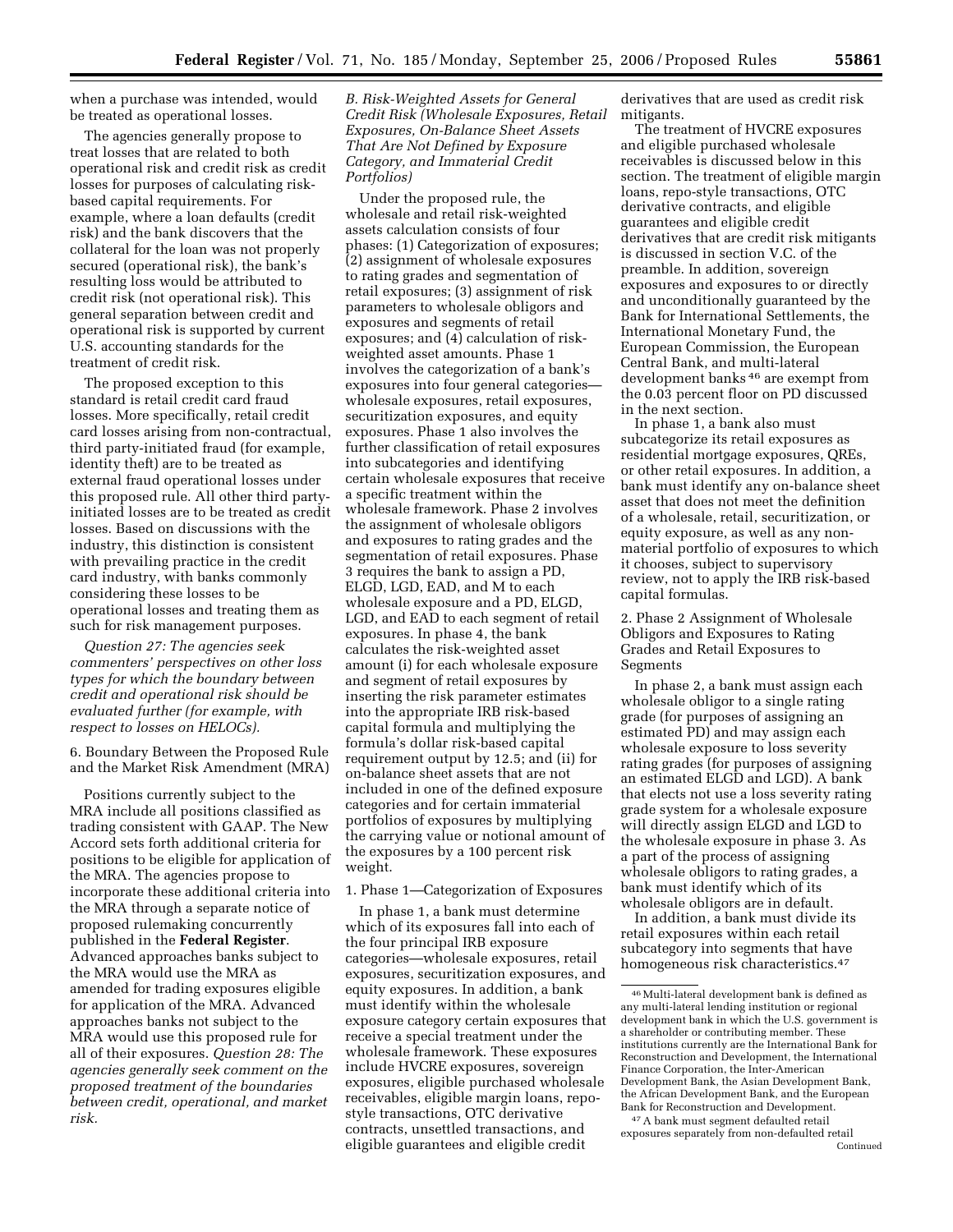Segmentation is the grouping of exposures within each subcategory according to the predominant risk characteristics of the borrower (for example, credit score, debt-to-income ratio, and delinquency) and the exposure (for example, product type and LTV ratio). In general, retail segments should not cross national jurisdictions. A bank would have substantial flexibility to use the retail portfolio segmentation it believes is most appropriate for its activities, subject to the following broad principles:

• Differentiation of risk— Segmentation should provide meaningful differentiation of risk. Accordingly, in developing its risk segmentation system, a bank should consider the chosen risk drivers' ability to separate risk consistently over time and the overall robustness of the bank's approach to segmentation.

• Reliable risk characteristics— Segmentation should use borrowerrelated risk characteristics and exposure-related risk characteristics that reliably and consistently over time differentiate a segment's risk from that of other segments.

• Consistency—Risk drivers for segmentation should be consistent with the predominant risk characteristics used by the bank for internal credit risk measurement and management.

• Accuracy—The segmentation system should generate segments that separate exposures by realized performance and should be designed so that actual long-run outcomes closely approximate the retail risk parameters estimated by the bank.

A bank might choose to segment exposures by common risk drivers that are relevant and material in determining the loss characteristics of a particular retail product. For example, a bank may segment mortgage loans by LTV band, age from origination, geography, origination channel, and credit score. Statistical modeling, expert judgment, or some combination of the two may determine the most relevant risk drivers. Alternatively, a bank might segment by grouping exposures with similar loss characteristics, such as loss rates or default rates, as determined by historical performance of segments with similar risk characteristics.

Banks commonly obtain tranched credit protection, for example first-loss or second-loss guarantees, on certain retail exposures such as residential mortgages. The agencies recognize that

the securitization framework, which applies to tranched wholesale exposures, is not appropriate for individual retail exposures. The agencies therefore are proposing to exclude tranched guarantees that apply only to an individual retail exposure from the securitization framework. An important result of this exclusion is that, in contrast to the treatment of wholesale exposures, a bank may recognize recoveries from both an obligor and a guarantor for purposes of estimating the ELGD and LGD for certain retail exposures. *Question 29: The agencies seek comment on this approach to tranched guarantees on retail exposures and on alternative approaches that could more appropriately reflect the risk mitigating effect of such guarantees while addressing the agencies' concerns about counterparty credit risk and correlation between the credit quality of an obligor and a guarantor.* 

Banks have expressed concern about the treatment of retail margin loans under the New Accord. Due to the highly collateralized nature and low loss frequency of margin loans, banks typically collect little customer-specific information that they could use to differentiate margin loans into segments. The agencies believe that a bank could appropriately segment its margin loan portfolio using only product-specific risk drivers, such as product type and origination channel. A bank could then use the retail definition of default to associate a PD, ELGD, and LGD with each segment. As described in section 32 of the proposed rule, a bank could adjust the EAD of eligible margin loans to reflect the risk-mitigating effect of financial collateral. For a segment of retail eligible margin loans, a bank would associate an ELGD and LGD with the segment that do not reflect the presence of collateral. If a bank is not able to estimate PD, ELGD, and LGD for a segment of eligible margin loans, the bank may apply a 300 percent risk weight to the EAD of the segment. *Question 30: The agencies seek comment on wholesale and retail exposure types for which banks are not able to calculate PD, ELGD, and LGD and on what an appropriate risk-based capital treatment for such exposures might be.* 

In phase 3, each retail segment will typically be associated with a separate PD, ELGD, LGD, and EAD. In some cases, it may be reasonable to use the same PD, ELGD, LGD, or EAD estimate for multiple segments.

A bank must segment defaulted retail exposures separately from nondefaulted retail exposures and should

base the segmentation of defaulted retail exposures on characteristics that are most predictive of current loss and recovery rates. This segmentation should provide meaningful differentiation so that individual exposures within each defaulted segment do not have material differences in their expected loss severity.

*Purchased wholesale receivables.* A bank may also elect to use a top-down approach, similar to the treatment of retail exposures, for eligible purchased wholesale receivables. Under this approach, in phase 2, a bank would group its eligible purchased wholesale receivables that, when consolidated by obligor, total less than \$1 million into segments that have homogeneous risk characteristics. To be an eligible purchased wholesale receivable, several criteria must be met:

• The purchased wholesale receivable must be purchased from an unaffiliated seller and must not have been directly or indirectly originated by the purchasing bank;

• The purchased wholesale receivable must be generated on an arm's-length basis between the seller and the obligor. Intercompany accounts receivable and receivables subject to contra-accounts between firms that buy and sell to each other are ineligible;

• The purchasing bank must have a claim on all proceeds from the receivable or a pro-rata interest in the proceeds; and

• The purchased wholesale receivable must have an effective remaining maturity of less than one year.

*Wholesale lease residuals.* The agencies are proposing a treatment for wholesale lease residuals that differs from the New Accord. A wholesale lease residual typically exposes a bank to the risk of a decline in value of the leased asset and to the credit risk of the lessee. Although the New Accord provides for a flat 100 percent risk weight for wholesale lease residuals, the agencies believe this is excessively punitive for leases to highly creditworthy lessees. Accordingly, the proposed rule would require a bank to treat its net investment in a wholesale lease as a single exposure to the lessee. There would not be a separate capital calculation for the wholesale lease residual. In contrast, a retail lease residual, consistent with the New Accord, would be assigned a riskweighted asset amount equal to its residual value (as described in more detail above).

exposures and, if the bank determines the EAD for eligible margin loans using the approach in section 32(a) of the proposed rule, it must segment retail eligible margin loans for which the bank uses this approach separately from other retail exposures.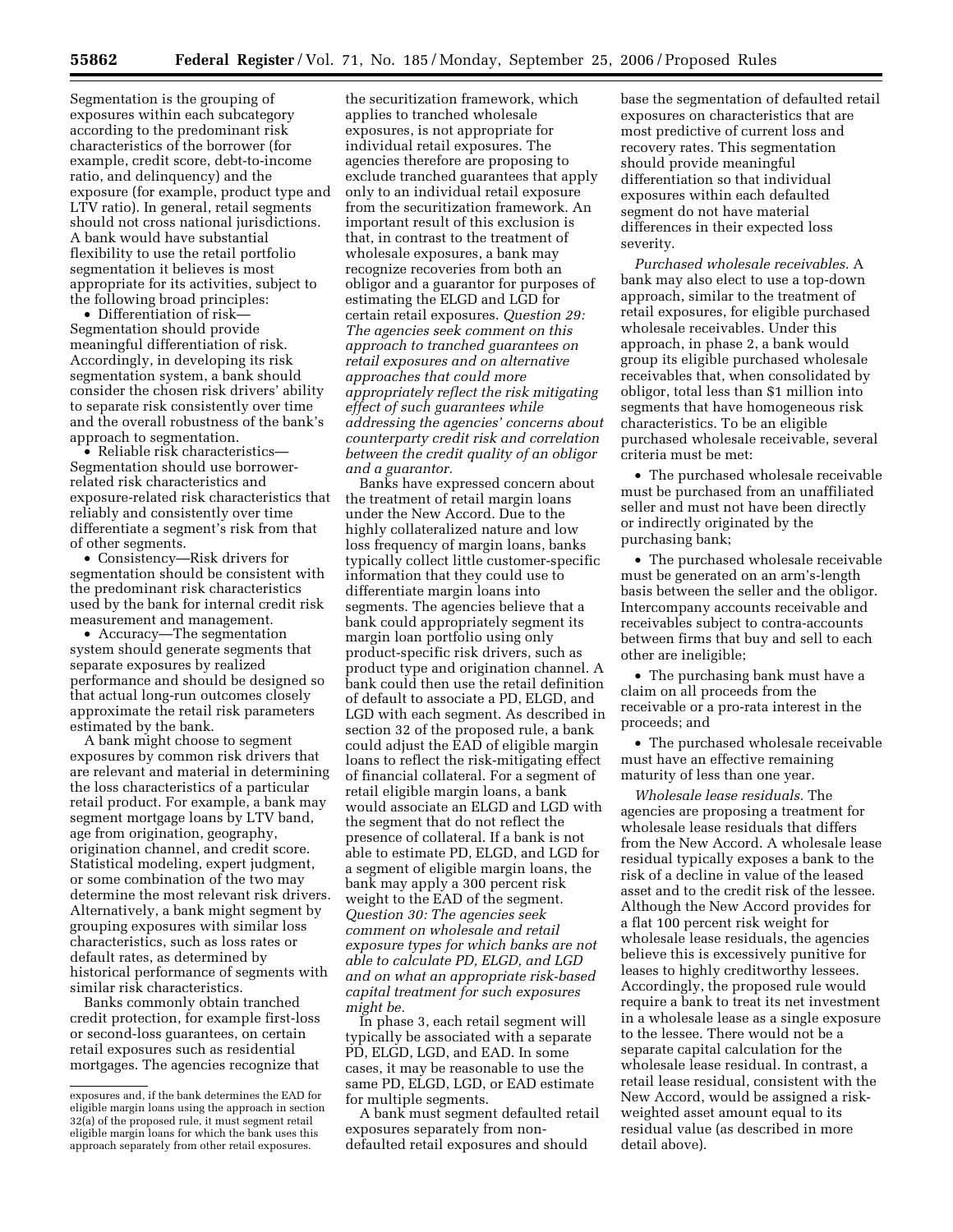3. Phase 3—Assignment of Risk Parameters to Wholesale Obligors and Exposures and Retail Segments

In phase 3, a bank would associate a PD with each wholesale obligor rating grade; associate an ELGD or LGD with each wholesale loss severity rating grade or assign an ELGD and LGD to each wholesale exposure; assign an EAD and M to each wholesale exposure; and assign a PD, ELGD, LGD, and EAD to each segment of retail exposures. The quantification phase can generally be divided into four steps—obtaining historical reference data, estimating the risk parameters for the reference data, mapping the historical reference data to the bank's current exposures, and determining the risk parameters for the bank's current exposures.

A bank should base its estimation of the values assigned to PD, ELGD, LGD, and EAD 48 on historical reference data that are a reasonable proxy for the bank's current exposures and that provide meaningful predictions of the performance of such exposures. A ''reference data set'' consists of a set of exposures to defaulted wholesale obligors and defaulted retail exposures (in the case of ELGD, LGD, and EAD estimation) or to both defaulted and non-defaulted wholesale obligors and retail exposures (in the case of PD estimation).

The reference data set should be described using a set of observed characteristics. Relevant characteristics might include debt ratings, financial measures, geographic regions, the economic environment and industry/ sector trends during the time period of the reference data, borrower and loan characteristics related to the risk parameters (such as loan terms, LTV ratio, credit score, income, debt-toincome ratio, or performance history), or other factors that are related in some way to the risk parameters. Banks may use more than one reference data set to improve the robustness or accuracy of the parameter estimates.

A bank should then apply statistical techniques to the reference data to determine a relationship between risk characteristics and the estimated risk parameter. The result of this step is a model that ties descriptive characteristics to the risk parameter estimates. In this context, the term 'model' is used in the most general sense; a model may be simple, such as the calculation of averages, or more complicated, such as an approach based on advanced regression techniques. This step may include adjustments for differences between this proposed rule's definition of default and the default definition in the reference data set, or adjustments for data limitations. This step should also include adjustments for seasoning effects related to retail exposures.

A bank may use more than one estimation technique to generate estimates of the risk parameters, especially if there are multiple sets of reference data or multiple sample periods. If multiple estimates are generated, the bank must have a clear and consistent policy on reconciling and combining the different estimates.

Once a bank estimates PD, ELGD, LGD, and EAD for its reference data sets, it would create a link between its portfolio data and the reference data based on corresponding characteristics. Variables or characteristics that are available for the existing portfolio would be mapped or linked to the variables used in the default, lossseverity, or exposure amount model. In order to effectively map the data, reference data characteristics would need to allow for the construction of rating and segmentation criteria that are consistent with those used on the bank's portfolio. An important element of mapping is making adjustments for differences between reference data sets and the bank's exposures.

Finally, a bank would apply the risk parameters estimated for the reference data to the bank's actual portfolio data. The bank would attribute a PD to each wholesale obligor and each segment of retail exposures, and an ELGD, LGD, and EAD to each wholesale exposure and to each segment of retail exposures. If multiple data sets or estimation methods are used, the bank must adopt a means of combining the various estimates at this stage.

The proposed rule, as noted above, permits a bank to elect to segment its eligible purchased wholesale receivables like retail exposures. A bank that chooses to apply this treatment must directly assign a PD, ELGD, LGD, EAD, and M to each such segment. If a bank can estimate ECL (but not PD or LGD) for a segment of eligible purchased wholesale receivables, the bank must assume that the ELGD and LGD of the segment equal 100 percent and that the PD of the segment equals ECL divided by EAD. The bank must estimate ECL for the receivables without regard to any assumption of recourse or guarantees from the seller or other parties. The bank would then use the wholesale exposure formula in section 31(e) of the proposed rule to determine the riskbased capital requirement for each

segment of eligible purchased wholesale receivables.

A bank may recognize the credit risk mitigation benefits of collateral that secures a wholesale exposure by adjusting its estimate of the ELGD and LGD of the exposure and may recognize the credit risk mitigation benefits of collateral that secures retail exposures by adjusting its estimate of the PD, ELGD, and LGD of the segment of retail exposures. In certain cases, however, a bank may take financial collateral into account in estimating the EAD of repostyle transactions, eligible margin loans, and OTC derivative contracts (as provided in section 32 of the proposed rule).

The proposed rule also provides that a bank may use an EAD of zero for (i) derivative contracts that are traded on an exchange that requires the daily receipt and payment of cash-variation margin; (ii) derivative contracts and repo-style transactions that are outstanding with a qualifying central counterparty, but not for those transactions that the qualifying central counterparty has rejected; and (iii) credit risk exposures to a qualifying central counterparty that arise from derivative contracts and repo-style transactions in the form of clearing deposits and posted collateral. The proposed rule defines a qualifying central counterparty as a counterparty (for example, a clearing house) that: (i) Facilitates trades between counterparties in one or more financial markets by either guaranteeing trades or novating contracts; (ii) requires all participants in its arrangements to be fully collateralized on a daily basis; and (iii) the bank demonstrates to the satisfaction of its primary Federal supervisor is in sound financial condition and is subject to effective oversight by a national supervisory authority.

Some repo-style transactions and OTC derivative contracts giving rise to counterparty credit risk may give rise, from an accounting point of view, to both on- and off-balance sheet exposures. Where a bank is using an EAD approach to measure the amount of risk exposure for such transactions, factoring in collateral effects where applicable, it would not also separately apply a risk-based capital requirement to an on-balance sheet receivable from the counterparty recorded in connection with that transaction. Because any exposure arising from the on-balance sheet receivable is captured in the capital requirement determined under the EAD approach, a separate capital requirement would double count the

<sup>48</sup>EAD for repo-style transactions, eligible margin loans, and OTC derivatives is calculated as described in section 32 of the proposed rule.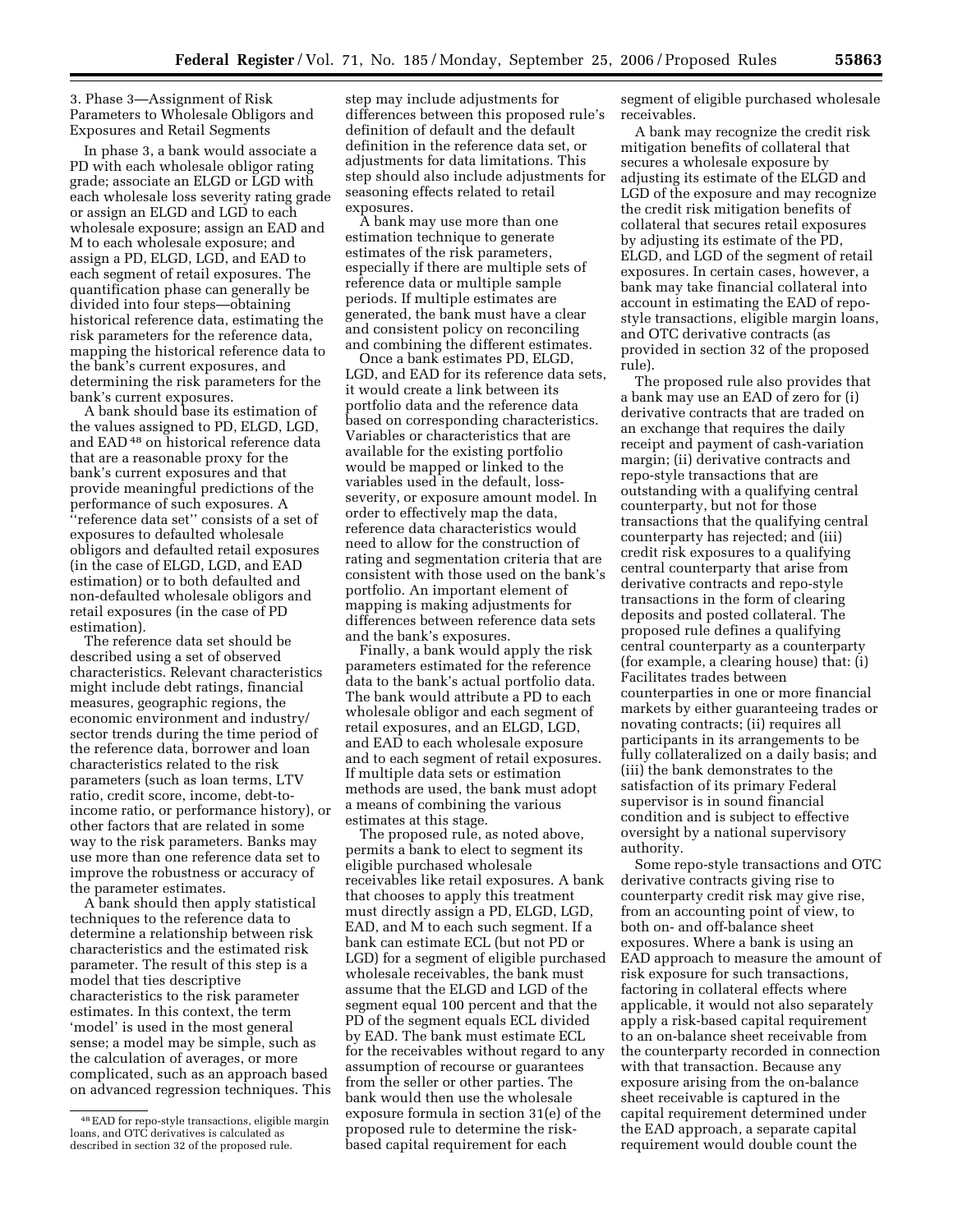exposure for regulatory capital purposes.

A bank may take into account the risk reducing effects of eligible guarantees and eligible credit derivatives in support of a wholesale exposure by applying the PD substitution approach or the LGD adjustment approach to the exposure as provided in section 33 of the proposed rule or, if applicable, applying double default treatment to the exposure as provided in section 34 of the proposed rule. A bank may decide separately for each wholesale exposure that qualifies for the double default treatment whether to apply the PD substitution approach, the LGD adjustment approach, or the double default treatment. A bank may take into account the risk reducing effects of guarantees and credit derivatives in support of retail exposures in a segment when quantifying the PD, ELGD, and LGD of the segment.

There are several supervisory limitations imposed on risk parameters assigned to wholesale obligors and exposures and segments of retail exposures. First, the PD for each wholesale obligor or segment of retail exposures may not be less than 0.03 percent, except for exposures to or directly and unconditionally guaranteed by a sovereign entity, the Bank for International Settlements, the International Monetary Fund, the European Commission, the European Central Bank, or a multi-lateral development bank, to which the bank assigns a rating grade associated with a PD of less than 0.03 percent. Second, the LGD of a segment of residential mortgage exposures (other than segments of residential mortgage exposures for which all or substantially all of the principal of the exposures is directly and unconditionally guaranteed by the full faith and credit of a sovereign entity) may not be less than 10 percent. These supervisory floors on PD and LGD apply regardless of whether the bank recognizes an eligible guarantee or eligible credit derivative as provided in sections 33 and 34 of the proposed rule.

The agencies would not allow a bank to artificially group exposures into segments specifically to avoid the LGD floor for mortgage products. A bank should use consistent risk drivers to determine its retail exposure segmentations and not artificially segment low LGD loans with higher LGD loans to avoid the floor.

A bank also must calculate the effective remaining maturity (M) for each wholesale exposure. For wholesale exposures other than repo-style transactions, eligible margin loans, and OTC derivative contracts subject to a

qualifying master netting agreement, M would be the weighted-average remaining maturity (measured in whole or fractional years) of the expected contractual cash flows from the exposure, using the undiscounted amounts of the cash flows as weights. A bank may use its best estimate of future interest rates to compute expected contractual interest payments on a floating-rate exposure, but it may not consider expected but noncontractually required returns of principal, when estimating M. A bank could, at its option, use the nominal remaining maturity (measured in whole or fractional years) of the exposure. The M for repo-style transactions, eligible margin loans, and OTC derivative contracts subject to a qualifying master netting agreement would be the weighted-average remaining maturity (measured in whole or fractional years) of the individual transactions subject to the qualifying master netting agreement, with the weight of each individual transaction set equal to the notional amount of the transaction. *Question 31: The agencies seek comment on the appropriateness of permitting a bank to consider prepayments when estimating M and on the feasibility and advisability of using discounted (rather than undiscounted) cash flows as the basis for estimating M.* 

Under the proposed rule, a qualifying master netting agreement is defined to mean any written, legally enforceable bilateral agreement, provided that:

(i) The agreement creates a single legal obligation for all individual transactions covered by the agreement upon an event of default, including bankruptcy, insolvency, or similar proceeding, of the counterparty;

(ii) The agreement provides the bank the right to accelerate, terminate, and close-out on a net basis all transactions under the agreement and to liquidate or set off collateral promptly upon an event of default, including upon an event of bankruptcy, insolvency, or similar proceeding, of the counterparty, provided that, in any such case, any exercise of rights under the agreement will not be stayed or avoided under applicable law in the relevant jurisdictions;

(iii) The bank has conducted and documented sufficient legal review to conclude with a well-founded basis that the agreement meets the requirements of paragraph (ii) of this definition and that in the event of a legal challenge (including one resulting from default or from bankruptcy, insolvency, or similar proceeding) the relevant court and administrative authorities would find the agreement to be legal, valid, binding,

and enforceable under the law of the relevant jurisdictions;

(iv) The bank establishes and maintains procedures to monitor possible changes in relevant law and to ensure that the agreement continues to satisfy the requirements of this definition; and

(v) The agreement does not contain a walkaway clause (that is, a provision that permits a non-defaulting counterparty to make lower payments than it would make otherwise under the agreement, or no payment at all, to a defaulter or the estate of a defaulter, even if the defaulter or the estate of the defaulter is a net creditor under the agreement).

The agencies would consider the following jurisdictions to be relevant for a qualifying master netting agreement: The jurisdiction in which each counterparty is chartered or the equivalent location in the case of noncorporate entities, and if a branch of a counterparty is involved, then also the jurisdiction in which the branch is located; the jurisdiction that governs the individual transactions covered by the agreement; and the jurisdiction that governs the agreement.

For most exposures, M may be no greater than five years and no less than one year. For exposures that have an original maturity of less than one year and are not part of a bank's ongoing financing of the obligor, however, a bank may set M equal to the greater of one day and M. An exposure is not part of a bank's ongoing financing of the obligor if the bank (i) has a legal and practical ability not to renew or roll over the exposure in the event of credit deterioration of the obligor; (ii) makes an independent credit decision at the inception of the exposure and at every renewal or rollover; and (iii) has no substantial commercial incentive to continue its credit relationship with the obligor in the event of credit deterioration of the obligor. Examples of transactions that may qualify for the exemption from the one-year maturity floor include due from other banks, including deposits in other banks; bankers' acceptances; sovereign exposures; short-term self-liquidating trade finance exposures; repo-style transactions; eligible margin loans; unsettled trades and other exposures resulting from payment and settlement processes; and collateralized OTC derivative contracts subject to daily remargining.

## 4. Phase 4—Calculation of Risk-Weighted Assets

After a bank assigns risk parameters to each of its wholesale obligors and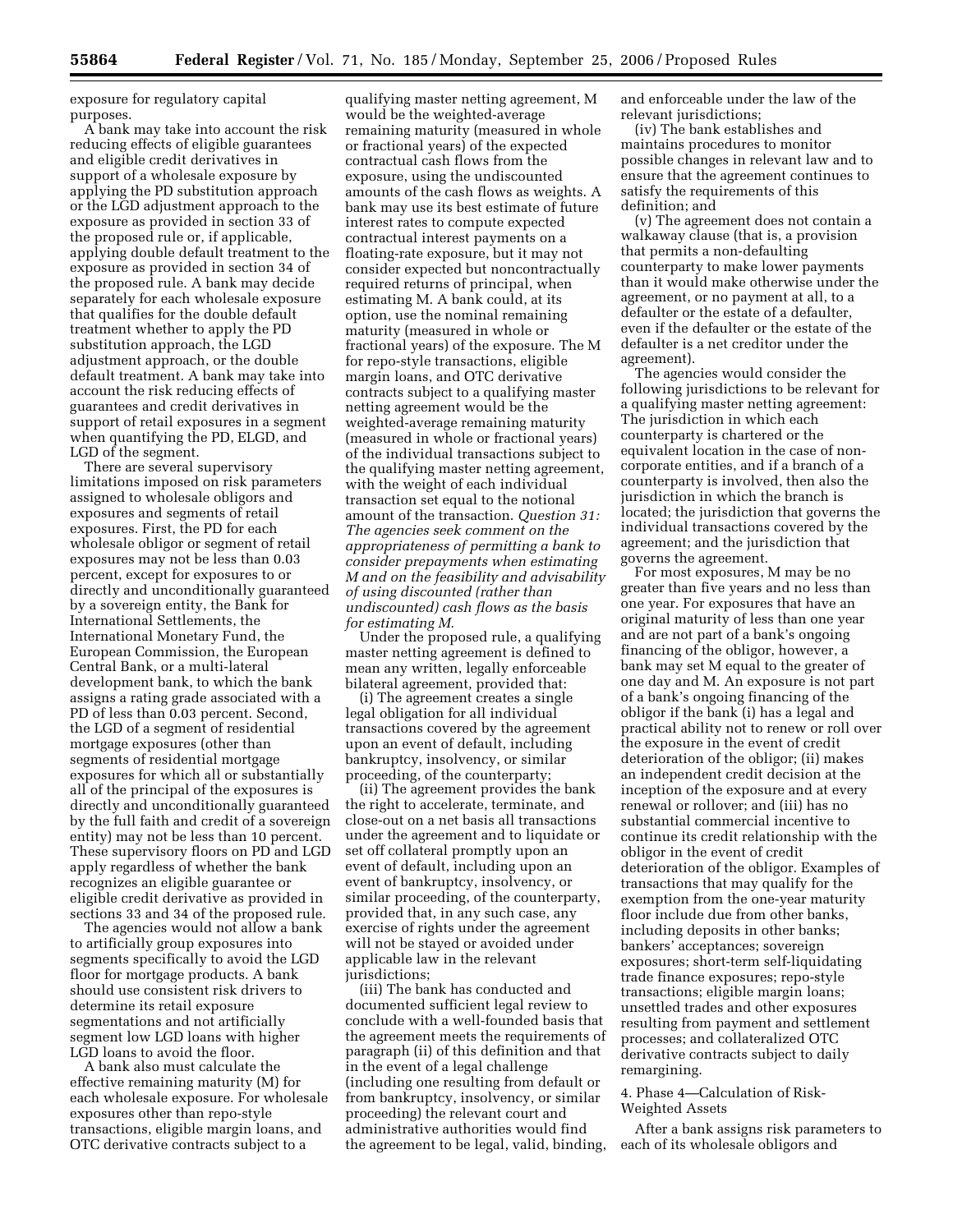34 of the proposed rule) by inserting the risk parameters for the wholesale obligor and exposure or retail segment into the appropriate IRB risk-based capital formula specified in Table C and multiplying the output of the formula (K) by the EAD of the exposure or segment. Eligible guarantees and eligible credit derivatives that are hedges of a wholesale exposure would be reflected

in the risk-weighted assets amount of the hedged exposure (i) through adjustments made to the risk parameters of the hedged exposure under the PD substitution or LGD adjustment approach in section 33 of the proposed rule or (ii) through a separate double default risk-based capital requirement formula in section 34 of the proposed rule.

Table C – IRB risk-based capital formulas for wholesale exposures to non-defaulted obligors and segments of non-defaulted retail exposures

| Retail    | Capital<br>Requirement<br>(K)<br>Non-<br><b>Defaulted</b><br><b>Exposures</b> | $K = \left[ LGD \times N \left( \frac{N^{-1}(PD) + \sqrt{R} \times N^{-1}(0.999)}{\sqrt{1-R}} \right) - (ELGD \times PD) \right]$                                                                       |
|-----------|-------------------------------------------------------------------------------|---------------------------------------------------------------------------------------------------------------------------------------------------------------------------------------------------------|
|           | Correlation<br>Factor (R)                                                     | For residential mortgage exposures: $R = 0.15$                                                                                                                                                          |
|           |                                                                               | For qualifying revolving exposures: $R = 0.04$                                                                                                                                                          |
|           |                                                                               | For other retail exposures: $R = 0.03 + 0.13 \times e^{-35 \times PD}$                                                                                                                                  |
| Wholesale | Capital<br>Requirement<br>(K)<br>Non-<br><b>Defaulted</b><br><b>Exposures</b> | $K = \left[ LGD \times N \left( \frac{N^{-1}(PD) + \sqrt{R} \times N^{-1}(0.999)}{\sqrt{1-R}} \right) - (ELGD \times PD) \right] \times \left( \frac{1 + (M - 2.5) \times b}{1 - 1.5 \times b} \right)$ |
|           | Correlation<br>Factor (R)                                                     | For HVCRE exposures:                                                                                                                                                                                    |
|           |                                                                               | $R = 0.12 + 0.18 \times e^{-50 \times PD}$                                                                                                                                                              |
|           |                                                                               | For wholesale exposures other than HVCRE exposures:                                                                                                                                                     |
|           |                                                                               | $R = 0.12 + 0.12 \times e^{-50 \times PD}$                                                                                                                                                              |
|           | <b>Maturity</b><br>Adjustment<br>(b)                                          | $b = (0.11852 - 0.05478 \times \ln(PD))^{2}$                                                                                                                                                            |

\*N(.) means the cumulative distribution function for a standard normal random variable. N<sup>-1</sup>(.) means the inverse cumulative distribution function for a standard normal random variable. The symbol e refers to the base of the natural logarithms, and the function In(.) refers to the natural logarithm of the expression within parentheses. The formulas apply when PD is greater than zero. If the PD equals zero, the capital requirement K is equal to zero.

The sum of the dollar risk-based capital requirements for wholesale exposures to a non-defaulted obligor and segments of non-defaulted retail exposures (including exposures subject to the double default treatment described below) would equal the total dollar risk-based capital requirement for those exposures and segments. The total dollar risk-based capital requirement

would be converted into a risk-weighted asset amount by multiplying it by 12.5.

To compute the risk-weighted asset amount for a wholesale exposure to a defaulted obligor, a bank would first have to compare two amounts: (i) The sum of 0.08 multiplied by the EAD of the wholesale exposure plus the amount of any charge-offs or write-downs on the exposure; and (ii) K for the wholesale exposure (as determined in Table C

immediately before the obligor became defaulted), multiplied by the EAD of the exposure immediately before the exposure became defaulted. If the amount calculated in (i) is equal to or greater than the amount calculated in (ii), the dollar risk-based capital requirement for the exposure is 0.08 multiplied by the EAD of the exposure. If the amount calculated in (i) is less than the amount calculated in (ii), the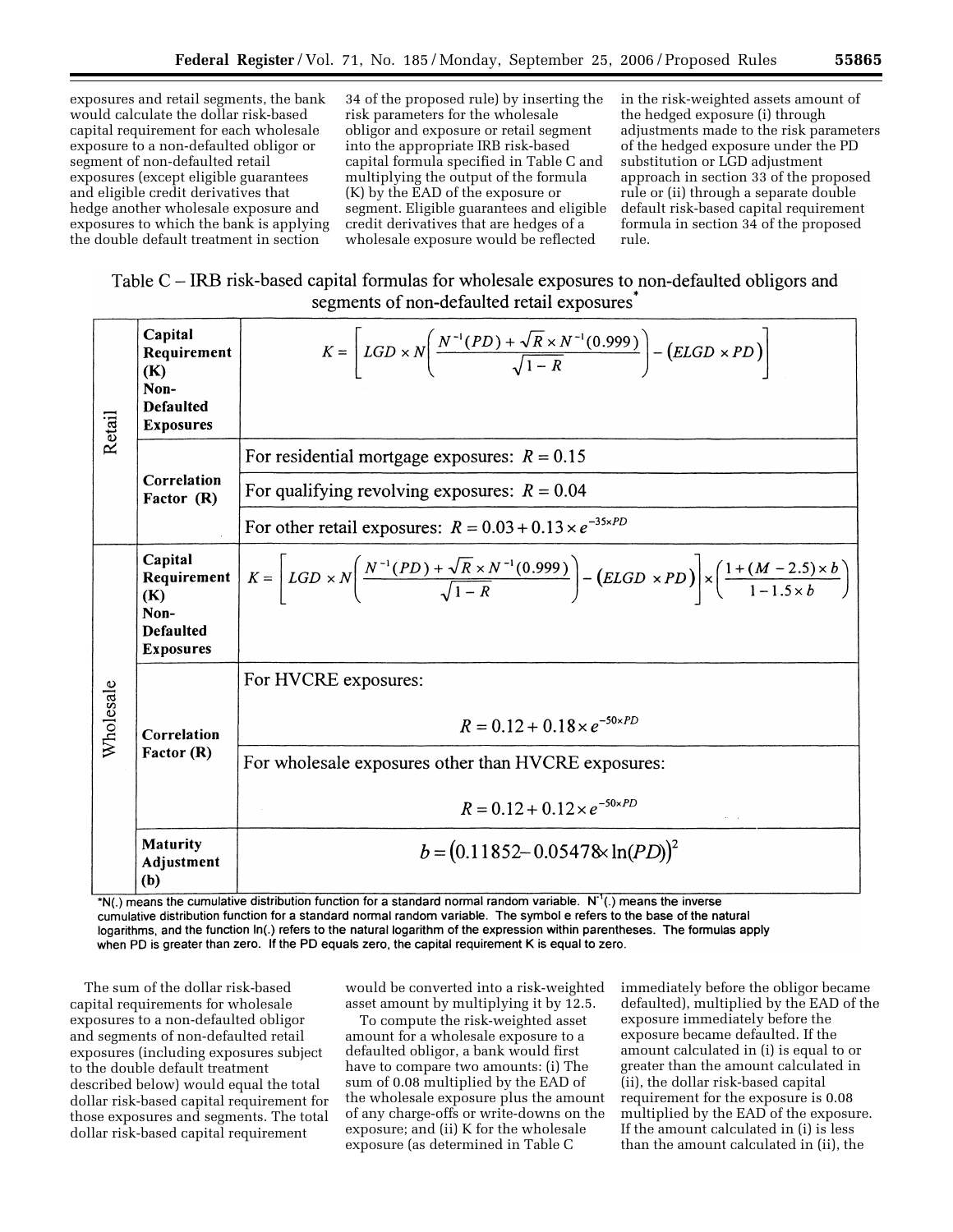dollar risk-based capital requirement for the exposure is K for the exposure (as determined in Table C immediately before the obligor became defaulted), multiplied by the EAD of the exposure. The reason for this comparison is to ensure that a bank does not receive a regulatory capital benefit as a result of the exposure moving from nondefaulted to defaulted status.

The proposed rule provides a simpler approach for segments of defaulted retail exposures. The dollar risk-based capital requirement for a segment of defaulted retail exposures equals 0.08 multiplied by the EAD of the segment. The agencies are proposing this uniform 8 percent risk-based capital requirement for defaulted retail exposures to ease implementation burden on banks and in light of accounting and other supervisory policies in the retail context that would help prevent the sum of a bank's ECL and risk-based capital requirement for a retail exposure from declining at the time of default.

To convert the dollar risk-based capital requirements to a risk-weighted asset amount, the bank would sum the dollar risk-based capital requirements for all wholesale exposures to defaulted obligors and segments of defaulted retail exposures and multiply the sum by 12.5.

A bank could assign a risk-weighted asset amount of zero to cash owned and held in all offices of the bank or in transit, and for gold bullion held in the bank's own vaults or held in another bank's vaults on an allocated basis, to the extent it is offset by gold bullion liabilities. On-balance-sheet assets that do not meet the definition of a wholesale, retail, securitization, or equity exposure—for example, property, plant, and equipment and mortgage servicing rights—and portfolios of exposures that the bank has demonstrated to its primary Federal supervisor's satisfaction are, when combined with all other portfolios of exposures that the bank seeks to treat as immaterial for risk-based capital purposes, not material to the bank generally would be assigned riskweighted asset amounts equal to their carrying value (for on-balance-sheet exposures) or notional amount (for offbalance-sheet exposures). For this purpose, the notional amount of an OTC derivative contract that is not a credit derivative is the EAD of the derivative as calculated in section 32 of the proposed rule.

Total wholesale and retail riskweighted assets would be the sum of risk-weighted assets for wholesale exposures to non-defaulted obligors and segments of non-defaulted retail

exposures, wholesale exposures to defaulted obligors and segments of defaulted retail exposures, assets not included in an exposure category, nonmaterial portfolios of exposures, and unsettled transactions minus the amounts deducted from capital pursuant to the general risk-based capital rules (excluding those deductions reversed in section 12 of the proposed rule).

5. Statutory Provisions on the Regulatory Capital Treatment of Certain Mortgage Loans

The general risk-based capital rules assign 50 and 100 percent risk weights to certain one- to four-family residential pre-sold construction loans and multifamily residential loans.49 The agencies adopted these provisions as a result of the Resolution Trust Corporation Refinancing, Restructuring, and Improvement Act of 1991 (RTCRRI Act).50 The RTCRRI Act mandates that each agency provide in its capital regulations (i) a 50 percent risk weight for certain one- to four-family residential pre-sold construction loans and multifamily residential loans that meet specific statutory criteria set forth in the Act and any other underwriting criteria imposed by the agencies; and (ii) a 100 percent risk weight for one- to four-family residential pre-sold construction loans for residences for which the purchase contract is cancelled.51

When Congress enacted the RTCRRI Act in 1991, the agencies' risk-based capital rules reflected the Basel I framework. Consequently, the risk weight treatment for certain categories of mortgage loans in the RTCRRI Act assumes a risk weight bucketing approach, instead of the more risksensitive IRB approach in the Basel II framework.

For purposes of this proposed rule implementing the Basel II IRB approach, the agencies are proposing that the three types of residential mortgage loans

50*See* sections 618(a) and (b) of the RTCRRI Act. The first class includes loans for the construction of a residence consisting of 1- to 4-family dwelling units that have been pre-sold under firm contracts to purchasers who have obtained firm commitments for permanent qualifying mortgages and have made substantial earnest money deposits. The second class includes loans that are secured by a first lien on a residence consisting of more than 4 dwelling units if the loan meets certain criteria outlined in the RTCRRI Act.

51*See* sections 618(a) and (b) of the RTCRRI Act.

addressed by the RTCRRI Act should continue to receive the risk weights provided in the Act. Specifically, consistent with the general risk-based capital rules, the proposed rule requires a bank to use the following risk weights (instead of the risk weights that would otherwise be produced under the IRB risk-based capital formulas): (i) A 50 percent risk weight for one- to fourfamily residential construction loans if the residences have been pre-sold under firm contracts to purchasers who have obtained firm commitments for permanent qualifying mortgages and have made substantial earnest money deposits, and the loans meet the other underwriting characteristics established by the agencies in the general risk-based capital rules; 52 (ii) a 50 percent risk weight for multifamily residential loans that meet certain statutory loan-to-value, debt-to-income, amortization, and performance requirements, and meet the other underwriting characteristics established by the agencies in the general risk-based capital rules; 53 and (iii) a 100 percent risk weight for oneto four-family residential pre-sold construction loans for a residence for which the purchase contract is canceled.54 Mortgage loans that do not meet the relevant criteria do not qualify for the statutory risk weights and will be risk-weighted according to the IRB riskbased capital formulas.

The agencies understand that there is a tension between the statutory risk weights provided by the RTCRRI Act and the more risk-sensitive IRB approaches to risk-based capital that are contained in this proposed rule. *Question 32: The agencies seek comment on whether the agencies should impose the following underwriting criteria as additional requirements for a Basel II bank to qualify for the statutory 50 percent risk weight for a particular mortgage loan: (i) That the bank has an IRB risk measurement and management system in place that assesses the PD and LGD of prospective residential mortgage exposures; and (ii) that the bank's IRB system generates a 50 percent risk weight for the loan under the IRB riskbased capital formulas.* The agencies note that a capital-related provision of the Federal Deposit Insurance Corporation Improvement Act of 1991 (FDICIA), enacted by Congress just four days after its adoption of the RTCRRI Act, directs each agency to revise its risk-based capital standards for DIs to ensure that those standards ''reflect the

<sup>49</sup>*See* 12 CFR part 3, Appendix A, section 3(a)(3)(iii) (national banks); 12 CFR part 208, Appendix A, section III.C.3. (state member banks); 12 CFR part 225, Appendix A, section III.C.3. (bank holding companies); 12 CFR part 325, Appendix A, section II.C.a. (state nonmember banks); 12 CFR 567.6(a)(1)(iii) and (iv) (savings associations).

<sup>52</sup>*See* section 618(a)(1)((B) of the RTCRRI Act. 53*See* section 618(b)(1)(B) of the RTCRRI Act.

<sup>54</sup>*See* section 618(a)(2) of the RTCRRI Act.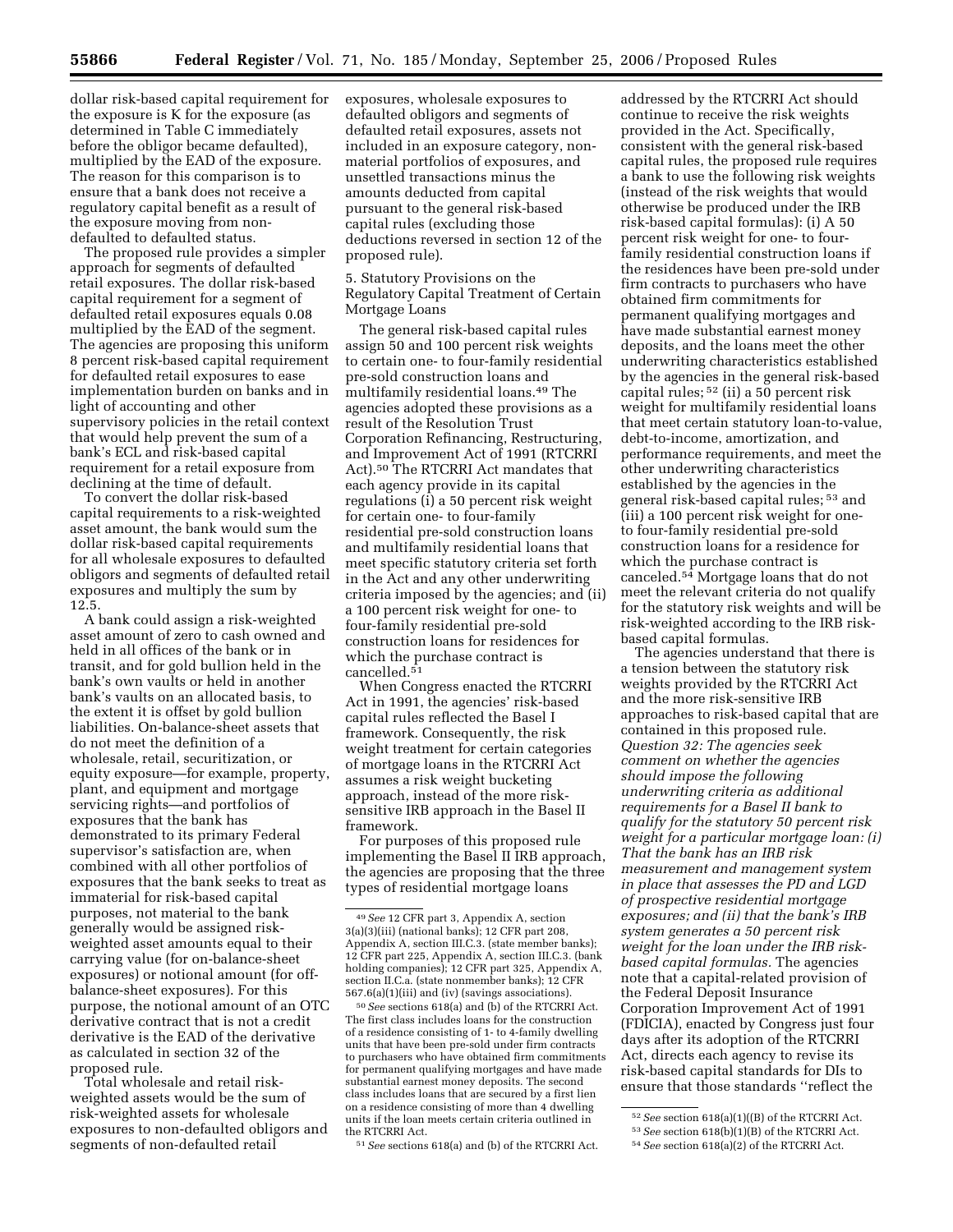actual performance and expected risk of loss of multifamily mortgages.'' 55

*Question 33: The agencies seek comment on all aspects of the proposed treatment of one- to four-family residential pre-sold construction loans and multifamily residential loans.* 

## *C. Credit Risk Mitigation (CRM) Techniques*

Banks use a number of techniques to mitigate credit risk. This section of the preamble describes how the proposed rule recognizes the risk-mitigating effects of both financial collateral (defined below) and nonfinancial collateral, as well as guarantees and credit derivatives, for risk-based capital purposes. To recognize credit risk mitigants for risk-based capital purposes, a bank should have in place operational procedures and risk management processes that ensure that all documentation used in collateralizing or guaranteeing a transaction is legal, valid, binding, and enforceable under applicable law in the relevant jurisdictions. The bank should have conducted sufficient legal review to reach a well-founded conclusion that the documentation meets this standard and should reconduct such a review as necessary to ensure continuing enforceability.

Although the use of CRM techniques may reduce or transfer credit risk, it simultaneously may increase other risks, including operational, liquidity, and market risks. Accordingly, it is imperative that banks employ robust procedures and processes to control risks, including roll-off risk and concentration risk, arising from the bank's use of CRM techniques and to monitor the implications of using CRM techniques for the bank's overall credit risk profile.

#### 1. Collateral

Under the proposed rule, a bank generally recognizes collateral that secures a wholesale exposure as part of the ELGD and LGD estimation process and generally recognizes collateral that secures a retail exposure as part of the PD, ELGD, and LGD estimation process, as described above in section V.B.3. of the preamble. However, in certain limited circumstances described in the next section, a bank may adjust EAD to reflect the risk mitigating effect of financial collateral.

When reflecting the credit risk mitigation benefits of collateral in its estimation of the risk parameters of a wholesale or retail exposure, a bank should:

(i) Conduct sufficient legal review to ensure, at inception and on an ongoing basis, that all documentation used in the collateralized transaction is binding on all parties and legally enforceable in all relevant jurisdictions;

(ii) Consider the relation (that is, correlation) between obligor risk and collateral risk in the transaction;

(iii) Consider any currency and/or maturity mismatch between the hedged exposure and the collateral;

(iv) Ground its risk parameter estimates for the transaction in historical data, using historical recovery rates where available; and

(v) Fully take into account the time and cost needed to realize the liquidation proceeds and the potential for a decline in collateral value over this time period.

The bank also should ensure that: (i) The legal mechanism under which the collateral is pledged or transferred ensures that the bank has the right to liquidate or take legal possession of the collateral in a timely manner in the event of the default, insolvency, or bankruptcy (or other defined credit event) of the obligor and, where applicable, the custodian holding the collateral;

(ii) The bank has taken all steps necessary to fulfill legal requirements to secure its interest in the collateral so that it has and maintains an enforceable security interest;

(iii) The bank has clear and robust procedures for the timely liquidation of collateral to ensure observation of any legal conditions required for declaring the default of the borrower and prompt liquidation of the collateral in the event of default;

(iv) The bank has established procedures and practices for (A) conservatively estimating, on a regular

ongoing basis, the market value of the collateral, taking into account factors that could affect that value (for example, the liquidity of the market for the collateral and obsolescence or deterioration of the collateral), and (B) where applicable, periodically verifying the collateral (for example, through physical inspection of collateral such as inventory and equipment); and

(v) The bank has in place systems for promptly requesting and receiving additional collateral for transactions whose terms require maintenance of collateral values at specified thresholds.

2. EAD for Counterparty Credit Risk

This section describes two EAD-based methodologies—a collateral haircut approach and an internal models methodology—that a bank may use instead of an ELGD/LGD estimation methodology to recognize the benefits of financial collateral in mitigating the counterparty credit risk associated with repo-style transactions, eligible margin loans, collateralized OTC derivative contracts, and single product groups of such transactions with a single counterparty subject to a qualifying master netting agreement. A third methodology, the simple VaR methodology, is also available to recognize financial collateral mitigating the counterparty credit risk of single product netting sets of repo-style transactions and eligible margin loans.

A bank may use any combination of the three methodologies for collateral recognition; however, it must use the same methodology for similar exposures. A bank may choose to use one methodology for agency securities lending transactions—that is, repo-style transactions in which the bank, acting as agent for a customer, lends the customer's securities and indemnifies the customer against loss—and another methodology for all other repo-style transactions. This section also describes the methodology for calculating EAD for an OTC derivative contract or set of OTC derivative contracts subject to a qualifying master netting agreement. Table D illustrates which EAD estimation methodologies may be applied to particular types of exposure.

<sup>55</sup>Section 305(b)(1)(B) of FDICIA (12 U.S.C. 1828 notes).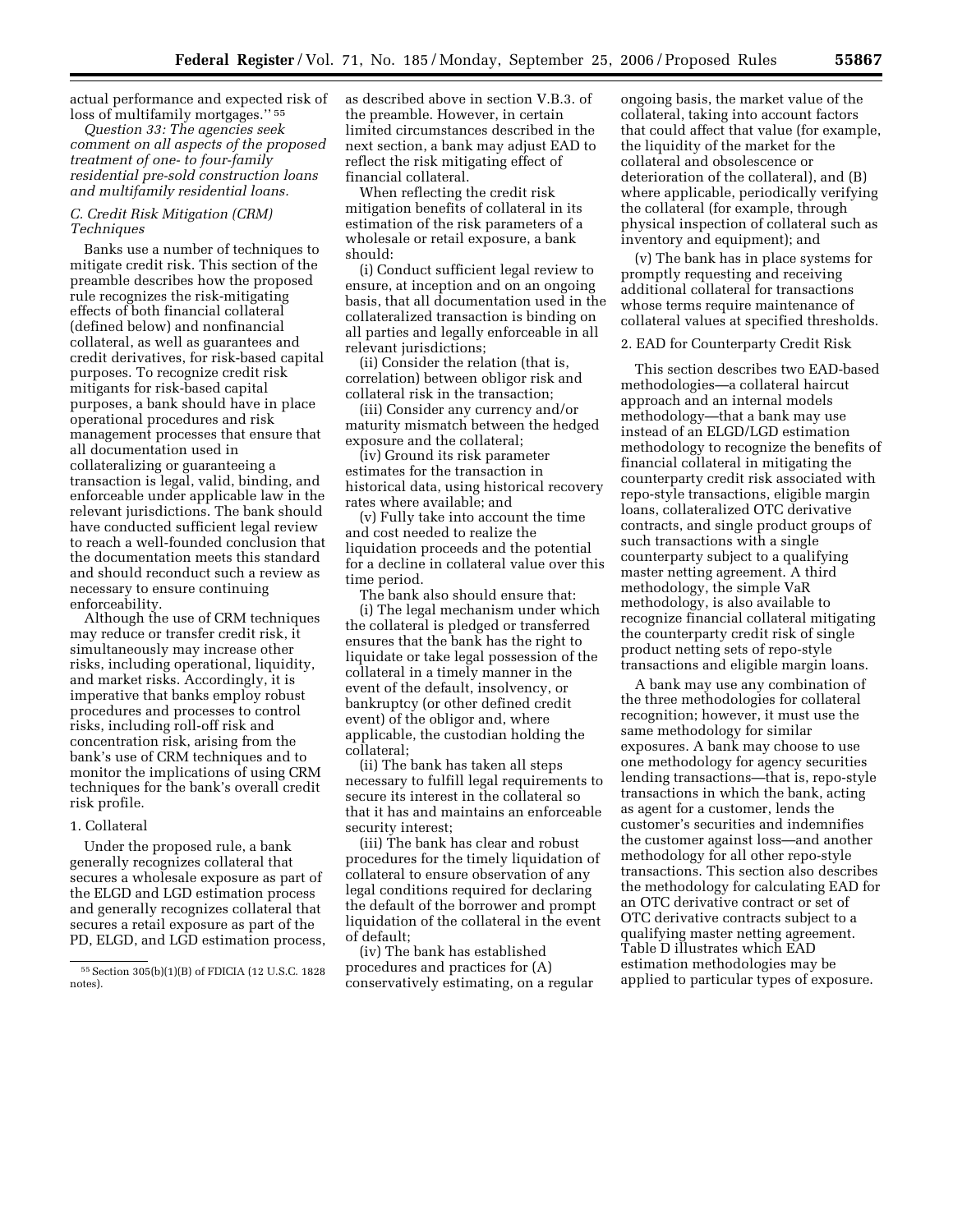|--|

|  | Current ex-<br>posure<br>method-<br>ology | Collateral<br>haircut ap-<br>proach | Models approach                                 |                                        |
|--|-------------------------------------------|-------------------------------------|-------------------------------------------------|----------------------------------------|
|  |                                           |                                     | Simple<br>VaR <sup>56</sup><br>method-<br>ology | Internal<br>models<br>method-<br>ology |
|  |                                           | X 57                                |                                                 |                                        |

*Question 34: For purposes of determining EAD for counterparty credit risk and recognizing collateral mitigating that risk, the proposed rule allows banks to take into account only financial collateral, which, by definition, does not include debt securities that have an external rating lower than one rating category below investment grade. The agencies invite comment on the extent to which lowerrated debt securities or other securities that do not meet the definition of financial collateral are used in these transactions and on the CRM value of such securities.* 

*EAD for repo-style transactions and eligible margin loans.* Under the proposal, a bank could recognize the risk mitigating effect of financial collateral that secures a repo-style transaction, eligible margin loan, or

single-product group of such transactions with a single counterparty subject to a qualifying master netting agreement (netting set) through an adjustment to EAD rather than ELGD and LGD. The bank may use a collateral haircut approach or one of two models approaches: a simple VaR methodology (for single-product netting sets of repostyle transactions or eligible margin loans) or an internal models methodology. Figure 2 illustrates the methodologies available for calculating EAD and LGD for eligible margin loans and repo-style transactions.

The proposed rule defines repo-style transaction as a repurchase or reverse repurchase transaction, or a securities borrowing or securities lending transaction (including a transaction in which the bank acts as agent for a

customer and indemnifies the customer against loss), provided that:

(i) The transaction is based solely on liquid and readily marketable securities or cash;

(ii) The transaction is marked to market daily and subject to daily margin maintenance requirements;

(iii) The transaction is executed under an agreement that provides the bank the right to accelerate, terminate, and closeout the transaction on a net basis and to liquidate or set off collateral promptly upon an event of default (including upon an event of bankruptcy, insolvency, or similar proceeding) of the counterparty, provided that, in any such case, any exercise of rights under the agreement will not be stayed or avoided under applicable law in the relevant jurisdictions; 58 and

<sup>56</sup>Only repo-style transactions and eligible margin loans subject to a single-product qualifying master netting agreement are eligible for the simple VaR methodology.

<sup>57</sup> In conjunction with the current exposure methodology.

<sup>58</sup>This requirement is met where all transactions under the agreement are (i) executed under U.S. law and (ii) constitute ''securities contracts'' or ''repurchase agreements'' under section 555 or 559, respectively, of the Bankruptcy Code (11 U.S.C. 555 or 559), qualified financial contracts under section 11(e)(8) of the Federal Deposit Insurance Act (12

U.S.C. 1821(e)(8)), or netting contracts between or among financial institutions under sections 401– 407 of the Federal Deposit Insurance Corporation Improvement Act of 1991 (12 U.S.C. 4401–4407) or the Federal Reserve Board's Regulation EE (12 CFR part 231).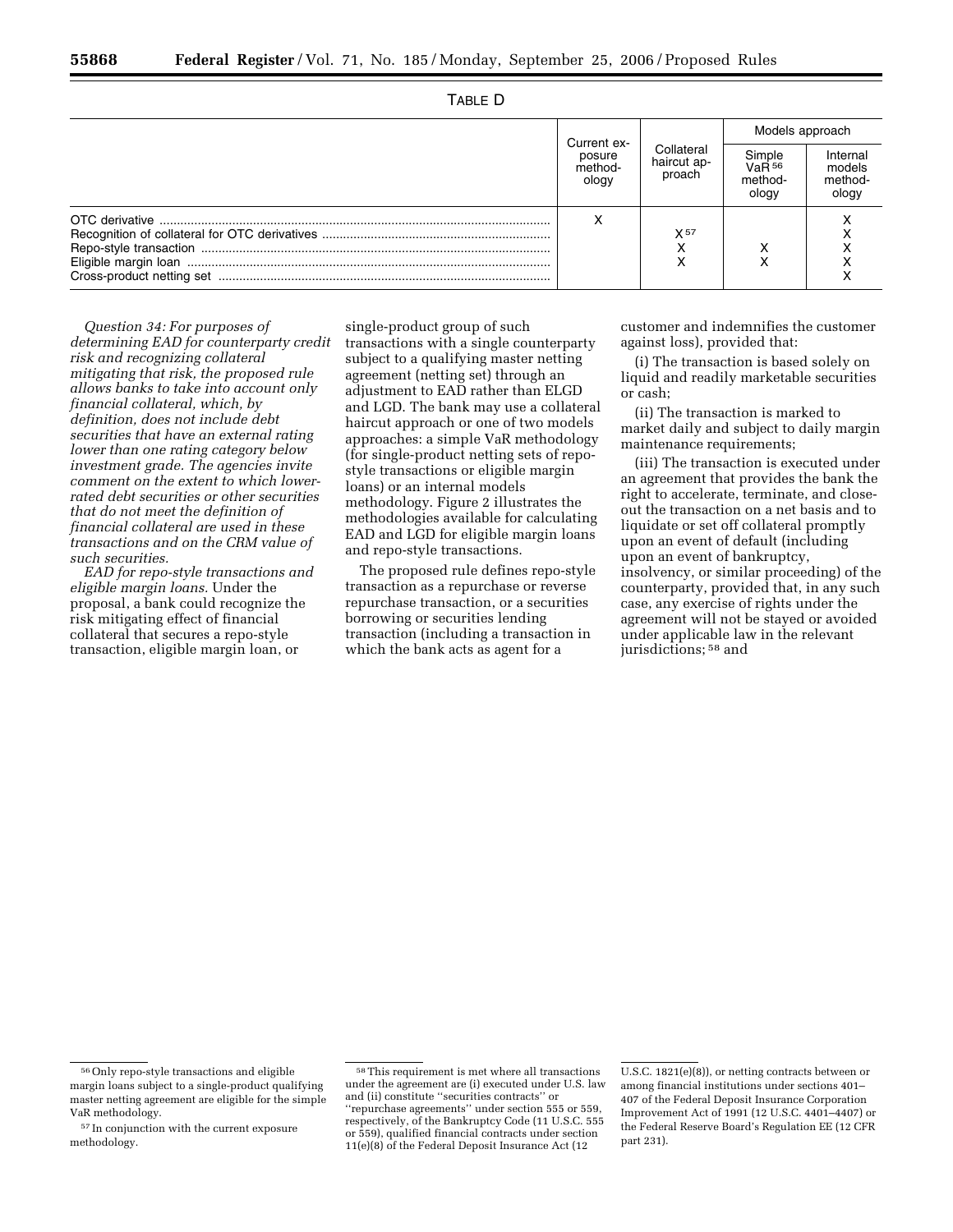

# Figure 2 – EAD and LGD for Eligible Margin Loans and Repo-Style Transactions

(iv) The bank has conducted and documented sufficient legal review to conclude with a well-founded basis that the agreement meets the requirements of paragraph (iii) of this definition and is legal, valid, binding, and enforceable under applicable law in the relevant jurisdictions.

*Question 35: The agencies recognize that criterion (iii) above may pose challenges for certain transactions that would not be eligible for certain exemptions from bankruptcy or receivership laws because the counterparty—for example, a sovereign entity or a pension fund—is not subject to such laws. The agencies seek comment on ways this criterion could be crafted to accommodate such transactions when justified on prudential grounds, while ensuring that the requirements in criterion (iii) are met for transactions that are eligible for those exemptions.* 

The proposed rule defines an eligible margin loan as an extension of credit where:

(i) The credit extension is collateralized exclusively by debt or equity securities that are liquid and readily marketable;

(ii) The collateral is marked to market daily and the transaction is subject to daily margin maintenance requirements;

(iii) The extension of credit is conducted under an agreement that provides the bank the right to accelerate and terminate the extension of credit and to liquidate or set off collateral promptly upon an event of default (including upon an event of bankruptcy, insolvency, or similar proceeding) of the counterparty, provided that, in any such case, any exercise of rights under the agreement will not be stayed or avoided under applicable law in the relevant jurisdictions;<sup>59</sup> and

(iv) The bank has conducted and documented sufficient legal review to conclude with a well-founded basis that the agreement meets the requirements of paragraph (iii) of this definition and is legal, valid, binding, and enforceable under applicable law in the relevant jurisdictions.

The proposed rule describes various ways that a bank may recognize the risk mitigating impact of financial collateral. The proposed rule defines financial collateral as collateral in the form of any of the following instruments in which the bank has a perfected, first priority

security interest or the legal equivalent thereof: (i) Cash on deposit with the bank (including cash held for the bank by a third-party custodian or trustee); (ii) gold bullion; (iii) long-term debt securities that have an applicable external rating of one category below investment grade or higher (for example, at least BB–); (iv) short-term debt instruments that have an applicable external rating of at least investment grade (for example, at least A–3); (v) equity securities that are publicly traded; (vi) convertible bonds that are publicly traded; and (vii) mutual fund shares for which a share price is publicly quoted daily and money market mutual fund shares. *Question 36: The agencies seek comment on the appropriateness of requiring that a bank have a perfected, first priority security interest, or the legal equivalent thereof, in the definition of financial collateral.* 

The proposed rule defines an external rating as a credit rating assigned by a nationally recognized statistical rating organization (NRSRO) to an exposure that fully reflects the entire amount of credit risk the holder of the exposure has with regard to all payments owed to it under the exposure. For example, if a holder is owed principal and interest on an exposure, the external rating must

<sup>59</sup>This requirement is met under the circumstances described in the previous footnote.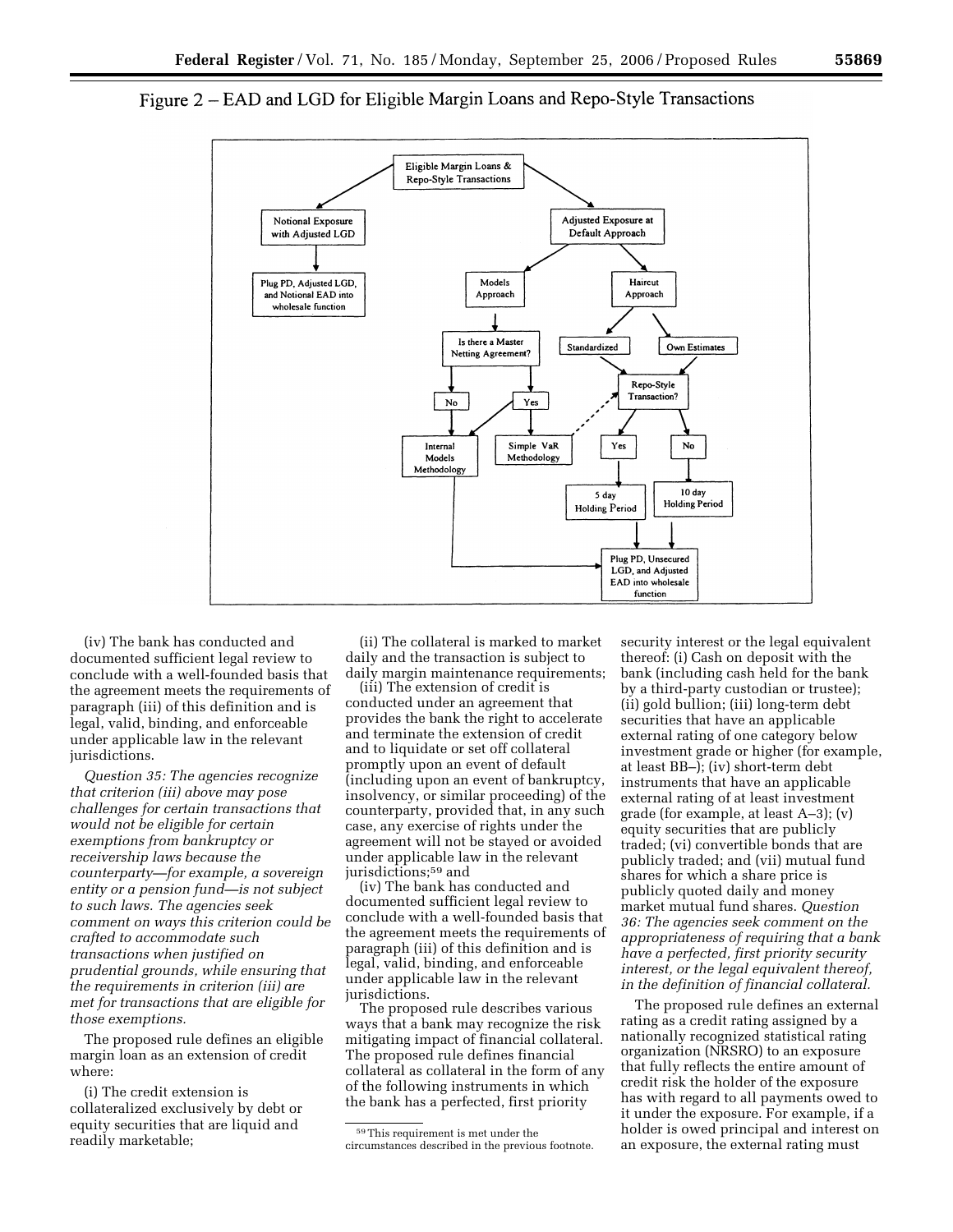fully reflect the credit risk associated with timely repayment of principal and interest. Moreover, the external rating must be published in an accessible form and must be included in the transition matrices made publicly available by the NRSRO that summarize the historical performance of positions it has rated.60 Under the proposed rule, an exposure's applicable external rating is the lowest external rating assigned to the exposure by any NRSRO.

*Collateral haircut approach.* Under the collateral haircut approach, a bank would set EAD equal to the sum of three quantities: (i) The value of the exposure less the value of the collateral; (ii) the absolute value of the net position in a given security (where the net position in a given security equals the sum of the current market values of the particular security the bank has lent, sold subject to repurchase, or posted as collateral to the counterparty minus the sum of the current market values of that same

security the bank has borrowed, purchased subject to resale, or taken as collateral from the counterparty) multiplied by the market price volatility haircut appropriate to that security; and (iii) the sum of the absolute values of the net position of both cash and securities in each currency that is different from the settlement currency multiplied by the haircut appropriate to each currency mismatch. To determine the appropriate haircuts, a bank could choose to use standard supervisory haircuts or its own estimates of haircuts. For purposes of the collateral haircut approach, a given security would include, for example, all securities with a single Committee on Uniform Securities Identification Procedures (CUSIP) number and would not include securities with different CUSIP numbers, even if issued by the same issuer with the same maturity date. *Question 37: The agencies recognize that this is a conservative approach and* 

*seek comment on other approaches to consider in determining a given security for purposes of the collateral haircut approach.* 

# **Standard Supervisory Haircuts**

If a bank chooses to use standard supervisory haircuts, it would use an 8 percent haircut for each currency mismatch and the haircut appropriate to each security in table E below. These haircuts are based on the 10-businessday holding period for eligible margin loans and may be multiplied by the square root of  $\frac{1}{2}$  to convert the standard supervisory haircuts to the 5-businessday minimum holding period for repostyle transactions. A bank must adjust the standard supervisory haircuts upward on the basis of a holding period longer than 10 business days for eligible margin loans or 5 business days for repo-style transactions where and as appropriate to take into account the illiquidity of an instrument.

### TABLE E.—STANDARD SUPERVISORY MARKET PRICE VOLATILITY HAIRCUTS

| Applicable external rating grade category for debt securities                                                                            | Residual maturity for debt<br>securities | <b>Issuers exempt</b><br>from the 3 b.p.<br>floor                           | Other issuers     |
|------------------------------------------------------------------------------------------------------------------------------------------|------------------------------------------|-----------------------------------------------------------------------------|-------------------|
| Two highest investment grade rating categories for long-term ratings/highest<br>investment grade rating category for short-term ratings. | >1 year, $\leq 5$ years                  | .005<br>.02<br>.04                                                          | .01<br>.04<br>.08 |
| Two lowest investment grade rating categories for both short- and long-term<br>ratings.                                                  | >1 year, <5 years<br>>5 years            | .01<br>.03<br>.06                                                           | .02<br>.06<br>.12 |
|                                                                                                                                          |                                          | .15                                                                         | .25               |
|                                                                                                                                          | .15                                      |                                                                             |                   |
|                                                                                                                                          |                                          | .25                                                                         |                   |
| Mutual funds                                                                                                                             |                                          | Highest haircut applicable to any<br>security in which the fund can invest. |                   |
|                                                                                                                                          |                                          |                                                                             |                   |

As an example, assume a bank that uses standard supervisory haircuts has extended an eligible margin loan of \$100 that is collateralized by 5-year U.S. Treasury notes with a market value of \$100. The value of the exposure less the value of the collateral would be zero, and the net position in the security (\$100) times the supervisory haircut (.02) would be \$2. There is no currency mismatch. Therefore, the EAD of the exposure would be  $$0 + $2 = $2$ .

*Own estimates of haircuts.* With the prior written approval of the bank's

primary Federal supervisor, a bank may calculate security type and currency mismatch haircuts using its own internal estimates of market price volatility and foreign exchange volatility. The bank's primary Federal supervisor would base approval to use internally estimated haircuts on the satisfaction of certain minimum qualitative and quantitative standards. These standards include: (i) The bank must use a 99th percentile one-tailed confidence interval and a minimum 5 business-day holding period for repo-

style transactions and a minimum 10 business-day holding period for all other transactions; (ii) the bank must adjust holding periods upward where and as appropriate to take into account the illiquidity of an instrument; (iii) the bank must select a historical observation period for calculating haircuts of at least one year; and (iv) the bank must update its data sets and recompute haircuts no less frequently than quarterly and must update its data sets and recompute haircuts whenever market prices change materially. A bank must estimate

<sup>60</sup>Banks should take particular care with these requirements where the financial collateral is in the form of a securitization exposure.

<sup>61</sup>The proposed rule defines a ''main index'' as the S&P 500 Index, the FTSE All-World Index, and any other index for which the bank demonstrates to the satisfaction of its primary Federal supervisor

that the equities represented in the index have comparable liquidity, depth of market, and size of bid-ask spreads as equities in the S&P 500 Index and the FTSE All-World Index.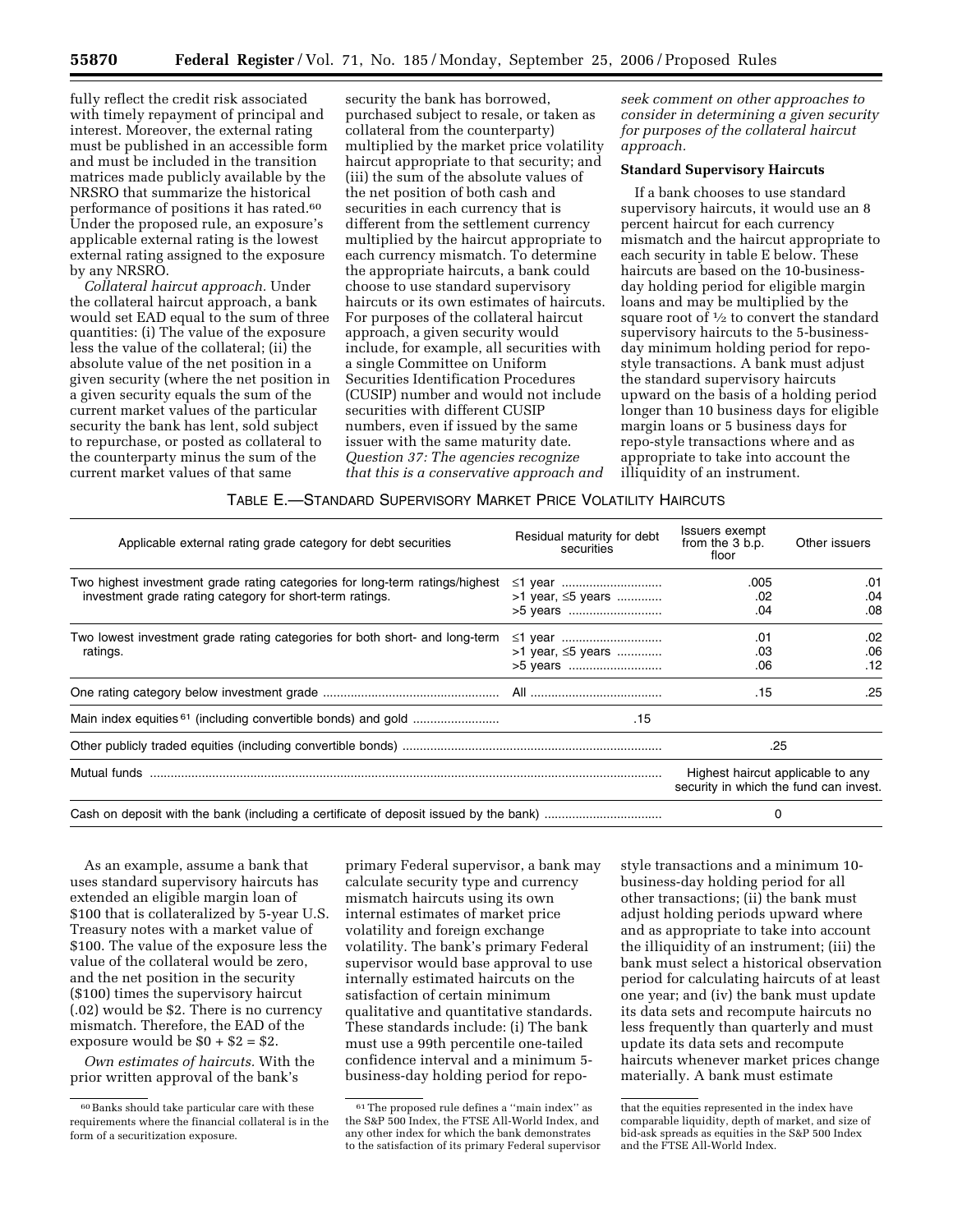individually the volatilities of the exposure, the collateral, and foreign exchange rates, and may not take into account the correlations between them.

A bank that uses internally estimated haircuts would have to adhere to the following rules. The bank may calculate internally estimated haircuts for categories of debt securities that have an applicable external rating of at least investment grade. The haircut for a category of securities would have to be representative of the internal volatility estimates for securities in that category that the bank has actually lent, sold subject to repurchase, posted as collateral, borrowed, purchased subject to resale, or taken as collateral. In determining relevant categories, the bank would have to take into account (i) the type of issuer of the security; (ii) the applicable external rating of the security; (iii) the maturity of the security; and (iv) the interest rate sensitivity of the security. A bank would calculate a separate internally estimated haircut for each individual debt security that has an applicable external rating below investment grade and for each individual equity security. In addition, a bank would internally estimate a separate currency mismatch haircut for each individual mismatch between each net position in a currency that is different from the settlement currency.

When a bank calculates an internally estimated haircut on a  $T_N$ -day holding period, which is different from the minimum holding period for the transaction type, the applicable haircut  $(H_M)$  must be calculated using the following square root of time formula:

$$
H_{_M}=H_{_N}\sqrt{\frac{T_{_M}}{T_{_N}}}\ ,
$$

#### Where:

(i)  $T_M = 5$  for repo-style transactions and 10 for eligible margin loans;

(ii)  $T_N$  = holding period used by the bank to derive  $H_N$ ; and

(iii)  $H_N$  = haircut based on the holding period  $T_N$ .

*Simple VaR methodology.* As noted above, a bank may use one of two internal models approaches to recognize the risk mitigating effects of financial collateral that secures a repo-style transaction or eligible margin loan. This section of the preamble describes the simple VaR methodology; a later section of the preamble describes the internal models methodology (which also may be used to determine the EAD for OTC derivative contracts).

With the prior written approval of its primary Federal supervisor, a bank may estimate EAD for repo-style transactions and eligible margin loans subject to a single product qualifying master netting agreement using a VaR model. Under the simple VaR methodology, a bank's EAD for the transactions subject to such a netting agreement would be equal to the value of the exposures minus the value of the collateral plus a VaR-based estimate of the potential future exposure (PFE), that is, the maximum exposure expected to occur on a future date with a high level of confidence. The value of the exposures is the sum of the current market values of all securities and cash the bank has lent, sold subject to repurchase, or posted as collateral to a counterparty under the netting set. The value of the collateral is the sum of the current market values of all securities and cash the bank has borrowed, purchased subject to resale, or taken as collateral from a counterparty under the netting set.

The VaR model must estimate the bank's 99th percentile, one-tailed confidence interval for an increase in the value of the exposures minus the value of the collateral (ΣΕ  $-$  ΣC) over a 5-business-day holding period for repo-style transactions or over a 10 business-day holding period for eligible

margin loans using a minimum one-year historical observation period of price data representing the instruments that the bank has lent, sold subject to repurchase, posted as collateral, borrowed, purchased subject to resale, or taken as collateral.

The qualifying requirements for the use of a VaR model are less stringent than the qualification requirements for the internal models methodology described below. The main ongoing qualification requirement for using a VaR model is that the bank must validate its VaR model by establishing and maintaining a rigorous and regular backtesting regime.

## 3. EAD for OTC Derivative Contracts

A bank may use either the current exposure methodology or the internal models methodology to determine the EAD for OTC derivative contracts. An OTC derivative contract is defined as a derivative contract that is not traded on an exchange that requires the daily receipt and payment of cash-variation margin. A derivative contract is defined to include interest rate derivative contracts, exchange rate derivative contracts, equity derivative contracts, commodity derivative contracts, credit derivatives, and any other instrument that poses similar counterparty credit risks. The proposed rule also would define derivative contracts to include unsettled securities, commodities, and foreign exchange trades with a contractual settlement or delivery lag that is longer than the normal settlement period (which the proposed rule defines as the lesser of the market standard for the particular instrument or 5 business days). This would include, for example, agency mortgage-backed securities transactions conducted in the To-Be-Announced market.

Figure 3 illustrates the treatment of OTC derivative contracts.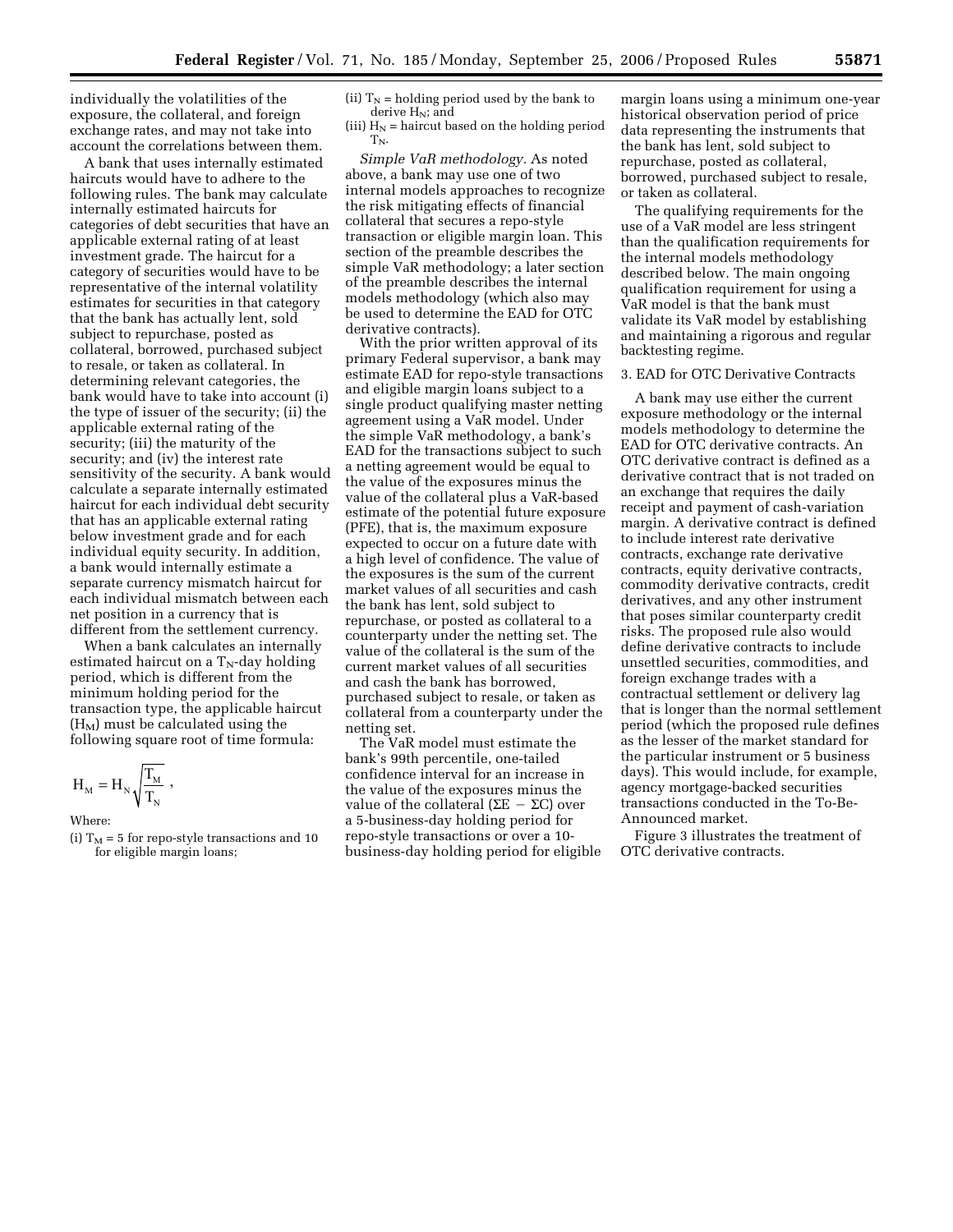



*Current exposure methodology.* The proposed current exposure methodology for determining EAD for single OTC derivative contracts is similar to the methodology in the general risk-based capital rules, in that the EAD for an OTC derivative contract would be equal to the sum of the bank's current credit exposure and PFE on the derivative contract. The current credit exposure for a single OTC derivative contract is the greater of the mark-to-market value of the derivative contract or zero.

The proposed current exposure methodology for OTC derivative contracts subject to qualifying master netting agreements is also similar to the treatment set forth in the agencies' general risk-based capital rules. Banks would need to calculate net current exposure and adjust the gross PFE using a formula that includes the net to gross current exposure ratio. Moreover, under the agencies' general risk-based capital rules, a bank may not recognize netting agreements for OTC derivative contracts for capital purposes unless it obtains a

written and reasoned legal opinion representing that, in the event of a legal challenge, the bank's exposure would be found to be the net amount in the relevant jurisdictions. The agencies are proposing to retain this standard for netting agreements covering OTC derivative contracts. While the legal enforceability of contracts is necessary for a bank to recognize netting effects in the capital calculation, there may be ways other than obtaining an explicit written opinion to ensure the enforceability of a contract. For example, the use of industry developed standardized contracts for certain OTC products and reliance on commissioned legal opinions as to the enforceability of these contracts in many jurisdictions may be sufficient. *Question 38: The agencies seek comment on methods banks would use to ensure enforceability of single product OTC derivative netting agreements in the absence of an explicit written legal opinion requirement.* 

The proposed rule's conversion factor (CF) matrix used to compute PFE is based on the matrices in the general risk-based capital rules, with two exceptions. First, under the proposed rule the CF for credit derivatives that are not used to hedge the credit risk of exposures subject to an IRB credit risk capital requirement is specified to be 5.0 percent for contracts with investment grade reference obligors and 10.0 percent for contracts with noninvestment grade obligors.62 The CF for a credit derivative contract does not depend on the remaining maturity of the contract. The second change is that floating/floating basis swaps would no longer be exempted from the CF for interest rate derivative contracts. The exemption was put into place when such swaps were very simple, and the

<sup>62</sup>The counterparty credit risk of a credit derivative that is used to hedge the credit risk of an exposure subject to an IRB credit risk capital requirement is captured in the IRB treatment of the hedged exposure, as detailed in sections 33 and 34 of the proposed rule.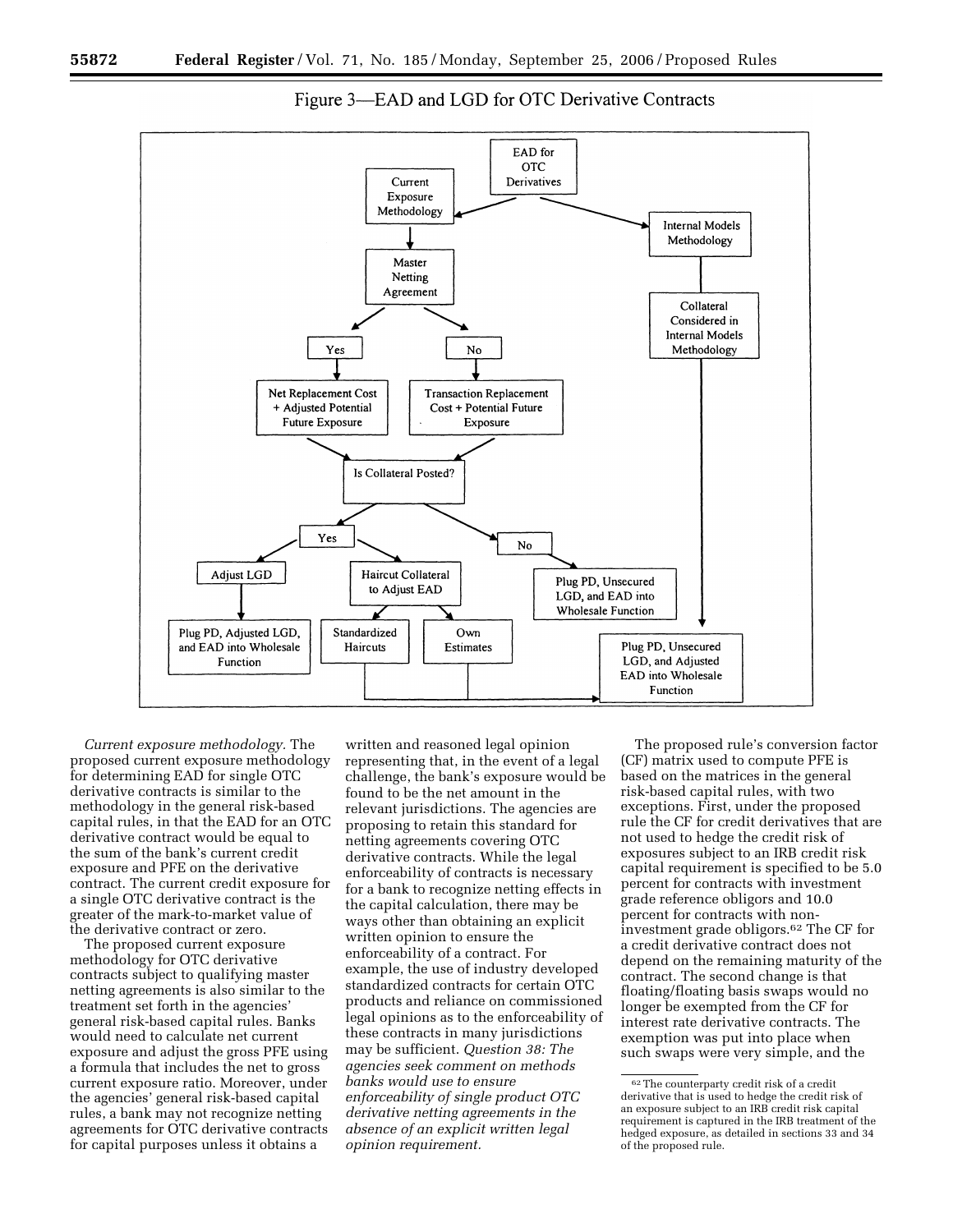agencies believe it is no longer appropriate given the evolution of the product. The computation of the PFE of multiple OTC derivative contracts subject to a qualifying master netting agreement would not change from the general risk-based capital rules.

If an OTC derivative contract is collateralized by financial collateral, a bank would first determine an unsecured EAD as described above and in section 32(b) of the proposed rule. To take into account the risk-reducing effects of the financial collateral, the bank may either adjust the ELGD and LGD of the contract or, if the transaction is subject to daily marking-to-market and remargining, adjust the EAD of the contract using the collateral haircut approach for repo-style transactions and eligible margin loans described above and in section 32(a) of the proposed rule.

Under part VI of the proposed rule, a bank must treat an equity derivative contract as an equity exposure and compute a risk-weighted asset amount for that exposure. If the bank is using the internal models approach for its equity exposures, it also must compute a risk-weighted asset amount for its counterparty credit risk exposure on the equity derivative contract. However, if the bank is using the simple risk weight approach for its equity exposures, it may choose not to hold risk-based capital against the counterparty credit risk of the equity derivative contract. Likewise, a bank that purchases a credit derivative that is recognized under section 33 or 34 of the proposed rule as a credit risk mitigant for an exposure that is not a covered position under the MRA does not have to compute a separate counterparty credit risk capital requirement for the credit derivative. If a bank chooses not to hold risk-based capital against the counterparty credit risk of such equity or credit derivative contracts, it must do so consistently for all such equity derivative contracts or for all such credit derivative contracts. Further, where the contracts are subject to a qualifying master netting agreement, the bank must either include them all or exclude them all from any measure used to determine counterparty credit risk exposure to all relevant counterparties for risk-based capital purposes.

Where a bank provides protection through a credit derivative that is not treated as a covered position under the MRA, it must treat the credit derivative as a wholesale exposure to the reference obligor and compute a risk-weighted asset amount for the credit derivative under section 31 of the proposed rule. The bank need not compute a

counterparty credit risk capital requirement for the credit derivative, so long as it does so consistently for all such credit derivatives and either includes all or excludes all such credit derivatives that are subject to a master netting contract from any measure used to determine counterparty credit risk exposure to all relevant counterparties for risk-based capital purposes. Where the bank provides protection through a credit derivative treated as a covered position under the MRA, it must compute a counterparty credit risk capital requirement under section 32 of the proposed rule.

#### 4. Internal Models Methodology

This proposed rule includes an internal models methodology for the calculation of EAD for transactions with counterparty credit exposure, namely, OTC derivatives, eligible margin loans, and repo-style transactions. The internal models methodology requires a risk model that captures counterparty credit risk and estimates EAD at the level of a ''netting set.'' A netting set is a group of transactions with a single counterparty that are subject to a qualifying master netting agreement. A transaction not subject to a qualifying master netting agreement is considered to be its own netting set and EAD must be calculated for each such transaction individually. A bank may use the internal models methodology for OTC derivatives (collateralized or uncollateralized) and single-product netting sets thereof, for eligible margin loans and single-product netting sets thereof, or for repo-style transactions and single-product netting sets thereof. A bank that uses the internal models methodology for a particular transaction type (that is, OTC derivative contracts, eligible margin loans, or repo-style transactions) must use the internal models methodology for all transactions in that transaction type. However, a bank may choose whether or not to use the internal models methodology for each transaction type.

A bank also may use the internal models methodology for OTC derivatives, eligible margin loans, and repo-style transactions subject to a qualifying cross-product master netting agreement if (i) the bank effectively integrates the risk mitigating effects of cross-product netting into its risk management and other information technology systems; and (ii) the bank obtains the prior written approval of its primary Federal supervisor.

A qualifying cross-product master netting agreement is defined as a qualifying master netting agreement that provides for termination and close-out netting across multiple types of

financial transactions or qualifying master netting agreements in the event of a counterparty's default, provided that:

(i) The underlying financial transactions are OTC derivative contracts, eligible margin loans, or repostyle transactions; and

(ii) The bank obtains a written legal opinion verifying the validity and enforceability of the netting agreement under applicable law of the relevant jurisdictions if the counterparty fails to perform upon an event of default, including upon an event of bankruptcy, insolvency, or similar proceeding.

Banks use several measures to manage their exposure to counterparty credit risk including PFE, expected exposure (EE), and expected positive exposure (EPE). PFE is the maximum exposure estimated to occur on a future date at a high level of statistical confidence. Banks often use PFE when measuring counterparty credit risk exposure against counterparty credit limits. EE is the probability-weighted average exposure to a counterparty estimated to exist at any specified future date, whereas EPE is the time-weighted average of individual expected exposures estimated for a given forecasting horizon (one year in the proposed rule). Banks typically compute EPE, EE, and PFE using a common stochastic model.

A paper published by the BCBS in July 2005 titled ''The Application of Basel II to Trading Activities and the Treatment of Double Default Effects'' notes that EPE is an appropriate EAD measure for determining risk-based capital requirements for counterparty credit risk because transactions with counterparty credit risk ''are given the same standing as loans with the goal of reducing the capital treatment's influence on a firm's decision to extend an on-balance sheet loan rather than engage in an economically equivalent transaction that involves exposure to counterparty credit risk.''63 An adjustment to EPE, called effective EPE and described below, is used in the calculation of EAD under the internal models methodology. EAD is calculated as a multiple of effective EPE.

To address the concern that EE and EPE may not capture risk arising from the replacement of existing short-term positions over the one year horizon used for capital requirements (that is, rollover risk) or may underestimate the exposures of eligible margin loans, repostyle transactions, and OTC derivatives

<sup>63</sup>BCBS, ''The Application of Basel II to Trading Activities and the Treatment of Double Default Effects,'' July 2005, ¶ 15.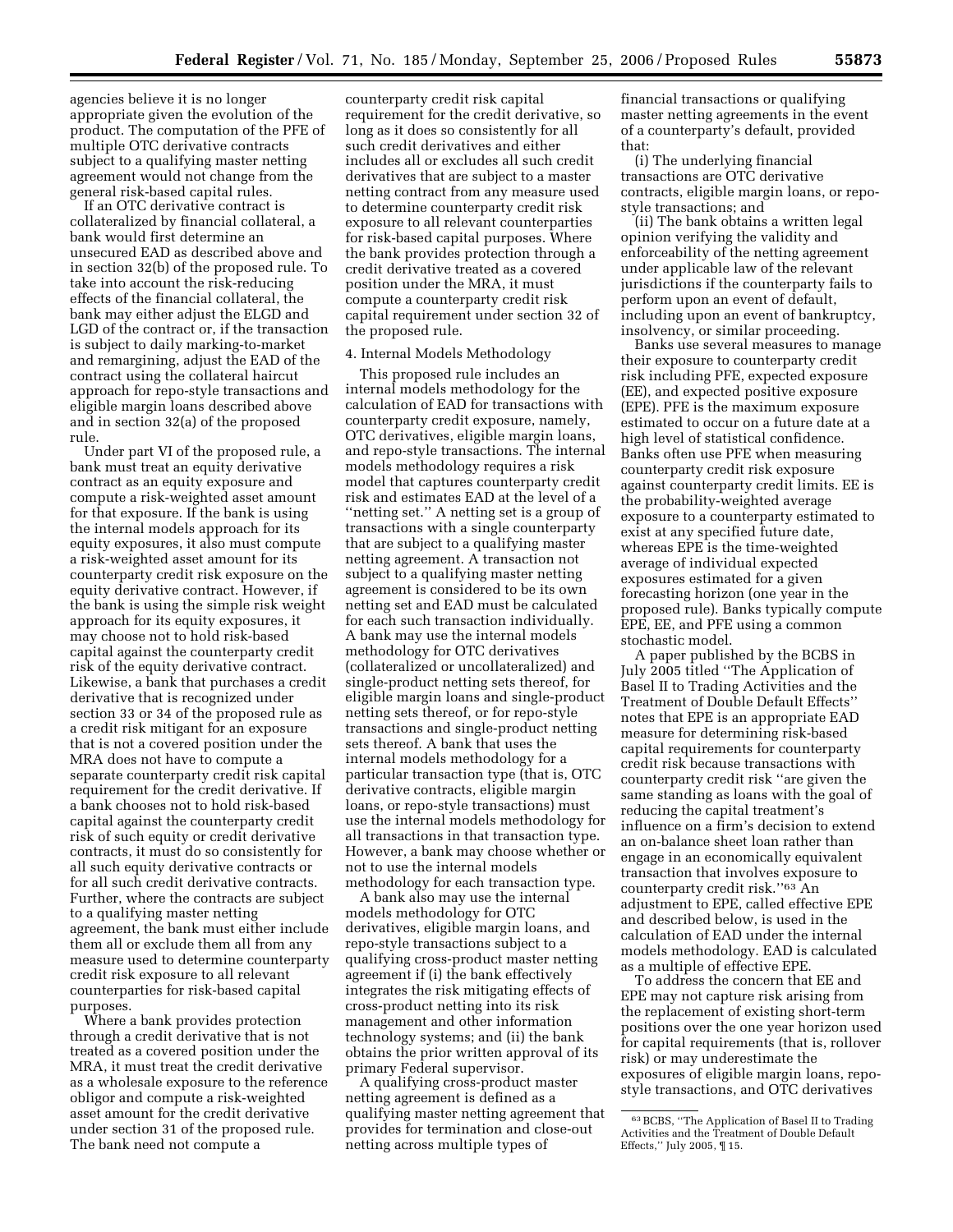with short maturities, the proposed rule uses a netting set's ''effective EPE'' as the basis for calculating EAD for counterparty credit risk. Consistent with the use of a one-year PD horizon, effective EPE is the time-weighted average of effective EE over one year where the weights are the proportion that an individual effective EE represents in a one-year time interval. If all contracts in a netting set mature before one year, effective EPE is the average of effective EE until all contracts in the netting set mature. For example, if the longest maturity contract in the netting set matures in six months, effective EPE would be the average of effective EE over six months.

Effective EE is defined as:

Effective  $EE_{tk}$  = max(Effective  $EE_{tk-1}$ , *EE tk*) where exposure is measured at future dates *t1, t2, t3,* \* \* \* and effective *EE t0* equals current exposure. Alternatively, a bank may use a measure that is more conservative than effective EPE for every counterparty (that is, a measure based on peak exposure) with prior approval of the primary Federal supervisor.

The EAD for instruments with counterparty credit risk must be determined assuming economic downturn conditions. To accomplish this determination in a prudent manner, the internal models methodology sets EAD equal to EPE multiplied by a scaling factor termed ''alpha.'' Alpha is set at 1.4; a bank's primary Federal supervisor would have the flexibility to raise this value based on the bank's specific characteristics of counterparty credit risk. With supervisory approval, a bank may use its own estimate of alpha as described below, subject to a floor of 1.2. *Question 39: The agencies request comment on all aspect of the effective EPE approach to counterparty credit risk, and in particular on the appropriateness of the monotonically increasing effective EE function, the alpha constant of 1.4, and the floor on internal estimates of alpha of 1.2.* 

A bank's primary Federal supervisor must determine that the bank meets certain qualifying criteria before the bank may use the internal models methodology. These criteria consist of operational requirements, modeling standards, and model validation requirements.

First, the bank must have the systems capability to estimate EE on a daily basis. While this requirement does not require the bank to report EE daily, or even estimate EE daily, the bank must

demonstrate that it is capable of performing the estimation daily.

Second, the bank must estimate EE at enough future time points to accurately reflect all future cash flows of contracts in the netting set. To accurately reflect the exposure arising from a transaction, the model should incorporate those contractual provisions, such as reset dates, that can materially affect the timing, probability, or amount of any payment. The requirement reflects the need for an accurate estimate of EPE. However, in order to balance the ability to calculate exposures with the need for information on timely basis, the number of time points is not specified.

Third, the bank must have been using an internal model that broadly meets the minimum standards to calculate the distributions of exposures upon which the EAD calculation is based for a period of at least one year prior to approval. This requirement is to insure that the bank has integrated the modeling into its counterparty credit risk management process.

Fourth, the bank's model must account for the non-normality of exposure distribution where appropriate. Non-normality of exposures means high loss events occur more frequently than would be expected on the basis of a normal distribution, the statistical term for which is leptokurtosis. In many instances, there may not be a need to account for this. Expected exposures are much less likely to be affected by leptokurtosis than peak exposures or high percentile losses. However, the bank must demonstrate that its EAD measure is not affected by leptokurtosis or must account for it within the model.

Fifth, the bank must measure, monitor, and control the exposure to a counterparty over the whole life of all contracts in the netting set, in addition to accurately measuring and actively monitoring the current exposure to counterparties. The bank should exercise active management of both existing exposure and exposure that could change in the future due to market moves.

Sixth, the bank must measure and manage current exposures gross and net of collateral held, where appropriate. The bank must estimate expected exposures for OTC derivative contracts both with and without the effect of collateral agreements.

Seventh, the bank must have procedures to identify, monitor, and control specific wrong-way risk throughout the life of an exposure. In

this context, wrong-way risk is the risk that future exposure to a counterparty will be high when the counterparty's probability of default is also high. Wrong-way risk generally arises from events specific to the counterparty, rather than broad market downturns.

Eighth, the data used by the bank should be adequate for the measurement and modeling of the exposures. In particular, current exposures must be calculated on the basis of current market data. When historical data are used to estimate model parameters, at least three years of data that cover a wide range of economic conditions must be used. This requirement reflects the longer horizon for counterparty credit risk exposures compared to market risk exposures. The data must be updated at least quarterly. Banks are encouraged also to incorporate model parameters based on forward looking measures '' for example, using implied volatilities in situations where historic volatilities may not capture changes in the risk drivers anticipated by the market where appropriate.

Ninth, the bank must subject its models used in the calculation of EAD to an initial validation and annual model review process. The model review should consider whether the inputs and risk factors, as well as the model outputs, are appropriate. The review of outputs should include a rigorous program of backtesting model outputs against realized exposures.

*Maturity under the internal models methodology.* Like corporate loan exposures, counterparty exposure on netting sets is susceptible to changes in economic value that stem from deterioration in the counterparty's creditworthiness short of default. The effective maturity parameter (M) reflects the impact of these changes on capital. The formula used to compute M for netting sets with maturities greater than one year must be different than that generally applied to wholesale exposures in order to reflect how counterparty credit exposures change over time. The proposed approach is based on a weighted average of expected exposures over the life of the transactions relative to their one year exposures.

If the remaining maturity of the exposure or the longest-dated contract contained in a netting set is greater than one year, the bank must set M for the exposure or netting set equal to the lower of 5 years or M(EPE), where: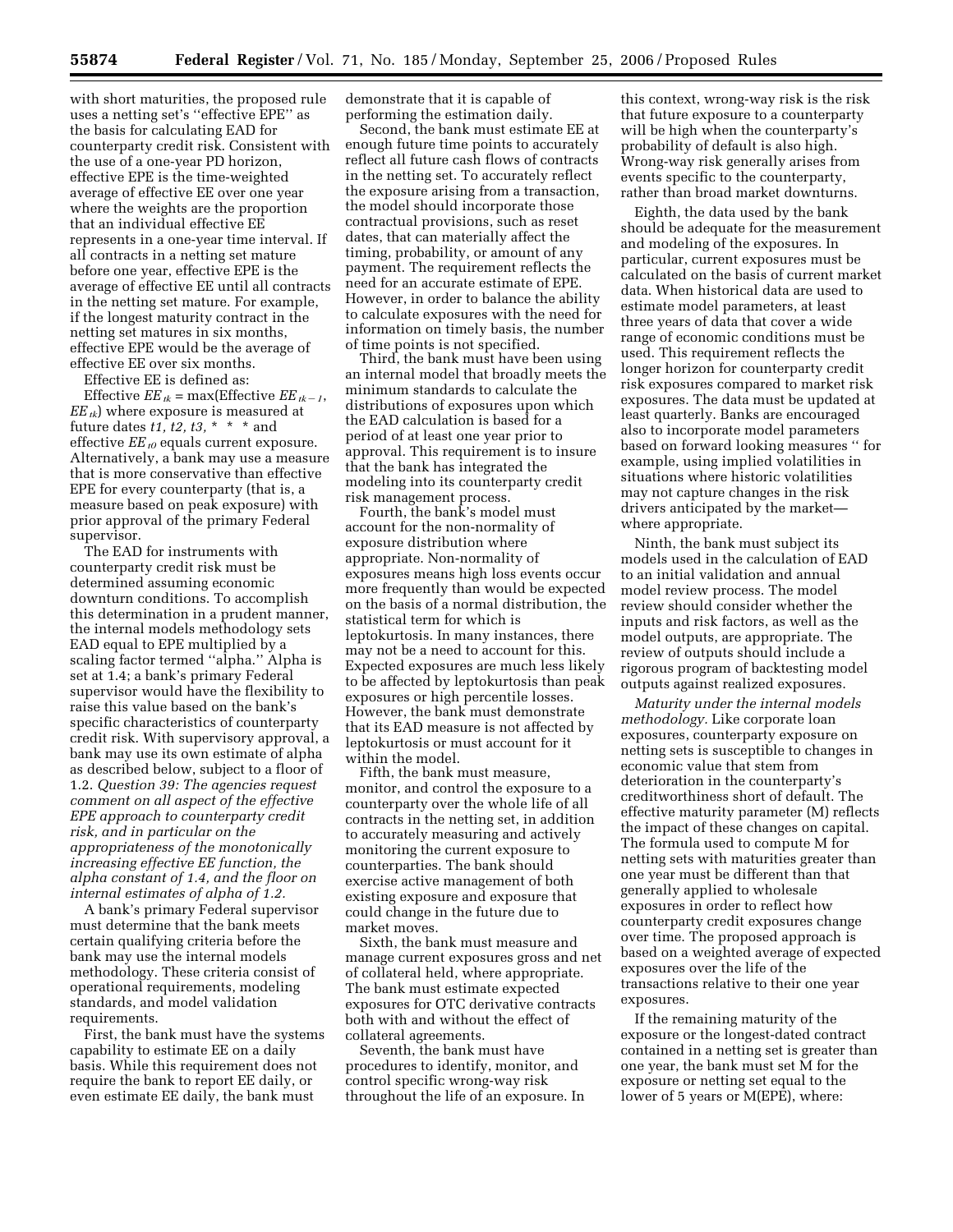$$
(i) \ M \ (EPE) = 1 + \frac{\displaystyle\sum_{t_k > 1 \ year}^{matrix} EE_k \times \Delta t_k \times df_k}{\displaystyle\sum_{k=1}^{t_k \leq 1 \ year} {\displaystyle\sum_{v}^{error}}},
$$

and (ii)  $df_k$  is the risk-free discount factor for future time period  $t_k$ . The cap of five years on M is consistent with the treatment of wholesale exposures under section 31 o the proposed rule.

If the remaining maturity of the exposure or the longest-dated contract in the netting set is one year or less, the bank must set M for the exposure or netting set equal to 1 year except as provided in section 31(d)(7) of the proposed rule. In this case, repo-style transactions, eligible margin loans, and collateralized OTC derivative transactions subject to daily remargining agreements may use the effective maturity of the longest maturity transaction in the netting set as M.

*Collateral agreements under the internal models methodology.* If the bank has prior written approval from its primary Federal supervisor, it may capture the effect on EAD of a collateral agreement that requires receipt of collateral when exposure to the counterparty increases within its internal model. In no circumstances may the bank take into account in EAD collateral agreements triggered by deterioration of counterparty credit quality. For this purpose, a collateral agreement means a legal contract that: (i) Specifies the time when, and circumstances under which, the counterparty is required to exchange collateral with the bank for a single financial contract or for all financial contracts covered under a qualifying master netting agreement; and (ii) confers upon the bank a perfected, first priority security interest, or the legal equivalent thereof, in the collateral posted by the counterparty under the agreement. This security interest must provide the bank with a right to close out the financial positions and the collateral upon an event of default of or failure to perform by the counterparty under the collateral agreement. A contract would not satisfy this requirement if the bank's exercise of rights under the agreement may be stayed or avoided under applicable law in the relevant jurisdictions.

If the internal model does not capture the effects of collateral agreements, the following ''shortcut'' method is proposed that will provide some benefit, in the form of a smaller EAD, for collateralized counterparties. Although this ''shortcut'' method will be

permitted, the agencies expect banks that make extensive use of collateral agreements to develop the modeling capacity to measure the impact of such agreements on EAD.

The ''shortcut'' method sets effective EPE for a counterparty subject to a collateral agreement equal to the lesser of:

(i) The threshold, defined as the exposure amount at which the counterparty is required to post collateral under the collateral agreement, if the threshold is positive, plus an add-on that reflects the potential increase in exposure over the margin period of risk. The add-on is computed as the expected increase in the netting set's exposure beginning from current exposure of zero over the margin period of risk; and

(ii) Effective EPE without a collateral agreement.

The margin period of risk means, with respect to a netting set subject to a collateral agreement, the time period from the most recent exchange of collateral with a counterparty until the next required exchange of collateral plus the period of time required to sell and realize the proceeds of the least liquid collateral that can be delivered under the terms of the collateral agreement, and, where applicable, the period of time required to re-hedge the resulting market risk, upon the default of the counterparty. The minimum margin period of risk is 5 business days for repo-style transactions and 10 days for other transactions when liquid financial collateral is posted under a daily margin maintenance requirement. This period should be extended to cover any additional time between margin calls; any potential closeout difficulties; any delays in selling collateral, particularly if the collateral is illiquid; and any impediments to prompt rehedging of any market risk.

*Own estimate of alpha.* This proposed rule would allow a bank to estimate a bank-wide alpha, subject to prior written approval from its primary Federal supervisor. The internal estimate of alpha would be the ratio of economic capital from a full simulation of counterparty credit risk exposure that incorporates a joint simulation of market and credit risk factors (numerator) to economic capital based on EPE (denominator). For purposes of

this calculation, economic capital is the unexpected losses for all counterparty credit risks measured at the 99.9 percent confidence level over a one-year horizon. Internal estimates of alpha are subject to a floor of 1.2. To obtain supervisory approval to use an internal estimate of alpha in the calculation of EAD, a bank must meet the following minimum standards to the satisfaction of its primary Federal supervisor:

(i) The bank's own estimate of alpha must capture the effects in the numerator of:

(A) The material sources of stochastic dependency of distributions of market values of transactions or portfolios of transactions across counterparties;

(B) Volatilities and correlations of market risk factors used in the joint simulation, which must be related to the credit risk factor used in the simulation to reflect potential increases in volatility or correlation in an economic downturn, where appropriate; and

(C) The granularity of exposures, that is, the effect of a concentration in the proportion of each counterparty's exposure that is driven by a particular risk factor;

(ii) The bank must assess the potential model risk in its estimates of alpha;

(iii) The bank must calculate the numerator and denominator of alpha in a consistent fashion with respect to modeling methodology, parameter specifications, and portfolio composition; and

(iv) The bank must review and adjust as appropriate its estimates of the numerator and denominator on at least a quarterly basis and more frequently as appropriate when the composition of the portfolio varies over time.

*Alternative models.* The proposed rule allows a bank to use an alternative model to determine EAD, provided that the bank can demonstrate to its primary Federal supervisor that the model output is more conservative than an alpha of 1.4 (or higher) times effective EPE. This may be appropriate where a new product or business line is being developed, where a recent acquisition has occurred, or where the bank believes that other more conservative methods to measure counterparty credit risk for a category of transactions are prudent. The alternative method should be applied to all similar transactions. When an alternative model is used, the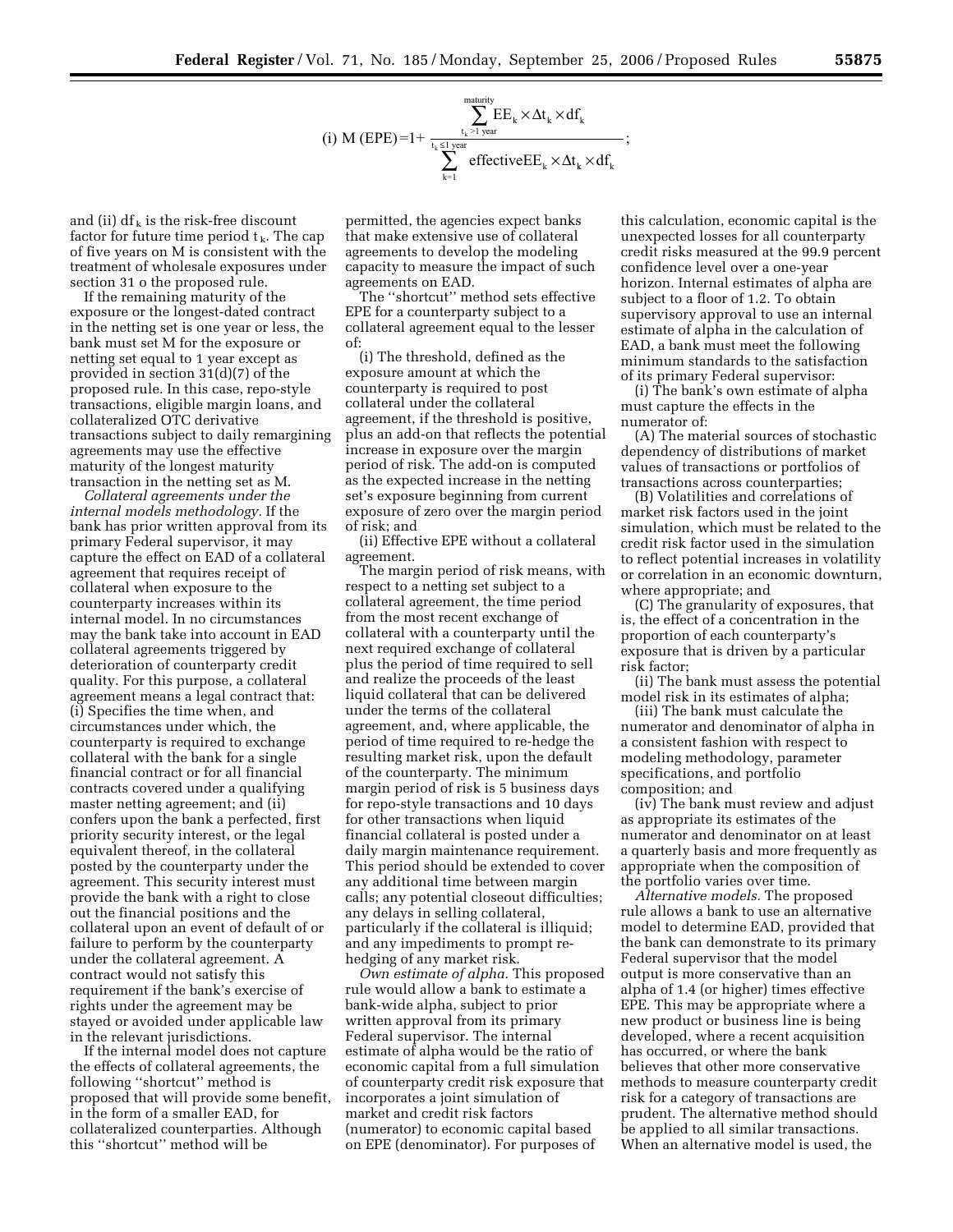bank should either treat the particular transactions concerned as a separate netting set with the counterparty or apply the alternative model to the entire original netting set.

5. Guarantees and Credit Derivatives That Cover Wholesale Exposures

The New Accord specifies that a bank may adjust either the PD or the LGD of a wholesale exposure to reflect the risk mitigating effects of a guarantee or credit derivative. Under the proposed rule, a bank may choose either a PD substitution or an LGD adjustment approach to recognize the risk mitigating effects of an eligible guarantee or eligible credit derivative on a wholesale exposure (or in certain circumstances may choose to use a double default treatment, as discussed below). In all cases a bank must use the same risk parameters for calculating ECL for a wholesale exposure as it uses for calculating the risk-based capital requirement for the exposure. Moreover, in all cases, a bank's ultimate PD and LGD for the hedged wholesale exposure may not be lower than the PD and LGD floors discussed above and described in section 31(d) of the proposed rule.

*Eligible guarantees and eligible credit derivatives.* To be recognized as CRM for a wholesale exposure under the proposed rule, guarantees and credit derivatives must meet specific eligibility requirements. The proposed rule defines an eligible guarantee as a guarantee that:

(i) Is written and unconditional;

(ii) Covers all or a pro rata portion of all contractual payments of the obligor on the reference exposure;

(iii) Gives the beneficiary a direct claim against the protection provider;

(iv) Is non-cancelable by the protection provider for reasons other than the breach of the contract by the beneficiary;

(v) Is legally enforceable against the protection provider in a jurisdiction where the protection provider has sufficient assets against which a judgment may be attached and enforced; and

(vi) Requires the protection provider to make payment to the beneficiary on the occurrence of a default (as defined in the guarantee) of the obligor on the reference exposure without first requiring the beneficiary to demand payment from the obligor. Clearly, a bank could not provide an eligible guarantee on its own exposures.

The proposed rule defines an eligible credit derivative as a credit derivative in the form of a credit default swap, nthto-default swap, or total return swap provided that:

(i) The contract meets the requirements of an eligible guarantee and has been confirmed by the protection purchaser and the protection provider;

(ii) Any assignment of the contract has been confirmed by all relevant parties;

(iii) If the credit derivative is a credit default swap or nth-to-default swap, the contract includes the following credit events:

(A) Failure to pay any amount due under the terms of the reference exposure (with a grace period that is closely in line with the grace period of the reference exposure); and

(B) Bankruptcy, insolvency, or inability of the obligor on the reference exposure to pay its debts, or its failure or admission in writing of its inability generally to pay its debts as they become due, and similar events;

(iv) The terms and conditions dictating the manner in which the contract is to be settled are incorporated into the contract;

(v) If the contract allows for cash settlement, the contract incorporates a robust valuation process to estimate loss reliably and specifies a reasonable period for obtaining post-credit event valuations of the reference exposure;

(vi) If the contract requires the protection purchaser to transfer an exposure to the protection provider at settlement, the terms of the exposure provide that any required consent to transfer may not be unreasonably withheld;

(vii) If the credit derivative is a credit default swap or nth-to-default swap, the contract clearly identifies the parties responsible for determining whether a credit event has occurred, specifies that this determination is not the sole responsibility of the protection provider, and gives the protection purchaser the right to notify the protection provider of the occurrence of a credit event; and

(viii) If the credit derivative is a total return swap and the bank records net payments received on the swap as net income, the bank records offsetting deterioration in the value of the hedged exposure (either through reductions in fair value or by an addition to reserves).

*Question 40: The agencies request comment on the appropriateness of these criteria in determining whether the risk mitigation effects of a credit derivative should be recognized for riskbased capital purposes.* 

Under the proposed rule, a bank may recognize an eligible credit derivative that hedges an exposure that is different from the credit derivative's reference exposure used for determining the

derivative's cash settlement value, deliverable obligation, or occurrence of a credit event only if:

(i) The reference exposure ranks pari passu (that is, equal) or junior to the hedged exposure; and

(ii) The reference exposure and the hedged exposure share the same obligor (that is, the same legal entity) and legally enforceable cross-default or cross-acceleration clauses are in place.

*PD substitution approach.* Under the PD substitution approach, if the protection amount (as defined below) of the eligible guarantee or eligible credit derivative is greater than or equal to the EAD of the hedged exposure, a bank would substitute for the PD of the hedged exposure the PD associated with the rating grade of the protection provider. If the bank determines that full substitution leads to an inappropriate degree of risk mitigation, the bank may substitute a higher PD for that of the protection provider.

If the guarantee or credit derivative provides the bank with the option to receive immediate payout on triggering the protection, then the bank would use the lower of the LGD of the hedged exposure (not adjusted to reflect the guarantee or credit derivative) and the LGD of the guarantee or credit derivative. The bank also would use the ELGD associated with the required LGD. If the guarantee or credit derivative does not provide the bank with the option to receive immediate payout on triggering the protection (and instead provides for the guarantor to assume the payment obligations of the obligor over the remaining life of the hedged exposure), the bank would use the LGD and ELGD of the guarantee or credit derivative.

If the protection amount of the eligible guarantee or eligible credit derivative is less than the EAD of the hedged exposure, however, the bank must treat the hedged exposure as two separate exposures (protected and unprotected) in order to recognize the credit risk mitigation benefit of the guarantee or credit derivative. The bank must calculate its risk-based capital requirement for the protected exposure under section 31 of the proposed rule (using a PD equal to the protection provider's PD, an ELGD and LGD determined as described above, and an EAD equal to the protection amount of the guarantee or credit derivative). If the bank determines that full substitution leads to an inappropriate degree of risk mitigation, the bank may use a higher PD than that of the protection provider. The bank must calculate its risk-based capital requirement for the unprotected exposure under section 31 of the proposed rule (using a PD equal to the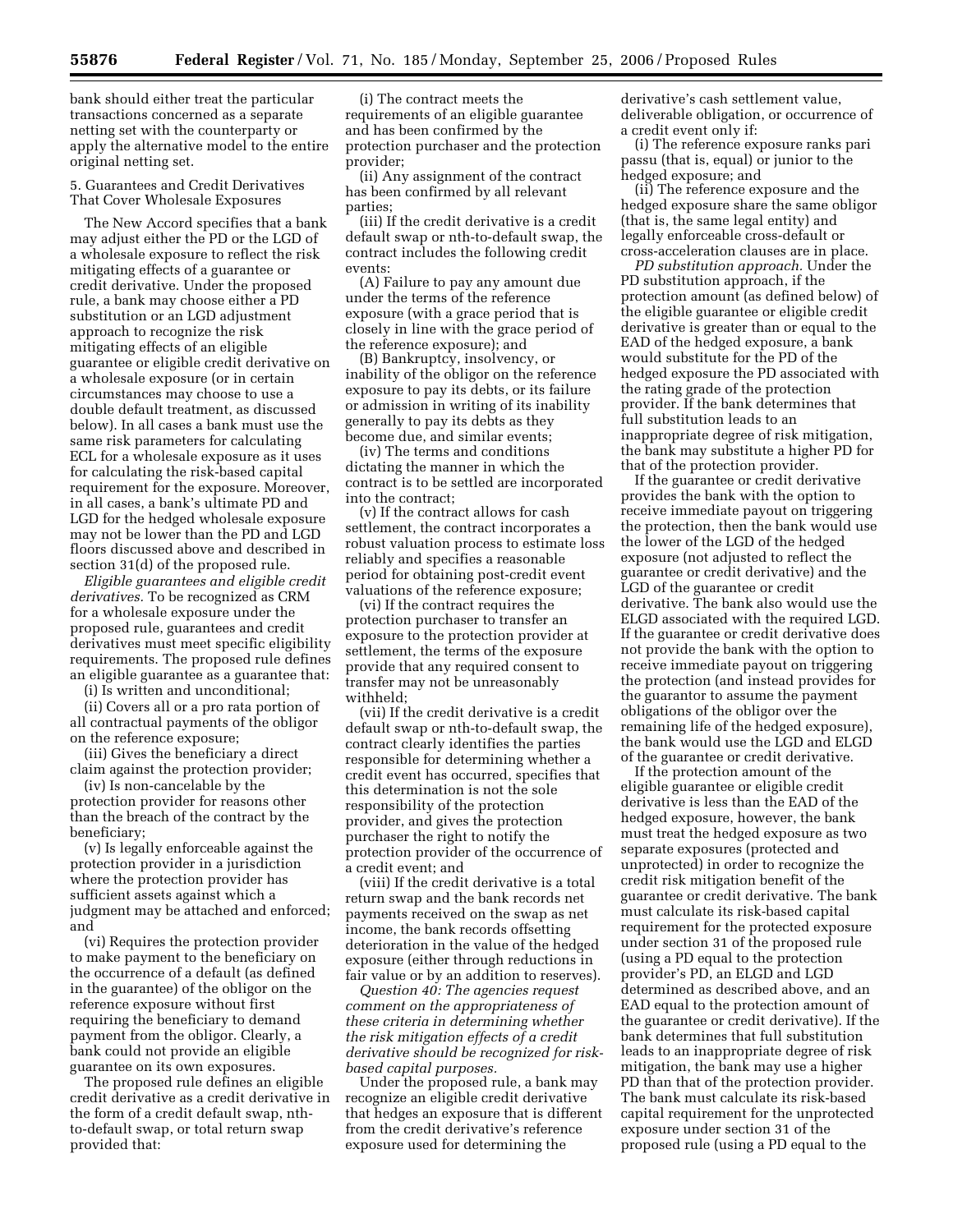obligor's PD, an ELGD and LGD equal to the hedged exposure's ELGD and LGD not adjusted to reflect the guarantee or credit derivative, and an EAD equal to the EAD of the original hedged exposure minus the protection amount of the guarantee or credit derivative).

The protection amount of an eligible guarantee or eligible credit derivative would be the effective notional amount of the guarantee or credit derivative reduced by any applicable haircuts for maturity mismatch, lack of restructuring, and currency mismatch (each described below). The effective notional amount of a guarantee or credit derivative would be the lesser of the contractual notional amount of the credit risk mitigant and the EAD of the hedged exposure, multiplied by the percentage coverage of the credit risk mitigant. For example, the effective notional amount of a guarantee that covers, on a pro rata basis, 40 percent of any losses on a \$100 bond would be \$40.

*LGD adjustment approach.* Under the LGD adjustment approach, if the protection amount of the eligible guarantee or eligible credit derivative is greater than or equal to the EAD of the hedged exposure, the bank's risk-based capital requirement for the hedged exposure would be the greater of (i) the risk-based capital requirement for the exposure as calculated under section 31 of the proposed rule (with the ELGD and LGD of the exposure adjusted to reflect the guarantee or credit derivative); or (ii) the risk-based capital requirement for a direct exposure to the protection provider as calculated under section 31 of the proposed rule (using the bank's PD for the protection provider, the bank's ELGD and LGD for the guarantee or credit derivative, and an EAD equal to the EAD of the hedged exposure).

If the protection amount of the eligible guarantee or eligible credit derivative is less than the EAD of the hedged exposure, however, the bank must treat the hedged exposure as two separate exposures (protected and unprotected) in order to recognize the credit risk mitigation benefit of the guarantee or credit derivative. The bank's risk-based capital requirement for the protected exposure would be the greater of (i) the risk-based capital requirement for the protected exposure as calculated under section 31 of the proposed rule (with the ELGD and LGD of the exposure adjusted to reflect the guarantee or credit derivative and EAD set equal to the protection amount of the guarantee or credit derivative); or (ii) the risk-based capital requirement for a direct exposure to the protection provider as calculated under section 31

of the proposed rule (using the bank's PD for the protection provider, the bank's ELGD and LGD for the guarantee or credit derivative, and an EAD set equal to the protection amount of the guarantee or credit derivative). The bank must calculate its risk-based capital requirement for the unprotected exposure under section 31 of the proposed rule using a PD set equal to the obligor's PD, an ELGD and LGD set equal to the hedged exposure's ELGD and LGD (not adjusted to reflect the guarantee or credit derivative), and an EAD set equal to the EAD of the original hedged exposure minus the protection amount of the guarantee or credit derivative.

The PD substitution approach allows a bank to effectively assess risk-based capital against a hedged exposure as if it were a direct exposure to the protection provider, and the LGD adjustment approach produces a riskbased capital requirement for a hedged exposure that is never lower than that of a direct exposure to the protection provider. Accordingly, these approaches do not fully reflect the risk mitigation benefits certain types of guarantees and credit derivatives may provide because the resulting risk-based capital requirement does not consider the joint probability of default of the obligor of the hedged exposure and the protection provider, sometimes referred to as the ''double default'' benefit. The agencies have decided, consistent with the New Accord, to recognize double default benefits in the wholesale framework only for certain hedged exposures covered by certain guarantees and credit derivatives. A later section of the preamble describes which hedged exposures would be eligible for the proposed double default treatment and describes the double default treatment that would be available to those exposures.

*Maturity mismatch haircut.* A bank that seeks to reduce the risk-based capital requirement on a wholesale exposure by recognizing an eligible guarantee or eligible credit derivative would have to adjust the protection amount of the credit risk mitigant downward to reflect any maturity mismatch between the hedged exposure and the credit risk mitigant. A maturity mismatch occurs when the effective residual maturity of a credit risk mitigant is less than that of the hedged exposure(s). When the hedged exposures have different residual maturities, the longest residual maturity of any of the hedged exposures would be used as the residual maturity of all hedged exposures.

The effective residual maturity of a hedged exposure should be gauged as the longest possible remaining time before the obligor is scheduled to fulfil its obligation on the exposure. When determining the effective residual maturity of the guarantee or credit derivative, embedded options that may reduce the term of the credit risk mitigant should be taken into account so that the shortest possible residual maturity for the credit risk mitigant is used to determine the potential maturity mismatch. Where a call is at the discretion of the protection provider, the residual maturity of the guarantee or credit derivative would be deemed to be at the first call date. If the call is at the discretion of the bank purchasing the protection, but the terms of the arrangement at inception of the guarantee or credit derivative contain a positive incentive for the bank to call the transaction before contractual maturity, the remaining time to the first call date would be deemed to be the residual maturity of the credit risk mitigant. For example, where there is a step-up in the cost of credit protection in conjunction with a call feature or where the effective cost of protection increases over time even if credit quality remains the same or improves, the residual maturity of the credit risk mitigant would be the remaining time to the first call.

Eligible guarantees and eligible credit derivatives with maturity mismatches may only be recognized if their original maturities are equal to or greater than one year. As a result, a guarantee or credit derivative would not be recognized for a hedged exposure with an original maturity of less than one year unless the credit risk mitigant has an original maturity of equal to or greater than one year or an effective residual maturity equal to or greater than that of the hedged exposure. In all cases, credit risk mitigants with maturity mismatches may not be recognized when they have an effective residual maturity of three months or less.

When a maturity mismatch exists, a bank would apply the following maturity mismatch adjustment to determine the protection amount of the guarantee or credit derivative adjusted for maturity mismatch:  $Pm = E \times$  $(t-0.25)/(T-0.25)$ , where:

(i) Pm = protection amount of the guarantee or credit derivative adjusted for maturity mismatch;

(ii)  $E =$  effective notional amount of the guarantee or credit derivative;

(iii)  $t =$  lesser of  $T$  or effective residual maturity of the guarantee or credit derivative, expressed in years; and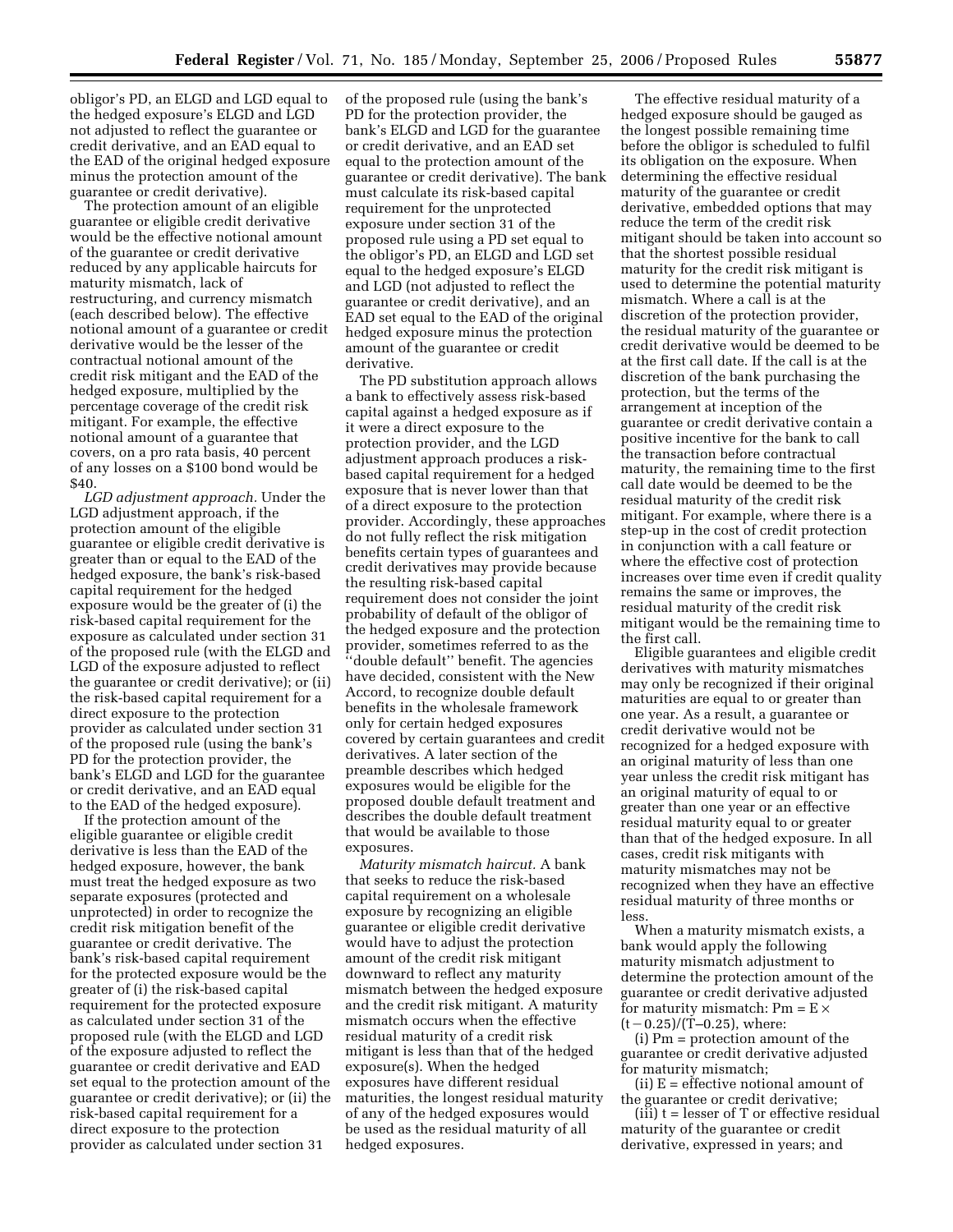$(iv) T = lesser of 5 or effective residual$ maturity of the hedged exposure, expressed in years.

*Restructuring haircut.* An originating bank that seeks to recognize an eligible credit derivative that does not include a distressed restructuring as a credit event that triggers payment under the derivative would have to reduce the recognition of the credit derivative by 40 percent. A distressed restructuring is a restructuring of the hedged exposure involving forgiveness or postponement of principal, interest, or fees that results in a charge-off, specific provision, or other similar debit to the profit and loss account.

In other words, the protection amount of the credit derivative adjusted for lack of restructuring credit event (and maturity mismatch, if applicable) would be:  $Pr = Pm \times 0.60$ , where:

(i) Pr = protection amount of the credit derivative, adjusted for lack of restructuring credit event (and maturity mismatch, if applicable); and

(ii) Pm = effective notional amount of the credit derivative (adjusted for maturity mismatch, if applicable).

*Currency mismatch haircut.* Where the eligible guarantee or eligible credit derivative is denominated in a currency different from that in which any hedged exposure is denominated, the protection amount of the guarantee or credit derivative adjusted for currency mismatch (and maturity mismatch and lack of restructuring credit event, if applicable) would be:  $P_c = Pr \times$  $(1-Hfx)$ , where:

(i) Pc = protection amount of the guarantee or credit derivative, adjusted for currency mismatch (and maturity mismatch and lack of restructuring credit event, if applicable);

(ii) Pr = effective notional amount of the guarantee or credit derivative (adjusted for maturity mismatch and lack of restructuring credit event, if applicable); and

(iii) Hfx = haircut appropriate for the currency mismatch between the guarantee or credit derivative and the hedged exposure.

A bank may use a standard supervisory haircut of 8 percent for Hfx (based on a 10-business day holding period and daily marking-to-market and remargining). Alternatively, a bank may use internally estimated haircuts for Hfx based on a 10-business day holding period and daily marking-to-market and remargining if the bank qualifies to use the own-estimates haircuts in paragraph (a)(2)(iii) of section 32, the simple VaR methodology in paragraph (a)(3) of section 32, or the internal models methodology in paragraph (c) of section 32 of the proposed rule. The bank must

scale these haircuts up using a square root of time formula if the bank revalues the guarantee or credit derivative less frequently than once every 10 business days.

*Example.* Assume that a bank holds a fiveyear \$100 corporate exposure, purchases a \$100 credit derivative to mitigate its credit risk on the exposure, and chooses to use the PD substitution approach. The unsecured ELGD and LGD of the corporate exposure are 20 and 30 percent, respectively; the ELGD and LGD of the credit derivative are 75 and 80 percent, respectively. The credit derivative is an eligible credit derivative, has the bank's exposure as its reference exposure, has a three-year maturity, immediate cash payout on default, no restructuring provision, and no currency mismatch with the bank's hedged exposure. The effective notional amount and initial protection amount of the credit derivative would be \$100. The maturity mismatch would reduce the protection amount to  $$100 \times (3-.25)/(5-.25)$ or \$57.89. The haircut for lack of restructuring would reduce the protection amount to  $$57.89 \times 0.6$  or \$34.74. So the bank would treat the \$100 corporate exposure as two exposures: (i) An exposure of \$34.74 with the PD of the protection provider, an ELGD of 20 percent, an LGD of 30 percent, and an M of 5; and (ii) an exposure of \$65.26 with the PD of the obligor, an ELGD of 20 percent, an LGD of 30 percent, and an M of 5.

*Multiple credit risk mitigants.* The New Accord provides that if multiple credit risk mitigants (for example, two eligible guarantees) cover a single exposure, a bank must disaggregate the exposure into portions covered by each credit risk mitigant (for example, the portion covered by each guarantee) and must calculate separately the risk-based capital requirement of each portion.64 The New Accord also indicates that when credit risk mitigants provided by a single protection provider have differing maturities, they should be subdivided into separate layers of protection.65 *Question 41: The agencies are interested in the views of commenters as to whether and how the agencies should address these and other similar situations in which multiple credit risk mitigants cover a single exposure.* 

*Double default treatment.* As noted above, the proposed rule contains a separate risk-based capital methodology for hedged exposures eligible for double default treatment. To be eligible for double default treatment, a hedged exposure must be fully covered or covered on a pro rata basis (that is, there must be no tranching of credit risk) by an uncollateralized single-referenceobligor credit derivative or guarantee (or

certain nth-to-default credit derivatives) provided by an eligible double default guarantor (as defined below). Moreover, the hedged exposure must be a wholesale exposure other than a sovereign exposure.<sup>66</sup> In addition, the obligor of the hedged exposure must not be an eligible double default guarantor, an affiliate of an eligible double default guarantor, or an affiliate of the guarantor.

The proposed rule defines eligible double default guarantor to include a depository institution (as defined in section 3 of the Federal Deposit Insurance Act (12 U.S.C. 1813)); a bank holding company (as defined in section 2 of the Bank Holding Company Act (12 U.S.C. 1841)); a savings and loan holding company (as defined in 12 U.S.C. 1467a) provided all or substantially all of the holding company's activities are permissible for a financial holding company under 12 U.S.C. 1843(k)); a securities broker or dealer registered (under the Securities Exchange Act of 1934) with the Securities and Exchange Commission (SEC); an insurance company in the business of providing credit protection (such as a monoline bond insurer or reinsurer) that is subject to supervision by a state insurance regulator; a foreign bank (as defined in section 211.2 of the Federal Reserve Board's Regulation K (12 CFR 211.2)); a non-U.S. securities firm; or a non-U.S. based insurance company in the business of providing credit protection. To be an eligible double default guarantor, the entity must (i) have a bank-assigned PD that, at the time the guarantor issued the guarantee or credit derivative, was equal to or lower than the PD associated with a long-term external rating of at least the third highest investment grade rating category; and (ii) have a current bankassigned PD that is equal to or lower than the PD associated with a long-term external rating of at least investment grade. In addition, a non-U.S. based bank, securities firm, or insurance company may qualify as an eligible double default guarantor only if the firm is subject to consolidated supervision and regulation comparable to that imposed on U.S. depository institutions, securities firms, or insurance companies (as the case may be) or has issued and outstanding an unsecured long-term debt security without credit enhancement that has a long-term applicable external rating in one of the

<sup>64</sup>New Accord, ¶ 206.

<sup>65</sup> *Id.* 

<sup>66</sup>The New Accord permits certain retail small business exposures to be eligible for double default treatment. Under this proposal, however, a bank must effectively desegment a retail small business exposure (thus rendering it a wholesale exposure) to make it eligible for double default treatment.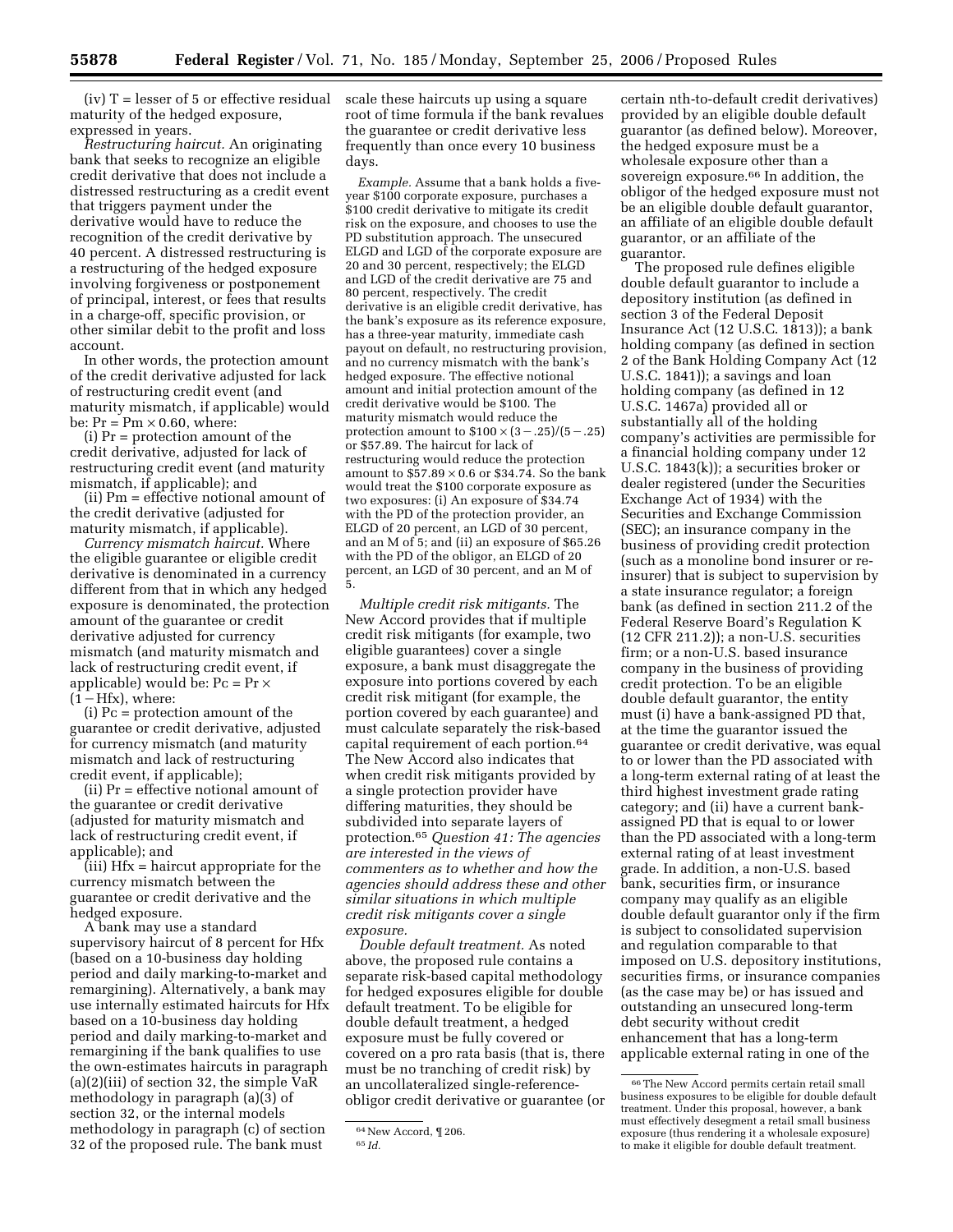three highest investment grade rating categories.

Effectively, the scope of an eligible double default guarantor is limited to financial firms whose normal business includes the provision of credit protection, as well as the management of a diversified portfolio of credit risk. This restriction arises from the agencies' concern to limit double default recognition to professional counterparties that have a high level of credit risk management expertise and that provide sufficient market disclosure. The restriction is also designed to limit the risk of excessive correlation between the creditworthiness of the guarantor and the obligor of the hedged exposure due to their performance depending on common economic factors beyond the systematic risk factor. As a result, hedged exposures to potential credit protection providers or affiliates of credit protection providers would not be eligible for the double default treatment. In addition, the agencies have excluded hedged exposures to sovereign entities from eligibility for double default treatment because of the potential high correlation between the creditworthiness of a sovereign and that of a guarantor.

In addition to limiting the types of guarantees, credit derivatives, guarantors, and hedged exposures eligible for double default treatment, the proposed rule limits wrong-way risk further by requiring a bank to implement a process to detect excessive correlation between the creditworthiness of the obligor of the hedged exposure and the protection provider. The bank must receive prior written approval from its primary Federal supervisor for this process in order to recognize double default benefits for risk-based capital purposes. To apply double default treatment to a particular hedged exposure, the bank must determine that there is not excessive correlation between the creditworthiness of the obligor of the hedged exposure and the protection provider. For example, the creditworthiness of an obligor and a protection provider would be excessively correlated if the obligor derives a high proportion of its income or revenue from transactions with the protection provider. If excessive correlation is present, the bank may not use the double default treatment for the hedged exposure.

The risk-based capital requirement for a hedged exposure subject to double default treatment is calculated by multiplying a risk-based capital requirement for the hedged exposure (as

if it were unhedged) by an adjustment factor that considers the PD of the protection provider (see section 34 of the proposed rule). Thus, the PDs of both the obligor of the hedged exposure and the protection provider are factored into the hedged exposure's risk-based capital requirement. In addition, as under the PD substitution treatment in section 33 of the proposed rule, the bank would be allowed to set LGD equal to the lower of the LGD of the unhedged exposure or the LGD of the guarantee or credit derivative if the guarantee or credit derivative provides the bank with the option to receive immediate payout on the occurrence of a credit event. Otherwise, the bank must set LGD equal to the LGD of the guarantee or credit derivative. In addition, the bank must set ELGD equal to the ELGD associated with the required LGD. Accordingly, in order to apply the double default treatment, the bank must estimate a PD for the protection provider and an ELGD and LGD for the guarantee or credit derivative. Finally, a bank using the double default treatment must make applicable adjustments to the protection amount of the guarantee or credit derivative to reflect maturity mismatches, currency mismatches, and lack of restructuring coverage (as under the PD substitution and LGD adjustment approaches in section 33 of the proposed rule).

6. Guarantees and Credit Derivatives That Cover Retail Exposures

The proposed rule provides a different treatment for guarantees and credit derivatives that cover retail exposures. The approach set forth above for guarantees and credit derivatives that cover wholesale exposures is an exposure-by-exposure approach consistent with the overall exposure-byexposure approach the proposed rule takes to wholesale exposures. The agencies believe that a different treatment for guarantees that cover retail exposures is necessary and appropriate because of the proposed rule's segmentation approach to retail exposures. The approaches to retail guarantees described in this section generally apply only to guarantees of individual retail exposures. Guarantees of multiple retail exposures (such as pool private mortgage insurance (PMI)) are typically tranched (that is, they cover less than the full amount of the hedged exposures) and, therefore, would be securitization exposures.

The proposed rule does not specify the ways in which guarantees and credit derivatives may be taken into account in the segmentation of retail exposures. Likewise, the proposed rule does not

explicitly limit the extent to which a bank may take into account the credit risk mitigation benefits of guarantees and credit derivatives in its estimation of the PD, ELGD, and LGD of retail segments, except by the application of overall floors on certain PD and LGD assignments. This approach has the principal advantage of being relatively easy for banks to implement—the approach generally would not disrupt the existing retail segmentation practices of banks and would not interfere with banks' quantification of PD, ELGD, and LGD for retail segments. The agencies are concerned, however, that because this approach would provide banks with substantial discretion to incorporate double default and double recovery effects, the resulting treatment for guarantees of retail exposures would be inconsistent with the treatment for guarantees of wholesale exposures.

To address these concerns, the agencies are considering for purposes of the final rule two principal alternative treatments for guarantees of retail exposures. The first alternative would distinguish between eligible retail guarantees and all other (non-eligible) guarantees of retail exposures. Under this alternative, an eligible retail guarantee would be an eligible guarantee that applies to a single retail exposure and is (i) PMI issued by an insurance company that (A) has issued a senior unsecured long-term debt security without credit enhancement that has an applicable external rating in one of the two highest investment grade rating categories or (B) has a claims payment ability that is rated in one of the two highest rating categories by an NRSRO; or (ii) issued by a sovereign entity or a political subdivision of a sovereign entity. Under this alternative, PMI would be defined as insurance provided by a regulated mortgage insurance company that protects a mortgage lender in the event of the default of a mortgage borrower up to a predetermined portion of the value of a single one-to four-family residential property.

Under this alternative, a bank would be able to recognize the credit risk mitigation benefits of eligible retail guarantees that cover retail exposures in a segment by adjusting its estimates of ELGD and LGD for the segment to reflect recoveries from the guarantor. However, the bank would have to estimate the PD of a segment without reflecting the benefit of guarantees; that is, a segment's PD would be an estimate of the stand-alone probability of default for the retail exposures in the segment, before taking account of any guarantees.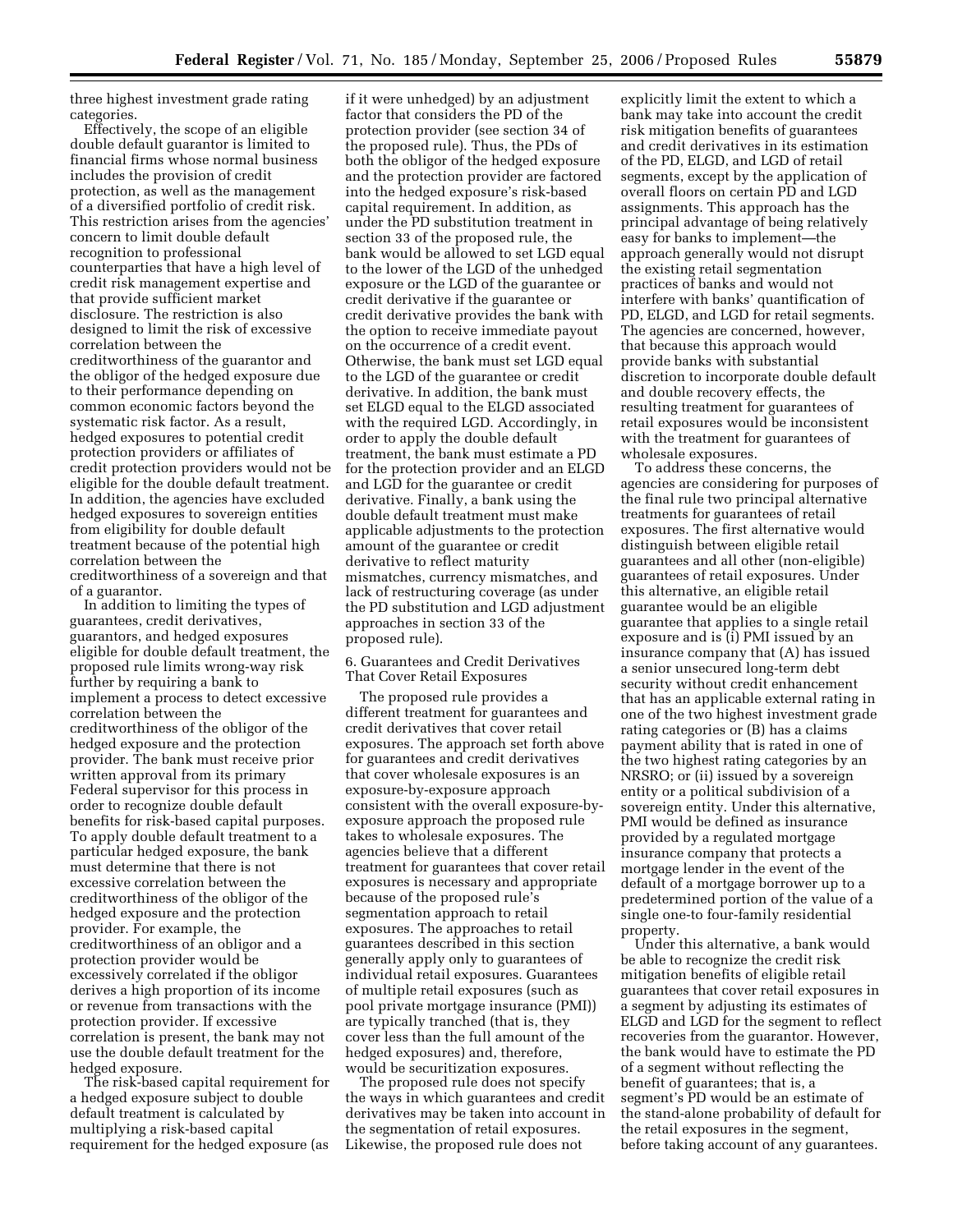Accordingly, for this limited set of traditional guarantees of retail exposures by high credit quality guarantors, a bank would be allowed to recognize the benefit of the guarantee when estimating ELGD and LGD, but not when estimating PD. *Question 42: The agencies seek comment on this alternative approach's definition of eligible retail guarantee and treatment for eligible retail guarantees, and on whether the agencies should provide similar treatment for any other forms of wholesale credit insurance or guarantees on retail exposures, such as student loans, if the agencies adopt this approach.* 

This alternative approach would provide a different treatment for noneligible retail guarantees. In short, within the retail framework, a bank would not be able to recognize noneligible retail guarantees when estimating PD, ELGD, and LGD for any segment of retail exposures. In other words, a bank would be required to estimate PD, ELGD, and LGD for segments containing retail exposures with non-eligible guarantees as if the exposures were not guaranteed. However, a bank would be permitted to recognize non-eligible retail guarantees provided by a wholesale guarantor by treating the hedged retail exposure as a direct exposure to the guarantor and applying the appropriate wholesale IRB risk-based capital formula. In other words, for retail exposures covered by non-eligible retail guarantees, a bank would be permitted to reflect the guarantee by ''desegmenting'' the retail exposures (which effectively would convert the retail exposures into wholesale exposures) and then applying the rules set forth above for guarantees that cover wholesale exposures. Thus, under this approach, a bank would not be allowed to recognize either double default or double recovery effects for non-eligible retail guarantees.

The agencies understand that this approach to non-eligible retail guarantees, while addressing the prudential concerns of the agencies, is conservative and may not harmonize with banks' internal risk measurement and management practices in this area. *Question 43: The agencies seek comment on the types of non-eligible retail guarantees banks obtain and the extent to which banks obtain credit risk mitigation in the form of non-eligible retail guarantees.* 

A second alternative that the agencies are considering for purposes of the final rule would permit a bank to recognize the credit risk mitigation benefits of all eligible guarantees (whether eligible retail guarantees or not) that cover retail

exposures by adjusting its estimates of ELGD and LGD for the relevant segments, but would subject a bank's risk-based capital requirement for a segment of retail exposures that are covered by one or more non-eligible retail guarantees to a floor. Under this second alternative, the agencies could impose a floor on risk-based capital requirements of between 2 percent and 6 percent on such a segment of retail exposures.

*Question 44: The agencies seek comment on both of these alternative approaches to guarantees that cover retail exposures. The agencies also invite comment on other possible prudential treatments for such guarantees.* 

## *D. Unsettled Securities, Foreign Exchange, and Commodity Transactions*

Section 35 of the proposed rule sets forth the risk-based capital requirements for unsettled and failed securities, foreign exchange, and commodities transactions. Certain transaction types are excluded from the scope of this section, including:

(i) Transactions accepted by a qualifying central counterparty that are subject to daily marking-to-market and daily receipt and payment of variation margin (which do not have a risk-based capital requirement);67

(ii) Repo-style transactions (the riskbased capital requirements of which are determined under sections 31 and 32 of the proposed rule);

(iii) One-way cash payments on OTC derivative contracts (the risk-based capital requirements of which are determined under sections 31 and 32 of the proposed rule); and

(iv) Transactions with a contractual settlement period that is longer than the normal settlement period (defined below), which transactions are treated as OTC derivative contracts and assessed a risk-based capital requirement under sections 31 and 32 of the proposed rule. The proposed rule also provides that, in the case of a system-wide failure of a settlement or clearing system, the bank's primary Federal supervisor may waive riskbased capital requirements for unsettled and failed transactions until the situation is rectified.

The proposed rule contains separate treatments for delivery-versus-payment (DvP) and payment-versus-payment (PvP) transactions with a normal settlement period, on the one hand, and non-DvP/non-PvP transactions with a normal settlement period, on the other hand. The proposed rule provides the following definitions of a DvP transaction, a PvP transaction, and a normal settlement period. A DvP transaction is a securities or commodities transaction in which the buyer is obligated to make payment only if the seller has made delivery of the securities or commodities and the seller is obligated to deliver the securities or commodities only if the buyer has made payment. A PvP transaction is a foreign exchange transaction in which each counterparty is obligated to make a final transfer of one or more currencies only if the other counterparty has made a final transfer of one or more currencies. A transaction has a normal settlement period if the contractual settlement period for the transaction is equal to or less than the market standard for the instrument underlying the transaction and equal to or less than five business days.

A bank must hold risk-based capital against a DvP or PvP transaction with a normal settlement period if the bank's counterparty has not made delivery or payment within five business days after the settlement date. The bank must determine its risk-weighted asset amount for such a transaction by multiplying the positive current exposure of the transaction for the bank by the appropriate risk weight in Table F. The positive current exposure of a transaction of a bank is the difference between the transaction value at the agreed settlement price and the current market price of the transaction, if the difference results in a credit exposure of the bank to the counterparty.

## TABLE F.—RISK WEIGHTS FOR UNSET-TLED DVP AND PVP TRANSACTIONS

| Number of business days<br>after contractual settlement<br>date | Risk weight to<br>be applied to<br>positive cur-<br>rent exposure<br>(percent) |
|-----------------------------------------------------------------|--------------------------------------------------------------------------------|
| From 5 to 15                                                    | 100                                                                            |
| From 16 to 30                                                   | 625                                                                            |
| From 31 to 45                                                   | 937.5                                                                          |
| 46 or more                                                      | 1.250                                                                          |

A bank must hold risk-based capital against any non-DvP/non-PvP transaction with a normal settlement period if the bank has delivered cash, securities, commodities, or currencies to its counterparty but has not received its

<sup>67</sup>The agencies consider a qualifying central counterparty to be the functional equivalent of an exchange, and have long exempted exchange-traded contracts from risk-based capital requirements. Transactions rejected by a qualifying central counterparty (because, for example, of a discrepancy in the details of the transaction such as in quantity, price, or in the underlying security, between the buyer and seller) potentially give rise to risk exposure to either party.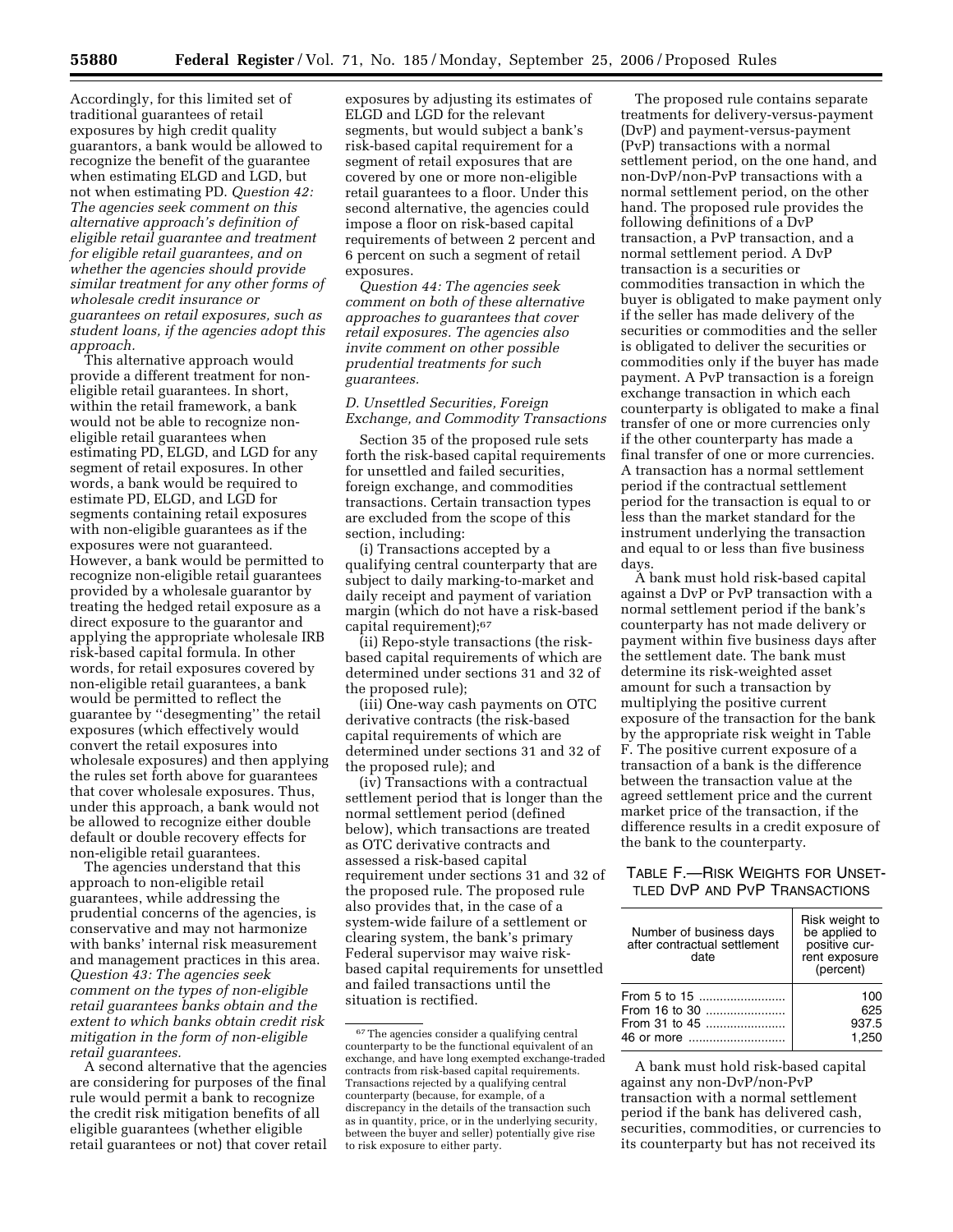corresponding deliverables by the end of the same business day. The bank must continue to hold risk-based capital against the transaction until the bank has received its corresponding deliverables. From the business day after the bank has made its delivery until five business days after the counterparty delivery is due, the bank must calculate its risk-based capital requirement for the transaction by treating the current market value of the deliverables owed to the bank as a wholesale exposure.

A bank may assign an internal obligor rating to a counterparty for which it is not otherwise required under the proposed rule to assign an obligor rating on the basis of the applicable external rating of any outstanding senior unsecured long-term debt security without credit enhancement issued by the counterparty. A bank may estimate loss severity ratings or ELGD and LGD for the exposure, or may use a 45 percent ELGD and LGD for the exposure provided the bank uses the 45 percent ELGD and LGD for all such exposures. Alternatively, a bank may use a 100 percent risk weight for the exposure as long as the bank uses this risk weight for all such exposures.

If, in a non-DvP/non-PvP transaction with a normal settlement period, the bank has not received its deliverables by the fifth business day after counterparty delivery was due, the bank must deduct the current market value of the deliverables owed to the bank 50 percent from tier 1 capital and 50 percent from tier 2 capital.

The total risk-weighted asset amount for unsettled transactions equals the sum of the risk-weighted asset amount for each DvP and PvP transaction with a normal settlement period and the riskweighted asset amount for each non-DvP/non-PvP transaction with a normal settlement period.

#### *E. Securitization Exposures*

This section describes the framework for calculating risk-based capital requirements for securitization exposures under the proposed rule (the securitization framework). In contrast to the proposed framework for wholesale and retail exposures, the proposed securitization framework does not permit a bank to rely on its internal assessments of the risk parameters of a securitization exposure.68 For

securitization exposures, which typically are tranched exposures to a pool of underlying exposures, such assessments would require implicit or explicit estimates of correlations among the losses on the underlying exposures and estimates of the credit risk consequences of tranching. Such correlation and tranching effects are difficult to estimate and validate in an objective manner and on a goingforward basis. Instead, the proposed securitization framework relies principally on two sources of information, where available, to determine risk-based capital requirements: (i) An assessment of the securitization exposure's credit risk made by an NRSRO; or (ii) the riskbased capital requirement for the underlying exposures as if the exposures had not been securitized (along with certain other objective information about the securitization exposure, such as the size and relative seniority of the exposure).

A bank must use the securitization framework for exposures to any transaction that involves the tranching of credit risk (with the exception of a tranched guarantee that applies only to an individual retail exposure), regardless of the number of underlying exposures in the transaction.69 A single, unified approach to dealing with the tranching of credit risk is important to create a level playing field across the securitization, credit derivatives, and other financial markets. The agencies believe that basing the applicability of the proposed securitization framework on the presence of some minimum number of underlying exposures would complicate the proposed rule without any material improvement in risk sensitivity. The proposed securitization framework is designed specifically to deal with tranched exposures to credit risk, and the principal risk-based capital approaches of the proposed securitization framework take into account the effective number of underlying exposures.

## 1. Hierarchy of Approaches

The proposed securitization framework contains three general approaches for determining the riskbased capital requirement for a securitization exposure: A Ratings-Based Approach (RBA), an Internal Assessment Approach (IAA), and a Supervisory Formula Approach (SFA). Under the proposed rule, banks

generally must apply the following hierarchy of approaches to determine the risk-based capital requirement for a securitization exposure.

First, a bank must deduct from tier 1 capital any after-tax gain-on-sale resulting from a securitization and must deduct from total capital any portion of a CEIO that does not constitute a gainon-sale, as described in section 42(c) of the proposed rule. Second, a bank must apply the RBA to a securitization exposure if the exposure qualifies for the RBA. As a general matter, an exposure qualifies for the RBA if the exposure has an external rating from an NRSRO or has an inferred rating (that is, the exposure is senior to another securitization exposure in the transaction that has an external rating from an NRSRO). For example, a bank generally must use the RBA approach to determine the risk-based capital requirement for an asset-backed security that has an applicable external rating of AA+ from an NRSRO and for another tranche of the same securitization that is unrated but senior in all respects to the asset-backed security that was rated. In this example, the senior unrated tranche would be treated as if it were rated AA+.

If a securitization exposure does not qualify for the RBA but is an exposure to an ABCP program—such as a credit enhancement or liquidity facility—the bank may apply the IAA (if the bank, the exposure, and the ABCP program qualify for the IAA) or the SFA (if the bank and the exposure qualify for the SFA) to the exposure. As a general matter, a bank would qualify for use of the IAA if the bank establishes and maintains an internal risk rating system for exposures to ABCP programs that has been approved by the bank's primary Federal supervisor. Alternatively, a bank may use the SFA if the bank is able to calculate a set of risk factors relating to the securitization, including the risk-based capital requirement for the underlying exposures as if they were held directly by the bank. A bank that chooses to use the IAA must use the IAA for all exposures that qualify for the IAA.

If a securitization exposure is not a gain-on-sale or a CEIO, does not qualify for the RBA and is not an exposure to an ABCP program, the bank may apply the SFA to the exposure if the bank is able to calculate the SFA risk factors for the securitization. In many cases an originating bank would use the SFA to determine its risk-based capital requirements for retained securitization exposures. If a securitization exposure is not a gain-on-sale or a CEIO and does not qualify for the RBA, the IAA, or the SFA, the bank must deduct the exposure

<sup>68</sup>Although the Internal Assessment Approach described below does allow a bank to use an internal-ratings-based approach to determine its risk-based capital requirement for an exposure to an ABCP program, banks are required to follow NRSRO rating criteria and therefore are required implicitly to use the NRSRO's determination of the

correlation of the underlying exposures in the

ABCP program.<br> $69$  As noted above, mortgage-backed pass-through securities guaranteed by Fannie Mae or Freddie Mac are also securitization exposures.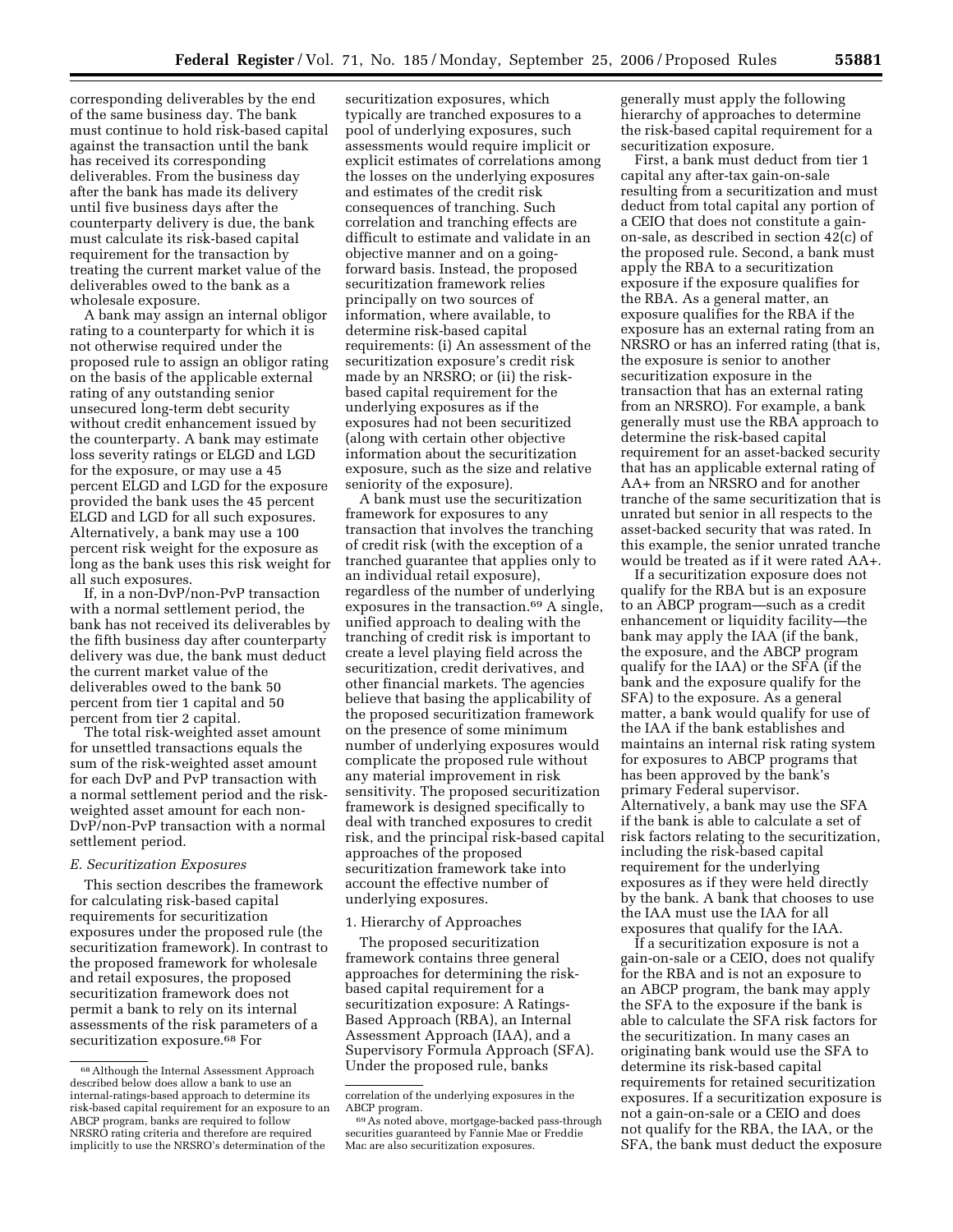from total capital. Total risk-weighted assets for securitization exposures would be the sum of risk-weighted assets calculated under the RBA, IAA, and SFA, plus any risk-weighted asset amounts calculated under the early amortization provisions in section 47 of the proposed rule.

Numerous commenters criticized the complexity of the ANPR's treatment of approaches to securitization exposures and the different treatment accorded to originating banks versus investing banks. As discussed elsewhere in this section, the agencies have responded to these comments by eliminating most of the differences in treatment for originating banks and investing banks and by eliminating the ''Alternative RBA'' from the hierarchy of approaches. As discussed in more detail below, there is one difference in treatment between originating and investing banks in the RBA, consistent with the general riskbased capital rules.

Some commenters expressed dissatisfaction that the ANPR required banks to use the RBA to assess riskbased capital requirements against a securitization exposure with an external or inferred rating. These commenters argued that banks should be allowed to choose between the RBA and the SFA when both approaches are available. The agencies have not altered the proposed securitization framework to provide this element of choice to banks because the agencies believe it would likely create a means for regulatory capital arbitrage.

*Exceptions to the general hierarchy of approaches.* Under the proposed securitization framework, unless one or more of the underlying exposures does not meet the definition of a wholesale, retail, securitization, or equity exposure, the total risk-based capital requirement for all securitization exposures held by a single bank associated with a single securitization (including any regulatory capital requirement that relates to an early amortization provision, but excluding any capital requirements that relate to the bank's gain-on-sale or CEIOs associated with the securitization) cannot exceed the sum of (i) the bank's total risk-based capital requirement for the underlying exposures as if the bank directly held the underlying exposures; and (ii) the bank's total ECL for the underlying exposures. The ECL of the underlying exposures is included in this calculation because if the bank held the underlying exposures on its balance sheet, the bank would have had to estimate the ECL of the exposures and hold reserves or capital against the ECL. This cap ensures that a bank's effective risk-based

capital requirement for exposure to a pool of underlying exposures generally would not be greater than the applicable risk-based capital requirement if the underlying exposures were held directly by the bank, taking into consideration the agencies' safety and soundness concerns with respect to CEIOs.

This proposed maximum risk-based capital requirement would be different from the general risk-based capital rules. Under the general risk-based capital rules, banks generally are required to hold a dollar in capital for every dollar in residual interest, regardless of the effective risk-based capital requirement on the underlying exposures. The agencies adopted this dollar-for-dollar capital treatment for a residual interest to recognize that in many instances the relative size of the residual interest retained by the originating bank reveals market information about the quality of the underlying exposures and transaction structure that may not have been captured under the general riskbased capital rules. Given the significantly heightened risk sensitivity of the IRB framework, the agencies believe that the proposed maximum risk-based capital requirement in the proposed securitization framework is more appropriate.

In addition, the proposed rule would address various situations involving overlapping exposures. Consistent with the general risk-based capital rules, if a bank has multiple securitization exposures to an ABCP program that provide duplicative coverage of the underlying exposures of the program (such as when a bank provides a program-wide credit enhancement and multiple pool-specific liquidity facilities to an ABCP program), the bank is not required to hold duplicative risk-based capital against the overlapping position. Instead, the bank would apply to the overlapping position the applicable riskbased capital treatment under the securitization framework that results in the highest capital requirement. If different banks have overlapping exposures to an ABCP program, however, each bank must hold capital against the entire maximum amount of its exposure. Although duplication of capital requirements will not occur for individual banks, some systemic duplication may occur where multiple banks have overlapping exposures to the same ABCP program.

The proposed rule also addresses overlapping exposures that arise when a bank holds a securitization exposure in the form of a mortgage-backed security or participation certificate that results from a mortgage loan swap with recourse. In these situations, a bank

must determine a risk-based capital requirement for two separate exposures—the retained recourse obligation on the swapped loans and the percentage of the mortgage-backed security or participation certificate that is not covered by the recourse obligation. The total risk-based capital requirement is capped at the risk-based capital requirement for the underlying exposures as if they were held directly on the bank's balance sheet.

The proposed rule also addresses the risk-based capital treatment of a securitization of non-IRB assets. Specifically, if a bank has a securitization exposure and any underlying exposure of the securitization is not a wholesale, retail, securitization or equity exposure, the bank must (i) apply the RBA if the securitization exposure qualifies for the RBA and is not gain-on-sale or a CEIO; or (ii) otherwise, deduct the exposure from total capital. Music concert and film receivables are examples of types of assets that are not wholesale, retail, securitization, or equity exposures.

The proposed rule contains several additional exceptions to the general hierarchy. For example, in light of the substantial volatility in asset value related to prepayment risk and interest rate risk associated with interest-only mortgage-backed securities, the proposed rule provides that the risk weight for such a security may not be less than 100 percent. In addition, the proposed rule follows the general riskbased capital rules by allowing a sponsoring bank that qualifies as a primary beneficiary and must consolidate an ABCP program as a variable interest entity under GAAP to exclude the consolidated ABCP program assets from risk-weighted assets. In such cases, the bank would hold risk-based capital only against any securitization exposures of the bank to the ABCP program.70 Moreover, the proposed rule follows the general risk-based capital rules and a Federal statute 71 by including a special set of more lenient rules for the transfer of small business loans and leases with recourse by wellcapitalized depository institutions.72

<sup>70</sup>*See* Financial Accounting Standards Board, *Interpretation No. 46: Consolidation of Certain Variable Interest Entities* (Jan. 2003).

<sup>71</sup>*See* 12 U.S.C. 1835, which places a cap on the risk-based capital requirement applicable to a wellcapitalized depository institution that transfers small business loans with recourse.

<sup>72</sup>The proposed rule does not expressly state that the agencies may permit adequately capitalized banks to use the small business recourse rule on a case-by-case basis because the agencies may do this under the general reservation of authority contained in section 1 of the rule.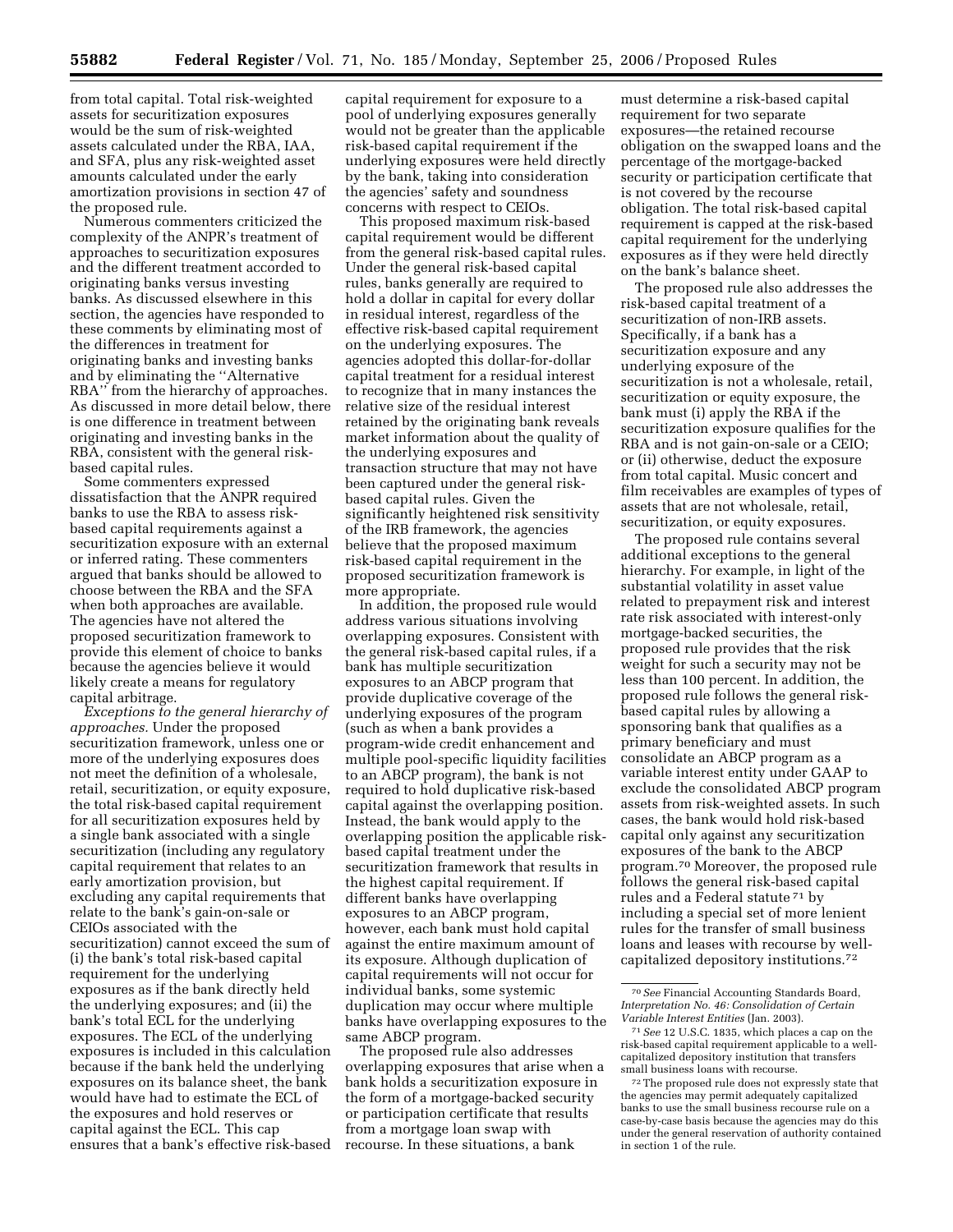*Servicer cash advances.* A traditional securitization typically employs a servicing bank that—on a day-to-day basis—collects principal, interest, and other payments from the underlying exposures of the securitization and forwards such payments to the securitization SPE or to investors in the securitization. Such servicing banks often provide to the securitization a credit facility under which the servicing bank may advance cash to ensure an uninterrupted flow of payments to investors in the securitization (including advances made to cover foreclosure costs or other expenses to facilitate the timely collection of the underlying exposures). These servicer cash advance facilities are securitization exposures, and a servicing bank must determine its risk-based capital requirement for the funded portion of any such facility by using the proposed securitization framework.

Consistent with the general risk-based capital rules with respect to residential mortgage servicer cash advances, however, a servicing bank would not be required to hold risk-based capital against the undrawn portion of an ''eligible'' servicer cash advance facility. Under the proposed rule, an eligible servicer cash advance facility is a servicer cash advance facility in which (i) the servicer is entitled to full reimbursement of advances (except that a servicer may be obligated to make non-reimburseable advances if any such advance with respect to any underlying exposure is limited to an insignificant amount of the outstanding principal balance of the underlying exposure); (ii) the servicer's right to reimbursement is senior in right of payment to all other claims on the cash flows from the underlying exposures of the securitization; and (iii) the servicer has no legal obligation to, and does not, make advances to the securitization if the servicer concludes the advances are unlikely to be repaid. If these conditions are not satisfied, a bank that provides a servicer cash advance facility must determine its risk-based capital requirement for the undrawn portion of the facility in the same manner as the bank would determine its risk-based capital requirement for any other undrawn securitization exposure.

*Amount of a securitization exposure*. For all of the securitization approaches, the amount of an on-balance sheet securitization exposure is the bank's carrying value, if the exposure is heldto-maturity or for trading, or the bank's carrying value minus any unrealized gains and plus any unrealized losses on the exposure, if the exposure is available for sale. The amount of an offbalance sheet securitization exposure is the notional amount of the exposure. For a commitment, such as a liquidity facility extended to an ABCP program, the notional amount may be reduced to the maximum potential amount that the bank currently would be required to fund under the arrangement's documentation (that is, the amount that could be drawn given the assets held by the program). For an OTC derivative contract that is not a credit derivative, the notional amount is the EAD of the derivative contract (as calculated in section 32).

*Implicit support.* The proposed rule also sets forth the regulatory capital consequences if a bank provides support to a securitization in excess of the bank's predetermined contractual obligation to provide credit support to the securitization. First, consistent with the general risk-based capital rules,73 a bank that provides such implicit support must hold regulatory capital against all of the underlying exposures associated with the securitization as if the exposures had not been securitized, and must deduct from tier 1 capital any after-tax gain-on-sale resulting from the securitization. Second, the bank must disclose publicly (i) that it has provided implicit support to the securitization, and (ii) the regulatory capital impact to the bank of providing the implicit support. The bank's primary Federal supervisor also may require the bank to hold regulatory capital against all the underlying exposures associated with some or all the bank's other securitizations as if the exposures had not been securitized, and to deduct from tier 1 capital any after-tax gain-on-sale resulting from such securitizations.

*Operational requirements for traditional securitizations.* In a traditional securitization, an originating bank typically transfers a portion of the credit risk of exposures to third parties by selling them to an SPE. Banks engaging in a traditional securitization may exclude the underlying exposures from the calculation of risk-weighted assets only if each of the following conditions is met: (i) The transfer is a sale under GAAP; (ii) the originating bank transfers to third parties credit risk associated with the underlying exposures; and (iii) any clean-up calls relating to the securitization are eligible clean-up calls (as discussed below).

Originating banks that meet these conditions must hold regulatory capital against any securitization exposures they retain in connection with the securitization. Originating banks that

fail to meet these conditions must hold regulatory capital against the transferred exposures as if they had not been securitized and must deduct from tier 1 capital any gain-on-sale resulting from the transaction.

*Clean-up calls*. For purposes of these operational requirements, a clean-up call is a contractual provision that permits a servicer to call securitization exposures (for example, asset-backed securities) before the stated (or contractual) maturity or call date. In the case of a traditional securitization, a clean-up call is generally accomplished by repurchasing the remaining securitization exposures once the amount of underlying exposures or outstanding securitization exposures has fallen below a specified level. In the case of a synthetic securitization, the clean-up call may take the form of a clause that extinguishes the credit protection once the amount of underlying exposures has fallen below a specified level.

To satisfy the operational requirements for securitizations—and, therefore, to enable an originating bank to exclude the underlying exposures from the calculation of its risk-based capital requirements—any clean-up call associated with a securitization must be an eligible clean-up call. An eligible clean-up call is a clean-up call that:

(i) Is exercisable solely at the discretion of the servicer;

(ii) Is not structured to avoid allocating losses to securitization exposures held by investors or otherwise structured to provide credit enhancement to the securitization (for example, to purchase non-performing underlying exposures); and

(iii) (A) For a traditional securitization, is only exercisable when 10 percent or less of the principal amount of the underlying exposures or securitization exposures (determined as of the inception of the securitization) is outstanding.

(B) For a synthetic securitization, is only exercisable when 10 percent or less of the principal amount of the reference portfolio of underlying exposures (determined as of the inception of the securitization) is outstanding.

Over the last several years, the agencies have published a significant amount of supervisory guidance to assist banks with assessing the extent to which they have transferred credit risk and, consequently, may recognize any reduction in required regulatory capital as a result of a securitization or other

<sup>73</sup> Interagency Guidance on Implicit Recourse in Asset Securitizations, May 23, 2002.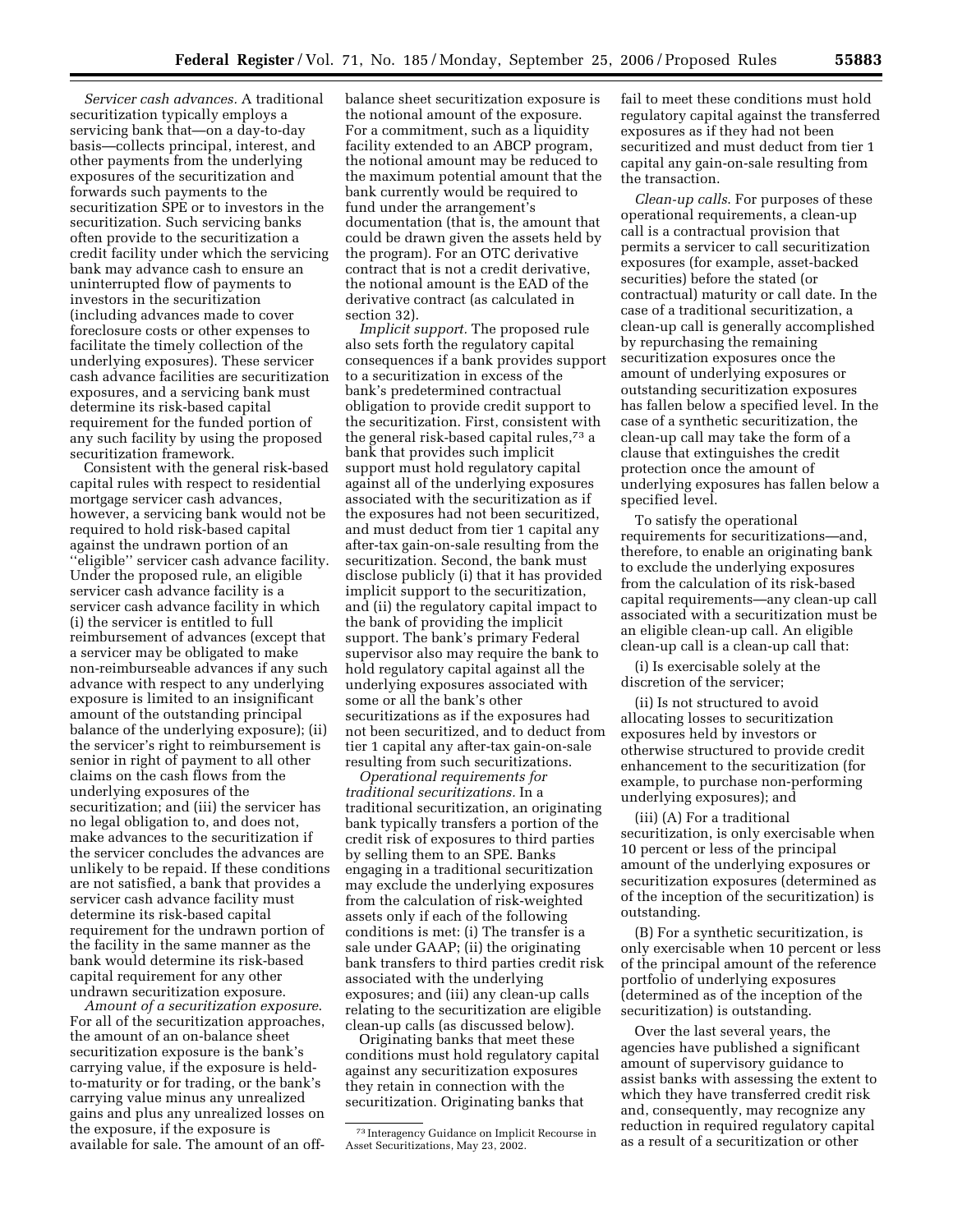form of credit risk transfer.74 In general, the agencies would expect banks to continue to use this guidance, most of which remains applicable to the securitization framework. Banks are encouraged to consult with their primary Federal supervisor about transactions that require additional guidance.

## 2. Ratings-Based Approach (RBA)

Under the RBA, a bank would determine the risk-weighted asset amount for a securitization exposure that has an external rating or inferred rating by multiplying the amount of the exposure by the appropriate risk-weight provided in the tables in section 43 of the proposed rule. An originating bank must use the RBA if its retained securitization exposure has at least two external ratings or an inferred rating based on at least two external ratings; an investing bank must use the RBA if its securitization exposure has one or more external or inferred ratings. For purposes of the proposed rule, an originating bank means a bank that meets either of the following conditions: (i) The bank directly or indirectly originated or securitized the underlying exposures included in the securitization; or (ii) the securitization is an ABCP program and the bank serves as a sponsor of the ABCP program.

This two-rating requirement for originating banks is the only material difference between the treatment of originating banks and investing banks under the securitization framework. Although this two-rating requirement is not included in the New Accord, it is generally consistent with the treatment of originating and investing banks in the general risk-based capital rules. The agencies believe that the market discipline evidenced by a third party purchasing a securitization exposure obviates the need for a second rating for an investing bank. *Question 45: The agencies seek comment on this differential treatment of originating* 

*banks and investing banks and on alternative mechanisms that could be employed to ensure the reliability of external and inferred ratings of nontraded securitization exposures retained by originating banks.* 

Under the proposed rule, a bank also must use the RBA for securitization exposures with an inferred rating. Similar to the general risk-based capital rules, an unrated securitization exposure would have an inferred rating if another securitization exposure associated with the securitization transaction (that is, issued by the same issuer and backed by the same underlying exposures) has an external rating and the rated securitization exposure (i) is subordinated in all respects to the unrated securitization exposure; (ii) does not benefit from any credit enhancement that is not available to the unrated securitization exposure; and (iii) has an effective remaining maturity that is equal to or longer than the unrated securitization exposure. Under the RBA, securitization exposures with an inferred rating are treated the same as securitization exposures with an identical external rating. *Question 46: The agencies seek comment on whether they should consider other bases for inferring a rating for an unrated securitization position, such as using an applicable credit rating on outstanding long-term debt of the issuer or guarantor of the securitization exposure.* 

Under the RBA, the risk-based capital requirement per dollar of securitization exposure would depend on four factors: (i) The applicable rating of the exposure; (ii) whether the rating reflects a longterm or short-term assessment of the exposure's credit risk; (iii) whether the exposure is a ''senior'' exposure; and (iv) a measure of the effective number (''N'') of underlying exposures. For a securitization exposure with only one external or inferred rating, the applicable rating of the exposure is that external or inferred rating. For a securitization exposure with more than one external or inferred rating, the applicable rating of the exposure is the lowest external or inferred rating assigned to the exposure.

A ''senior securitization exposure'' is a securitization exposure that has a first priority claim on the cash flows from the underlying exposures, disregarding the claims of a service provider (such as a swap counterparty or trustee, custodian, or paying agent for a securitization) to fees from the securitization. A liquidity facility that supports an ABCP program is a senior securitization exposure if the liquidity facility provider's right to reimbursement of the drawn amounts is senior to all claims on the cash flow from the underlying exposures except claims of a service provider to fees. *Question 47: The agencies seek comment on the appropriateness of basing the risk-based capital requirement for a securitization exposure under the RBA on the seniority level of the exposure.* 

Under the RBA, a bank must use Table G below when the securitization exposure's external rating represents a long-term credit rating or its inferred rating is based on a long-term credit rating. A bank must apply the risk weights in column 1 of Table G to the securitization exposure if the effective number of underlying exposures (N) is 6 or more and the securitization exposure is a senior securitization exposure. If the notional number of underlying exposures of a securitization is 25 or more or if all the underlying exposures are retail exposures, a bank may assume that N is 6 or more (unless the bank knows or has reason to know that N is less than 6). If the notional number of underlying exposures of a securitization is less than 25 and one or more of the underlying exposures is a non-retail exposure, the bank must compute N as described in the SFA section below. If N is 6 or more but the securitization exposure is not a senior securitization exposure, the bank must apply the risk weights in column 2 of Table G. A bank must apply the risk weights in column 3 of Table G to the securitization exposure if N is less than 6. *Question 48: The agencies seek comment on how well this approach captures the most important risk factors for securitization exposures of varying degrees of seniority and granularity.* 

<sup>74</sup>*See, e.g.,* OCC Bulletin 99–46 (Dec. 14, 1999) (OCC); FDIC Financial Institution Letter 109–99 (Dec. 13, 1999) (FDIC); SR Letter 99–37 (Dec. 13, 1999) (Board); CEO Ltr. 99–119 (Dec. 14, 1999) (OTS).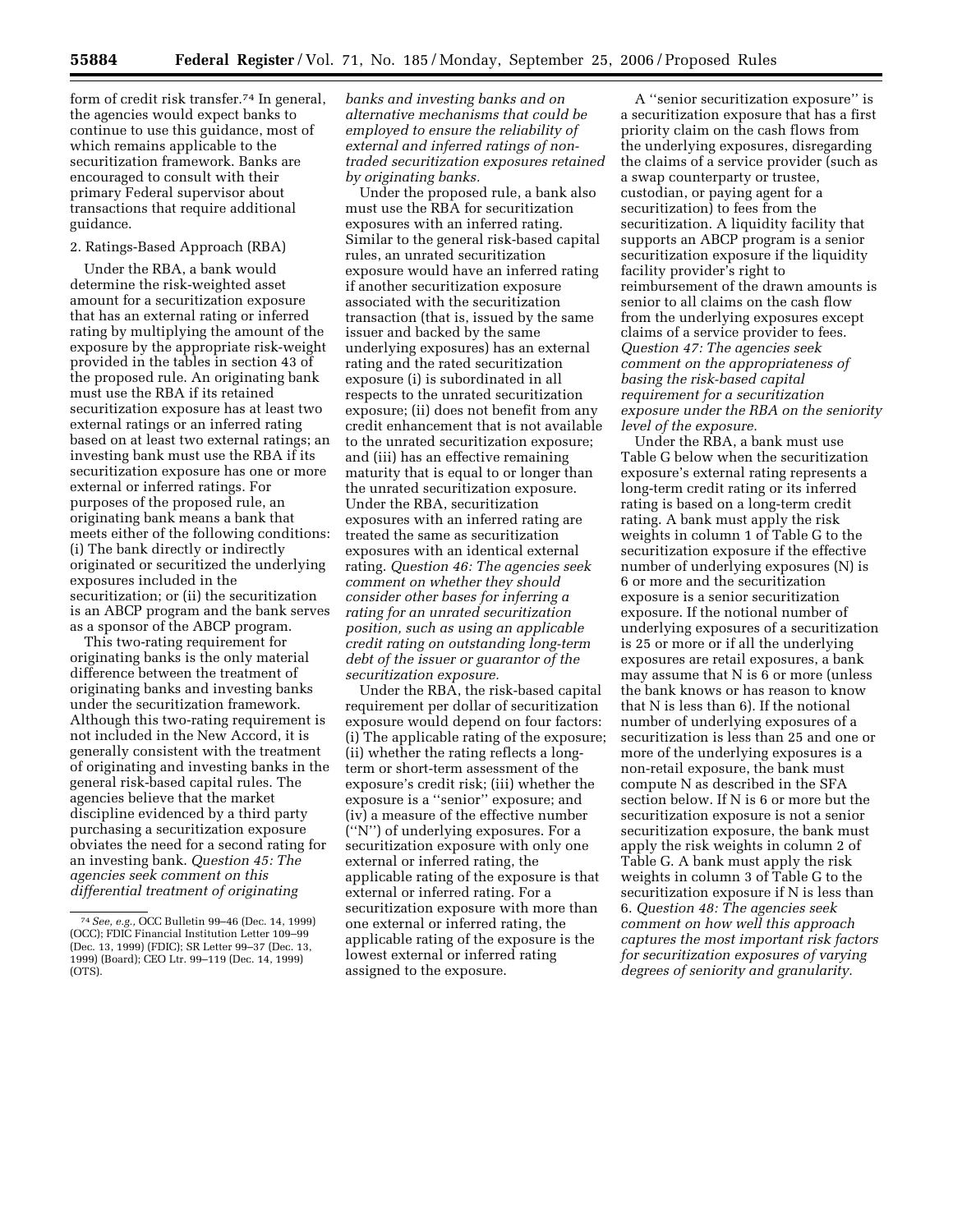| 55885 |
|-------|
|-------|

|                                                                                 | Column 1                                                                                             | Column <sub>2</sub>                                                                                      | Column <sub>3</sub>                                                                               |
|---------------------------------------------------------------------------------|------------------------------------------------------------------------------------------------------|----------------------------------------------------------------------------------------------------------|---------------------------------------------------------------------------------------------------|
| Applicable rating (illustrative rating example)                                 | Risk weights for<br>senior<br>securitization ex-<br>posures backed<br>by granular pools<br>(percent) | Risk weights for<br>non-senior<br>securitization ex-<br>posures backed<br>by granular pools<br>(percent) | Risk weights for<br>securitization ex-<br>posures backed<br>by non-granular<br>pools<br>(percent) |
|                                                                                 | 7                                                                                                    | 12                                                                                                       | 20                                                                                                |
| Third-highest investment grade-positive designation (for example, A+)           | 8<br>10                                                                                              | 15<br>18                                                                                                 | 25<br>35                                                                                          |
|                                                                                 | 12                                                                                                   | 20                                                                                                       |                                                                                                   |
| Third-highest investment grade—negative designation (for example, $A -$ )       | 20                                                                                                   | 35                                                                                                       |                                                                                                   |
| Lowest investment grade—positive designation (for example, BBB+)                | 35                                                                                                   |                                                                                                          | 50                                                                                                |
|                                                                                 | 60                                                                                                   |                                                                                                          | 75                                                                                                |
| Lowest investment grade—negative designation (for example, BBB –)               |                                                                                                      | 100                                                                                                      |                                                                                                   |
| One category below investment grade-positive designation (for example, BB+)     |                                                                                                      | 250                                                                                                      |                                                                                                   |
|                                                                                 |                                                                                                      | 425                                                                                                      |                                                                                                   |
| One category below investment grade—negative designation (for example, $BB -$ ) |                                                                                                      | 650                                                                                                      |                                                                                                   |
|                                                                                 |                                                                                                      | Deduction from tier 1 and tier 2 capital.                                                                |                                                                                                   |

TABLE G.—LONG-TERM CREDIT RATING RISK WEIGHTS UNDER RBA AND IAA

A bank must apply the risk weights in Table H when the securitization exposure's external rating represents a

short-term credit rating or its inferred rating is based on a short-term credit rating. A bank must apply the decision rules outlined in the previous paragraph to determine which column of Table H applies.

| Table H.—Short-Term Credit Rating Risk Weights Under RBA and IAA |  |
|------------------------------------------------------------------|--|
|------------------------------------------------------------------|--|

|                                                 | Column 1                                                                                             | Column 2                                                                                                 | Column 3                                                                                          |
|-------------------------------------------------|------------------------------------------------------------------------------------------------------|----------------------------------------------------------------------------------------------------------|---------------------------------------------------------------------------------------------------|
| Applicable rating (illustrative rating example) | Risk weights for<br>senior<br>securitization ex-<br>posures backed<br>by granular pools<br>(percent) | Risk weights for<br>non-senior<br>securitization ex-<br>posures backed<br>by granular pools<br>(percent) | Risk weights for<br>securitization ex-<br>posures backed<br>by non-granular<br>pools<br>(percent) |
|                                                 | 12<br>60                                                                                             | 12<br>20<br>75<br>Deduction from tier 1 and tier 2 capital.                                              | 20<br>35<br>75                                                                                    |

Within tables G and H, risk weights increase as rating grades decline. Under column 2 of Table G, for example, the risk weights range from 12 percent for exposures with the highest investment grade rating to 650 percent for exposures rated one category below investment grade with a negative designation. This pattern of risk weights is broadly consistent with analyses employing standard credit risk models and a range of assumptions regarding correlation effects and the types of exposures being securitized.<sup>75</sup> These analyses imply that, compared with a corporate bond having a given level of stand-alone credit risk (for example, as

measured by its expected loss rate), a securitization tranche having the same level of stand-alone credit risk—but backed by a reasonably granular and diversified pool—will tend to exhibit more systematic risk.76 This effect is most pronounced for below-investmentgrade tranches and is the primary reason why the RBA risk-weights increase rapidly as ratings deteriorate over this range—much more rapidly than for similarly rated corporate bonds.

Under the RBA, a securitization exposure that has an investment grade rating and has fewer than six effective underlying exposures generally receives a higher risk weight than a similarly

rated securitization exposure with six or more effective underlying exposures. The agencies have designed the risk weights in this manner to discourage a bank from engaging in regulatory capital arbitrage by securitizing very highquality wholesale exposures (that is, wholesale exposures with a low PD and LGD), obtaining external ratings on the securitization exposures issued by the securitization, and retaining essentially all the credit risk of the pool of underlying exposures.

Consistent with the ANPR, the proposed rule requires a bank to deduct from regulatory capital any securitization exposure with an external or inferred rating below one category below investment grade for long-term ratings or below investment grade for short-term ratings. Several commenters

<sup>75</sup>*See* Vladislav Peretyatkin and William Perraudin, ''Capital for Asset-Backed Securities,'' Bank of England, February 2003.

<sup>76</sup>*See, e.g.*, Michael Pykhtin and Ashish Dev, ''Credit Risk in Asset Securitizations: An Analytical Model,'' *Risk* (May 2002) S16–S20.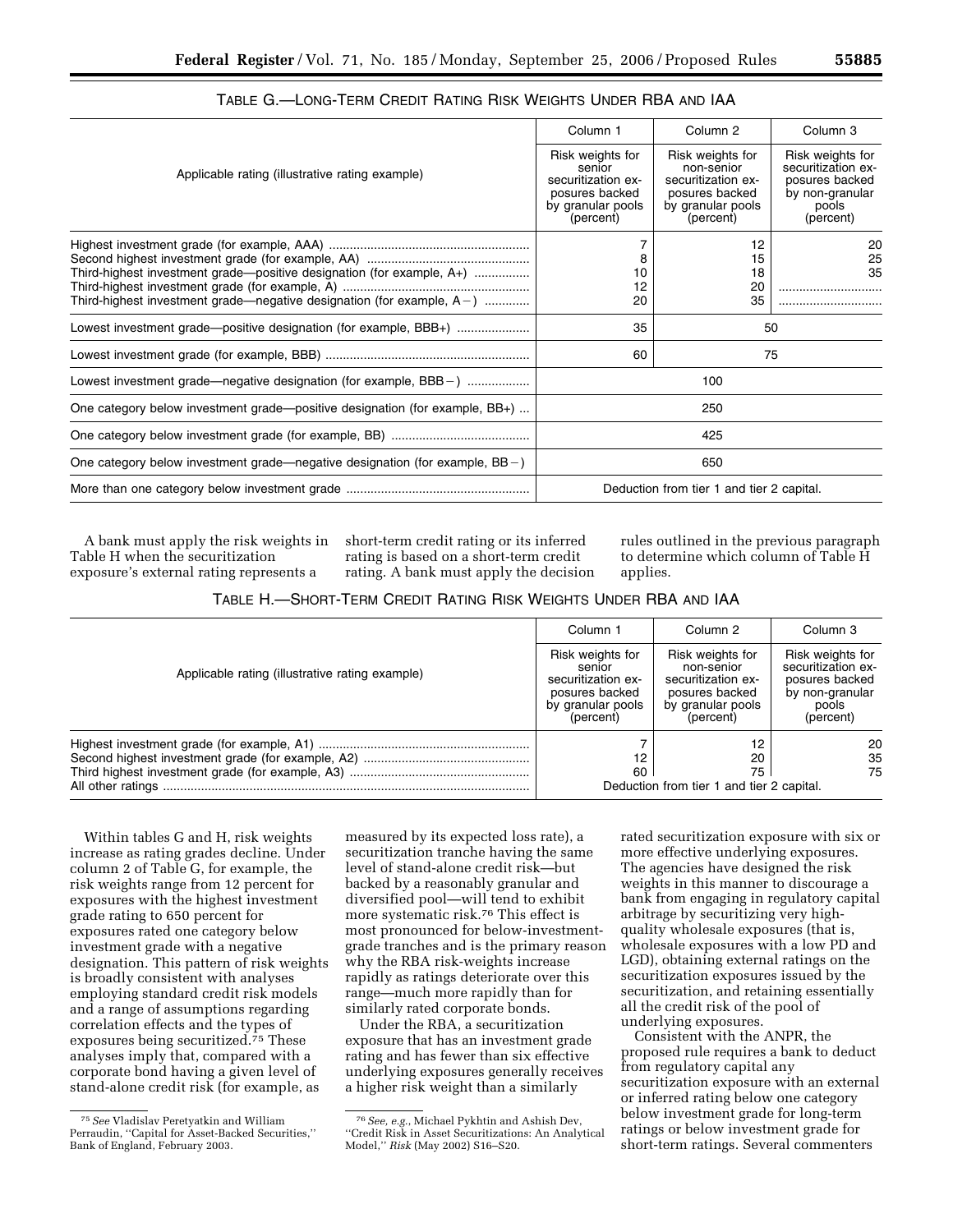argued that this deduction is excessive in light of the credit risk of such exposures. Although this proposed capital treatment is more conservative than suggested by credit risk modeling analyses, the agencies have decided to retain the deduction approach for lownon-investment grade exposures. The agencies believe that there are significant modeling uncertainties for such low-rated securitization tranches. Moreover, external ratings of these tranches are subject to less market discipline because these positions generally are retained by the bank.

The proposed RBA differs in several important respects from the RBA in the ANPR. First, under the ANPR, an originating bank (but not an investing bank) would have to deduct from regulatory capital the amount of any securitization exposure below the riskbased capital requirement for the underlying exposures as if they were held directly by the bank, regardless of whether the exposure would have qualified for a lower risk-based capital requirement under the RBA. The agencies took this position in the ANPR, in part, to provide incentives for originating banks to shed deeply subordinated, high risk, difficult-tovalue securitization exposures. The agencies also were concerned that an external credit rating may be less reliable when the rating applies to a retained, non-traded exposure and is sought by an originating bank primarily for regulatory capital purposes. Numerous commenters criticized this aspect of the ANPR as lacking risk sensitivity and inconsistently treating originating and investing banks. After further review, the agencies have concluded that the risk sensitivity and logic of the securitization framework would be enhanced by permitting originating banks and investing banks to use the RBA on generally equal terms. The agencies have revised the RBA to permit originating banks to use the RBA even if the retained securitization exposure is below the risk-based capital requirement for the underlying exposures as if they were held directly by the bank.

In addition, the agencies have enhanced the risk sensitivity of the RBA in the ANPR by introducing more riskweight gradations for securitization exposures with a long-term external or inferred rating in the third-highest investment grade rating category. Although the ANPR RBA applied the same risk weight to all securitization exposures with long-term external ratings in the third-highest investment grade rating category, the proposed rule provides three different risk weights to

securitization exposures that have longterm external ratings in the third-highest investment grade rating category depending on whether the rating has positive, negative, or no designation.

The agencies also have modified the ANPR RBA to expand the set of lower risk-weights applicable to the most senior tranches of reasonably granular securitizations to better reflect the low systematic risk of such tranches. For example, under the ANPR, certain relatively senior tranches of reasonably granular securitizations with long-term external ratings in the two highest investment grade rating categories received a lower risk-weight than more subordinated tranches of the same securitizations. Under the proposed rule, the most senior tranches of reasonably granular securitizations with long-term investment grade external ratings receive a more favorable riskweight as compared to more subordinated tranches of the same securitizations. In addition, in response to comments, the agencies have reduced the granularity requirement for a senior securitization exposure to qualify for the lower risk weights. Under the ANPR RBA, only securitization exposures to a securitization that has an N of 100 or more could qualify for the lower riskweights. Under the proposed rule, securitization exposures to a securitization that has an N of 6 or more would qualify for the lower risk weights.

Although the proposed rule's RBA expands the availability of the lower risk weights for senior securitization exposures in several respects, it also has a more conservative but simpler definition of a senior securitization exposure. The ANPR RBA imposed a mathematical test for determining the relative seniority of a securitization tranche. This test allowed the designation of multiple senior securitization tranches for a particular securitization. By contrast, the proposed RBA designates the most senior securitization tranche in a particular securitization as the only securitization tranche eligible for the lower risk weights.

In addition, some commenters argued that the ANPR RBA risk weights for highly-rated senior retail securitization exposures were excessive in light of the credit risk associated with such exposures. The agencies have determined that empirical research on this point (including that provided by commenters) is inconclusive and does not warrant a reduction in the RBA risk weights of these exposures.

### 3. Internal Assessment Approach (IAA)

The proposed rule permits a bank to compute its risk-based capital requirement for a securitization exposure to an ABCP program (such as a liquidity facility or credit enhancement) using the bank's internal assessment of the credit quality of the securitization exposure. To do so, the bank's internal assessment process and the ABCP program must meet certain qualification requirements in section 44 of the proposed rule, and the securitization exposure must initially be internally rated at least equivalent to investment grade. A bank that elects to use the IAA for any securitization exposure to an ABCP program must use the IAA to compute risk-based capital requirements for all securitization exposures that qualify for the IAA approach. Under the IAA, a bank would map its internal credit assessment of a securitization exposure to an equivalent external credit rating from an NRSRO. The bank would determine the riskweighted asset amount for a securitization exposure by multiplying the amount of the exposure (using the methodology set forth above in the RBA section) by the appropriate risk weight provided in Table G or H above.

The agencies included the IAA for securitization exposures to ABCP programs in response to comments on the ANPR. The ANPR indicated that the agencies expected banks to use the SFA or a ''Look-Through Approach'' to determine risk-based capital requirements for exposures to ABCP programs. Under the Look-Through Approach, a bank would determine its risk-based capital requirement for an eligible liquidity facility provided to an ABCP program by multiplying (i) 8 percent; (ii) the maximum potential drawdown on the facility; (iii) an applicable conversion factor of between 50 and 100 percent; and (iv) the applicable risk weight (which would typically be 100 percent). Commenters expressed concern that ABCP program sponsors would not have sufficient data about the underlying exposures in the ABCP program to use the SFA and that the Look-Through Approach produced economically unreasonable capital requirements for these historically safe credit exposures. The agencies are proposing to replace the Look-Through Approach with the IAA, which is similar to an approach already available to qualifying banks under the general risk-based capital rules for credit enhancements to ABCP programs and which the agencies believe would provide a more risk-sensitive and economically appropriate risk-based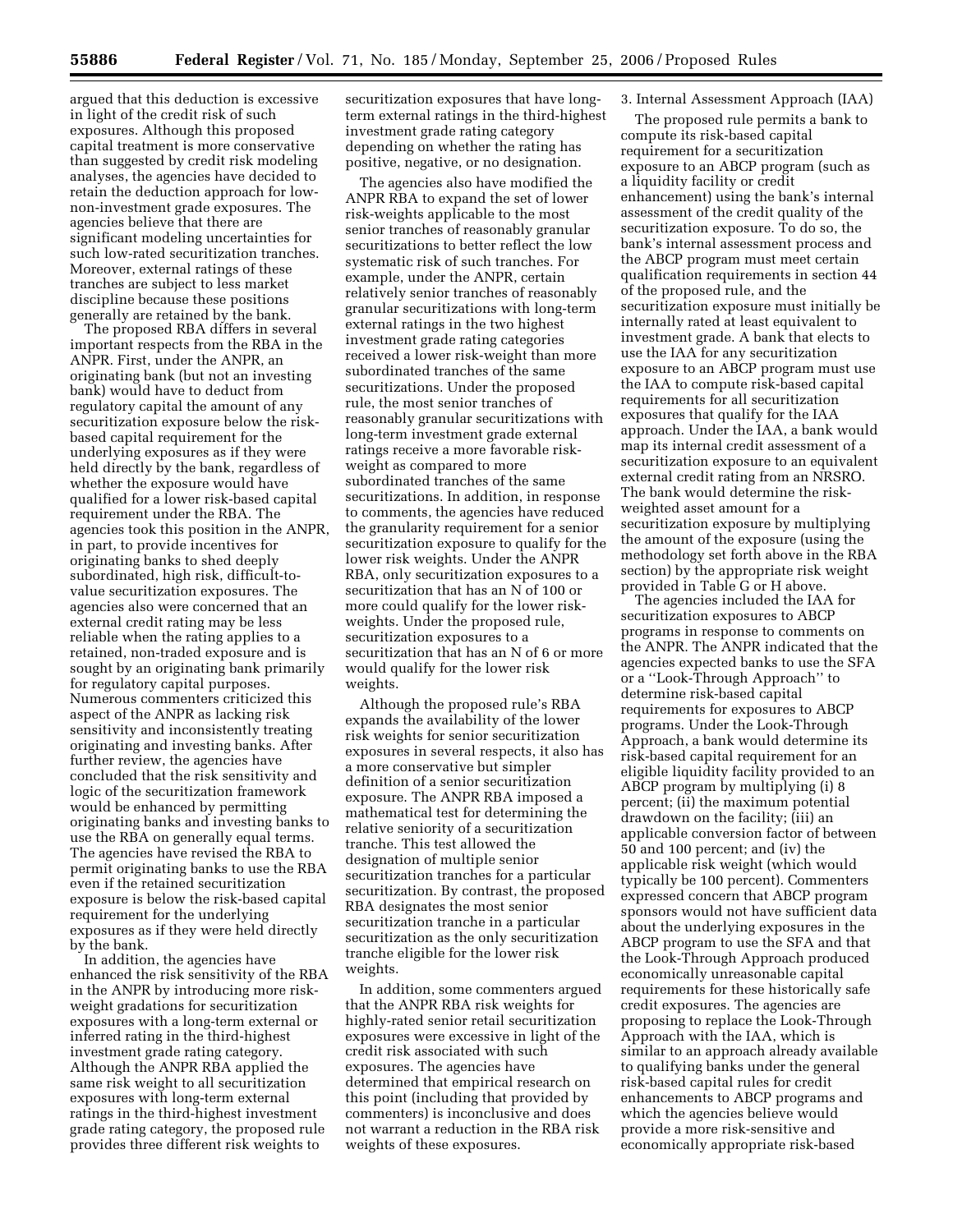capital treatment for bank exposures to ABCP programs.

To use the IAA, a bank must receive prior written approval from its primary Federal supervisor. To receive such approval, the bank would have to demonstrate that its internal credit assessment process satisfies all the following criteria. The bank's internal credit assessments of securitization exposures to ABCP programs must be based on publicly available rating criteria used by an NRSRO for evaluating the credit risk of the underlying exposures. The bank's internal credit assessments of securitization exposures used for regulatory capital purposes must be consistent with those used in the bank's internal risk management process, capital adequacy assessment process, and management information reporting systems.

In addition, the bank's internal credit assessment process must have sufficient granularity to identify gradations of risk. Each of the bank's internal credit assessment categories must correspond to an external credit rating of an NRSRO. The proposed rule also requires that the bank's internal credit assessment process, particularly the stress test factors for determining credit enhancement requirements, be at least as conservative as the most conservative of the publicly available rating criteria of the NRSROs that have provided external credit ratings to the commercial paper issued by the ABCP program.

Moreover, the bank must have an effective system of controls and oversight that ensures compliance with these operational requirements and maintains the integrity of the internal credit assessments. The bank must review and update each internal credit assessment whenever new material information is available, but no less

frequently than annually. The bank must also validate its internal credit assessment process on an ongoing basis, but not less frequently than annually.

To use the IAA on a specific exposure to an ABCP program, the program must exhibit the following characteristics:

(i) All the commercial paper issued by the ABCP program must have an external rating.

(ii) The ABCP program must have robust credit and investment guidelines (that is, underwriting standards).

(iii) The ABCP program must perform a detailed credit analysis of the asset sellers' risk profiles.

(iv) The ABCP program's underwriting policy must establish minimum asset eligibility criteria that include a prohibition of the purchase of assets that are significantly past due or defaulted, as well as limitations on concentrations to an individual obligor or geographic area and the tenor of the assets to be purchased.

(v) The aggregate estimate of loss on an asset pool that the ABCP program is considering purchasing must consider all sources of potential risk, such as credit and dilution risk.

(vi) The ABCP program must incorporate structural features into each purchase of assets to mitigate potential credit deterioration of the underlying exposures. Such features may include wind-down triggers specific to a pool of underlying exposures.

#### 4. Supervisory Formula Approach (SFA)

*General requirements.* Under the SFA, a bank would determine the riskweighted asset amount for a securitization exposure by multiplying the SFA risk-based capital requirement for the exposure (as determined by the supervisory formula set forth below) by 12.5. If the SFA risk weight for a securitization exposure is 1,250 percent or greater, however, the bank must

deduct the exposure from total capital rather than risk weight the exposure. Deduction is consistent with the treatment of other high-risk securitization exposures, such as CEIOs.

The SFA capital requirement for a securitization exposure depends on the following seven inputs:

(i) The amount of the underlying exposures (UE);

(ii) The securitization exposure's proportion of the tranche in which it resides (TP);

(iii) The sum of the risk-based capital requirement and ECL for the underlying exposures as if they were held directly on the bank's balance sheet divided by the amount of the underlying exposures  $(K_{\rm IRR})$ ;

(iv) The tranche's credit enhancement level (L);

(v) The tranche's thickness (T);

(vi) The securitization's effective number of underlying exposures (N); and

(vii) The securitization's exposureweighted average loss given default (EWALGD).

A bank may only use the SFA to determine its risk-based capital requirement for a securitization exposure if the bank can calculate each of these seven inputs on an ongoing basis. In particular, if a bank cannot compute K<sub>IRB</sub> because the bank cannot compute the risk-based capital requirement for all underlying exposures, the bank may not use the SFA to compute its risk-based capital requirement for the securitization exposure. In those cases, the bank would deduct the exposure from regulatory capital.

The SFA capital requirement for a securitization exposure is UE multiplied by TP multiplied by the greater of (i) 0.0056  $*$  T; or (ii)  $S[L+T] - S[L]$ , where:

 $\overline{1}$  $\left\{ \right.$  $\overline{ }$ 

J  $\overline{ }$ 

(i) 
$$
S[Y] = \begin{cases} Y & \text{when } Y \leq K_{\text{IRB}} \\ K_{\text{IRB}} + K[Y] - K[K_{\text{IRB}}] + \frac{d \cdot K_{\text{IRB}}}{20} \left( 1 - e^{\frac{20 \cdot (K_{\text{IRB}} - Y)}{K_{\text{IRB}}}} \right) & \text{when } Y > K_{\text{IRB}} \end{cases}
$$

(ii) 
$$
K[Y] = (1-h) \cdot [(1-\beta[Y;a,b]) \cdot Y + \beta[Y;a+1,b] \cdot c]
$$

(iii) 
$$
h = \left(1 - \frac{K_{IRB}}{EWALGD}\right)^{N}
$$

 $(iv) a = g \cdot c$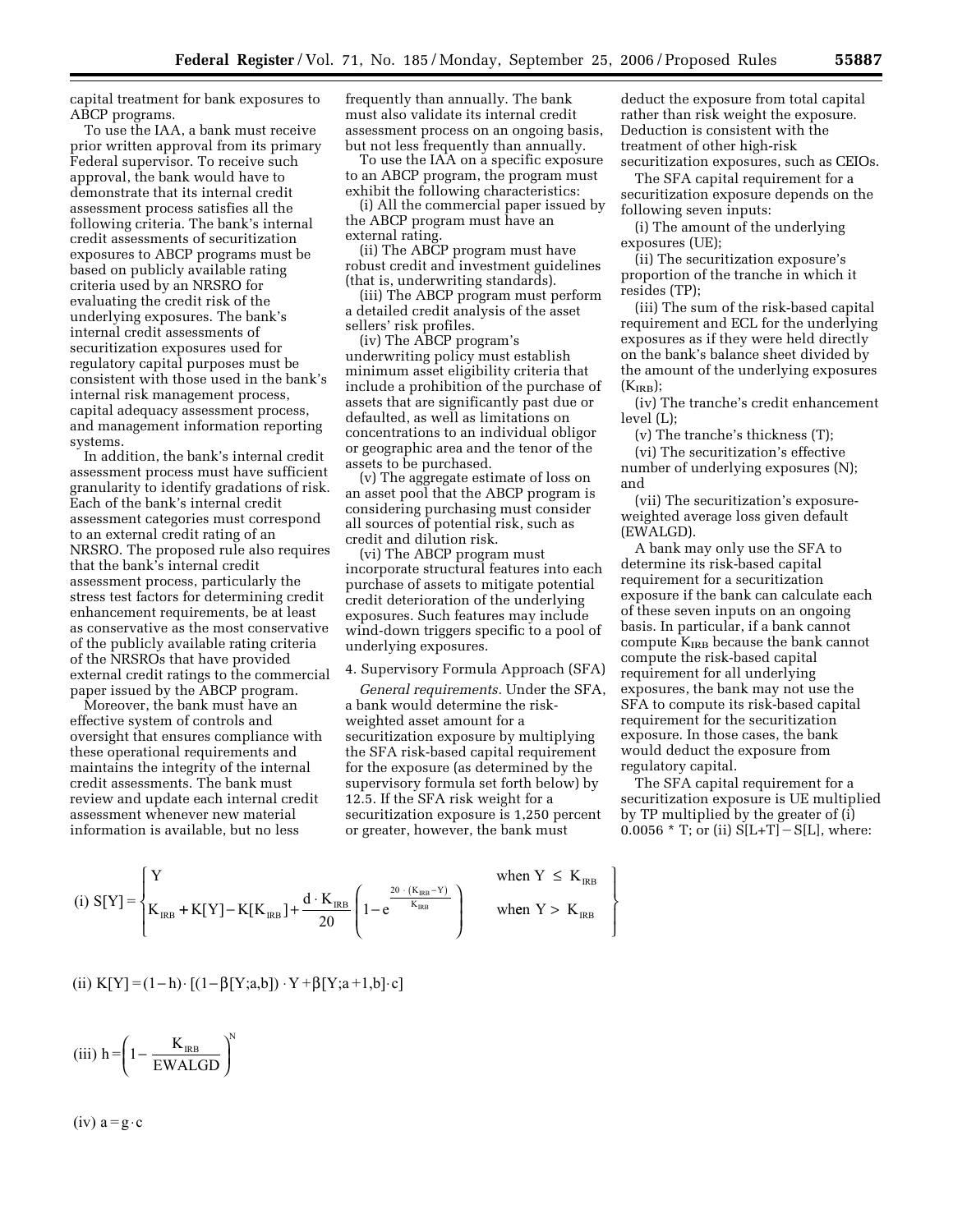$$
(vi) c = \frac{K_{\text{IRB}}}{1-h}
$$

(vii) 
$$
g = \frac{(1-c)\cdot c}{f} - 1
$$

(viii) 
$$
f = \frac{v + K_{IRB}^2}{1 - h} - c^2 + \frac{(1 - K_{IRB}) \cdot K_{IRB} - v}{(1 - h) \cdot 1000}
$$

(ix) 
$$
v = K_{IRB}
$$
. 
$$
\frac{(EWALGD - K_{IRB}) + .25 \cdot (1 - EWALGD)}{N}
$$

$$
(x) d=1-(1-h)\cdot (1-\beta[K_{IRB};a,b])
$$

In these expressions,  $\beta[Y; a, b]$  refers to the cumulative beta distribution with parameters a and b evaluated at Y. In the case where N=1 and EWALGD=100 percent, S[Y] in formula (1) must be calculated with K[Y] set equal to the product of  $K_{IRB}$  and Y, and d set equal to  $1 - K_{IRB}$ . The major inputs to the SFA formula (UE, TP,  $K_{IRB}$ , L, T, EWALGD, and N) are defined below and in section 45 of the proposed rule.

The SFA formula effectively imposes a 56 basis point minimum risk-based capital requirement (8 percent of the 7 percent risk weight) per dollar of securitization exposure. A number of commenters on the ANPR contended that this floor capital requirement in the SFA would be excessive for many senior securitization exposures. Although such a floor may impose a capital requirement that is too high for some securitization exposures, the agencies continue to believe that some minimum prudential capital requirement is appropriate in the securitization context. This 7 percent risk-weight floor is also consistent with the lowest capital requirement available under the RBA and, thus, should reduce incentives for regulatory capital arbitrage.

The SFA formula is a blend of credit risk modeling results and supervisory judgment. The function S[Y] incorporates two distinct features. First, a pure model-based estimate of the pool's aggregate systematic or nondiversifiable credit risk that is attributable to a first loss position covering losses up to and including Y. Because the tranche of interest covers losses over a specified range (defined in

terms of L and T), the tranche's systematic risk can be represented as  $S[L+T] - S[L]$ . The second feature involves a supervisory add-on primarily intended to avoid behavioral distortions associated with what would otherwise be a discontinuity in capital requirements for relatively thin mezzanine tranches lying just below and just above the  $K_{IRB}$  boundary: all tranches at or below K<sub>IRB</sub> would be deducted from capital, whereas a very thin tranche just above  $K_{IRB}$  would incur a pure model-based percentage capital requirement that could vary between zero and one, depending on the number of effective underlying exposures (N). The supervisory add-on applies primarily to positions just above K<sub>IRB</sub>, and its quantitative effect diminishes rapidly as the distance from K<sub>IRB</sub> widens.

Under the SFA, a bank must deduct from regulatory capital any securitization exposures (or parts thereof) that absorb losses at or below the level of  $K_{IRB}$ . However, the specific securitization exposures that are subject to this deduction treatment under the SFA may change over time in response to variation in the credit quality of the pool of underlying exposures. For example, if the pool's IRB capital requirement were to increase after the inception of a securitization, additional portions of unrated securitization exposures may fall below  $K_{IRB}$  and thus become subject to deduction under the SFA. Therefore, if a bank owns an unrated first-loss securitization exposure well in excess of  $K_{IRB}$ , the

capital requirement on the exposure could climb rapidly in the event of marked deterioration in the credit quality of the underlying exposures.

Apart from the risk-weight floor and other supervisory adjustments described above, the supervisory formula attempts to be as consistent as possible with the parameters and assumptions of the IRB framework that would apply to the underlying exposures if held directly by a bank.<br/>77 The specification of  $\mathbf{S}[\mathbf{Y}]$ assumes that  $K_{IRB}$  is an accurate measure of the total systematic credit risk of the pool of underlying exposures and that a securitization merely redistributes this systematic risk among its various tranches. In this way, S[Y] embodies precisely the same asset correlations as are assumed elsewhere within the IRB framework. In addition, this specification embodies the result that a pool's systematic risk (that is,  $K_{IRB}$ ) tends to be redistributed toward more senior tranches as the effective number of underlying exposures in the pool (N) declines.78 The importance of pool granularity depends on the pool's average loss severity rate, EWALGD. For small values of N, the framework implies that, as EWALGD increases, systematic risk is shifted toward senior tranches. For highly granular pools, such as securitizations of retail exposures, EWALGD would have no

 $^{77}\mathrm{The}$  conceptual basis for specification of K[x] is developed in Michael B. Gordy and David Jones, ''Random Tranches,'' *Risk*. (Mar. 2003) 78–83.

<sup>78</sup>*See* Michael Pykhtin and Ashish Dev, ''Coarsegrained CDOs,'' *Risk* (Jan. 2003) 113–116.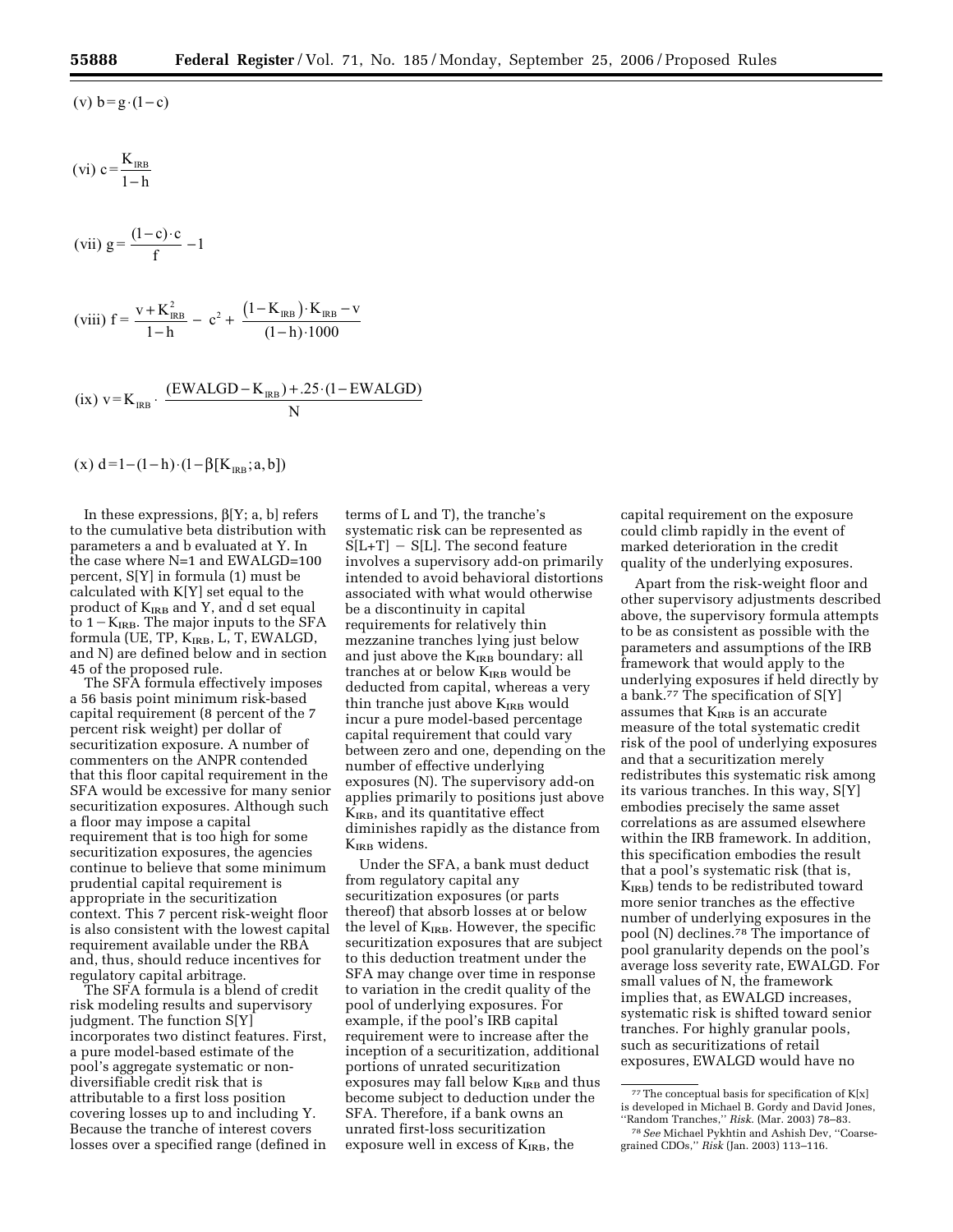influence on the SFA capital requirement.

*Inputs to the SFA formula.* The proposed rule provides the following definitions of the seven inputs into the SFA formula.

(i) *Amount of the underlying exposures (UE).* This input (measured in dollars) is the EAD of any underlying wholesale and retail exposures plus the amount of any underlying exposures that are securitization exposures (as defined in section 42(e) of the proposed rule) plus the adjusted carrying value of any underlying equity exposures (as defined in section 51(b) of the proposed rule). UE also would include any funded spread accounts, cash collateral accounts, and other similar funded credit enhancements.

(ii) *Tranche percentage (TP).* TP is the ratio of (i) the amount of the bank's securitization exposure to (ii) the amount of the securitization tranche that contains the bank's securitization exposure.

(iii)  $K_{IRB}$ .  $K_{IRB}$  is the ratio of (i) the risk-based capital requirement for the underlying exposures plus the ECL of the underlying exposures (all as determined as if the underlying exposures were directly held by the bank) to (ii) UE. The definition of  $K_{IRB}$ includes the ECL of the underlying exposures in the numerator because if the bank held the underlying exposures on its balance sheet, the bank also would hold reserves against the exposures.

The calculation of  $K_{IRB}$  must reflect the effects of any credit risk mitigant applied to the underlying exposures (either to an individual underlying exposure, a group of underlying exposures, or to the entire pool of underlying exposures). In addition, all assets related to the securitization are to be treated as underlying exposures for purposes of the SFA, including assets in a reserve account (such as a cash collateral account).

(iv) *Credit enhancement level (L).* L is the ratio of (i) the amount of all securitization exposures subordinated to the securitization tranche that contains the bank's securitization exposure to (ii) UE. Banks must determine L before considering the effects of any tranchespecific credit enhancements (such as third-party guarantees that benefit only a single tranche). Any after-tax gain-onsale or CEIOs associated with the securitization may not be included in L.

Any reserve account funded by accumulated cash flows from the

underlying exposures that is subordinated to the tranche that contains the bank's securitization exposure may be included in the numerator and denominator of L to the extent cash has accumulated in the account. Unfunded reserve accounts (that is, reserve accounts that are to be funded from future cash flows from the underlying exposures) may not be included in the calculation of L.

In some cases, the purchase price of receivables will reflect a discount that provides credit enhancement (for example, first loss protection) for all or certain tranches. When this arises, L should be calculated inclusive of this discount if the discount provides credit enhancement for the securitization exposure.

(v) *Thickness of tranche (T).* T is the ratio of (i) the size of the tranche that contains the bank's securitization exposure to (ii) UE.

(vi) *Effective number of exposures (N).*  As a general matter, the effective number of exposures would be calculated as follows:

$$
N = \frac{\left(\sum_{i} EAD_{i}\right)^{2}}{\sum_{i} EAD_{i}^{2}}
$$

where EAD<sub>i</sub> represents the EAD associated with the ith instrument in the pool of underlying exposures. For purposes of computing N, multiple exposures to one obligor must be treated as a single underlying exposure. In the case of a re-securitization (that is, a securitization in which some or all of the underlying exposures are themselves securitization exposures), a bank must treat each underlying securitization exposure as a single exposure and must not look through to the exposures that secure the underlying securitization exposures. The agencies recognize that this simple and conservative approach to resecuritizations may result in the differential treatment of economically similar securitization exposures. *Question 49: The agencies seek comment on suggested alternative approaches for determining the N of a re-securitization.* 

N represents the granularity of a pool of underlying exposures using an ''effective'' number of exposures concept rather than a ''gross'' number of exposures concept to appropriately assess the diversification of pools that

have individual underlying exposures of different sizes. An approach that simply counts the gross number of underlying exposures in a pool treats all exposures in the pool equally. This simplifying assumption could radically overestimate the granularity of a pool with numerous small exposures and one very large exposure. The effective exposure approach captures the notion that the risk profile of such an unbalanced pool is more like a pool of several mediumsized exposures than like a pool of a large number of equally sized small exposures.

For example, suppose Pool A contains four loans with EADs of \$100 each. Under the formula set forth above, N for Pool A would be four, precisely equal to the actual number of exposures. Suppose Pool B also contains four loans: One loan with an EAD of \$100 and three loans with an EAD of \$1. Although both pools contain four loans, Pool B is much less diverse and granular than Pool A because Pool B is dominated by the presence of a single \$100 loan. Intuitively, therefore, N for Pool B should be closer to one than to four. Under the formula in the rule, N for Pool B is calculated as follows:

$$
N = \frac{(100 + 1 + 1 + 1)^2}{100^2 + 1^2 + 1^2 + 1^2} = \frac{10,609}{10,003} = 1.06
$$

(vii) *Exposure-weighted average loss given default (EWALGD).* The EWALGD is calculated as:

$$
EVALGD = \frac{\sum_{i} LGD_{i} \cdot EAD_{i}}{\sum_{i} EAD_{i}}
$$

where LGD<sub>i</sub> represents the average LGD associated with all exposures to the ith obligor. In the case of a re-securitization, an LGD of 100 percent must be assumed for any underlying exposure that is itself a securitization exposure.

Under certain conditions, a bank may employ the following simplifications to the SFA. First, for securitizations all of whose underlying exposures are retail exposures, a bank may set  $h = 0$  and v = 0. In addition, if the share of a securitization corresponding to the largest underlying exposure  $(C_1)$  is no more than 0.03 (or 3 percent of the underlying exposures), then for purposes of the SFA the bank may set EWALGD=0.50 and N equal to the following amount: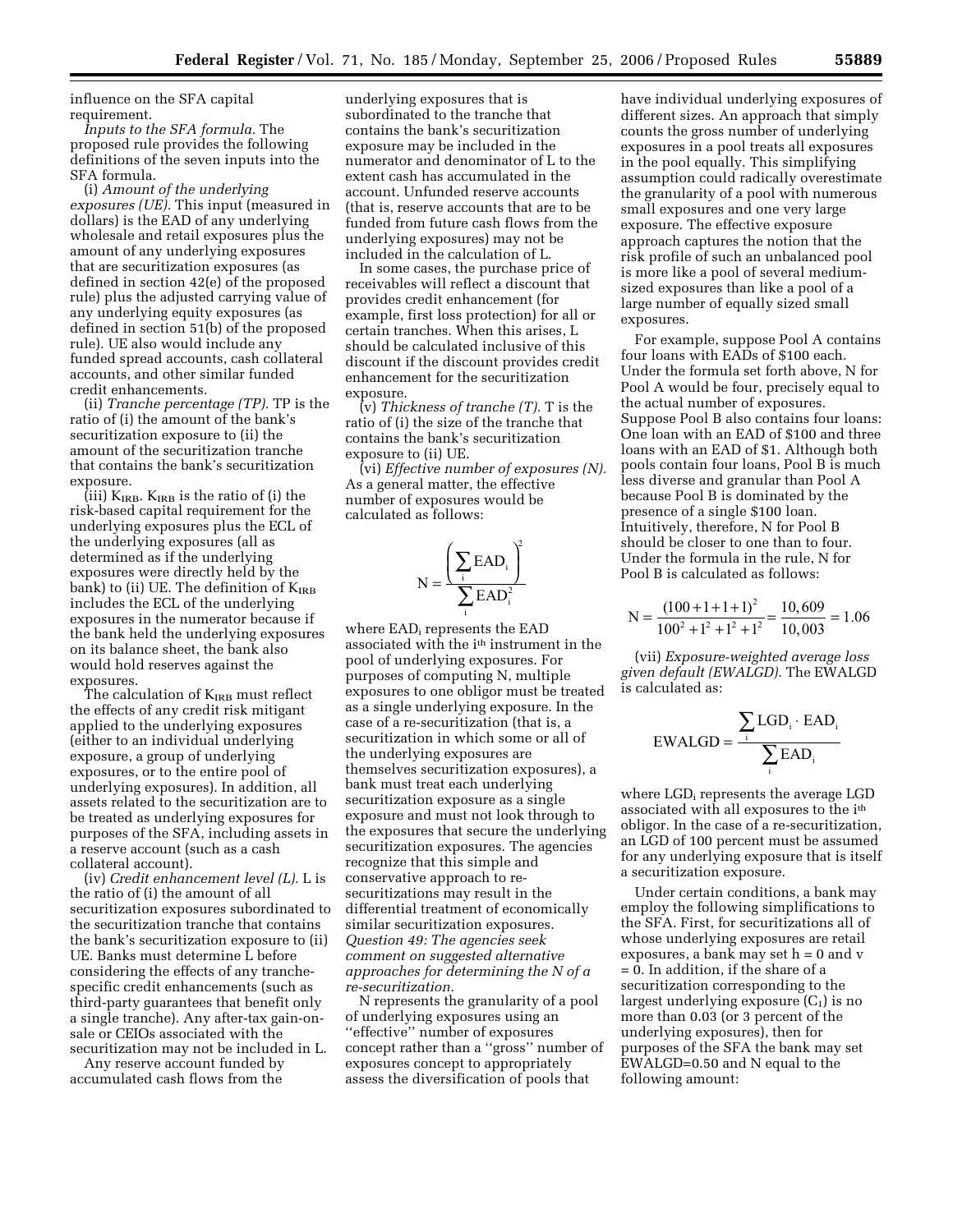$$
N = \frac{1}{C_1 C_m + \left(\frac{C_m - C_1}{m - 1}\right) \max(1 - mC_1, 0)}
$$

where  $C_m$  is the ratio of (i) the sum of the amounts of the largest 'm' underlying exposures of the securitization; to (ii) UE. A bank may select the level of 'm' in its discretion. For example, if the three largest underlying exposures of a securitization represent 15 percent of the pool of underlying exposures,  $C_3$  for the securitization is 0.15. As an alternative simplification option, if only  $C_1$  is available, and  $C_1$  is no more than 0.03, then the bank may set EWALGD=0.50 and  $N=1/C_1$ .

### 5. Eligible Disruption Liquidity Facilities

The version of the SFA contained in the New Accord provides a more favorable capital treatment for eligible disruption liquidity facilities than for other securitization exposures. Under the New Accord, an eligible disruption liquidity facility is a liquidity facility that supports an ABCP program and that (i) is subject to an asset quality test that precludes funding of underlying exposures that are in default; (ii) can be used to fund only those exposures that have an investment grade external rating at the time of funding, if the underlying exposures that the facility must fund against are externally rated exposures at the time that the exposures are sold to the program; and (iii) may only be drawn in the event of a general market disruption. Under the New Accord, a bank that uses the SFA to compute its risk-based capital requirement for an eligible disruption liquidity facility may multiply the facility's SFA-determined risk weight by 20 percent. *Question 50: The agencies have not included this concept in the proposed rule but seek comment on the prevalence of eligible disruption liquidity facilities and a bank's expected use of the SFA to calculate risk-based capital requirements for such facilities.* 

## 6. Credit Risk Mitigation for Securitization Exposures

An originating bank that has obtained a credit risk mitigant to hedge its securitization exposure to a synthetic or traditional securitization that satisfies the operational criteria in section 41 of the proposed rule may recognize the credit risk mitigant, but only as provided in section 46 of the proposed rule. An investing bank that has obtained a credit risk mitigant to hedge

a securitization exposure also may recognize the credit risk mitigant, but only as provided in section 46. A bank that has used the RBA or IAA to calculate its risk-based capital requirement for a securitization exposure whose external or inferred rating (or equivalent internal rating under the IAA) reflects the benefits of a particular credit risk mitigant provided to the associated securitization or that supports some or all of the underlying exposures, however, may not use the securitization credit risk mitigation rules to further reduce its risk-based capital requirement for the exposure based on that credit risk mitigant. For example, a bank that owns a AAA-rated asset-backed security that benefits, along with all the other securities issued by the securitization SPE, from an insurance wrap that is part of the securitization transaction would calculate its risk-based capital requirement for the security strictly under the RBA; no additional credit would be given for the presence of the insurance wrap. On the other hand, if a bank owns a BBB-rated asset-backed security and obtains a credit default swap from a AAA-rated counterparty to protect the bank from losses on the security, the bank would be able to apply the securitization CRM rules to recognize the risk mitigating effects of the credit default swap and determine the risk-based capital requirement for the position.

The proposed rule contains a separate treatment of CRM for securitization exposures (versus wholesale and retail exposures) because the wholesale and retail exposure CRM approaches rely on substitutions of, or adjustments to, the risk parameters of the hedged exposure. Because the securitization framework does not rely on risk parameters to determine risk-based capital requirements for securitization exposures, a different treatment of CRM for securitization exposures is necessary.

The securitization CRM rules, like the wholesale and retail CRM rules, address collateral separately from guarantees and credit derivatives. A bank is not permitted to recognize collateral other than financial collateral as a credit risk mitigant for securitization exposures. A bank may recognize financial collateral in determining the bank's risk-based capital requirement for a securitization

exposure using a collateral haircut approach. The bank's risk-based capital requirement for a collateralized securitization exposure is equal to the risk-based capital requirement for the securitization exposure as calculated under the RBA or the SFA multiplied by the ratio of adjusted exposure amount (E\*) to original exposure amount (E), where:

(i)  $E^* = \max \{0, [E - C \times (1 - Hs$  $-$  Hfx $)]$ ;

 $(ii)$  E = the amount of the securitization exposure (as calculated under section 42(e) of the proposed rule);

(iii) C = the current market value of the collateral;

(iv) Hs = the haircut appropriate to the collateral type; and

(v) Hfx = the haircut appropriate for any currency mismatch between the collateral and the exposure.

Where the collateral is a basket of different asset types or a basket of assets denominated in different currencies, the haircut on the basket will be

$$
H = \sum_i a_i H_i,
$$

where ai is the current market value of the asset in the basket divided by the current market value of all assets in the basket and Hi is the haircut applicable to that asset.

With the prior written approval of its primary Federal supervisor, a bank may calculate haircuts using its own internal estimates of market price volatility and foreign exchange volatility, subject to the requirements for use of ownestimates haircuts contained in section 32 of the proposed rule. Banks that use own-estimates haircuts for collateralized securitization exposures must assume a minimum holding period  $(T_M)$  for securitization exposures of 65 business days.

A bank that does not qualify for and use own-estimates haircuts must use the collateral type haircuts (Hs) in Table 3 of this preamble and must use a currency mismatch haircut (Hfx) of 8 percent if the exposure and the collateral are denominated in different currencies. To reflect the longer-term nature of securitization exposures as compared to eligible margin loans and OTC derivative contracts, however, these standard supervisory haircuts (which are based on a 10-business-day holding period and daily marking-to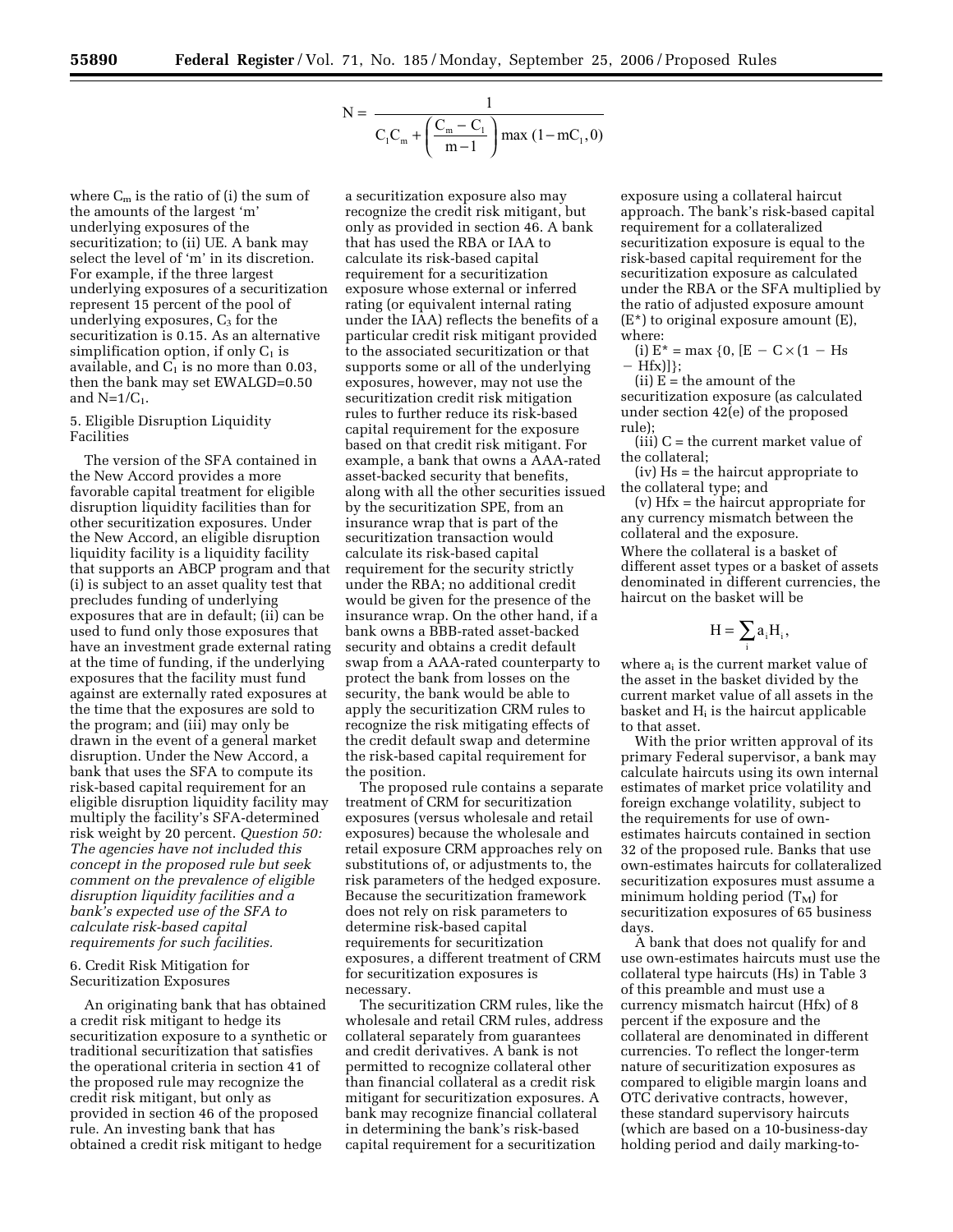market and remargining) must be adjusted to a 65-business-day holding period (the approximate number of business days in a calendar quarter) by multiplying them by the square root of 6.5 (2.549510). A bank also must adjust the standard supervisory haircuts upward on the basis of a holding period longer than 65 business days where and as appropriate to take into account the illiquidity of an instrument.

A bank may only recognize an eligible guarantee or eligible credit derivative provided by an eligible securitization guarantor in determining the bank's risk-based capital requirement for a securitization exposure. Eligible guarantee and eligible credit derivative are defined the same way as in the CRM rules for wholesale and retail exposures. An eligible securitization guarantor is defined to mean (i) a sovereign entity, the Bank for International Settlements, the International Monetary Fund, the European Central Bank, the European Commission, a Federal Home Loan Bank, the Federal Agricultural Mortgage Corporation (Farmer Mac), a multilateral development bank, a depository institution (as defined in section 3 of the Federal Deposit Insurance Act (12 U.S.C. 1813)), a bank holding company (as defined in section 2 of the Bank Holding Company Act (12 U.S.C. 1841)), a savings and loan holding company (as defined in 12 U.S.C. 1467a) provided all or substantially all of the holding company's activities are permissible for a financial holding company under 12 U.S.C. 1843(k)), a foreign bank (as defined in section 211.2 of the Federal Reserve Board's Regulation K (12 CFR 211.2)), or a securities firm; (ii) any other entity (other than an SPE) that has issued and outstanding an unsecured long-term debt security without credit enhancement that has a long-term applicable external rating in one of the three highest investment grade rating categories; or (iii) any other entity (other than an SPE) that has a PD assigned by the bank that is lower than or equivalent to the PD associated with a long-term external rating in the third-highest investment grade rating category.

A bank may recognize an eligible guarantee or eligible credit derivative provided by an eligible securitization guarantor in determining the bank's risk-based capital requirement for the securitization exposure as follows. If the protection amount of the eligible guarantee or eligible credit derivative equals or exceeds the amount of the securitization exposure, then the bank may set the risk-weighted asset amount for the securitization exposure equal to the risk-weighted asset amount for a direct exposure to the eligible

securitization guarantor (as determined in the wholesale risk weight function described in section 31 of the proposed rule), using the bank's PD for the guarantor, the bank's ELGD and LGD for the guarantee or credit derivative, and an EAD equal to the amount of the securitization exposure (as determined in section 42(e) of the proposed rule).

If, on the other hand, the protection amount of the eligible guarantee or eligible credit derivative is less than the amount of the securitization exposure, then the bank must divide the securitization exposure into two exposures in order to recognize the guarantee or credit derivative. The riskweighted asset amount for the securitization exposure is equal to the sum of the risk-weighted asset amount for the covered portion and the riskweighted asset amount for the uncovered portion. The risk-weighted asset amount for the covered portion is equal to the risk-weighted asset amount for a direct exposure to the eligible securitization guarantor (as determined in the wholesale risk weight function described in section 31 of the proposed rule), using the bank's PD for the guarantor, the bank's ELGD and LGD for the guarantee or credit derivative, and an EAD equal to the protection amount of the credit risk mitigant. The riskweighted asset amount for the uncovered portion is equal to the product of (i) 1.0 minus (the protection amount of the eligible guarantee or eligible credit derivative divided by the amount of the securitization exposure); and (ii) the risk-weighted asset amount for the securitization exposure without the credit risk mitigant (as determined in sections 42–45 of the proposed rule).

For any hedged securitization exposure, the bank must make applicable adjustments to the protection amount as required by the maturity mismatch, currency mismatch, and lack of restructuring provisions in paragraphs (d), (e), and (f) of section 33 of the proposed rule. If the riskweighted asset amount for a guaranteed securitization exposure is greater than the risk-weighted asset amount for the securitization exposure without the guarantee or credit derivative, a bank may always elect not to recognize the guarantee or credit derivative.

When a bank recognizes an eligible guarantee or eligible credit derivative provided by an eligible securitization guarantor in determining the bank's risk-based capital requirement for a securitization exposure, the bank also must (i) calculate ECL for the exposure using the same risk parameters that it uses for calculating the risk-weighted asset amount of the exposure (that is,

the PD associated with the guarantor's rating grade, the ELGD and LGD of the guarantee, and an EAD equal to the protection amount of the credit risk mitigant); and (ii) add this ECL to the bank's total ECL.

#### 7. Synthetic Securitizations

*Background.* In a synthetic securitization, an originating bank uses credit derivatives or guarantees to transfer the credit risk, in whole or in part, of one or more underlying exposures to third-party protection providers. The credit derivative or guarantee may be either collateralized or uncollateralized. In the typical synthetic securitization, the underlying exposures remain on the balance sheet of the originating bank, but a portion of the originating bank's credit exposure is transferred to the protection provider or covered by collateral pledged by the protection provider.

In general, the proposed rule's treatment of synthetic securitizations is identical to that of traditional securitizations. The operational requirements for synthetic securitizations are more detailed than those for traditional securitizations and are intended to ensure that the originating bank has truly transferred credit risk of the underlying exposures to one or more third-party protection providers.

Although synthetic securitizations typically employ credit derivatives, which might suggest that such transactions would be subject to the CRM rules in section 33 of the proposed rule, banks must first apply the securitization framework when calculating risk-based capital requirements for a synthetic securitization exposure. Banks may ultimately be redirected to the securitization CRM rules to adjust the securitization framework capital requirement for an exposure to reflect the CRM technique used in the transaction.

*Operational requirements for synthetic securitizations.* For synthetic securitizations, an originating bank may recognize for risk-based capital purposes the use of CRM to hedge, or transfer credit risk associated with, underlying exposures only if each of the following conditions is satisfied:

(i) The credit risk mitigant is financial collateral, an eligible credit derivative from an eligible securitization guarantor (defined above), or an eligible guarantee from an eligible securitization guarantor.

(ii) The bank transfers credit risk associated with the underlying exposures to third-party investors, and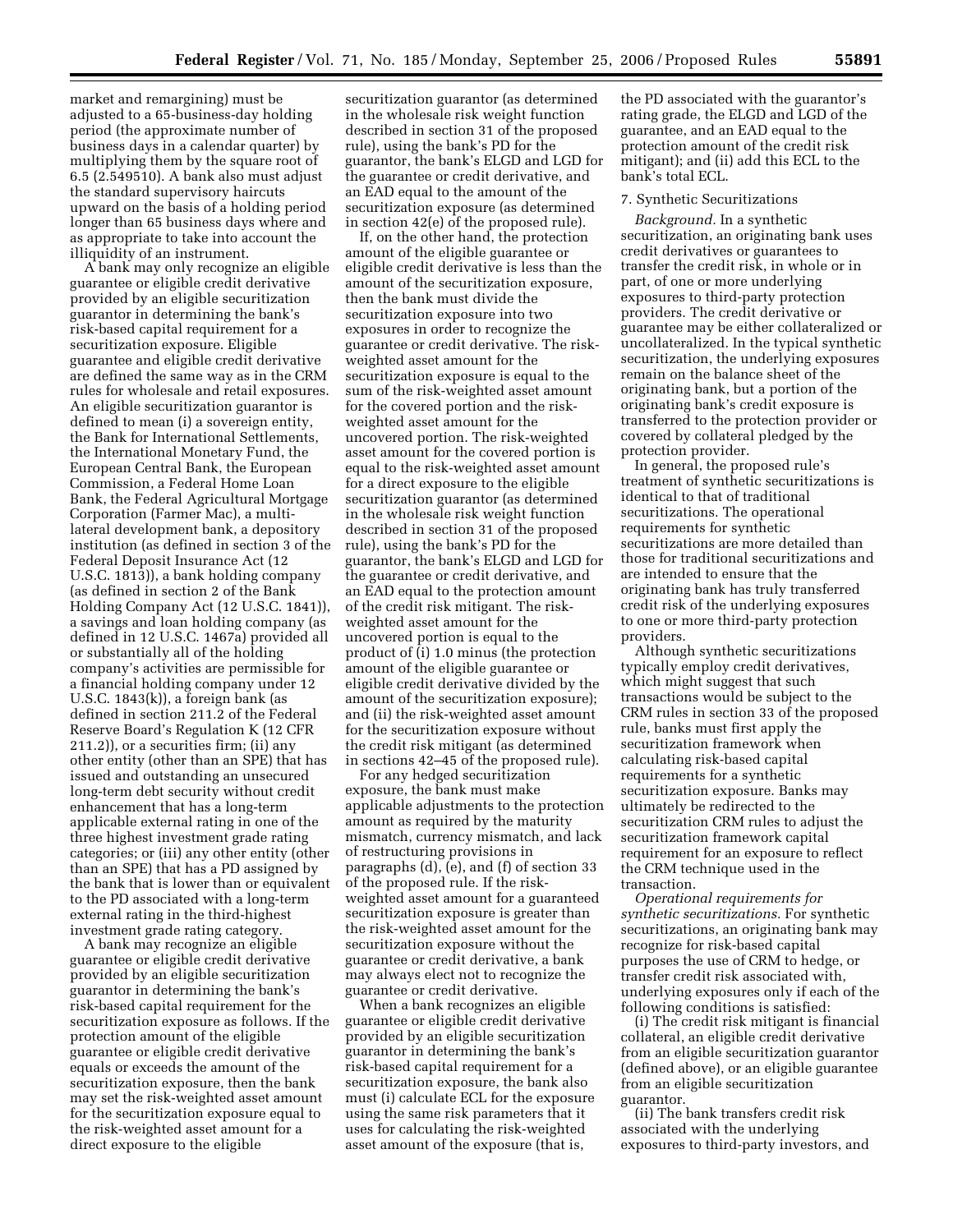the terms and conditions in the credit risk mitigants employed do not include provisions that:

(A) Allow for the termination of the credit protection due to deterioration in the credit quality of the underlying exposures;

(B) Require the bank to alter or replace the underlying exposures to improve the credit quality of the underlying exposures;

(C) Increase the bank's cost of credit protection in response to deterioration in the credit quality of the underlying exposures;

(D) Increase the yield payable to parties other than the bank in response to a deterioration in the credit quality of the underlying exposures; or

(E) Provide for increases in a retained first loss position or credit enhancement provided by the bank after the inception of the securitization.

(iii) The bank obtains a well-reasoned opinion from legal counsel that confirms the enforceability of the credit risk mitigant in all relevant jurisdictions.

(iv) Any clean-up calls relating to the securitization are eligible clean-up calls (as discussed above).

Failure to meet the above operational requirements for a synthetic securitization would prevent the originating bank from using the securitization framework and would require the originating bank to hold riskbased capital against the underlying exposures as if they had not been synthetically securitized. A bank that provides credit protection to a synthetic securitization must use the securitization framework to compute risk-based capital requirements for its exposures to the synthetic securitization even if the originating bank failed to meet one or more of the operational requirements for a synthetic securitization.

Consistent with the treatment of traditional securitization exposures, banks would be required to use the RBA for synthetic securitization exposures that have an appropriate number of external or inferred ratings. For an originating bank, the RBA would typically be used only for the most senior tranche of the securitization, which often would have an inferred rating. If a bank has a synthetic securitization exposure that does not have an external or inferred rating, the bank would apply the SFA to the exposure (if the bank and the exposure qualify for use of the SFA) without considering any CRM obtained as part of the synthetic securitization. Then, if the bank has obtained a credit risk mitigant on the exposure as part of the synthetic

securitization, the bank would apply the securitization CRM rules to reduce its risk-based capital requirement for the exposure. For example, if the credit risk mitigant is financial collateral, the bank must use the standard supervisory or own-estimates haircuts to reduce its risk-based capital requirement. If the bank is a protection provider to a synthetic securitization and has obtained a credit risk mitigant on its exposure, the bank would also apply the securitization CRM rules in section 46 of the proposed rule to reduce its riskbased capital requirement on the exposure. If neither the RBA nor the SFA is available, a bank would deduct the exposure from regulatory capital.

*First-loss tranches.* If a bank has a first-loss position in a pool of underlying exposures in connection with a synthetic securitization, the bank must deduct the position from regulatory capital unless (i) the position qualified for use of the RBA or (ii) the bank and the position qualified for use of the SFA and a portion of the position was above KIRB.

*Mezzanine tranches.* In a typical synthetic securitization, an originating bank obtains credit protection on a mezzanine, or second-loss, tranche of a synthetic securitization by either (i) obtaining a credit default swap or financial guarantee from a third-party financial institution; or (ii) obtaining a credit default swap or financial guarantee from an SPE whose obligations are secured by financial collateral.

For a bank that creates a synthetic mezzanine tranche by obtaining an eligible credit derivative or guarantee from an eligible securitization guarantor, the bank generally would treat the notional amount of the credit derivative or guarantee (as adjusted to reflect any maturity mismatch, lack of restructuring coverage, or currency mismatch) as a wholesale exposure to the protection provider and use the IRB framework for wholesale exposures to determine the bank's risk-based capital requirement for the exposure. A bank that creates the synthetic mezzanine tranche by obtaining a guarantee or credit derivative that is collateralized by financial collateral but provided by a non-eligible securitization guarantor generally would (i) first use the SFA to calculate the risk-based capital requirement on the exposure (ignoring the guarantee or credit derivative and the associated collateral); and (ii) then use the securitization CRM rules to calculate any reductions to the riskbased capital requirement resulting from the associated collateral. The bank may look only to the protection provider

from which it obtains the guarantee or credit derivative when determining its risk-based capital requirement for the exposure (that is, if the protection provider hedges the guarantee or credit derivative with a guarantee or credit derivative from a third party, the bank may not look through the protection provider to that third party when calculating its risk-based capital requirement for the exposure).

For a bank providing credit protection on a mezzanine tranche of a synthetic securitization, the bank would use the RBA to determine the risk-based capital requirement for the exposure if the exposure has an external or inferred rating. If the exposure does not have an external or inferred rating and the exposure qualifies for use of the SFA, the bank would use the SFA to calculate the risk-based capital requirement for the exposure. If neither the RBA nor the SFA are available, the bank would deduct the exposure from regulatory capital. If a bank providing credit protection on the mezzanine tranche of a synthetic securitization obtains a credit risk mitigant to hedge its exposure, the bank could apply the securitization CRM rules to reflect the risk reduction achieved by the credit risk mitigant.

*Super-senior tranches.* A bank that has the most senior position in a pool of underlying exposures in connection with a synthetic securitization would use the RBA to calculate its risk-based capital requirement for the exposure if the exposure has at least one external or inferred rating (in the case of an investing bank) or at least two external or inferred ratings (in the case of an originating bank). If the super-senior tranche does not have an external or inferred rating and the bank and the exposure qualify for use of the SFA, the bank would use the SFA to calculate the risk-based capital requirement for the exposure. If neither the RBA nor the SFA are available, the bank would deduct the exposure from regulatory capital. If an investing bank in the super-senior tranche of a synthetic securitization obtains a credit risk mitigant to hedge its exposure, however, the investing bank may apply the securitization CRM rules to reflect the risk reduction achieved by the credit risk mitigant.

## 8. Nth To Default Credit Derivatives

Credit derivatives that provide credit protection only for the nth defaulting reference exposure in a group of reference exposures (nth to default credit derivatives) are similar to synthetic securitizations that provide credit protection only after the first-loss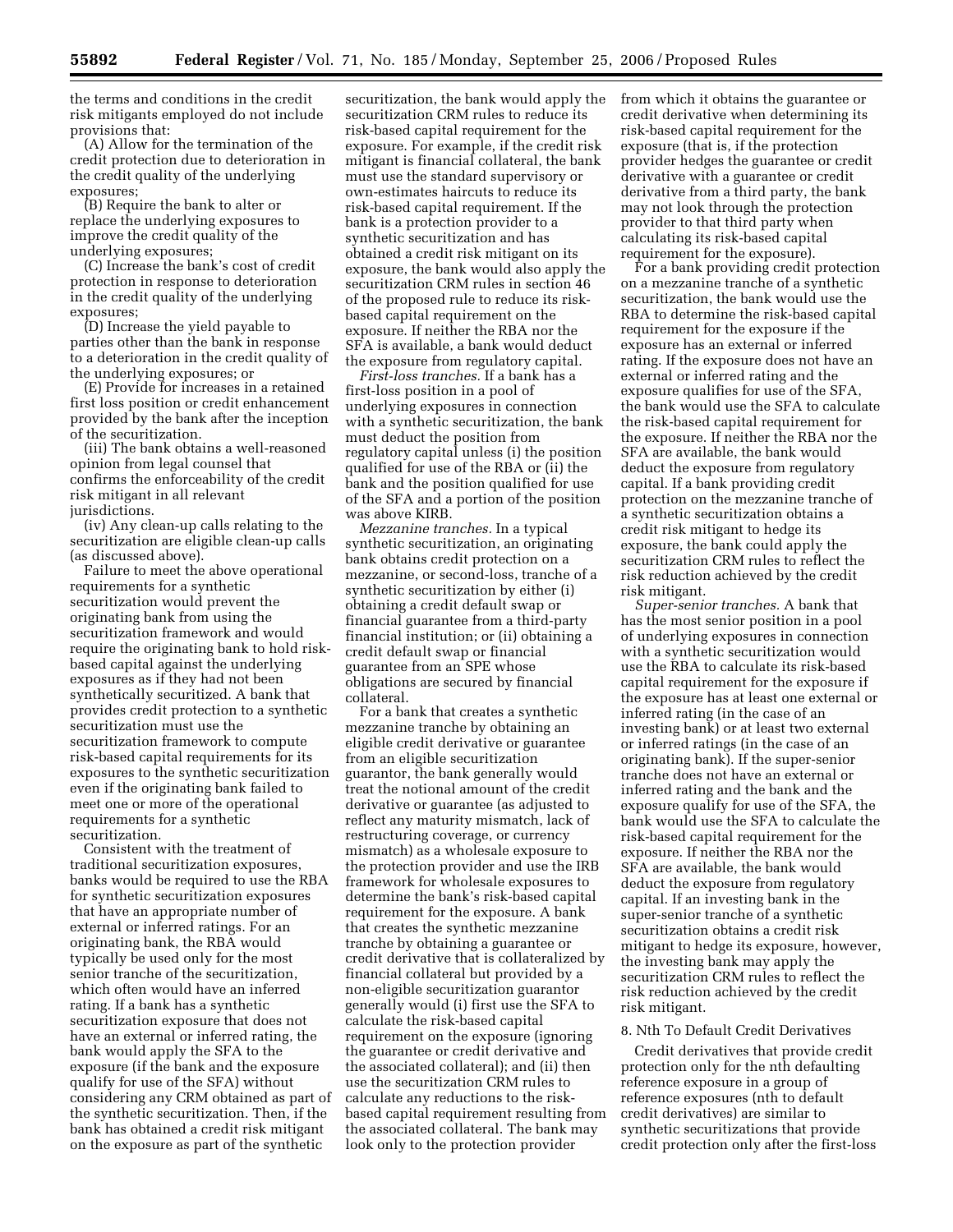tranche has defaulted or become a loss. A simplified treatment is available to banks that purchase and provide such credit protection. A bank that obtains credit protection on a group of underlying exposures through a first-todefault credit derivative must determine its risk-based capital requirement for the underlying exposures as if the bank had synthetically securitized only the underlying exposure with the lowest capital requirement (K) (as calculated under Table 2 of the proposed rule) and had obtained no credit risk mitigant on the other (higher capital requirement) underlying exposures. If the bank purchases credit protection on a group of underlying exposures through an nthto-default credit derivative (other than a first-to-default credit derivative), it may only recognize the credit protection for risk-based capital purposes either if it has obtained credit protection on the same underlying exposures in the form of first-through-(n-1)-to-default credit derivatives, or if n-1 of the underlying exposures have already defaulted. In such a case, the bank would again determine its risk-based capital requirement for the underlying exposures as if the bank had only synthetically securitized the n-1 underlying exposures with the lowest capital requirement (K) (as calculated under Table 2 of the proposed rule) and had obtained no credit risk mitigant on the other underlying exposures.

A bank that provides credit protection on a group of underlying exposures through a first-to-default credit derivative must determine its riskweighted asset amount for the derivative by applying the RBA (if the derivative qualifies for the RBA) or, if the derivative does not qualify for the RBA, by setting its risk-weighted asset amount for the derivative equal to the product of (i) the protection amount of the derivative; (ii) 12.5; and (iii) the sum of the risk-based capital requirements (K) of the individual underlying exposures (as calculated under Table 2 of the proposed rule), up to a maximum of 100 percent. If a bank provides credit protection on a group of underlying exposures through an nth-to-default credit derivative (other than a first-todefault credit derivative), the bank must determine its risk-weighted asset amount for the derivative by applying the RBA (if the derivative qualifies for the RBA) or, if the derivative does not qualify for the RBA, by setting the riskweighted asset amount for the derivative equal to the product of (i) the protection amount of the derivative; (ii) 12.5; and (iii) the sum of the risk-based capital requirements (K) of the individual

underlying exposures (as calculated under Table 2 of the proposed rule and excluding the n-1 underlying exposures with the lowest risk-based capital requirements), up to a maximum of 100 percent.

For example, a bank provides credit protection in the form of a second-todefault credit derivative on a basket of five reference exposures. The derivative is unrated and the protection amount of the derivative is \$100. The risk-based capital requirements of the underlying exposures are 2.5 percent, 5.0 percent, 10.0 percent, 15.0 percent, and 20 percent. The risk-weighted asset amount of the derivative would be  $$100 \times 12.5$  $\times$  (.05 + .10 + .15 + .20) or \$625. If the derivative were externally rated in the lowest investment grade rating category with a positive designation, the riskweighted asset amount would be  $$100 \times$ 0.50 or \$50.

### 9. Early Amortization Provisions

*Background.* Many securitizations of revolving credit facilities (for example, credit card receivables) contain provisions that require the securitization to be wound down and investors to be repaid if the excess spread falls below a certain threshold.79 This decrease in excess spread may, in some cases, be caused by deterioration in the credit quality of the underlying exposures. An early amortization event can increase a bank's capital needs if new draws on the revolving credit facilities would need to be financed by the bank using on-balance sheet sources of funding. The payment allocations used to distribute principal and finance charge collections during the amortization phase of these transactions also can expose a bank to greater risk of loss than in other securitization transactions. To address the risks that early amortization of a securitization poses to originating banks, the agencies propose the capital treatment described below.

The proposed rule would define an early amortization provision as a provision in a securitization's governing documentation that, when triggered, causes investors in the securitization exposures to be repaid before the original stated maturity of the securitization exposure, unless the provision is solely triggered by events

not related to the performance of the underlying exposures or the originating bank (such as material changes in tax laws or regulations). Under the proposed rule, an originating bank must generally hold regulatory capital against the sum of the originating bank's interest and the investors' interest arising from a revolving securitization that contains an early amortization provision. An originating bank must compute its capital requirement for its interest using the hierarchy of approaches for securitization exposures as described above. The originating bank's risk-weighted asset amount with respect to the investors' interest in the securitization is equal to the product of the following four quantities: (i) The EAD associated with the investors' interest; (ii) the appropriate conversion factor (CF) as determined below; (iii)  $K_{IRB}$ ; and (iv) 12.5.

Under the proposed rule, as noted above, a bank is not required to hold regulatory capital against the investors' interest if early amortization is solely triggered by events not related to the performance of the underlying exposures or the originating bank, such as material changes in tax laws or regulation. Under the New Accord, a bank is also not required to hold regulatory capital against the investors' interest if (i) the securitization has a replenishment structure in which the individual underlying exposures do not revolve and the early amortization ends the ability of the originating bank to add new underlying exposures to the securitization; (ii) the securitization involves revolving assets and contains early amortization features that mimic term structures (that is, where the risk of the underlying exposures does not return to the originating bank); or (iii) investors in the securitization remain fully exposed to future draws by borrowers on the underlying exposures even after the occurrence of early amortization. *Question 51: The agencies seek comment on the appropriateness of these additional exemptions in the U.S. markets for revolving securitizations*.

Under the proposed rule, the investors' interest with respect to a revolving securitization captures both the drawn balances and undrawn lines of the underlying exposures that are allocated to the investors in the securitization. The EAD associated with the investors' interest is equal to the EAD of the underlying exposures multiplied by the ratio of the total amount of securitization exposures issued by the SPE to investors; divided by the outstanding principal amount of underlying exposures.

<sup>79</sup>The proposed rule defines excess spread for a period as gross finance charge collections (including market interchange fees) and other income received by the SPE over the period minus interest paid to holders of securitization exposures, servicing fees, charge-offs, and other senior trust similar expenses of the SPE over the period, all divided by the principal balance of the underlying exposures at the end of the period.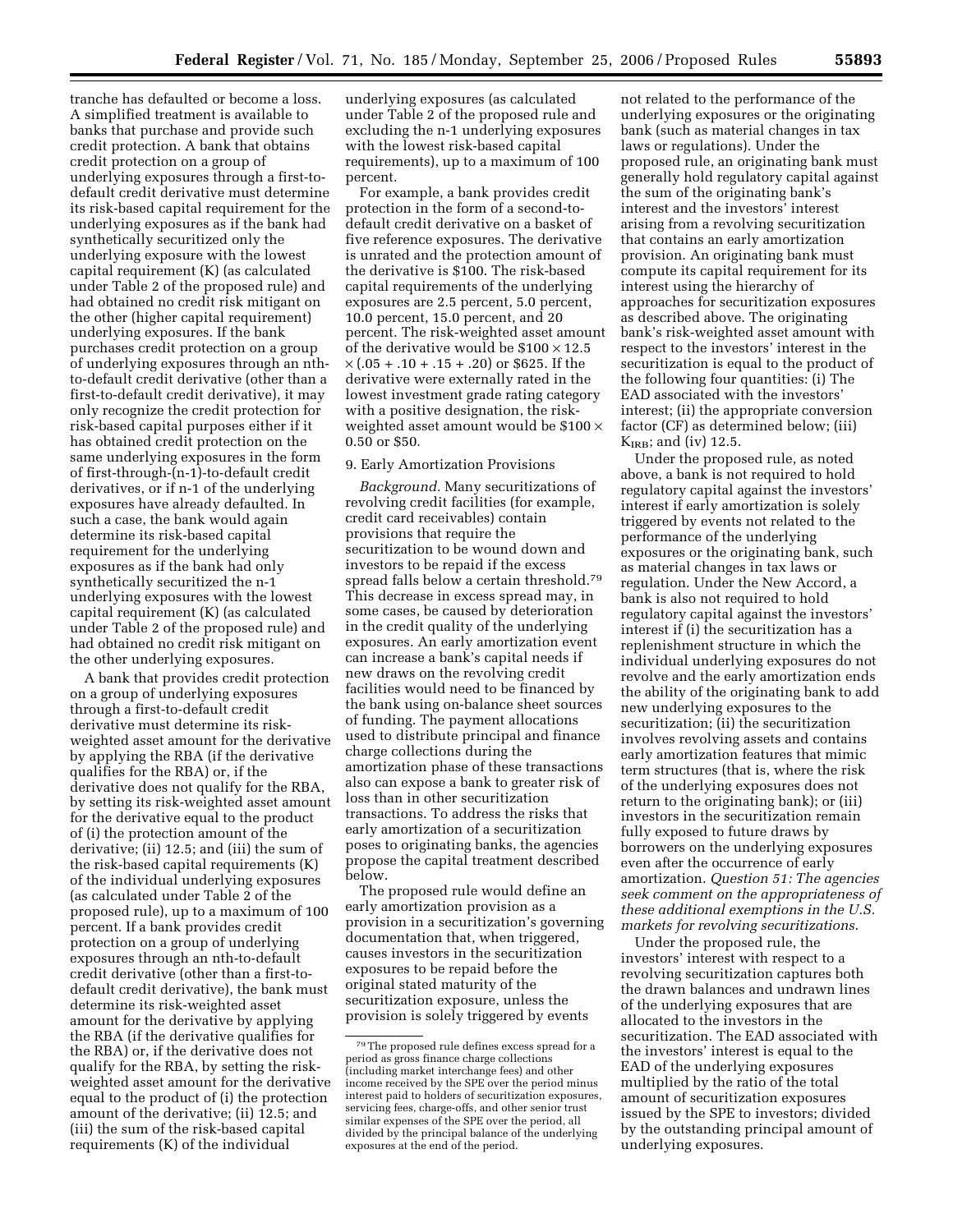In general, the applicable CF would depend on whether the early amortization provision repays investors through a ''controlled'' or ''noncontrolled'' mechanism and whether the underlying exposures are revolving retail credit facilities that are uncommitted—that is, unconditionally cancelable by the bank to the fullest extent of Federal law (for example, credit card receivables)—or are other revolving credit facilities (for example, revolving corporate credit facilities). Under the proposed rule, a ''controlled'' early amortization provision meets each of the following conditions:

(i) The originating bank has appropriate policies and procedures to ensure that it has sufficient capital and liquidity available in the event of an early amortization;

(ii) Throughout the duration of the securitization (including the early amortization period) there is the same pro rata sharing of interest, principal, expenses, losses, fees, recoveries, and other cash flows from the underlying exposures, based on the originating

bank's and the investors' relative shares of the underlying exposures outstanding measured on a consistent monthly basis;

(iii) The amortization period is sufficient for at least 90 percent of the total underlying exposures outstanding at the beginning of the early amortization period to have been repaid or recognized as in default; and

(iv) The schedule for repayment of investor principal is not more rapid than would be allowed by straight-line amortization over an 18-month period.

An early amortization provision that does not meet any of the above criteria is a ''non-controlled'' early amortization provision. *Question 52: The agencies solicit comment on the distinction between controlled and non-controlled early amortization provisions and on the extent to which banks use controlled early amortization provisions. The agencies also invite comment on the proposed definition of a controlled early amortization provision, including in particular the 18-month period set forth above*.

*Controlled early amortization.* To calculate the appropriate CF for a securitization of uncommitted revolving retail exposures that contains a *controlled* early amortization provision, a bank must compare the three-month average excess spread for the securitization to the point at which the bank is required to trap excess spread under the securitization transaction. In securitizations that do not require excess spread to be trapped, or that specify a trapping point based primarily on performance measures other than the three-month average excess spread, the excess spread trapping point is 4.5 percent. The bank must divide the three-month average excess spread level by the excess spread trapping point and apply the appropriate CF from Table I. *Question 53: The agencies seek comment on the appropriateness of the 4.5 percent excess spread trapping point and on other types and levels of early amortization triggers used in securitizations of revolving retail exposures that should be considered by the agencies*.

## TABLE I.—CONTROLLED EARLY AMORTIZATION PROVISIONS

|                         | Uncommitted                                                                                                                                                                                                                                                                                                       | Committed |
|-------------------------|-------------------------------------------------------------------------------------------------------------------------------------------------------------------------------------------------------------------------------------------------------------------------------------------------------------------|-----------|
|                         | 133.33% of trapping point or more<br>0% CF.<br>less than 133.33% to 100% of trapping point<br>1% CF.<br>less than 100% to 75% of trapping point<br>2% CF.<br>less than 75% to 50% of trapping point<br>10% CF.<br>less than 50% to 25% of trapping point<br>20% CF.<br>less than 25% of trapping point<br>40% CF. | 90% CF.   |
| Non-retail Credit Lines | 90% CF                                                                                                                                                                                                                                                                                                            | 90% CF    |

A bank must apply a 90 percent CF for all other revolving underlying exposures (that is, committed exposures and non-retail exposures) in securitizations containing a *controlled*  early amortization provision. The CFs for uncommitted revolving retail credit lines are much lower than for committed retail credit lines or for nonretail credit lines because of the demonstrated ability of banks to monitor and, when appropriate, to curtail promptly uncommitted retail credit lines for customers of deteriorating credit quality. Such

account management tools are unavailable for committed lines, and banks may be less proactive about using such tools in the case of uncommitted non-retail credit lines owing to lender liability concerns and the prominence of broad-based, longer-term customer relationships.

*Question 54: The agencies seek comment on and supporting empirical analysis of the appropriateness of a more simple alternative approach that would impose at all times a flat CF on the entire investors' interest of a revolving securitization with a* 

*controlled early amortization provision, and on what an appropriate level of such a CF would be (for example, 10 or 20 percent)*.

*Noncontrolled early amortization.* To calculate the appropriate CF for securitizations of uncommitted revolving retail exposures that contain a *noncontrolled* early amortization provision, a bank must perform the excess spread calculations described in the controlled early amortization section above and then apply the CFs in Table J.

TABLE J.—NON-CONTROLLED EARLY AMORTIZATION PROVISIONS

|                            | Jncommitted                                          | ∶ommitted |
|----------------------------|------------------------------------------------------|-----------|
| <b>Retail Credit Lines</b> | 3-month average excess spread Conversion Factor (CF) | 100% CF   |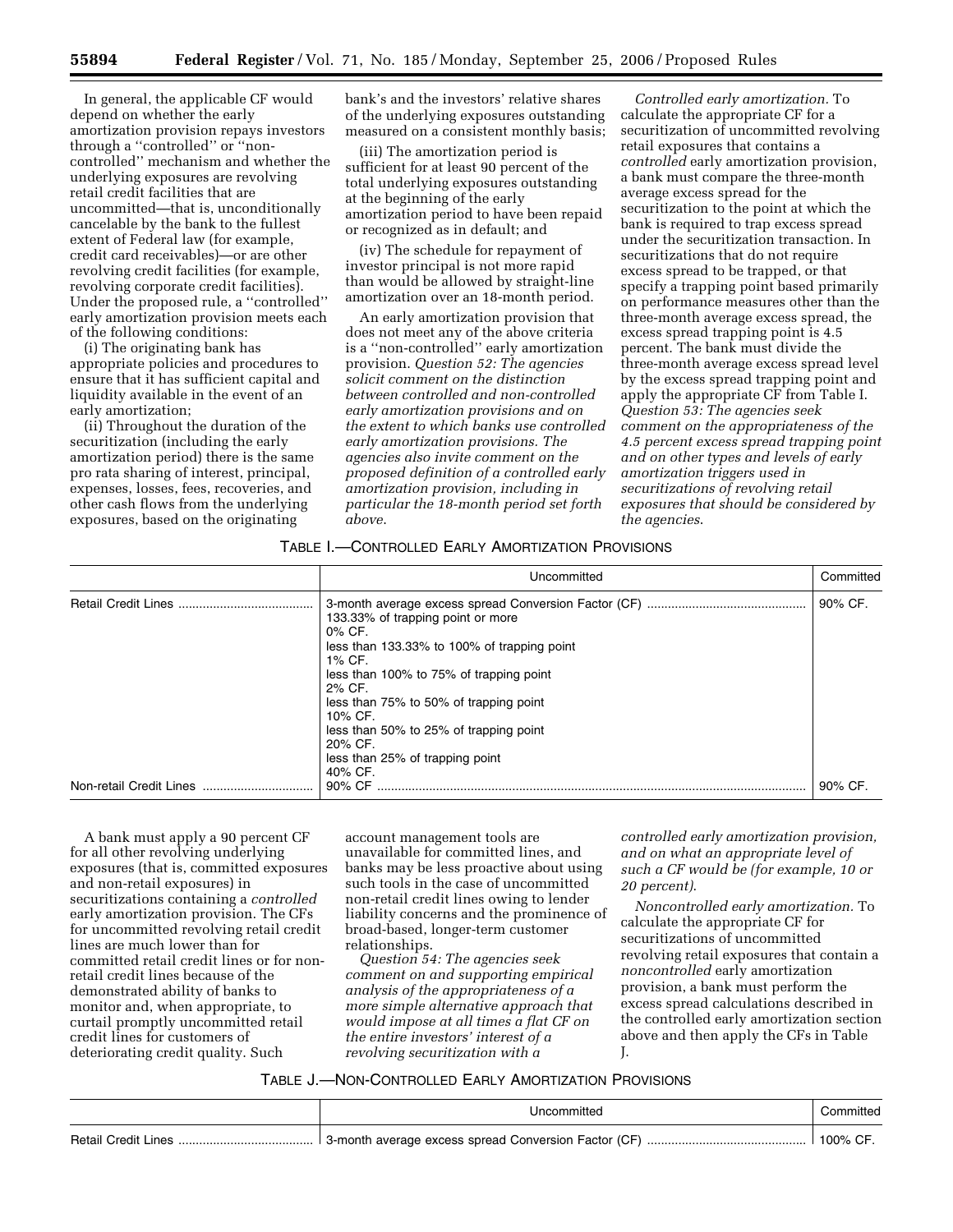| Uncommitted                                                                                                                                                                                                     | Committed |
|-----------------------------------------------------------------------------------------------------------------------------------------------------------------------------------------------------------------|-----------|
| 133.33% of trapping point or more<br>0% CF.<br>less than 133.33% to 100% of trapping point<br>5% CF.<br>less than 100% to 75% of trapping point<br>15% CF.<br>less than 75% to 50% of trapping point<br>50% CF. |           |
| less than 50% of trapping point<br>100% CF.                                                                                                                                                                     |           |

| TABLE J.—NON-CONTROLLED EARLY AMORTIZATION PROVISIONS—Continued |  |  |  |
|-----------------------------------------------------------------|--|--|--|
|-----------------------------------------------------------------|--|--|--|

A bank must use a 100 percent CF for all other revolving underlying exposures (that is, committed exposures and nonretail exposures) in securitizations containing a noncontrolled early amortization provision. In other words, no risk transference would be recognized for these transactions; an originating bank's IRB capital requirement would be the same as if the underlying exposures had not been securitized.

In circumstances where a securitization contains a mix of retail and nonretail exposures or a mix of committed and uncommitted exposures, a bank may take a pro rata approach to determining the risk-based capital requirement for the securitization's early amortization provision. If a pro rata approach is not feasible, a bank must treat the securitization as a securitization of nonretail exposures if a single underlying exposure is a nonretail exposure and must treat the securitization as a securitization of committed exposures if a single underlying exposure is a committed exposure.

### *F. Equity Exposures*

1. Introduction and Exposure Measurement

This section describes the proposed rule's risk-based capital treatment for equity exposures. Under the proposed rule, a bank would have the option to use either a simple risk-weight approach (SRWA) or an internal models approach (IMA) for equity exposures that are not exposures to an investment fund. A bank would use a look-through approach for equity exposures to an investment fund. Under the SRWA, a bank would generally assign a 300 percent risk weight to publicly traded equity exposures and a 400 percent risk weight to non-publicly traded equity exposures. Certain equity exposures to sovereigns, multilateral institutions, and public sector enterprises would have a risk weight of 0 percent, 20 percent, or

100 percent; and certain community development equity exposures, hedged equity exposures, and, up to certain limits, non-significant equity exposures would receive a 100 percent risk weight.

Non-retail Credit Lines ................................ 100% CF .......................................................................................................................... 100% CF.

Alternatively, a bank that meets certain minimum quantitative and qualitative requirements on an ongoing basis and obtains the prior written approval of its primary Federal supervisor could use the IMA to determine its risk-based capital requirement for all modeled equity exposures. A bank that qualifies to use the IMA may apply the IMA to its publicly traded and non-publicly traded equity exposures, or may choose to apply the IMA only to its publicly traded equity exposures. However, if the bank applies the IMA to its publicly traded equity exposures, it must apply the IMA to all such exposures. Similarly, if a bank applies the IMA to both publicly traded and non-publicly traded equity exposures, it must apply the IMA to all such exposures. If a bank does not qualify to use the IMA, or elects not to use the IMA, to compute its risk-based capital requirements for equity exposures, the bank must apply the SRWA to assign risk weights to its equity exposures.

The proposed rule defines a publicly traded equity exposure as an equity exposure traded on (i) any exchange registered with the SEC as a national securities exchange under section 6 of the Securities Exchange Act of 1934 (15 U.S.C. 78f) or (ii) any non-U.S.-based securities exchange that is registered with, or approved by, a national securities regulatory authority, provided that there is a liquid, two-way market for the exposure (that is, there are enough bona fide offers to buy and sell so that a sales price reasonably related to the last sales price or current bona fide competitive bid and offer quotations can be determined promptly and a trade can be settled at such a price within five business days). *Question 55:* 

*The agencies seek comment on this definition.* 

A bank using either the IMA or the SRWA must determine the adjusted carrying value for each equity exposure. The proposed rule defines the adjusted carrying value of an equity exposure as:

(i) For the on-balance sheet component of an equity exposure, the bank's carrying value of the exposure reduced by any unrealized gains on the exposure that are reflected in such carrying value but excluded from the bank's tier 1 and tier 2 capital; 80 and

(ii) For the off-balance sheet component of an equity exposure, the effective notional principal amount of the exposure, the size of which is equivalent to a hypothetical on-balance sheet position in the underlying equity instrument that would evidence the same change in fair value (measured in dollars) for a given small change in the price of the underlying equity instrument, minus the adjusted carrying value of the on-balance sheet component of the exposure as calculated in (i).

The agencies created the definition of the effective notional principal amount of the off-balance sheet portion of an equity exposure to provide a uniform method for banks to measure the onbalance sheet equivalent of an offbalance sheet exposure. For example, if the value of a derivative contract referencing the common stock of company X changes the same amount as the value of 150 shares of common stock of company X, for a small (for example, 1 percent) change in the value of the common stock of company X, the effective notional principal amount of the derivative contract is the current value of 150 shares of common stock of company X regardless of the number of shares the derivative contract

<sup>80</sup>The potential downward adjustment to the carrying value of an equity exposure reflects the fact that 100 percent of the unrealized gains on available-for-sale equity exposures are included in carrying value but only up to 45 percent of any such unrealized gains are included in regulatory capital.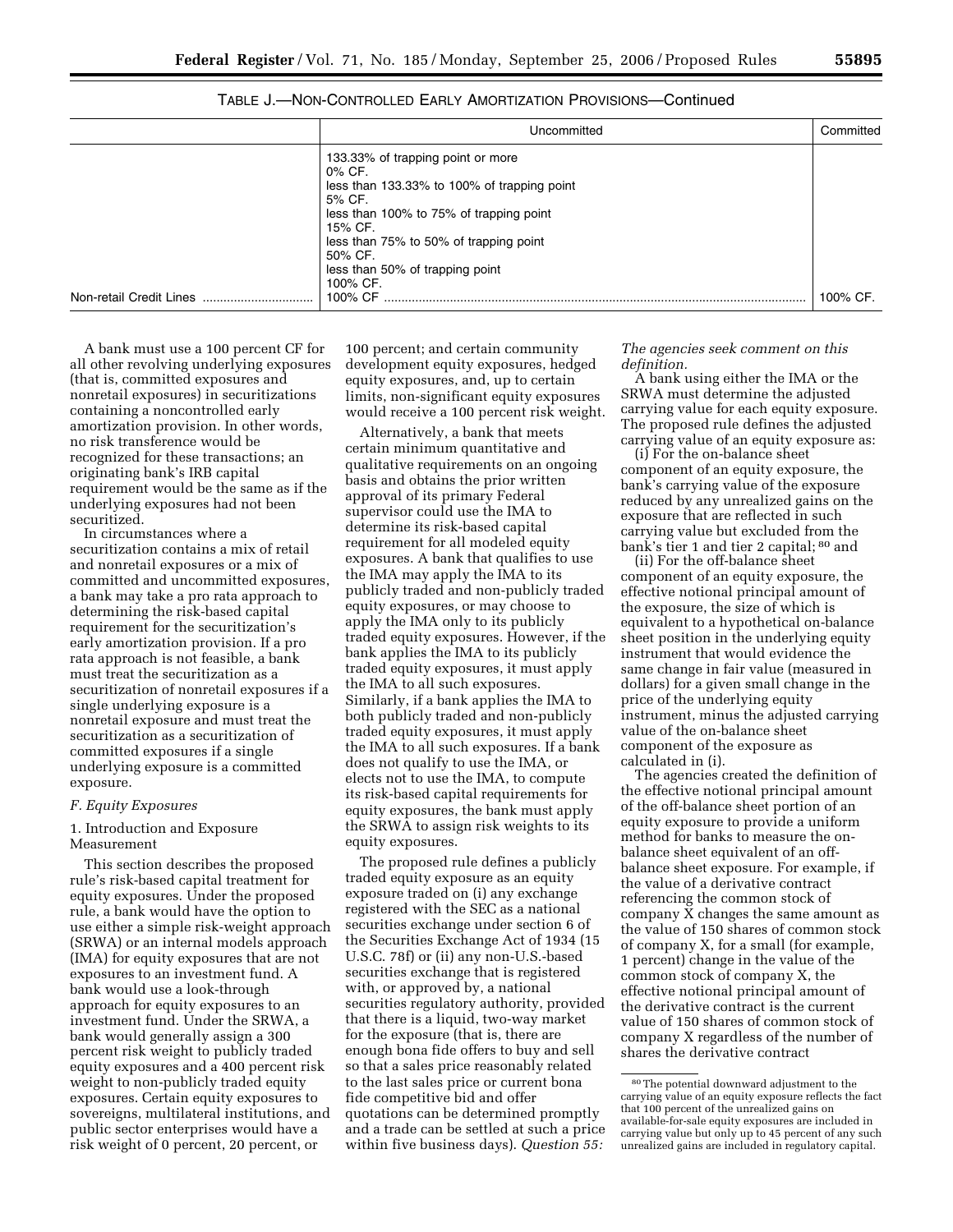references. The adjusted carrying value of the off-balance sheet component of the derivative is the current value of 150 shares of common stock of company X minus the adjusted carrying value of any on-balance sheet amount associated with the derivative. *Question 56: The agencies seek comment on the approach to adjusted carrying value for the offbalance sheet component of equity exposures and on alternative approaches that may better capture the market risk of such exposures.* 

*Hedge transactions.* For purposes of determining risk-weighted assets under both the SRWA and the IMA, a bank may identify hedge pairs, which the proposed rule defines as two equity exposures that form an effective hedge so long as each equity exposure is publicly traded or has a return that is primarily based on a publicly traded equity exposure. A bank may risk weight only the effective and ineffective portions of a hedge pair rather than the entire adjusted carrying value of each exposure that makes up the pair. Two equity exposures form an effective hedge if the exposures either have the same remaining maturity or each has a remaining maturity of at least three months; the hedge relationship is formally documented in a prospective manner (that is, before the bank acquires at least one of the equity exposures); the documentation specifies the measure of effectiveness (E) the bank will use for the hedge relationship throughout the life of the transaction; and the hedge relationship has an E greater than or equal to 0.8. A bank must measure E at least quarterly and must use one of three alternative measures of E—the dollaroffset method, the variability-reduction method, or the regression method.

It is possible that only part of a bank's exposure to a particular equity instrument would be part of a hedge pair. For example, assume a bank has an equity exposure A with a \$300 adjusted carrying value and chooses to hedge a portion of that exposure with an equity exposure B with an adjusted carrying value of \$100. Also assume that the combination of equity exposure B and \$100 of the adjusted carrying value of equity exposure A form an effective hedge with an E of 0.8. In this situation the bank would treat \$100 of equity

exposure A and \$100 of equity exposure B as a hedge pair, and the remaining \$200 of its equity exposure A as a separate, stand-alone position.

The effective portion of a hedge pair is E multiplied by the greater of the adjusted carrying values of the equity exposures forming a hedge pair, whereas the ineffective portion is (1–E) multiplied by the greater of the adjusted carrying values of the equity exposures forming a hedge pair. In the above example, the effective portion of the hedge pair would be  $0.8 \times $100 = $80$ and the ineffective portion of the hedge pair would be  $(1 - 0.8) \times $100 = $20$ .

*Measures of hedge effectiveness.*  Under the dollar-offset method of measuring effectiveness, the bank must determine the ratio of the cumulative sum of the periodic changes in the value of one equity exposure to the cumulative sum of the periodic changes in the value of the other equity exposure, termed the ratio of value change (RVC). If the changes in the values of the two exposures perfectly offset each other, the RVC will be  $-1$ . If RVC is positive, implying that the values of the two equity exposures moved in the same direction, the hedge is not effective and  $E = 0$ . If RVC is negative and greater than or equal to  $-1$ (that is, between zero and  $-1$ ), then E equals the absolute value of RVC. If RVC is negative and less than  $-1$ , then E equals 2 plus RVC.

The variability-reduction method of measuring effectiveness compares changes in the value of the combined position of the two equity exposures in the hedge pair (labeled X) to changes in the value of one exposure as though that one exposure were not hedged (labeled A). This measure of E expresses the time-series variability in X as a proportion of the variability of A. As the variability described by the numerator becomes small relative to the variability described by the denominator, the measure of effectiveness improves, but is bounded from above by a value of 1. E can be computed as:

$$
E = 1 - \frac{\sum_{t=1}^{T} (X_t - X_{t-1})^2}{\sum_{t=1}^{T} (A_t - A_{t-1})^2}, \text{ where}
$$

 $X_t = A_t - B_t$ 

A = the value at time t of the one exposure in a hedge pair, and

 $B_t$  = the value at time t of the other exposure in a hedge pair.

The value of t will range from zero to T, where T is the length of the observation period for the values of A and B, and is comprised of shorter values each labeled t.

The regression method of measuring effectiveness is based on a regression in which the change in value of one exposure in a hedge pair is the dependent variable and the change in value of the other exposure in a hedge pair is the independent variable. E equals the coefficient of determination of this regression, which is the proportion of the variation in the dependent variable explained by variation in the independent variable. The closer the relationship between the values of the two exposures, the higher E will be.

# 2. Simple Risk-Weight Approach (SRWA)

Under the SRWA in section 52 of the proposed rule, a bank would determine the risk-weighted asset amount for each equity exposure, other than an equity exposure to an investment fund, by multiplying the adjusted carrying value of the equity exposure, or the effective portion and ineffective portion of a hedge pair as described below, by the lowest applicable risk weight in Table K. A bank would determine the riskweighted asset amount for an equity exposure to an investment fund as set forth below (and in section 54 of the proposed rule). Use of the SRWA would be most appropriate when a bank's equity holdings are principally composed of non-traded instruments.

If a bank exclusively uses the SRWA for its equity exposures, the bank's aggregate risk-weighted asset amount for its equity exposures (other than equity exposures to investment funds) would be equal to the sum of the risk-weighted asset amounts for each of the bank's individual equity exposures.

TABLE K

| Risk weight | Equity exposure                                                                                                                                       |
|-------------|-------------------------------------------------------------------------------------------------------------------------------------------------------|
|             | 20 Percent    An equity exposure to a Federal Home Loan Bank or Farmer Mac if the equity exposure is not publicly traded and is held                  |
|             | as a condition of membership in that entity.<br>• Equity exposures to a Federal Home Loan Bank or Farmer Mac not subject to a 20 percent risk weight. |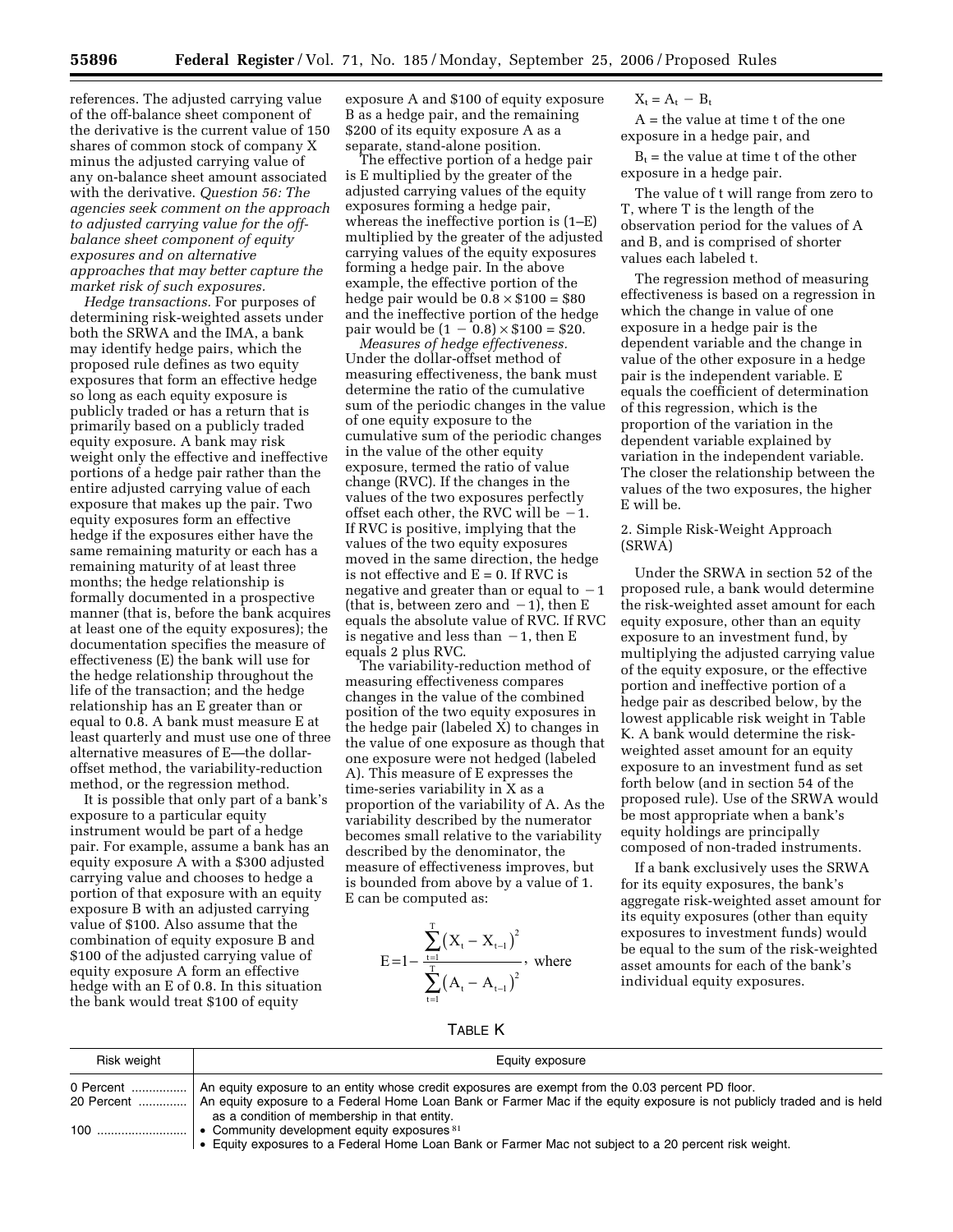| Risk weight | Equity exposure                                                                                                                                                                                                                                                                                                           |
|-------------|---------------------------------------------------------------------------------------------------------------------------------------------------------------------------------------------------------------------------------------------------------------------------------------------------------------------------|
|             | • The effective portion of a hedge pair.<br>• Non-significant equity exposures to the extent less than 10 percent of tier 1 plus tier 2 capital.<br>300 Percent    A publicly traded equity exposure (including the ineffective portion of a hedge pair).<br>400 Percent  An equity exposure that is not publicly traded. |

TABLE K—Continued

*Non-significant equity exposures.* A bank may apply a 100 percent risk weight to non-significant equity exposures, which the proposed rule defines as equity exposures to the extent that the aggregate adjusted carrying value of the exposures does not exceed 10 percent of the bank's tier 1 capital plus tier 2 capital. To compute the aggregate adjusted carrying value of a bank's equity exposures for determining non-significance, the bank may exclude (i) equity exposures that receive less than a 300 percent risk weight under the SRWA (other than equity exposures determined to be non-significant), (ii) the equity exposure in a hedge pair with the smaller adjusted carrying value, and (iii) a proportion of each equity exposure to an investment fund equal to the proportion of the assets of the investment fund that are not equity exposures. If a bank does not know the actual holdings of the investment fund, the bank may calculate the proportion of the assets of the fund that are not equity exposures based on the terms of the prospectus, partnership agreement, or similar contract that defines the fund's permissible investments. If the sum of the investment limits for all exposure classes81 within the fund exceeds 100 percent, the bank must assume that the investment fund invests to the maximum extent possible in equity exposures.

When determining which of a bank's equity exposures qualify for a 100 percent risk weight based on nonsignificance, a bank must first include equity exposures to unconsolidated small business investment companies or

held through consolidated small business investment companies described in section 302 of the Small Business Investment Act of 1958 (15 U.S.C. 682) and then must include publicly traded equity exposures (including those held indirectly through investment funds) and then must include non-publicly traded equity exposures (including those held indirectly through investment funds).

#### 3. Internal Models Approach (IMA)

The IMA is designed to provide banks with a more sophisticated and risksensitive mechanism for calculating risk-based capital requirements for equity exposures. To qualify to use the IMA, a bank must receive prior written approval from its primary Federal supervisor. To receive such approval, the bank must demonstrate to its primary Federal supervisor's satisfaction that the bank meets the following quantitative and qualitative criteria.

*IMA qualification.* First, the bank must have a model that (i) assesses the potential decline in value of its modeled equity exposures; (ii) is commensurate with the size, complexity, and composition of the bank's modeled equity exposures; and (iii) adequately captures both general market risk and idiosyncratic risks. Second, the bank's model must produce an estimate of potential losses for its modeled equity exposures that is no less than the estimate of potential losses produced by a VaR methodology employing a 99.0 percent one-tailed confidence interval of the distribution of quarterly returns for a benchmark portfolio of equity exposures comparable to the bank's modeled equity exposures using a longterm sample period.

In addition, the number of risk factors and exposures in the sample and the data period used for quantification in the bank's model and benchmarking exercise must be sufficient to provide confidence in the accuracy and robustness of the bank's estimates. The bank's model and benchmarking exercise also must incorporate data that are relevant in representing the risk profile of the bank's modeled equity exposures, and must include data from at least one equity market cycle

containing adverse market movements relevant to the risk profile of the bank's modeled equity exposures. If the bank's model uses a scenario methodology, the bank must demonstrate that the model produces a conservative estimate of potential losses on the bank's modeled equity exposures over a relevant longterm market cycle. If the bank employs risk factor models, the bank must demonstrate through empirical analysis the appropriateness of the risk factors used.

The agencies also would require that daily market prices be available for all modeled equity exposures, either direct holdings or proxies. Finally, the bank must be able to demonstrate, using theoretical arguments and empirical evidence, that any proxies used in the modeling process are comparable to the bank's modeled equity exposures and that the bank has made appropriate adjustments for differences. The bank must derive any proxies for its modeled equity exposures or benchmark portfolio using historical market data that are relevant to the bank's modeled equity exposures or benchmark portfolio (or, where not, must use appropriately adjusted data), and such proxies must be robust estimates of the risk of the bank's modeled equity exposures.

In evaluating a bank's internal model for equity exposures, the bank's primary Federal supervisor would consider, among other factors, (i) the nature of the bank's equity exposures, including the number and types of equity exposures (for example, publicly traded, nonpublicly traded, long, short); (ii) the risk characteristics and makeup of the bank's equity exposures, including the extent to which publicly available price information is obtainable on the exposures; and (iii) the level and degree of concentration of, and correlations among, the bank's equity exposures. Banks with equity portfolios containing equity exposures with values that are highly nonlinear in nature (for example, equity derivatives or convertibles) would have to employ an internal model designed to appropriately capture the risks associated with these instruments.

The agencies do not intend to dictate the form or operational details of a bank's internal model for equity

<sup>&</sup>lt;sup>81</sup>The proposed rule generally defines these exposures as exposures that would qualify as community development investments under 12 U.S.C. 24(Eleventh), excluding equity exposures to an unconsolidated small business investment company and equity exposures held through a consolidated small business investment company described in section 302 of the Small Business Investment Act of 1958 (15 U.S.C. 682). For savings associations, community development investments would be defined to mean equity investments that are designed primarily to promote community welfare, including the welfare of low- and moderate-income communities or families, such as by providing services or jobs, and excluding equity exposures to an unconsolidated small business investment company and equity exposures held through a consolidated small business investment company described in section 302 of the Small Business Investment Act of 1958 (15 U.S.C. 682).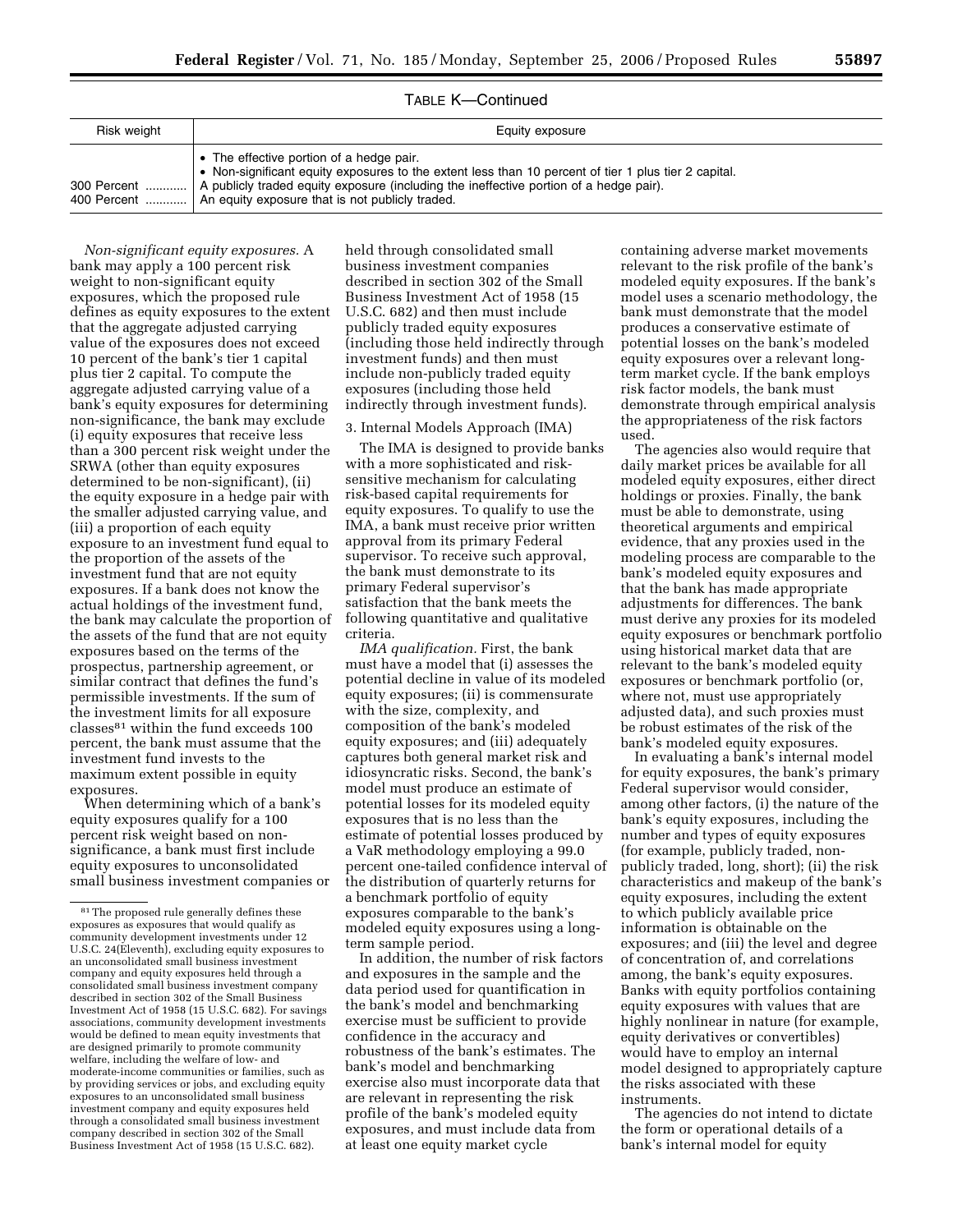exposures. Accordingly, the agencies would not prescribe any particular type of model for determining risk-based capital requirements. Although the proposed rule requires a bank that uses the IMA to ensure that its internal model produces an estimate of potential losses for its modeled equity exposures that is no less than the estimate of potential losses produced by a VaR methodology employing a 99.0 percent one-tailed confidence interval of the distribution of quarterly returns for a benchmark portfolio of equity exposures, the proposed rule does not require a bank to use a VaR-based model. The agencies recognize that the type and sophistication of internal models will vary across banks due to differences in the nature, scope, and complexity of business lines in general and equity exposures in particular. The agencies recognize that some banks employ models for internal risk management and capital allocation purposes that can be more relevant to the bank's equity exposures than some VaR models. For example, some banks employ rigorous historical scenario analysis and other techniques for assessing the risk of their equity portfolios.

Banks that choose to use a VaR-based internal model under the IMA should use a historical observation period that includes a sufficient amount of data points to ensure statistically reliable and robust loss estimates relevant to the long-term risk profile of the bank's specific holdings. The data used to represent return distributions should reflect the longest sample period for which data are available and should meaningfully represent the risk profile of the bank's specific equity holdings. The data sample should be long-term in nature and, at a minimum, should encompass at least one complete equity market cycle containing adverse market movements relevant to the risk profile of the bank's modeled exposures. The data used should be sufficient to provide conservative, statistically reliable, and robust loss estimates that are not based purely on subjective or judgmental considerations.

The parameters and assumptions used in a VaR model must be subject to a rigorous and comprehensive regime of stress-testing. Banks utilizing VaR models must subject their internal model and estimation procedures, including volatility computations, to either hypothetical or historical scenarios that reflect worst-case losses given underlying positions in both publicly traded and non-publicly traded equities. At a minimum, banks that use a VaR model must employ stress tests to

provide information about the effect of tail events beyond the level of confidence assumed in the IMA.

Banks using non-VaR internal models that are based on stress tests or scenario analyses would have to estimate losses under worst-case modeled scenarios. These scenarios would have to reflect the composition of the bank's equity portfolio and should produce risk-based capital requirements at least as large as those that would be required to be held against a representative market index or other relevant benchmark portfolio under a VaR approach. For example, for a portfolio consisting primarily of publicly held equity securities that are actively traded, risk-based capital requirements produced using historical scenario analyses should be greater than or equal to risk-based capital requirements produced by a baseline VaR approach for a major index or subindex that is representative of the bank's holdings. Similarly, non-publicly traded equity exposures may be benchmarked against a representative portfolio of publicly traded equity exposures.

The loss estimate derived from the bank's internal model would constitute the regulatory capital requirement for the modeled equity exposures. The equity capital requirement would be incorporated into a bank's risk-based capital ratio through the calculation of risk-weighted equivalent assets. To convert the equity capital requirement into risk-weighted equivalent assets, a bank would multiply the capital requirement by 12.5.

*Question 57: The agencies seek comment on the proposed rule's requirements for IMA qualification, including in particular the proposed rule's use of a 99.0 percent, quarterly returns standard.* 

*Risk-weighted assets under the IMA.*  As noted above, a bank may apply the IMA only to its publicly traded equity exposures or may apply the IMA to its publicly traded and non-publicly traded equity exposures. In either case, a bank is not allowed to apply the IMA to equity exposures that receive a 0 or 20 percent risk weight under Table 9, community development equity exposures, equity exposures to a Federal Home Loan Bank or Farmer Mac that receive a 100 percent risk weight, and equity exposures to investment funds (collectively, excluded equity exposures).

If a bank applies the IMA to both publicly traded and non-publicly traded equity exposures, the bank's aggregate risk-weighted asset amount for its equity exposures would be equal to the sum of the risk-weighted asset amount of each excluded equity exposure (calculated

outside of the IMA section of the proposed rule) and the risk-weighted asset amount of the non-excluded equity exposures (calculated under the IMA section of the proposed rule). The riskweighted asset amount of the nonexcluded equity exposures is generally set equal to the estimate of potential losses on the bank's non-excluded equity exposures generated by the bank's internal model multiplied by 12.5. To ensure that a bank holds a minimum amount of risk-based capital against its modeled equity exposures, however, the proposed rule contains a supervisory floor on the risk-weighted asset amount of the non-excluded equity exposures. As a result of this floor, the risk-weighted asset amount of the nonexcluded equity exposures could not fall below the sum of (i) 200 percent multiplied by the aggregate adjusted carrying value or ineffective portion of hedge pairs, as appropriate, of the bank's non-excluded publicly traded equity exposures; and (ii) 300 percent multiplied by the aggregate adjusted carrying value of the bank's nonexcluded non-publicly traded equity exposures.

If, on the other hand, a bank applies the IMA only to its publicly traded equity exposures, the bank's aggregate risk-weighted asset amount for its equity exposures would be equal to the sum of (i) the risk-weighted asset amount of each excluded equity exposure (calculated outside of the IMA section of the proposed rule); (ii) 400 percent multiplied by the aggregate adjusted carrying value of the bank's nonexcluded non-publicly traded equity exposures; and (iii) the aggregate riskweighted asset amount of its nonexcluded publicly traded equity exposures. The risk-weighted asset amount of the non-excluded publicly traded equity exposures would be equal to the estimate of potential losses on the bank's non-excluded publicly traded equity exposures generated by the bank's internal model multiplied by 12.5. The risk-weighted asset amount for the non-excluded publicly traded equity exposures would be subject to a floor of 200 percent multiplied by the aggregate adjusted carrying value or ineffective portion of hedge pairs, as appropriate, of the bank's non-excluded publicly traded equity exposures. *Question 58: The agencies seek comment on the operational aspects of these floor calculations.* 

## 4. Equity Exposures to Investment Funds

A bank must determine the riskweighted asset amount for equity exposures to investment funds using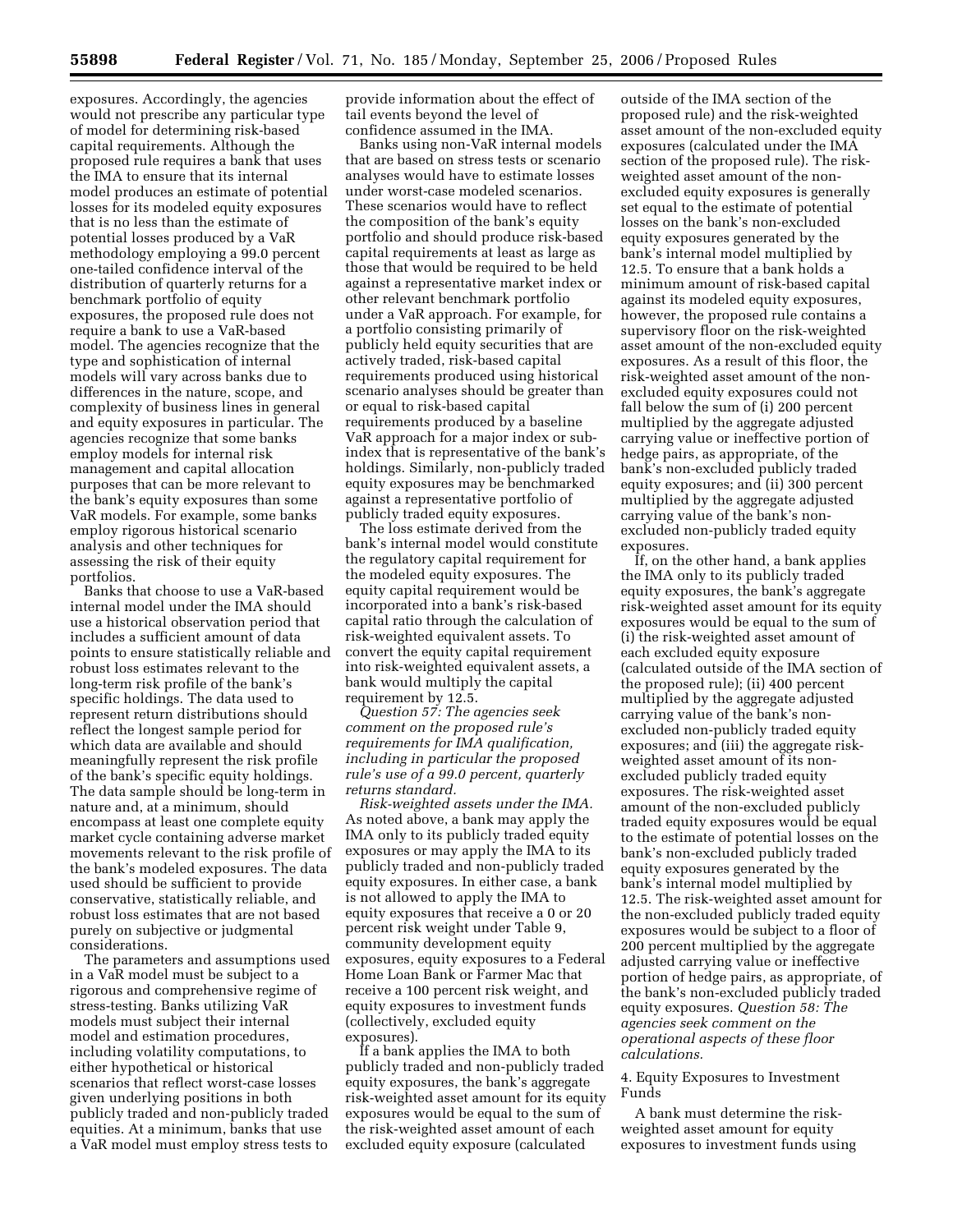one of three approaches: the Full Look-Through Approach, the Simple Modified Look-Through Approach, or the Alternative Modified Look-Through Approach, unless the equity exposure to an investment fund is a community development equity exposure. Such equity exposures would be subject to a 100 percent risk weight. If an equity exposure to an investment fund is part of a hedge pair, a bank may use the ineffective portion of a hedge pair as the adjusted carrying value for the equity exposure to the investment fund. A bank may choose to apply a different approach to different equity exposures to investment funds; the proposed rule does not require a bank to apply the same approach to all of its equity exposures to investment funds.

The proposed rule defines an investment fund as a company all or substantially all of the assets of which are financial assets and which has no material liabilities. The agencies have proposed a separate treatment for equity exposures to an investment fund to prevent banks from arbitraging the proposed rule's high risk-based capital requirements for certain high-risk exposures and to ensure that banks do not receive a punitive risk-based capital

requirement for equity exposures to investment funds that hold only lowrisk assets. *Question 59: The agencies seek comment on the necessity and appropriateness of the separate treatment for equity exposures to investment funds and the three approaches in the proposed rule. The agencies also seek comment on the proposed definition of an investment fund.* 

Each of the approaches to equity exposures to investment funds imposes a 7 percent minimum risk weight on equity exposures to investment funds. This minimum risk weight is similar to the minimum 7 percent risk weight under the RBA for securitization exposures and the effective 56 basis point minimum risk-based capital requirement per dollar of securitization exposure under the SFA. The agencies believe that this minimum prudential capital requirement is appropriate for exposures not directly held by the bank.

*Full look-through approach.* A bank may use the full look-through approach only if the bank is able to compute a risk-weighted asset amount for each of the exposures held by the investment fund (calculated under the proposed rule as if the exposures were held directly by the bank). Under this

approach, a bank would set the riskweighted asset amount of the bank's equity exposure to the investment fund equal to the greater of (i) the product of (A) the aggregate risk-weighted asset amounts of the exposures held by the fund as if they were held directly by the bank and (B) the bank's proportional ownership share of the fund; and (ii) 7 percent of the adjusted carrying value of the bank's equity exposure to the investment fund.

*Simple modified look-through approach.* Under this approach, a bank may set the risk-weighted asset amount for its equity exposure to an investment fund equal to the adjusted carrying value of the equity exposure multiplied by the highest risk weight in Table L that applies to any exposure the fund is permitted to hold under its prospectus, partnership agreement, or similar contract that defines the fund's permissible investments. The bank may exclude derivative contracts that are used for hedging, not speculative purposes, and do not constitute a material portion of the fund's exposures. A bank may not assign an equity exposure to an investment fund to an aggregate risk weight of less than 7 percent under this approach.

TABLE L.— MODIFIED LOOK-THROUGH APPROACHES FOR EQUITY EXPOSURES TO INVESTMENT FUNDS

| Risk weight   | Exposure class                                                                                                                                                                                                                                                                                                                                                                                                                                                                                                                 |
|---------------|--------------------------------------------------------------------------------------------------------------------------------------------------------------------------------------------------------------------------------------------------------------------------------------------------------------------------------------------------------------------------------------------------------------------------------------------------------------------------------------------------------------------------------|
| 0 percent     | Sovereign exposures with a long-term external rating in the highest investment grade rating category and sovereign expo-<br>sures of the United States.                                                                                                                                                                                                                                                                                                                                                                        |
| 20 percent    | Exposures with a long-term external rating in the highest or second-highest investment grade rating category; exposures<br>with a short-term external rating in the highest investment grade rating category; and exposures to, or guaranteed by,<br>depository institutions, foreign banks (as defined in 12 CFR 211.2), or securities firms subject to consolidated super-<br>vision or regulation comparable to that imposed on U.S. securities broker-dealers that are repo-style transactions or<br>bankers' acceptances. |
| 50 percent    | Exposures with a long-term external rating in the third- highest investment grade rating category or a short-term external<br>rating in the second-highest investment grade rating category.                                                                                                                                                                                                                                                                                                                                   |
| 100 percent   | Exposures with a long-term or short-term external rating in percent the lowest investment grade rating category.                                                                                                                                                                                                                                                                                                                                                                                                               |
| 200 percent   | Exposures with a long-term external rating one rating category percent below investment grade.                                                                                                                                                                                                                                                                                                                                                                                                                                 |
| 300 percent   | Publicly traded equity exposures.                                                                                                                                                                                                                                                                                                                                                                                                                                                                                              |
| 400 percent   | Non-publicly traded equity exposures; exposures with a long-percent term external rating two or more rating categories<br>below investment grade; and unrated exposures (excluding publicly traded equity exposures).                                                                                                                                                                                                                                                                                                          |
| 1,250 percent | OTC derivative contracts and exposures that must be deducted percent from regulatory capital or receive a risk weight<br>greater than 400 percent under this appendix.                                                                                                                                                                                                                                                                                                                                                         |

*Alternative modified look-through approach.* Under this approach, a bank may assign the adjusted carrying value of an equity exposure to an investment fund on a pro rata basis to different riskweight categories in Table L according to the investment limits in the fund's prospectus, partnership agreement, or similar contract that defines the fund's permissible investments. If the sum of the investment limits for all exposure classes within the fund exceeds 100 percent, the bank must assume that the fund invests to the maximum extent

permitted under its investment limits in the exposure class with the highest risk weight under Table L, and continues to make investments in the order of the exposure class with the next highest risk-weight under Table L until the maximum total investment level is reached. If more than one exposure class applies to an exposure, the bank must use the highest applicable risk weight. A bank may exclude derivative contracts held by the fund that are used for hedging, not speculative, purposes and do not constitute a material portion

of the fund's exposures. The overall risk weight assigned to an equity exposure to an investment fund under this approach may not be less than 7 percent.

## **VI. Operational Risk**

This section describes features of the AMA framework for determining the risk-based capital requirement for operational risk. The proposed framework remains fundamentally similar to that described in the ANPR. Under this framework, a bank meeting the AMA qualifying criteria would use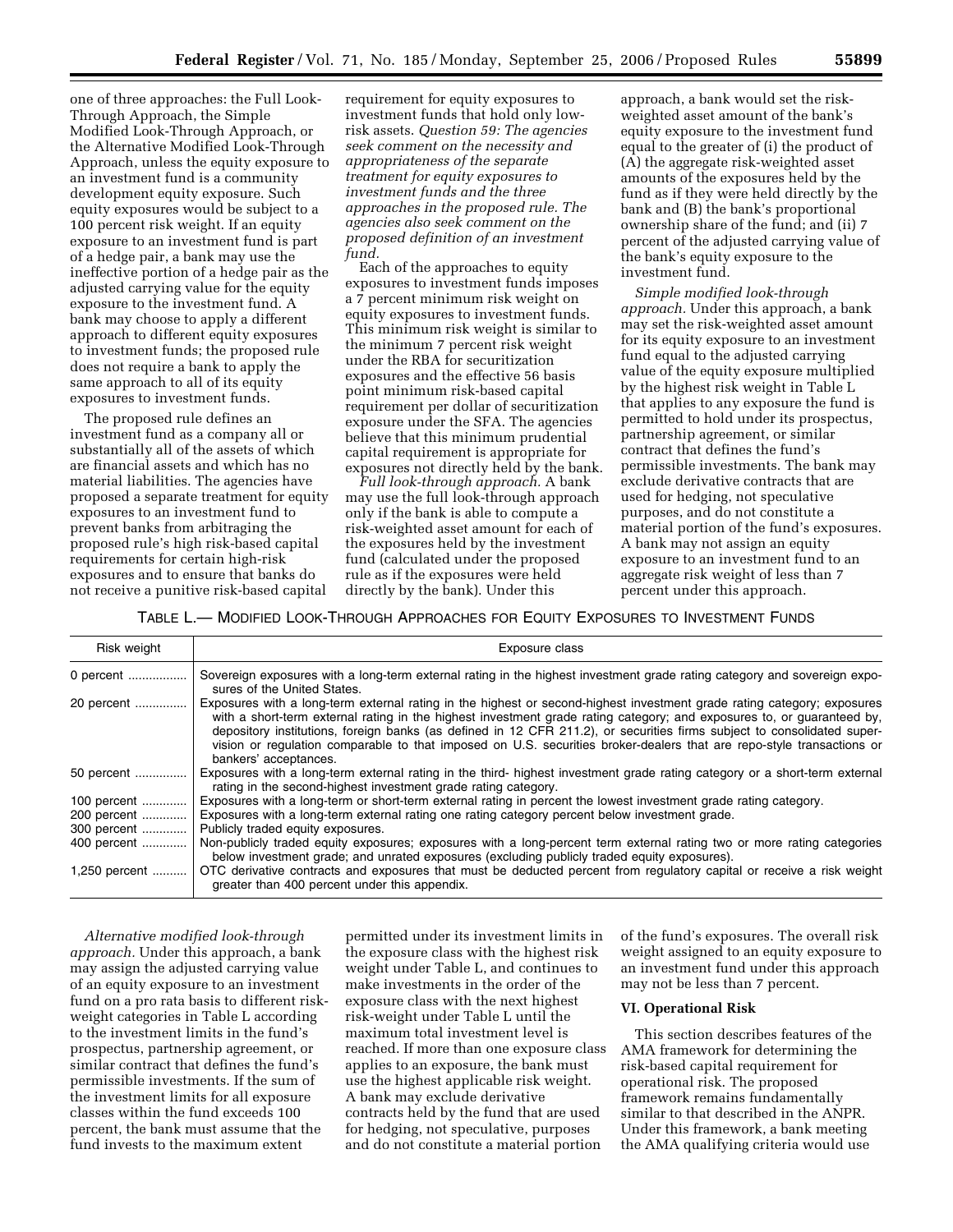its internal operational risk quantification system to calculate its risk-based capital requirement for operational risk.

Currently, the agencies' general riskbased capital rules do not include an explicit capital charge for operational risk. Rather, the existing risk-based capital rules were designed to cover all risks, and therefore implicitly cover operational risk. With the introduction of the IRB framework for credit risk in this NPR, which would result in a more risk-sensitive treatment of credit risk, there no longer would be an implicit capital buffer for other risks.

The agencies recognize that operational risk is a key risk in banks, and evidence indicates that a number of factors are driving increases in operational risk. These factors include greater use of automated technology, proliferation of new and highly complex products, growth of e-banking transactions and related business applications, large-scale acquisitions, mergers, and consolidations, and greater use of outsourcing arrangements. Furthermore, the recent experience of a number of high-profile, high-severity losses across the banking industry, including those resulting from legal settlements, highlight operational risk as a major source of unexpected losses. Because the implicit regulatory capital buffer for operational risk would be removed under the proposed rule, the agencies propose to require banks using the IRB framework for credit risk to use the AMA to address operational risk when computing a capital charge for regulatory capital purposes.

As defined previously, operational risk exposure is the 99.9th percentile of the distribution of potential aggregate operational losses as generated by the bank's operational risk quantification system over a one-year horizon. EOL is the expected value of the same distribution of potential aggregate operational losses. The ANPR specified that a bank's risk-based capital requirement for operational risk would be the sum of EOL and UOL unless the bank could demonstrate that an EOL offset would meet supervisory standards. The agencies described two approaches—reserving and budgeting that might allow for some offset of EOL; however, the agencies expressed some reservation about both approaches. The agencies believed that reserves established for expected operational losses would likely not meet U.S. accounting standards and that budgeted funds might not be sufficiently capitallike to cover EOL.

While the proposed framework remains fundamentally similar to that described in the ANPR and a bank would continue to be allowed to recognize (i) certain offsets for EOL, and (ii) the effect of risk mitigants such as insurance in calculating its regulatory capital requirement for operational risk, the agencies have clarified certain aspects of the proposed framework. In particular, the agencies have re-assessed the ability of banks to take prudent steps to offset EOL through internal business practices.

After further analysis and discussions with the industry, the agencies believe that certain reserves and other internal business practices could qualify as an EOL offset. Under the proposed rule, a bank's risk-based capital requirement for operational risk may be based on UOL alone if the bank can demonstrate it has offset EOL with eligible operational risk offsets, which are defined as amounts (i) generated by internal business practices to absorb highly predictable and reasonably stable operational losses, including reserves calculated in a manner consistent with GAAP; and (ii) available to cover EOL with a high degree of certainty over a one-year horizon. Eligible operational risk offsets may only be used to offset EOL, not UOL.

In determining whether to accept a proposed EOL offset, the agencies will consider whether the proposed offset would be available to cover EOL with a high degree of certainty over a one-year horizon. Supervisory recognition of EOL offsets will be limited to those business lines and event types with highly predictable, routine losses. Based on discussions with the industry and empirical data, highly predictable and routine losses appear to be limited to those relating to securities processing and to credit card fraud. *Question 60: The agencies are interested in commenters' views on other business lines or event types in which highly predictable, routine losses have been observed.* 

In determining its operational risk exposure, the bank could also take into account the effects of risk mitigants such as insurance, subject to approval from its primary Federal supervisor. In order to recognize the effects of risk mitigants such as insurance for riskbased capital purposes, the bank must estimate its operational risk exposure with and without such effects. The reduction in a bank's risk-based capital requirement for operational risk due to risk mitigants may not exceed 20 percent of the bank's risk-based capital requirement for operational risk, after approved adjustments for EOL offsets. A bank must demonstrate that a risk mitigant is able to absorb losses with

sufficient certainty to warrant inclusion in the adjustment to the operational risk exposure. For a risk mitigant to meet this standard, it must be insurance that:

(i) Is provided by an unaffiliated company that has a claims paying ability that is rated in one of the three highest rating categories by an NRSRO;

(ii) Has an initial term of at least one year and a residual term of more than 90 days;

(iii) Has a minimum notice period for cancellation of 90 days;

(iv) Has no exclusions or limitations based upon regulatory action or for the receiver or liquidator of a failed bank; and

(v) Is explicitly mapped to an actual operational risk exposure of the bank.

The bank's methodology for recognizing risk mitigants must also capture, through appropriate discounts in the amount of risk mitigants, the residual term of the risk mitigant, where less than one year; the risk mitigant's cancellation terms, where less than one year; the risk mitigant's timeliness of payment; and the uncertainty of payment as well as mismatches in coverage between the risk mitigant and the hedged operational loss event. The bank may not recognize for regulatory capital purposes risk mitigants with a residual term of 90 days or less.

Commenters on the ANPR raised concerns that limiting the risk mitigating benefits of insurance to 20 percent of the bank's regulatory capital requirement for operational risk represents an overly prescriptive and arbitrary value. Concerns were raised that such a cap would inhibit development of this important risk mitigation tool. Commenters believed that the full contract amount of insurance should be recognized as the risk mitigating value. The agencies, however, believe that the 20 percent limit continues to be a prudent limit.

Currently, the primary risk mitigant available for operational risk is insurance. While certain securities products may be developed over time that could provide risk mitigation benefits, no specific products have emerged to-date that have characteristics sufficient to be considered a capital replacement for operational risk. However, as innovation in this field continues, a bank may be able to realize the benefits of risk mitigation through certain capital markets instruments with the approval of its primary Federal supervisor.

If a bank does not qualify to use or does not have qualifying operational risk mitigants, the bank's dollar riskbased capital requirement for operational risk would be its operational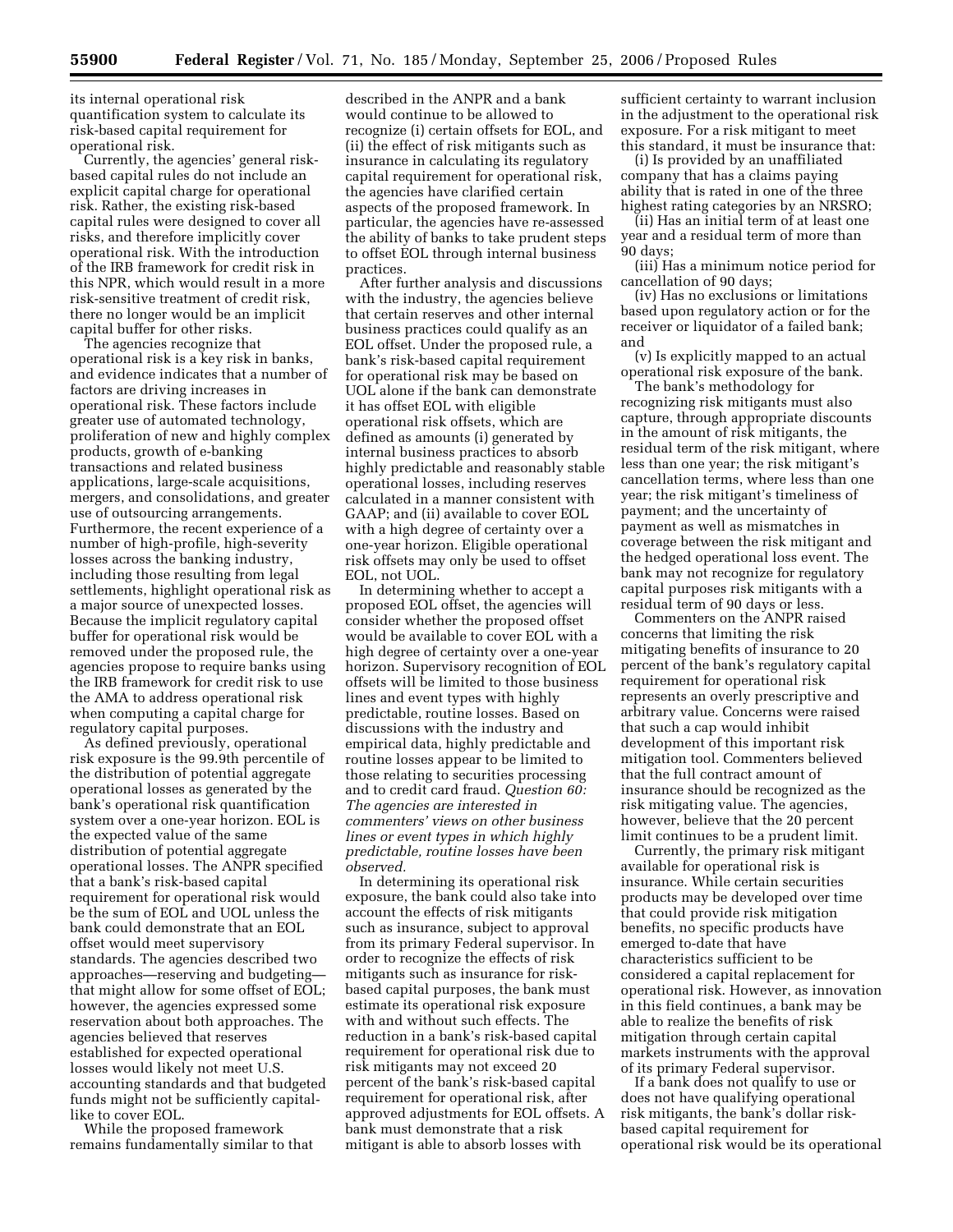risk exposure minus eligible operational risk offsets (if any). If a bank qualifies to use operational risk mitigants and has qualifying operational risk mitigants, the bank's dollar risk-based capital requirement for operational risk would be the greater of: (i) The bank's operational risk exposure adjusted for qualifying operational risk mitigants minus eligible operational risk offsets (if any); and (ii) 0.8 multiplied by the difference between the bank's operational risk exposure and its eligible operational risk offsets (if any). The dollar risk-based capital requirement for operational risk would be multiplied by 12.5 to convert it into an equivalent risk-weighted asset amount. The resulting amount would be added to the comparable amount for credit risk in calculating the institution's risk-based capital denominator.

# **VII. Disclosure**

# *1. Overview*

The agencies have long supported meaningful public disclosure by banks with the objective of improving market discipline. The agencies recognize the importance of market discipline in encouraging sound risk management practices and fostering financial stability.

Pillar 3 of the New Accord, market discipline, complements the minimum capital requirements and the supervisory review process by encouraging market discipline through enhanced and meaningful public disclosure. These proposed public disclosure requirements are intended to allow market participants to assess key information about an institution's risk profile and its associated level of capital.

The agencies view public disclosure as an important complement to the advanced approaches to calculating minimum regulatory risk-based capital requirements, which will be heavily based on internal systems and methodologies. With enhanced transparency of the advanced approaches, investors can better evaluate a bank's capital structure, risk exposures, and capital adequacy. With sufficient and relevant information, market participants can better evaluate a bank's risk management performance, earnings potential and financial strength.

Improvements in public disclosures come not only from regulatory standards, but also through efforts by bank management to improve communications to public shareholders and other market participants. In this

regard, improvements to risk management processes and internal reporting systems provide opportunities to significantly improve public disclosures over time. Accordingly, the agencies strongly encourage the management of each bank to regularly review its public disclosures and enhance these disclosures, where appropriate, to clearly identify all significant risk exposures —whether onor off-balance sheet—and their effects on the bank's financial condition and performance, cash flow, and earnings potential.

*Comments on ANPR.* Some commenters to the ANPR indicated that the proposed disclosures were burdensome, excessive, and overly prescriptive. Other commenters believed that the information provided in the disclosures would not be comparable across banks because each bank will use distinct internal methodologies to generate the disclosures. These commenters also expressed concern that some disclosures could be misinterpreted or misunderstood by the public.

The agencies believe, however, the required disclosures would enable market participants to gain key insights regarding a bank's capital structure, risk exposures, risk assessment processes, and ultimately, the capital adequacy of the institution. Some of the proposed disclosure requirements will be new disclosures for banks. Nonetheless, the agencies believe that a significant amount of the proposed disclosure requirements are already required by or consistent with existing GAAP, SEC disclosure requirements, or regulatory reporting requirements for banks.

## *2. General Requirements*

The public disclosure requirements would apply to the top-tier legal entity that is a core or opt-in bank within a consolidated banking group (that is, the top-tier BHC or DI that is a core or optin bank). In general, DIs that are a subsidiary of a BHC or another DI would not be subject to the disclosure requirements 82 except that every DI must disclose total and tier 1 capital ratios and their components, similar to current requirements. If a DI is not a subsidiary of a BHC or another DI that must make the full set of disclosures, the DI must make these disclosures.

The risks to which a bank is exposed and the techniques that it uses to identify, measure, monitor, and control

those risks are important factors that market participants consider in their assessment of the institution. Accordingly, each bank that is subject to the disclosure requirements must have a formal disclosure policy approved by the board of directors that addresses the institution's approach for determining the disclosures it should make. The policy should address the associated internal controls and disclosure controls and procedures. The board of directors and senior management would be expected to ensure that appropriate verification of the disclosures takes place and that effective internal controls and disclosure controls and procedures are maintained.

A bank should decide which disclosures are relevant for it based on the materiality concept. Information would be regarded as material if its omission or misstatement could change or influence the assessment or decision of a user relying on that information for the purpose of making investment decisions.

To the extent applicable, a bank would be able to fulfill its disclosure requirements under this proposed rule by relying on disclosures made in accordance with accounting standards or SEC mandates that are very similar to the disclosure requirements in this proposed rule. In these situations, a bank would explain material differences between the accounting or other disclosure and the disclosures required under this proposed rule.

*Frequency/timeliness.* Consistent with longstanding requirements in the United States for robust quarterly disclosures in financial and regulatory reports, and considering the potential for rapid changes in risk profiles, the agencies would require that quantitative disclosures be made quarterly. However, qualitative disclosures that provide a general summary of a bank's risk management objectives and policies, reporting system, and definitions may be disclosed annually, provided any significant changes to these are disclosed in the interim. The disclosures must be timely, that is, must be made no later than the reporting deadlines for regulatory reports (for example, FR Y–9C) and financial reports (for example, SEC Forms 10–Q and 10– K). When these deadlines differ, the later deadline would be used.

In some cases, management may determine that a significant change has occurred, such that the most recent reported amounts do not reflect the bank's capital adequacy and risk profile. In those cases, banks should disclose the general nature of these changes and briefly describe how they are likely to

<sup>82</sup>The bank regulatory reports and Thrift Financial Reports will be revised to collect some additional Basel II-related information, as described below in the regulatory reporting section.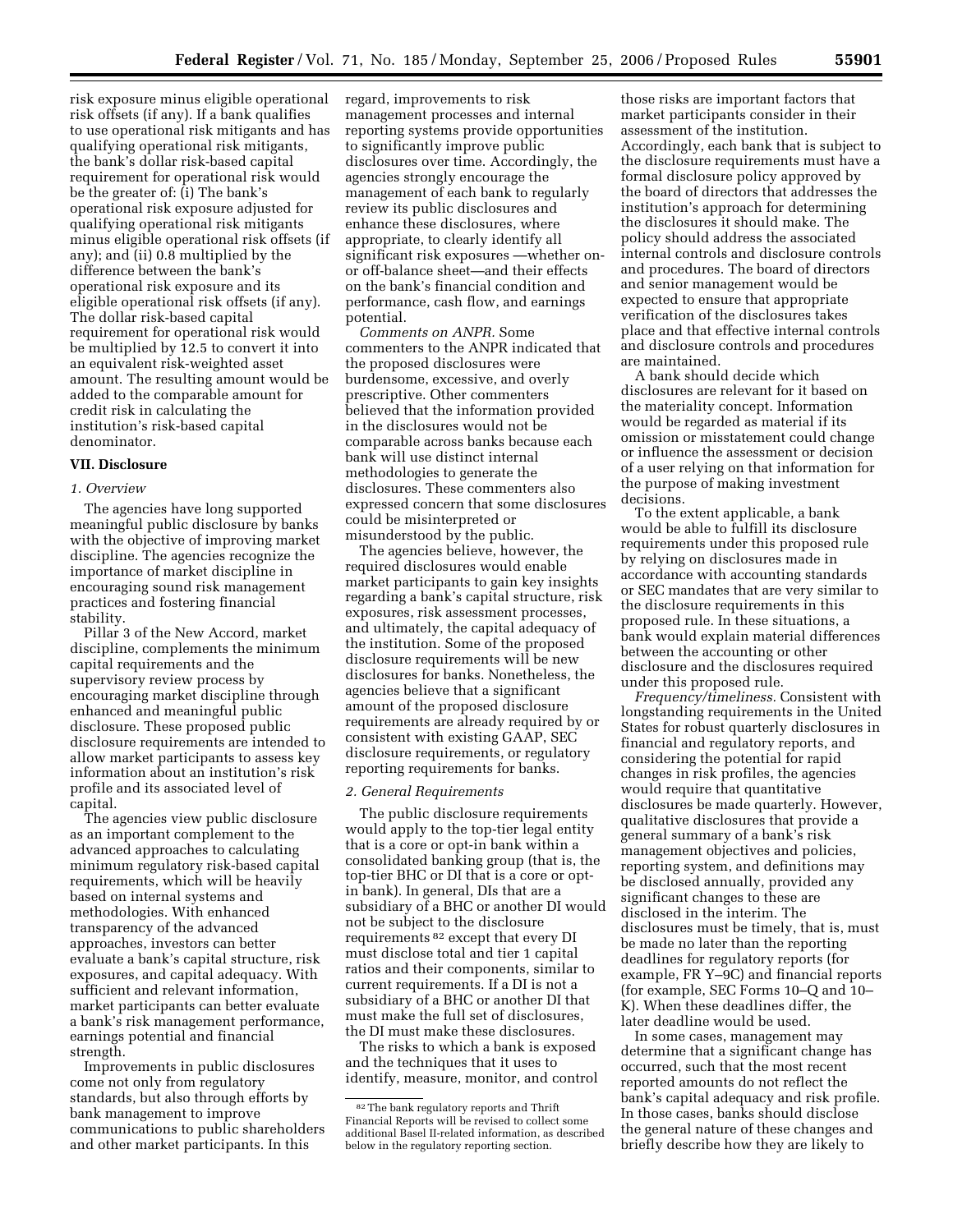affect public disclosures going forward. These interim disclosures should be made as soon as practicable after the determination that a significant change has occurred.

*Location of disclosures and audit/ certification requirements.* The disclosures would have to be publicly available (for example, included on a public Web site) for each of the last three years (that is, twelve quarters) or such shorter time period since the bank entered its first floor period. Except as discussed below, management would have some discretion to determine the appropriate medium and location of the disclosures required by this proposed rule. Furthermore, banks would have flexibility in formatting their public disclosures, that is, the agencies are not specifying a fixed format for these disclosures.

Management would be encouraged to provide all of the required disclosures in one place on the entity's public Web site. The public Web site address would be reported in a regulatory report (for example, the FR Y-9C).<sup>83</sup>

Disclosure of tier 1 and total capital ratios must be provided in the footnotes to the year-end audited financial statements.84 Accordingly, these disclosures must be tested by external auditors as part of the financial statement audit. Disclosures that are not included in the footnotes to the audited financial statements would not be required to be subject to external audit reports for financial statements or internal control reports from management and the external auditor. However, due to the importance of reliable disclosures, the agencies would require the chief financial officer to certify that the disclosures required by the proposed rule are appropriate and that the board of directors and senior management are responsible for establishing and maintaining an effective internal control structure over financial reporting, including the

information required by this proposed rule.

*Proprietary and confidential information.* The agencies believe that the proposed requirements strike an appropriate balance between the need for meaningful disclosure and the protection of proprietary and confidential information.85 Accordingly, the agencies believe that banks would be able to provide all of these disclosures without revealing proprietary and confidential information. However, in rare cases, disclosure of certain items of information required in the proposed rule may prejudice seriously the position of a bank by making public information that is either proprietary or confidential in nature. In such cases, a reporting bank may request confidential treatment for the information if the bank believes that disclosure of specific commercial or financial information in the report would likely result in substantial harm to its competitive position, or that disclosure of the submitted information would result in unwarranted invasion of personal privacy.

*Question 61: The agencies seek commenters' views on all of the elements proposed to be captured through the public disclosure requirements. In particular, the agencies seek comment on the extent to which the proposed disclosures balance providing market participants with sufficient information to appropriately assess the capital strength of individual institutions, fostering comparability from bank to bank, and reducing burden on the banks that are reporting the information.* 

## *3. Summary of Specific Public Disclosure Requirements*

The public disclosure requirements are comprised of 11 tables that provide important information to market participants on the scope of application, capital, risk exposures, risk assessment processes, and, hence, the capital adequacy of the institution. Again, the agencies note that the substantive content of the tables is the focus of the disclosure requirements, not the tables themselves. The table numbers below refer to the table numbers in the proposed rule.

Table 11.1 disclosures, Scope of Application, include a description of the level in the organization to which the disclosures apply and an outline of any differences in consolidation for accounting and regulatory capital purposes, as well as a description of any restrictions on the transfer of funds and capital within the organization. These disclosures provide the basic context underlying regulatory capital calculations.

Table 11.2 disclosures, Capital Structure, provide information on various components of regulatory capital available to absorb losses and allow for an evaluation of the quality of the capital available to absorb losses within the bank.

Table 11.3 disclosures, Capital Adequacy, provide information about how a bank assesses the adequacy of its capital and require that the bank disclose its minimum capital requirements for significant risk areas and portfolios. The table also requires disclosure of the regulatory capital ratios of the consolidated group and each DI subsidiary. Such disclosures provide insight into the overall adequacy of capital based on the risk profile of the organization.

Tables 11.4, 11.5, and 11.7 disclosures, Credit Risk, provide market participants with insight into different types and concentrations of credit risk to which the bank is exposed and the techniques the bank uses to measure, monitor, and mitigate those risks. These disclosures are intended to enable market participants to assess the credit risk exposures under the IRB framework, without revealing proprietary information or duplicating the supervisor's fundamental review of the bank's IRB framework. Table 11.6 provides the disclosure requirements related to credit exposures from derivatives. This table was added as a supplement to the public disclosures initially in the New Accord as a result of the BCBS's additional efforts to address certain exposures arising from trading activities. See the July 2005 BCBS publication entitled ''The Application of Basel II to Trading Activities and the Treatment of Double Default Effects.''

Table 11.8 disclosures, Securitization, provide information to market participants on the amount of credit risk transferred and retained by the organization through securitization transactions and the types of products securitized by the organization. These disclosures provide users a better understanding of how securitization transactions impact the credit risk of the bank.

<sup>83</sup>Alternatively, banks would be permitted to provide the disclosures in more than one place, as some of them may be included in public financial reports (for example, in Management's Discussion and Analysis included in SEC filings) or other regulatory reports (for example, FR Y–9C Reports). The agencies would require such banks to provide a summary table on their public Web site that specifically indicates where all the disclosures may be found (for example, regulatory report schedules, page numbers in annual reports).

<sup>84</sup>These ratios are required to be disclosed in the footnotes to the audited financial statements pursuant to existing GAAP requirements in Chapter 17 of the ''AICPA Audit and Accounting Guide for Depository and Lending Institutions: Banks, Savings institutions, Credit unions, Finance companies and Mortgage companies.''

<sup>85</sup>Proprietary information encompasses information that, if shared with competitors, would render a bank's investment in these products/ systems less valuable, and, hence, could undermine its competitive position. Information about customers is often confidential, in that it is provided under the terms of a legal agreement or counterparty relationship.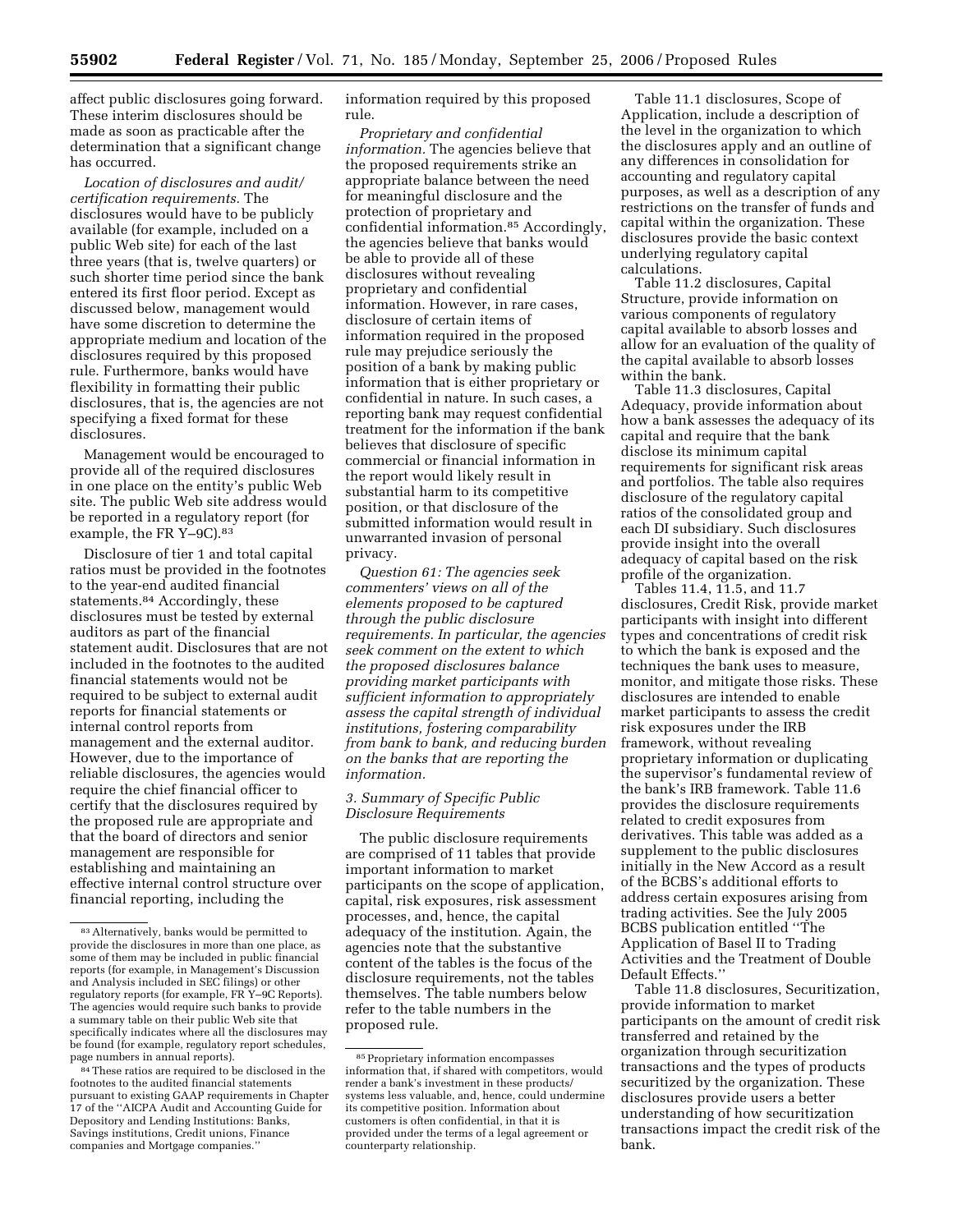Table 11.9 disclosures, Operational Risk, provide insight into the bank's application of the AMA for operational risk and what internal and external factors are considered in determining the amount of capital allocated to operational risk.

Table 11.10 disclosures, Equities, provide market participants with an understanding of the types of equity securities held by the bank and how they are valued. The table also provides information on the capital allocated to different equity products and the amount of unrealized gains and losses.

Table 11.11 disclosures, Interest Rate Risk in Non-Trading Activities, provide information about the potential risk of loss that may result from changes in interest rates and how the bank measures such risk.

#### *4. Regulatory Reporting*

In addition to the public disclosures that would be required by the consolidated banking organization subject to the advanced approaches, the agencies would require certain additional regulatory reporting from BHCs, their subsidiary DIs, and DIs applying the advanced approaches that are not subsidiaries of BHCs. The agencies believe that the reporting of key risk parameter estimates by each DI applying the advanced approaches will provide the primary Federal supervisor and other relevant supervisors with data important for assessing the reasonableness and accuracy of the institution's calculation of its minimum capital requirements under this rule and the adequacy of the institution's capital in relation to its risks. This information would be collected through regulatory reports. The agencies believe that requiring certain common reporting across banks will facilitate comparable application of the proposed rules.

In this regard, the agencies published for comment elsewhere in today's **Federal Register** a package of proposed reporting schedules. The package includes a summary schedule with aggregate data that would be available to the general public. It also includes supporting schedules that would be viewed as confidential supervisory information. These schedules are broken out by exposure category and would collect risk parameter and other pertinent data in a systematic manner. The agencies also are exploring ways to obtain information that would improve supervisors' understanding of the causes behind changes in risk-based capital requirements. For example, certain data would help explain whether movements are attributable to changes in key risk parameters or other factors. Under the

proposed rule, banks would begin reporting this information during their parallel run on a confidential basis. The agencies will share this information with each other for calibration and other analytical purposes. *Question 62: Comments on regulatory reporting issues may be submitted in response to this NPR as well as through the regulatory reporting request for comment noted above.* 

#### List of Acronyms

- ABCP Asset Backed Commercial Paper
- ALLL Allowance for Loan and Lease Losses
- AMA Advanced Measurement Approaches
- ANPR Advance Notice of Proposed Rulemaking
- AVC Asset Value Correlation
- BCBS Basel Committee on Banking Supervision
- BHC Bank Holding Company
- CF Conversion Factor
- CEIO Credit-Enhancing Interest-Only Strip
- CRM Credit Risk Mitigation
- DI Depository Institution
- DvP Delivery versus Payment
- E Measure of Effectiveness
- EAD Exposure at Default
- ECL Expected Credit Loss
- EL Expected Loss
- ELGD Expected Loss Given Default
- EOL Expected Operational Loss
- FDIC Federal Deposit Insurance
- Corporation
- FFIEC Federal Financial Institutions Examination Council
- FMI Future Margin Income
- GAAP Generally Accepted Accounting Principles
- HELOC Home Equity Line of Credit
- HOLA Home Owners' Loan Act HVCRE High-Volatility Commercial Real Estate
- IAA Internal Assessment Approach
- IMA Internal Models Approach
- IRB Internal Ratings Based
- KIRB Capital Requirement for Underlying Pool of Exposures (securitizations)<br>LGD Loss Given De
- LGD Loss Given Default
- Loan-to-Value Ratio
- M Effective Maturity
- MRA Market Risk Amendment
- MRC Minimum Risk-Based Capital
- OCC Office of the Comptroller of the Currency
- OTC Over-the-Counter
- OTS Office of Thrift Supervision
- PCA Prompt Corrective Action
- PD Probability of Default
- PFE Potential Future Exposure
- PvP Payment versus Payment
- QIS–3 Quantitative Impact Study 3
- QIS–4 Quantitative Impact Study 4
- QIS–5 Quantitative Impact Study 5
- QRE Qualifying Revolving Exposure
- RBA Ratings-Based Approach
- SFA Supervisory Formula Approach Small and Medium-Size
- Enterprise
- SPE Special Purpose Entity
- SRWA Simple Risk-Weight Approach
- UL Unexpected Loss
- UOL Unexpected Operational Loss VaR Value-at-Risk

#### Regulatory Flexibility Act Analysis

The Regulatory Flexibility Act (RFA) requires an agency that is issuing a proposed rule to prepare and make available for public comment an initial regulatory flexibility analysis that describes the impact of the proposed rule on small entities. 5 U.S.C. 603(a). The RFA provides that an agency is not required to prepare and publish an initial regulatory flexibility analysis if the agency certifies that the proposed rule will not, if promulgated, have a significant economic impact on a substantial number of small entities. 5 U.S.C. 605(b).

Pursuant to section 605(b) of the RFA (5 U.S.C. 605(b)), the agencies certify that this proposed rule will not, if promulgated in final form, have a significant economic impact on a substantial number of small entities Pursuant to regulations issued by the Small Business Administration (13 CFR 121–201), a ''small entity'' includes a bank holding company, commercial bank, or savings association with assets of \$165 million or less (collectively, small banking organizations). The proposed rule would require a bank holding company, national bank, state member bank, state nonmember bank, or savings association to calculate its riskbased capital requirements according to certain internal-ratings-based and internal model approaches if the bank holding company, bank, or savings association (i) has consolidated total assets (as reported on its most recent year-end regulatory report) equal to \$250 billion or more; (ii) has consolidated total on-balance sheet foreign exposures at the most recent year-end equal to \$10 billion or more; or (iii) is a subsidiary of a bank holding company, bank, or savings association that would be required to use the proposed rule to calculate its risk-based capital requirements.

The agencies estimate that zero small bank holding companies (out of a total of approximately 2,934 small bank holding companies), five small national banks (out of a total of approximately 1,090 small national banks), one small state member bank (out of a total of approximately 491 small state member banks), one small state nonmember bank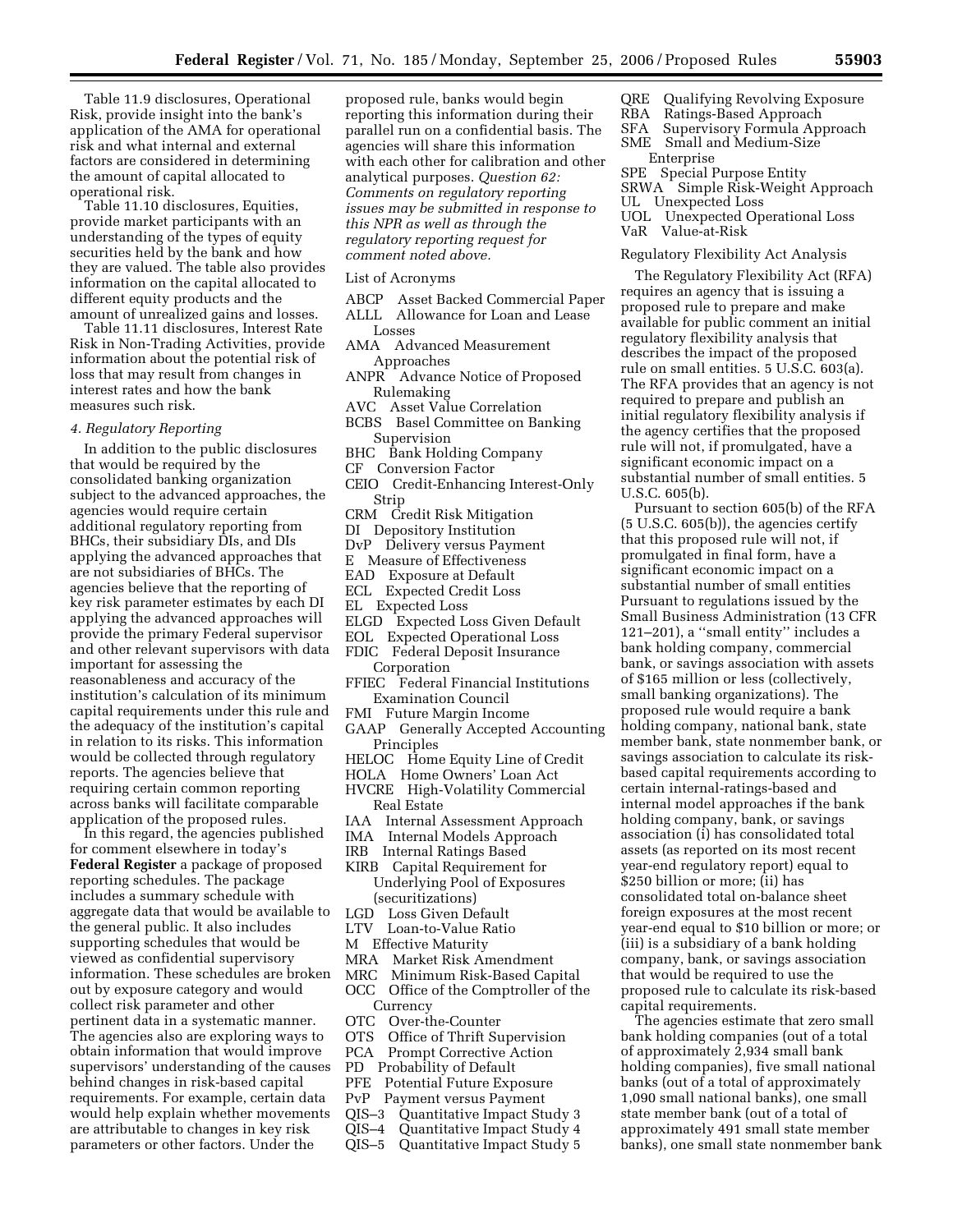(out of a total of approximately 3,249 small state nonmember banks), and zero small savings associations (out of a total of approximately 446 small savings associations) would be subject to the proposed risk-based capital requirements on a mandatory basis. In addition, each of the small banking organizations subject to the proposed rule on a mandatory basis would be a subsidiary of a bank holding company with over \$250 billion in consolidated total assets or over \$10 billion in consolidated total on-balance sheet foreign exposure. Therefore, the agencies believe that the proposed rule will not, if promulgated in final form, result in a significant economic impact on a substantial number of small entities.

#### Paperwork Reduction Act

A. Request for Comment on Proposed Information Collection. In accordance with the requirements of the Paperwork Reduction Act of 1995, the agencies may not conduct or sponsor, and the respondent is not required to respond to, an information collection unless it displays a currently valid Office of Management and Budget (OMB) control number. The agencies are requesting comment on a proposed information collection. The agencies are also giving notice that the proposed collection of information has been submitted to OMB for review and approval.

Comments are invited on:

(a) Whether the collection of information is necessary for the proper performance of the agencies' functions, including whether the information has practical utility;

(b) The accuracy of the estimates of the burden of the information collection, including the validity of the methodology and assumptions used;

(c) Ways to enhance the quality, utility, and clarity of the information to be collected;

(d) Ways to minimize the burden of the information collection on respondents, including through the use of automated collection techniques or other forms of information technology; and

(e) Estimates of capital or start up costs and costs of operation, maintenance, and purchase of services to provide information.

Comments should be addressed to: *OCC:* Communications Division, Office of the Comptroller of the Currency, Public Information Room, Mail stop 1–5, Attention: 1557–NEW, 250 E Street, SW., Washington, DC 20219. In addition, comments may be sent by fax to 202–874–4448, or by electronic mail to

*[regs.comments@occ.treas.gov.](mailto:regs.comments@occ.treas.gov)* You can inspect and photocopy the comments at the OCC's Public Information Room, 250 E Street, SW., Washington, DC 20219. You can make an appointment to inspect the comments by calling 202– 874–5043.

*Board:* You may submit comments, identified by Docket No. R–1261, by any of the following methods:

• *Agency Web Site: [http://](http://www.federalreserve.gov)  [www.federalreserve.gov.](http://www.federalreserve.gov)* Follow the instructions for submitting comments on the *http://www.federalreserve.gov/ [generalinfo/foia/ProposedRegs.cfm.](http://www.federalreserve.gov/generalinfo/foia/ProposedRegs.cfm)* 

• *Federal eRulemaking Portal: [http://](http://www.regulations.gov)  [www.regulations.gov.](http://www.regulations.gov)* Follow the instructions for submitting comments. • *E-mail:* 

*[regs.comments@federalreserve.gov.](mailto:regs.comments@federalreserve.gov)*  Include docket number in the subject line of the message.

• *FAX:* 202–452–3819 or 202–452– 3102.

• *Mail:* Jennifer J. Johnson, Secretary, Board of Governors of the Federal Reserve System, 20th Street and Constitution Avenue, NW., Washington, DC 20551

All public comments are available from the Board's Web site at *http:// [www.federalreserve.gov/generalinfo/](http://www.federalreserve.gov/generalinfo/foia/ProposedRegs.cfm)  foia/ProposedRegs.cfm* as submitted, unless modified for technical reasons. Accordingly, your comments will not be edited to remove any identifying or contact information. Public comments may also be viewed electronically or in paper form in Room MP–500 of the Board's Martin Building (20th and C Streets, NW.) between 9 a.m. and 5 p.m. on weekdays.

*FDIC:* You may submit written comments, which should refer to 3064– AC73, by any of the following methods:

• *Agency Web Site: http:// [www.fdic.gov/regulations/laws/federal/](http://www.fdic.gov/regulations/laws/federal/propose.html)  propose.html.* Follow the instructions for submitting comments on the FDIC Web site.

• *Federal eRulemaking Portal: [http://](http://www.regulations.gov)  [www.regulations.gov.](http://www.regulations.gov)* Follow the instructions for submitting comments.

• *E-mail: [Comments@FDIC.gov.](mailto:Comments@FDIC.gov)*  • *Mail:* Robert E. Feldman, Executive Secretary, Attention: Comments, FDIC,

550 17th Street, NW., Washington, DC 20429.

• *Hand Delivery/Courier:* Guard station at the rear of the 550 17th Street Building (located on F Street) on business days between 7 a.m. and 5 p.m.

*Public Inspection:* All comments received will be posted without change to *[http://www.fdic.gov/regulations/laws/](http://www.fdic.gov/regulations/laws/federal/propose.html)  federal/propose/html* including any personal information provided. Comments may be inspected at the FDIC Public Information Center, Room 100,

801 17th Street, NW., Washington, DC, between 9 a.m. and 4:30 p.m. on business days.

A copy of the comments may also be submitted to the OMB desk officer for the agencies: By mail to U.S. Office of Management and Budget, 725 17th Street, NW., #10235, Washington, DC 20503 or by facsimile to 202–395–6974, Attention: Federal Banking Agency Desk Officer.

*OTS:* Information Collection Comments, Chief Counsel's Office, Office of Thrift Supervision, 1700 G Street, NW., Washington, DC 20552; send a facsimile transmission to (202) 906–6518; or send an e-mail to *[infocollection.comments@ots.treas.gov.](mailto:infocollection.comments@ots.treas.gov)*  OTS will post comments and the related index on the OTS Internet site at *[http://](http://www.ots.treas.gov)  [www.ots.treas.gov.](http://www.ots.treas.gov)* In addition, interested persons may inspect the comments at the Public Reading Room, 1700 G Street, NW., by appointment. To make an appointment, call (202) 906– 5922, send an e-mail to *[public.info@ots.treas.gov,](mailto:public.info@ots.treas.gov)* or send a facsimile transmission to (202) 906–

7755. B. Proposed Information Collection. *Title of Information Collection:* Risk-Based Capital Standards: Advanced Capital Adequacy Framework.

*Frequency of Response:* eventgenerated.

*Affected Public:* 

*OCC:* National banks and Federal branches and agencies of foreign banks.

*Board:* State member banks, bank holding companies, affiliates and certain non-bank subsidiaries of bank holding companies, uninsured state agencies and branches of foreign banks, commercial lending companies owned or controlled by foreign banks, and Edge and agreement corporations.

*FDIC:* Insured nonmember banks, insured state branches of foreign banks, and certain subsidiaries of these entities.

*OTS:* Savings associations and certain of their subsidiaries.

*Abstract:* The proposed rule sets forth a new risk-based capital adequacy framework that would require some banks and allow other qualifying banks to use an internal ratings-based approach to calculate regulatory credit risk capital requirements and advanced measurement approaches to calculate regulatory operational risk capital requirements.

The information collection requirements in the proposed rule are found in sections 21–23, 42, 44, 53, and 71. The collections of information are necessary in order to implement the proposed advanced capital adequacy framework.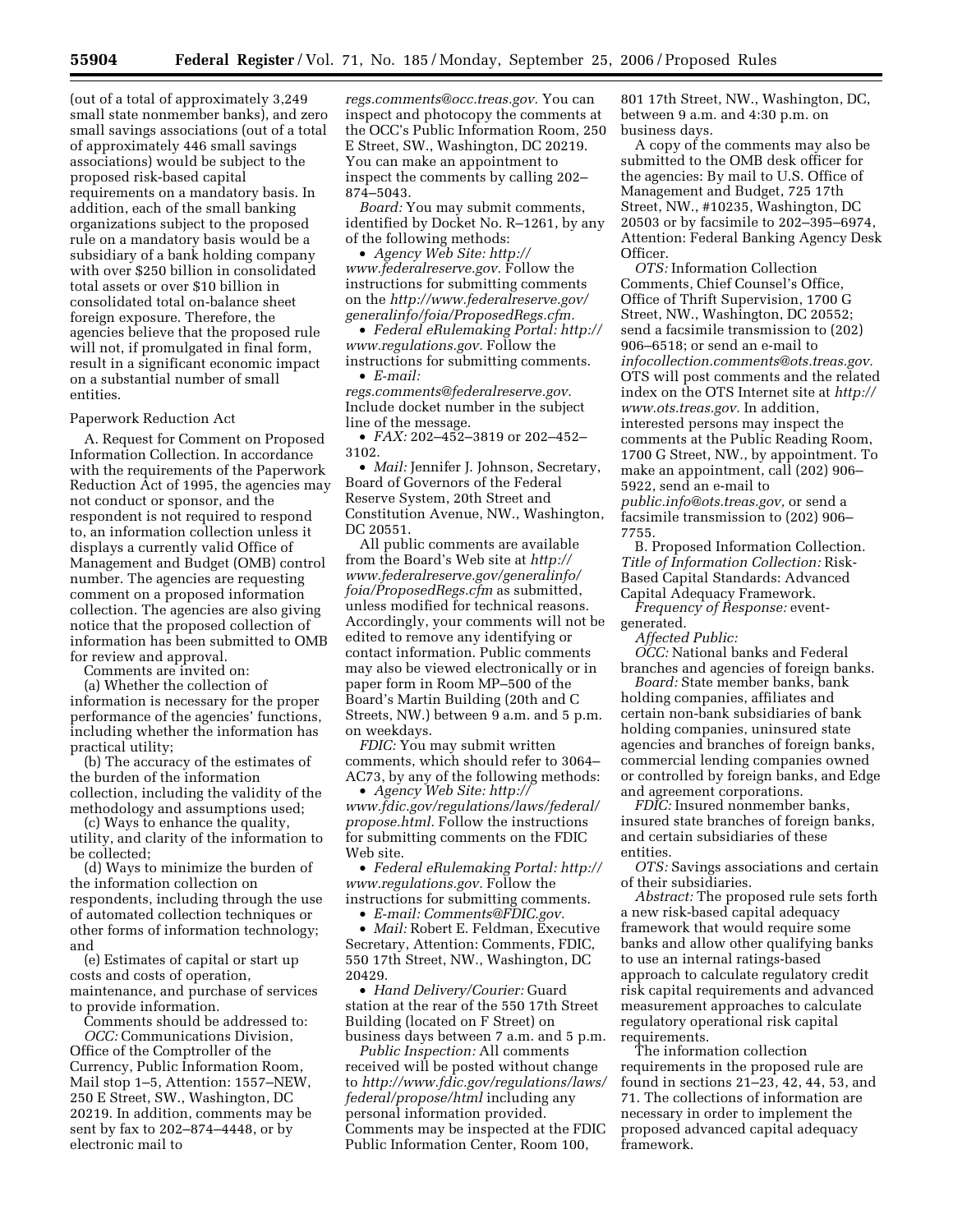Sections 21 and 22 require that a bank adopt a written implementation plan that addresses how it will comply with the proposed advanced capital adequacy framework's qualification requirements, including incorporation of a comprehensive and sound planning and governance process to oversee the implementation efforts. The bank must also develop processes for assessing capital adequacy in relation to an organization's risk profile. It must establish and maintain internal risk rating and segmentation systems for wholesale and retail risk exposures, including comprehensive risk parameter quantification processes and processes for annual reviews and analyses of reference data to determine their relevance. It must document its process for identifying, measuring, monitoring, controlling, and internally reporting operational risk; verify the accurate and timely reporting of risk-based capital requirements; and monitor, validate, and refine its advanced systems.

Section 23 requires a bank to notify its primary Federal supervisor when it makes a material change to its advanced systems and to develop an implementation plan after any mergers.

Section 42 outlines the capital treatment for securitization exposures. A bank must disclose publicly that it has provided implicit support to the securitization and the regulatory capital impact to the bank of providing such implicit support.

Section 44 describes the IAA. A bank must receive prior written approval from its primary Federal supervisor before it can use the IAA. A bank must review and update each internal credit assessment whenever new material is available, but at least annually. It must validate its internal credit assessment process on an ongoing basis and at least annually.

Section 53 outlines the IMA. A bank must receive prior written approval from its primary Federal supervisor before it can use the IMA.

Section 71 specifies that each consolidated bank must publicly disclose its total and tier 1 risk-based capital ratios and their components.

*Estimated Burden:* The burden estimates below exclude the following: (1) Any burden associated with changes to the regulatory reports of the agencies (such as the Consolidated Reports of Income and Condition for banks (FFIEC 031 and FFIEC 031; OMB Nos. 7100– 0036, 3064–0052, 1557–0081) and the Thrift Financial Report for thrifts (TFR; OMB No. 1550–0023); (2) any burden associated with capital changes in the Basel II market risk rule; and (3) any burden associated with the Quantitative Impact Study (QIS–4 survey, FR 3045; OMB No. 7100–0303). The agencies are concurrently publishing notices, which will address burden associated with the first item (published elsewhere in this issue), and jointly publishing a rulemaking which will address burden associated with the second item. For the third item, the Federal Reserve previously took burden for the QIS–4 survey, and some institutions may leverage the requirements of the QIS–4 survey to fulfill the requirements of this rule.

The burden associated with this collection of information may be summarized as follows:

*OCC* 

*Number of Respondents:* 52. *Estimated Burden Per Respondent:* 

15,570 hours.

*Total Estimated Annual Burden:*  809,640 hours.

*Board* 

*Number of Respondents:* 15.

*Estimated Burden Per Respondent:*  14,422 hours.

*Total Estimated Annual Burden:*  216,330 hours.

*FDIC* 

*Number of Respondents:* 19. *Estimated Burden Per Respondent:* 

410 hours.

*Total Estimated Annual Burden:* 

7,800 hours. *OTS* 

*Number of Respondents:* 4.

*Estimated Burden Per Respondent:*  15,000 hours.

*Total Estimated Annual Burden:*  60,000 hours.

#### Plain Language

Section 722 of the GLB Act requires the agencies to use ''plain language'' in all proposed and final rules published after January 1, 2000. In light of this requirement, the agencies have sought to present the proposed rule in a simple and straightforward manner. The agencies invite comments on whether there are additional steps the agencies could take to make the proposed rule easier to understand.

#### OCC Executive Order 12866

Executive Order 12866 requires Federal agencies to prepare a regulatory impact analysis for agency actions that are found to be ''significant regulatory actions.'' ''Significant regulatory actions'' include, among other things, rulemakings that ''have an annual effect on the economy of \$100 million or more or adversely affect in a material way the economy, a sector of the economy, productivity, competition, jobs, the environment, public health or safety, or State, local, or tribal governments or

communities.''86 Regulatory actions that satisfy one or more of these criteria are referred to as ''economically significant regulatory actions.''

The OCC anticipates that the proposed rule will meet the \$100 million criterion and therefore is an economically significant regulatory action. In conducting the regulatory analysis for an economically significant regulatory action, Executive Order 12866 requires each Federal agency to provide to the Administrator of the Office of Management and Budget's (OMB) Office of Information and Regulatory Affairs (OIRA):

• The text of the draft regulatory action, together with a reasonably detailed description of the need for the regulatory action and an explanation of how the regulatory action will meet that need;

• An assessment of the potential costs and benefits of the regulatory action, including an explanation of the manner in which the regulatory action is consistent with a statutory mandate and, to the extent permitted by law, promotes the President's priorities and avoids undue interference with State, local, and tribal governments in the exercise of their governmental functions;

• An assessment, including the underlying analysis, of benefits anticipated from the regulatory action (such as, but not limited to, the promotion of the efficient functioning of the economy and private markets, the enhancement of health and safety, the protection of the natural environment, and the elimination or reduction of discrimination or bias) together with, to the extent feasible, a quantification of those benefits;

• An assessment, including the underlying analysis, of costs anticipated from the regulatory action (such as, but not limited to, the direct cost both to the government in administering the regulation and to businesses and others in complying with the regulation, and any adverse effects on the efficient functioning of the economy, private markets (including productivity, employment, and competitiveness), health, safety, and the natural environment), together with, to the

<sup>86</sup>Executive Order 12866 (September 30, 1993), 58 FR 51735 (October 4, 1993), as amended by Executive Order 13258, 67 FR 9385 (February 28, 2002). For the complete text of the definition of ''significant regulatory action,'' see E.O. 12866 at section 3(f). A "regulatory action" is "any substantive action by an agency (normally published in the **Federal Register**) that promulgates or is expected to lead to the promulgation of a final rule or regulation, including notices of inquiry, advance notices of proposed rulemaking, and notices of proposed rulemaking.'' E.O. 12866 at section 3(e).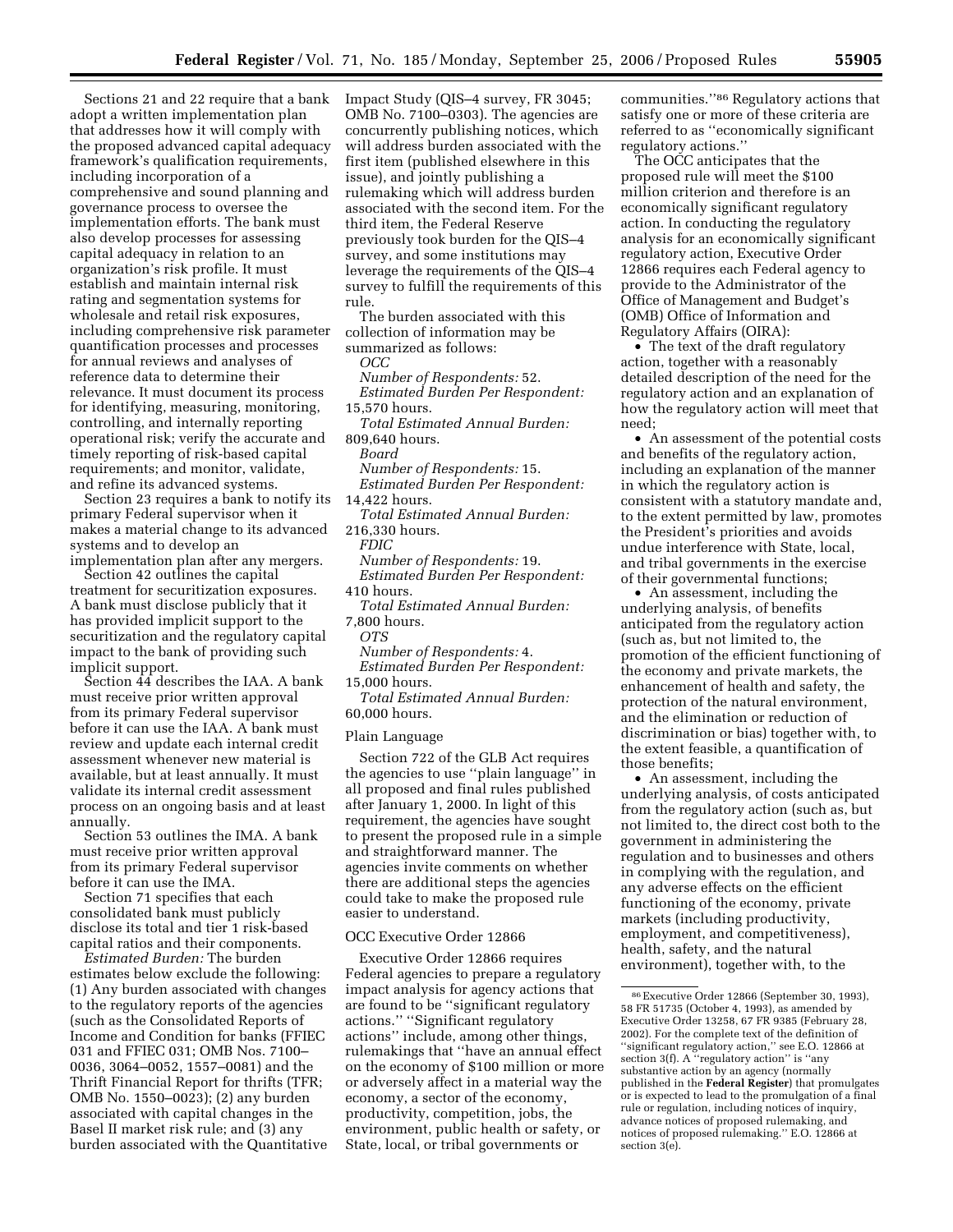extent feasible, a quantification of those costs; and

• An assessment, including the underlying analysis, of costs and benefits of potentially effective and reasonably feasible alternatives to the planned regulation, identified by the agencies or the public (including improving the current regulation and reasonably viable nonregulatory actions), and an explanation why the planned regulatory action is preferable to the identified potential alternatives. Set forth below is a summary of the OCC's regulatory impact analysis, which can be found in its entirety at *[http://](http://www.occ.treas.gov/law/basel.htm)  [www.occ.treas.gov/law/basel.htm](http://www.occ.treas.gov/law/basel.htm)* under the link of ''Regulatory Impact Analysis for Risk-Based Capital Standards: Revised Capital Adequacy Guidelines (Basel II), Office of the Comptroller of the Currency, International and Economic Affairs (2006)''.

I. The Need for the Regulatory Action. Federal banking law directs Federal banking agencies, including the OCC, to require banking organizations to hold adequate capital. The law authorizes Federal banking agencies to set minimum capital levels to ensure that banking organizations maintain adequate capital. The law also gives banking agencies broad discretion with respect to capital regulation by authorizing them to use any other methods that they deem appropriate to ensure capital adequacy.

Capital regulation seeks to address market failures that stem from several sources. Asymmetric information about the risk in a bank's portfolio creates a market failure by hindering the ability of creditors and outside monitors to discern a bank's actual risk and capital adequacy. Moral hazard creates market failure in which the bank's creditors fail to restrain the bank from taking excessive risks because deposit insurance either fully or partially protects them from losses. Public policy addresses these market failures because individual banks fail to adequately consider the positive externality or public benefit that adequate capital brings to financial markets and the economy as a whole.

Capital regulations cannot be static. Innovation in and transformation of financial markets require periodic reassessments of what may count as capital and what amount of capital is adequate. Continuing changes in financial markets create both a need and an opportunity to refine capital standards in banking. The Basel II framework, and its proposed implementation in the United States, reflects an appropriate step forward in addressing these changes.

II. Costs and Benefits of the Proposed Rule.

Under the proposed rule, current capital rules would remain in effect in 2008 during a parallel run using both current non-Basel II-based and new Basel II-based capital rules. For the following three years, the proposed rule would apply limits on the amount by which minimum required capital may decrease. This analysis, however, considers the costs and benefits of the proposed rule as fully phased in.

Cost and benefit analysis of changes in minimum capital requirements entails considerable measurement problems. On the cost side, it can be difficult to attribute particular expenditures incurred by institutions to the costs of implementation because banking organizations would likely incur some of these costs as part of their ongoing efforts to improve risk measurement and management systems. On the benefits side, measurement problems are even greater because the benefits of the proposal are more qualitative than quantitative. Measurement problems exist even with an apparently measurable benefit like lower minimum capital because lower minimum requirements do not necessarily mean lower capital. Healthy banking organizations generally hold capital well above regulatory minimums for a variety of reasons, and the effect of reducing the regulatory minimum is uncertain and may vary across regulated institutions.

A. *Benefits of the Proposed Rule.*  1. *Better allocation of capital and reduced impact of moral hazard through reduction in the scope for regulatory arbitrage:* By assessing the amount of capital required for each exposure or pool of exposures, the advanced approach does away with the simplistic risk buckets of current capital rules. Eliminating categorical risk weighting and assigning capital based on measured risk instead greatly curtails or eliminates the ability of troubled organizations to ''game'' regulatory capital requirements by finding ways to comply technically with the requirements while evading their intent and spirit.

2. *Improved signal quality of capital as an indicator of solvency:* The advanced approaches of the proposed rule are designed to more accurately align regulatory capital with risk, which should improve the quality of capital as an indicator of solvency. The improved signaling quality of capital will enhance banking supervision and market discipline.

3. *Encourages banking organizations to improve credit risk management:* One of the principal objectives of the proposed rule is to more closely align capital charges and risk. For any type of credit, risk increases as either the probability of default or the loss given default increases. Under the proposed rule, risk weights depend on these risk measures and consequently capital requirements will more closely reflect risk. This enhanced link between capital requirements and risk will encourage banking organizations to improve credit risk management.

4. *More efficient use of required bank capital:* Increased risk sensitivity and improvements in risk measurement will allow prudential objectives to be achieved more efficiently. If capital rules can better align capital with risk across the system, a given level of capital will be able to support a higher level of banking activity while maintaining the same degree of confidence regarding the safety and soundness of the banking system. Social welfare is enhanced by either the stronger condition of the banking system or the increased economic activity the additional banking services facilitate.

5. *Incorporates and encourages advances in risk measurement and risk management:* The proposed rule seeks to improve upon existing capital regulations by incorporating advances in risk measurement and risk management made over the past 15 years. An objective of the proposed rule is to speed adoption of new risk management techniques and to promote the further development of risk measurement and management through the regulatory process.

6. *Recognizes new developments and accommodates continuing innovation in financial products by focusing on risk:*  The proposed rule also has the benefit of facilitating recognition of new developments in financial products by focusing on the fundamentals behind risk rather than on static product categories.

7. *Better aligns capital and operational risk and encourages banking organizations to mitigate operational risk:* Introducing an explicit capital calculation for operational risk eliminates the implicit and imprecise ''buffer'' that covers operational risk under current capital rules. Introducing an explicit capital requirement for operational risk improves assessments of the protection capital provides, particularly at organizations where operational risk dominates other risks. The explicit treatment also increases the transparency of operational risk, which could encourage banking organizations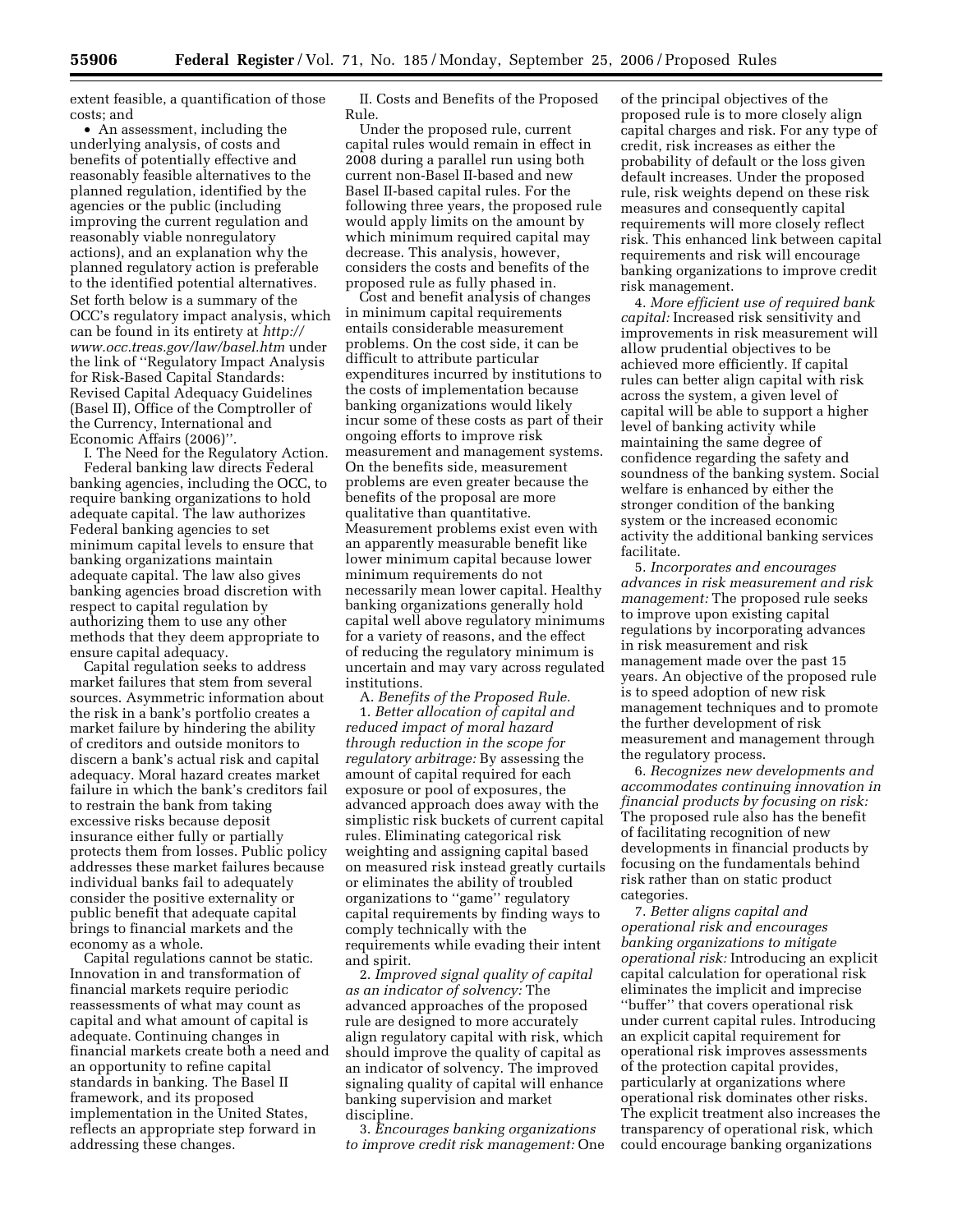to take further steps to mitigate operational risk.

8. *Enhanced supervisory feedback:*  Although U.S. banking organizations have long been subject to close supervision, aspects of all three pillars of the proposed rule aim to enhance supervisory feedback from Federal banking agencies to managers of banks and thrifts. Enhanced feedback could further strengthen the safety and soundness of the banking system.

9. *Incorporates market discipline into the regulatory framework:* The proposed rule seeks to introduce market discipline directly into the regulatory framework by requiring specific disclosures relating to risk measurement and risk management. Market discipline could complement regulatory supervision to bolster safety and soundness.

10. *Preserves the benefits of international consistency and coordination achieved with the 1988 Basel Accord:* An important objective of the 1988 Accord was competitive consistency of capital requirements for banking organizations competing in global markets. Basel II continues to pursue this objective. Because achieving this objective depends on the consistency of implementation in the United States and abroad, the Basel Committee has established an Accord Implementation Group to promote consistency in the implementation of Basel II.

11. *Ability to opt in offers long-term flexibility to nonmandatory banking organizations:* The proposed U.S. implementation of Basel II allows banking organizations outside of the mandatory group to individually judge when the benefits they expect to realize from adopting the advanced approaches outweigh their costs. Even though the cost and complexity of adopting the advanced approaches may present nonmandatory organizations with a substantial hurdle to opting in at present, the potential long-term benefits of allowing nonmandatory organizations to partake in the benefits described above may be similarly substantial.

*B. Costs of the Proposed Rule.* 

Because banking organizations are constantly developing programs and systems to improve how they measure and manage risk, it is difficult to distinguish between expenditures explicitly caused by adoption of the proposed rule and costs that would have occurred irrespective of any new regulation. In an effort to identify how much banking organizations expect to spend to comply with the U.S. implementation of Basel II, the Federal banking agencies included several

questions related to compliance costs in QIS–4.87

1. *Overall Costs:* According to the 19 out of 26 QIS–4 questionnaire respondents that provided estimates of their implementation costs, organizations will spend roughly \$42 million on average to adapt to capital requirements implementing Basel II. Not all of these respondents are likely mandatory organizations. Counting just the likely mandatory organizations, the average is approximately \$46 million, so there is little difference between organizations that meet a mandatory threshold and those that do not. Aggregating estimated expenditures from all 19 respondents indicates that these organizations will spend a total of \$791 million over several years to implement the proposed rule. Estimated costs for nine respondents meeting one of the mandatory thresholds come to \$412 million.

2. *Estimate of costs specific to the proposal:* Ten QIS–4 respondents provided estimates of the portion of costs they would have incurred even if current capital rules remain in effect. Those ten indicated that they would have spent 45 percent on average, or roughly half of their Basel II expenditures on improving risk management anyway. This suggests that of the \$42 million organizations expect to spend on implementation, approximately \$21 million may represent expenditures each institution would have undertaken even without Basel II. Thus, pure implementation costs may be closer to roughly \$395 million for the 19 QIS–4 respondents.

3. *Ongoing costs:* Seven QIS–4 respondents were able to estimate what their recurring costs might be under the proposed implementation of Basel II. On average, the seven organizations estimate that annual recurring expenses attributable to the proposed capital framework will be \$2.4 million. Organizations indicated that the ongoing costs to maintain related technology reflect costs for increased personnel and system maintenance. The larger one-time expenditures primarily involve money for system development and software purchases.

4. *Implicit costs:* In addition to explicit setup and recurring costs, banking organizations may also face implicit costs arising from the time and inconvenience of having to adapt to new capital regulations. At a minimum this involves the increased time and attention required of senior bank and thrift management to introduce new programs and procedures and the need to closely monitor the new activities during the inevitable rough patches when the proposed rule first takes effect.

5. *Government administrative costs:*  OCC expenditures fall into three broad categories: training, guidance, and supervision. Training includes expenses for AMA workshops, IRB workshops, and other training courses and seminars for examiners. Guidance expenses reflect expenditures on the development of IRB and AMA guidance. Supervision expenses reflect organization-specific supervisory activities related to the development and implementation of the Basel II framework. The largest OCC expenditures have been on the development of IRB and AMA policy guidance. The \$4.6 million spent on guidance represents 65 percent of the estimated total OCC Basel II-related expenditure of \$7.1 million through the 2005 fiscal year. In part, this large share reflects the absence of data for training and supervision costs for several years, but it also is indicative of the large guidance expenses in 2002 and 2003 when the Basel II framework was in development. To date, Basel II expenditures have not been a large part of overall OCC expenditures. The \$3 million spent on Basel II in fiscal year 2005 represents less than one percent of the OCC's \$519 million budget for the year.

6. *Total cost:* The OCC's estimate of the total cost of the proposed rule includes expenditures by banking organizations and the OCC from the present through 2011, the final year of the transition period. Combining expenditures by mandatory banking organizations and the OCC provides a present value estimate of \$545.9 million for the total cost of the proposed rule.

7. *Procyclicality:* Procyclicality refers to the possibility that banking organizations may reduce lending during economic downturns and increase lending during economic expansions as a consequence of minimum capital requirements. There is some concern that the risk-sensitivity of the IRB approach may cause capital requirements for credit risk to increase during an economic downturn. Although procyclicality may be inherent in banking to some extent, elements of the advanced approaches could reduce inherent procyclicality. Risk management and information systems may provide bank managers with more

<sup>87</sup>For more information on QIS–4, see Office of the Comptroller of the Currency, Board of Governors of the Federal Reserve System, Federal Deposit Insurance Corporation, and Office of Thrift Supervision, ''Summary Findings of the Fourth Quantitative Impact Study,'' February 2006, available online at *[http://www.occ.treas.gov/ftp/](http://www.occ.treas.gov/ftp/release/2006-23a.pdf)  release/2006–23a.pdf.*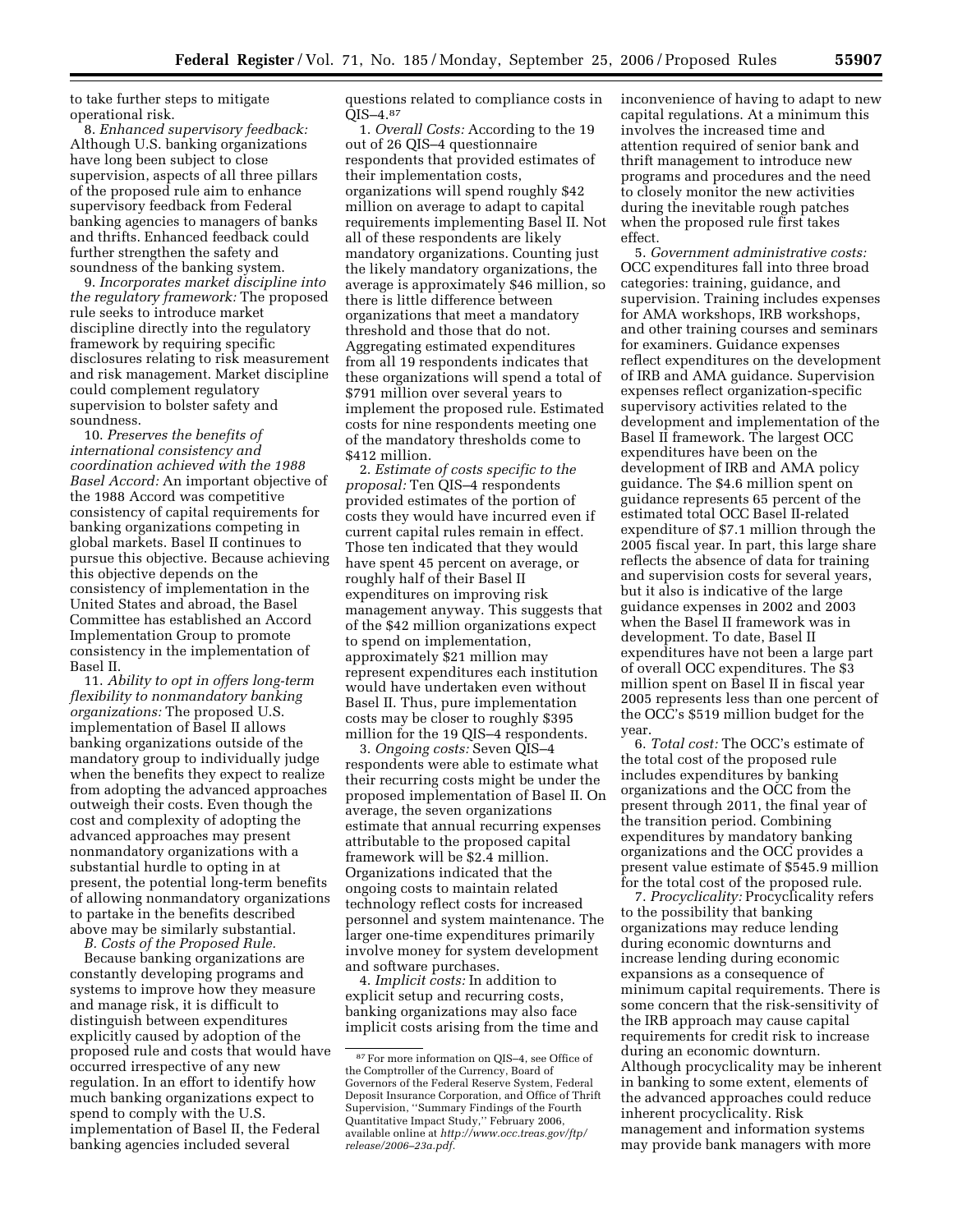forward-looking information about risk that would allow them to adjust portfolios gradually and with more foresight as the economic outlook changes over the business cycle. Regulatory stress-testing requirements included in the proposal also will help ensure that institutions anticipate cyclicality in capital requirements to the greatest extent possible, reducing the potential economic impact of changes in capital requirements.

III. Competition Among Providers of Financial Services

One potential concern with any regulatory change is the possibility that it might create a competitive advantage for some organizations relative to others, a possibility that certainly applies to a change with the scope of this proposed rule. However, measurement difficulties described in the preceding discussion of costs and benefits also extend to any consideration of the impact on competition. Despite the inherent difficulty of drawing definitive conclusions, this section considers various ways in which competitive effects might be manifest, as well as available evidence related to those potential effects.

1. *Explicit Capital for Operational Risk:* Some have noted that the explicit computation of required capital for operational risk could lead to an increase in total minimum regulatory capital for U.S. ''processing'' banks, generally defined as banking organizations that tend to engage in a variety of activities related to securities clearing, asset management, and custodial services. Some have suggested that the increase in required capital could place such firms at a competitive disadvantage relative to competitors that do not face a similar capital requirement. A careful analysis by Fontnouvelle et al <sup>88</sup> considers the potential competitive impact of the explicit capital requirement for operational risk. Overall, the study concludes that competitive effects from an explicit operational risk capital requirement should be, at most, extremely modest.

2. *Residential Mortgage Lending:* The issue of competitive effects has received substantial attention with respect to the residential mortgage market. The focus on the residential mortgage market stems from the size and importance of the market in the United States and the

fact that the proposed rule may lead to substantial reductions in credit-risk capital for residential mortgages. To the extent that corresponding operationalrisk capital requirements do not offset these credit-risk-related reductions, overall capital requirements for residential mortgages could decline under the proposed rule. Studies by Calem and Follain 89 and Hancock, Lehnert, Passmore, and Sherlund 90 suggest that banking organizations operating under capital rules based on Basel II may increase their holdings of residential mortgages. Calem and Follain argue that the increase would be significant and come at the expense of general organizations. Hancock *et al.*  foresee a more modest increase in residential mortgage holdings at institutions operating under the new Basel II-based rules, and they see this increase primarily as a shift away from the large government sponsored mortgage enterprises.

3. *Small Business Lending:* One potential avenue for competitive effects is small-business lending. Smaller banks—those that are less likely to adopt the advanced approaches to regulatory capital under the proposed rule—tend to rely more heavily on smaller loans within their commercial loan portfolios. To the extent that the proposed rule reduces required capital for such loans, general banking organizations not operating under the proposed rule might be placed at a competitive disadvantage. A study by Berger 91 finds some potential for a relatively small competitive effect on smaller banks in small business lending. However, Berger concludes that the small business market for large banks is very different from the small business market for smaller banks. For instance, a ''small business'' at a larger banking organization is usually much larger than small businesses at community banking organizations.

91Allen N. Berger, ''Potential Competitive Effects of Basel II on Banks in SME Credit Markets in the United States,'' Federal Reserve Board Finance and Economics Discussion Series, 2004–12. Available at

*whitepapers.htm.* 

*[http://www.federalreserve.gov/generalinfo/basel2/](http://www.federalreserve.gov/generalinfo/basel2/whitepapers.htm)* 

4. *Mergers and Acquisitions:* Another concern related to potential changes in competitive conditions under the proposed rule is that bifurcation of capital standards might change the landscape with regard to mergers and acquisitions in banking and financial services. For example, banking organizations operating under the new Basel II-based capital requirements might be placed in a better position to acquire other banking organizations operating under the non-Basel II-based rules, possibly leading to an undesirable consolidation of the banking sector. Research by Hannan and Pilloff 92 suggests that the proposed rule is unlikely to have a significant impact on merger and acquisition activity in banking.

5. *Credit Card Competition:* The proposed U.S. implementation of Basel II might also affect competition in the credit card market. Overall capital requirements for credit card loans could increase under the proposed rule. This raises the possibility of a change in the competitive environment among banking organizations subject to the new Basel II-based capital rules, nonbank credit card issuers, and banking organizations not subject to the new Basel II-based capital rules. A study by Lang, Mester, and Vermilyea 93 finds that implementation of a rule based on Basel II will not affect credit card competition at most community and regional banking organizations. The authors also suggest that higher capital requirements for credit cards may only pose a modest disadvantage to institutions that are subject to rules based on Basel II.

Overall, the evidence regarding the impact of the proposed rule on competitive equity is mixed. The body of recent economic research discussed in the body of this report does not reveal persuasive evidence of any sizeable competitive effects. Nonetheless, the Federal banking agencies recognize the need to closely monitor the competitive landscape subsequent to any regulatory change. In particular, the OCC and other Federal banking agencies will be alert

<sup>88</sup>Patrick de Fontnouvelle, Victoria Garrity, Scott Chu, and Eric Rosengren, ''The Potential Impact of Explicit Operational Risk Capital Charges on Bank Processing Activities,'' Manuscript, Federal Reserve Bank of Boston, January 12, 2005. Available at *[http://www.federalreserve.gov/generalinfo/basel2/](http://www.federalreserve.gov/generalinfo/basel2/whitepapers.htm)  whitepapers.htm.* 

<sup>89</sup>Paul S. Calem and James R. Follain, ''An Examination of How the Proposed Bifurcated Implementation of Basel II in the U.S. May Affect Competition Among Banking Organizations for Residential Mortgages,'' manuscript, January 14, 2005.

<sup>90</sup> Diana Hancock, Andreas Lehnert, Wayne Passmore, and Shane M. Sherlund, ''An Analysis of the Potential Competitive Impact of Basel II Capital Standards on U.S. Mortgage Rates and Mortgage Securitization'', Federal Reserve Board manuscript, April 2005. Available at *http:// [www.federalreserve.gov/generalinfo/basel2/](http://www.federalreserve.gov/generalinfo/basel2/whitepapers.htm)  whitepapers.htm.* 

<sup>92</sup>Timothy H. Hannan and Steven J. Pilloff, ''Will the Proposed Application of Basel II in the United States Encourage Increased Bank Merger Activity? Evidence from Past Merger Activity,'' Federal Reserve Board Finance and Economics Discussion Series, 2004–13. Available at *http:// [www.federalreserve.gov/generalinfo/basel2/](http://www.federalreserve.gov/generalinfo/basel2/whitepapers.htm)  whitepapers.htm.* 

<sup>93</sup>William W. Lang, Loretta J. Mester, and Todd A. Vermilyea, ''Potential Competitive Effects on U.S. Bank Credit Card Lending from the Proposed Bifurcated Application of Basel II,'' manuscript, December 2005. Available at *http:// [www.federalreserve.gov/generalinfo/basel2/](http://www.federalreserve.gov/generalinfo/basel2/whitepapers.htm)  whitepapers.htm.*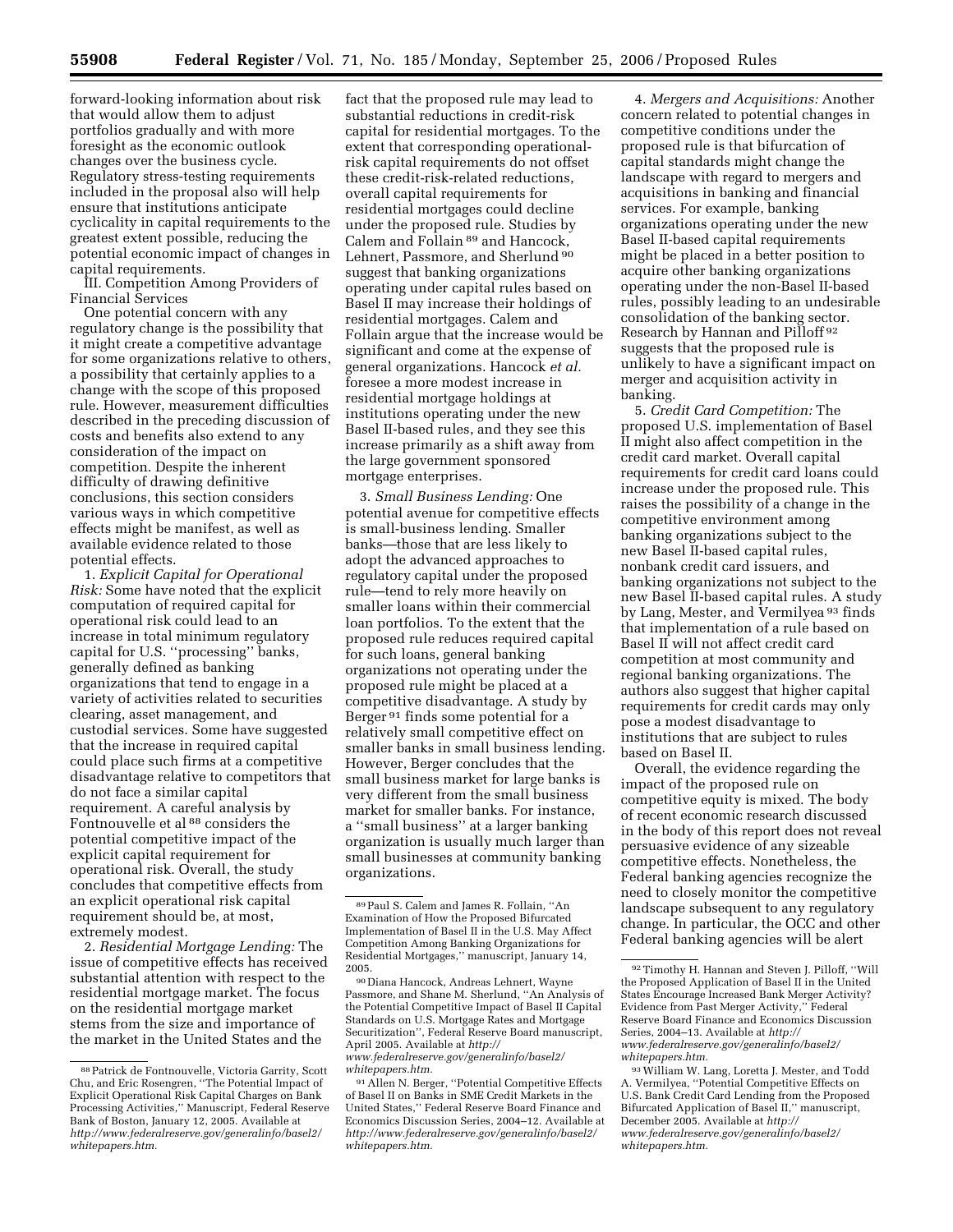for early signs of competitive inequities that might result from this proposed rule. A multi-year transition period before full implementation of proposed rules based on Basel II should provide ample opportunity for the agencies to identify any emerging problems. To the extent that undesirable competitive inequities emerge, the agencies have the power to respond to them through many channels, including but not limited to suitable changes to the capital adequacy regulations.

IV. *Analysis of Baseline and Alternatives.* 

Executive Order 12866 requires a comparison between the proposed rule, a baseline of what the world would look like without the proposed rule, and several reasonable alternatives to the proposed rule. In this regulatory impact analysis, we analyze two baselines and three alternatives to the proposed rule. We consider two baselines because of two very different outcomes that depend on the capital rules that other countries with internationally active banks might adopt absent the implementation of the Basel II framework in the United States.94 The first baseline considers the possibility that neither the United States nor these other countries adopt capital rules based on the Basel II framework. The second baseline analyzes the situation where the United States does not adopt the proposed rule, but the other countries with internationally active banking organizations do adopt Basel II.

## A. *Presentation of Baselines and Alternatives.*

1. *Baseline Scenario 1: Current capital standards based on the 1988 Basel Accord continue to apply both here and abroad*: Abandoning the Basel II framework in favor of current capital rules would eliminate essentially all of the benefits of the proposed rule described earlier. In place of these lost or diminished benefits, the only advantage of continuing to apply current capital rules to all banking organizations is that maintaining the status quo should alleviate concerns regarding competition among financial service providers. Although the effect of the proposed rule on competition is uncertain in our estimation, staying with current capital rules (or universally applying a revised rule that might emerge from the Basel IA ANPR) eliminates bifurcation and the explicit assignment of capital for operational

risk. Concerns regarding competition usually center on these two characteristics of the proposed rule. While continuing to use current capital rules eliminates most of the benefits of adopting the proposed capital rule, it does not eliminate many costs associated with Basel II. Because Basel II costs are difficult to separate from the banking organization's ordinary development costs and ordinary supervisory costs at the agencies, dropping the proposal to implement Basel II would reduce but not eliminate many of these costs associated with the proposed rule.95

2. *Baseline Scenario 2: Current capital standards based on the 1988 Basel Accord continue to apply in the United States, but the rest of the world adopts the Basel II framework:* Like the first baseline scenario, abandoning a framework based on Basel II in favor of current capital rules would eliminate essentially all of the benefits of the proposed rule described earlier. Like the first baseline scenario, the one advantage of this scenario is that there would be no bifurcation of capital rules within the United States. However, the emergence of different capital rules across national borders would at least partially offset this advantage. Thus, while concerns regarding competition among U.S. financial service providers might diminish in this scenario, concerns regarding cross-border competition would likely increase. Just as the first baseline scenario eliminated most of the benefits of adopting the proposed rule, the same holds true for the second baseline scenario with one important distinction. Because the United States would be operating under a set of capital rules different from the rest of the world, U.S. banking organizations that are internationally active may face higher costs because they will have to track and comply with more than one set of capital requirements.

3. *Alternative A: Permit U.S. banking organizations to choose among all three Basel II credit risk approaches:* The principal benefit of Alternative A that the proposed rule does not achieve is the increased flexibility of the regulation for banking organizations that would be mandatory banking organizations under the proposed rule. Banking organizations that are not prepared for the adoption of the advanced IRB approach to credit risk under the proposed rule could choose to use the foundation IRB approach or

even the standardized approach. How Alternative A might affect benefits depends entirely on how many banking organizations select each of the three available options. The most significant drawback to Alternative A is the increased cost of applying a new set of capital rules to all U.S. banking organizations. The vast majority of banking organizations in the United States would incur no direct costs from new capital rules under the proposed rule. Under Alternative A, direct costs would increase for every U.S. banking organization that would have continued with current capital rules under the proposed rule. Although it is not clear how high these costs might be, general banking organizations would face higher costs because they would be changing capital rules regardless of which option they choose under Alternative A.

4. *Alternative B: Permit U.S. banking organizations to choose among all three Basel II operational risk approaches:*  The operational risk approach that banking organizations ultimately selected would determine how the overall benefits of the new capital regulations would change under Alternative B. Just as Alternative A increases the flexibility of credit risk rules for mandatory banking organizations, Alternative B is more flexible with respect to operational risk. Because the Standardized Approach tries to be more sensitive to variations in operational risk than the Basic Indicator Approach and the AMA is more sensitive than the Standardized Approach, the effect of implementing Alternative B depends on how many banking organizations select the more risk sensitive approaches. As was the case with Alternative A, the most significant drawback to Alternative B is the increased cost of applying a new set of capital rules to all U.S. banking organizations. Under Alternative B, direct costs would increase for every U.S. banking organization that would have continued with current capital rules under the proposed rule. It is not clear how much it might cost banking organizations to adopt these capital measures for operational risk, but general banking organizations would face higher costs because they would be changing capital rules regardless of which option they choose under Alternative B.

5. *Alternative C: Use a different asset amount to determine a mandatory organization:* The number of mandatory banking organizations decreases slowly as the size thresholds increase, and the number of banking organizations grows more quickly as the thresholds decrease. Under Alternative C, the framework of

<sup>94</sup> In addition to the United States, members of the Basel Committee on Banking Supervision considering Basel II are Belgium, Canada, France, Germany, Italy, Japan, Luxembourg, the Netherlands, Spain, Sweden, Switzerland, and the United Kingdom.

<sup>95</sup>Cost estimates for adopting a rule that might result from the Basel IA ANPR are not currently available.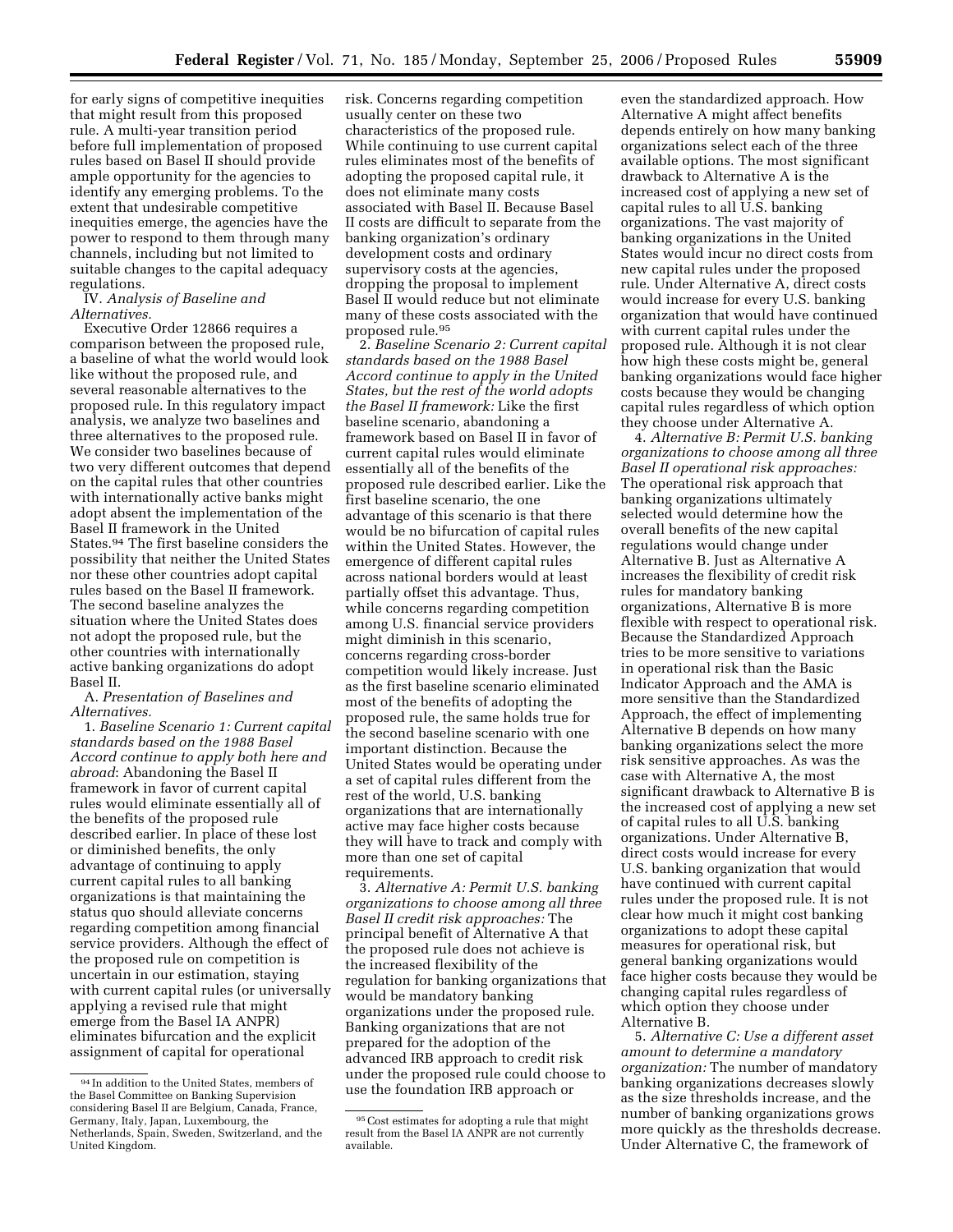the proposed rule would remain the same and only the number of mandatory banking organizations would change. Because the structure of the proposed implementation would remain intact, Alternative C would capture all of the benefits of the proposed rule. However, because these benefits derive from applying the proposed rule to individual banking organizations, changing the number of banking organizations affected by the rule will change the cumulative level of the benefits achieved. Generally, the benefits associated with the proposed rule will rise and fall with the number of mandatory banking organizations. Because Alternative C would change the number of mandatory banking organizations subject to the proposed rule, aggregate costs will also rise or fall with the number of mandatory banking organizations.

# B. *Overall Comparison of the Proposed Rule with Baselines and Alternatives.*

The Basel II framework and its proposed U.S. implementation seek to incorporate risk measurement and risk management advances into capital requirements. On the basis of their analysis, the agencies believe that the benefits of the proposed rule are significant, durable, and hold the potential to increase with time. The offsetting costs of implementing the proposed rule are also significant, but appear to be largely because of considerable start-up costs. However, much of the apparent start-up costs reflect activities that the banking organizations would undertake as part of their ongoing efforts to improve the quality of their internal risk measurement and management, even in the absence of Basel II and this proposed rule. The advanced approaches seem to have fairly modest ongoing expenses. Against these costs, the significant benefits of Basel II suggest that the proposed rule offers an improvement over either of the two baseline scenarios.

With regard to the three alternative approaches we consider, the proposed rule seems to offer an important degree of flexibility while significantly restricting the cost of the proposed rule by limiting its application to large, complex, internationally active banking organizations. Alternatives A and B introduce more flexibility from the perspective of the large mandatory banking organizations, but each is less flexible with respect to other banking organizations. Either Alternative A or B would compel these banking organizations to select a new set of capital rules and require them to

undertake the time and expense of adjusting to these new rules. Alternative C would change the number of mandatory banking organizations. If the number of mandatory banking organizations increases, then the new rule would lose some of the flexibility the proposed rule achieves with the optin option. Furthermore, costs would increase as the new rule would compel more banking organizations to incur the expense of adopting the advanced approaches. Decreasing the number of mandatory banking organizations would decrease the aggregate social good of each benefit achieved with the proposed rule. The proposed rule seems to offer a better balance between costs and benefits than any of the three alternatives.

OTS Executive Order 12866 Determination. OTS commented on the development of, and concurs with, OCC's RIA. Rather than replicate that analysis, OTS drafted an RIA incorporating OCC's analysis by reference and adding appropriate material reflecting the unique aspects of the thrift industry. The full text of OTS's RIA is available at the locations for viewing the OTS docket indicated in the **ADDRESSES** section above. OTS believes that its analysis meets the requirements of Executive Order 12866. The following discussion supplements OCC's summary of its RIA.

The NPR would apply to approximately eight mandatory and potential opt-in savings associations representing approximately 46 percent of total thrift industry assets. Approximately 70 percent of the total assets in these eight institutions are concentrated in residential mortgagerelated assets. By contrast, national banks tend to concentrate their assets in commercial loans and other kinds of non-mortgage loans. Only about 35 percent of national bank's total assets are residential mortgage-related assets. As a result, the costs and benefits of the NPR for OTS-regulated savings associations will differ in important ways from OCC-regulated national banks. These differences are the focus of OTS's analysis.

*Benefits.* Among the benefits of the NPR, OCC cites: (i) Better allocation of capital and reduced impact of moral hazard through reduction in the scope for regulatory arbitrage; (ii) improved signal quality of capital as an indicator of institution solvency; and (iii) more efficient use of required bank capital. From OTS's perspective, however, the NPR may not provide the degree of benefits anticipated by OCC from these sources.

Because of the low credit risk associated with residential mortgagerelated assets, OTS believes that the risk-insensitive leverage ratio, rather than the risk-based capital ratio, may be more binding on its institutions.96 As a result, these institutions may be required to hold more capital than would be required under proposed credit risk-based standards alone. Therefore, the NPR may cause these institutions to incur much the same implementation costs as banks with riskier assets, but with reduced benefits.

*Costs.* OTS adopts the OCC cost analysis with the following supplemental information on OTS's administrative costs. OTS did not incur a meaningful amount of direct expenditures until 2002 when it transitioned from a monitoring role to active involvement in Basel II. Thereafter, expenditures increased rapidly. The OTS expenditures fall into two broad categories: Policymaking expenses incurred in the development of the ANPR, this NPR, and related guidance; and supervision expenses that reflect institution-specific supervisory activities. OTS estimates that it incurred total expenses of \$3,780,000 for fiscal years 2002 through 2005, including \$2,640,000 in policymaking expenses and \$1,140,000 in supervision expenses. OTS anticipates that supervision expenses will continue to grow as a percentage of the total expense as it moves from policy development to implementation and training. To date, Basel II expenditures have not been a large part of overall expenditures.

*Competition.* OTS agrees with OCC's analysis of competition among providers of financial services. OTS adds, however, that some institutions with low credit risk portfolios face an existing competitive disadvantage because they are bound by a non-riskbased capital requirement—the leverage ratio. Thus, the agencies regulate a class of institutions that currently receive fewer capital benefits from risk-based capital rules because they are bound by the risk-insensitive leverage ratio. This anomaly will likely continue under the NPR.

 $^{96}\mathrm{The}$  leverage ratio is the ratio of core capital to adjusted total assets. Under prompt corrective action requirements, savings associations must maintain a leverage ratio of at least five percent to be well capitalized and at least four percent to be adequately capitalized. Basel II will primarily affect the calculation of risk-weighted assets, rather than the calculation of total assets and will have only a modest impact on the calculation of core capital. Thus, the proposed Basel II changes should not significantly affect the calculated leverage ratio and a savings association that is currently constrained by the leverage ratio would not significantly benefit from the Basel II changes.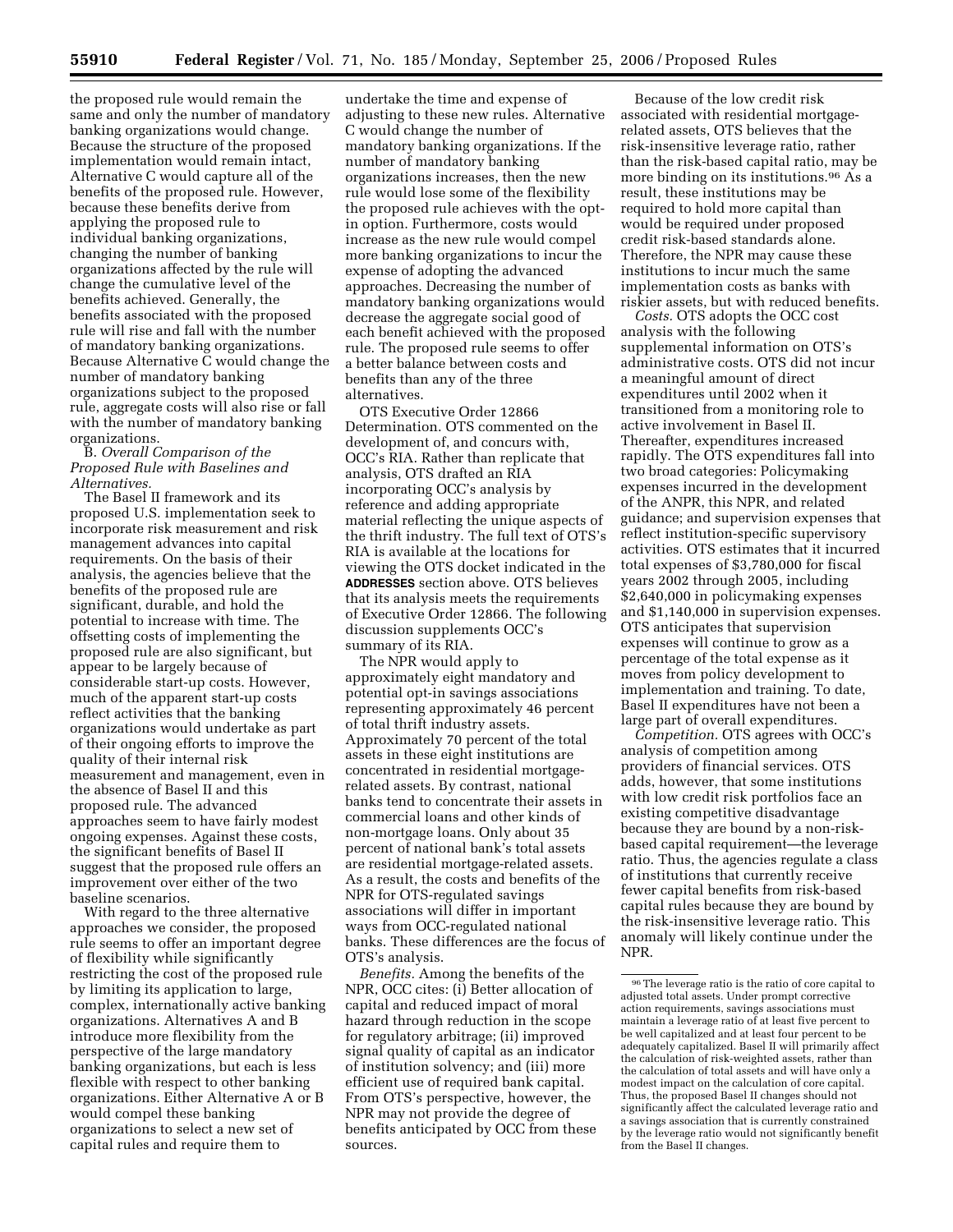In addition, the results from QIS–3 and QIS–4 suggest that the largest reductions in regulatory credit-risk capital requirements from the application of revised rules would occur in the residential mortgage loan area. Thus, to the extent regulatory credit-risk capital requirements affect pricing of such loans, it is possible that core and opt-in institutions who are not constrained by the leverage ratio may experience an improvement in their competitive standing vis-à-vis nonadopters and vis-a`-vis adopters who are bound by the leverage ratio. Two research papers—one by Calem and Follain,97 and another by Hancock, Lenhert, Passmore, and Sherlund 98 addressed this topic. The Calem and Follain paper argues that Basel II will significantly affect the competitive environment in mortgage lending; Hancock, et al. argue that it will not. Both papers are predicated, however, on the current capital regime for nonadopters. The agencies recently published an ANPR seeking comment on various modifications to the existing risk-based capital rules.99 These changes may reduce the competitive disparities between adopters and non-adopters of Basel II by reducing the competitive advantage of Basel II adopters.

Further, residential mortgages are subject to substantial interest rate risk. The agencies will retain the authority to require additional capital to cover interest rate risk. If regulatory capital requirements affect asset pricing, a substantial regulatory capital interest rate risk component could mitigate any competitive advantages of the proposed rule. Moreover, the capital requirement for interest rate risk would be subject to interpretation by each agency. A consistent evaluation of interest rate risk by the supervisory agencies would present a level playing field among the adopters—an important consideration given the potential size of the capital requirement.

*OCC Unfunded Mandates Reform Act of 1995 Determination.* The Unfunded Mandates Reform Act of 1995 (Pub. L. 104–4) (UMRA) requires cost-benefit and other analyses for a rule that would include any Federal mandate that may

99 70 FR 61068 (Oct. 20, 2005).

result in the expenditure by State, local, and tribal governments, in the aggregate, or by the private sector of \$100 million or more (adjusted annually for inflation) in any one year. The current inflationadjusted expenditure threshold is \$119.6 million. The requirements of the UMRA include assessing a rule's effects on future compliance costs; particular regions or State, local, or tribal governments; communities; segments of the private sector; productivity; economic growth; full employment; creation of productive jobs; and the international competitiveness of U.S. goods and services. The proposed rule qualifies as a significant regulatory action under the UMRA because its Federal mandates may result in the expenditure by the private sector of \$119.6 million or more in any one year. As permitted by section 202(c) of the UMRA, the required analyses have been prepared in conjunction with the Executive Order 12866 analysis document titled *Regulatory Impact Analysis for Risk-Based Capital Standards: Revised Capital Adequacy Guidelines.* The analysis is available on the Internet at *[http://www.occ.treas.gov/](http://www.occ.treas.gov/law/basel.htm)  law/basel.htm* under the link of ''Regulatory Impact Analysis for Risk-Based Capital Standards: Revised Capital Adequacy Guidelines (Basel II), Office of the Comptroller of the Currency, International and Economic Affairs (2006)''.

*OTS Unfunded Mandates Reform Act of 1995 Determination.* The Unfunded Mandates Reform Act of 1995 (Pub. L. 104–4) (UMRA) requires cost-benefit and other analyses for a rule that would include any Federal mandate that may result in the expenditure by State, local, and tribal governments, in the aggregate, or by the private sector of \$100 million or more (adjusted annually for inflation) in any one year. The current inflationadjusted expenditure threshold is \$119.6 million. The requirements of the UMRA include assessing a rule's effects on future compliance costs; particular regions or State, local, or tribal governments; communities; segments of the private sector; productivity; economic growth; full employment; creation of productive jobs; and the international competitiveness of U.S. goods and services. The proposed rule qualifies as a significant regulatory action under the UMRA because its Federal mandates may result in the expenditure by the private sector of \$119.6 or more in any one year. As permitted by section 202(c) of the UMRA, the required analyses have been prepared in conjunction with the Executive Order 12866 analysis

document titled *Regulatory Impact Analysis for Risk-Based Capital Standards: Revised Capital Adequacy Guidelines.* The analysis is available at the locations for viewing the OTS docket indicated in the **ADDRESSES** section above.

## **Text of Common Appendix (All Agencies)**

The text of the agencies' common

- appendix appears below:<br>[Appendix to Part\_\_\_]—Capital [Appendix to Part\_\_\_]—Capital<br>Adequacy Guidelines for [Bank]s: <sup>100</sup> Internal-Ratings-Based and Advanced Measurement Approaches
- Part I General Provisions
	- Section 1 Purpose, Applicability, and Reservation of Authority
	- Section 2 Definitions
	- Section 3 Minimum Risk-Based Capital Requirements
- Part II Qualifying Capital
- Section 11 Additional Deductions
- Section 12 Deductions and Limitations Not Required
- Section 13 Eligible Credit Reserves Part III Qualification
- Section 21 Qualification Process<br>Section 22 Qualification Require
- Section 22 Qualification Requirements<br>Section 23 Ongoing Qualification
- **Ongoing Qualification**
- Part IV Risk-Weighted Assets for General Credit Risk
	- Section 31 Mechanics for Calculating Total Wholesale and Retail Risk-Weighted Assets
	- Section 32 Counterparty Credit Risk
	- Section 33 Guarantees and Credit Derivatives: PD Substitution and LGD
	- Adjustment Treatments Section 34 Guarantees and Credit
- Derivatives: Double Default Treatment Section 35 Risk-Based Capital
- Requirement for Unsettled Transactions Part V Risk-Weighted Assets for
- Securitization Exposures Section 41 Operational Criteria for
- Recognizing the Transfer of Risk
- Section 42 Risk-Based Capital Requirement for Securitization Exposures
- Section 43 Ratings-Based Approach (RBA)
- Section 44 Internal Assessment Approach (IAA)
- Section 45 Supervisory Formula Approach (SFA)
- Section 46 Recognition of Credit Risk Mitigants for Securitization Exposures
- Section 47 Risk-Based Capital Requirement for Early Amortization Provisions
- Part VI Risk-Weighted Assets for Equity Exposures
	- Section 51 Introduction and Exposure Measurement
	- Section 52 Simple Risk Weight Approach (SRWA)
	- Section 53 Internal Models Approach (IMA)

<sup>97</sup>Paul S. Calem and James R. Follain, ''An Examination of How the Proposed Bifurcated Implementation of Basel II in the U.S. May Affect Competition Among Banking Organizations for Residential Mortgages,'' manuscript, January 14, 2005.

<sup>98</sup> Diana Hancock, Andreas Lenhert, Wayne Passmore, and Shane M Sherlund, ''An Analysis of the Competitive Impacts of Basel II Capital Standards on U.S. Mortgage Rates and Mortgage Securitization, March 7, 2005, Board of Governors of the Federal Reserve System, working paper.''

<sup>1</sup>For simplicity, and unless otherwise noted, this NPR uses the term [bank] to include banks, savings associations, and bank holding companies. [AGENCY] refers to the primary Federal supervisor of the bank applying the rule.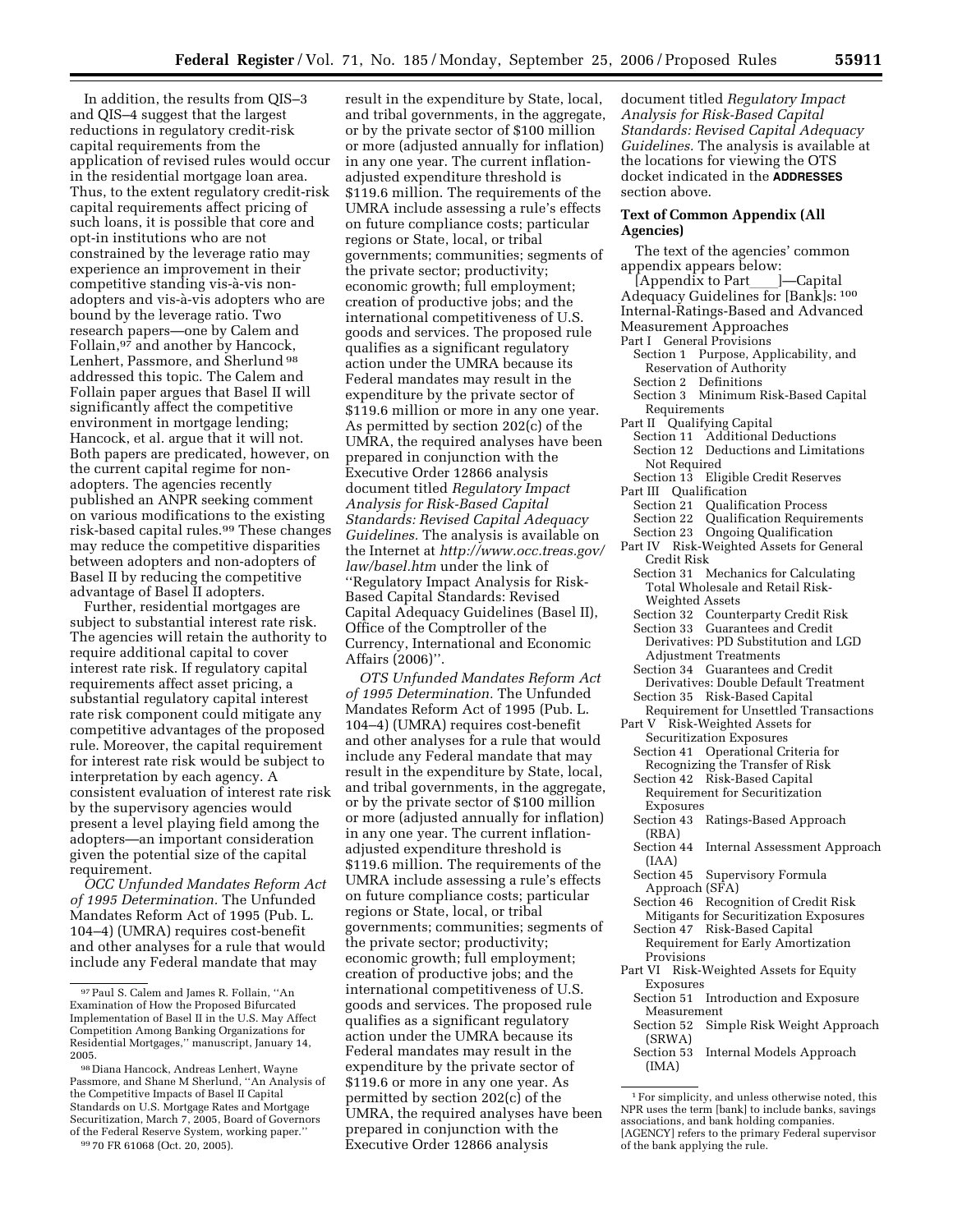Section 54 Equity Exposures to Investment Funds

- Section 55 Equity Derivative Contracts Part VII Risk-Weighted Assets for Operational Risk
- Section 61 Qualification Requirements for Incorporation of Operational Risk Mitigants
- Section 62 Mechanics of Risk-Weighted Asset Calculation Part VIII Disclosure
- Section 71 Disclosure Requirements

## **Part I. General Provisions**

# **Section 1. Purpose, Applicability, and Reservation of Authority**

(a) *Purpose.* This appendix establishes:

(1) Minimum qualifying criteria for [bank]s using [bank]-specific internal risk measurement and management processes for calculating risk-based capital requirements;

(2) Methodologies for such [bank]s to calculate their risk-based capital requirements; and

(3) Public disclosure requirements for such [bank]s.

(b) *Applicability.* (1) This appendix applies to a [bank] that:

(i) Has consolidated total assets, as reported on the most recent year-end Consolidated Report of Condition and Income (Call Report) or Thrift Financial Report (TFR), equal to \$250 billion or more;

(ii) Has consolidated total on-balance sheet foreign exposure at the most recent year-end equal to \$10 billion or more (where total on-balance sheet foreign exposure equals total crossborder claims less claims with head office or guarantor located in another country plus redistributed guaranteed amounts to the country of head office or guarantor plus local country claims on local residents plus revaluation gains on foreign exchange and derivative products, calculated in accordance with the Federal Financial Institutions Examination Council (FFIEC) 009 Country Exposure Report);

(iii) Is a subsidiary of a depository institution that uses 12 CFR part 3, Appendix C, 12 CFR part 208, Appendix F, 12 CFR part 325, Appendix D, or 12 CFR part 566, Appendix A, to calculate its risk-based capital requirements; or

(iv) Is a subsidiary of a bank holding company (as defined in 12 U.S.C. 1841) that uses 12 CFR part 225, Appendix F, to calculate its risk-based capital requirements.

(2) Any [bank] may elect to use this appendix to calculate its risk-based capital requirements.

(3) A [bank] that is subject to this appendix must use this appendix unless the [AGENCY] determines in writing that application of this appendix is not

appropriate in light of the [bank]'s asset size, level of complexity, risk profile, or scope of operations. In making a determination under this paragraph, the [AGENCY] will apply notice and response procedures in the same manner and to the same extent as the notice and response procedures in 12 CFR 3.12 (for national banks), 12 CFR 263.202 (for bank holding companies and state member banks), 12 CFR 325.6(c) (for state nonmember banks), and 12 CFR 567.3(d) (for savings associations).

(c) *Reservation of authority*—(1) *Additional capital in the aggregate.* The [AGENCY] may require a [bank] to hold an amount of capital greater than otherwise required under this appendix if the [AGENCY] determines that the [bank]'s risk-based capital requirement under this appendix is not commensurate with the [bank]'s credit, market, operational, or other risks. In making a determination under this paragraph, the [AGENCY] will apply notice and response procedures in the same manner and to the same extent as the notice and response procedures in 12 CFR 3.12 (for national banks), 12 CFR 263.202 (for bank holding companies and state member banks), 12 CFR 325.6(c) (for state nonmember banks), and 12 CFR 567.3(d) (for savings associations).

(2) *Specific risk-weighted asset amounts.* (i) If the [AGENCY] determines that the risk-weighted asset amount calculated under this appendix by the [bank] for one or more exposures is not commensurate with the risks associated with those exposures, the [AGENCY] may require the [bank] to assign a different risk-weighted asset amount to the exposures, to assign different risk parameters to the exposures (if the exposures are wholesale or retail exposures), or to use different model assumptions for the exposures (if the exposures are equity exposures under the Internal Models Approach (IMA) or securitization exposures under the Internal Assessment Approach (IAA)), all as specified by the [AGENCY].

(ii) If the [AGENCY] determines that the risk-weighted asset amount for operational risk produced by the [bank] under this appendix is not commensurate with the operational risks of the [bank], the [AGENCY] may require the [bank] to assign a different risk-weighted asset amount for operational risk, to change elements of its operational risk analytical framework, including distributional and dependence assumptions, or to make other changes to the [bank]'s operational risk management processes, data and

assessment systems, or quantification systems, all as specified by the [AGENCY].

(3) *Other supervisory authority.*  Nothing in this appendix limits the authority of the [AGENCY] under any other provision of law or regulation to take supervisory or enforcement action, including action to address unsafe or unsound practices or conditions, deficient capital levels, or violations of law.

#### **Section 2. Definitions**

*Advanced internal ratings-based (IRB) systems* means a [bank]'s internal risk rating and segmentation system; risk parameter quantification system; data management and maintenance system; and control, oversight, and validation system for credit risk of wholesale and retail exposures.

*Advanced systems* means a [bank]'s advanced IRB systems, operational risk management processes, operational risk data and assessment systems, operational risk quantification systems, and, to the extent the [bank] uses the following systems, the counterparty credit risk model, double default excessive correlation detection process, IMA for equity exposures, and IAA for securitization exposures to ABCP programs.

*Affiliate* with respect to a company means any company that controls, is controlled by, or is under common control with, the company. For purposes of this definition, a person or company controls a company if it:

(1) Owns, controls, or holds with power to vote 25 percent or more of a class of voting securities of the company; or

(2) Consolidates the company for financial reporting purposes.

*Applicable external rating* means, with respect to an exposure, the lowest external rating assigned to the exposure by any NRSRO.

*Asset-backed commercial paper (ABCP) program* means a program that primarily issues commercial paper that: (1) Has an external rating; and

(2) Is backed by underlying exposures held in a bankruptcy-remote SPE.

*Asset-backed commercial paper (ABCP) program sponsor* means a [bank] that:

(1) Establishes an ABCP program; (2) Approves the sellers permitted to participate in an ABCP program;

(3) Approves the exposures to be purchased by an ABCP program; or

(4) Administers the ABCP program by monitoring the underlying exposures, underwriting or otherwise arranging for the placement of debt or other obligations issued by the program,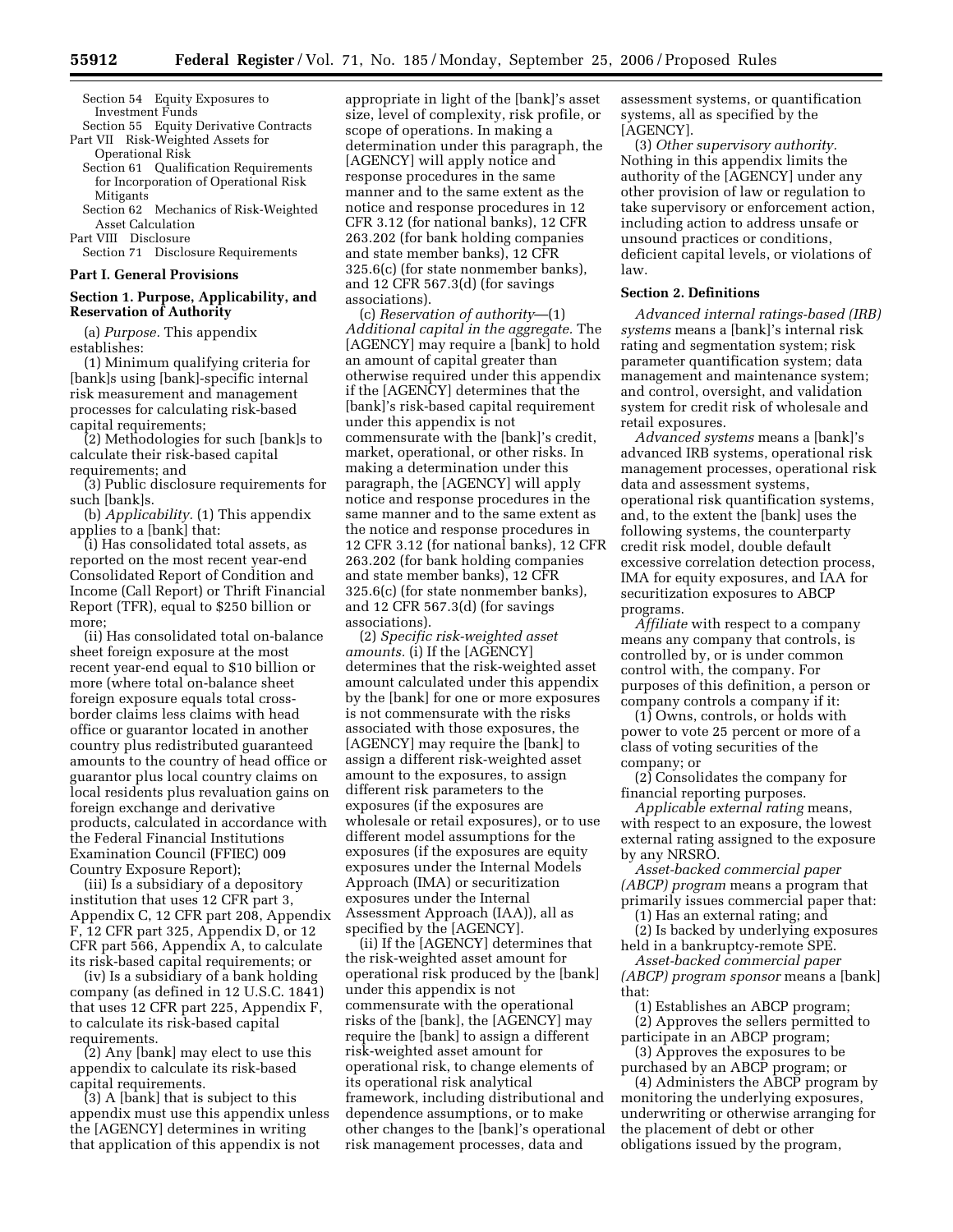compiling monthly reports, or ensuring compliance with the program documents and with the program's credit and investment policy.

*Backtesting* means the comparison of a [bank]'s internal estimates with actual outcomes during a sample period not used in model development. In this context, backtesting is one form of outof-sample testing.

*Benchmarking* means the comparison of a [bank]'s internal estimates with relevant internal and external data sources or estimation techniques.

*Business environment and internal control factors* means the indicators of a [bank]'s operational risk profile that reflect a current and forward-looking assessment of the [bank]'s underlying business risk factors and internal control environment.

*Carrying value* means, with respect to an asset, the value of the asset on the balance sheet of the [bank], determined in accordance with GAAP.

*Clean-up call* means a contractual provision that permits a servicer to call securitization exposures before their stated maturity or call date. See also *eligible clean-up call.* 

*Commodity derivative contract* means a commodity-linked swap, purchased commodity-linked option, forward commodity-linked contract, or any other instrument linked to commodities that gives rise to similar counterparty credit risks.

*Company* means a corporation, partnership, limited liability company, depository institution, business trust, special purpose entity, association, or similar organization.

*Credit derivative* means a financial contract executed under standard industry credit derivative documentation that allows one party (the protection purchaser) to transfer the credit risk of one or more exposures (reference exposure) to another party (the protection provider). See also *eligible credit derivative.* 

*Credit-enhancing interest-only strip (CEIO)* means an on-balance sheet asset that, in form or in substance:

(1) Represents a contractual right to receive some or all of the interest and no more than a minimal amount of principal due on the underlying exposures of a securitization; and

(2) Exposes the holder to credit risk directly or indirectly associated with the underlying exposures that exceeds a pro rata share of the holder's claim on the underlying exposures, whether through subordination provisions or other credit-enhancement techniques.

*Credit-enhancing representations and warranties* means representations and warranties that are made or assumed in

connection with a transfer of underlying exposures (including loan servicing assets) and that obligate a [bank] to protect another party from losses arising from the credit risk of the underlying exposures. Credit-enhancing representations and warranties include provisions to protect a party from losses resulting from the default or nonperformance of the obligors of the underlying exposures or from an insufficiency in the value of the collateral backing the underlying exposures. Credit-enhancing representations and warranties do not include:

(1) Early default clauses and similar warranties that permit the return of, or premium refund clauses that cover, first-lien residential mortgage exposures for a period not to exceed 120 days from the date of transfer, provided that the date of transfer is within one year of origination of the residential mortgage exposure;

(2) Premium refund clauses that cover underlying exposures guaranteed, in whole or in part, by the U.S. government, a U.S. government agency, or a U.S. government sponsored enterprise, provided that the clauses are for a period not to exceed 120 days from the date of transfer; or

(3) Warranties that permit the return of underlying exposures in instances of misrepresentation, fraud, or incomplete documentation.

*Credit risk mitigant* means collateral, a credit derivative, or a guarantee.

*Credit-risk-weighted assets* means 1.06 multiplied by the sum of:

(1) Total wholesale and retail riskweighted assets;

(2) Risk-weighted assets for securitization exposures; and

(3) Risk-weighted assets for equity exposures.

*Current exposure* means, with respect to a netting set, the larger of zero or the market value of a transaction or portfolio of transactions within the netting set that would be lost upon default of the counterparty, assuming no recovery on the value of the transactions. Current exposure is also called replacement cost.

*Default—(1) Retail.* (i) A retail exposure of a [bank] is in default if:

(A) The exposure is 180 days past due, in the case of a residential mortgage exposure or revolving exposure;

(B) The exposure is 120 days past due, in the case of all other retail exposures; or

(C) The [bank] has taken a full or partial charge-off or write-down of principal on the exposure for creditrelated reasons.

(ii) A retail exposure in default remains in default until the [bank] has reasonable assurance of repayment and performance for all contractual principal and interest payments on the exposure.

(2) *Wholesale.* (i) A [bank]'s obligor is in default if, for any wholesale exposure of the [bank] to the obligor, the [bank] has:

(A) Placed the exposure on nonaccrual status consistent with the Call Report Instructions or the TFR and the TFR Instruction Manual;

(B) Taken a full or partial charge-off or write-down on the exposure due to the distressed financial condition of the obligor; or

(C) Incurred a credit-related loss of 5 percent or more of the exposure's initial carrying value in connection with the sale of the exposure or the transfer of the exposure to the held-for-sale, available-for-sale, trading account, or other reporting category.

(ii) An obligor in default remains in default until the [bank] has reasonable assurance of repayment and performance for all contractual principal and interest payments on all exposures of the [bank] to the obligor (other than exposures that have been fully written-down or charged-off).

*Dependence* means a measure of the association among operational losses across and within business lines and operational loss event types.

*Depository institution* is defined in section 3 of the Federal Deposit Insurance Act (12 U.S.C. 1813).

*Derivative contract* means a financial contract whose value is derived from the values of one or more underlying assets, reference rates, or indices of asset values or reference rates. Derivative contracts include interest rate derivative contracts, exchange rate derivative contracts, equity derivative contracts, commodity derivative contracts, credit derivatives, and any other instrument that poses similar counterparty credit risks. Derivative contracts also include unsettled securities, commodities, and foreign exchange transactions with a contractual settlement or delivery lag that is longer than the lesser of the market standard for the particular instrument or 5 business days.

*Early amortization provision* means a provision in the documentation governing a securitization that, when triggered, causes investors in the securitization exposures to be repaid before the original stated maturity of the securitization exposures, unless the provision is triggered solely by events not directly related to the performance of the underlying exposures or the originating [bank] (such as material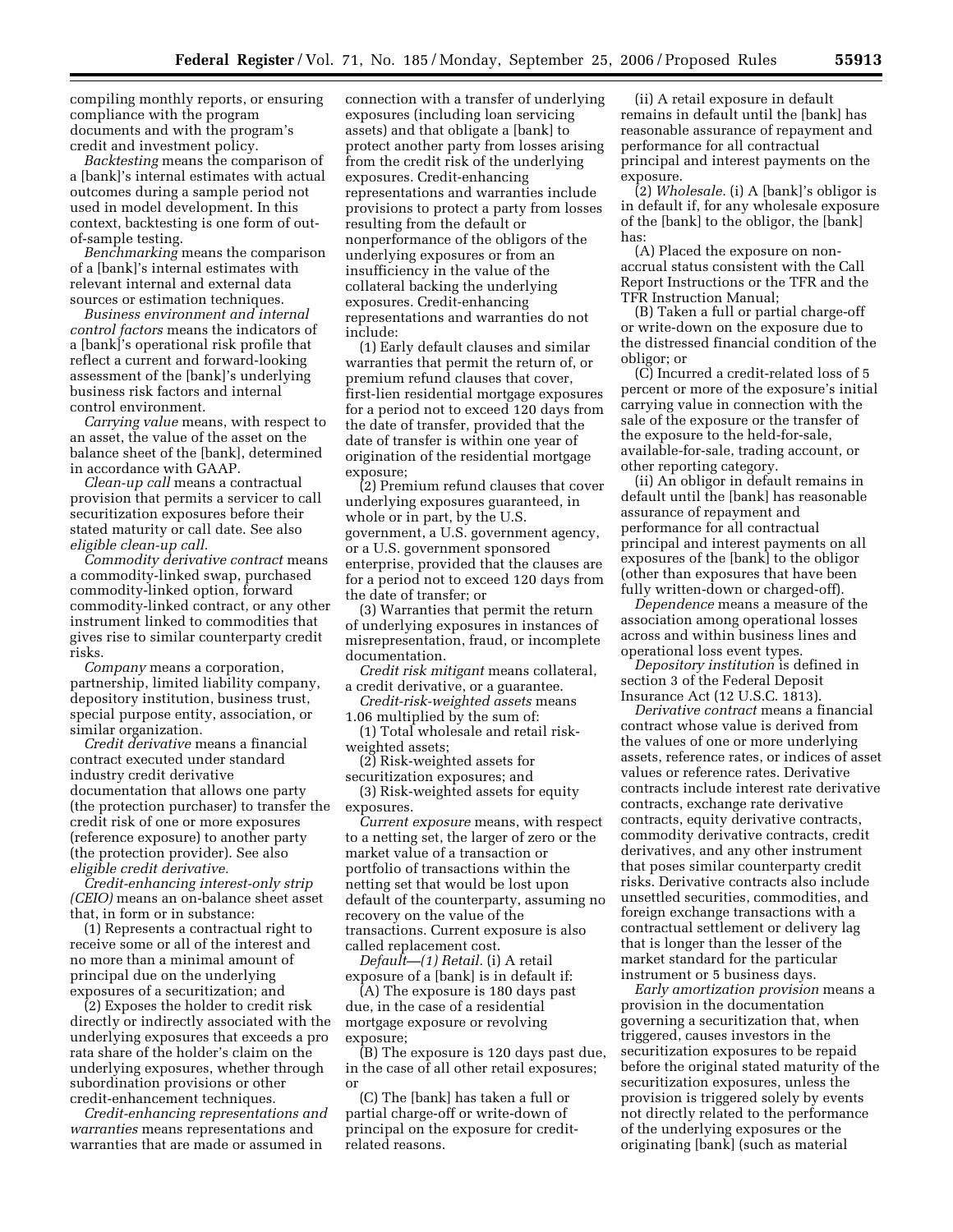changes in tax laws or regulations). An early amortization provision is a *controlled early amortization provision*  if it meets all the following conditions:

(1) The originating [bank] has appropriate policies and procedures to ensure that it has sufficient capital and liquidity available in the event of an early amortization;

(2) Throughout the duration of the securitization (including the early amortization period), there is the same pro rata sharing of interest, principal, expenses, losses, fees, recoveries, and other cash flows from the underlying exposures based on the originating [bank]'s and the investors' relative shares of the underlying exposures outstanding measured on a consistent monthly basis;

(3) The amortization period is sufficient for at least 90 percent of the total underlying exposures outstanding at the beginning of the early amortization period to be repaid or recognized as in default; and

(4) The schedule for repayment of investor principal is not more rapid than would be allowed by straight-line amortization over an 18-month period.

*Economic downturn conditions*  means, with respect to an exposure, those conditions in which the aggregate default rates for the exposure's wholesale or retail exposure subcategory (or subdivision of such subcategory selected by the [bank]) in the exposure's national jurisdiction (or subdivision of such jurisdiction selected by the [bank]) are significantly higher than average.

*Effective maturity (M)* of a wholesale exposure means:

(1) For wholesale exposures other than repo-style transactions, eligible margin loans, and OTC derivative contracts subject to a qualifying master netting agreement:

(i) The weighted-average remaining maturity (measured in years, whole or fractional) of the expected contractual cash flows from the exposure, using the undiscounted amounts of the cash flows as weights; or

(ii) The nominal remaining maturity (measured in years, whole or fractional) of the exposure.

(2) For repo-style transactions, eligible margin loans, and OTC derivative contracts subject to a qualifying master netting agreement, the weighted-average remaining maturity (measured in years, whole or fractional) of the individual transactions subject to the qualifying master netting agreement, with the weight of each individual transaction set equal to the notional amount of the transaction.

*Effective notional amount* means, for an eligible guarantee or eligible credit

derivative, the lesser of the contractual notional amount of the credit risk mitigant and the EAD of the hedged exposure, multiplied by the percentage coverage of the credit risk mitigant. For example, the effective notional amount of an eligible guarantee that covers, on a pro rata basis, 40 percent of any losses on a \$100 bond would be \$40.

*Eligible clean-up call* means a cleanup call that:

(1) Is exercisable solely at the discretion of the servicer;

(2) Is not structured to avoid allocating losses to securitization exposures held by investors or otherwise structured to provide credit enhancement to the securitization; and

(3) (i) For a traditional securitization, is only exercisable when 10 percent or less of the principal amount of the underlying exposures or securitization exposures (determined as of the inception of the securitization) is outstanding; or

(ii) For a synthetic securitization, is only exercisable when 10 percent or less of the principal amount of the reference portfolio of underlying exposures (determined as of the inception of the securitization) is outstanding.

*Eligible credit derivative* means a credit derivative in the form of a credit default swap, nth-to-default swap, or total return swap provided that:

(1) The contract meets the requirements of an eligible guarantee and has been confirmed by the protection purchaser and the protection provider;

(2) Any assignment of the contract has been confirmed by all relevant parties;

(3) If the credit derivative is a credit default swap or nth-to-default swap, the contract includes the following credit events:

(i) Failure to pay any amount due under the terms of the reference exposure (with a grace period that is closely in line with the grace period of the reference exposure); and

(ii) Bankruptcy, insolvency, or inability of the obligor on the reference exposure to pay its debts, or its failure or admission in writing of its inability generally to pay its debts as they become due, and similar events;

(4) The terms and conditions dictating the manner in which the contract is to be settled are incorporated into the contract;

(5) If the contract allows for cash settlement, the contract incorporates a robust valuation process to estimate loss reliably and specifies a reasonable period for obtaining post-credit event valuations of the reference exposure;

(6) If the contract requires the protection purchaser to transfer an

exposure to the protection provider at settlement, the terms of the exposure provide that any required consent to transfer may not be unreasonably withheld;

(7) If the credit derivative is a credit default swap or nth-to-default swap, the contract clearly identifies the parties responsible for determining whether a credit event has occurred, specifies that this determination is not the sole responsibility of the protection provider, and gives the protection purchaser the right to notify the protection provider of the occurrence of a credit event; and

(8) If the credit derivative is a total return swap and the [bank] records net payments received on the swap as net income, the [bank] records offsetting deterioration in the value of the hedged exposure (either through reductions in fair value or by an addition to reserves).

*Eligible credit reserves* means all general allowances that have been established through a charge against earnings to absorb credit losses associated with on-or off-balance sheet wholesale and retail exposures, including the allowance for loan and lease losses (ALLL) associated with such exposures but excluding allocated transfer risk reserves established pursuant to 12 U.S.C. 3904 and other specific reserves created against recognized losses.

*Eligible double default guarantor*, with respect to a guarantee or credit derivative obtained by a [bank], means:

(1) *U.S.-based entities.* A depository institution, a bank holding company (as defined in section 2 of the Bank Holding Company Act (12 U.S.C. 1841)), a savings and loan holding company (as defined in 12 U.S.C. 1467a) provided all or substantially all of the holding company's activities are permissible for a financial holding company under 12 U.S.C. 1843(k), a securities broker or dealer registered (under the Securities Exchange Act of 1934) with the SEC, an insurance company in the business of providing credit protection (such as a monoline bond insurer or re-insurer) that is subject to supervision by a State insurance regulator, if:

(i) At the time the guarantor issued the guarantee or credit derivative, the [bank] assigned a PD to the guarantor's rating grade that was equal to or lower than the PD associated with a long-term external rating in the third-highest investment grade rating category; and

(ii) The [bank] currently assigns a PD to the guarantor's rating grade that is equal to or lower than the PD associated with a long-term external rating in the lowest investment grade rating category; or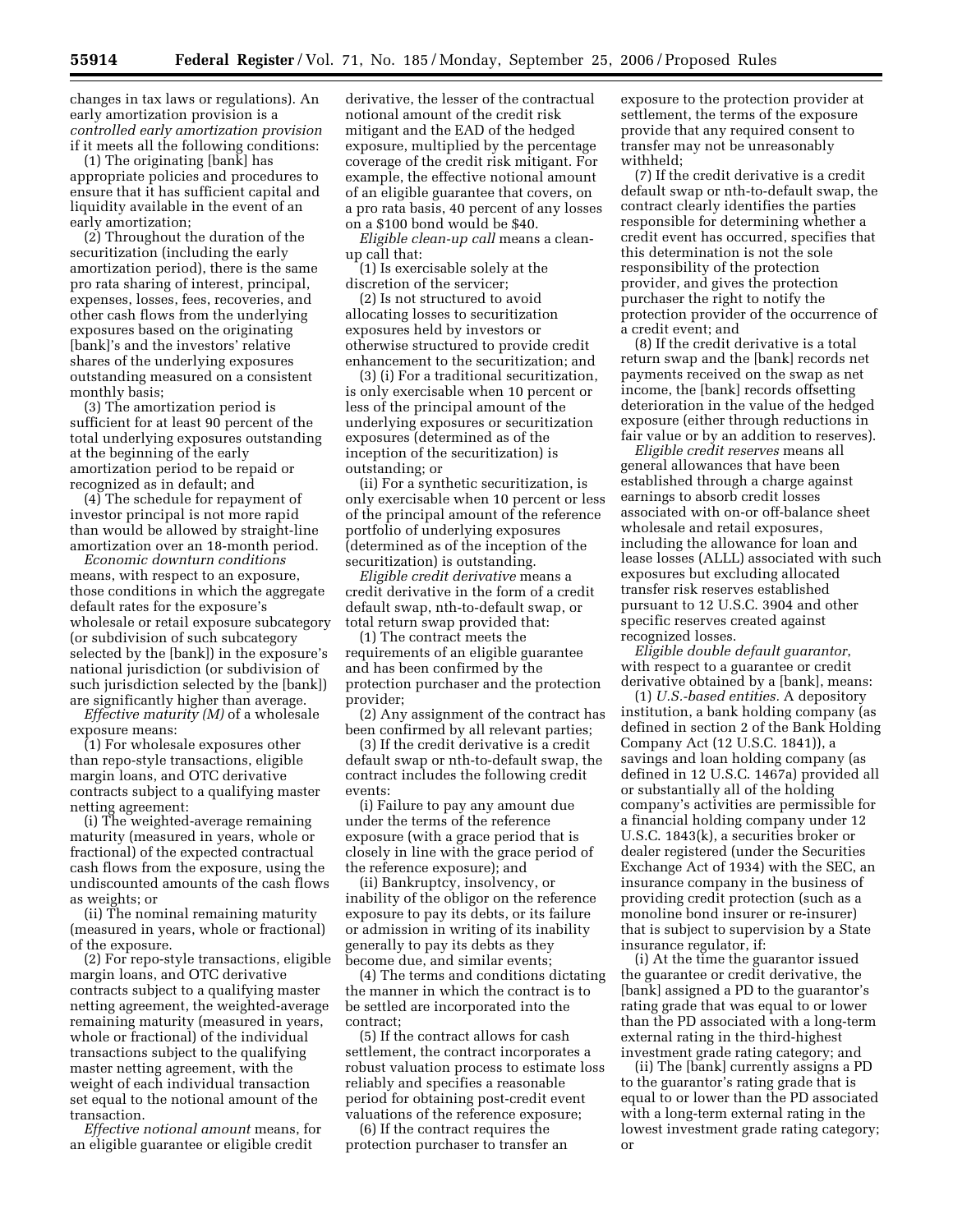(2) *Non-U.S.-based entities.* A foreign bank (as defined in section 211.2 of the Federal Reserve Board's Regulation K (12 CFR 211.2)), a non-U.S. securities firm, or a non-U.S. based insurance company in the business of providing credit protection, if:

(i) The [bank] demonstrates that the guarantor is subject to consolidated supervision and regulation comparable to that imposed on U.S. depository institutions, securities broker-dealers, or insurance companies (as the case may be) or has issued and outstanding an unsecured long-term debt security without credit enhancement that has a long-term applicable external rating in one of the three highest investment grade rating categories;

(ii) At the time the guarantor issued the guarantee or credit derivative, the [bank] assigned a PD to the guarantor's rating grade that was equal to or lower than the PD associated with a long-term external rating in the third-highest investment grade rating category; and

(iii) The [bank] currently assigns a PD to the guarantor's rating grade that is equal to or lower than the PD associated with a long-term external rating in the lowest investment grade rating category.

*Eligible guarantee* means a guarantee that:

(1) Is written and unconditional;

(2) Covers all or a pro rata portion of all contractual payments of the obligor on the reference exposure;

(3) Gives the beneficiary a direct claim against the protection provider;

(4) Is non-cancelable by the protection provider for reasons other than the breach of the contract by the beneficiary;

(5) Is legally enforceable against the protection provider in a jurisdiction where the protection provider has sufficient assets against which a judgment may be attached and enforced; and

(6) Requires the protection provider to make payment to the beneficiary on the occurrence of a default (as defined in the guarantee) of the obligor on the reference exposure without first requiring the beneficiary to demand payment from the obligor.

*Eligible margin loan* means an extension of credit where:

(1) The extension of credit is collateralized exclusively by debt or equity securities that are liquid and readily marketable;

(2) The collateral is marked to market daily, and the transaction is subject to daily margin maintenance requirements;

(3) The extension of credit is conducted under an agreement that provides the [bank] the right to accelerate and terminate the extension

of credit and to liquidate or set off collateral promptly upon an event of default (including upon an event of bankruptcy, insolvency, or similar proceeding) of the counterparty, provided that, in any such case, any exercise of rights under the agreement will not be stayed or avoided under applicable law in the relevant jurisdictions;2 and

(4) The [bank] has conducted and documented sufficient legal review to conclude with a well-founded basis that the agreement meets the requirements of paragraph (3) of this definition and is legal, valid, binding, and enforceable under applicable law in the relevant jurisdictions.

*Eligible operational risk offsets* means amounts, not to exceed expected operational loss, that:

(1) Are generated by internal business practices to absorb highly predictable and reasonably stable operational losses, including reserves calculated consistent with GAAP; and

(2) Are available to cover expected operational losses with a high degree of certainty over a one-year horizon.

*Eligible purchased wholesale receivable* means a purchased wholesale receivable that:

(1) The [bank] purchased from an unaffiliated seller and did not directly or indirectly originate;

(2) Was generated on an arm's-length basis between the seller and the obligor;3

(3) Provides the [bank] with a claim on all proceeds from the receivable or a pro-rata interest in the proceeds from the receivable; and

(4) Has an M of less than one year. *Eligible securitization guarantor means:* 

(1) A sovereign entity, the Bank for International Settlements, the International Monetary Fund, the European Central Bank, the European Commission, a Federal Home Loan Bank, Federal Agricultural Mortgage Corporation (Farmer Mac), a multilateral development bank, a depository institution, a bank holding company (as

3 Intercompany accounts receivable and receivables subject to contra-accounts between firms that buy and sell to each other do not satisfy this criterion.

defined in section 2 of the Bank Holding Company Act (12 U.S.C. 1841)), a savings and loan holding company (as defined in 12 U.S.C. 1467a) provided all or substantially all of the holding company's activities are permissible for a financial holding company under 12 U.S.C. 1843(k), a foreign bank (as defined in section 211.2 of the Federal Reserve Board's Regulation K (12 CFR 211.2)), or a securities firm;

(2) Any other entity (other than an SPE) that has issued and outstanding an unsecured long-term debt security without credit enhancement that has a long-term applicable external rating in one of the three highest investment grade rating categories; or

(3) Any other entity (other than an SPE) that has a PD assigned by the [bank] that is lower than or equal to the PD associated with a long-term external rating in the third highest investment grade rating category.

*Eligible servicer cash advance facility*  means a servicer cash advance facility in which:

(1) The servicer is entitled to full reimbursement of advances, except that a servicer may be obligated to make non-reimbursable advances for a particular underlying exposure if any such advance is contractually limited to an insignificant amount of the outstanding principal balance of that exposure;

(2) The servicer's right to reimbursement is senior in right of payment to all other claims on the cash flows from the underlying exposures of the securitization; and

(3) The servicer has no legal obligation to, and does not, make advances to the securitization if the servicer concludes the advances are unlikely to be repaid.

*Equity derivative contract* means an equity-linked swap, purchased equitylinked option, forward equity-linked contract, or any other instrument linked to equities that gives rise to similar counterparty credit risks.

*Equity exposure* means:

(1) A security or instrument (whether voting or non-voting) that represents a direct or indirect ownership interest in, and a residual claim on, the assets and income of a company, unless:

(i) The issuing company is consolidated with the [bank] under GAAP;

(ii) The [bank] is required to deduct the ownership interest from tier 1 or tier 2 capital under this appendix;

(iii) The ownership interest is redeemable;

(iv) The ownership interest incorporates a payment or other similar obligation on the part of the issuing

<sup>2</sup>This requirement is met where all transactions under the agreement are (i) executed under U.S. law and (ii) constitute ''securities contracts'' or ''repurchase agreements'' under section 555 or 559, respectively, of the Bankruptcy Code (11 U.S.C. 555), qualified financial contracts under section  $11(e)(8)$  of the Federal Deposit Insurance Act (12 U.S.C. 1821(e)(8)), or netting contracts between or among financial institutions under sections 401– 407 of the Federal Deposit Insurance Corporation Improvement Act of 1991 (12 U.S.C. 4401–4407) or the Federal Reserve Board's Regulation EE (12 CFR part 231).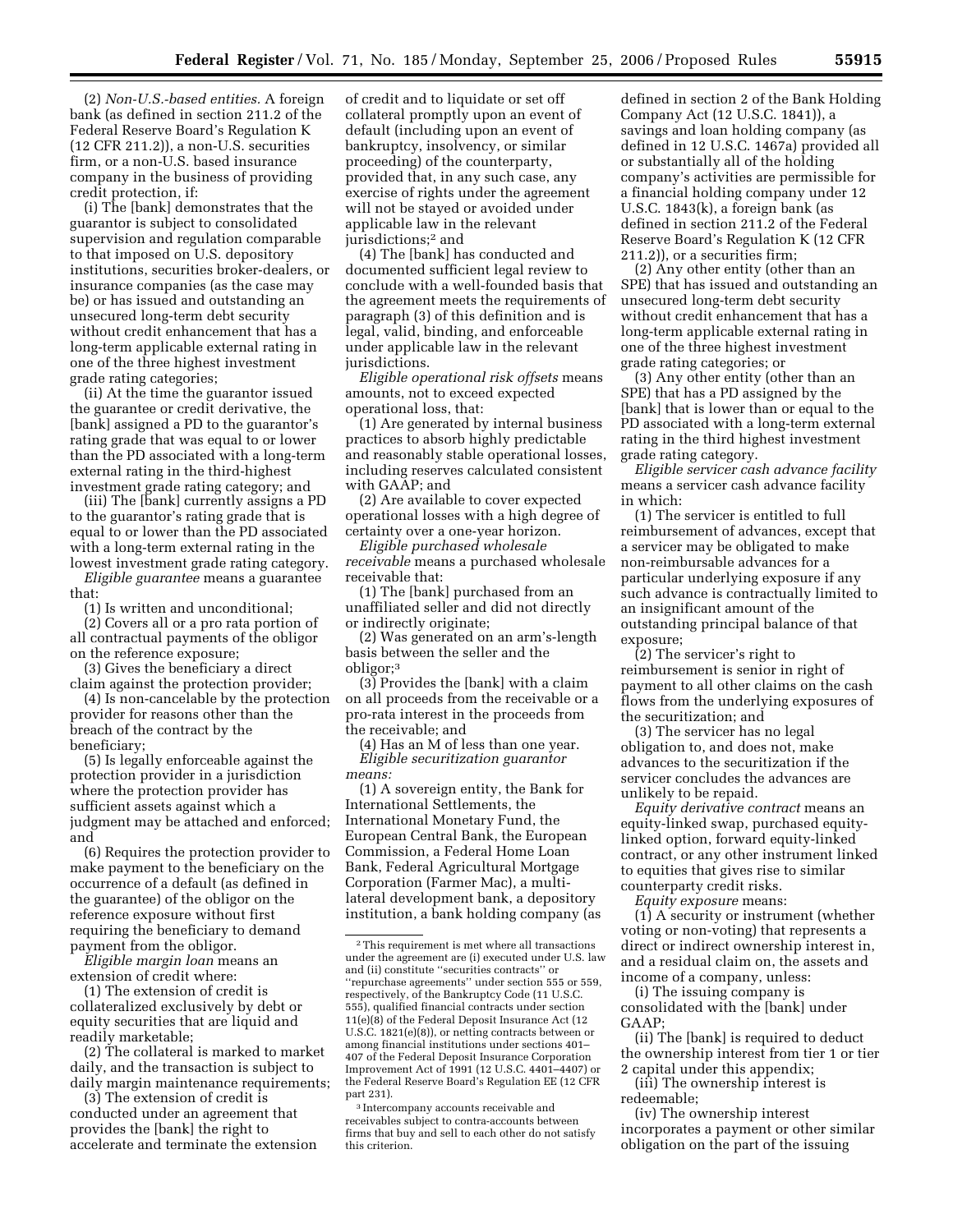company (such as an obligation to pay periodic interest); or

(v) The ownership interest is a securitization exposure;

(2) A security or instrument that is mandatorily convertible into a security or instrument described in paragraph (1) of this definition;

(3) An option or warrant that is exercisable for a security or instrument described in paragraph (1) of this definition; or

(4) Any other security or instrument (other than a securitization exposure) to the extent the return on the security or instrument is based on the performance of a security or instrument described in paragraph (1) of this definition.

*Excess spread* for a period means: (1) Gross finance charge collections and other income received by a securitization SPE (including market interchange fees) over a period minus interest paid to the holders of the securitization exposures, servicing fees, charge-offs, and other senior trust or similar expenses of the SPE over the period; divided by

(2) The principal balance of the underlying exposures at the end of the period.

*Exchange rate derivative contract*  means a cross-currency interest rate swap, forward foreign-exchange contract, currency option purchased, or any other instrument linked to exchange rates that gives rise to similar counterparty credit risks.

*Excluded mortgage exposure* means: (1) Any one-to-four family residential pre-sold construction loan or multifamily residential loan that would receive a 50 percent risk weight under section  $618(a)(1)$  or  $(b)(1)$  of the Resolution Trust Corporation Refinancing, Restructuring, and Improvement Act of 1991 (RTCRRI Act) and under 12 CFR part 3, Appendix A, section 3(a)(3)(iii) (for national banks), 12 CFR part 208, Appendix A, section III.C.3. (for state member banks), 12 CFR part 225, Appendix A, section III.C.3. (for bank holding companies), 12 CFR part 325, Appendix A, section II.C.a. (for state nonmember banks), or 12 CFR  $567.6(a)(1)(iii)$  and (iv) (for savings associations); and

(2) Any one-to-four family residential pre-sold construction loan for a residence for which the purchase contract is cancelled that would receive a 100 percent risk weight under section 618(a)(2) of the RTCRRI Act and under 12 CFR part 3, Appendix A, section 3(a)(3)(iii) (for national banks), 12 CFR part 208, Appendix A, section III.C.3. (for state member banks), 12 CFR part 225, Appendix A, section III.C.3. (for bank holding companies), 12 CFR part

325, Appendix A, section II.C.a. (for state nonmember banks), or 12 CFR  $567.6(a)(1)(iii)$  and (iv) (for savings associations).

*Expected credit loss (ECL)* means, for a wholesale exposure to a non-defaulted obligor or segment of non-defaulted retail exposures, the product of PD times ELGD times EAD for the exposure or segment. ECL for a wholesale exposure to a defaulted obligor or segment of defaulted retail exposures is equal to the [bank]'s impairment estimate for allowance purposes for the exposure or segment. Total ECL is the sum of expected credit losses for all wholesale and retail exposures other than exposures for which the [bank] has applied the double default treatment in section 34.

*Expected exposure (EE)* means the expected value of the probability distribution of credit risk exposures to a counterparty at any specified future date before the maturity date of the longest term transaction in the netting set.

*Expected loss given default (ELGD)*  means:

(1) For a wholesale exposure, the [bank]'s empirically based best estimate of the default-weighted average economic loss, per dollar of EAD, the [bank] expects to incur in the event that the obligor of the exposure (or a typical obligor in the loss severity grade assigned by the [bank] to the exposure) defaults within a one-year horizon over a mix of economic conditions, including economic downturn conditions.

(2) For a segment of retail exposures, the [bank]'s empirically based best estimate of the default-weighted average economic loss, per dollar of EAD, the [bank] expects to incur on exposures in the segment that default within a oneyear horizon over a mix of economic conditions (including economic downturn conditions).

(3) The economic loss on an exposure in the event of default is all material credit-related losses on the exposure (including accrued but unpaid interest or fees, losses on the sale of collateral, direct workout costs, and an appropriate allocation of indirect workout costs). Where positive or negative cash flows on a wholesale exposure to a defaulted obligor or a defaulted retail exposure (including proceeds from the sale of collateral, workout costs, and drawdowns of unused credit lines) occur after the date of default, the economic loss must reflect the net present value of cash flows as of the default date using a discount rate appropriate to the risk of the defaulted exposure.

*Expected operational loss (EOL)*  means the expected value of the

distribution of potential aggregate operational losses, as generated by the [bank]'s operational risk quantification system using a one-year horizon.

*Expected positive exposure (EPE)*  means the weighted average over time of expected (non-negative) exposures to a counterparty where the weights are the proportion of the time interval that an individual expected exposure represents. When calculating the minimum capital requirement, the average is taken over a one-year horizon.

*Exposure at default (EAD).* 

(1) For the on-balance sheet component of a wholesale or retail exposure (other than an OTC derivative contract, repo-style transaction, or eligible margin loan), EAD means:

(i) If the exposure is held-to-maturity or for trading, the [bank]'s carrying value (including net accrued but unpaid interest and fees) for the exposure less any allocated transfer risk reserve for the exposure; or

(ii) If the exposure is available-forsale, the [bank]'s carrying value (including net accrued but unpaid interest and fees) for the exposure less any allocated transfer risk reserve for the exposure, less any unrealized gains on the exposure, and plus any unrealized losses on the exposure.

(2) For the off-balance sheet component of a wholesale or retail exposure (other than an OTC derivative contract, repo-style transaction, or eligible margin loan) in the form of a loan commitment or line of credit, EAD means the [bank]'s best estimate of net additions to the outstanding amount owed the [bank], including estimated future additional draws of principal and accrued but unpaid interest and fees, that are likely to occur over the remaining life of the exposure assuming the exposure were to go into default. This estimate of net additions must reflect what would be expected during economic downturn conditions.

(3) For the off-balance sheet component of a wholesale or retail exposure (other than an OTC derivative contract, repo-style transaction, or eligible margin loan) in the form of anything other than a loan commitment or line of credit, EAD means the notional amount of the exposure.

(4) EAD for a segment of retail exposures is the sum of the EADs for each individual exposure in the segment.

(5) EAD for OTC derivative contracts, repo-style transactions, and eligible margin loans is calculated as described in section 32.

(6) For wholesale or retail exposures in which only the drawn balance has been securitized, the [bank] must reflect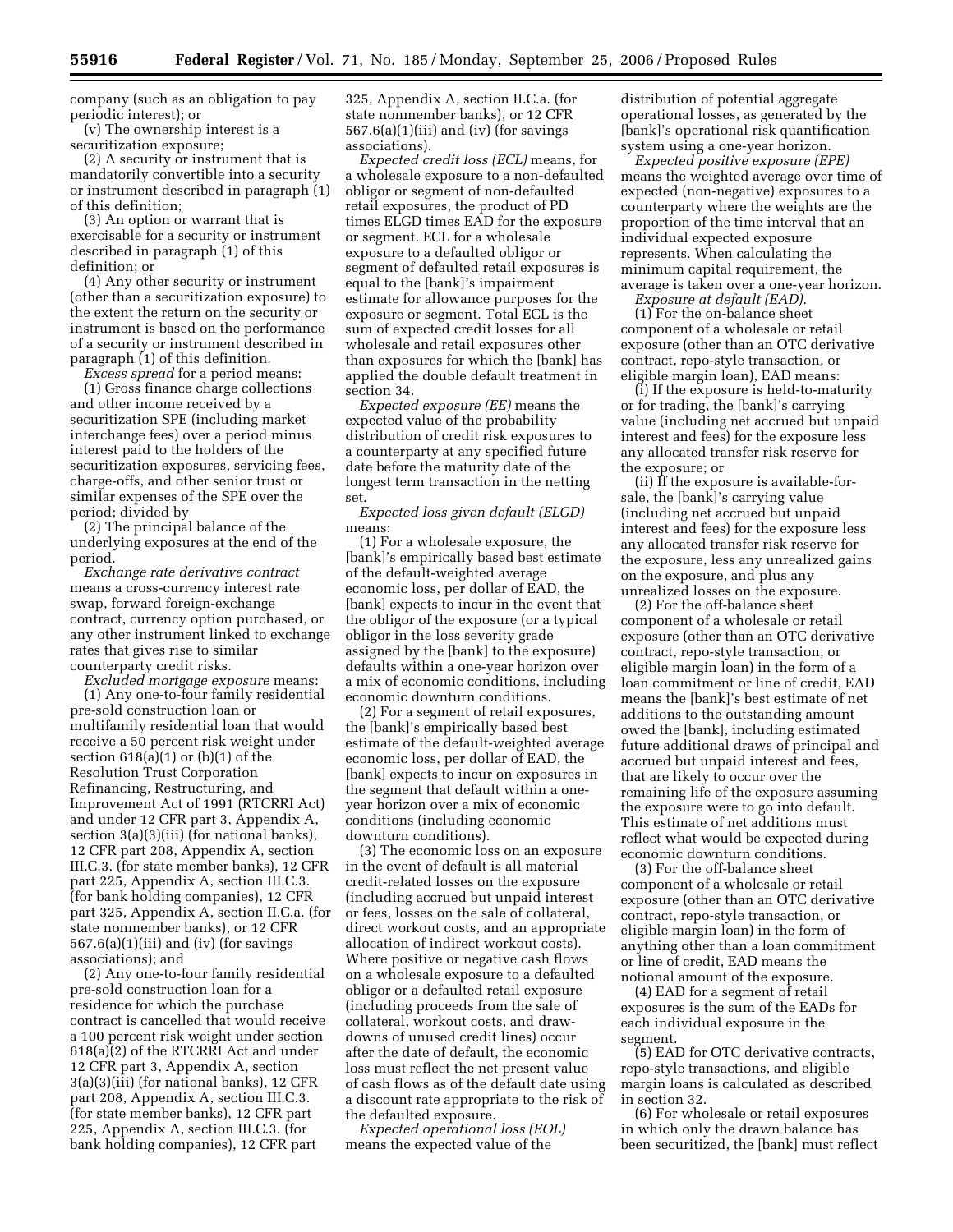its share of the exposures' undrawn balances in EAD. Undrawn balances of exposures for which the drawn balances have been securitized must be allocated between the seller's and investors' interests on a pro rata basis, based on the proportions of the seller's and investors' shares of the securitized drawn balances.

*Exposure category* means any of the wholesale, retail, securitization, or equity exposure categories.

*External operational loss event data*  means, with respect to a [bank], gross operational loss amounts, dates, recoveries, and relevant causal information for operational loss events occurring at organizations other than the [bank].

*External rating* means a credit rating that is assigned by an NRSRO to an exposure, provided:

(1) The credit rating fully reflects the entire amount of credit risk with regard to all payments owed to the holder of the exposure. If a holder is owed principal and interest on an exposure, the credit rating must fully reflect the credit risk associated with timely repayment of principal and interest. If a holder is owed only principal on an exposure, the credit rating must fully reflect only the credit risk associated with timely repayment of principal; and

(2) The credit rating is published in an accessible form and is or will be included in the transition matrices made publicly available by the NRSRO that summarize the historical performance of positions rated by the NRSRO.

*Financial collateral means collateral:*  (1) In the form of:

(i) Cash on deposit with the [bank] (including cash held for the [bank] by a third-party custodian or trustee);

(ii) Gold bullion;

(iii) Long-term debt securities that have an applicable external rating of one category below investment grade or higher;

(iv) Short-term debt instruments that have an applicable external rating of at least investment grade;

(v) Equity securities that are publicly traded;

(vi) Convertible bonds that are publicly traded; or

(vii) Money market mutual fund shares and other mutual fund shares if a price for the shares is publicly quoted daily; and

(2) In which the [bank] has a perfected, first priority security interest or the legal equivalent thereof.

*GAAP* means U.S. generally accepted accounting principles.

*Gain-on-sale* means an increase in the equity capital (as reported on Schedule

RC of the Call Report, schedule HC of the FR Y–9C Report, or Schedule SC of the Thrift Financial Report) of a [bank] that results from a securitization (other than an increase in equity capital that results from the [bank]'s receipt of cash in connection with the securitization).

*Guarantee* means a financial guarantee, letter of credit, insurance, or other similar financial instrument (other than a credit derivative) that allows one party (beneficiary) to transfer the credit risk of one or more specific exposures (reference exposure) to another party (protection provider). See also *eligible guarantee.* 

*High volatility commercial real estate (HVCRE) exposure* means a credit facility that finances or has financed the acquisition, development, or construction (ADC) of real property, unless the facility finances:

(1) One-to four-family residential properties; or

(2) Commercial real estate projects in which:

(i) The loan-to-value ratio is less than or equal to the applicable maximum supervisory loan-to-value ratio in the [AGENCY]'s real estate lending standards at 12 CFR part 34, Subpart D (OCC); 12 CFR part 208, Appendix C (Board); 12 CFR part 365, Subpart D (FDIC); and 12 CFR 560.100–560.101 (OTS);

(ii) The borrower has contributed capital to the project in the form of cash or unencumbered readily marketable assets (or has paid development expenses out-of-pocket) of at least 15 percent of the real estate's appraised ''as completed'' value; and

(iii) The borrower contributed the amount of capital required by paragraph (2)(ii) of this definition before the [bank] advances funds under the credit facility, and the capital contributed by the borrower, or internally generated by the project, is contractually required to remain in the project throughout the life 4 of the project.

*Inferred rating.* A securitization exposure has an *inferred rating* equal to the external rating referenced in paragraph (2)(i) of this definition if:

(1) The securitization exposure does not have an external rating; and

(2) Another securitization exposure issued by the same issuer and secured by the same underlying exposures:

(i) Has an external rating; (ii) Is subordinated in all respects to

the unrated securitization exposure;

(iii) Does not benefit from any credit enhancement that is not available to the unrated securitization exposure; and

(iv) Has an effective remaining maturity that is equal to or longer than that of the unrated securitization exposure.

*Interest rate derivative contract* means a single-currency interest rate swap, basis swap, forward rate agreement, purchased interest rate option, whenissued securities, or any other instrument linked to interest rates that gives rise to similar counterparty credit risks.

*Internal operational loss event data*  means, with respect to a [bank], gross operational loss amounts, dates, recoveries, and relevant causal information for operational loss events occurring at the [bank].

*Investing [bank]* means, with respect to a securitization, a [bank] that assumes the credit risk of a securitization exposure (other than an originating [bank] of the securitization). In the typical synthetic securitization, the investing [bank] sells credit protection on a pool of underlying exposures to the originating [bank].

*Investment fund* means a company: (1) All or substantially all of the assets

of which are financial assets; and (2) That has no material liabilities.

*Investors' interest EAD* means, with respect to a securitization, the EAD of the underlying exposures multiplied by the ratio of:

(1) The total amount of securitization exposures issued by the SPE to investors; divided by

(2) The outstanding principal amount of underlying exposures.

*Loss given default (LGD)* means:

(1) For a wholesale exposure:

(i) If the [bank] has received prior written approval from [AGENCY] to use internal estimates of LGD for the exposure's wholesale exposure subcategory, the greater of:

(A) The [bank]'s ELGD for the exposure (or for the typical exposure in the loss severity grade assigned by the [bank] to the exposure); or

(B) The [bank]'s empirically based best estimate of the economic loss, per dollar of EAD, the [bank] would expect to incur if the obligor (or a typical obligor in the loss severity grade assigned by the [bank] to the exposure) were to default within a one-year horizon during economic downturn conditions.

(ii) If the [bank] has not received such prior approval,

(A) For an exposure that is not a repostyle transaction, eligible margin loan, or OTC derivative contract, the sum of:

(*1*) 0.08; and

<sup>4</sup>The life of a project concludes only when the credit facility is converted to permanent financing or is sold or paid in full. Permanent financing may be provided by the [bank] that provided the ADC facility as long as the permanent financing is subject to the [bank]'s underwriting criteria for long-term mortgage loans.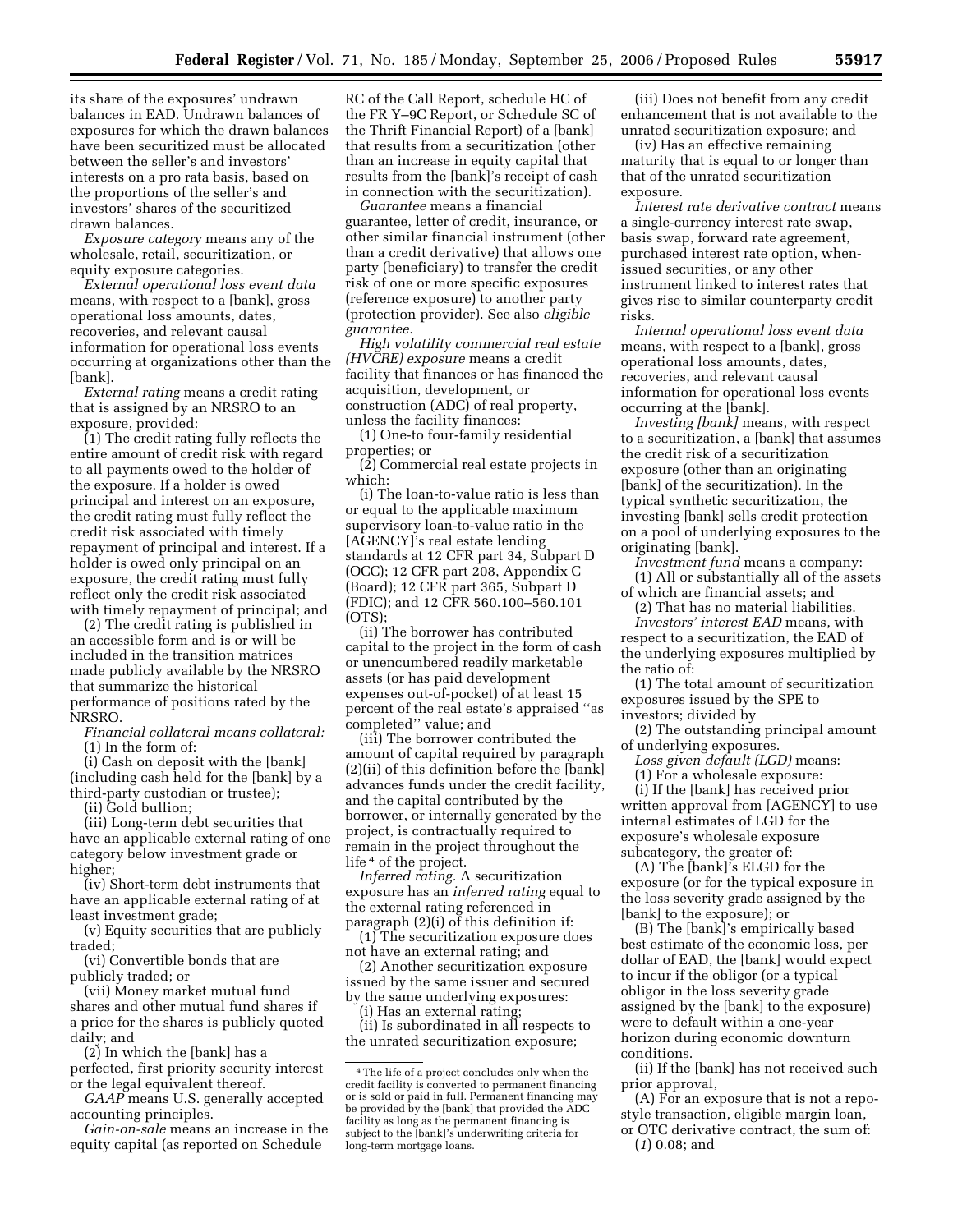(*2*) 0.92 multiplied by the [bank]'s ELGD for the exposure (or for the typical exposure in the loss severity grade assigned by the [bank] to the exposure); or

(B) For an exposure that is a repostyle transaction, eligible margin loan, or OTC derivative contract, the [bank]'s ELGD for the exposure (or for the typical exposure in the loss severity grade assigned by the [bank] to the exposure).

(2) For a segment of retail exposures:

(i) If the [bank] has received prior written approval from [AGENCY] to use internal estimates of LGD for the segment's retail exposure subcategory, the greater of:

 $(A)$  The [bank]'s ELGD for the segment of exposures; or

(B) The [bank]'s empirically based best estimate of the economic loss, per dollar of EAD, the [bank] would expect to incur on exposures in the segment that default within a one-year horizon during economic downturn conditions.

(ii) If the [bank] has not received such prior approval,

(A) For a segment of exposures that are not eligible margin loans, the sum of:

(*1*) 0.08; and

(*2*) 0.92 multiplied by the [bank]'s ELGD for the segment of exposures; or

(B) For a segment of exposures that are eligible margin loans, the [bank]'s ELGD for the segment of exposures.

(3) In approving a [bank]'s use of internal estimates of LGD for a wholesale or retail exposure subcategory, [AGENCY] will consider whether:

(A) The [bank]'s internal estimates of LGD are reliable and sufficiently reflective of economic downturn conditions; and

(B) The [bank] has rigorous and welldocumented policies and procedures for identifying economic downturn conditions for the exposure subcategory, identifying material adverse correlations between the relevant drivers of default rates and loss rates given default, and incorporating identified correlations into internal LGD estimates.

(4) The economic loss on an exposure in the event of default is all material credit-related losses on the exposure (including accrued but unpaid interest or fees, losses on the sale of collateral, direct workout costs, and an appropriate allocation of indirect workout costs). Where positive or negative cash flows on a wholesale exposure to a defaulted obligor or a defaulted retail exposure (including proceeds from the sale of collateral, workout costs, and drawdowns of unused credit lines) occur after the date of default, the economic loss must reflect the net present value

of cash flows as of the default date using a discount rate appropriate to the risk of the defaulted exposure.

*Main index* means the Standard & Poor's 500 Index, the FTSE All-World Index, and any other index for which the [bank] can demonstrate to the satisfaction of [AGENCY] that the equities represented in the index have comparable liquidity, depth of market, and size of bid-ask spreads as equities in the Standard & Poor's 500 Index and FTSE All-World Index.

*Multi-lateral development bank*  means any multi-lateral lending institution or regional development bank in which the U.S. government is a shareholder or contributing member.

*Nationally recognized statistical rating organization (NRSRO)* means an entity recognized by the Division of Market Regulation (or any successor division) of the SEC as a nationally recognized statistical rating organization for various purposes, including the SEC's net capital requirements for securities broker-dealers.

*Netting set* means a group of transactions with a single counterparty that are subject to a qualifying master netting agreement or qualifying crossproduct master netting agreement. Each transaction that is not subject to such a master netting agreement is its own netting set.

*Nth-to-default credit derivative* means a credit derivative that provides credit protection only for the nth-defaulting reference exposure in a group of reference exposures.

*Operational loss* means a loss (excluding insurance or tax effects) resulting from an operational loss event. Operational loss includes all expenses associated with an operational loss event except for opportunity costs, forgone revenue, and costs related to risk management and control enhancements implemented to prevent future operational losses.

*Operational loss event* means an event that results in loss and is associated with internal fraud; external fraud; <sup>5</sup> employment practices and workplace safety; clients, products, and business practices; damage to physical assets; business disruption and system failures; or execution, delivery, and process management.

*Operational risk* means the risk of loss resulting from inadequate or failed internal processes, people, and systems or from external events (including legal

risk but excluding strategic and reputational risk).

*Operational risk exposure* means the 99.9th percentile of the distribution of potential aggregate operational losses, as generated by the [bank]'s operational risk quantification system over a oneyear horizon (and not incorporating eligible operational risk offsets or qualifying operational risk mitigants).

*Originating [bank]*, with respect to a securitization, means a [bank] that:

(1) Directly or indirectly originated or securitized the underlying exposures included in the securitization; or

(2) Serves as an ABCP program sponsor to the securitization.

*Other retail exposure* means an exposure (other than a securitization exposure, an equity exposure, a residential mortgage exposure, an excluded mortgage exposure, a qualifying revolving exposure, or the residual value portion of a lease exposure) that is managed as part of a segment of exposures with homogeneous risk characteristics, not on an individual-exposure basis, and is either:

(1) An exposure to an individual for non-business purposes; or

(2) An exposure to an individual or company for business purposes if the [bank]'s consolidated business credit exposure to the individual or company is \$1 million or less.

*Over-the-counter (OTC) derivative contract* means a derivative contract that is not traded on an exchange that requires the daily receipt and payment of cash-variation margin.

*Parallel run period* means a period of at least four consecutive quarters after adoption of the [bank]'s implementation plan and before the [bank]'s first floor period during which the [bank] complies with all the qualification requirements in section 22 to the satisfaction of the [AGENCY].

*Probability of default* (PD) means: (1) For a wholesale exposure to a nondefaulted obligor, the [bank]'s empirically based best estimate of the long-run average of one-year default rates for the rating grade assigned by the [bank] to the obligor, capturing the average default experience for obligors in a rating grade over a mix of economic conditions (including economic downturn conditions) sufficient to provide a reasonable estimate of the average one-year default rate over the economic cycle for the rating grade.

(2) For a segment of non-defaulted retail exposures for which seasoning effects are not material, or for a segment of non-defaulted retail exposures in a retail exposure subcategory for which seasoning effects are not material, the

<sup>5</sup>Retail credit card losses arising from noncontractual, third-party initiated fraud (for example, identity theft) are external fraud operational losses. All other third-party initiated credit losses are to be treated as credit risk losses.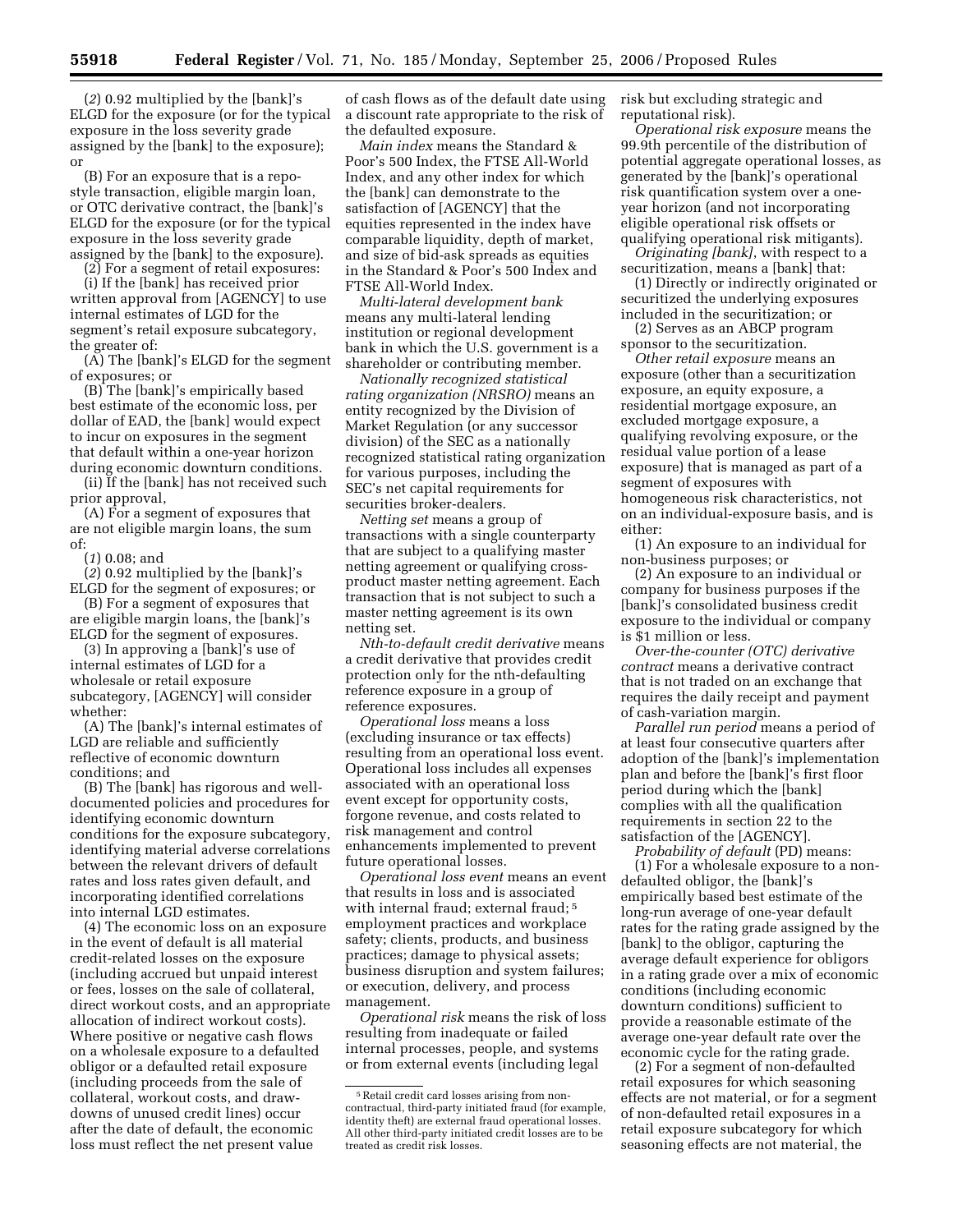[bank]'s empirically based best estimate of the long-run average of one-year default rates for the exposures in the segment, capturing the average default experience for exposures in the segment over a mix of economic conditions (including economic downturn conditions) sufficient to provide a reasonable estimate of the average oneyear default rate over the economic cycle for the segment.

(3) For any other segment of nondefaulted retail exposures, the [bank]'s empirically based best estimate of the annualized cumulative default rate over the expected remaining life of exposures in the segment, capturing the average default experience for exposures in the segment over a mix of economic conditions (including economic downturn conditions) sufficient to provide a reasonable estimate of the average performance over the economic cycle for the segment.

(4) For a wholesale exposure to a defaulted obligor or segment of defaulted retail exposures, 100 percent.

*Protection amount (P)* means, with respect to an exposure hedged by an eligible guarantee or eligible credit derivative, the effective notional amount of the guarantee or credit derivative as reduced to reflect any currency mismatch, maturity mismatch, or lack of restructuring coverage (as provided in section 33).

*Publicly traded* means traded on:

(1) Any exchange registered with the SEC as a national securities exchange under section 6 of the Securities Exchange Act of 1934 (15 U.S.C. 78f); or

(2) Any non-U.S.-based securities exchange that:

(i) Is registered with, or approved by, a national securities regulatory authority; and

(ii) Provides a liquid, two-way market for the instrument in question, meaning that there are enough independent bona fide offers to buy and sell so that a sales price reasonably related to the last sales price or current bona fide competitive bid and offer quotations can be determined promptly and a trade can be settled at such a price within five business days.

*Qualifying central counterparty*  means a counterparty (for example, a clearing house) that:

(1) Facilitates trades between counterparties in one or more financial markets by either guaranteeing trades or novating contracts;

(2) Requires all participants in its arrangements to be fully collateralized on a daily basis; and

(3) The [bank] demonstrates to the satisfaction of [AGENCY] is in sound financial condition and is subject to

effective oversight by a national supervisory authority.

*Qualifying cross-product master netting agreement* means a qualifying master netting agreement that provides for termination and close-out netting across multiple types of financial transactions or qualifying master netting agreements in the event of a counterparty's default, provided that:

(1) The underlying financial transactions are OTC derivative contracts, eligible margin loans, or repostyle transactions; and

(2) The [bank] obtains a written legal opinion verifying the validity and enforceability of the agreement under applicable law of the relevant jurisdictions if the counterparty fails to perform upon an event of default, including upon an event of bankruptcy, insolvency, or similar proceeding.

*Qualifying master netting agreement*  means any written, legally enforceable bilateral agreement, provided that:

(1) The agreement creates a single legal obligation for all individual transactions covered by the agreement upon an event of default, including bankruptcy, insolvency, or similar proceeding, of the counterparty;

(2) The agreement provides the [bank] the right to accelerate, terminate, and close-out on a net basis all transactions under the agreement and to liquidate or set off collateral promptly upon an event of default, including upon an event of bankruptcy, insolvency, or similar proceeding, of the counterparty, provided that, in any such case, any exercise of rights under the agreement will not be stayed or avoided under applicable law in the relevant jurisdictions;

(3) The [bank] has conducted and documented sufficient legal review to conclude with a well-founded basis that:

(i) The agreement meets the requirements of paragraph (2) of this definition; and

(ii) In the event of a legal challenge (including one resulting from default or from bankruptcy, insolvency, or similar proceeding) the relevant court and administrative authorities would find the agreement to be legal, valid, binding, and enforceable under the law of the relevant jurisdictions;

(4) The [bank] establishes and maintains procedures to monitor possible changes in relevant law and to ensure that the agreement continues to satisfy the requirements of this definition; and

(5) The agreement does not contain a walkaway clause (that is, a provision that permits a non-defaulting counterparty to make a lower payment

than it would make otherwise under the agreement, or no payment at all, to a defaulter or the estate of a defaulter, even if the defaulter or the estate of the defaulter is a net creditor under the agreement).

*Qualifying revolving exposure (QRE)*  means an exposure (other than a securitization exposure or equity exposure) to an individual that is managed as part of a segment of exposures with homogeneous risk characteristics, not on an individualexposure basis, and:

(1) Is revolving (that is, the amount outstanding fluctuates, determined largely by the borrower's decision to borrow and repay, up to a preestablished maximum amount);

(2) Is unsecured and unconditionally cancelable by the [bank] to the fullest extent permitted by Federal law; and

(3) Has a maximum exposure amount (drawn plus undrawn) of up to \$100,000.

*Repo-style transaction* means a repurchase or reverse repurchase transaction, or a securities borrowing or securities lending transaction, including a transaction in which the [bank] acts as agent for a customer and indemnifies the customer against loss, provided that:

(1) The transaction is based solely on liquid and readily marketable securities or cash;

(2) The transaction is marked-tomarket daily and subject to daily margin maintenance requirements;

(3) The transaction is executed under an agreement that provides the [bank] the right to accelerate, terminate, and close-out the transaction on a net basis and to liquidate or set off collateral promptly upon an event of default (including upon an event of bankruptcy, insolvency, or similar proceeding) of the counterparty, provided that, in any such case, any exercise of rights under the agreement will not be stayed or avoided under applicable law in the relevant jurisdictions; 6 and

(4) The [bank] has conducted and documented sufficient legal review to conclude with a well-founded basis that the agreement meets the requirements of paragraph (3) of this definition and is legal, valid, binding, and enforceable

<sup>6</sup>This requirement is met where all transactions under the agreement are (i) executed under U.S. law and (ii) constitute ''securities contracts'' or ''repurchase agreements'' under section 555 or 559, respectively, of the Bankruptcy Code (11 U.S.C. 555 or 559), qualified financial contracts under section 11(e)(8) of the Federal Deposit Insurance Act (12 U.S.C. 1821(e)(8)), or netting contracts between or among financial institutions under sections 401– 407 of the Federal Deposit Insurance Corporation Improvement Act of 1991 (12 U.S.C. 4401–4407) or the Federal Reserve Board's Regulation EE (12 CFR part 231).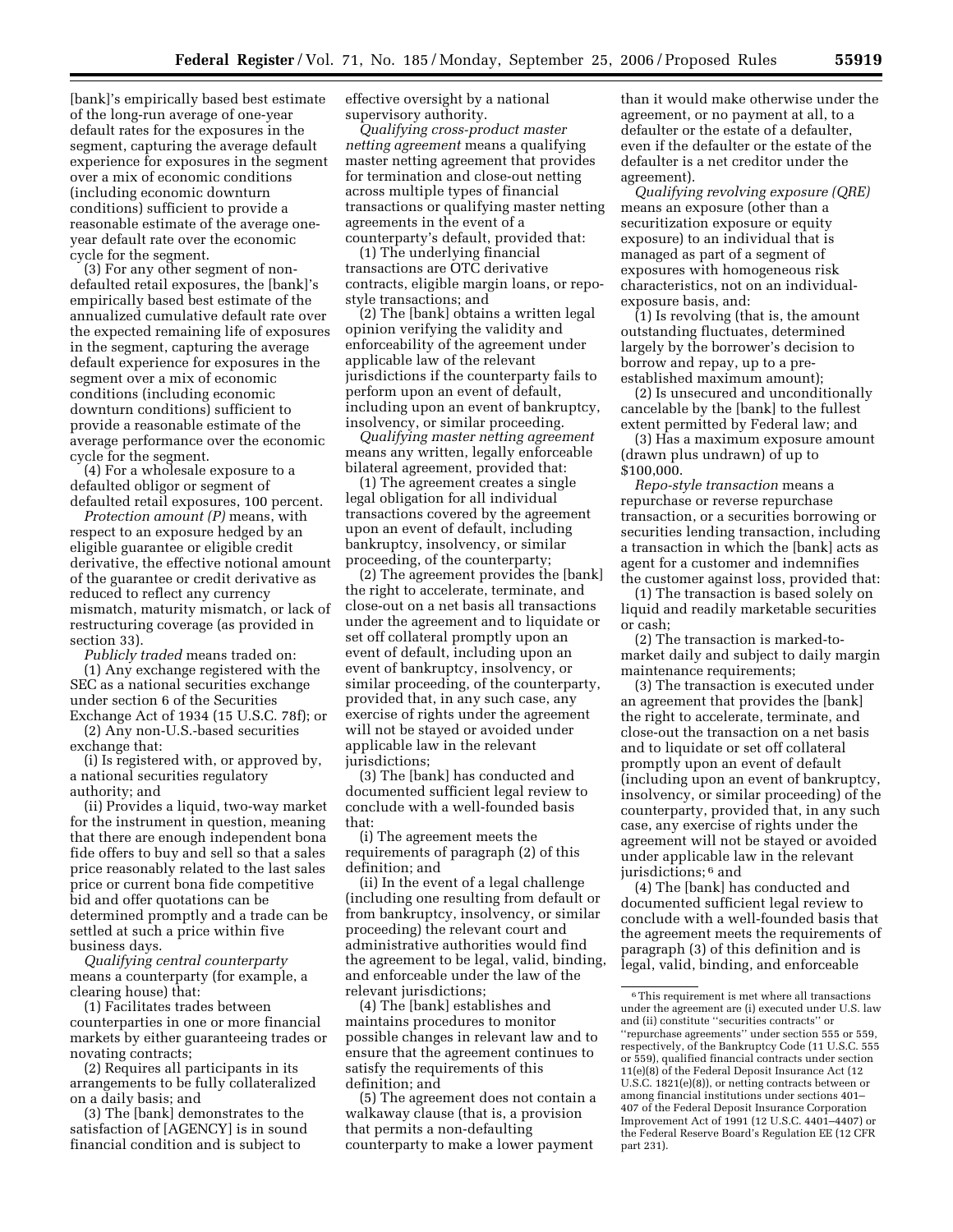under applicable law in the relevant jurisdictions.

*Residential mortgage exposure* means an exposure (other than a securitization exposure, equity exposure, or excluded mortgage exposure) that is managed as part of a segment of exposures with homogeneous risk characteristics, not on an individual-exposure basis, and is:

(1) An exposure that is primarily secured by a first or subsequent lien on one-to four-family residential property; or

(2) An exposure with an original and outstanding amount of \$1 million or less that is primarily secured by a first or subsequent lien on residential property that is not one-to four-family.

*Retail exposure* means a residential mortgage exposure, a qualifying revolving exposure, or an other retail exposure.

*Retail exposure subcategory* means the residential mortgage exposure, qualifying revolving exposure, or other retail exposure subcategory.

*Risk parameter* means a variable used in determining risk-based capital requirements for wholesale and retail exposures, specifically probability of default (PD), expected loss given default (ELGD), loss given default (LGD), exposure at default (EAD), or effective maturity (M).

*Scenario analysis* means a systematic process of obtaining expert opinions from business managers and risk management experts to derive reasoned assessments of the likelihood and loss impact of plausible high-severity operational losses.

*SEC* means the U.S. Securities and Exchange Commission.

*Securitization* means a traditional securitization or a synthetic securitization.

*Securitization exposure* means:

(1) An on-balance sheet or off-balance sheet credit exposure that arises from a traditional or synthetic securitization (including credit-enhancing representations and warranties); and

(2) Mortgage-backed pass-through securities guaranteed by Fannie Mae or Freddie Mac.

*Senior securitization exposure* means a securitization exposure that has a first priority claim on the cash flows from the underlying exposures, disregarding the claims of a service provider (such as a swap counterparty or trustee, custodian, or paying agent for the securitization) to fees from the securitization. A liquidity facility that supports an ABCP program is a senior securitization exposure if the liquidity facility provider's right to reimbursement of the drawn amounts is senior to all claims on the cash flows

from the underlying exposures except claims of a service provider to fees.

*Servicer cash advance facility* means a facility under which the servicer of the underlying exposures of a securitization may advance cash to ensure an uninterrupted flow of payments to investors in the securitization, including advances made to cover foreclosure costs or other expenses to facilitate the timely collection of the underlying exposures. See also *eligible servicer cash advance facility.* 

*Sovereign entity* means a central government (including the U.S. government) or an agency, department, ministry, or central bank of a central government.

*Sovereign exposure means:* 

(1) A direct exposure to a sovereign entity; or

(2) An exposure directly and unconditionally backed by the full faith and credit of a sovereign entity.

*Special purpose entity (SPE)* means a corporation, trust, or other entity organized for the specific purpose of holding underlying exposures of a securitization, the activities of which are limited to those appropriate to accomplish this purpose, and the structure of which is intended to isolate the underlying exposures held by the entity from the credit risk of the seller of the underlying exposures to the entity.

*Synthetic securitization* means a transaction in which:

(1) All or a portion of the credit risk of one or more underlying exposures is transferred to one or more third parties through the use of one or more credit derivatives or guarantees (other than a guarantee that transfers only the credit risk of an individual retail exposure);

(2) The credit risk associated with the underlying exposures has been separated into at least two tranches reflecting different levels of seniority;

(3) Performance of the securitization exposures depends upon the performance of the underlying exposures; and

(4) All or substantially all of the underlying exposures are financial exposures (such as loans, commitments, credit derivatives, guarantees, receivables, asset-backed securities, mortgage-backed securities, other debt securities, or equity securities).

*Tier 1 capital* is defined in [the general risk-based capital rules], as modified in part II of this appendix.

*Tier 2 capital* is defined in [the general risk-based capital rules], as modified in part II of this appendix.

*Total qualifying capital* means the sum of tier 1 capital and tier 2 capital, after all deductions required in this appendix.

*Total risk-weighted assets* means: (1) The sum of:

(i) Credit risk-weighted assets; and

(ii) Risk-weighted assets for

operational risk; minus

(2) The sum of:

(i) Excess eligible credit reserves not included in tier 2 capital; and

(ii) Allocated transfer risk reserves. *Total wholesale and retail risk-*

*weighted assets* means the sum of riskweighted assets for wholesale exposures to non-defaulted obligors and segments of non-defaulted retail exposures; riskweighted assets for wholesale exposures to defaulted obligors and segments of defaulted retail exposures; riskweighted assets for assets not defined by an exposure category; and risk-weighted assets for non-material portfolios of exposures (all as determined in section 31) and risk-weighted assets for unsettled transactions (as determined in section 35) minus the amounts deducted from capital pursuant to [the general risk-based capital rules] (excluding those deductions reversed in section 12).

*Traditional securitization* means a transaction in which:

(1) All or a portion of the credit risk of one or more underlying exposures is transferred to one or more third parties other than through the use of credit derivatives or guarantees;

(2) The credit risk associated with the underlying exposures has been separated into at least two tranches reflecting different levels of seniority;

(3) Performance of the securitization exposures depends upon the performance of the underlying exposures; and

(4) All or substantially all of the underlying exposures are financial exposures (such as loans, commitments, credit derivatives, guarantees, receivables, asset-backed securities, mortgage-backed securities, other debt securities, or equity securities).

*Tranche* means all securitization exposures associated with a securitization that have the same seniority level.

*Underlying exposures* means one or more exposures that have been securitized in a securitization transaction.

*Unexpected operational loss (UOL)*  means the difference between the [bank]'s operational risk exposure and the [bank]'s expected operational loss.

*Unit of measure* means the level (for example, organizational unit or operational loss event type) at which the [bank]'s operational risk quantification system generates a separate distribution of potential operational losses.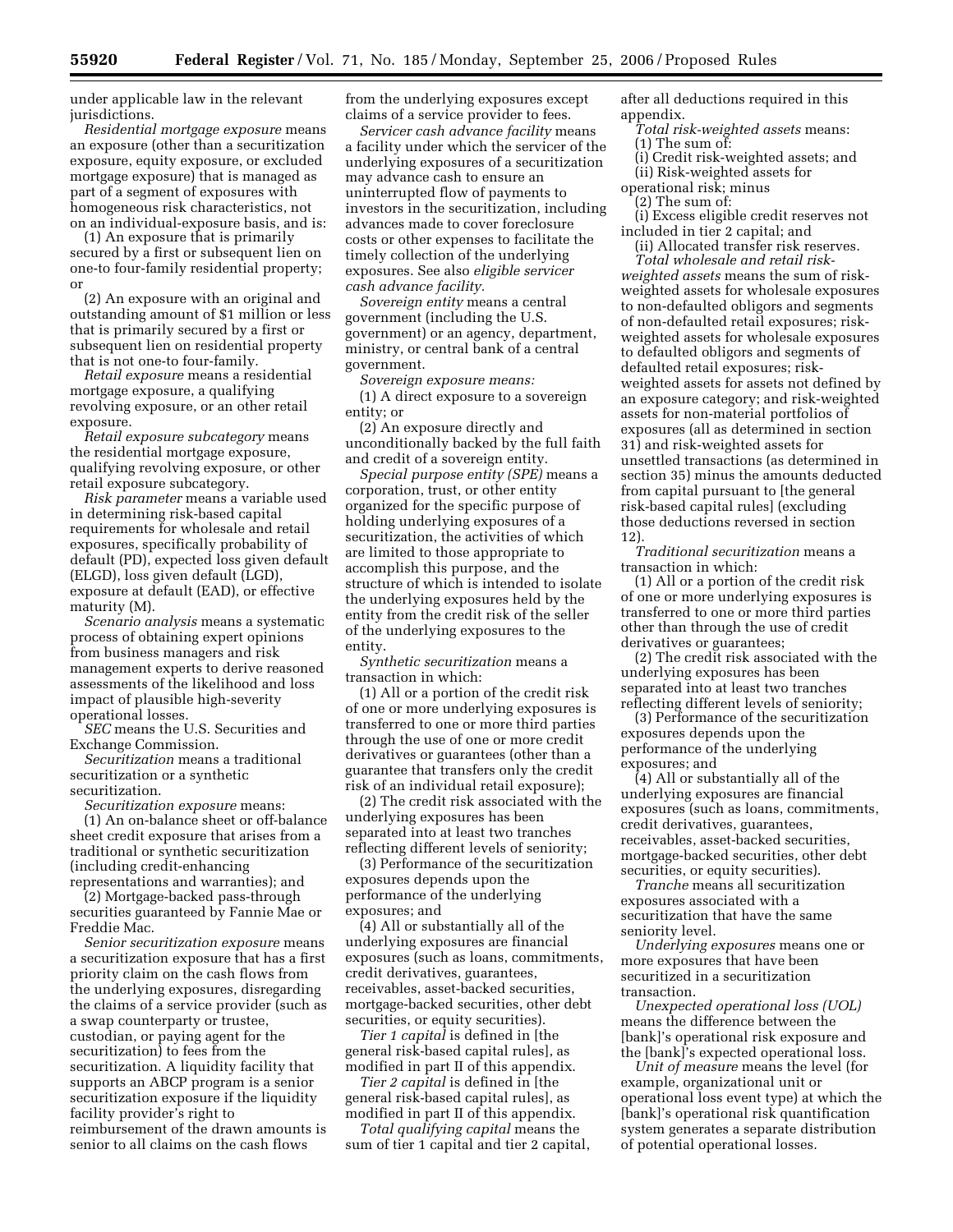*Value-at-Risk (VaR)* means the estimate of the maximum amount that the value of one or more exposures could decline due to market price or rate movements during a fixed holding period within a stated confidence interval.

*Wholesale exposure* means a credit exposure to a company, individual, sovereign, or governmental entity (other than a securitization exposure, retail exposure, excluded mortgage exposure, or equity exposure). Examples of a wholesale exposure include:

(1) A non-tranched guarantee issued by a [bank] on behalf of a company;

(2) A repo-style transaction entered into by a [bank] with a company and any other transaction in which a [bank] posts collateral to a company and faces counterparty credit risk;

(3) An exposure that the [bank] treats as a covered position under [the market risk rule] for which there is a counterparty credit risk charge in section 32;

(4) A sale of corporate loans by a [bank] to a third party in which the [bank] retains full recourse;

(5) An OTC derivative contract entered into by a [bank] with a company;

(6) An exposure to an individual that is not managed by the [bank] as part of a segment of exposures with homogeneous risk characteristics; and

(7) A commercial lease.

*Wholesale exposure subcategory*  means the HVCRE or non-HVCRE wholesale exposure subcategory.

#### **Section 3. Minimum Risk-Based Capital Requirements**

(a) Except as modified by paragraph (c) of this section or by section 23, each [bank] must meet a minimum ratio of:

(1) Total qualifying capital to total risk-weighted assets of 8.0 percent; and

(2) Tier 1 capital to total risk-weighted assets of 4.0 percent.

(b) Each [bank] must hold capital commensurate with the level and nature of all risks to which the [bank] is exposed.

(c) When a [bank] subject to [the market risk rule] calculates its riskbased capital requirements under this appendix, the [bank] must also refer to [the market risk rule] for supplemental rules to calculate risk-based capital requirements adjusted for market risk.

## **Part II. Qualifying Capital**

## **Section 11. Additional Deductions**

(a) *General.* A [bank] that uses this appendix must make the same deductions from its tier 1 capital and tier 2 capital required in [the general risk-based capital rules], except that:

(1) A [bank] is not required to deduct certain equity investments and CEIOs (as explained in more detail in section 12); and

(2) A [bank] also must make the deductions from capital required by paragraphs (b) and (c) of this section.

(b) *Deductions from tier 1 capital.* A [bank] must deduct from tier 1 capital any gain-on-sale associated with a securitization exposure as provided in paragraph (a) of section 41 and paragraphs (a)(1), (c), (g)(1), and (h)(1) of section 42.

(c) *Deductions from tier 1 and tier 2 capital.* A [bank] must deduct the following exposures 50 percent from tier 1 capital and 50 percent from tier 2 capital. If the amount deductible from tier 2 capital exceeds the [bank]'s actual tier 2 capital, however, the [bank] must deduct the shortfall amount from tier 1 capital.

(1) *Credit-enhancing interest-only strips (CEIOs).* In accordance with paragraphs (a)(1) and (c) of section 42, any CEIO that does not constitute gainon-sale.

(2) *Non-qualifying securitization exposures.* In accordance with paragraphs (a)(4) and (c) of section 42, any securitization exposure that does not qualify for the Ratings-Based Approach, Internal Assessment Approach, or the Supervisory Formula Approach under sections 43, 44, and 45, respectively.

(3) *Securitizations of non-IRB exposures.* In accordance with paragraphs (c) and (g)(3) of section 42, certain exposures to a securitization any underlying exposure of which is not a wholesale exposure, retail exposure, securitization exposure, or equity exposure.

(4) *Low-rated securitization exposures.* In accordance with section 43 and paragraph (c) of section 42, any securitization exposure that qualifies for and must be deducted under the Ratings-Based Approach.

(5) *High-risk securitization exposures subject to the Supervisory Formula Approach.* In accordance with paragraph (b) of section 45 and paragraph (c) of section 42, any securitization exposure that qualifies for the Supervisory Formula Approach and has a risk weight equal to 1,250 percent as calculated under the Supervisory Formula Approach.

(6) *Eligible credit reserves shortfall.* In accordance with paragraph (a)(1) of section 13, any eligible credit reserves shortfall.

(7) *Certain failed capital markets transactions.* In accordance with paragraph (e)(3) of section 35, the

[bank]'s exposure on certain failed capital markets transactions.

## **Section 12. Deductions and Limitations Not Required**

(a) *Deduction of CEIOs.* A [bank] is not required to make the deductions from capital for CEIOs in 12 CFR part 3, Appendix A, § 2(c) (for national banks), 12 CFR part 208, Appendix A, § II.B.1.e. (for state member banks), 12 CFR part 225, Appendix A, § II.B.1.e. (for bank holding companies), 12 CFR part 325, Appendix A, § II.B.5. (for state nonmember banks), and 12 CFR 567.5(a)(2)(iii) and 567.12(e) (for savings associations).

(b) *Deduction of certain equity investments.* A [bank] is not required to make the deductions from capital for nonfinancial equity investments in 12 CFR part 3, Appendix A, § 2(c) (for national banks), 12 CFR part 208, Appendix A, § II.B.5. (for state member banks), 12 CFR part 225, Appendix A, § II.B.5. (for bank holding companies), and 12 CFR part 325, Appendix A, § II.B. (for state nonmember banks).

#### **Section 13. Eligible Credit Reserves**

(a) *Comparison of eligible credit reserves to expected credit losses—*(1) *Shortfall of eligible credit reserves.* If a [bank]'s eligible credit reserves are less than the [bank]'s total expected credit losses, the [bank] must deduct the shortfall amount 50 percent from tier 1 capital and 50 percent from tier 2 capital. If the amount deductible from tier 2 capital exceeds the [bank]'s actual tier 2 capital, the [bank] must deduct the excess amount from tier 1 capital.

(2) *Excess eligible credit reserves.* If a [bank]'s eligible credit reserves exceed the [bank]'s total expected credit losses, the [bank] may include the excess amount in tier 2 capital to the extent that the excess amount does not exceed 0.6 percent of the [bank]'s credit-riskweighted assets.

(b) *Treatment of allowance for loan and lease losses.* Regardless of any provision to the contrary in [general risk-based capital rules], ALLL is included in tier 2 capital only to the extent provided in paragraph (a)(2) of this section and paragraph (b) of section 23.

# **Part III. Qualification**

#### **Section 21. Qualification Process**

(a) *Timing.* (1) A [bank] that is described in paragraph (b)(1) of section 1 must adopt a written implementation plan no later than six months after the later of the effective date of this appendix or the date the [bank] meets a criterion in that section. The plan must incorporate an explicit first floor period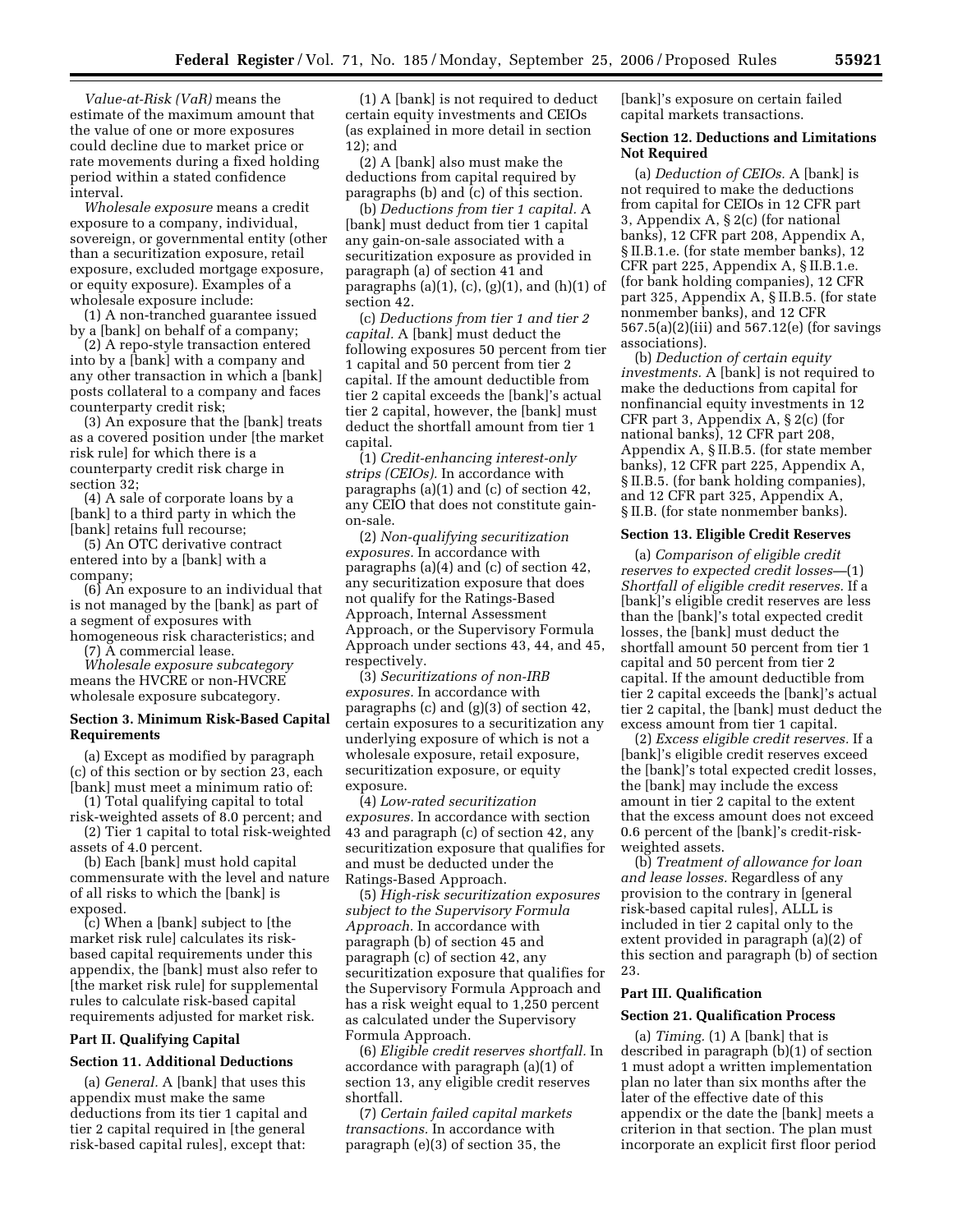start date no later than 36 months after the later of the effective date of this appendix or the date the [bank] meets at least one criterion under paragraph (b)(1) of section 1. [AGENCY] may extend the first floor period start date.

(2) A [bank] that elects to be subject to this appendix under paragraph (b)(2) of section 1 must adopt a written implementation plan and notify the [AGENCY] in writing of its intent at least 12 months before it proposes to begin its first floor period.

(b) *Implementation plan.* The [bank]'s implementation plan must address in detail how the [bank] complies, or plans to comply, with the qualification requirements in section 22. The [bank] also must maintain a comprehensive and sound planning and governance process to oversee the implementation efforts described in the plan. At a minimum, the plan must:

(1) Comprehensively address the qualification requirements in section 22 for the [bank] and each consolidated subsidiary (U.S. and foreign-based) of the [bank] with respect to all portfolios and exposures of the [bank] and each of its consolidated subsidiaries;

(2) Justify and support any proposed temporary or permanent exclusion of business lines, portfolios, or exposures from application of the advanced approaches in this appendix (which business lines, portfolios, and exposures must be, in the aggregate, immaterial to the [bank]);

(3) Include the [bank]'s selfassessment of:

(i) The [bank]'s current status in meeting the qualification requirements in section 22; and

(ii) The consistency of the [bank]'s current practices with the [AGENCY]'s supervisory guidance on the qualification requirements;

(4) Based on the [bank]'s selfassessment, identify and describe the areas in which the [bank] proposes to undertake additional work to comply with the qualification requirements in section 22 or to improve the consistency of the [bank]'s current practices with the [AGENCY]'s supervisory guidance on the qualification requirements (gap analysis);

(5) Describe what specific actions the [bank] will take to address the areas identified in the gap analysis required by paragraph (b)(4) of this section;

(6) Identify objective, measurable milestones, including delivery dates and a date when the [bank]'s implementation of the methodologies described in this appendix will be fully operational;

(7) Describe resources that have been budgeted and are available to implement the plan; and

(8) Receive board of directors approval.

(c) *Parallel run.* Before determining its risk-based capital requirements under this appendix and following adoption of the implementation plan, the [bank] must conduct a satisfactory parallel run. A satisfactory parallel run is a period of no less than four consecutive calendar quarters during which the [bank] complies with all of the qualification requirements in section 22 to the satisfaction of [AGENCY]. During the parallel run, the [bank] must report to the [AGENCY] on a calendar quarterly basis its risk-based capital ratios using [the general risk-based capital rules] and the risk-based capital requirements described in this appendix. During this period, the [bank] is subject to [the general risk-based capital rules].

(d) *Approval to calculate risk-based capital requirements under this appendix.* The [AGENCY] will notify the [bank] of the date that the [bank] may begin its first floor period following a determination by the [AGENCY] that:

(1) The [bank] fully complies with the qualification requirements in section 22;

(2) The [bank] has conducted a satisfactory parallel run under paragraph (c) of this section; and

(3) The [bank] has an adequate process to ensure ongoing compliance with the qualification requirements in section 22.

(e) *Transitional floor periods.*  Following a satisfactory parallel run, a [bank] is subject to three transitional floor periods.

(1) *Risk-based capital ratios during the transitional floor periods*—(i) *Tier 1 risk-based capital ratio.* During a [bank]'s transitional floor periods, a [bank]'s tier 1 risk-based capital ratio is equal to the lower of:

(A) The [bank]'s floor-adjusted tier 1 risk-based capital ratio; or

(B) The [bank]'s advanced approaches tier 1 risk-based capital ratio.

(ii) *Total risk-based capital ratio.*  During a [bank]'s transitional floor periods, a [bank]'s total risk-based capital ratio is equal to the lower of:

(A) The [bank]'s floor-adjusted total risk-based capital ratio; or

(B) The [bank]'s advanced approaches total risk-based capital ratio.

(2) *Floor-adjusted risk-based capital ratios.* (i) A [bank]'s floor-adjusted tier 1 risk-based capital ratio during a transitional floor period is equal to the [bank]'s tier 1 capital as calculated under [the general risk-based capital rules], divided by the product of:

(A) The [bank]'s total risk-weighted assets as calculated under [the general risk-based capital rules]; and

(B) The appropriate transitional floor percentage in Table 1.

(ii) A [bank]'s floor-adjusted total riskbased capital ratio during a transitional floor period is equal to the sum of the [bank]'s tier 1 and tier 2 capital as calculated under [the general risk-based capital rules], divided by the product of:

(A) The [bank]'s total risk-weighted assets as calculated under [the general risk-based capital rules]; and

(B) The appropriate transitional floor percentage in Table 1.

(iii) A [bank] that meets the criteria in paragraph (b)(1) or (b)(2) of section 1 as of the effective date of this rule must use [the general risk-based capital rules] effective immediately before this rule became effective during the parallel run and as the basis for its transitional floors.

#### TABLE 1—TRANSITIONAL FLOORS

| Transitional floor pe-                                             | Transitional floor per-                |  |  |
|--------------------------------------------------------------------|----------------------------------------|--|--|
| riod                                                               | centage                                |  |  |
| First floor period<br>Second floor period   <br>Third floor period | 95 percent<br>90 percent<br>85 percent |  |  |

(3) *Advanced approaches risk-based capital ratios.* (i) A [bank]'s advanced approaches tier 1 risk-based capital ratio equals the [bank]'s tier 1 risk-based capital ratio as calculated under this appendix (other than this section on transitional floor periods).

(ii) A [bank]'s advanced approaches total risk-based capital ratio equals the [bank]'s total risk-based capital ratio as calculated under this appendix (other than this section on transitional floor periods).

(4) *Reporting.* During the transitional floor periods, a [bank] must report to the [AGENCY] on a calendar quarterly basis both floor-adjusted risk-based capital ratios and both advanced approaches risk-based capital ratios.

(5) *Exiting a transitional floor period.*  A [bank] may not exit a transitional floor period until the [bank] has spent a minimum of four consecutive calendar quarters in the period and the [AGENCY] has determined that the [bank] may exit the floor period. The [AGENCY]'s determination will be based on an assessment of the [bank]'s ongoing compliance with the qualification requirements in section 22.

#### **Section 22. Qualification Requirements**

(a) *Process and systems requirements.*  (1) A [bank] must have a rigorous process for assessing its overall capital adequacy in relation to its risk profile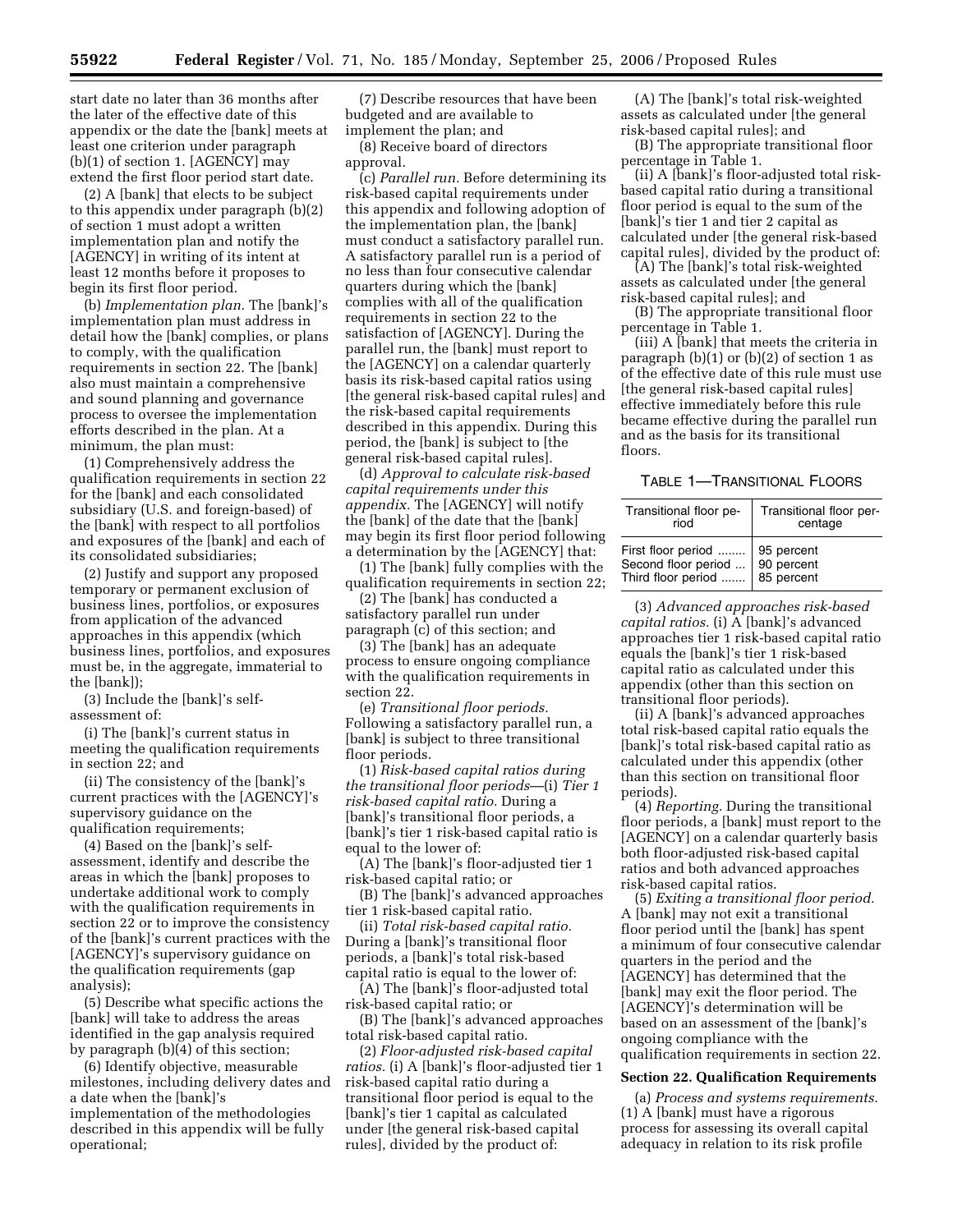and a comprehensive strategy for maintaining an appropriate level of capital.

(2) The systems and processes used by a [bank] for risk-based capital purposes under this appendix must be consistent with the [bank]'s internal risk management processes and management information reporting systems.

(3) Each [bank] must have an appropriate infrastructure with risk measurement and management processes that meet the qualification requirements of this section and are appropriate given the [bank]'s size and level of complexity. Regardless of whether the systems and models that generate the risk parameters necessary for calculating a [bank]'s risk-based capital requirements are located at any affiliate of the [bank], the [bank] itself must ensure that the risk parameters and reference data used to determine its risk-based capital requirements are representative of its own credit risk and operational risk exposures.

(b) *Risk rating and segmentation systems for wholesale and retail exposures.* (1) A [bank] must have an internal risk rating and segmentation system that accurately and reliably differentiates among degrees of credit risk for the [bank]'s wholesale and retail exposures.

(2) For wholesale exposures, a [bank] must have an internal risk rating system that accurately and reliably assigns each obligor to a single rating grade (reflecting the obligor's likelihood of default). The [bank]'s wholesale obligor rating system must have at least seven discrete rating grades for non-defaulted obligors and at least one rating grade for defaulted obligors. Unless the [bank] has chosen to directly assign ELGD and LGD estimates to each wholesale exposure, the [bank] must have an internal risk rating system that accurately and reliably assigns each wholesale exposure to loss severity rating grades (reflecting the [bank]'s estimate of the ELGD and LGD of the exposure). A [bank] employing loss severity rating grades must have a sufficiently granular loss severity grading system to avoid grouping together exposures with widely ranging ELGDs or LGDs.

(3) For retail exposures, a [bank] must have a system that groups exposures into segments with homogeneous risk characteristics and assigns accurate and reliable PD, ELGD, and LGD estimates for each segment on a consistent basis. The [bank]'s system must group retail exposures into the appropriate retail exposure subcategory and must group the retail exposures in each retail exposure subcategory into separate segments. The [bank]'s system must

identify all defaulted retail exposures and group them in segments by subcategories separate from nondefaulted retail exposures.

(4) The [bank]'s internal risk rating policy for wholesale exposures must describe the [bank]'s rating philosophy (that is, must describe how wholesale obligor rating assignments are affected by the [bank]'s choice of the range of economic, business, and industry conditions that are considered in the obligor rating process).

(5) The [bank]'s internal risk rating system for wholesale exposures must provide for the review and update (as appropriate) of each obligor rating and (if applicable) each loss severity rating whenever the [bank] receives new material information, but no less frequently than annually. The [bank]'s retail exposure segmentation system must provide for the review and update (as appropriate) of assignments of retail exposures to segments whenever the [bank] receives new material information, but no less frequently than quarterly.

(c) *Quantification of risk parameters for wholesale and retail exposures.* (1) The [bank] must have a comprehensive risk parameter quantification process that produces accurate, timely, and reliable estimates of the risk parameters for the [bank]'s wholesale and retail exposures.

(2) Data used to estimate the risk parameters must be relevant to the [bank]'s actual wholesale and retail exposures, and of sufficient quality to support the determination of risk-based capital requirements for the exposures.

(3) The [bank]'s risk parameter quantification process must produce conservative risk parameter estimates where the [bank] has limited relevant data, and any adjustments that are part of the quantification process must not result in a pattern of bias toward lower risk parameter estimates.

(4) PD estimates for wholesale and retail exposures must be based on at least 5 years of default data. ELGD and LGD estimates for wholesale exposures must be based on at least 7 years of loss severity data, and ELGD and LGD estimates for retail exposures must be based on at least 5 years of loss severity data. EAD estimates for wholesale exposures must be based on at least 7 years of exposure amount data, and EAD estimates for retail exposures must be based on at least 5 years of exposure amount data.

(5) Default, loss severity, and exposure amount data must include periods of economic downturn conditions, or the [bank] must adjust its estimates of risk parameters to

compensate for the lack of data from periods of economic downturn conditions.

(6) The [bank]'s PD, ELGD, LGD, and EAD estimates must be based on the definition of default in this appendix.

(7) The [bank] must review and update (as appropriate) its risk parameters and its risk parameter quantification process at least annually.

(8) The [bank] must at least annually conduct a comprehensive review and analysis of reference data to determine relevance of reference data to [bank] exposures, quality of reference data to support PD, ELGD, LGD, and EAD estimates, and consistency of reference data to the definition of default contained in this appendix.

(d) *Counterparty credit risk model.* A [bank] must obtain the prior written approval of [AGENCY] under section 32 to use the internal models methodology for counterparty credit risk.

(e) *Double default treatment.* A [bank] must obtain the prior written approval of [AGENCY] under section 34 to use the double default treatment.

(f) *Securitization exposures.* A [bank] must obtain the prior written approval of [AGENCY] under section 44 to use the internal assessment approach for securitization exposures to ABCP programs.

(g) *Equity exposures model.* A [bank] must obtain the prior written approval of [AGENCY] under section 53 to use the internal models approach for equity exposures.

(h) *Operational risk*—(1) *Operational risk management processes.* A [bank] must:

(i) Have an operational risk management function that:

(A) Is independent of business line management; and

(B) Is responsible for designing, implementing, and overseeing the [bank]'s operational risk data and assessment systems, operational risk quantification systems, and related processes;

(ii) Have and document a process to identify, measure, monitor, and control operational risk in [bank] products, activities, processes, and systems (which process must capture business environment and internal control factors affecting the [bank]'s operational risk profile); and

(iii) Report operational risk exposures, operational loss events, and other relevant operational risk information to business unit management, senior management, and the board of directors (or a designated committee of the board).

(2) *Operational risk data and assessment systems.* A [bank] must have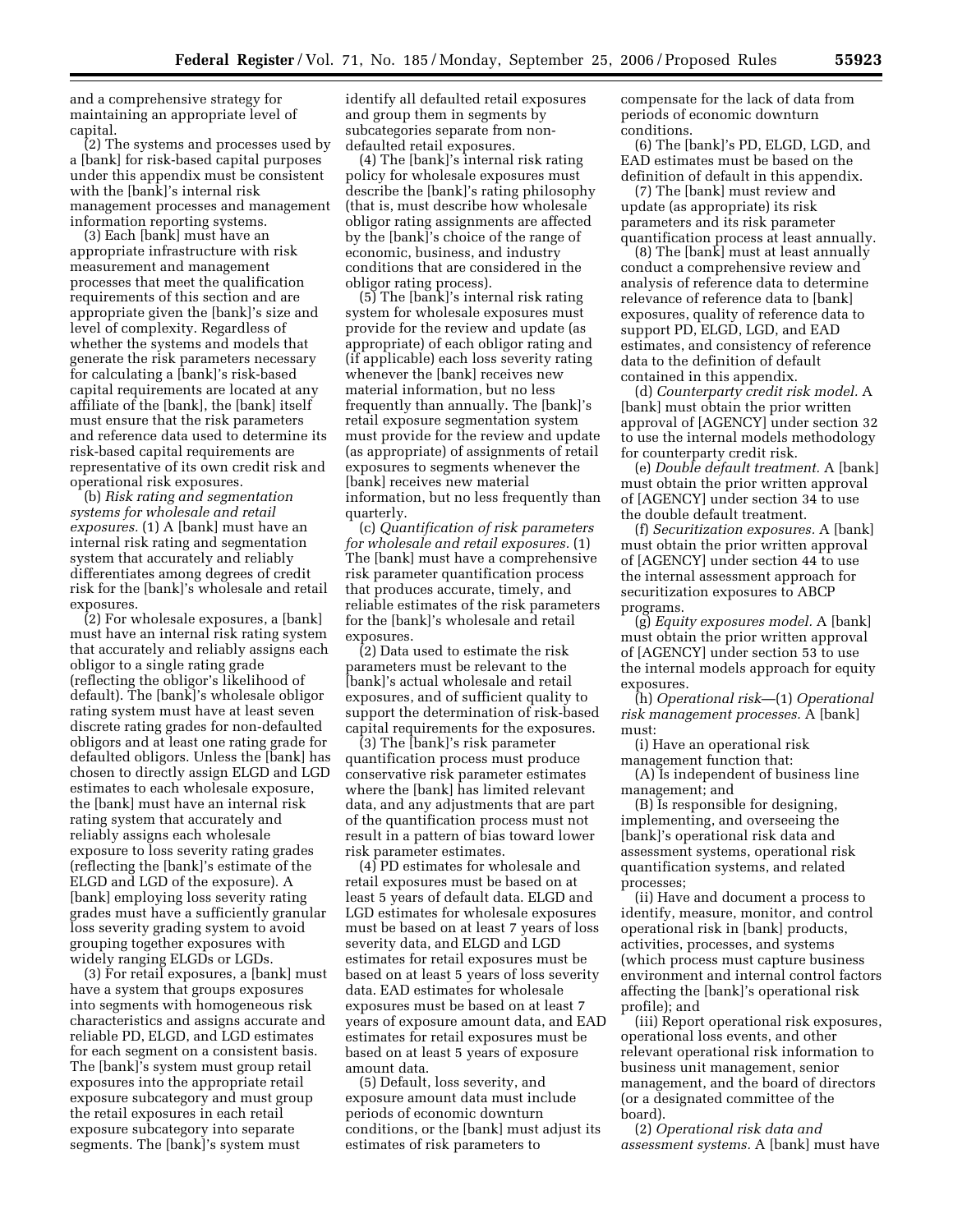operational risk data and assessment systems that capture operational risks to which the [bank] is exposed. The [bank]'s operational risk data and assessment systems must:

(i) Be structured in a manner consistent with the [bank]'s current business activities, risk profile, technological processes, and risk management processes; and

(ii) Include credible, transparent, systematic, and verifiable processes that incorporate the following elements on an ongoing basis:

(A) *Internal operational loss event data.* The [bank] must have a systematic process for capturing and using internal operational loss event data in its operational risk data and assessment systems.

(*1*) The [bank]'s operational risk data and assessment systems must include an historical observation period of at least five years for internal operational loss event data (or such shorter period approved by [AGENCY] to address transitional situations, such as integrating a new business line).

(*2*) The [bank] may refrain from collecting internal operational loss event data for individual operational losses below established dollar threshold amounts if the [bank] can demonstrate to the satisfaction of the [AGENCY] that the thresholds are reasonable, do not exclude important internal operational loss event data, and permit the [bank] to capture substantially all the dollar value of the [bank]'s operational losses.

(B) *External operational loss event data.* The [bank] must have a systematic process for determining its methodologies for incorporating external operational loss data into its operational risk data and assessment systems.

(C) *Scenario analysis.* The [bank] must have a systematic process for determining its methodologies for incorporating scenario analysis into its operational risk data and assessment systems.

(D) *Business environment and internal control factors.* The [bank] must incorporate business environment and internal control factors into its operational risk data and assessment systems. The [bank] must also periodically compare the results of its prior business environment and internal control factor assessments against its actual operational losses incurred in the intervening period.

(3) *Operational risk quantification systems.* (i) The [bank]'s operational risk quantification systems:

(A) Must generate estimates of the [bank]'s operational risk exposure using its operational risk data and assessment systems; and

(B) Must employ a unit of measure that is appropriate for the [bank]'s range of business activities and the variety of operational loss events to which it is exposed, and that does not combine business activities or operational loss events with different risk profiles within the same loss distribution.

(C) May use internal estimates of dependence among operational losses within and across business lines and operational loss events if the [bank] can demonstrate to the satisfaction of [AGENCY] that its process for estimating dependence is sound, robust to a variety of scenarios, and implemented with integrity, and allows for the uncertainty surrounding the estimates. If the [bank] has not made such a demonstration, it must sum operational risk exposure estimates across units of measure to calculate its total operational risk exposure.

(D) Must be reviewed and updated (as appropriate) whenever the [bank] becomes aware of information that may have a material effect on the [bank]'s estimate of operational risk exposure, but no less frequently than annually.

(ii) With the prior written approval of [AGENCY], a [bank] may generate an estimate of its operational risk exposure using an alternative approach to that specified in paragraph (h)(3)(i) of this section. A [bank] proposing to use such an alternative operational risk quantification system must submit a proposal to [AGENCY]. In considering a [bank]'s proposal to use an alternative operational risk quantification system, [AGENCY] will consider the following principles:

(A) Use of the alternative operational risk quantification system will be allowed only on an exception basis, considering the size, complexity, and risk profile of a [bank];

(B) The [bank] must demonstrate that its estimate of its operational risk exposure generated under the alternative operational risk quantification system is appropriate and can be supported empirically; and

(C) A [bank] must not use an allocation of operational risk capital requirements that includes entities other than depository institutions or the benefits of diversification across entities.

(i) *Data management and maintenance.* (1) A [bank] must have data management and maintenance systems that adequately support all aspects of its advanced systems and the timely and accurate reporting of riskbased capital requirements.

(2) A [bank] must retain data using an electronic format that allows timely retrieval of data for analysis, validation, reporting, and disclosure purposes.

(3) A [bank] must retain sufficient data elements related to key risk drivers to permit adequate monitoring, validation, and refinement of its advanced systems.

(j) *Control, oversight, and validation mechanisms.* (1) The [bank]'s senior management must ensure that all components of the [bank]'s advanced systems function effectively and comply with the qualification requirements in this section.

(2) The [bank]'s board of directors (or a designated committee of the board) must at least annually evaluate the effectiveness of, and approve, the [bank]'s advanced systems.

(3) A [bank] must have an effective system of controls and oversight that:

(i) Ensures ongoing compliance with the qualification requirements in this section;

(ii) Maintains the integrity, reliability, and accuracy of the [bank]'s advanced systems; and

(iii) Includes adequate governance and project management processes.

(4) The [bank] must validate, on an ongoing basis, its advanced systems. The [bank]'s validation process must be independent of the advanced systems' development, implementation, and operation, or the validation process must be subjected to an independent review of its adequacy and effectiveness. Validation must include:

(i) The evaluation of the conceptual soundness of (including developmental evidence supporting) the advanced systems;

(ii) An on-going monitoring process that includes verification of processes and benchmarking; and

(iii) An outcomes analysis process that includes back-testing.

(5) The [bank] must have an internal audit function independent of businessline management that at least annually assesses the effectiveness of the controls supporting the [bank]'s advanced systems and reports its findings to the [bank]'s board of directors (or a committee thereof).

(6) The [bank] must periodically stress test its advanced systems. The stress testing must include a consideration of how economic cycles, especially downturns, affect risk-based capital requirements (including migration across rating grades and segments and the credit risk mitigation benefits of double default treatment).

(k) *Documentation.* The [bank] must adequately document all material aspects of its advanced systems.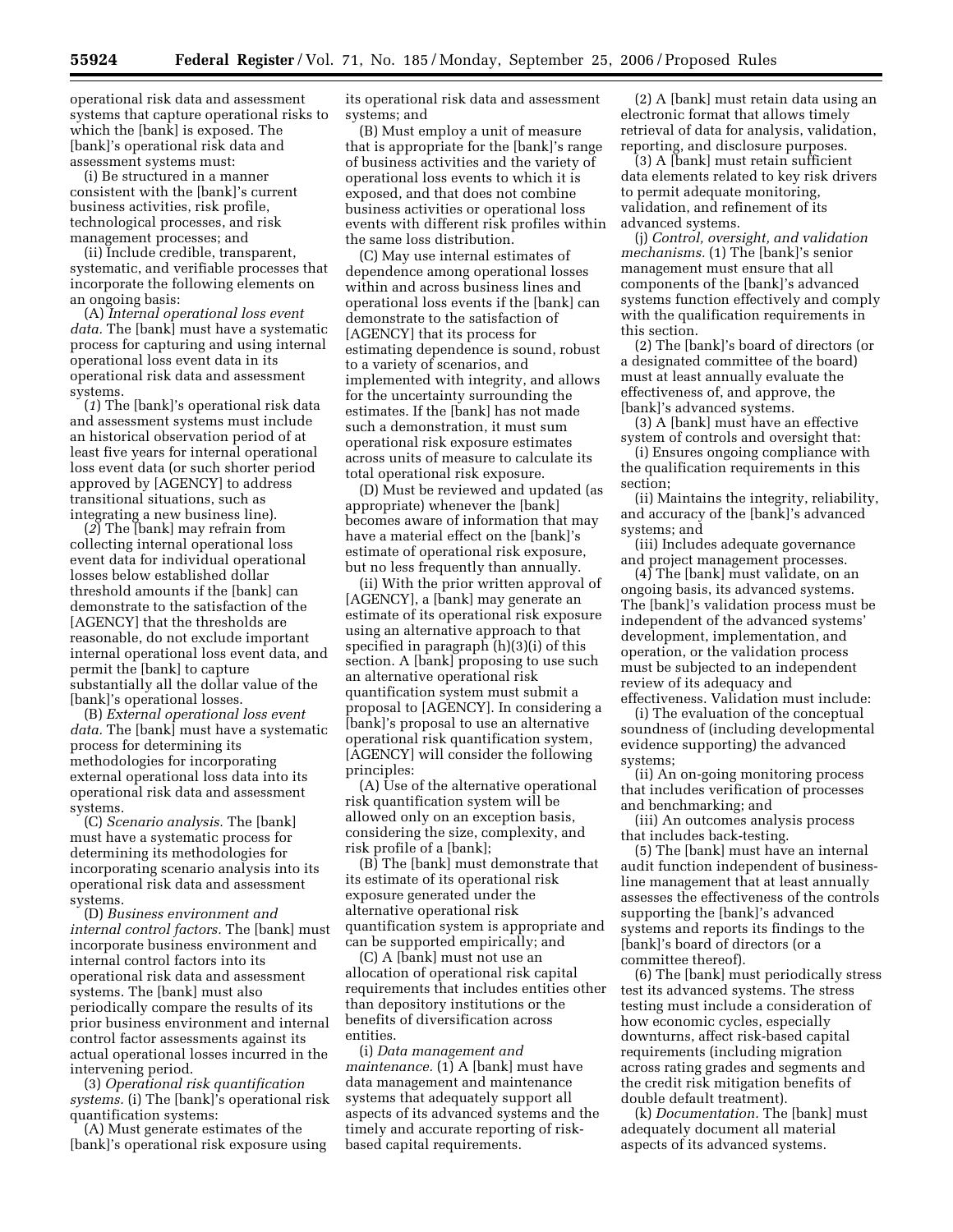## **Section 23. Ongoing Qualification**

(a) *Changes to advanced systems.* A [bank] must meet all the qualification requirements in section 22 on an ongoing basis. A [bank] must notify the [AGENCY] when the [bank] makes any change to an advanced system that would result in a material change in the [bank]'s risk-weighted asset amount for an exposure type, or when the [bank] makes any significant change to its modeling assumptions.

(b) *Mergers and acquisitions*—(1) *Mergers and acquisitions of companies without advanced systems.* If a [bank] merges with or acquires a company that does not calculate its risk-based capital requirements using advanced systems, the [bank] may use [the general riskbased capital rules] to determine the risk-weighted asset amounts for, and deductions from capital associated with, the merged or acquired company's exposures for up to 24 months after the calendar quarter during which the merger or acquisition consummates. [AGENCY] may extend this transition period for up to an additional 12 months. Within 30 days of consummating the merger or acquisition, the [bank] must submit to [AGENCY] an implementation plan for using its advanced systems for the acquired company. During the period when [the general risk-based capital rules] apply to the merged or acquired company, any ALLL, net of allocated transfer risk reserves established pursuant to 12 U.S.C. 3904, associated with the merged or acquired company's exposures may be included in the [bank]'s tier 2 capital up to 1.25 percent of the acquired company's risk-weighted assets. All general reserves of the merged or acquired company must be excluded from the [bank]'s eligible credit reserves. In addition, the riskweighted assets of the merged or acquired company are not included in the [bank]'s credit-risk-weighted assets but are included in total risk-weighted assets. If a [bank] relies on this paragraph, the [bank] must disclose publicly the amounts of risk-weighted assets and qualifying capital calculated under this appendix for the acquiring [bank] and under [the general risk-based capital rules] for the acquired company.

(2) *Mergers and acquisitions of companies with advanced systems.* If a [bank] merges with or acquires a company that calculates its risk-based capital requirements using advanced systems, the acquiring [bank] may use the acquired company's advanced systems to determine the risk-weighted asset amounts for, and deductions from capital associated with, the merged or

acquired company's exposures for up to 24 months after the calendar quarter during which the acquisition or merger consummates. [AGENCY] may extend this transition period for up to an additional 12 months. Within 30 days of consummating the merger or acquisition, the [bank] must submit to [AGENCY] an implementation plan for using its advanced systems for the merged or acquired company.

(c) *Failure to comply with qualification requirements.* If [AGENCY] determines that a [bank] that is subject to this appendix and has conducted a satisfactory parallel run fails to comply with the qualification requirements in section 22, [AGENCY] will notify the [bank] in writing of the [bank]'s failure to comply. The [bank] must establish a plan satisfactory to the [AGENCY] to return to compliance with the qualification requirements and must disclose to the public its failure to comply with the qualification requirements promptly after receiving notice from the [AGENCY]. In addition, if the [AGENCY] determines that the [bank]'s risk-based capital requirements are not commensurate with the [bank]'s credit, market, operational, or other risks, the [AGENCY] may require such a [bank] to calculate its risk-based capital requirements:

(1) Under [the general risk-based capital rules]; or

(2) Under this appendix with any modifications provided by the [AGENCY].

## **Part IV. Risk-Weighted Assets for General Credit Risk**

# **Section 31. Mechanics for Calculating Total Wholesale and Retail Risk-Weighted Assets**

(a) *Overview.* A [bank] must calculate its total wholesale and retail riskweighted asset amount in four distinct phases:

(1) Phase 1—categorization of exposures;

(2) Phase 2—assignment of wholesale obligors and exposures to rating grades and segmentation of retail exposures;

(3) Phase 3—assignment of risk parameters to wholesale exposures and segments of retail exposures; and

(4) Phase 4—calculation of riskweighted asset amounts.

(b) *Phase 1—Categorization.* The [bank] must determine which of its exposures are wholesale exposures, retail exposures, securitization exposures, or equity exposures. The [bank] must categorize each retail exposure as a residential mortgage exposure, a QRE, or an other retail exposure. The [bank] must identify

which wholesale exposures are HVCRE exposures, sovereign exposures, OTC derivative contracts, repo-style transactions, eligible margin loans, eligible purchased wholesale receivables, unsettled transactions to which section 35 applies, and eligible guarantees or eligible credit derivatives that are used as credit risk mitigants. The [bank] must identify any on-balance sheet asset that does not meet the definition of a wholesale, retail, equity, or securitization exposure, as well as any non-material portfolio of exposures described in paragraph (e)(4) of this section.

(c) *Phase 2—Assignment of wholesale obligors and exposures to rating grades and retail exposures to segments*—(1) *Assignment of wholesale obligors and exposures to rating grades.* 

(i) The [bank] must assign each obligor of a wholesale exposure to a single obligor rating grade and may assign each wholesale exposure to loss severity rating grades.

(ii) The [bank] must identify which of its wholesale obligors are in default.

(2) *Segmentation of retail exposures.*  (i) The [bank] must group the retail exposures in each retail subcategory into segments that have homogeneous risk characteristics.

(ii) The [bank] must identify which of its retail exposures are in default. The [bank] must segment defaulted retail exposures separately from nondefaulted retail exposures.

(iii) If the [bank] determines the EAD for eligible margin loans using the approach in paragraph (a) of section 32, the [bank] must identify which of its retail exposures are eligible margin loans for which the [bank] uses this EAD approach and must segment such eligible margin loans separately from other retail exposures.

(3) *Eligible purchased wholesale receivables.* A [bank] may group its eligible purchased wholesale receivables that, when consolidated by obligor, total less than \$1 million into segments that have homogeneous risk characteristics. A [bank] must use the wholesale exposure formula in Table 2 in this section to determine the riskbased capital requirement for each segment of eligible purchased wholesale receivables.

(d) *Phase 3—Assignment of risk parameters to wholesale exposures and segments of retail exposures*—(1) *Quantification process.* Subject to the limitations in this paragraph (d), the [bank] must:

(i) Associate a PD with each wholesale obligor rating grade;

(ii) Associate an ELGD or LGD, as appropriate, with each wholesale loss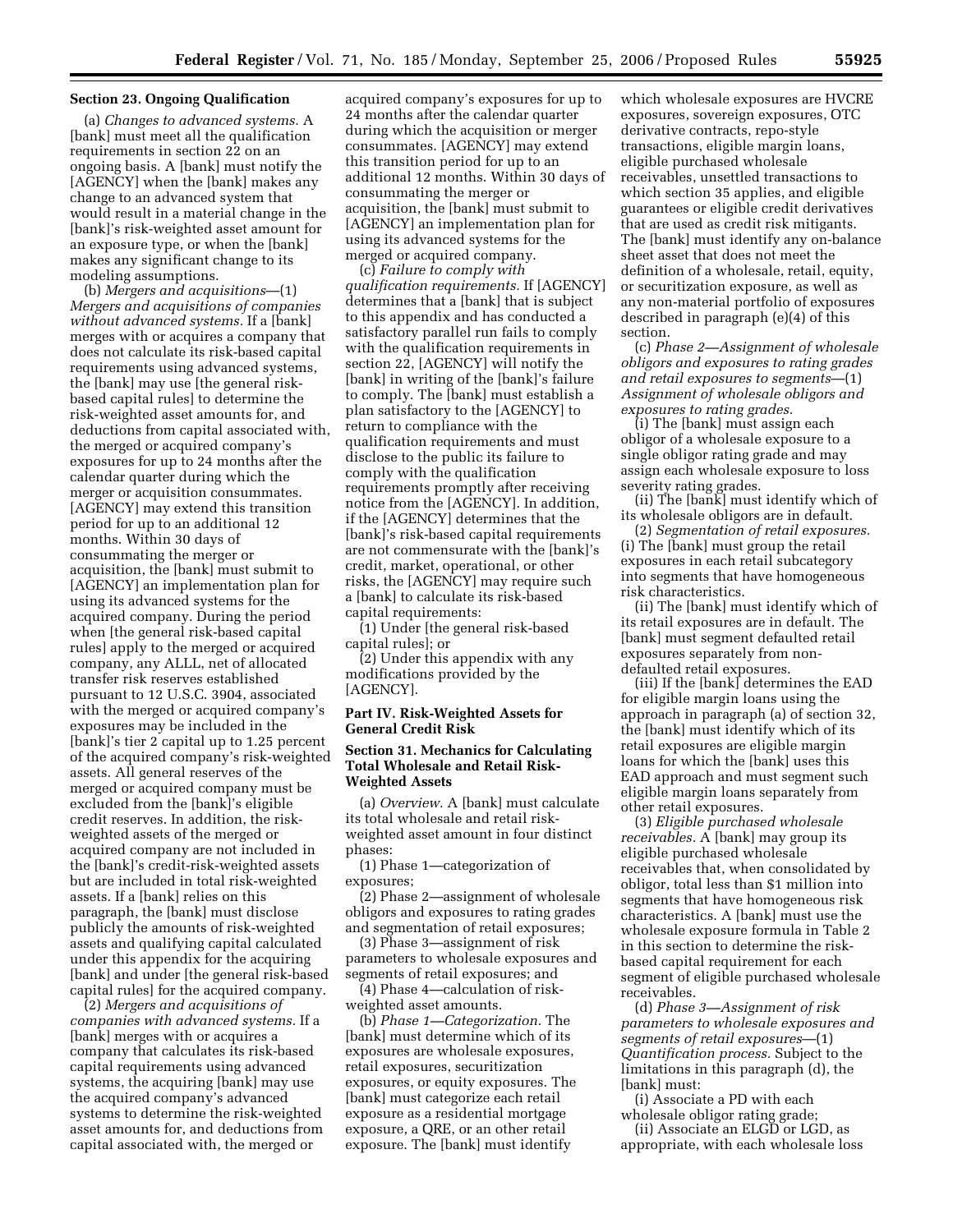severity rating grade or assign an ELGD and LGD to each wholesale exposure; (iii) Assign an EAD and M to each

wholesale exposure; and (iv) Assign a PD, ELGD, LGD, and EAD to each segment of retail

exposures. (2) *Floor on PD assignment.* The PD for each wholesale exposure or retail segment may not be less than 0.03 percent, except for exposures to or directly and unconditionally guaranteed by a sovereign entity, the Bank for International Settlements, the International Monetary Fund, the European Commission, the European Central Bank, or a multi-lateral development bank, to which the [bank] assigns a rating grade associated with a PD of less than 0.03 percent.

(3) *Floor on LGD estimation.* The LGD for each segment of residential mortgage exposures (other than segments of residential mortgage exposures for which all or substantially all of the principal of each exposure is directly and unconditionally guaranteed by the full faith and credit of a sovereign entity) may not be less than 10 percent.

(4) *Eligible purchased wholesale receivables.* A [bank] must assign a PD, ELGD, LGD, EAD, and M to each segment of eligible purchased wholesale receivables. If the [bank] can estimate ECL (but not PD or LGD) for a segment of eligible purchased wholesale receivables, the [bank] must assume that the ELGD and LGD of the segment equals 100 percent and that the PD of the segment equals ECL divided by EAD. The estimated ECL must be calculated for the receivables without regard to any assumption of recourse or guarantees from the seller or other parties.

(5) *Credit risk mitigation—credit derivatives, guarantees, and collateral.*  (i) A [bank] may take into account the risk reducing effects of eligible guarantees and eligible credit derivatives in support of a wholesale exposure by applying the PD substitution or LGD adjustment treatment to the exposure as provided in section 33 or, if applicable, applying double default treatment to the exposure as provided in section 34. A [bank] may decide separately for each wholesale exposure that qualifies for the double default treatment under section 34 whether to apply the double default treatment or to use the PD substitution or LGD adjustment approach without recognizing double default effects.

(ii) A [bank] may take into account the risk reducing effects of guarantees and credit derivatives in support of retail exposures in a segment when quantifying the PD, ELGD, and LGD of the segment.

(iii) Except as provided in paragraph (d)(6) of this section, a [bank] may take into account the risk reducing effects of collateral in support of a wholesale exposure when quantifying the ELGD and LGD of the exposure and may take into account the risk reducing effects of collateral in support of retail exposures when quantifying the PD, ELGD, and LGD of the segment.

(6) *EAD for derivative contracts, repostyle transactions, and eligible margin loans.* (i) A [bank] must calculate its EAD for an OTC derivative contract as provided in paragraphs (b) and (c) of section 32. A [bank] may take into account the risk-reducing effects of financial collateral in support of a repostyle transaction or eligible margin loan through an adjustment to EAD as provided in paragraphs (a) and (c) of section 32. A [bank] that takes financial collateral into account through such an adjustment to EAD under section 32 may not adjust ELGD or LGD to reflect the financial collateral.

(ii) A [bank] may attribute an EAD of zero to:

(A) Derivative contracts that are publicly traded on an exchange that requires the daily receipt and payment of cash-variation margin;

(B) Derivative contracts and repo-style transactions that are outstanding with a qualifying central counterparty (but not for those transactions that a qualifying central counterparty has rejected); and

(C) Credit risk exposures to a qualifying central counterparty in the form of clearing deposits and posted collateral that arise from transactions described in paragraph (d)(6)(ii)(B) of this section.

(7) *Effective maturity.* An exposure's M must be no greater than five years and no less than one year, except that a [bank] may set the M of an exposure equal to the greater of one day or M if the exposure has an original maturity of less than one year and is not part of the [bank]'s ongoing financing of the obligor. An exposure is not part of a [bank]'s ongoing financing of the obligor if the [bank]:

(i) Has a legal and practical ability not to renew or roll over the exposure in the event of credit deterioration of the obligor;

(ii) Makes an independent credit decision at the inception of the exposure and at every renewal or roll over; and

(iii) Has no substantial commercial incentive to continue its credit relationship with the obligor in the event of credit deterioration of the obligor.

(e) *Phase 4—Calculation of riskweighted assets*—(1) *Non-defaulted exposures.* (i) A [bank] must calculate the dollar risk-based capital requirement for each of its wholesale exposures to a non-defaulted obligor and segments of non-defaulted retail exposures (except eligible guarantees and eligible credit derivatives that hedge another wholesale exposure and exposures to which the [bank] applies the double default treatment in section 34) by inserting the assigned risk parameters for the wholesale obligor and exposure or retail segment into the appropriate risk-based capital formula specified in Table 2 and multiplying the output of the formula (K) by the EAD of the exposure or segment.7

<sup>7</sup>A [bank] may instead apply a 300 percent risk weight to the EAD of an eligible margin loan if the [bank] is not able to assign a rating grade to the obligor of the loan.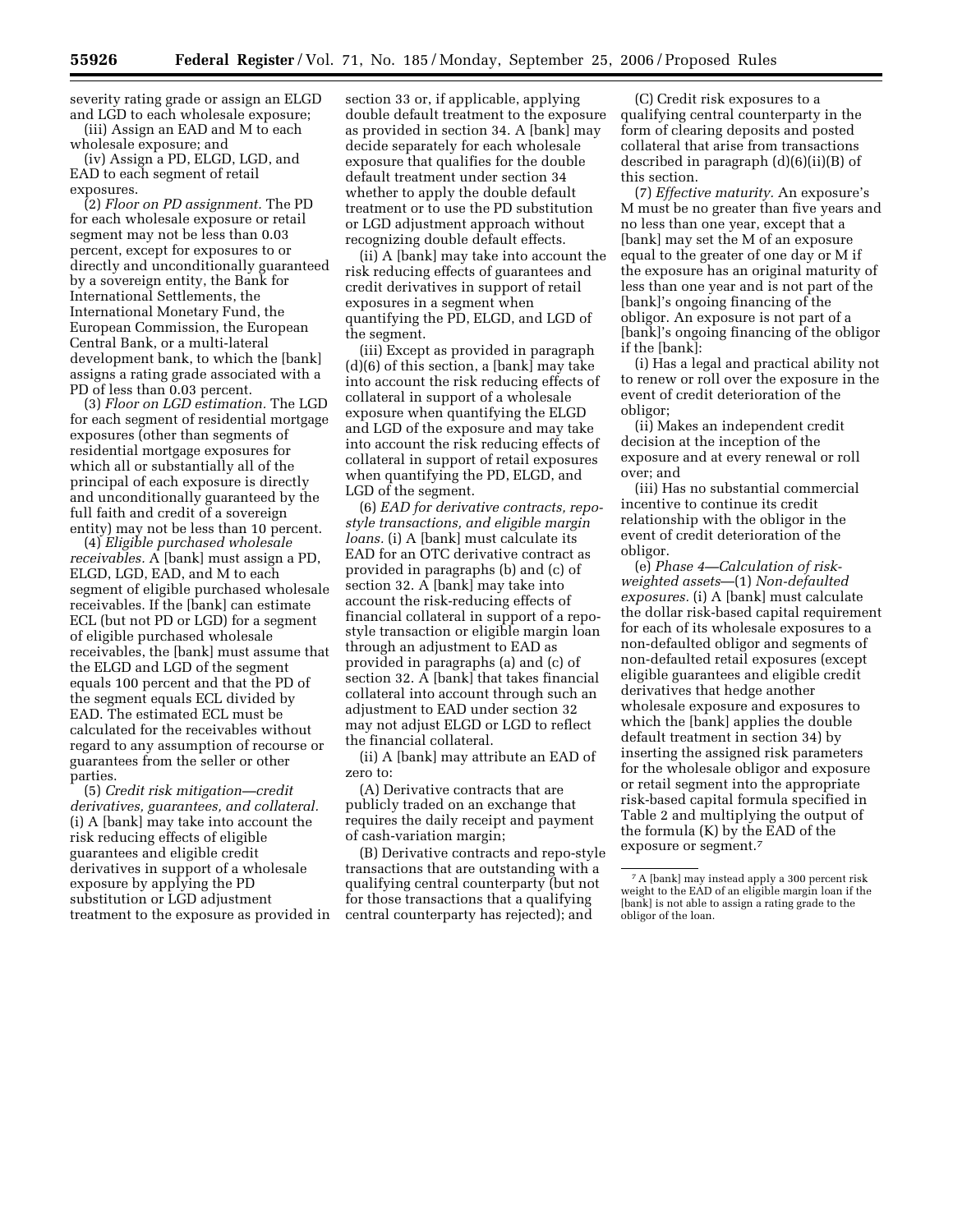# Table 2 – IRB risk-based capital formulas for wholesale exposures to non-defaulted obligors and segments of non-defaulted retail exposures\*

|               | Capital<br>Requirement<br>(K)<br>Non-Defaulted<br><b>Exposures</b> | $K = \left[ LGD \times N \left( \frac{N^{-1}(PD) + \sqrt{R} \times N^{-1}(0.999)}{\sqrt{1-R}} \right) - (ELGD \times PD) \right]$                                                                       |
|---------------|--------------------------------------------------------------------|---------------------------------------------------------------------------------------------------------------------------------------------------------------------------------------------------------|
| <b>Retail</b> | Correlation<br>Factor (R)                                          | For residential mortgage exposures: $R = 0.15$                                                                                                                                                          |
|               |                                                                    | For qualifying revolving exposures: $R = 0.04$                                                                                                                                                          |
|               |                                                                    | For other retail exposures: $R = 0.03 + 0.13 \times e^{-35 \times PD}$                                                                                                                                  |
|               | Capital<br>Requirement<br>(K)<br>Non-Defaulted<br><b>Exposures</b> | $K = \left[ LGD \times N \left( \frac{N^{-1}(PD) + \sqrt{R} \times N^{-1}(0.999)}{\sqrt{1-R}} \right) - (ELGD \times PD) \right] \times \left( \frac{1 + (M - 2.5) \times b}{1 - 1.5 \times b} \right)$ |
| Wholesale     | Correlation<br>Factor (R)                                          | For HVCRE exposures:                                                                                                                                                                                    |
|               |                                                                    | $R = 0.12 + 0.18 \times e^{-50 \times PD}$                                                                                                                                                              |
|               |                                                                    | For wholesale exposures other than HVCRE exposures:                                                                                                                                                     |
|               |                                                                    | $R = 0.12 + 0.12 \times e^{-50 \times PD}$                                                                                                                                                              |
|               | <b>Maturity</b><br>Adjustment (b)                                  | $b = (0.11852 - 0.05478 \times \ln(PD))^{2}$                                                                                                                                                            |

\* N(.) means the cumulative distribution function for a standard normal random variable.  $N<sup>-1</sup>$ (.) means the inverse cumulative distribution function for a standard normal random variable. The symbol e refers to the base of the natural logarithms, and the function ln(.) refers to the natural logarithm of the expression within parentheses. The formulas apply when PD is greater than zero. If PD equals zero, the capital requirement K is set equal to zero.

(ii) The sum of all of the dollar riskbased capital requirements for each wholesale exposure to a non-defaulted obligor and segment of non-defaulted retail exposures calculated in paragraph (e)(1)(i) of this section and in paragraph (e) of section 34 equals the total dollar risk-based capital requirement for those exposures and segments.

(iii) The aggregate risk-weighted asset amount for wholesale exposures to nondefaulted obligors and segments of nondefaulted retail exposures equals the total dollar risk-based capital requirement calculated in paragraph (e)(1)(ii) of this section multiplied by 12.5.

(2) *Wholesale exposures to defaulted obligors and segments of defaulted retail exposures*—(i) *Wholesale exposures to defaulted obligors.* 

(A) For each wholesale exposure to a defaulted obligor, the [bank] must compare:

(*1*) 0.08 multiplied by the EAD of the wholesale exposure, plus the amount of any charge-offs or write-downs on the exposure; and

(*2*) K for the wholesale exposure (as determined in Table 2 immediately before the obligor became defaulted), multiplied by the EAD of the wholesale exposure immediately before the obligor became defaulted.

(B) If the amount calculated in paragraph (e)(2)(i)(A)*1* is equal to or greater than the amount calculated in paragraph (e)(2)(i)(A)*2*, the dollar riskbased capital requirement for the exposure is 0.08 multiplied by the EAD of the wholesale exposure.

(C) If the amount calculated in paragraph (e)(2)(i)(A)*1* is less than the amount calculated in paragraph (e)(2)(i)(A)*2*, the dollar risk-based capital requirement for the exposure is K for the wholesale exposure (as determined in Table 2 immediately

before the obligor became defaulted) multiplied by the EAD of the wholesale exposure.

(ii) *Segments of defaulted retail exposures.* The dollar risk-based capital requirement for a segment of defaulted retail exposures equals 0.08 multiplied by the EAD of the segment.

(iii) The sum of all the dollar riskbased capital requirements for each wholesale exposure to a defaulted obligor calculated in paragraphs (e)(2)(i)(B) and (C) of this section plus the dollar risk-based capital requirements for each segment of defaulted retail exposures calculated in paragraph  $(e)(2)(ii)$  of this section equals the total dollar risk-based capital requirement for those exposures.

(iv) The aggregate risk-weighted asset amount for wholesale exposures to defaulted obligors and segments of defaulted retail exposures equals the total dollar risk-based capital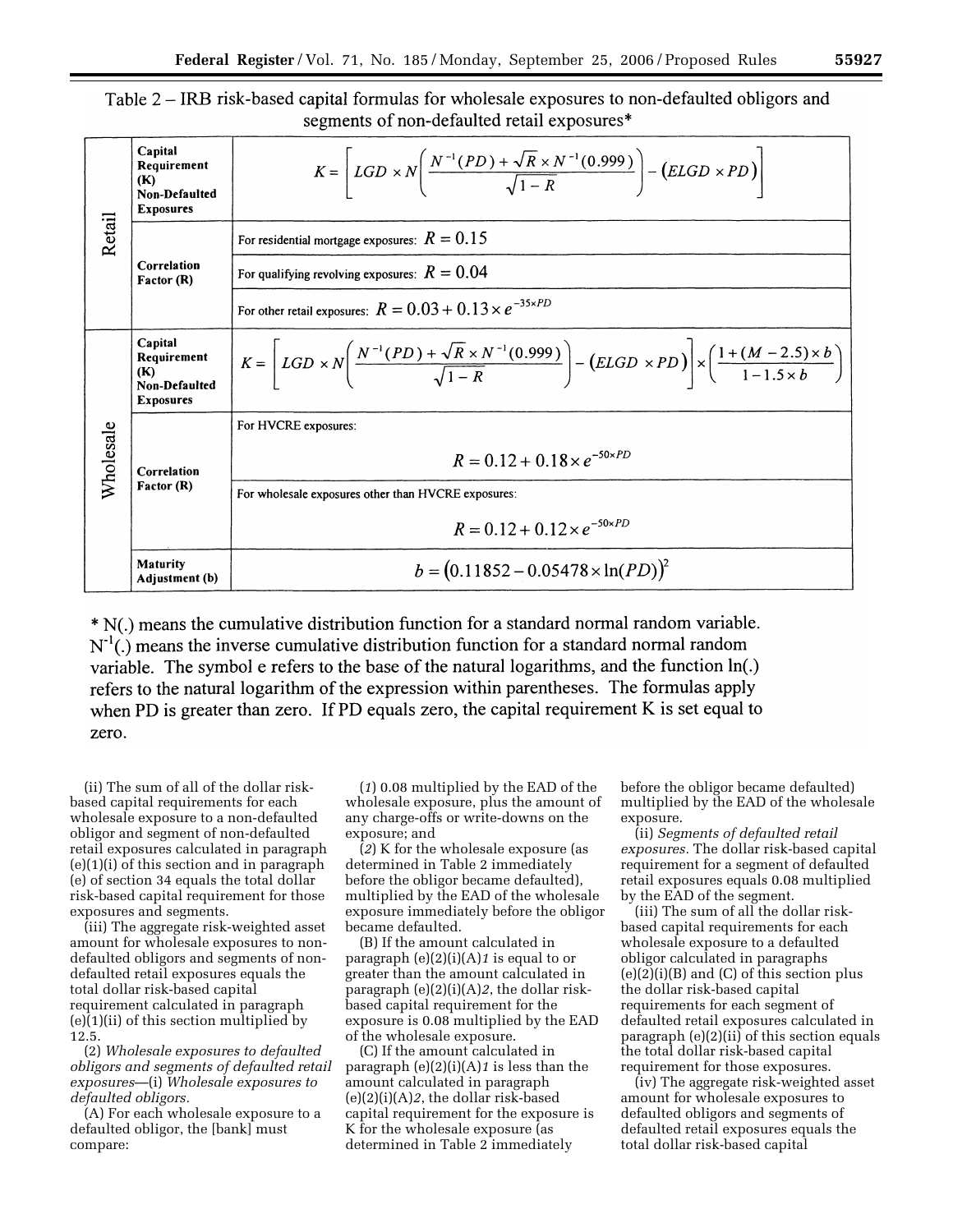requirement calculated in paragraph (e)(2)(iii) of this section multiplied by 12.5.

(3) *Assets not included in a defined exposure category.* A [bank] may assign a risk-weighted asset amount of zero to cash owned and held in all offices of the [bank] or in transit and for gold bullion held in the [bank]'s own vaults, or held in another [bank]'s vaults on an allocated basis, to the extent it is offset by gold bullion liabilities. The riskweighted asset amount for the residual value of a retail lease exposure equals such residual value. The risk-weighted asset amount for an excluded mortgage exposure is determined under 12 CFR part 3, Appendix A, section 3(a)(3)(iii) (for national banks), 12 CFR part 208, Appendix A, section III.C.3. (for state member banks), 12 CFR part 225, Appendix A, section III.C.3. (for bank holding companies), 12 CFR part 325, Appendix A, section II.C.a. (for state nonmember banks), and 12 CFR  $567.6(a)(1)(iii)$  and (iv) (for savings associations). The risk-weighted asset amount for any other on-balance-sheet asset that does not meet the definition of a wholesale, retail, securitization, or equity exposure equals the carrying value of the asset.

(4) *Non-material portfolios of exposures.* The risk-weighted asset amount of a portfolio of exposures for which the [bank] has demonstrated to [AGENCY]'s satisfaction that the portfolio (when combined with all other portfolios of exposures that the [bank] seeks to treat under this paragraph) is not material to the [bank] is the sum of the carrying values of on-balance sheet exposures plus the notional amounts of off-balance sheet exposures in the portfolio. For purposes of this paragraph (e)(4), the notional amount of an OTC derivative contract that is not a credit derivative is the EAD of the derivative as calculated in section 32.

## **Section 32. Counterparty Credit Risk**

This section describes two methodologies—a collateral haircut approach and an internal models methodology—that a [bank] may use instead of an ELGD/LGD estimation methodology to recognize the benefits of financial collateral in mitigating the

counterparty credit risk of repo-style transactions, eligible margin loans, and collateralized OTC derivative contracts, and single product netting sets of such transactions. A third methodology, the simple VaR methodology, is available for single product netting sets of repostyle transactions and eligible margin loans. This section also describes the methodology for calculating EAD for an OTC derivative contract or a set of OTC derivative contracts subject to a qualifying master netting agreement. A [bank] also may use the internal models methodology to estimate EAD for qualifying cross-product master netting agreements.

A [bank] may use any combination of the three methodologies for collateral recognition; however, it must use the same methodology for similar exposures. A [bank] may use separate methodologies for agency securities lending transactions—that is, securities lending transactions in which the [bank], acting as agent for a customer, lends the customer's securities and indemnifies the customer against loss and all other repo-style transactions.

(a) *EAD for eligible margin loans and repo-style transactions*—(1) *General.* A [bank] may recognize the credit risk mitigation benefits of financial collateral that secures an eligible margin loan, repo-style transaction, or single-product group of such transactions with a single counterparty subject to a qualifying master netting agreement (netting set) by factoring the collateral into its ELGD and LGD estimates for the exposure. Alternatively, a [bank] may estimate an unsecured ELGD and LGD for the exposure and determine the EAD of the exposure using:

(i) The collateral haircut approach described in paragraph (a)(2) of this section;

(ii) For netting sets only, the simple VaR methodology described in paragraph (a)(3) of this section; or

(iii) The internal models methodology described in paragraph (c) of this section.

(2) *Collateral haircut approach*—(i) *EAD equation.* A [bank] may determine EAD for an eligible margin loan, repostyle transaction, or netting set by setting EAD = max {0,  $[(\Sigma E - \Sigma C) + \Sigma (Es$  $\times$  Hs) + (Efx  $\times$  Hfx)]}, where:

(A)  $\Sigma E$  equals the value of the exposure (that is, the sum of the current market values of all securities and cash the [bank] has lent, sold subject to repurchase, or posted as collateral to the counterparty under the transaction (or netting set));

 $(B)$   $\Sigma C$  equals the value of the collateral (that is, the sum of the current market values of all securities and cash the [bank] has borrowed, purchased subject to resale, or taken as collateral from the counterparty under the transaction (or netting set));

(C) Es = absolute value of the net position in a given security (where the net position in a given security equals the sum of the current market values of the particular security the [bank] has lent, sold subject to repurchase, or posted as collateral to the counterparty minus the sum of the current market values of that same security the [bank] has borrowed, purchased subject to resale, or taken as collateral from the counterparty);

(D) Hs = market price volatility haircut appropriate to the security referenced in Es;

 $(E) Efx = absolute value of the net$ position of both cash and securities in a currency that is different from the settlement currency (where the net position in a given currency equals the sum of the current market values of any cash or securities in the currency the [bank] has lent, sold subject to repurchase, or posted as collateral to the counterparty minus the sum of the current market values of any cash or securities in the currency the [bank] has borrowed, purchased subject to resale, or taken as collateral from the counterparty); and

(F) Hfx = haircut appropriate to the mismatch between the currency referenced in Efx and the settlement currency.

(ii) *Standard supervisory haircuts.* (A) Under the ''standard supervisory haircuts'' approach:

(*1*) A [bank] must use the haircuts for market price volatility (Hs) in Table 3, as adjusted in certain circumstances as provided in paragraph (a)(2)(ii)(A)(*3*) and (*4*) of this section;

# TABLE 3.—STANDARD SUPERVISORY MARKET PRICE VOLATILITY HAIRCUTS\*

| Applicable external rating grade category for debt securities | Residual maturity for debt securities | Issuers ex-<br>empt from the<br>3 b.p. floor | Other issuers |
|---------------------------------------------------------------|---------------------------------------|----------------------------------------------|---------------|
|                                                               |                                       | .005                                         | .01           |
|                                                               |                                       | .02                                          | .04           |
| ratings.                                                      |                                       | .04                                          | .08           |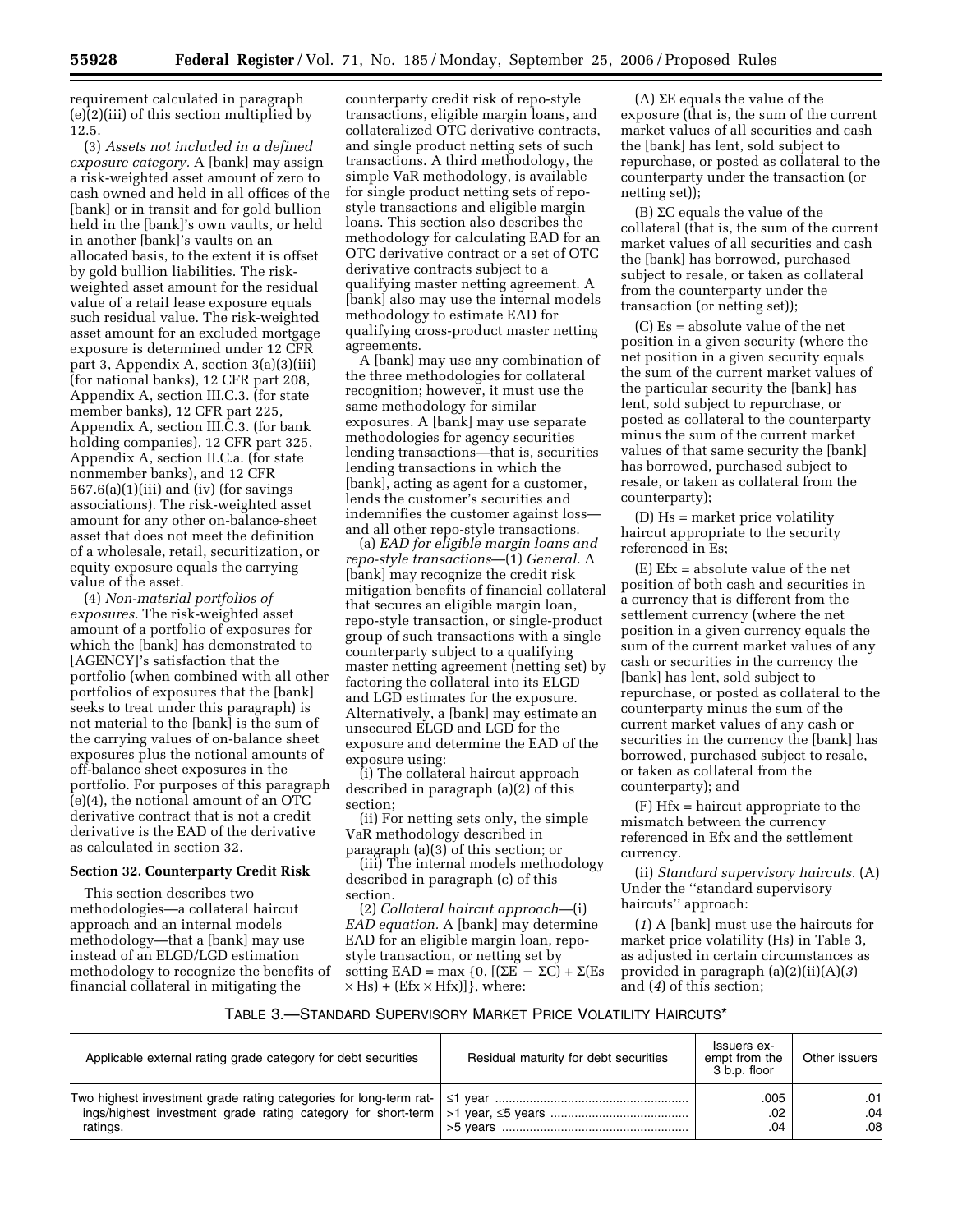| TABLE 3.—STANDARD SUPERVISORY MARKET PRICE VOLATILITY HAIRCUTS*—Continued |
|---------------------------------------------------------------------------|
|---------------------------------------------------------------------------|

| Applicable external rating grade category for debt securities                            | Residual maturity for debt securities | Issuers ex-<br>empt from the<br>3 b.p. floor | Other issuers                                                                  |  |  |
|------------------------------------------------------------------------------------------|---------------------------------------|----------------------------------------------|--------------------------------------------------------------------------------|--|--|
| Two lowest investment grade ratiing categories for both short-<br>and long-term ratings. |                                       | .01<br>.03<br>.06                            | .02<br>.06<br>.12                                                              |  |  |
|                                                                                          |                                       | .15                                          | .25                                                                            |  |  |
|                                                                                          | .15                                   |                                              |                                                                                |  |  |
|                                                                                          |                                       |                                              | .25                                                                            |  |  |
| Mutual funds                                                                             |                                       |                                              | Highest haircut applicable to<br>any security in which the fund<br>can invest. |  |  |
|                                                                                          |                                       |                                              | 0                                                                              |  |  |

\*The market price volatility haircuts in Table 3 are based on a 10-business-day holding period.

(*2*) For currency mismatches, a [bank] must use a haircut for foreign exchange rate volatility (Hfx) of 8 percent, as adjusted in certain circumstances as provided in paragraph (a)(2)(ii)(A)(*3*) and (*4*) of this section.

(*3*) For repo-style transactions, a [bank] may multiply the supervisory haircuts provided in paragraphs (a)(2)(ii)(A)(*1*) and (*2*) by the square root of 1⁄2 (which equals 0.707107).

(*4*) A [bank] must adjust the supervisory haircuts upward on the basis of a holding period longer than 10 business days (for eligible margin loans)

(*i*)  $T_M = 5$  for repo-style transactions and 10 for eligible margin loans;

(*ii*)  $T_N$  = holding period used by the [bank] to derive  $H_N$ ; and

(*iii*)  $H_N$  = haircut based on the holding period  $T_N$ .

(*3*) A [bank] must adjust holding periods upwards where and as appropriate to take into account the illiquidity of an instrument.

(*4*) The historical observation period must be at least one year.

(*5*) A [bank] must update its data sets and recompute haircuts no less frequently than quarterly and must also reassess data sets and haircuts whenever market prices change materially.

(B) With respect to debt securities that have an applicable external rating of investment grade, a [bank] may calculate haircuts for categories of securities. For a category of securities, the [bank] must calculate the haircut on the basis of internal volatility estimates for securities in that category that are

or 5 business days (for repo-style transactions) where and as appropriate to take into account the illiquidity of an instrument.

(iii) *Own estimates for haircuts.* With the prior written approval of [AGENCY], a [bank] may calculate haircuts (Hs and Hfx) using its own internal estimates of the volatilities of market prices and foreign exchange rates.

(A) To receive [AGENCY] approval to use internal estimates, a [bank] must satisfy the following minimum quantitative standards:

$$
H_M = H_N \sqrt{\frac{T_M}{T_N}}
$$
, where

representative of the securities in that category that the [bank] has actually lent, sold subject to repurchase, posted as collateral, borrowed, purchased subject to resale, or taken as collateral. In determining relevant categories, the [bank] must take into account:

(*1*) The type of issuer of the security; (*2*) The applicable external rating of the security;

(*3*) The maturity of the security; and (*4*) The interest rate sensitivity of the security.

(C) With respect to debt securities that have an applicable external rating of below investment grade and equity securities, a [bank] must calculate a separate haircut for each individual security.

(D) Where an exposure or collateral (whether in the form of cash or securities) is denominated in a currency that differs from the settlement currency, the [bank] must calculate a separate currency mismatch haircut for

its net position in each mismatched currency based on estimated volatilities of foreign exchange rates between the mismatched currency and the settlement currency.

(E) A [bank]'s own estimates of market price and foreign exchange rate volatilities may not take into account the correlations among securities and foreign exchanges rates on either the exposure or collateral side of a transaction (or netting set) or the correlations among securities and foreign exchange rates between the exposure and collateral sides of the transaction (or netting set).

(3) *Simple VaR methodology*. With the prior written approval of [AGENCY], a [bank] may estimate EAD for a netting set using a VaR model that meets the requirements in paragraph (a)(3)(iii) of this section. In such event, the [bank] must set  $EAD = max \{0, [(\Sigma E - \Sigma C) +$ PFE]}, where:

(*1*) A [bank] must use a 99th percentile one-tailed confidence interval.

(*2*) The minimum holding period for a repo-style transaction is 5 business days and for an eligible margin loan is 10 business days. When a [bank] calculates an own-estimates haircut on a  $T_N$ -day holding period, which is different from the minimum holding period for the transaction type, the applicable haircut  $(H_M)$  is calculated using the following square root of time formula: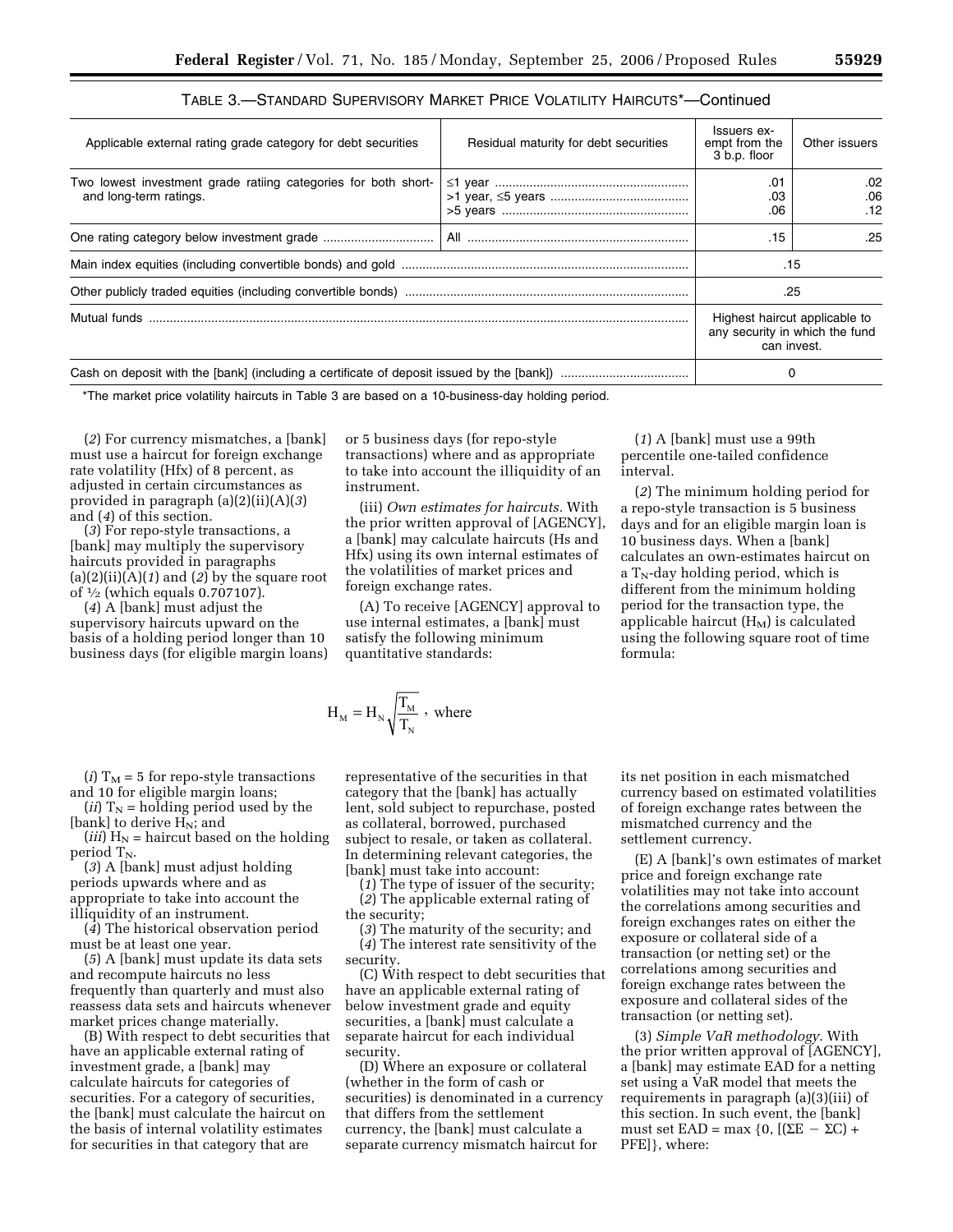(i)  $\Sigma$  equals the value of the exposure (that is, the sum of the current market values of all securities and cash the [bank] has lent, sold subject to repurchase, or posted as collateral to the counterparty under the netting set);

(ii)  $\Sigma C$  equals the value of the collateral (that is, the sum of the current market values of all securities and cash the [bank] has borrowed, purchased subject to resale, or taken as collateral from the counterparty under the netting set); and

(iii) PFE (potential future exposure) equals the [bank]'s empirically-based best estimate of the 99th percentile, onetailed confidence interval for an increase in the value of  $(\Sigma E - \Sigma C)$  over a 5-business-day holding period for repo-style transactions or over a 10 business-day holding period for eligible margin loans using a minimum one-year historical observation period of price data representing the instruments that the [bank] has lent, sold subject to repurchase, posted as collateral, borrowed, purchased subject to resale, or taken as collateral. The [bank] must validate its VaR model, including by establishing and maintaining a rigorous and regular back-testing regime.

(b) *EAD for OTC derivative contracts*. (1) A [bank] must determine the EAD for an OTC derivative contract that is not subject to a qualifying master netting agreement using the current exposure methodology in paragraph (b)(5) of this section or using the internal models methodology described in paragraph (c) of this section.

(2) A [bank] must determine the EAD for multiple OTC derivative contracts that are subject to a qualifying master netting agreement using the current exposure methodology in paragraph (b)(6) of this section or using the internal models methodology described in paragraph (c) of this section.8

(3) *Counterparty credit risk for credit derivatives*. Notwithstanding the above,

(i) A [bank] that purchases a credit derivative that is recognized under section 33 or 34 as a credit risk mitigant for an exposure that is not a covered position under [the market risk rule] need not compute a separate counterparty credit risk capital requirement under this section so long as it does so consistently for all such credit derivatives and either includes all or excludes all such credit derivatives that are subject to a master netting contract from any measure used to determine counterparty credit risk exposure to all relevant counterparties for risk-based capital purposes.

(ii) A [bank] that is the protection provider in a credit derivative must treat the credit derivative as a wholesale exposure to the reference obligor and need not compute a counterparty credit risk capital requirement for the credit derivative under this section, so long as it does so consistently for all such credit derivatives and either includes all or excludes all such credit derivatives that are subject to a master netting contract from any measure used to determine counterparty credit risk exposure to all relevant counterparties for risk-based capital purposes (unless the [bank] is treating the credit derivative as a covered position under [the market risk rule], in which case the [bank] must compute a supplemental counterparty credit risk capital requirement under this section).

(4) *Counterparty credit risk for equity derivatives*. A [bank] must treat an equity derivative contract as an equity exposure and compute a risk-weighted asset amount for the equity derivative contract under part VI (unless the [bank] is treating the contract as a covered position under [the market risk rule]). In addition, if the [bank] is treating the contract as a covered position under [the market risk rule] and in certain other cases described in section 55, the [bank] must also calculate a risk-based capital requirement for the counterparty

credit risk of an equity derivative contract under this part.

(5) *Single OTC derivative contract*. Except as modified by paragraph (b)(7) of this section, the EAD for a single OTC derivative contract that is not subject to a qualifying master netting agreement is equal to the sum of the [bank]'s current credit exposure and potential future credit exposure on the derivative contract.

(i) *Current credit exposure*. The current credit exposure for a single OTC derivative contract is the greater of the mark-to-market value of the derivative contract or zero.

(ii) *PFE*. The PFE for a single OTC derivative contract, including an OTC derivative contract with a negative mark-to-market value, is calculated by multiplying the notional principal amount of the derivative contract by the appropriate conversion factor in Table 4. For purposes of calculating either the potential future credit exposure under this paragraph or the gross potential future credit exposure under paragraph (b)(6) of this section for exchange rate contracts and other similar contracts in which the notional principal amount is equivalent to the cash flows, notional principal amount is the net receipts to each party falling due on each value date in each currency. For any OTC derivative contract that does not fall within one of the specified categories in Table 4, the potential future credit exposure must be calculated using the "other commodity" conversion factors. [Bank]s must use an OTC derivative contract's effective notional principal amount (that is, its apparent or stated notional principal amount multiplied by any multiplier in the OTC derivative contract) rather than its apparent or stated notional principal amount in calculating potential future credit exposure. PFE of the protection provider of a credit derivative is capped at the net present value of the amount of unpaid premiums.

## TABLE 4.—CONVERSION FACTOR MATRIX FOR OTC DERIVATIVE CONTRACTS\*

| Remaining maturity** | Interest rate | Foreign ex-<br>change rate<br>and gold | Credit (in-<br>vestment<br>grade ref-<br>erence obli-<br>$gor)***$ | Credit (non-<br>investment<br>grade ref-<br>erence obli-<br>gor) | Equity | Precious<br>metals (ex-<br>cept gold) | Other com-<br>modity |
|----------------------|---------------|----------------------------------------|--------------------------------------------------------------------|------------------------------------------------------------------|--------|---------------------------------------|----------------------|
|                      | 0.00          | 0.01                                   | 0.05                                                               | 0.10                                                             | 0.06   | 0.07                                  | 0.10                 |
|                      | 0.005         | 0.05                                   | 0.05                                                               | 0.10                                                             | 0.08   | 0.07                                  | 0.12                 |
|                      | 0.015         | 0.075                                  | 0.05                                                               | 0.10                                                             | 0.10   | 0.08                                  | 0.15                 |

\* For an OTC derivative contract with multiple exchanges of principal, the conversion factor is multiplied by the number of remaining payments in the derivative contract.

<sup>8</sup>For purposes of this determination, for OTC derivative contracts, a [bank] must maintain a

written and well reasoned legal opinion that this agreement meets the criteria set forth in the

definition of qualifying master netting agreement.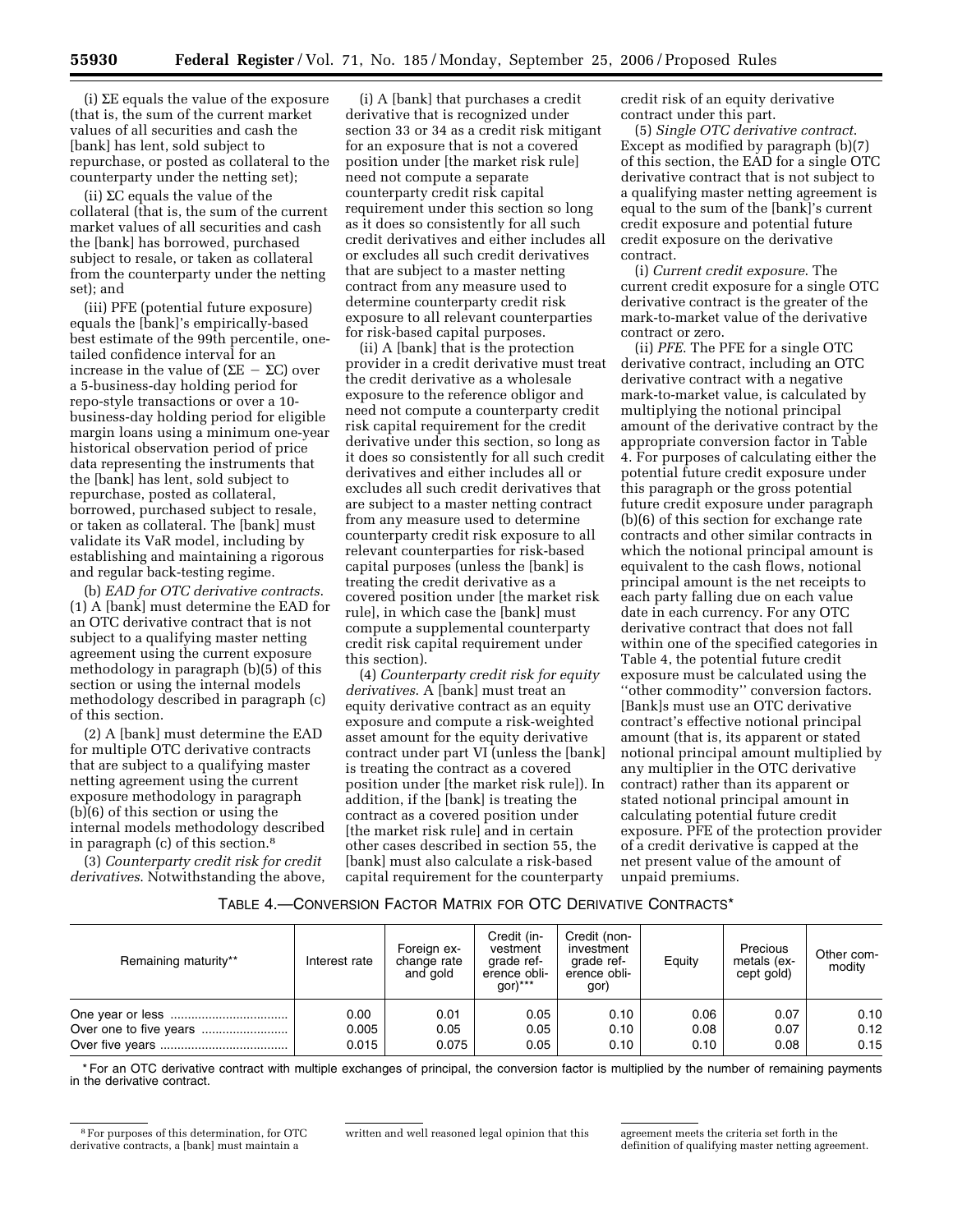\*\* For an OTC derivative contract that is structured such that on specified dates any outstanding exposure is settled and the terms are reset so that the market value of the contract is zero, the remaining maturity equals the time until the next reset date. For an interest rate derivative contract with a remaining maturity of greater than one year that meets these criteria, the minimum conversion factor is 0.005.

\*\*\* A [bank] must use column 4 of this table—"Credit (investment grade reference obligor)"—for a credit derivative whose reference obligor has an outstanding unsecured long-term debt security without credit enhancement that has a long-term applicable external rating of at least investment grade. A [bank] must use column 5 of the table for all other credit derivatives.

(7) *Collateralized OTC derivative* 

(6) *Multiple OTC derivative contracts subject to a qualifying master netting agreement*. Except as modified by paragraph (b)(7) of this section, the EAD for multiple OTC derivative contracts subject to a qualifying master netting agreement is equal to the sum of the net current credit exposure and the adjusted sum of the PFE exposure for all OTC derivative contracts subject to the qualifying master netting agreement.

(i) *Net current credit exposure*. The net current credit exposure is the greater of:

(A) The net sum of all positive and negative mark-to-market values of the individual OTC derivative contracts subject to the qualifying master netting agreement; or

(B) zero.

(ii) *Adjusted sum of the PFE*. The adjusted sum of the PFE is calculated as Anet =  $(0.4 \times \text{Agross}) + (0.6 \times \text{NGR} \times$ Agross), where:

(A) Anet = the adjusted sum of the PFE;

(B) Agross = the gross PFE (that is, the sum of the PFE amounts (as determined under paragraph (b)(5)(ii) of this section) for each individual OTC derivative contract subject to the qualifying master netting agreement); and

(C) NGR = the net to gross ratio (that is, the ratio of the net current credit exposure to the gross current credit exposure). In calculating the NGR, the gross current credit exposure equals the sum of the positive current credit exposures (as determined under paragraph (b)(5)(i) of this section) of all individual OTC derivative contracts subject to the qualifying master netting agreement.

(that is, effective EPE is the timeweighted average of effective EE where the weights are the proportion that an individual effective EE represents in a one year time interval) where: (1) Effective  $EE_{tk} = max$ (Effective $EE_{tk-1},EE_{tk}$  (that is, for a specific date  $t_k$ , effective EE is the greater of EE at that date or the effective

EE at the previous date); and

*contracts*. A [bank] may recognize the credit risk mitigation benefits of financial collateral that secures an OTC derivative contract or single-product set of OTC derivatives subject to a qualifying master netting agreement (netting set) by factoring the collateral into its ELGD and LGD estimates for the contract or netting set. Alternatively, a [bank] may recognize the credit risk mitigation benefits of financial collateral that secures such a contract or netting set that is marked to market on a daily basis and subject to a daily margin maintenance requirement by estimating an unsecured ELGD and LGD for the contract or netting set and adjusting the EAD calculated under paragraph (b)(5) or (b)(6) of this section using the collateral haircut approach in paragraph (a)(2) of this section. The [bank] must substitute the EAD calculated under paragraph (b)(5) or (b)(6) of this section for SE in the equation in paragraph (a)(2)(i) of this section and must use a 10-business-day minimum holding period  $(T_M = 10)$ .

(c) *Internal models methodology*. (1) With prior written approval from [AGENCY], a [bank] may use the internal models methodology in this paragraph (c) to determine EAD for counterparty credit risk for OTC derivative contracts (collateralized or uncollateralized) and single-product netting sets thereof, for eligible margin loans and single-product netting sets thereof, and for repo-style transactions and single-product netting sets thereof. A [bank] that uses the internal models methodology for a particular transaction type (OTC derivative contracts, eligible margin loans, or repo-style transactions) must use the internal models

(A) EffectiveEPE<sub>t<sub>k</sub></sub> = 
$$
\sum_{k=1}^{n}
$$
 EffectiveEE<sub>t<sub>k</sub></sub> \*  $\Delta t_k$ 

(2)  $t_k$  represents the k<sup>th</sup> future time period in the model and there are n time periods represented in the model over the first year; and

(B)  $\alpha$  = 1.4 except as provided in paragraph (c)(6), or when [AGENCY] has determined that the [bank] must set  $\alpha$ higher based on the [bank]'s specific characteristics of counterparty credit risk.

methodology for all transactions of that transaction type. A [bank] may choose to use the internal models methodology for one or two of these three types of exposures and not the other types. A [bank] may also use the internal models methodology for OTC derivative contracts, eligible margin loans, and repo-style transactions subject to a qualifying cross-product netting agreement if:

(i) The [bank] effectively integrates the risk mitigating effects of crossproduct netting into its risk management and other information technology systems; and

(ii) The [bank] obtains the prior written approval of the [AGENCY].

A [bank] that uses the internal models methodology for a type of exposures must receive approval from the [AGENCY] to cease using the methodology for that type of exposures or to make a material change to its internal model.

(2) Under the internal models methodology, a [bank] uses an internal model to estimate the expected exposure (EE) for a netting set and then calculates EAD based on that EE.

(i) The [bank] must use its internal model's probability distribution for changes in the market value of an exposure or netting set that are attributable to changes in market variables to determine EE. The [bank] may include financial collateral currently posted by the counterparty as collateral when calculating EE.

(ii) Under the internal models methodology,  $EAD = \alpha \times$  effective EPE, or, subject to [AGENCY] approval as provided in paragraph (c)(7), a more conservative measure of EAD.

(3) To obtain [AGENCY] approval to calculate the distributions of exposures upon which the EAD calculation is based, the [bank] must demonstrate to the satisfaction of [AGENCY] that it has been using for at least one year an internal model that broadly meets the following minimum standards, with which the [bank] must maintain compliance: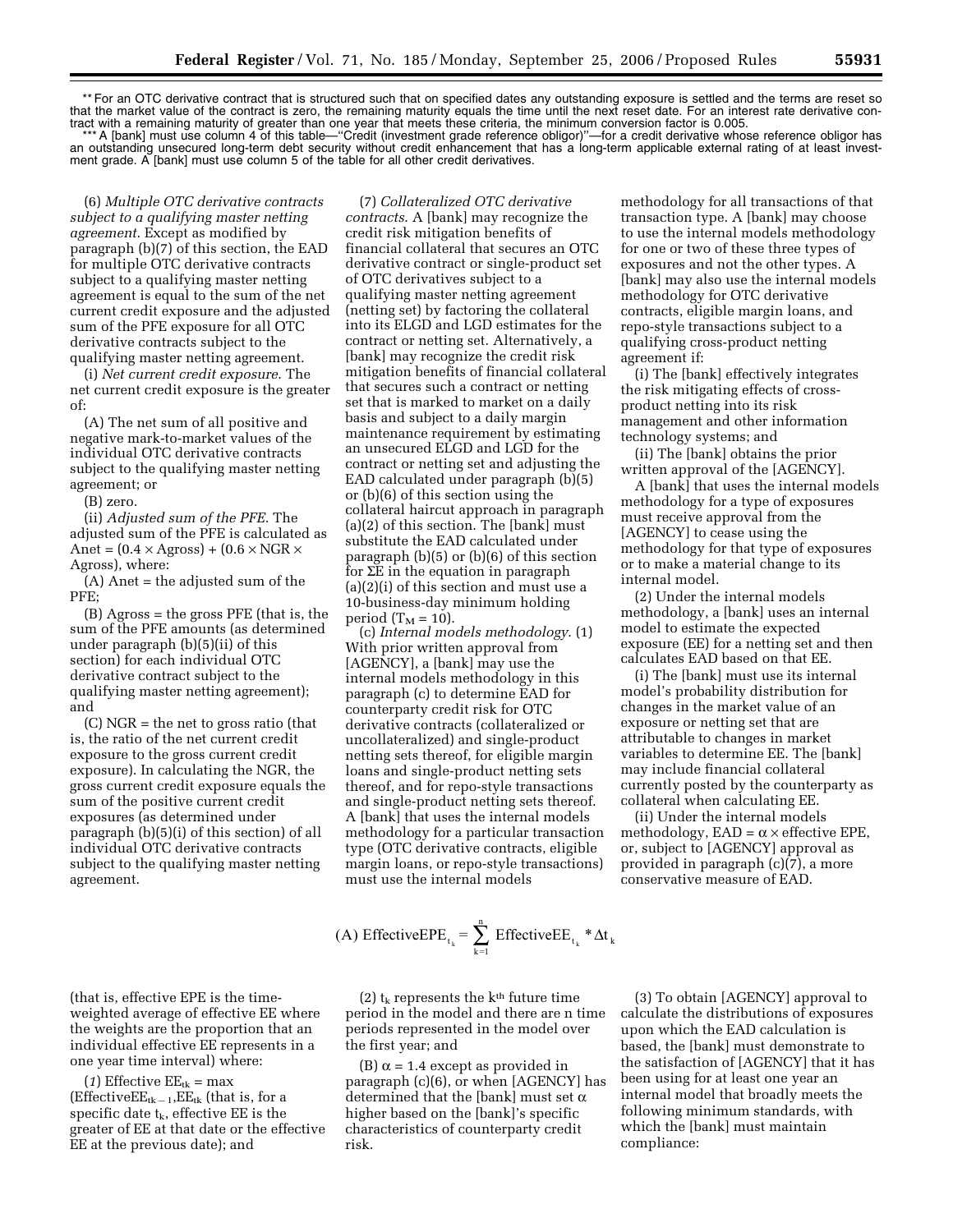(i) The model must have the systems capability to estimate the expected exposure to the counterparty on a daily basis (but is not expected to estimate or report expected exposure on a daily basis).

(ii) The model must estimate expected exposure at enough future dates to accurately reflect all the future cash flows of contracts in the netting set.

(iii) The model must account for the possible non-normality of the exposure distribution, where appropriate.

(iv) The [bank] must measure, monitor, and control current counterparty exposure and the exposure to the counterparty over the whole life of all contracts in the netting set.

(v) The [bank] must measure and manage current exposures gross and net

of collateral held, where appropriate. The [bank] must estimate expected exposures for OTC derivative contracts both with and without the effect of collateral agreements.

(vi) The [bank] must have procedures to identify, monitor, and control specific wrong-way risk throughout the life of an exposure. Wrong-way risk in this context is the risk that future exposure to a counterparty will be high when the counterparty's probability of default is also high.

(vii) The model must use current market data to compute current exposures. When estimating model parameters based on historical data, at least three years of historical data that cover a wide range of economic conditions must be used and must be

updated quarterly or more frequently if market conditions warrant. The [bank] should consider using model parameters based on forward-looking measures such as implied volatilities, where appropriate.

(viii) A [bank] must subject its internal model to an initial validation and annual model review process. The model review should consider whether the inputs and risk factors, as well as the model outputs, are appropriate.

(4) *Maturity*. (i) If the remaining maturity of the exposure or the longestdated contract in the netting set is greater than one year, the [bank] must set M for the exposure or netting set equal to the lower of 5 years or M(EPE), where:

A) M (EPE)=1+ 
$$
\sum_{t_k > 1 \text{ year}}^{\text{matrix}} EE_k \times \Delta t_k \times df_k
$$

$$
\sum_{k=1}^{\text{matrix}} \text{effective } EE_k \times \Delta t_k \times df_k;
$$

 $(B) df_k$  is the risk-free discount factor for future time period  $t_k$ ; and

 $\left($ 

(C)  $\Delta t_k = t_k - t_{k-1}$ .

(ii) If the remaining maturity of the exposure or the longest-dated contract in the netting set is one year or less, the [bank] must set M for the exposure or netting set equal to 1 year, except as provided in paragraph (d)(7) of section 31.

(5) *Collateral agreements.* A [bank] may capture the effect on EAD of a collateral agreement that requires receipt of collateral when exposure to the counterparty increases but may not capture the effect on EAD of a collateral agreement that requires receipt of collateral when counterparty credit quality deteriorates. For this purpose, a collateral agreement means a legal contract that specifies the time when, and circumstances under which, the counterparty is required to exchange collateral with the [bank] for a single financial contract or for all financial contracts covered under a qualifying master netting agreement and confers upon the [bank] a perfected, first priority security interest, or the legal equivalent thereof, in the collateral posted by the counterparty under the agreement. This security interest must provide the [bank] with a right to close out the financial positions and the collateral upon an event of default of, or failure to perform by, the counterparty under the collateral agreement. A contract would not satisfy this requirement if the [bank]'s exercise of

rights under the agreement may be stayed or avoided under applicable law in the relevant jurisdictions. Two methods are available to capture the effect of a collateral agreement:

(i) With prior written approval from [AGENCY], a [bank] may include the effect of a collateral agreement within its internal model used to calculate EAD. The [bank] may set EAD equal to the expected exposure at the end of the margin period of risk. The margin period of risk means, with respect to a netting set subject to a collateral agreement, the time period from the most recent exchange of collateral with a counterparty until the next required exchange of collateral plus the period of time required to sell and realize the proceeds of the least liquid collateral that can be delivered under the terms of the collateral agreement, and, where applicable, the period of time required to re-hedge the resulting market risk, upon the default of the counterparty. The minimum margin period of risk is 5 business days for repo-style transactions and 10 business days for other transactions when liquid financial collateral is posted under a daily margin maintenance requirement. This period should be extended to cover any additional time between margin calls; any potential closeout difficulties; any delays in selling collateral, particularly if the collateral is illiquid; and any impediments to prompt re-hedging of any market risk.

(ii) A [bank] that can model EPE without collateral agreements but cannot achieve the higher level of modeling sophistication to model EPE with collateral agreements can set effective EPE for a collateralized counterparty equal to the lesser of:

(A) The threshold, defined as the exposure amount at which the counterparty is required to post collateral under the collateral agreement, if the threshold is positive, plus an add-on that reflects the potential increase in exposure over the margin period of risk. The add-on is computed as the expected increase in the netting set's exposure beginning from current exposure of zero over the margin period of risk. The margin period of risk must be at least five business days for exposures or netting sets consisting only of repo-style transactions subject to daily re-margining and daily markingto-market, and 10 business days for all other exposures or netting sets; or

(B) Effective EPE without a collateral agreement.

(6) *Own estimate of alpha.* With prior written approval of [AGENCY], a [bank] may calculate alpha as the ratio of economic capital from a full simulation of counterparty exposure across counterparties that incorporates a joint simulation of market and credit risk factors (numerator) and economic capital based on EPE (denominator), subject to a floor of 1.2. For purposes of this calculation, economic capital is the unexpected losses for all counterparty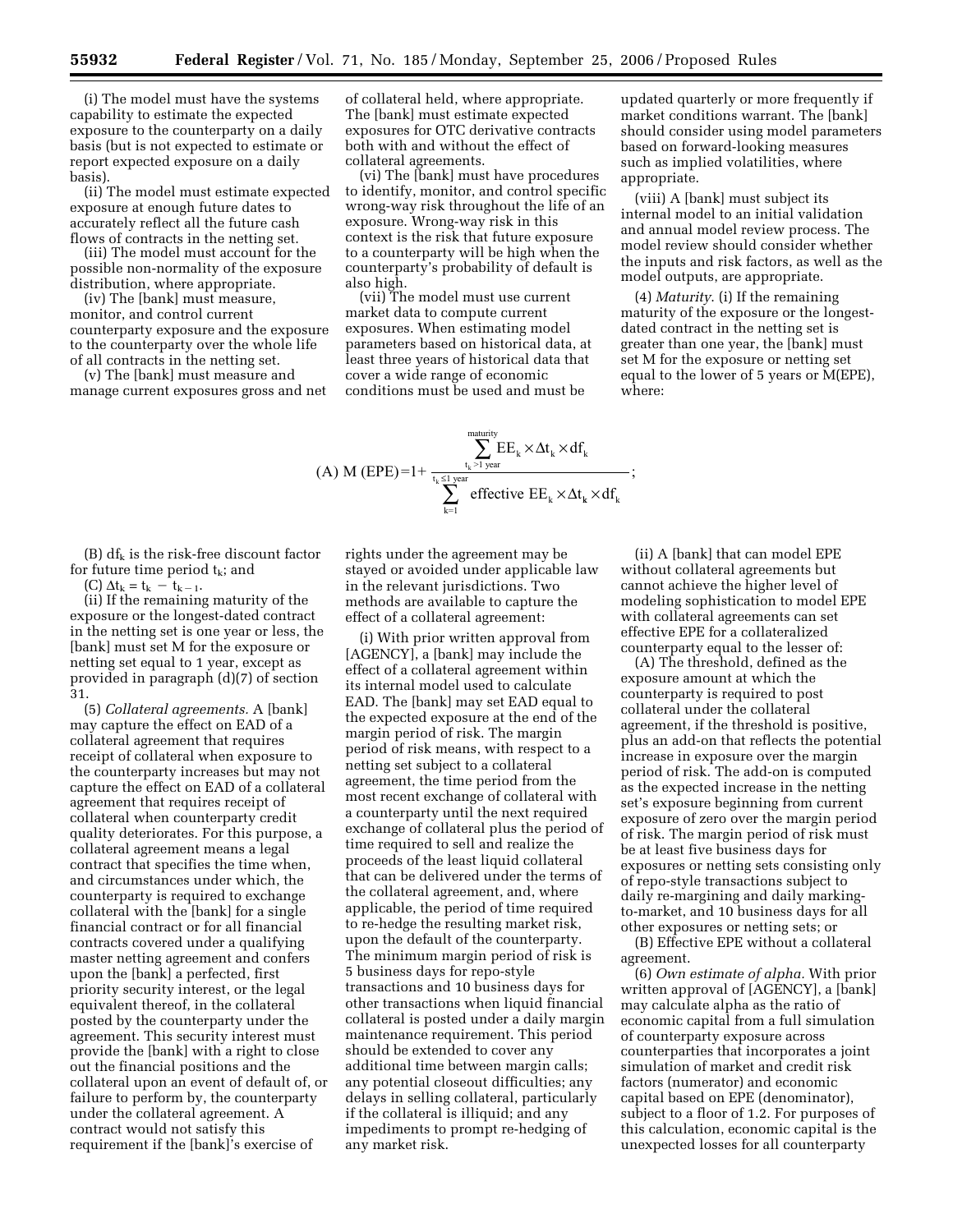credit risks measured at a 99.9 percent confidence level over a one-year horizon. To receive approval, the [bank] must meet the following minimum standards to the satisfaction of [AGENCY]:

(i) The [bank]'s own estimate of alpha must capture in the numerator the effects of:

(A) The material sources of stochastic dependency of distributions of market values of transactions or portfolios of transactions across counterparties;

(B) Volatilities and correlations of market risk factors used in the joint simulation, which must be related to the credit risk factor used in the simulation to reflect potential increases in volatility or correlation in an economic downturn, where appropriate; and

(C) The granularity of exposures, that is, the effect of a concentration in the proportion of each counterparty's exposure that is driven by a particular risk factor.

(ii) The [bank] must assess the potential model risk in its estimates of alpha.

(iii) The [bank] must calculate the numerator and denominator of alpha in a consistent fashion with respect to modeling methodology, parameter specifications, and portfolio composition.

(iv) The [bank] must review and adjust as appropriate its estimates of the numerator and denominator on at least a quarterly basis and more frequently when the composition of the portfolio varies over time.

(7) *Other measures of counterparty exposure.* With prior written approval of [AGENCY], a [bank] may set EAD equal to a measure of counterparty credit risk exposure, such as peak EAD, that is more conservative than an alpha of 1.4 (or higher under the terms of paragraph (c)(2)(ii)(B)) times EPE for every counterparty whose EAD will be measured under the alternative measure of counterparty exposure. The [bank] must demonstrate the conservatism of the measure of counterparty credit risk exposure used for EAD.

# **Section 33. Guarantees and Credit Derivatives: PD Substitution and LGD Adjustment Treatments**

(a) *Scope.* (1) This section applies to wholesale exposures for which:

(i) Credit risk is fully covered by an eligible guarantee or eligible credit derivative; and

(ii) Credit risk is covered on a pro rata basis (that is, on a basis in which the [bank] and the protection provider share losses proportionately) by an eligible guarantee or eligible credit derivative.

(2) Wholesale exposures on which there is a tranching of credit risk (reflecting at least two different levels of seniority) are securitization exposures subject to the securitization framework in part V.

(3) A [bank] may elect to recognize the credit risk mitigation benefits of an eligible guarantee or eligible credit derivative covering an exposure described in paragraph (a)(1) of this section by using the PD substitution approach or the LGD adjustment approach in paragraph (c) of this section or using the double default treatment in section 34 (if the transaction qualifies for the double default treatment in section 34). A [bank]'s PD and LGD for the hedged exposure may not be lower than the PD and LGD floors described in paragraphs (d)(2) and (d)(3) of section 31.

(4) A [bank] must use the same risk parameters for calculating ECL as it uses for calculating the risk-based capital requirement for the exposure.

(b) *Rules of recognition.* (1) A [bank] may only recognize the credit risk mitigation benefits of eligible guarantees and eligible credit derivatives.

(2) A [bank] may only recognize the credit risk mitigation benefits of an eligible credit derivative to hedge an exposure that is different from the credit derivative's reference exposure used for determining the derivative's cash settlement value, deliverable obligation, or occurrence of a credit event if:

(i) The reference exposure ranks pari passu (that is, equally) with or is junior to the hedged exposure; and

(ii) The reference exposure and the hedged exposure share the same obligor (that is, the same legal entity), and legally enforceable cross-default or cross-acceleration clauses are in place.

(c) *Risk parameters for hedged exposures*—(1) *PD substitution approach*—(i) *Full coverage.* If an eligible guarantee or eligible credit derivative meets the conditions in paragraphs (a) and (b) of this section and the protection amount (P) of the guarantee or credit derivative is greater than or equal to the EAD of the hedged exposure, a [bank] may recognize the guarantee or credit derivative in determining the [bank]'s risk-based capital requirement for the hedged exposure by substituting the PD associated with the rating grade of the protection provider for the PD associated with the rating grade of the obligor in the risk-based capital formula in Table 2 and using the appropriate ELGD and LGD as described in paragraphs (c)(1)(iii) and (iv) of this section. If the [bank] determines that full substitution of the protection

provider's PD leads to an inappropriate degree of risk mitigation, the [bank] may substitute a higher PD than that of the protection provider.

(ii) *Partial coverage.* If an eligible guarantee or eligible credit derivative meets the conditions in paragraphs (a) and (b) of this section and the protection amount (P) of the guarantee or credit derivative is less than the EAD of the hedged exposure, the [bank] must treat the hedged exposure as two separate exposures (protected and unprotected) in order to recognize the credit risk mitigation benefit of the guarantee or credit derivative.

(A) The [bank] must calculate its riskbased capital requirement for the protected exposure under section 31, where PD is the protection provider's PD, ELGD and LGD are determined under paragraphs (c)(1)(iii) and (iv) of this section, and EAD is P. If the [bank] determines that full substitution leads to an inappropriate degree of risk mitigation, the [bank] may use a higher PD than that of the protection provider.

(B) The [bank] must calculate its riskbased capital requirement for the unprotected exposure under section 31, where PD is the obligor's PD, ELGD is the hedged exposure's ELGD (not adjusted to reflect the guarantee or credit derivative), LGD is the hedged exposure's LGD (not adjusted to reflect the guarantee or credit derivative), and EAD is the EAD of the original hedged exposure minus P.

(C) The treatment in this paragraph (c)(1)(ii) is applicable when the credit risk of a wholesale exposure is covered on a pro rata basis or when an adjustment is made to the effective notional amount of the guarantee or credit derivative under paragraphs (d), (e), or (f) of this section.

(iii) *LGD of hedged exposures.* The LGD of a hedged exposure under the PD substitution approach is equal to:

(A) The lower of the LGD of the hedged exposure (not adjusted to reflect the guarantee or credit derivative) and the LGD of the guarantee or credit derivative, if the guarantee or credit derivative provides the [bank] with the option to receive immediate payout upon triggering the protection; or

(B) The LGD of the guarantee or credit derivative, if the guarantee or credit derivative does not provide the [bank] with the option to receive immediate payout upon triggering the protection.

(iv) *ELGD of hedged exposures.* The ELGD of a hedged exposure under the PD substitution approach is equal to the ELGD associated with the LGD determined under paragraph (c)(1)(iii) of this section.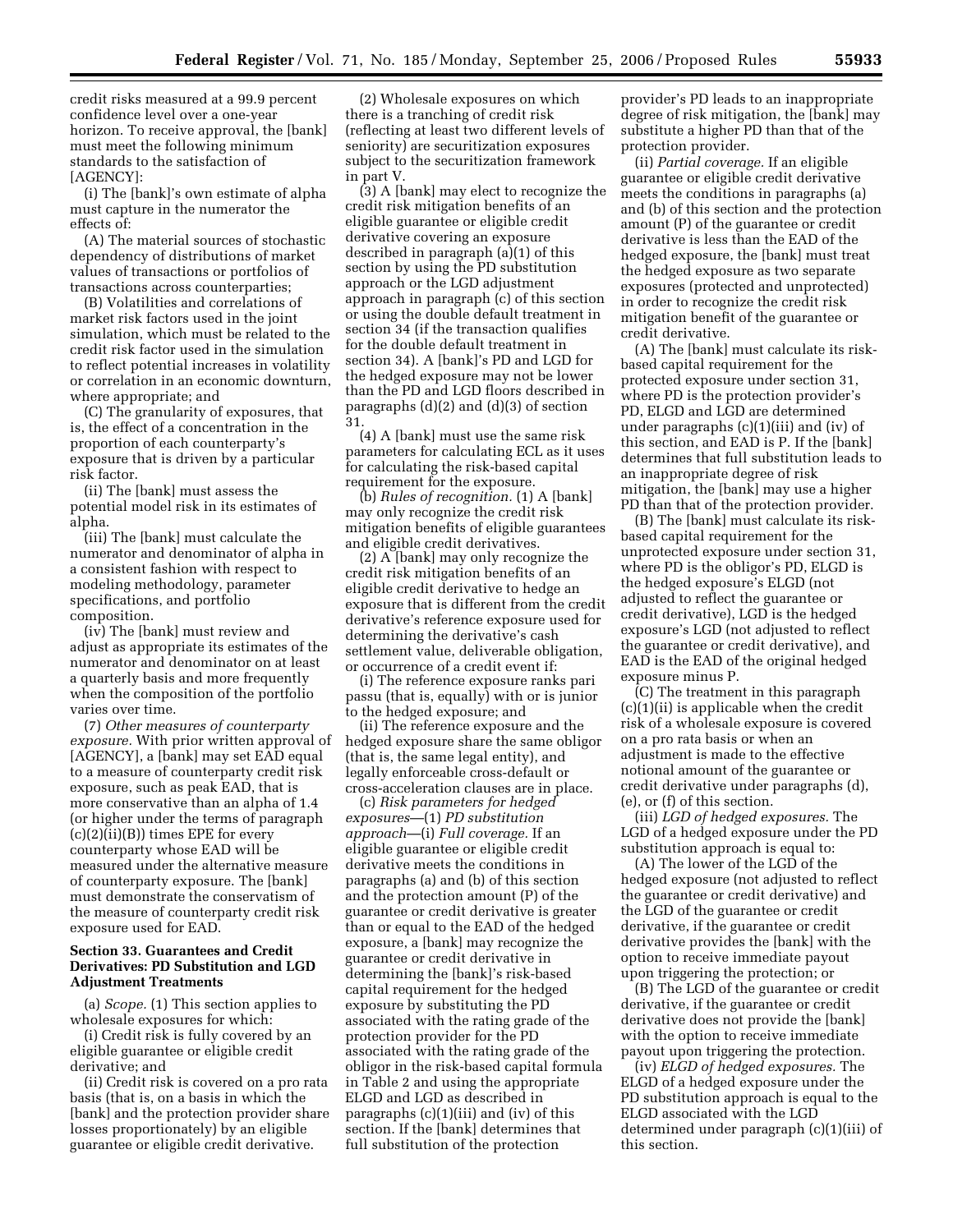(2) *LGD adjustment approach*—(i) *Full coverage.* If an eligible guarantee or eligible credit derivative meets the conditions in paragraphs (a) and (b) of this section and the protection amount (P) of the guarantee or credit derivative is greater than or equal to the EAD of the hedged exposure, the [bank]'s risk-based capital requirement for the hedged exposure would be the greater of:

(A) The risk-based capital requirement for the exposure as calculated under section 31, with the ELGD and LGD of the exposure adjusted to reflect the guarantee or credit derivative; or

(B) The risk-based capital requirement for a direct exposure to the protection provider as calculated under section 31, using the PD for the protection provider, the ELGD and LGD for the guarantee or credit derivative, and an EAD equal to the EAD of the hedged exposure.

(ii) *Partial coverage.* If an eligible guarantee or eligible credit derivative meets the conditions in paragraphs (a) and (b) of this section and the protection amount (P) of the guarantee or credit derivative is less than the EAD of the hedged exposure, the [bank] must treat the hedged exposure as two separate exposures (protected and unprotected) in order to recognize the credit risk mitigation benefit of the guarantee or credit derivative.

(A) The [bank]'s risk-based capital requirement for the protected exposure would be the greater of:

(*1*) The risk-based capital requirement for the protected exposure as calculated under section 31, with the ELGD and LGD of the exposure adjusted to reflect the guarantee or credit derivative and EAD set equal to P; or

(*2*) The risk-based capital requirement for a direct exposure to the guarantor as calculated under section 31, using the PD for the protection provider, the ELGD and LGD for the guarantee or credit derivative, and an EAD set equal to P.

(B) The [bank] must calculate its riskbased capital requirement for the unprotected exposure under section 31, where PD is the obligor's PD, ELGD is the hedged exposure's ELGD (not adjusted to reflect the guarantee or credit derivative), LGD is the hedged exposure's LGD (not adjusted to reflect the guarantee or credit derivative), and EAD is the EAD of the original hedged exposure minus P.

(3) *M of hedged exposures.* The M of the hedged exposure is the same as the M of the exposure if it were unhedged.

(d) *Maturity mismatch.* (1) A [bank] that recognizes an eligible guarantee or eligible credit derivative in determining its risk-based capital requirement for a

hedged exposure must adjust the protection amount of the credit risk mitigant to reflect any maturity mismatch between the hedged exposure and the credit risk mitigant.

(2) A maturity mismatch occurs when the residual maturity of a credit risk mitigant is less than that of the hedged exposure(s). When a credit risk mitigant covers multiple hedged exposures that have different residual maturities, the longest residual maturity of any of the hedged exposures must be taken as the residual maturity of the hedged exposures.

(3) The residual maturity of a hedged exposure is the longest possible remaining time before the obligor is scheduled to fulfill its obligation on the exposure. If a credit risk mitigant has embedded options that may reduce its term, the [bank] (protection purchaser) must use the shortest possible residual maturity for the credit risk mitigant. If a call is at the discretion of the protection provider, the residual maturity of the credit risk mitigant is at the first call date. If the call is at the discretion of the [bank] (protection purchaser), but the terms of the arrangement at origination of the credit risk mitigant contain a positive incentive for the [bank] to call the transaction before contractual maturity, the remaining time to the first call date is the residual maturity of the credit risk mitigant. For example, where there is a step-up in cost in conjunction with a call feature or where the effective cost of protection increases over time even if credit quality remains the same or improves, the residual maturity of the credit risk mitigant will be the remaining time to the first call.

(4) A credit risk mitigant with a maturity mismatch may be recognized only if its original maturity is greater than or equal to one year and its residual maturity is greater than three months.

(5) When a maturity mismatch exists, the [bank] must apply the following adjustment to reduce the protection amount of the credit risk mitigant: Pm  $= E \times (t - 0.25)/(T - 0.25)$ , where:

(i) Pm = protection amount of the credit risk mitigant, adjusted for maturity mismatch;

(ii)  $E =$  effective notional amount of the credit risk mitigant;

 $(iii) t = the lesser of T or the residual$ maturity of the credit risk mitigant, expressed in years; and

 $(iv)$  T = the lesser of 5 or the residual maturity of the hedged exposure, expressed in years.

(e) *Credit derivatives without restructuring as a credit event.* If a [bank] recognizes an eligible credit

derivative that does not include as a credit event a restructuring of the hedged exposure involving forgiveness or postponement of principal, interest, or fees that results in a credit loss event (that is, a charge-off, specific provision, or other similar debit to the profit and loss account), the [bank] must apply the following adjustment to reduce the protection amount of the credit derivative:  $Pr = Pm \times 0.60$ , where:

(1) Pr = protection amount of the credit derivative, adjusted for lack of restructuring event (and maturity mismatch, if applicable); and

(2) Pm = effective notional amount of the credit derivative (adjusted for maturity mismatch, if applicable).

(f) *Currency mismatch.* (1) If a [bank] recognizes an eligible guarantee or eligible credit derivative that is denominated in a currency different from that in which the hedged exposure is denominated, the protection amount of the guarantee or credit derivative is reduced by application of the following formula:  $Pc = Pr \times (1 \times H_{FX})$ , where:

(i) Pc = protection amount of the guarantee or credit derivative, adjusted for currency mismatch (and maturity mismatch and lack of restructuring event, if applicable);

(ii) Pr = effective notional amount of the guarantee or credit derivative (adjusted for maturity mismatch and lack of restructuring event, if applicable); and

(iii)  $H_{FX}$  = haircut appropriate for the currency mismatch between the guarantee or credit derivative and the hedged exposure.

(2) A [bank] must set  $H_{FX}$  equal to 8 percent unless it qualifies for the use of and uses its own internal estimates of foreign exchange volatility based on a 10-business day holding period and daily marking-to-market and remargining. A [bank] qualifies for the use of its own internal estimates of foreign exchange volatility if it qualifies for:

(i) The own-estimates haircuts in paragraph (a)(2)(iii) of section 32;

(ii) The simple VaR methodology in paragraph (a)(3) of section 32; or

(iii) The internal models methodology in paragraph (c) of section 32.

(3) A [bank] must adjust  $H_{FX}$ calculated in paragraph (f)(2) of this section upward if the [bank] revalues the guarantee or credit derivative less frequently than once every 10 business days using the square root of time formula provided in paragraph (a)(2)(iii)(A)(*2*) of section 32.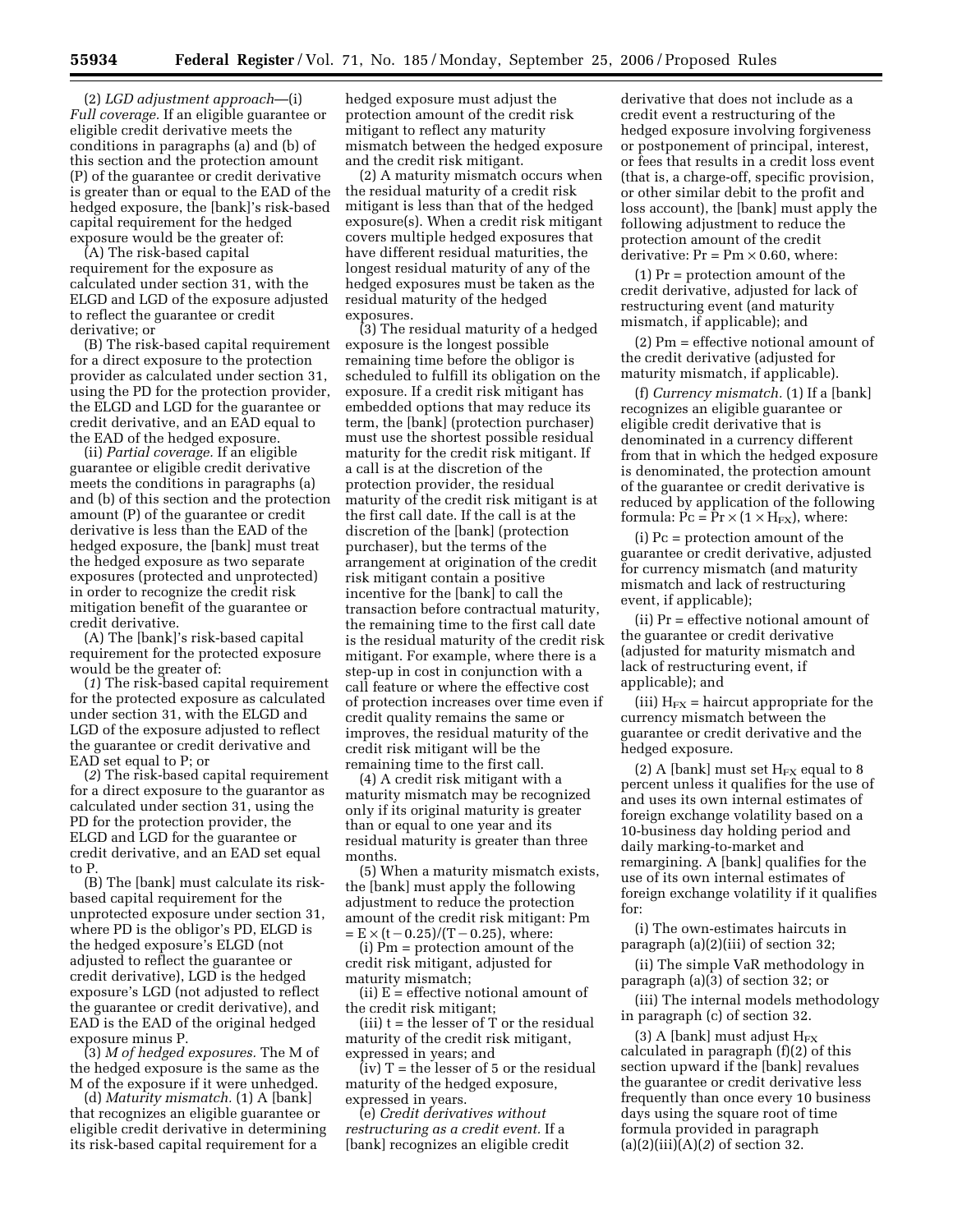## **Section 34. Guarantees and Credit Derivatives: Double Default Treatment**

(a) *Eligibility and operational criteria for double default treatment.* A [bank] may recognize the credit risk mitigation benefits of a guarantee or credit derivative covering an exposure described in paragraph (a)(1) of section 33 by applying the double default treatment in this section if all the following criteria are satisfied.

(1) The hedged exposure is fully covered or covered on a pro rata basis by:

(i) An eligible guarantee issued by an eligible double default guarantor; or

(ii) An eligible credit derivative that meets the requirements of paragraph (b)(2) of section 33 and is issued by an eligible double default guarantor.

(2) The guarantee or credit derivative is:

(i) An uncollateralized guarantee or uncollateralized credit derivative (for example, a credit default swap) that provides protection with respect to a single reference obligor; or

(ii) An nth-to-default credit derivative (subject to the requirements of paragraph (m) of section 42).

(3) The hedged exposure is a wholesale exposure (other than a sovereign exposure).

(4) The obligor of the hedged exposure is not:

(i) An eligible double default guarantor or an affiliate of an eligible double default guarantor; or

(ii) An affiliate of the guarantor.

(5) The [bank] does not recognize any credit risk mitigation benefits of the guarantee or credit derivative for the hedged exposure other than through application of the double default treatment as provided in this section.

(6) The [bank] has implemented a process (which has received the prior, written approval of the [AGENCY]) to detect excessive correlation between the creditworthiness of the obligor of the hedged exposure and the protection provider. If excessive correlation is present, the [bank] may not use the double default treatment for the hedged exposure.

(b) *Full coverage.* If the transaction meets the criteria in paragraph (a) of this section and the protection amount (P) of the guarantee or credit derivative is at least equal to the EAD of the hedged exposure, the [bank] may determine its risk-weighted asset amount for the hedged exposure under paragraph (e) of this section.

(c) *Partial coverage.* If the transaction meets the criteria in paragraph (a) of this

section and the protection amount (P) of the guarantee or credit derivative is less than the EAD of the hedged exposure, the [bank] must treat the hedged exposure as two separate exposures (protected and unprotected) in order to recognize double default treatment on the protected portion of the exposure.

(1) For the protected exposure, the [bank] must set EAD equal to P and calculate its risk-weighted asset amount as provided in paragraph (e) of this section.

(2) For the unprotected exposure, the [bank] must set EAD equal to the EAD of the original exposure minus P and then calculate its risk-weighted asset amount as provided in section 31.

(d) *Mismatches.* For any hedged exposure to which a [bank] applies double default treatment, the [bank] must make applicable adjustments to the protection amount as required in paragraphs (d), (e), and (f) of section 33.

(e) *The double default dollar riskbased capital requirement.* The dollar risk-based capital requirement for a hedged exposure to which a [bank] has applied double default treatment is  $K_{DD}$ multiplied by the EAD of the exposure.  $K_{DD}$  is calculated according to the following formula:  $K_{DD} = K_o \times (0.15 +$  $160 \times \text{PD}_{\text{g}}$  ), where:

$$
(1) K_{\circ} = \left[ LGD_{g} \times N \left( \frac{N^{-1} (PD_{\circ}) + N^{-1} (0.999) \sqrt{\rho_{\circ s}}}{\sqrt{1 - \rho_{\circ s}}} \right) - \left( ELGD_{g} \times PD_{\circ} \right) \right] \times \left[ \frac{1 + (M - 2.5) \times b}{1 - 1.5 \times b} \right]
$$

(2)  $PD_g = PD$  of the protection provider.

(3)  $PD<sub>o</sub> = PD$  of the obligor of the hedged exposure.

(4)  $LGD_g =$  (i) The lower of the LGD of the unhedged exposure and the LGD of the guarantee or credit derivative, if the guarantee or credit derivative provides the [bank] with the option to receive immediate payout on triggering the protection; or

(ii) The LGD of the guarantee or credit derivative, if the guarantee or credit derivative does not provide the [bank] with the option to receive immediate payout on triggering the protection.

(5)  $ELGD_g = The ELGD$  associated with LGD<sub>g</sub>.

(6)  $\rho_{\rm os}$  (asset value correlation of the obligor) is calculated according to the appropriate formula for (R) provided in Table 2 in section 31, with PD equal to  $PD<sub>o</sub>$ 

(7) b (maturity adjustment coefficient) is calculated according to the formula for b provided in Table 2 in section 31, with PD equal to the lesser of PD<sub>o</sub> and PDg.

(8) M (maturity) is the effective maturity of the guarantee or credit derivative, which may not be less than one year or greater than five years.

# **Section 35. Risk-Based Capital Requirement for Unsettled Transactions**

(a) *Definitions.* For purposes of this section:

(1) *Delivery-versus-payment (DvP) transaction* means a securities or commodities transaction in which the buyer is obligated to make payment only if the seller has made delivery of the securities or commodities and the seller is obligated to deliver the securities or commodities only if the buyer has made payment.

(2) *Payment-versus-payment (PvP) transaction* means a foreign exchange transaction in which each counterparty is obligated to make a final transfer of one or more currencies only if the other counterparty has made a final transfer of one or more currencies.

(3) *Normal settlement period.* A transaction has a *normal settlement* 

*period* if the contractual settlement period for the transaction is equal to or less than the market standard for the instrument underlying the transaction and equal to or less than 5 business days.

J  $\overline{\phantom{a}}$ 

(4) *Positive current exposure.* The positive current exposure of a [bank] for a transaction is the difference between the transaction value at the agreed settlement price and the current market price of the transaction, if the difference results in a credit exposure of the [bank] to the counterparty.

(b) *Scope.* This section applies to all transactions involving securities, foreign exchange instruments, and commodities that have a risk of delayed settlement or delivery. This section does not apply to:

(1) Transactions accepted by a qualifying central counterparty that are subject to daily marking-to-market and daily receipt and payment of variation margin;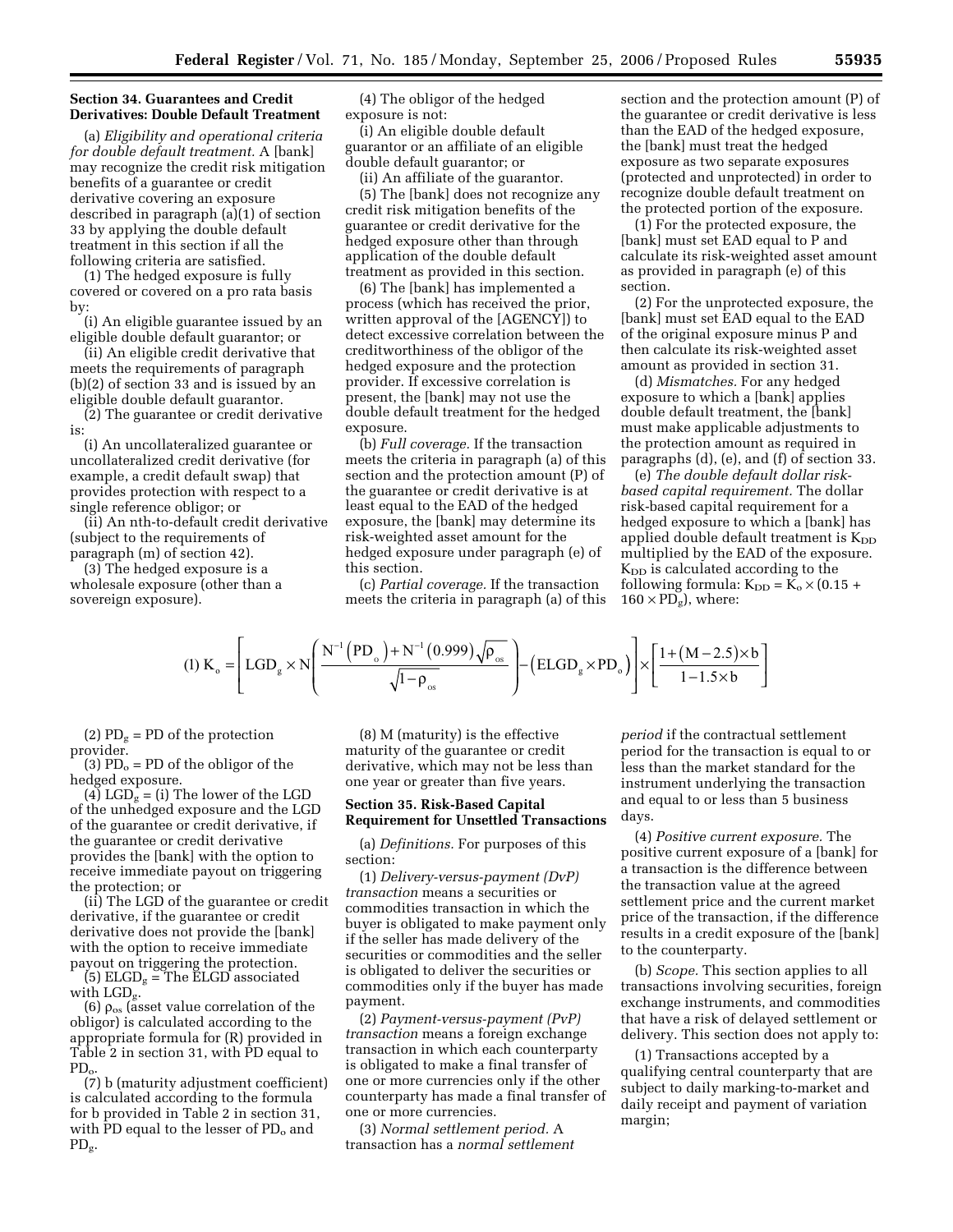(2) Repo-style transactions (which are addressed in sections 31 and 32); 9

(3) One-way cash payments on OTC derivative contracts (which are addressed in sections 31 and 32); or

(4) Transactions with a contractual settlement period that is longer than the normal settlement period (which are treated as OTC derivative contracts and addressed in sections 31 and 32).

(c) *System-wide failures.* In the case of a system-wide failure of a settlement or clearing system, the [AGENCY] may waive risk-based capital requirements for unsettled and failed transactions until the situation is rectified.

(d) *Delivery-versus-payment (DvP) and payment-versus-payment (PvP) transactions.* A [bank] must hold riskbased capital against any DvP or PvP transaction with a normal settlement period if the [bank]'s counterparty has not made delivery or payment within five business days after the settlement date. The [bank] must determine its riskweighted asset amount for such a transaction by multiplying the positive current exposure of the transaction for the [bank] by the appropriate risk weight in Table 5.

# TABLE 5.—RISK WEIGHTS FOR UNSET-TLED DVP AND PVP TRANSACTIONS

| Number of business days<br>after contractual settlement<br>date | Risk weight to<br>be applied to<br>positive cur-<br>rent exposure<br>(percent) |
|-----------------------------------------------------------------|--------------------------------------------------------------------------------|
| From 5 to 15                                                    | 100                                                                            |
| From 16 to 30                                                   | 625                                                                            |
| From 31 to 45                                                   | 937.5                                                                          |
| 46 or more                                                      | 1.250                                                                          |

(e) *Non-DvP/non-PvP (non-deliveryversus-payment/non-payment-versuspayment) transactions.* (1) A [bank] must hold risk-based capital against any non-DvP/non-PvP transaction with a normal settlement period if the [bank] has delivered cash, securities, commodities, or currencies to its counterparty but has not received its corresponding deliverables by the end of the same business day. The [bank] must continue to hold risk-based capital against the transaction until the [bank] has received its corresponding deliverables.

(2) From the business day after the [bank] has made its delivery until five business days after the counterparty delivery is due, the [bank] must calculate its risk-based capital requirement for the transaction by treating the current market value of the deliverables owed to the [bank] as a wholesale exposure.

(i) A [bank] may assign an obligor rating to a counterparty for which it is not otherwise required under this rule to assign an obligor rating on the basis of the applicable external rating of any outstanding unsecured long-term debt security without credit enhancement issued by the counterparty.

(ii) A [bank] may use a 45 percent ELGD and LGD for the transaction rather than estimating ELGD and LGD for the transaction provided the [bank] uses the 45 percent ELGD and LGD for all transactions described in paragraphs  $(e)(1)$  and  $(e)(2)$  of this section.

(iii) A [bank] may use a 100 percent risk weight for the transaction provided the [bank] uses this risk weight for all transactions described in paragraphs  $(e)(1)$  and  $(e)(2)$  of this section.

(3) If the [bank] has not received its deliverables by the fifth business day after counterparty delivery was due, the [bank] must deduct the current market value of the deliverables owed to the [bank] 50 percent from tier 1 capital and 50 percent from tier 2 capital.

(f) *Total risk-weighted assets for unsettled transactions.* Total riskweighted assets for unsettled transactions is the sum of the riskweighted asset amounts of all DvP, PvP, and non-DvP/non-PvP transactions.

# **Part V. Risk-Weighted Assets for Securitization Exposures**

#### **Section 41. Operational Criteria for Recognizing the Transfer of Risk**

(a) *Operational criteria for traditional securitizations.* A [bank] that transfers exposures it has originated or purchased to an SPE or other third party in connection with a traditional securitization may exclude the exposures from the calculation of its risk-weighted assets only if each of the conditions in this paragraph (a) is satisfied. A [bank] that meets these conditions must hold risk-based capital against any securitization exposures it retains in connection with the securitization. A [bank] that fails to meet these conditions must hold riskbased capital against the transferred exposures as if they had not been securitized and must deduct from tier 1 capital any after-tax gain-on-sale resulting from the transaction. The conditions are:

(1) The transfer is considered a sale under GAAP;

(2) The [bank] has transferred to third parties credit risk associated with the underlying exposures; and

(3) Any clean-up calls relating to the securitization are eligible clean-up calls.

(b) *Operational criteria for synthetic securitizations.* For synthetic securitizations, a [bank] may recognize for risk-based capital purposes the use of a credit risk mitigant to hedge underlying exposures only if each of the conditions in this paragraph (b) is satisfied. A [bank] that fails to meet these conditions must hold risk-based capital against the underlying exposures as if they had not been synthetically securitized. The conditions are:

(1) The credit risk mitigant is financial collateral, an eligible credit derivative from an eligible securitization guarantor, or an eligible guarantee from an eligible securitization guarantor;

(2) The [bank] transfers credit risk associated with the underlying exposures to third parties, and the terms and conditions in the credit risk mitigants employed do not include provisions that:

(i) Allow for the termination of the credit protection due to deterioration in the credit quality of the underlying exposures;

(ii) Require the [bank] to alter or replace the underlying exposures to improve the credit quality of the pool of underlying exposures;

(iii) Increase the [bank]'s cost of credit protection in response to deterioration in the credit quality of the underlying exposures;

(iv) Increase the yield payable to parties other than the [bank] in response to a deterioration in the credit quality of the underlying exposures; or

(v) Provide for increases in a retained first loss position or credit enhancement provided by the [bank] after the inception of the securitization;

(3) The [bank] obtains a well-reasoned opinion from legal counsel that confirms the enforceability of the credit risk mitigant in all relevant jurisdictions; and

(4) Any clean-up calls relating to the securitization are eligible clean-up calls.

# **Section 42. Risk-Based Capital Requirement for Securitization Exposures**

(a) *Hierarchy of approaches.* Except as provided elsewhere in this section:

(1) A [bank] must deduct from tier 1 capital any after-tax gain-on-sale resulting from a securitization and must deduct from total capital in accordance with paragraph (c) of this section the portion of any CEIO that does not constitute gain-on-sale.

(2) If a securitization exposure does not require deduction under paragraph (a)(1) of this section and qualifies for the Ratings-Based Approach in section 43, a [bank] must apply the Ratings-Based Approach to the exposure.

<sup>9</sup>Unsettled repo-style transactions are treated as repo-style transactions under sections 31 and 32.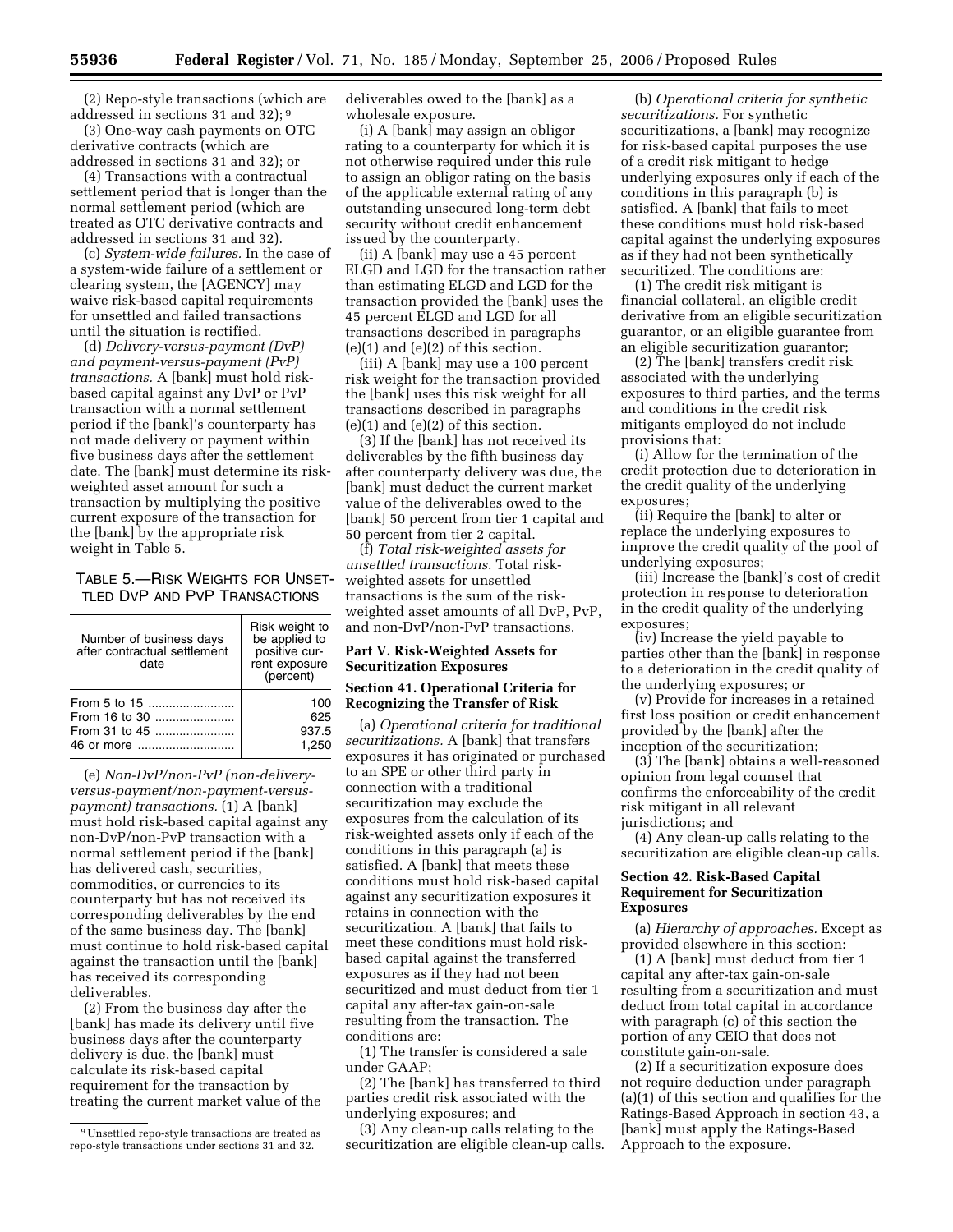(3) If a securitization exposure does not require deduction under paragraph (a)(1) of this section and does not qualify for the Ratings-Based Approach, the [bank] may either apply the Internal Assessment Approach in section 44 to the exposure (if the [bank] and the relevant ABCP program qualify for the Internal Assessment Approach) or the Supervisory Formula Approach in section 45 to the exposure (if the [bank] and the exposure qualify for the Supervisory Formula Approach).

(4) If a securitization exposure does not require deduction under paragraph (a)(1) of this section and does not qualify for the Ratings-Based Approach, the Internal Assessment Approach, or the Supervisory Formula Approach, the [bank] must deduct the exposure from total capital in accordance with paragraph (c) of this section.

(b) *Total risk-weighted assets for securitization exposures.* A [bank]'s total risk-weighted assets for securitization exposures is equal to the sum of its risk-weighted assets calculated using the Ratings-Based Approach in section 43, the Internal Assessment Approach in section 44, and the Supervisory Formula Approach in section 45, and its risk-weighted assets amount for early amortization provisions calculated in section 47.

(c) *Deductions.* (1) If a [bank] must deduct a securitization exposure from total capital, the [bank] must take the deduction 50 percent from tier 1 capital and 50 percent from tier 2 capital. If the amount deductible from tier 2 capital exceeds the [bank]'s tier 2 capital, the [bank] must deduct the excess from tier 1 capital.

(2) A [bank] may calculate any deduction from regulatory capital for a securitization exposure net of any deferred tax liabilities associated with the securitization exposure.

(d) *Maximum risk-based capital requirement.* Regardless of any other provisions of this part, unless one or more underlying exposures does not meet the definition of a wholesale, retail, securitization, or equity exposure, the total risk-based capital requirement for all securitization exposures held by a single [bank] associated with a single securitization (including any risk-based capital requirements that relate to an early amortization provision of the securitization but excluding any riskbased capital requirements that relate to the [bank]'s gain-on-sale or CEIOs associated with the securitization) may not exceed the sum of:

(1) The [bank]'s total risk-based capital requirement for the underlying exposures as if the [bank] directly held the underlying exposures; plus

(2) The total ECL of the underlying exposures.

(e) *Amount of a securitization exposure.* (1) The amount of an onbalance sheet securitization exposure is:

(i) The [bank]'s carrying value, if the exposure is held-to-maturity or for trading; or

(ii) The [bank]'s carrying value minus any unrealized gains and plus any unrealized losses on the exposure, if the exposure is available-for-sale.

(2) The amount of an off-balance sheet securitization exposure is the notional amount of the exposure. For a commitment, such as a liquidity facility extended to an ABCP program, the notional amount may be reduced to the maximum potential amount that the [bank] currently would be required to fund under the arrangement's documentation. For an OTC derivative contract that is not a credit derivative, the notional amount is the EAD of the derivative contract (as calculated in section 32).

(f) *Overlapping exposures*—(1) *ABCP programs.* If a [bank] has multiple securitization exposures to an ABCP program that provide duplicative coverage of the underlying exposures of a securitization (such as when a [bank] provides a program-wide credit enhancement and multiple pool-specific liquidity facilities to an ABCP program), the [bank] is not required to hold duplicative risk-based capital against the overlapping position. Instead, the [bank] may apply to the overlapping position the applicable risk-based capital treatment that results in the highest risk-based capital requirement.

(2) *Mortgage loan swaps.* If a [bank] holds a mortgage-backed security or participation certificate as a result of a mortgage loan swap with recourse, and the transaction is a securitization exposure, the [bank] must determine a risk-weighted asset amount for the recourse obligation plus the percentage of the mortgage-backed security or participation certificate that is not covered by the recourse obligation. The total risk-weighted asset amount for the transaction is capped at the riskweighted asset amount for the underlying exposures as if they were held directly on the [bank]'s balance sheet.

(g) *Securitizations of non-IRB exposures.* Regardless of paragraph (a) of this section, if a [bank] has a securitization exposure where any underlying exposure is not a wholesale exposure, retail exposure, securitization exposure, or equity exposure, the [bank] must:

(1) If the [bank] is an originating [bank], deduct from tier 1 capital any after-tax gain-on-sale resulting from the securitization and deduct from total capital in accordance with paragraph (c) of this section the portion of any CEIO that does not constitute gain-on-sale;

(2) If the securitization exposure does not require deduction under paragraph (g)(1), apply the RBA in section 43 to the securitization exposure if the exposure qualifies for the RBA; and

(3) If the securitization exposure does not require deduction under paragraph (g)(1) and does not qualify for the RBA, deduct the exposure from total capital in accordance with paragraph (c) of this section.

(h) *Implicit support.* If a [bank] provides support to a securitization in excess of the [bank]'s contractual obligation to provide credit support to the securitization (implicit support):

(1) The [bank] must hold regulatory capital against all of the underlying exposures associated with the securitization as if the exposures had not been securitized and must deduct from tier 1 capital any after-tax gain-onsale resulting from the securitization; and

(2) The [bank] must disclose publicly: (i) That it has provided implicit support to the securitization; and

(ii) The regulatory capital impact to the [bank] of providing such implicit support.

(i) *Eligible servicer cash advance facilities.* Regardless of any other provisions of this part, a [bank] is not required to hold risk-based capital against the undrawn portion of an eligible servicer cash advance facility.

(j) *Interest-only mortgage-backed securities.* Regardless of any other provisions of this part, the risk weight for a non-credit enhancing interest-only mortgage-backed security may not be less than 100 percent.

(k) *Small-business loans and leases on personal property transferred with recourse.* (1) Regardless of any other provisions of this appendix, a [bank] that has transferred small-business loans and leases of personal property (smallbusiness obligations) with recourse must include in risk-weighted assets only the contractual amount of retained recourse if all the following conditions are met:

(i) The transaction is a sale under GAAP.

(ii) The [bank] establishes and maintains, pursuant to GAAP, a noncapital reserve sufficient to meet the [bank]'s reasonably estimated liability under the recourse arrangement.

(iii) The loans and leases are to businesses that meet the criteria for a small-business concern established by the Small Business Administration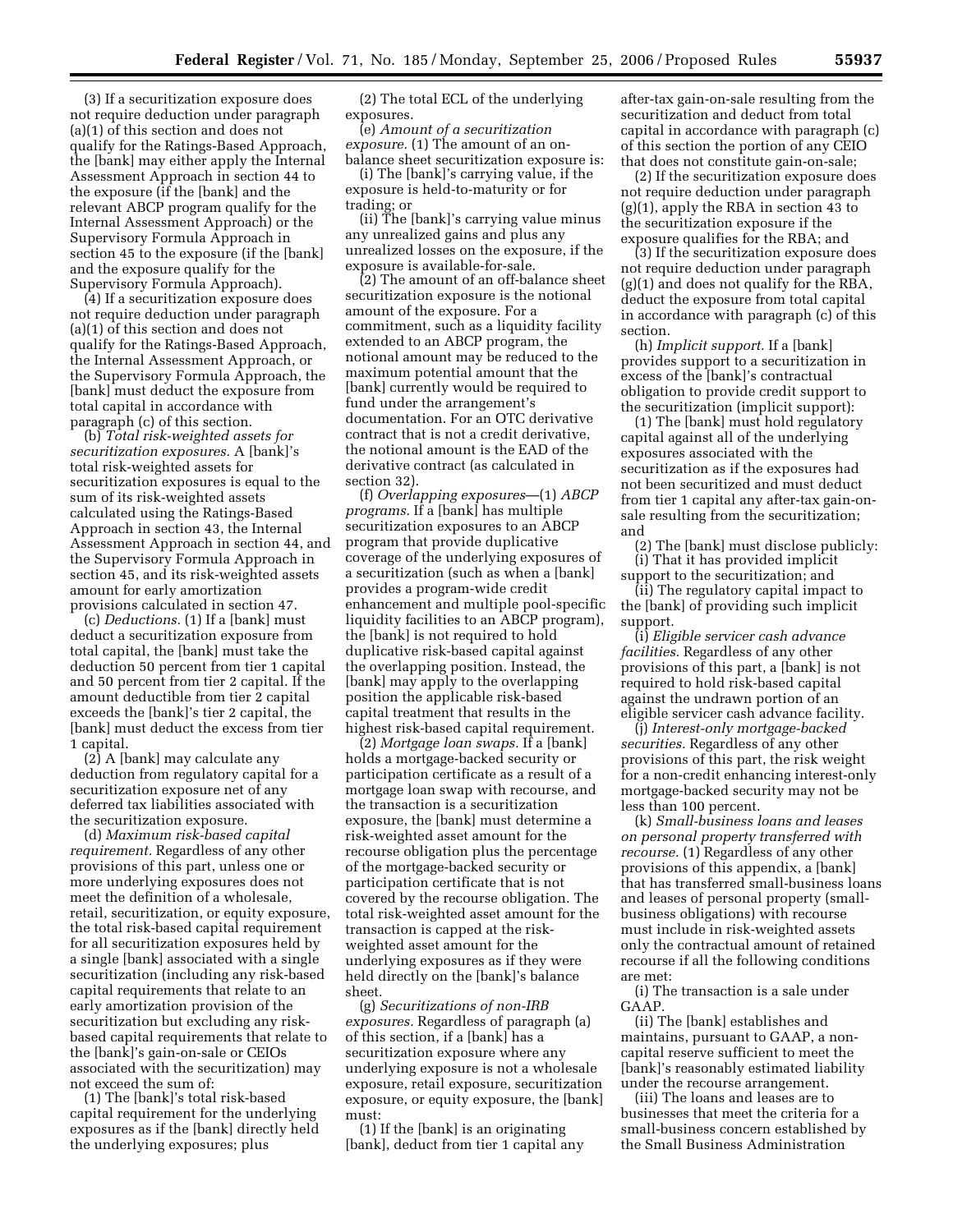under section 3(a) of the Small Business Act.

(iv) The [bank] is well capitalized, as defined in the [AGENCY]'s prompt corrective action regulation—12 CFR part 6 (for national banks), 12 CFR part 208, subpart D (for state member banks or bank holding companies), 12 CFR part 325, subpart B (for state nonmember banks), and 12 CFR part 565 (for savings associations). For purposes of determining whether a [bank] is well capitalized for purposes of paragraph (k) of this section, the [bank]'s capital ratios must be calculated without regard to the preferential capital treatment for transfers of small-business obligations with recourse specified in paragraph (k)(1) of this section.

(2) The total outstanding amount of recourse retained by a [bank] on transfers of small-business obligations receiving the preferential capital treatment specified in paragraph (k)(1) of this section cannot exceed 15 percent of the [bank]'s total qualifying capital.

(3) If a [bank] ceases to be well capitalized or exceeds the 15 percent capital limitation, the preferential capital treatment specified in paragraph (k)(1) of this section will continue to apply to any transfers of small-business obligations with recourse that occurred during the time that the [bank] was well capitalized and did not exceed the capital limit.

(4) The risk-based capital ratios of the [bank] must be calculated without regard to the preferential capital treatment for transfers of small-business obligations with recourse specified in paragraph (k)(1) of this section as provided in 12 CFR part 3, Appendix A (for national banks), 12 CFR part 208, Appendix A (for state member banks), 12 CFR part 225, Appendix A (for bank holding companies), 12 CFR part 325, Appendix A (for state nonmember banks), and 12 CFR 567.6(b)(5)(v) (for savings associations).

(l) *Consolidated ABCP programs*—(1) A [bank] that qualifies as a primary beneficiary and must consolidate an ABCP program as a variable interest entity under GAAP may exclude the consolidated ABCP program assets from risk-weighted assets if the [bank] is the sponsor of the ABCP program. If a [bank] excludes such consolidated ABCP program assets from riskweighted assets, the [bank] must hold risk-based capital against any securitization exposures of the [bank] to the ABCP program in accordance with this part.

(2) If a [bank] either is not permitted, or elects not, to exclude consolidated ABCP program assets from its riskweighted assets, the [bank] must hold risk-based capital against the consolidated ABCP program assets in accordance with this appendix but is not required to hold risk-based capital against any securitization exposures of the [bank] to the ABCP program.

(m) *Nth-to-default credit derivatives*— (1) *First-to-default credit derivatives*—(i) *Protection purchaser.* A [bank] that obtains credit protection on a group of underlying exposures through a first-todefault credit derivative must determine its risk-based capital requirement for the underlying exposures as if the [bank] synthetically securitized the underlying exposure with the lowest risk-based capital requirement (K) (as calculated under Table 2) and had obtained no credit risk mitigant on the other underlying exposures.

(ii) *Protection provider.* A [bank] that provides credit protection on a group of underlying exposures through a first-todefault credit derivative must determine its risk-weighted asset amount for the derivative by applying the RBA in section 43 (if the derivative qualifies for the RBA) or, if the derivative does not qualify for the RBA, by setting its riskweighted asset amount for the derivative equal to the product of:

(A) The protection amount of the derivative;

(B) 12.5; and

(C) The sum of the risk-based capital requirements (K) of the individual underlying exposures (as calculated under Table 2), up to a maximum of 100 percent.

(2) *Second-or-subsequent-to-default credit derivatives*—(i) *Protection purchaser.* (A) A [bank] that obtains credit protection on a group of underlying exposures through a nth-todefault credit derivative (other than a first-to-default credit derivative) may recognize the credit risk mitigation benefits of the derivative only if:

(*1*) The [bank] also has obtained credit protection on the same underlying exposures in the form of first-through- (n–1)-to-default credit derivatives; or

(*2*) If n–1 of the underlying exposures have already defaulted.

(B) If a [bank] satisfies the requirements of paragraph  $(m)(2)(i)(A)$ of this section, the [bank] must determine its risk-based capital requirement for the underlying exposures as if the [bank] had only synthetically securitized the underlying exposure with the nth lowest risk-based capital requirement (K) (as calculated under Table 2) and had obtained no credit risk mitigant on the other underlying exposures.

(ii) *Protection provider.* A [bank] that provides credit protection on a group of

underlying exposures through a nth-todefault credit derivative (other than a first-to-default credit derivative) must determine its risk-weighted asset amount for the derivative by applying the RBA in section 43 (if the derivative qualifies for the RBA) or, if the derivative does not qualify for the RBA, by setting its risk-weighted asset amount for the derivative equal to the product of:

(A) The protection amount of the derivative;

(B) 12.5; and

(C) The sum of the risk-based capital requirements (K) of the individual underlying exposures (as calculated under Table 2 and excluding the n–1 underlying exposures with the lowest Ks), up to a maximum of 100 percent.

#### **Section 43. Ratings-Based Approach (RBA)**

(a) *Eligibility requirements for use of the RBA*—(1) *Originating [bank].* An originating [bank] must use the RBA to calculate its risk-based capital requirement for a securitization exposure if the exposure has two or more external ratings or an inferred rating based on two or more external ratings (and may not use the RBA if the exposure has fewer than two external ratings or an inferred rating based on fewer than two external ratings).

(2) *Investing [bank].* An investing [bank] must use the RBA to calculate its risk-based capital requirement for a securitization exposure if the exposure has one or more external or inferred ratings (and may not use the RBA if the exposure has no external or inferred rating).

(b) *Ratings-based approach.* (1) A [bank] must determine the risk-weighted asset amount for a securitization exposure by multiplying the amount of the exposure (as defined in paragraph (e) of section 42) by the appropriate risk weight provided in the tables in this section.

(2) The applicable rating of a securitization exposure that has more than one external or inferred rating is the lowest rating.

(3) A [bank] must apply the risk weights in Table 6 when the securitization exposure's external or inferred rating represents a long-term credit rating, and must apply the risk weights in Table 7 when the securitization exposure's external or inferred rating represents a short-term credit rating.

(i) A [bank] must apply the risk weights in column 1 of Table 6 or 7 to the securitization exposure if:

(A) N (as calculated under paragraph (e)(6) of section 45) is 6 or more (for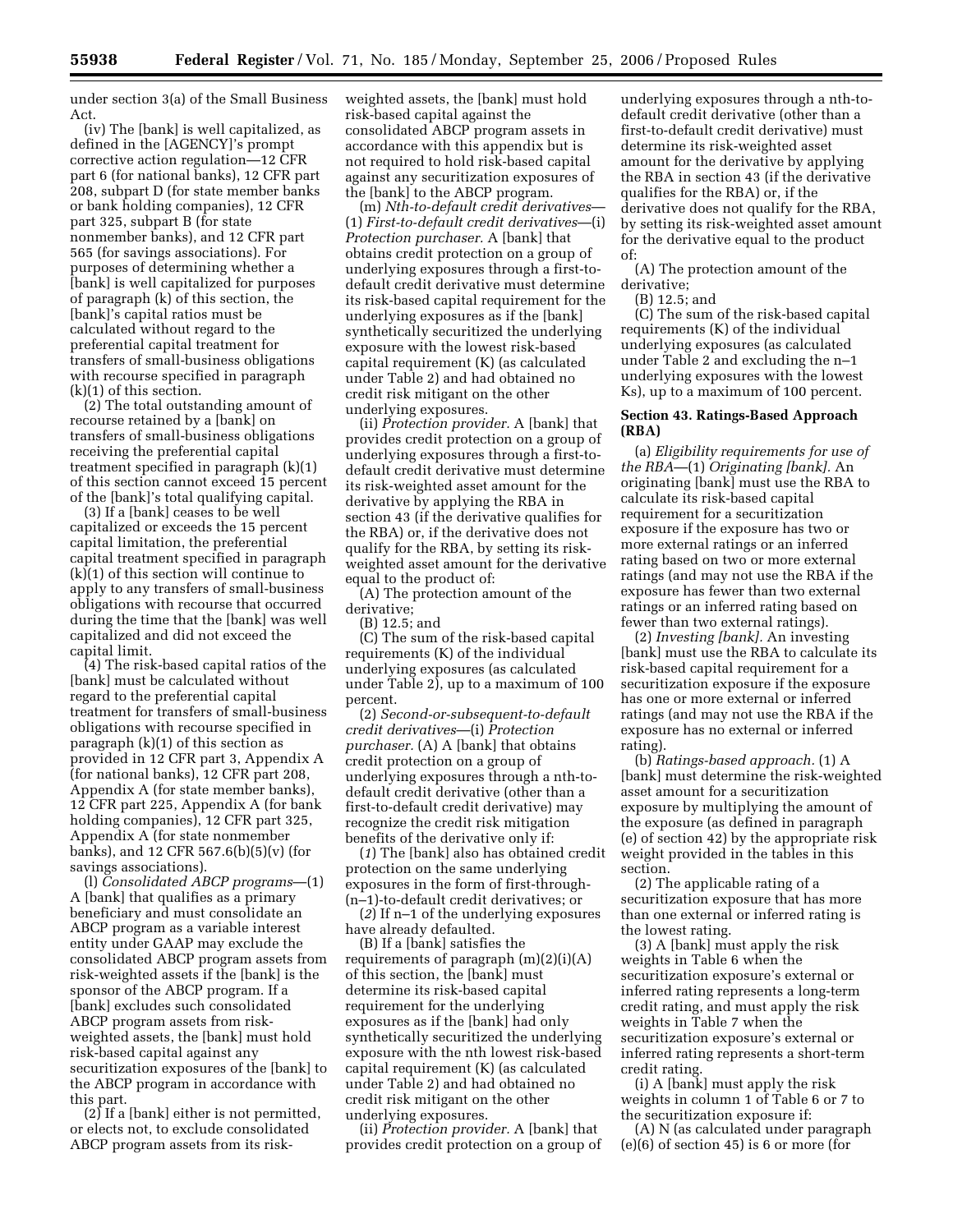purposes of this section 43 only, if the notional number of underlying exposures is 25 or more or if all of the underlying exposures are retail exposures, a [bank] may assume that N is 6 or more unless the [bank] knows or has reason to know that N is less than 6); and

(B) The securitization exposure is a senior securitization exposure.

(ii) A [bank] must apply the risk weights in column 3 of Table 6 or 7 to the securitization exposure if N is less than 6, regardless of the seniority of the securitization exposure.

(iii) Otherwise, a [bank] must apply the risk weights in column 2 of Table 6 or 7.

### TABLE 6.—LONG-TERM CREDIT RATING RISK WEIGHTS UNDER RBA AND IAA

|                                                                                                                                                    | Column 1                                  | Column <sub>2</sub>        | Column <sub>3</sub> |
|----------------------------------------------------------------------------------------------------------------------------------------------------|-------------------------------------------|----------------------------|---------------------|
| Applicable rating (illustrative rating example)                                                                                                    | Risk weights for                          | Risk weights for           | Risk weights for    |
|                                                                                                                                                    | senior                                    | non-senior                 | securitization ex-  |
|                                                                                                                                                    | securitization ex-                        | securitization ex-         | posures backed      |
|                                                                                                                                                    | posures backed                            | posures backed             | by non-granular     |
|                                                                                                                                                    | by granular pools                         | by granular pools          | pools               |
|                                                                                                                                                    | (percent)                                 | (percent)                  | (percent)           |
| Third-highest investment grade-positive designation (for example, A+)<br>Third-highest investment grade— negative designation (for example, $A-$ ) | 8<br>10<br>12<br>20                       | 12<br>15<br>18<br>20<br>35 | 20<br>25<br>35      |
| Lowest investment grade-positive designation (for example, BBB+)                                                                                   | 35                                        |                            | 50                  |
|                                                                                                                                                    | 60                                        |                            | 75                  |
| Lowest investment grade—negative designation (for example, BBB – )                                                                                 | 100                                       |                            |                     |
| One category below investment grade—positive designation (for example, BB+)                                                                        | 250                                       |                            |                     |
|                                                                                                                                                    | 425                                       |                            |                     |
| One category below investment grade—negative designation (for example, $BB -$ )                                                                    | 650                                       |                            |                     |
|                                                                                                                                                    | Deduction from tier 1 and tier 2 capital. |                            |                     |

### TABLE 7.—SHORT-TERM CREDIT RATING RISK WEIGHTS UNDER RBA AND IAA

|                                                 | Column 1                                                                                             | Column 2                                                                                                 | Column 3                                                                                          |
|-------------------------------------------------|------------------------------------------------------------------------------------------------------|----------------------------------------------------------------------------------------------------------|---------------------------------------------------------------------------------------------------|
| Applicable Rating (illustrative rating example) | Risk weights for<br>senior<br>securitization ex-<br>posures backed<br>by granular pools<br>(percent) | Risk weights for<br>non-senior<br>securitization ex-<br>posures backed<br>by granular pools<br>(percent) | Risk weights for<br>securitization ex-<br>posures backed<br>by non-granular<br>pools<br>(percent) |
|                                                 | 12<br>60                                                                                             | 20<br>75<br>Deduction from tier 1 and tier 2 capital.                                                    | 20<br>35<br>75                                                                                    |

#### **Section 44. Internal Assessment Approach (IAA)**

(a) *Eligibility requirements.* A [bank] may apply the IAA to calculate the riskweighted asset amount for a securitization exposure that the [bank] has to an ABCP program (such as a liquidity facility or credit enhancement) if the [bank], the ABCP program, and the exposure qualify for use of the IAA.

(1) *[Bank] qualification criteria.* A [bank] qualifies for use of the IAA if the [bank] has received the prior written approval of the [AGENCY]. To receive such approval, the [bank] must demonstrate to the [AGENCY]'s satisfaction that the [bank]'s internal assessment process meets the following criteria:

(i) The [bank]'s internal credit assessments of securitization exposures

must be based on publicly available rating criteria used by an NRSRO.

(ii) The [bank]'s internal credit assessments of securitization exposures used for risk-based capital purposes must be consistent with those used in the [bank]'s internal risk management process, management information reporting systems, and capital adequacy assessment process.

(iii) The [bank]'s internal credit assessment process must have sufficient granularity to identify gradations of risk. Each of the [bank]'s internal credit assessment categories must correspond to an external rating of an NRSRO.

(iv) The [bank]'s internal credit assessment process, particularly the stress test factors for determining credit enhancement requirements, must be at least as conservative as the most conservative of the publicly available

rating criteria of the NRSROs that have provided external ratings to the commercial paper issued by the ABCP program.

(A) Where the commercial paper issued by an ABCP program has an external rating from two or more NRSROs and the different NRSROs' benchmark stress factors require different levels of credit enhancement to achieve the same external rating equivalent, the [bank] must apply the NRSRO stress factor that requires the highest level of credit enhancement.

(B) If one of the NRSROs that provides an external rating to the ABCP program's commercial paper changes its methodology (including stress factors), the [bank] must consider the NRSRO's revised rating methodology in evaluating whether the internal credit assessments assigned by the [bank] to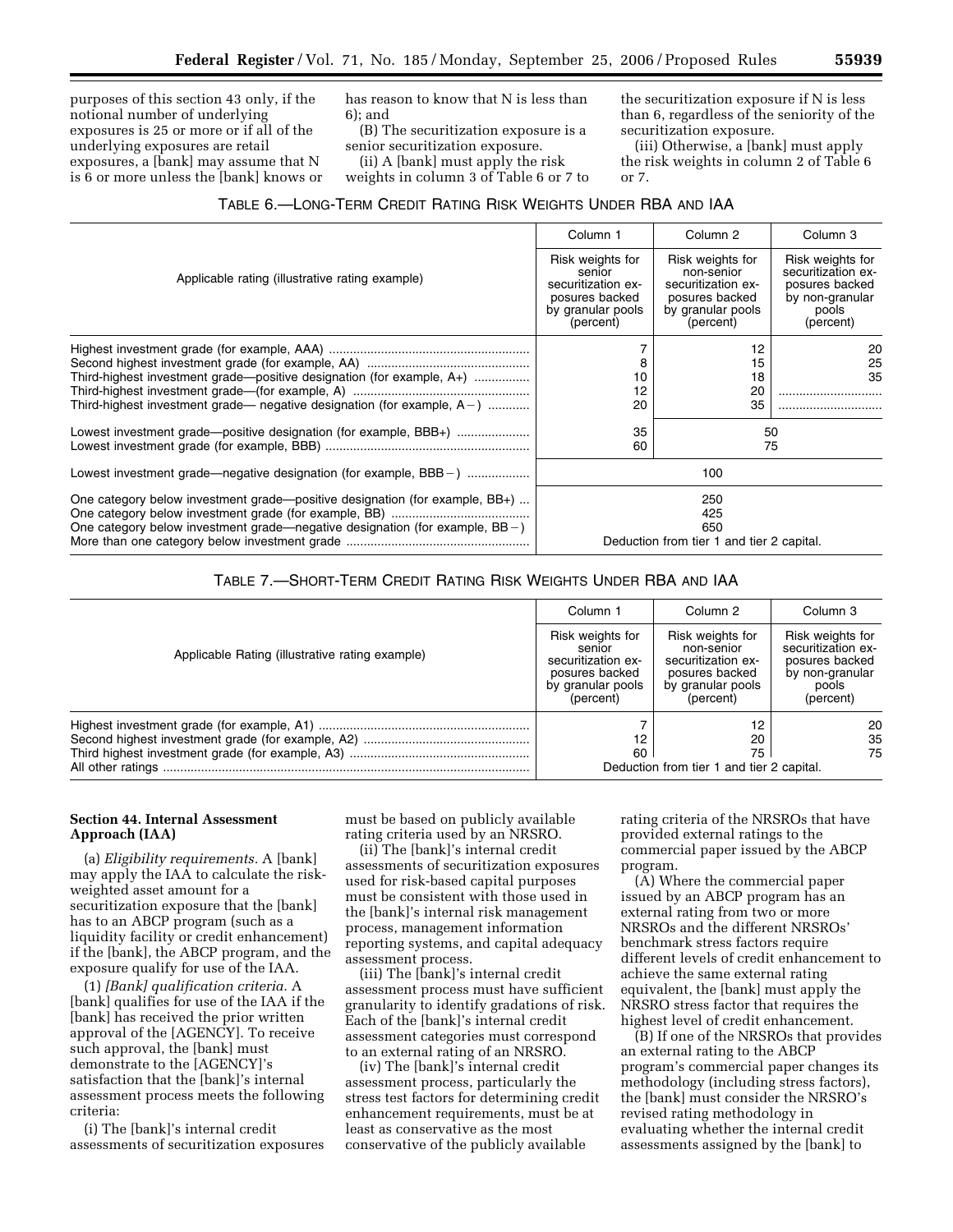securitization exposures must be revised.

(v) The [bank] must have an effective system of controls and oversight that ensures compliance with these operational requirements and maintains the integrity and accuracy of the internal credit assessments. The [bank] must have an internal audit function independent from the ABCP program business line and internal credit assessment process that assesses at least annually whether the controls over the internal credit assessment process function as intended.

(vi) The [bank] must review and update each internal credit assessment whenever new material information is available, but no less frequently than annually.

(vii) The [bank] must validate its internal credit assessment process on an ongoing basis and at least annually.

(2) *ABCP-program qualification criteria.* An ABCP program qualifies for use of the IAA if the ABCP program meets the following criteria:

(i) All commercial paper issued by the ABCP program must have an external rating.

(ii) The ABCP program must have robust credit and investment guidelines (that is, underwriting standards).

(iii) The ABCP program must perform a detailed credit analysis of the asset sellers' risk profiles.

(iv) The ABCP program's underwriting policy must establish minimum asset eligibility criteria that

include the prohibition of the purchase of assets that are significantly past due or defaulted, as well as limitations on concentration to individual obligor or geographic area and the tenor of the assets to be purchased.

(v) The aggregate estimate of loss on an asset pool that the ABCP program is considering purchasing must consider all sources of potential risk, such as credit and dilution risk.

(vi) The ABCP program must incorporate structural features into each purchase of assets to mitigate potential credit deterioration of the underlying exposures. Such features may include wind-down triggers specific to a pool of underlying exposures.

(3) *Exposure qualification criteria.* A securitization exposure qualifies for use of the IAA if the [bank] initially rated the exposure at least the equivalent of investment grade.

(b) *Mechanics.* A [bank] that elects to use the IAA to calculate the risk-based capital requirement for any securitization exposure must use the IAA to calculate the risk-based capital requirements for all securitization exposures that qualify for the IAA approach. Under the IAA, a [bank] must map its internal assessment of such a securitization exposure to an equivalent external rating from an NRSRO. Under the IAA, a [bank] must determine the risk-weighted asset amount for such a securitization exposure by multiplying the amount of the exposure (as defined in paragraph (e) of section 42) by the

appropriate risk weight in the RBA tables in paragraph (b) of section 43.

#### **Section 45. Supervisory Formula Approach (SFA)**

(a) *Eligibility requirements.* A [bank] may use the SFA to determine its riskbased capital requirement for a securitization exposure only if the [bank] can calculate on an ongoing basis each of the SFA parameters in paragraph (e) of this section.

(b) *Mechanics.* Under the SFA, a [bank] must determine the risk-weighted asset amount for a securitization exposure by multiplying the SFA riskbased capital requirement for the exposure (as determined in paragraph (c) of this section) by 12.5. If the SFA risk weight for a securitization exposure is 1,250 percent or greater, however, the [bank] must deduct the exposure from total capital under paragraph (c) of section 42 rather than risk weight the exposure. The SFA risk weight for a securitization exposure is equal to 1,250 percent multiplied by the ratio of the securitization exposure's SFA risk-based capital requirement to the amount of the securitization exposure (as defined in paragraph (e) of section 42).

(c) *The SFA risk-based capital requirement.* The SFA risk-based capital requirement for a securitization exposure is UE multiplied by TP multiplied by the greater of:

(1) 0.0056 \* T; or

 $(2) S[L+T] - S[L].$ 

 $\mathbf{I}$ r  $\overline{1}$ 

J  $\mathsf{l}$  (d) *The supervisory formula:* 

(1) 
$$
S[Y] = \begin{cases} Y & \text{when } Y \leq K_{\text{IRB}} \\ K_{\text{IRB}} + K[Y] - K[K_{\text{IRB}}] + \frac{d \cdot K_{\text{IRB}}}{20} \left( 1 - e^{\frac{20 \cdot (K_{\text{IRB}} - Y)}{K_{\text{IRB}}}} \right) & \text{when } Y > K_{\text{IRB}} \end{cases}
$$

(2) 
$$
K[Y] = (1-h) \cdot [(1-\beta[Y;a,b]) \cdot Y + \beta[Y;a+1,b] \cdot c]
$$

$$
(3) h = \left(1 - \frac{K_{\text{IRB}}}{\text{EWALGD}}\right)^{N}
$$

 $(4)$  a = g · c

 $(5) b = g \cdot (1 - c)$ 

$$
(6) \text{ } c = \frac{\text{K}_{\text{IRB}}}{1 - h}
$$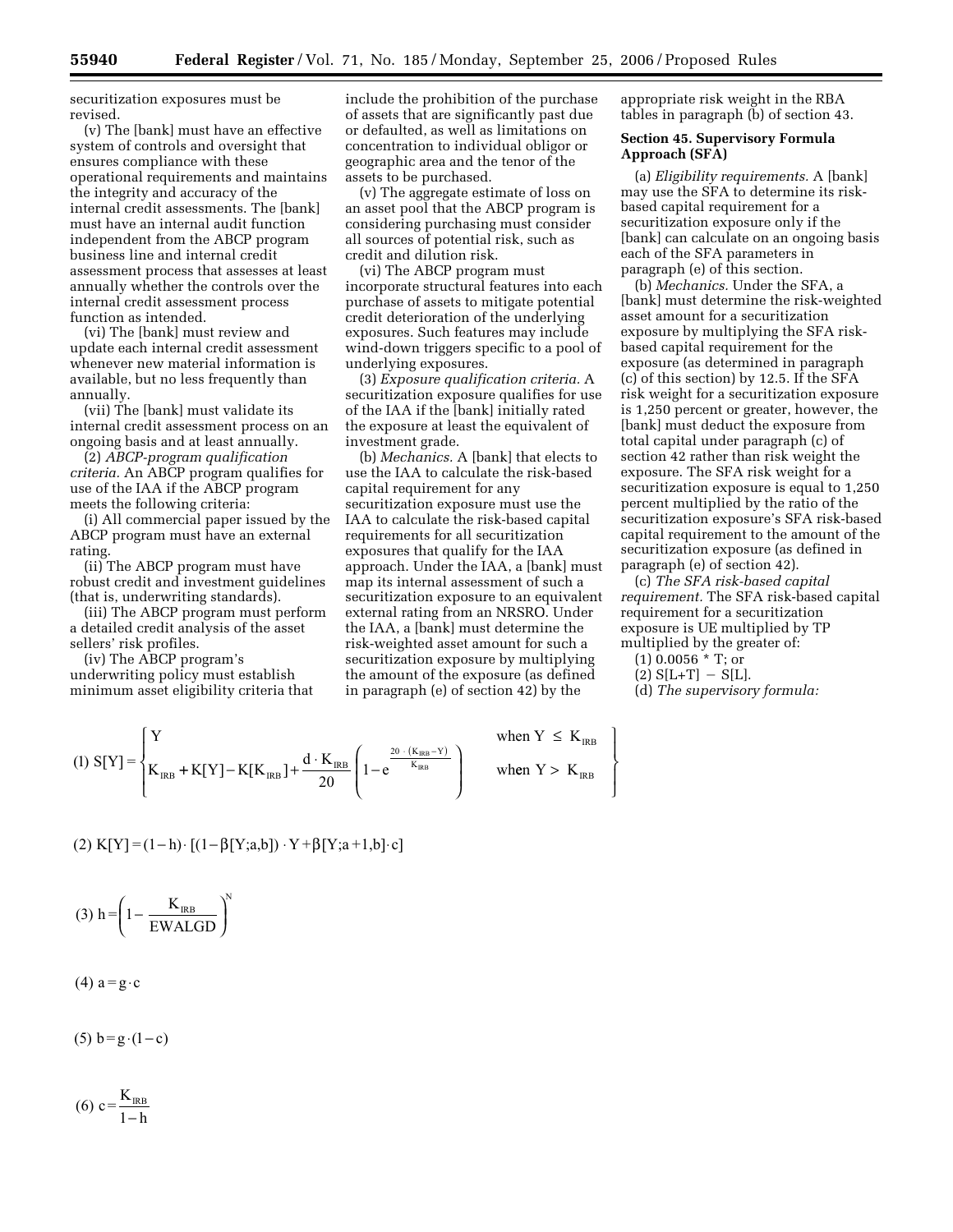(7) 
$$
g = \frac{(1-c)\cdot c}{f} - 1
$$

$$
(8) f = \frac{v + K_{IRB}^2}{1 - h} - c^2 + \frac{(1 - K_{IRB}) \cdot K_{IRB} - v}{(1 - h) \cdot 1000}
$$

(9) 
$$
v = K_{RB}
$$
. 
$$
\frac{(EWALGD - K_{RB}) + .25 \cdot (1 - EWALGD)}{N}
$$

$$
(10) d=1-(1-h)\cdot (1-\beta[K_{\text{IRB}};a,b])
$$

(11) In these expressions,  $\beta[Y; a, b]$ refers to the cumulative beta distribution with parameters a and b evaluated at Y. In the case where  $N =$ 1 and EWALGD =  $100$  percent, S[Y] in formula (1) must be calculated with  $K[Y]$  set equal to the product of  $K_{IRB}$  and Y, and d set equal to  $1 - K_{IRB}$ .

(e) *SFA Parameters*—(1) *Amount of the underlying exposures (UE).* UE is the EAD of any underlying wholesale and retail exposures (including the amount of any funded spread accounts, cash collateral accounts, and other similar funded credit enhancements) plus the amount of any underlying exposures that are securitization exposures (as defined in paragraph (e) of section 42) plus the adjusted carrying value of any underlying equity exposures (as defined in paragraph (b) of section 51).

(2) *Tranche percentage (TP).* TP is the ratio of the amount of the [bank]'s securitization exposure to the amount of the tranche that contains the securitization exposure.

(3) *Capital requirement on underlying*   $exposures$  ( $K_{IRB}$ ). (i)  $K_{IRB}$  is the ratio of:

(A) The sum of the risk-based capital requirements for the underlying exposures plus the expected credit losses of the underlying exposures (as determined under this appendix as if the underlying exposures were directly held by the [bank]); to

(B) UE.

(ii) The calculation of  $K_{IRB}$  must reflect the effects of any credit risk mitigant applied to the underlying exposures (either to an individual underlying exposure, a group of underlying exposures, or to the entire pool of underlying exposures).

(iii) All assets related to the securitization are treated as underlying exposures, including assets in a reserve account (such as a cash collateral account).

(4) *Credit enhancement level (L).* (i) L is the ratio of:

(A) The amount of all securitization exposures subordinated to the tranche that contains the [bank]'s securitization exposure; to (B) UE.

(ii) [Bank]s must determine L before considering the effects of any tranchespecific credit enhancements.

(iii) Any gain-on-sale or CEIO associated with the securitization may not be included in L.

(iv) Any reserve account funded by accumulated cash flows from the underlying exposures that is subordinated to the tranche in question may be included in the numerator and denominator of L to the extent cash has accumulated in the account. Unfunded reserve accounts (that is, reserve accounts that are to be funded from future cash flows from the underlying exposures) may not be included in the calculation of L.

(v) In some cases, the purchase price of receivables will reflect a discount that provides credit enhancement (for example, first loss protection) for all or certain tranches of the securitization. When this arises, L should be calculated inclusive of this discount if the discount provides credit enhancement for the securitization exposure.

(5) *Thickness of tranche (T).* T is the ratio of:

(i) The amount of the tranche that contains the [bank]'s securitization exposure; to

(ii) UE.

(6) *Effective number of exposures (N).*  (i) Unless the [bank] elects to use the formula provided in paragraph (f),



where EADi represents the EAD associated with the ith instrument in the pool of underlying exposures.

(ii) Multiple exposures to one obligor must be treated as a single underlying exposure.

(iii) In the case of a re-securitization (that is, a securitization in which some or all of the underlying exposures are themselves securitization exposures), the [bank] must treat each underlying exposure as a single underlying exposure and must not look through to the originally securitized underlying exposures.

(7) *Exposure-weighted average loss given default (EWALGD).* EWALGD is calculated as:

$$
EWALGD = \frac{\sum_{i} LGD_{i} \cdot EAD_{i}}{\sum_{i} EAD_{i}}
$$

where LGD<sub>i</sub> represents the average LGD associated with all exposures to the ith obligor. In the case of a re-securitization, an LGD of 100 percent must be assumed for the underlying exposures that are themselves securitization exposures.

(f) *Simplified method for computing N and EWALGD.* (1) If all underlying exposures of a securitization are retail exposures, a [bank] may apply the SFA using the following simplifications:

 $(i)$  h = 0; and

 $(ii)$   $v = 0$ .

(2) Under the conditions in paragraphs  $(f)(3)$  and  $(f)(4)$ , a [bank] may employ a simplified method for calculating N and EWALGD.

(3) If  $C_1$  is no more than 0.03, a [bank] may set EWALGD = 0.50 and N equal to the following amount: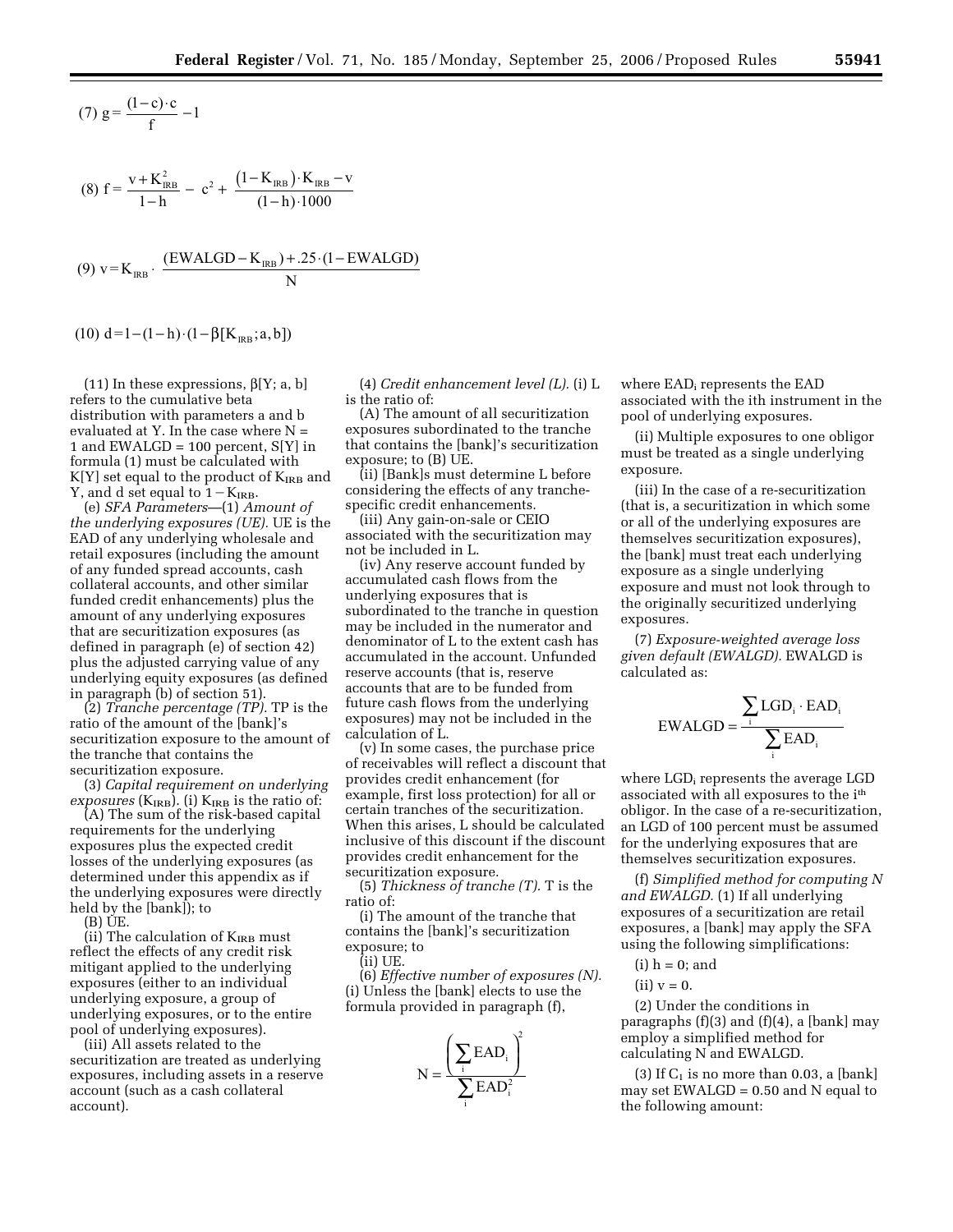$$
N = \frac{1}{C_{1}C_{m} + \left(\frac{C_{m} - C_{1}}{m - 1}\right) \max(1 - mC_{1}, 0)}
$$

Where:

- (i)  $C_m$  is the ratio of the sum of the amounts of the 'm' largest underlying exposures to UE; and
- (ii) The level of m is to be selected by the [bank].

(4) Alternatively, if only  $C_1$  is

available and  $C_1$  is no more than 0.03, the [bank] may set EWALGD = 0.50 and  $N = 1/C_1$ .

### **Section 46. Recognition of Credit Risk Mitigants for Securitization Exposures**

(a) *General.* An originating [bank] that has obtained a credit risk mitigant to hedge its securitization exposure to a synthetic or traditional securitization that satisfies the operational criteria in section 41 may recognize the credit risk mitigant, but only as provided in this section. An investing [bank] that has obtained a credit risk mitigant to hedge a securitization exposure may recognize the credit risk mitigant, but only as provided in this section. A [bank] that has used the RBA in section 43 or the IAA in section 44 to calculate its riskbased capital requirement for a securitization exposure whose external or inferred rating (or equivalent internal rating under the IAA) reflects the benefits of a particular credit risk mitigant provided to the associated securitization or that supports some or all of the underlying exposures may not use the credit risk mitigation rules in this section to further reduce its riskbased capital requirement for the exposure to reflect that credit risk mitigant.

(b) *Collateral*—(1) *Rules of recognition.* A [bank] may recognize financial collateral in determining the [bank]'s risk-based capital requirement for a securitization exposure as follows. The [bank]'s risk-based capital requirement for the collateralized securitization exposure is equal to the risk-based capital requirement for the securitization exposure as calculated under the RBA in section 43 or the SFA in section 45 multiplied by the ratio of adjusted exposure amount (E\*) to original exposure amount (E), where:

(i)  $E^*$  = max {0, [E – C  $\times$  $(1-Hs-Hfx)]$ ;

 $(ii) E =$  the amount of the

securitization exposure calculated under paragraph (e) of section 42;

(iii) C = the current market value of the collateral;

(iv) Hs = the haircut appropriate to the collateral type; and

(v) Hfx = the haircut appropriate for any currency mismatch between the collateral and the exposure.

(2) *Mixed collateral.* Where the collateral is a basket of different asset types or a basket of assets denominated in different currencies, the haircut on the basket will be

(A) EffectiveEPE<sub>t<sub>k</sub></sub> = 
$$
\sum_{k=1}^{n}
$$
 EffectiveEE<sub>t<sub>k</sub></sub> \*  $\Delta t_k$ 

where  $a_i$  is the current market value of the asset in the basket divided by the current market value of all assets in the basket and  $H_i$  is the haircut applicable to that asset.

(3) *Standard supervisory haircuts.*  Unless a [bank] qualifies for use of and uses own-estimates haircuts in paragraph (b)(4) of this section:

(i) A [bank] must use the collateral type haircuts (Hs) in Table 3;

(ii) A [bank] must use a currency mismatch haircut (Hfx) of 8 percent if the exposure and the collateral are denominated in different currencies;

(iii) A [bank] must multiply the supervisory haircuts obtained in paragraphs (b)(3)(i) and (ii) by the square root of 6.5 (which equals 2.549510); and

(iv) A [bank] must adjust the supervisory haircuts upward on the basis of a holding period longer than 65 business days where and as appropriate to take into account the illiquidity of the collateral.

(4) *Own estimates for haircuts.* With the prior written approval of the [AGENCY], a [bank] may calculate haircuts using its own internal estimates of market price volatility and foreign exchange volatility, subject to the provisions of paragraph (a)(2)(iii) of section 32. The minimum holding period  $(T_M)$  for securitization exposures is 65 business days.

(c) *Guarantees and credit derivatives*—(1) *Limitations on recognition.* A [bank] may only recognize an eligible guarantee or eligible credit derivative provided by an eligible securitization guarantor in determining the [bank]'s risk-based capital requirement for a securitization exposure.

(2) *ECL for securitization exposures.*  When a [bank] recognizes an eligible guarantee or eligible credit derivative provided by an eligible securitization guarantor in determining the [bank]'s risk-based capital requirement for a

securitization exposure, the [bank] must also:

(i) Calculate ECL for the exposure using the same risk parameters that it uses for calculating the risk-weighted asset amount of the exposure as described in paragraph (c)(3) of this section; and

(ii) Add the exposure's ECL to the [bank]'s total ECL.

(3) *Rules of recognition.* A [bank] may recognize an eligible guarantee or eligible credit derivative provided by an eligible securitization guarantor in determining the [bank]'s risk-based capital requirement for the securitization exposure as follows:

(i) *Full coverage.* If the protection amount of the eligible guarantee or eligible credit derivative equals or exceeds the amount of the securitization exposure, then the [bank] may set the risk-weighted asset amount for the securitization exposure equal to the risk-weighted asset amount for a direct exposure to the eligible securitization guarantor (as determined in the wholesale risk weight function described in section 31), using the [bank]'s PD for the guarantor, the [bank]'s ELGD and LGD for the guarantee or credit derivative, and an EAD equal to the amount of the securitization exposure (as determined in paragraph (e) of section 42).

(ii) *Partial coverage.* If the protection amount of the eligible guarantee or eligible credit derivative is less than the amount of the securitization exposure, then the [bank] may set the riskweighted asset amount for the securitization exposure equal to the sum of:

(A) *Covered portion.* The riskweighted asset amount for a direct exposure to the eligible securitization guarantor (as determined in the wholesale risk weight function described in section 31), using the [bank]'s PD for the guarantor, the [bank]'s ELGD and LGD for the guarantee or credit derivative, and an EAD equal to the protection amount of the credit risk mitigant; and

(B) *Uncovered portion.* (*1*) 1.0 minus (the protection amount of the eligible guarantee or eligible credit derivative divided by the amount of the securitization exposure); multiplied by

(*2*) The risk-weighted asset amount for the securitization exposure without the credit risk mitigant (as determined in sections 42–45).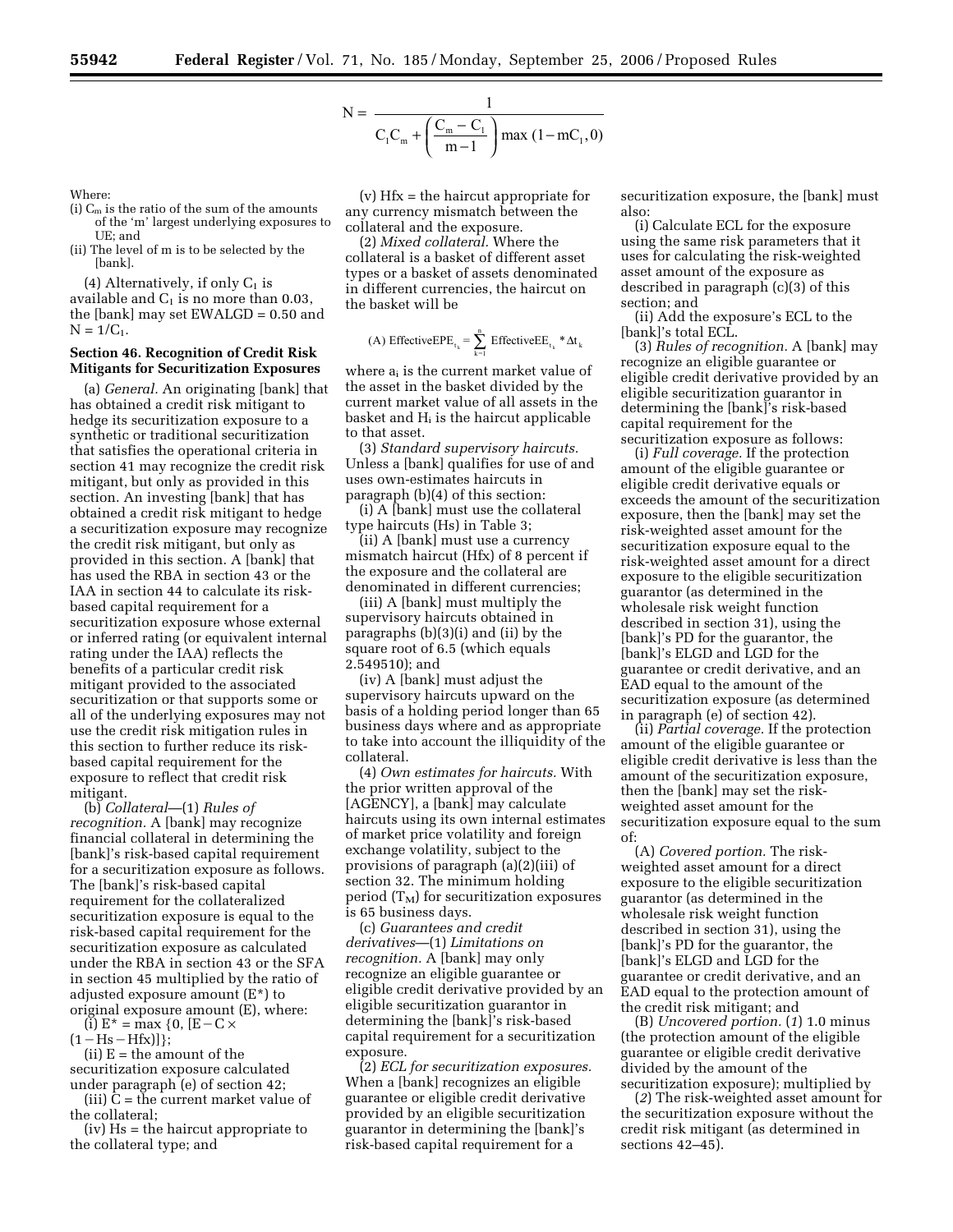(4) *Mismatches.* For any hedged securitization exposure, the [bank] must make applicable adjustments to the protection amount as required in paragraphs (d), (e), and (f) of section 33.

#### **Section 47. Risk-Based Capital Requirement for Early Amortization Provisions**

(a) *General.* (1) An originating [bank] must hold risk-based capital against the sum of the originating [bank]'s interest and the investors' interest in a securitization that:

(i) Includes one or more underlying exposures in which the borrower is permitted to vary the drawn amount within an agreed limit under a line of credit; and

(ii) Contains an early amortization provision.

(2) For securitizations described in paragraph (a)(1) of this section, an

originating [bank] must calculate the risk-based capital requirement for the originating [bank]'s interest under sections 42–45, and the risk-based capital requirement for the investors' interest under paragraph (b) of this section.

(b) *Risk-weighted asset amount for investors' interest.* The originating [bank]'s risk-weighted asset amount for the investors' interest in the securitization is equal to the product of the following four quantities:

(1) The investors' interest EAD;

(2) The appropriate conversion factor in paragraph (c) of this section;

 $(3)$  K<sub>irb</sub> (as defined in paragraph  $(e)(3)$ of section 45); and

(4) 12.5.

(c) *Conversion factor*. To calculate the appropriate conversion factor discussed in paragraph (b)(2) of this section, a [bank] must use Table 8 for a

securitization that contains a controlled early amortization provision and must use Table 9 for a securitization that contains a non-controlled early amortization provision. A [bank] must use the ''uncommitted'' column of Tables 8 and 9 if all or substantially all of the underlying exposures of the securitization are unconditionally cancelable by the [bank] to the fullest extent permitted by Federal law. Otherwise, a [bank] must use the ''committed'' column of the tables. To calculate the trapping point described in the tables, a [bank] must divide the three-month excess spread level of the securitization by the excess spread trapping point in the securitization structure.10

| Uncommitted                                                                                                                                                                                                                                                                                     | Committed |
|-------------------------------------------------------------------------------------------------------------------------------------------------------------------------------------------------------------------------------------------------------------------------------------------------|-----------|
| 133.33% of trapping point or more 0% CF.<br>less than 133.33% to 100% of trapping point 1% CF.<br>less than 100% to 75% of trapping point 2% CF.<br>less than 75% to 50% of trapping point 10% CF.<br>less than 50% to 25% of trapping point 20% CF.<br>less than 25% of trapping point 40% CF. | 90% CF.   |
|                                                                                                                                                                                                                                                                                                 | 90% CF    |

#### TABLE 9.—NON-CONTROLLED EARLY AMORTIZATION PROVISIONS

|                         | Uncommitted                                                                                                                                                                                                                                     | Committed |
|-------------------------|-------------------------------------------------------------------------------------------------------------------------------------------------------------------------------------------------------------------------------------------------|-----------|
|                         | 133.33% of trapping point or more 0% CF.<br>less than 133.33% to 100% of trapping point 5% CF.<br>less than 100% to 75% of trapping point 15% CF.<br>less than 75% to 50% of trapping point 50% CF.<br>less than 50% of trapping point 100% CF. | 100% CF.  |
| Non-retail Credit Lines |                                                                                                                                                                                                                                                 | 100% CF   |

### **Part VI. Risk-Weighted Assets for Equity Exposures**

#### **Section 51. Introduction and Exposure Measurement**

(a) *General.* To calculate its riskweighted asset amounts for equity exposures that are not equity exposures to investment funds, a [bank] may apply either the Simple Risk Weight Approach (SRWA) in section 52 or, if it qualifies to do so, the Internal Models Approach (IMA) in section 53. A [bank] must use the look-through approaches in section 54 to calculate its risk-weighted asset amounts for equity exposures to investment funds.

(b) *Adjusted carrying value.* For purposes of this part, the ''adjusted carrying value'' of an equity exposure is:

(1) For the on-balance sheet component of an equity exposure, the [bank]'s carrying value of the exposure reduced by any unrealized gains on the exposure that are reflected in such carrying value but excluded from the [bank]'s tier 1 and tier 2 capital; and

(2) For the off-balance sheet component of an equity exposure, the effective notional principal amount of the exposure, the size of which is equivalent to a hypothetical on-balance sheet position in the underlying equity

instrument that would evidence the same change in fair value (measured in dollars) for a given small change in the price of the underlying equity instrument, minus the adjusted carrying value of the on-balance sheet component of the exposure as calculated in paragraph (b)(1) of this section.

<sup>10</sup> In securitizations that do not require excess spread to be trapped, or that specify trapping points based primarily on performance measures other than the three-month average excess spread, the excess spread trapping point is 4.5 percent.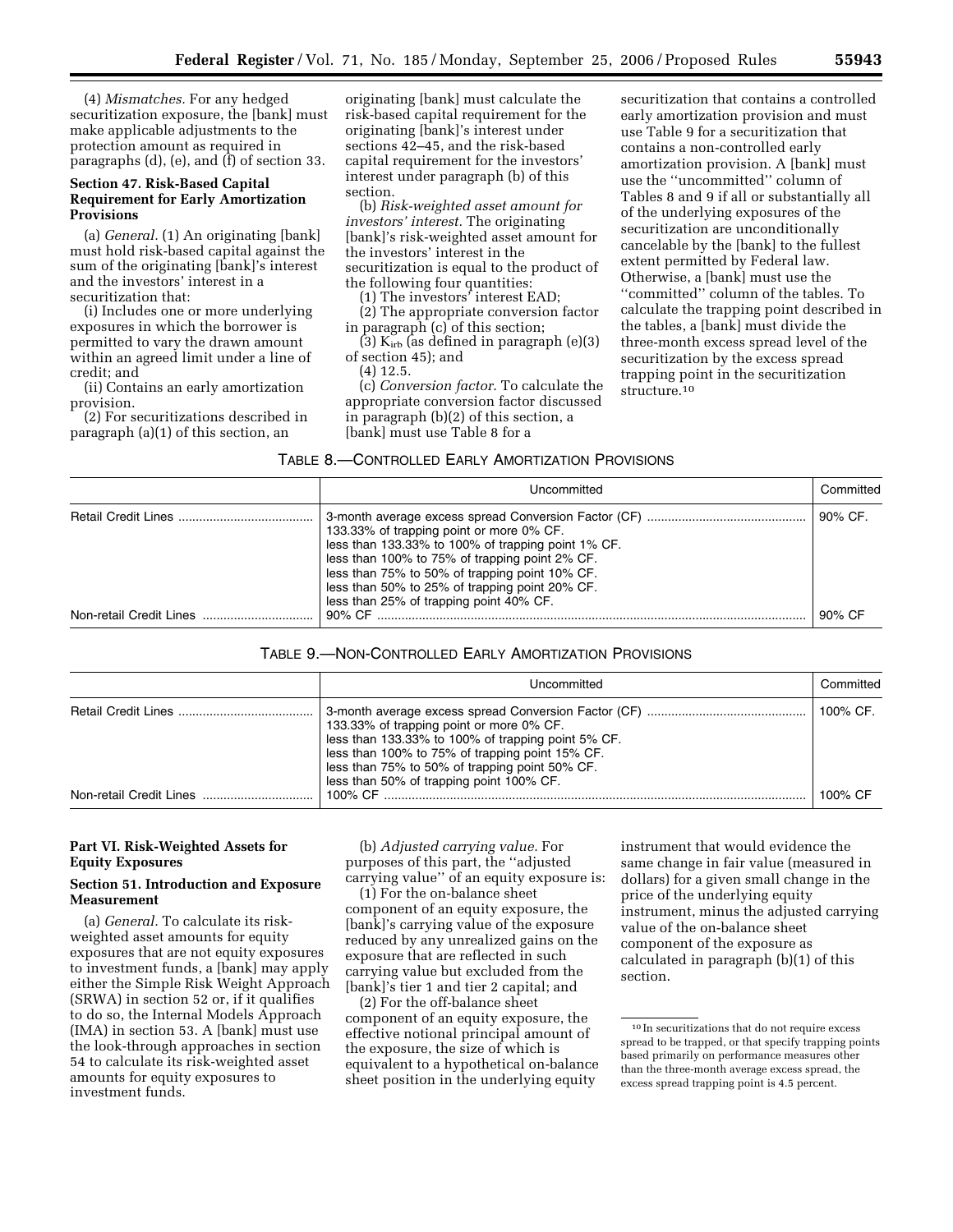#### **Section 52. Simple Risk Weight Approach (SRWA)**

(a) *In general.* Under the SRWA, a [bank]'s aggregate risk-weighted asset amount for its equity exposures is equal to the sum of the risk-weighted asset amounts for each of the [bank]'s individual equity exposures (other than equity exposures to an investment fund) as determined in this section and the risk-weighted asset amounts for each of the [bank]'s individual equity exposures to an investment fund as determined in section 54.

(b) *SRWA computation for individual equity exposures.* A [bank] must determine the risk-weighted asset amount for an individual equity exposure (other than an equity exposure to an investment fund) by multiplying the adjusted carrying value of the equity exposure or the effective portion and ineffective portion of a hedge pair (as defined in paragraph (c) of this section) by the lowest applicable risk weight in this paragraph (b).

(1) *0 percent risk weight equity exposures.* An equity exposure to an entity whose credit exposures are exempt from the 0.03 percent PD floor in paragraph (d)(2) of section 31 is assigned a 0 percent risk weight.

(2) *20 percent risk weight equity exposures.* An equity exposure to a Federal Home Loan Bank or Farmer Mac that is not publicly traded and is held as a condition of membership in that entity is assigned a 20 percent risk weight.

(3) *100 percent risk weight equity exposures.* The following equity exposures are assigned a 100 percent risk weight:

(i) *Community development equity exposures.* An equity exposure that qualifies as a community development investment under 12 U.S.C. 24(Eleventh), excluding equity exposures to an unconsolidated small business investment company and equity exposures held through a consolidated small business investment company described in section 302 of the Small Business Investment Act of 1958 (15 U.S.C. 682).

(ii) *Certain equity exposures to a Federal Home Loan Bank and Farmer Mac.* An equity exposure to a Federal Home Loan Bank or Farmer Mac that is not assigned a 20 percent risk weight.

(iii) *Effective portion of hedge pairs.*  The effective portion of a hedge pair.

(iv) *Non-significant equity exposures.*  Equity exposures to the extent that the aggregate adjusted carrying value of the exposures does not exceed 10 percent of the [bank]'s tier 1 capital plus tier 2 capital.

(A) To compute the aggregate adjusted carrying value of a [bank]'s equity exposures for purposes of this paragraph (b)(3)(iv), the [bank] may exclude equity exposures described in paragraphs (b)(1), (b)(2), and (b)(3)(i), (ii), and (iii) of this section, the equity exposure in a hedge pair with the smaller adjusted carrying value, and a proportion of each equity exposure to an investment fund equal to the proportion of the assets of the investment fund that are not equity exposures. If a [bank] does not know the actual holdings of the investment fund, the [bank] may calculate the proportion of the assets of the fund that are not equity exposures based on the terms of the prospectus, partnership agreement, or similar contract that defines the fund's permissible investments. If the sum of the investment limits for all exposure classes within the fund exceeds 100 percent, the [bank] must assume for purposes of this paragraph (b)(3)(iv) that the investment fund invests to the maximum extent possible in equity exposures.

(B) When determining which of a [bank]'s equity exposures qualify for a 100 percent risk weight under this paragraph, a [bank] must first include equity exposures to unconsolidated small business investment companies or held through consolidated small business investment companies described in section 302 of the Small Business Investment Act of 1958 (15 U.S.C. 682) and then must include publicly traded equity exposures (including those held indirectly through investment funds) and then must include non-publicly traded equity exposures (including those held indirectly through investment funds).

(4) *300 percent risk weight equity exposures.* A publicly traded equity exposure (including the ineffective portion of a hedge pair) is assigned a 300 percent risk weight.

(5) *400 percent risk weight equity exposures.* An equity exposure that is not publicly traded is assigned a 400 percent risk weight.

(c) *Hedge transactions*—(1) *Hedge pair.* A hedge pair is two equity exposures that form an effective hedge so long as each equity exposure is publicly traded or has a return that is primarily based on a publicly traded equity exposure.

(2) *Effective hedge.* Two equity exposures form an effective hedge if the exposures either have the same remaining maturity or each have a remaining maturity of at least three months; the hedge relationship is formally documented in a prospective manner (that is, before the [bank] acquires at least one of the equity

exposures); the documentation specifies the measure of effectiveness (E) the [bank] will use for the hedge relationship throughout the life of the transaction; and the hedge relationship has an E greater than or equal to 0.8. A [bank] must measure E at least quarterly and must use one of three alternative measures of E:

(i) Under the dollar-offset method of measuring effectiveness, the [bank] must determine the ratio of value change (RVC), that is, the ratio of the cumulative sum of the periodic changes in value of one equity exposure to the cumulative sum of the periodic changes in the value of the other equity exposure. If RVC is positive, the hedge is not effective and  $E = 0$ . If RVC is negative and greater than or equal to  $-1$ (that is, between zero and  $-1$ ), then E equals the absolute value of RVC. If RVC is negative and less than  $-1$ , then E equals 2 plus RVC.

(ii) Under the variability-reduction method of measuring effectiveness:

$$
E = 1 - \frac{\sum_{t=1}^{T} (X_t - X_{t-1})^2}{\sum_{t=1}^{T} (A_t - A_{t-1})^2}
$$
, where

(A)  $X_t = A_t - Bt$ ;

 $(B)$  A<sub>t</sub> the value at time t of one exposure in a hedge pair; and

(C)  $B_t$  the value at time t of the other exposure in a hedge pair.

(iii) Under the regression method of measuring effectiveness, E equals the coefficient of determination of a regression in which the change in value of one exposure in a hedge pair is the dependent variable and the change in value of the other exposure in a hedge pair is the independent variable.

(3) The effective portion of a hedge pair is E multiplied by the greater of the adjusted carrying values of the equity exposures forming a hedge pair.

(4) The ineffective portion of a hedge pair is  $(1-E)$  multiplied by the greater of the adjusted carrying values of the equity exposures forming a hedge pair.

#### **Section 53. Internal Models Approach (IMA)**

This section describes the two ways that a [bank] may calculate its riskweighted asset amount for equity exposures using the IMA. A [bank] may model publicly traded and non-publicly traded equity exposures (in accordance with paragraph (b) of this section) or model only publicly traded equity exposure (in accordance with paragraph (c) of this section).

(a) *Qualifying criteria.* To qualify to use the IMA to calculate risk-based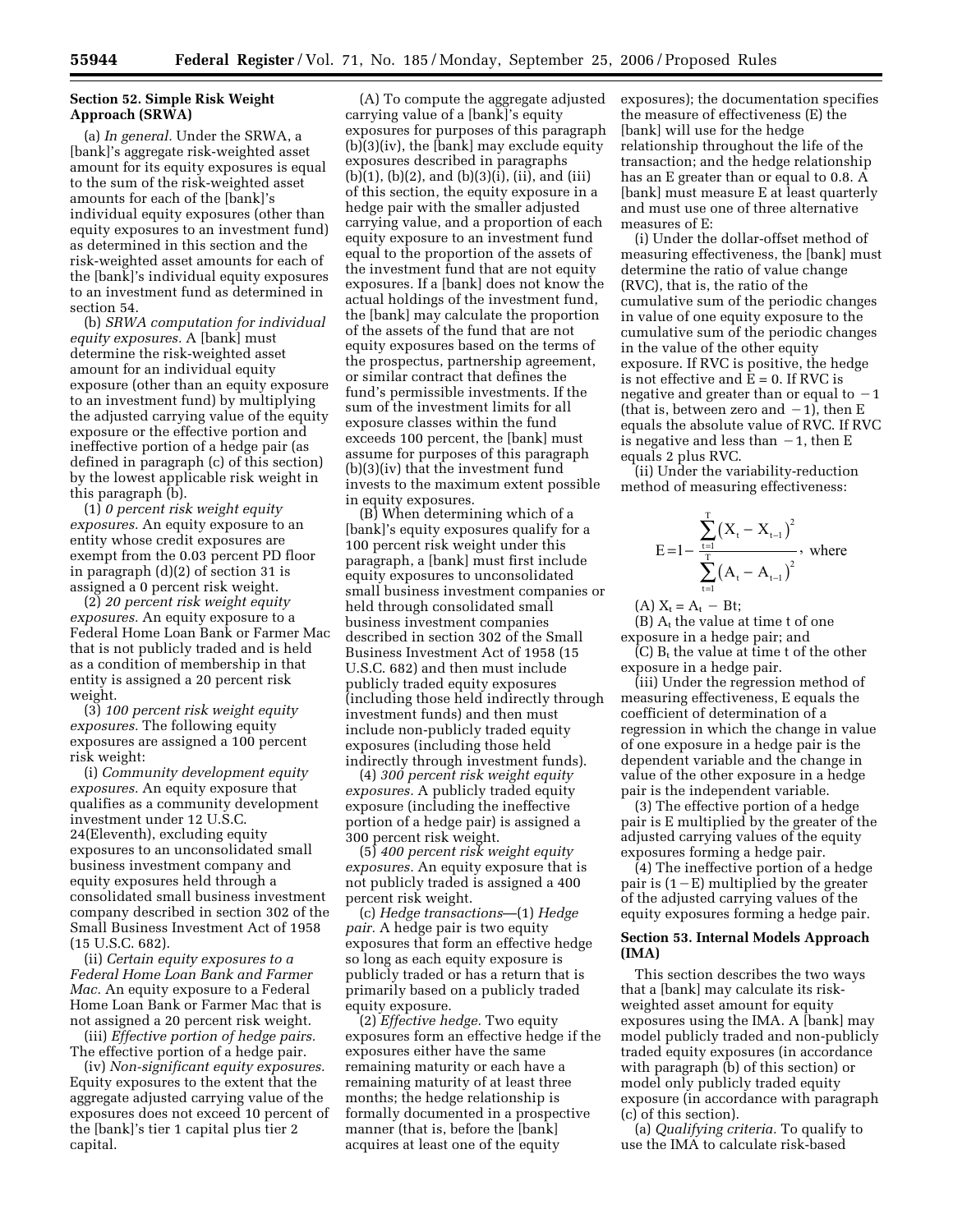capital requirements for equity exposures, a [bank] must receive prior written approval from the [AGENCY]. To receive such approval, the [bank] must demonstrate to the [AGENCY]'s satisfaction that the [bank] meets the following criteria:

(1) The [bank] must have a model that:

(i) Assesses the potential decline in value of its modeled equity exposures;

(ii) Is commensurate with the size, complexity, and composition of the [bank]'s modeled equity exposures; and

(iii) Adequately captures both general market risk and idiosyncratic risk.

(2) The [bank]'s model must produce an estimate of potential losses for its modeled equity exposures that is no less than the estimate of potential losses produced by a VaR methodology employing a 99.0 percent, one-tailed confidence interval of the distribution of quarterly returns for a benchmark portfolio of equity exposures comparable to the [bank]'s modeled equity exposures using a long-term sample period.

(3) The number of risk factors and exposures in the sample and the data period used for quantification in the [bank]'s model and benchmarking exercise must be sufficient to provide confidence in the accuracy and robustness of the [bank]'s estimates.

(4) The [bank]'s model and benchmarking process must incorporate data that are relevant in representing the risk profile of the [bank]'s modeled equity exposures, and must include data from at least one equity market cycle containing adverse market movements relevant to the risk profile of the [bank]'s modeled equity exposures. If the [bank]'s model uses a scenario methodology, the [bank] must demonstrate that the model produces a conservative estimate of potential losses on the [bank]'s modeled equity exposures over a relevant long-term market cycle. If the [bank] employs risk factor models, the [bank] must demonstrate through empirical analysis the appropriateness of the risk factors used.

(5) Daily market prices must be available for all modeled equity exposures, either direct holdings or proxies.

(6) The [bank] must be able to demonstrate, using theoretical arguments and empirical evidence, that any proxies used in the modeling process are comparable to the [bank]'s modeled equity exposures and that the [bank] has made appropriate adjustments for differences. The [bank] must derive any proxies for its modeled equity exposures and benchmark

portfolio using historical market data that are relevant to the [bank]'s modeled equity exposures and benchmark portfolio (or, where not, must use appropriately adjusted data), and such proxies must be robust estimates of the risk of the [bank]'s modeled equity exposures.

(b) *Risk-weighted assets calculation for a [bank] modeling publicly traded and non-publicly traded equity exposures.* If a [bank] models publicly traded and non-publicly traded equity exposures, the [bank]'s aggregate riskweighted asset amount for its equity exposures is equal to the sum of:

(1) The risk-weighted asset amount of each equity exposure that qualifies for a 0–100 percent risk weight under paragraphs (b)(1) through (b)(3)(ii) of section 52 (as determined under section 52) and each equity exposure to an investment fund (as determined under section 54); and

(2) The greater of:

(i) The estimate of potential losses on the [bank]'s equity exposures (other than equity exposures referenced in paragraph (b)(1) of this section) generated by the [bank]'s internal equity exposure model multiplied by 12.5; or (ii) The sum of:

(A) 200 percent multiplied by the aggregate adjusted carrying value of the [bank]'s publicly traded equity exposures that do not belong to a hedge pair, do not qualify for a 0–100 percent risk weight under paragraphs (b)(1) through (b)(3)(ii) of section 52, and are not equity exposures to an investment fund;

(B) 200 percent multiplied by the aggregate ineffective portion of all hedge pairs; and

(C) 300 percent multiplied by the aggregate adjusted carrying value of the [bank]'s equity exposures that are not publicly traded, do not qualify for a 0– 100 percent risk weight under paragraphs (b)(1) through (b)(3)(ii) of section 52, and are not equity exposures to an investment fund.

(c) *Risk-weighted assets calculation for a [bank] using the IMA only for publicly traded equity exposures.* If a [bank] models only publicly traded equity exposures, the [bank]'s aggregate risk-weighted asset amount for its equity exposures is equal to the sum of:

(1) The risk-weighted asset amount of each equity exposure that qualifies for a 0–100 percent risk weight under paragraphs (b)(1) through (b)(3)(ii) of section 52 (as determined under section 52), each equity exposure that qualifies for a 400 percent risk weight under paragraph (b)(5) of section 52 (as determined under section 52), and each

equity exposure to an investment fund (as determined under section 54); and (2) The greater of:

(i) The estimate of potential losses on the [bank]'s equity exposures (other than equity exposures referenced in paragraph  $(c)(1)$  of this section) generated by the [bank]'s internal equity exposure model multiplied by 12.5; or

(ii) The sum of:

(A) 200 percent multiplied by the aggregate adjusted carrying value of the [bank]'s publicly traded equity exposures that do not belong to a hedge pair, do not qualify for a 0–100 percent risk weight under paragraphs (b)(1) through (b)(3)(ii) of section 52, and are not equity exposures to an investment fund; and

(B) 200 percent multiplied by the aggregate ineffective portion of all hedge pairs.

#### **Section 54. Equity Exposures to Investment Funds**

(a) *Available approaches.* A [bank] must determine the risk-weighted asset amount of an equity exposure to an investment fund under the Full Look-Through Approach in paragraph (b) of this section, the Simple Modified Look-Through Approach in paragraph (c) of this section, or the Alternative Modified Look-Through Approach in paragraph (d) of this section unless the exposure would meet the requirements for a community development equity exposure in paragraph (b)(3)(i) of section 52. The risk-weighted asset amount of such an equity exposure to an investment fund would be its adjusted carrying value. If an equity exposure to an investment fund is part of a hedge pair, a [bank] may use the ineffective portion of the hedge pair as determined under paragraph (c) of section 52 as the adjusted carrying value for the equity exposure to the investment fund.

(b) *Full look-through approach.* A [bank] that is able to calculate a riskweighted asset amount for each exposure held by the investment fund (as calculated under this appendix as if the exposures were held directly by the [bank]) may set the risk-weighted asset amount of the [bank]'s exposure to the fund equal to the greater of:

(1) The product of:

(i) The aggregate risk-weighted asset amounts of the exposures held by the fund (as calculated under this appendix) as if the exposures were held directly by the [bank]; and

(ii) The [bank]'s proportional ownership share of the fund; or

(2) 7 percent of the adjusted carrying value of the [bank]'s equity exposure to the fund.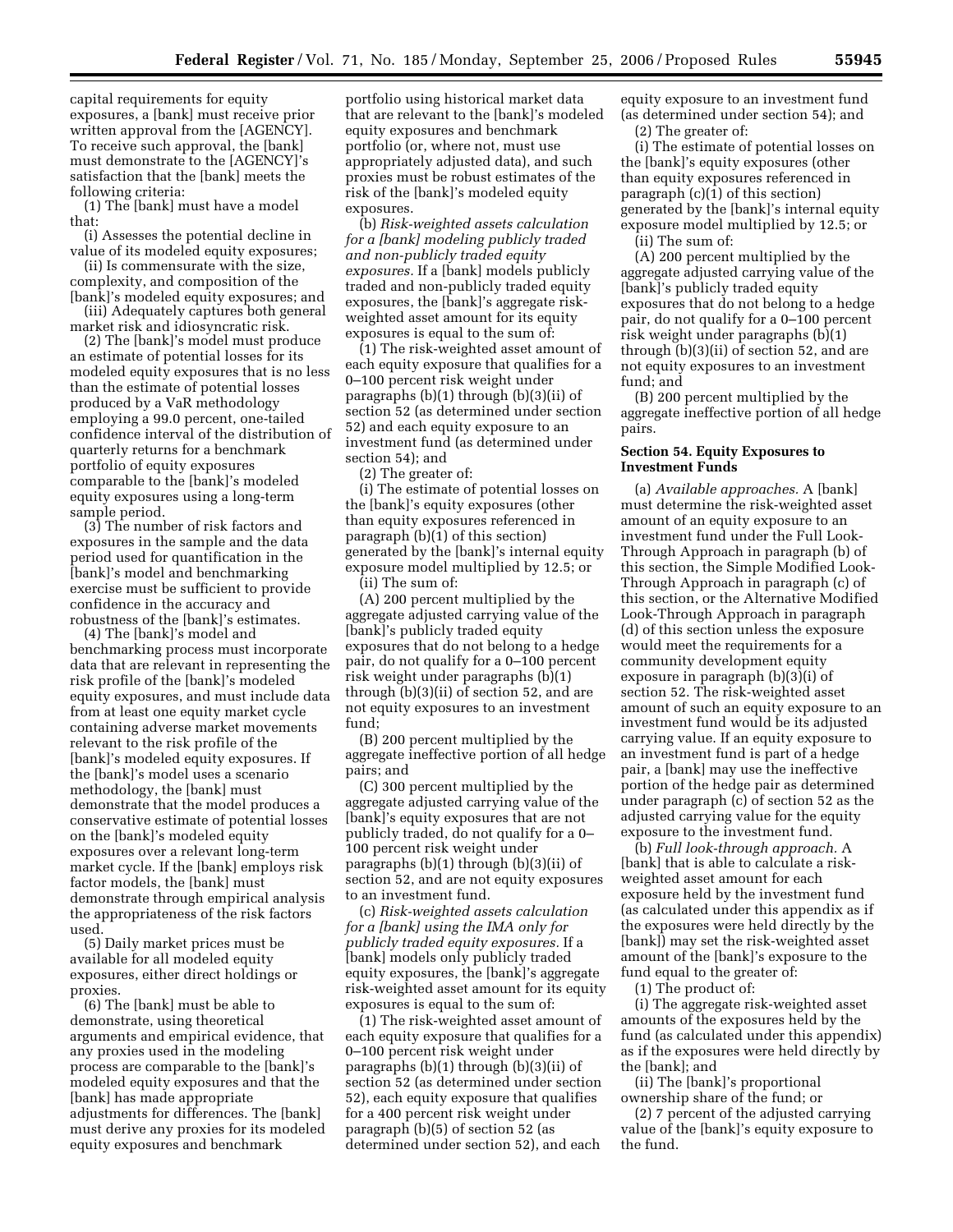(c) *Simple modified look-through approach.* Under this approach, the risk-weighted asset amount for a [bank]'s equity exposure to an investment fund equals the adjusted carrying value of the equity exposure multiplied by the greater of:

(1) The highest risk weight in Table 10 that applies to any exposure the fund is permitted to hold under its prospectus, partnership agreement, or similar contract that defines the fund's permissible investments (excluding derivative contracts that are used for

hedging rather than speculative purposes and do not constitute a material portion of the fund's exposures); or

(2) 7 percent.

#### TABLE 10.—MODIFIED LOOK-THROUGH APPROACHES FOR EQUITY EXPOSURES TO INVESTMENT FUNDS

| Risk weight   | Exposure class                                                                                                                                                                                                                                                                                                                                                                                                                                                                                                                                          |
|---------------|---------------------------------------------------------------------------------------------------------------------------------------------------------------------------------------------------------------------------------------------------------------------------------------------------------------------------------------------------------------------------------------------------------------------------------------------------------------------------------------------------------------------------------------------------------|
| 0 percent     | Sovereign exposures with a long-term applicable external rating in the highest investment grade rating category<br>and sovereign exposures of the United States.                                                                                                                                                                                                                                                                                                                                                                                        |
|               | Exposures with a long-term applicable external rating in the highest or second-highest investment grade rating<br>category; exposures with a short-term applicable external rating in the highest investment grade rating cat-<br>egory; and exposures to, or guaranteed by, depository institutions, foreign banks (as defined in 12 CFR 211.2),<br>or securities firms subject to consolidated supervision and regulation comparable to that imposed on U.S. secu-<br>rities broker-dealers that are repo-style transactions or bankers' acceptances. |
| 50 percent    | Exposures with a long-term applicable external rating in the third-highest investment grade rating category or a<br>short-term applicable external rating in the second-highest investment grade rating category.                                                                                                                                                                                                                                                                                                                                       |
| 100 percent   | Exposures with a long-term or short-term applicable external rating in the lowest investment grade rating cat-<br>egory.                                                                                                                                                                                                                                                                                                                                                                                                                                |
| 200 percent   | Exposures with a long-term applicable external rating one rating category below investment grade.<br>Publicly traded equity exposures.                                                                                                                                                                                                                                                                                                                                                                                                                  |
|               | Non-publicly traded equity exposures; exposures with a long-term applicable external rating two rating categories<br>or more below investment grade; and exposures without an external rating (excluding publicly traded equity ex-<br>posures).                                                                                                                                                                                                                                                                                                        |
| 1,250 percent | OTC derivative contracts and exposures that must be deducted from regulatory capital or receive a risk weight<br>greater than 400 percent under this appendix.                                                                                                                                                                                                                                                                                                                                                                                          |

(d) *Alternative Modified Look-Through Approach.* Under this approach, a [bank] may assign the adjusted carrying value of an equity exposure to an investment fund on a pro rata basis to different risk weight categories in Table 10 according to the investment limits in the fund's prospectus, partnership agreement, or similar contract that defines the fund's permissible investments. If the sum of the investment limits for exposure classes within the fund exceeds 100 percent, the [bank] must assume that the fund invests to the maximum extent permitted under its investment limits in the exposure class with the highest risk weight under Table 10, and continues to make investments in order of the exposure class with the next highest risk weight under Table 10 until the maximum total investment level is reached. If more than one exposure class applies to an exposure, the [bank] must use the highest applicable risk weight. A [bank] may not assign an equity exposure to an investment fund to an aggregate risk weight of less than 7 percent. A [bank] may exclude derivative contracts held by the fund that are used for hedging rather than speculative purposes and do not constitute a material portion of the fund's exposures.

#### **Section 55. Equity Derivative Contracts**

Under the IMA, in addition to holding risk-based capital against an equity

derivative contract under this part, a [bank] must hold risk-based capital against the counterparty credit risk in the equity derivative contract by also treating the equity derivative contract as a wholesale exposure and computing a supplemental risk-weighted asset amount for the contract under part IV. Under the SRWA, a [bank] may choose not to hold risk-based capital against the counterparty credit risk of equity derivative contracts, as long as it does so for all such contracts. Where the equity derivative contracts are subject to a qualified master netting agreement, a [bank] using the SRWA must either include all or exclude all of the contracts from any measure used to determine counterparty credit risk exposure.

### **Part VII. Risk-Weighted Assets for Operational Risk**

#### **Section 61. Qualification Requirements for Incorporation of Operational Risk Mitigants**

(a) *Qualification to use operational risk mitigants.* A [bank] may adjust its estimate of operational risk exposure to reflect qualifying operational risk mitigants if:

(1) The [bank]'s operational risk quantification system is able to generate an estimate of the [bank]'s operational risk exposure (which does not incorporate qualifying operational risk mitigants) and an estimate of the [bank]'s operational risk exposure

adjusted to incorporate qualifying operational risk mitigants; and

(2) The [bank]'s methodology for incorporating the effects of insurance, if the [bank] uses insurance as an operational risk mitigant, captures through appropriate discounts to the amount of risk mitigation:

(i) The residual term of the policy, where less than one year;

(ii) The cancellation terms of the policy, where less than one year;

(iii) The policy's timeliness of payment;

(iv) The uncertainty of payment by the provider of the policy; and

(v) Mismatches in coverage between the policy and the hedged operational loss event.

(b) *Qualifying operational risk mitigants.* Qualifying operational risk mitigants are:

(1) Insurance that:

(i) Is provided by an unaffiliated company that has a claims payment ability that is rated in one of the three highest rating categories by a NRSRO;

(ii) Has an initial term of at least one year and a residual term of more than 90 days;

(iii) Has a minimum notice period for cancellation by the provider of 90 days;

(iv) Has no exclusions or limitations based upon regulatory action or for the receiver or liquidator of a failed depository institution; and

(v) Is explicitly mapped to a potential operational loss event; and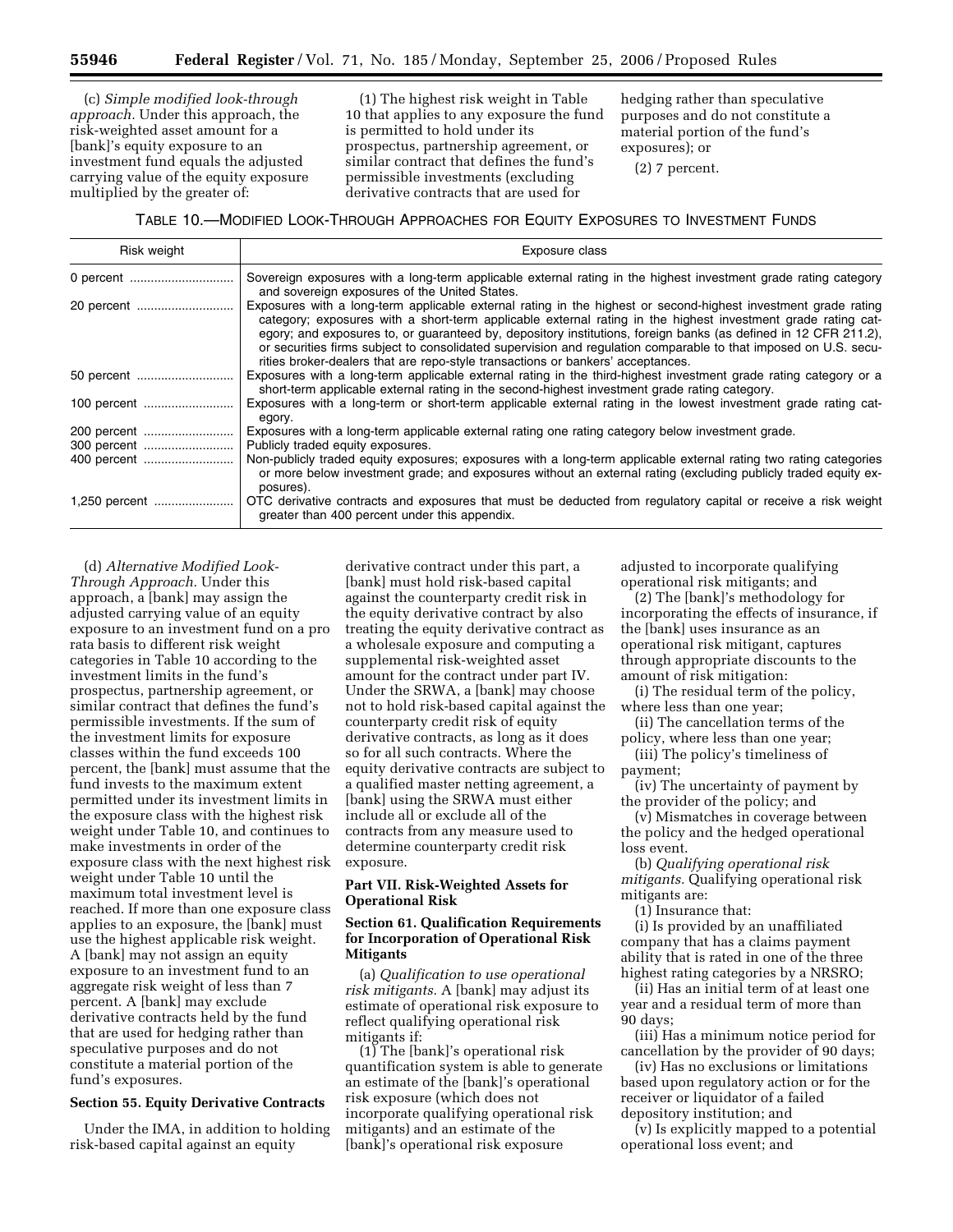(2) Operational risk mitigants other than insurance for which the [AGENCY] has given prior written approval. In evaluating an operational risk mitigant other than insurance, [AGENCY] will consider whether the operational risk mitigant covers potential operational losses in a manner equivalent to holding regulatory capital.

### **Section 62. Mechanics of Risk-Weighted Asset Calculation**

(a) If a [bank] does not qualify to use or does not have qualifying operational risk mitigants, the [bank]'s dollar riskbased capital requirement for operational risk is its operational risk exposure minus eligible operational risk offsets (if any).

(b) If a [bank] qualifies to use operational risk mitigants and has qualifying operational risk mitigants, the [bank]'s dollar risk-based capital requirement for operational risk is the greater of:

(1) The [bank]'s operational risk exposure adjusted for qualifying operational risk mitigants minus eligible operational risk offsets (if any); or

(2) 0.8 multiplied by the difference between:

(i) The [bank]'s operational risk exposure; and

(ii) Eligible operational risk offsets (if any).

(c) The [bank]'s risk-weighted asset amount for operational risk equals the [bank]'s dollar risk-based capital requirement for operational risk determined under paragraph (a) or (b) of this section multiplied by 12.5.

#### **Part VIII. Disclosure**

#### **Section 71. Disclosure Requirements**

(a) Each [bank] must publicly disclose each quarter its total and tier 1 riskbased capital ratios and their components (that is, tier 1 capital, tier 2 capital, total qualifying capital, and total risk-weighted assets).11

[Disclosure paragraph (b)] [Disclosure paragraph (c)] End of common rule. [End of common text]

#### **List of Subjects**

#### *12 CFR Part 3*

Administrative practices and procedure, Capital, National banks, Reporting and recordkeeping requirements, Risk.

#### *12 CFR Part 208*

Confidential business information, Crime, Currency, Federal Reserve

System, Mortgages, reporting and recordkeeping requirements, Securities.

#### *12 CFR Part 225*

Administrative practice and procedure, Banks, banking, Federal Reserve System, Holding companies, Reporting and recordkeeping requirements, Securities.

#### *12 CFR Part 325*

Administrative practice and procedure, Banks, banking, Capital Adequacy, Reporting and recordkeeping requirements, Savings associations, State nonmember banks.

#### *12 CFR Part 566*

Capital, reporting and recordkeeping requirements, Savings associations.

#### **Authority and Issuance**

#### **Adoption of Common Appendix**

The adoption of the proposed common rules by the agencies, as modified by agency-specific text, is set forth below:

#### **Department of the Treasury**

## **Office of the Comptroller of the Currency**

#### **12 CFR Chapter I**

#### **Authority and Issuance**

For the reasons stated in the common preamble, the Office of the Comptroller of the Currency proposes to amend Part 3 of chapter I of Title 12, Code of Federal Regulations as follows:

#### **PART 3—MINIMUM CAPITAL RATIOS; ISSUANCE OF DIRECTIVES**

1. The authority citation for part 3 continues to read as follows:

**Authority:** 12 U.S.C. 93a, 161, 1818, 1828(n), 1828 note, 1831n note, 1835, 3907, and 3909.

2. New Appendix C to part 3 is added as set forth at the end of the common preamble.

3. Appendix C to part 3 is amended as set forth below:

a. Remove ''[AGENCY]'' and add ''OCC'' in its place wherever it appears.

b. Remove ''[bank]'' and add ''bank'' in its place wherever it appears, and remove ''[Bank]'' and add ''Bank'' in its

place wherever it appears.<br>c. Remove "[Appendix \_ c. Remove "[Appendix \_ to Part \_ ]''<br>and add "Appendix C to Part 3'' in its place wherever it appears.

d. Remove ''[the general risk-based capital rules]'' and add ''12 CFR part 3, Appendix A'' in its place wherever it appears.

e. Remove ''[the market risk rule]'' and add ''12 CFR part 3, Appendix B'' in its place wherever it appears.

f. Remove ''[Disclosure paragraph (b)]'' and add in its place ''(b) A bank must comply with paragraph (c) of section 71 of appendix F to the Federal Reserve Board's Regulation Y (12 CFR part 225, appendix F) unless it is a consolidated subsidiary of a bank holding company or depository institution that is subject to these requirements.''

g. Remove ''[Disclosure paragraph (c)].''

#### **Board of Governors of the Federal Reserve System**

#### **12 CFR Chapter II**

### **Authority and Issuance**

For the reasons stated in the common preamble, the Board of Governors of the Federal Reserve System proposes to amend parts 208 and 225 of chapter II of title 12 of the Code of Federal Regulations as follows:

#### **PART 208—MEMBERSHIP OF STATE BANKING INSTITUTIONS IN THE FEDERAL RESERVE SYSTEM (REGULATION H)**

1. The authority citation for part 208 continues to read as follows:

**Authority:** 12 U.S.C. 24, 36, 92a, 93a, 248(a), 248(c), 321–338a, 371d, 461, 481–486, 601, 611, 1814, 1816, 1818, 1820(d)(9), 1823(j), 1828(o), 1831, 1831o, 1831p–1, 1831r–1, 1835a, 1882, 2901–2907, 3105, 3310, 3331–3351, and 3906–3909; 15 U.S.C. 78b, 78l(b), 78l(g), 78l(i), 78o–4(c)(5), 78q, 78q–1, and 78w, 6801, and 6805; 31 U.S.C. 5318; 42 U.S.C. 4012a, 4104a, 4104b, 4106, and 4128.

2. New Appendix F to part 208 is added as set forth at the end of the common preamble.

3. Appendix F to part 208 is amended as set forth below:

a. Remove ''[AGENCY]'' and add ''Board'' in its place wherever it appears.

b. Remove ''[bank]'' and add ''bank'' in its place wherever it appears, and remove ''[Bank]'' and add ''Bank'' in its place wherever it appears.<br>c. Remove "[Appendix

c. Remove ''[Appendix \_ to Part \_]''<br>and add ''Appendix F to Part 208'' in its place wherever it appears.

d. Remove ''[the general risk-based capital rules]'' and add ''12 CFR part 208, Appendix A'' in its place wherever it appears.

e. Remove ''[the market risk rule]'' and add ''12 CFR part 208, Appendix E'' in its place wherever it appears.

f. Remove ''[Disclosure paragraph (b)]'' and add in its place ''(b) A bank must comply with paragraph (c) of section 71 of appendix F to the Federal Reserve Board's Regulation Y (12 CFR part 225, appendix F) unless it is a

<sup>11</sup>Other public disclosure requirements continue to apply—for example, Federal securities law and regulatory reporting requirements.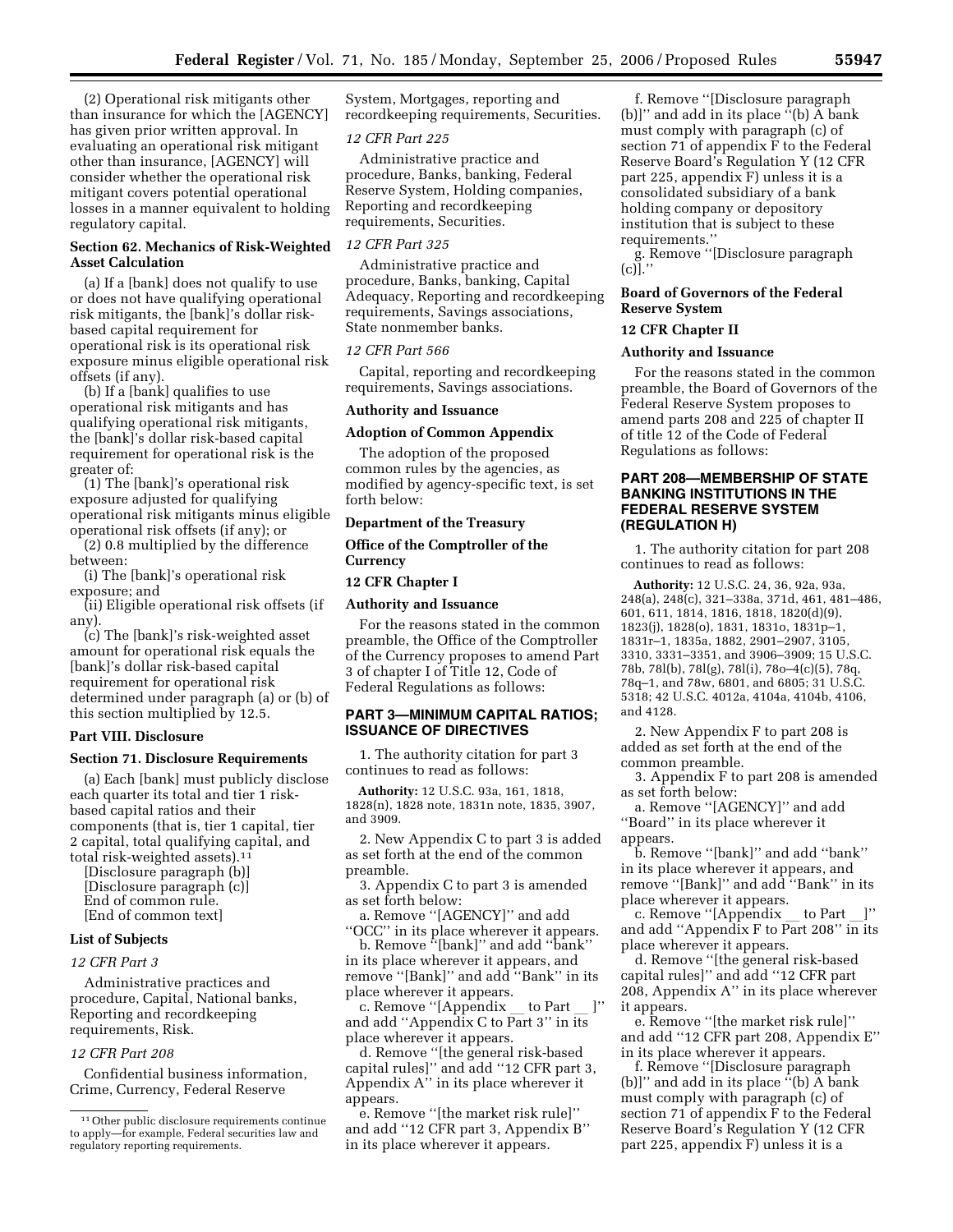consolidated subsidiary of a bank holding company or depository institution that is subject to these requirements.''

g. Remove ''[Disclosure paragraph (c)].''

### **PART 225—BANK HOLDING COMPANIES AND CHANGE IN BANK CONTROL (REGULATION Y)**

1. The authority citation for part 225 continues to read as follows:

**Authority:** 12 U.S.C. 1817(j)(13), 1818, 1828(o), 1831i, 1831p–1, 1843(c)(8), 1844(b), 1972(1), 3106, 3108, 3310, 3331–3351, 3907, and 3909; 15 U.S.C. 6801 and 6805.

2. New Appendix G to part 225 is added as set forth at the end of the common preamble.

3. Appendix G to part 225 is amended as set forth below:

a. Remove ''[AGENCY]'' and add ''Board'' in its place wherever it appears.

b. Remove ''[bank]'' and add in its place ''bank holding company'' wherever it appears, and remove ''[Bank]'' and add ''Bank holding company'' in its place wherever it appears.

c. Remove ''[Appendix \_\_ to Part \_]''<br>and add ''Appendix G to Part 225'' in its place wherever it appears.

d. Remove ''[the general risk-based capital rules]'' and add ''12 CFR part 225, Appendix A'' in its place wherever it appears.

e. Remove ''[the market risk rule]'' and add ''12 CFR part 225, Appendix E'' in its place wherever it appears.

f. Remove the text of section 1(b)(1)(i) and add in its place: ''Is a U.S.-based bank holding company that has total consolidated assets (excluding assets held by an insurance underwriting subsidiary), as reported on the most recent year-end FR Y–9C, equal to \$250 billion or more;''.

g. Remove the text of section  $1(b)(1)(iii)$  and add in its place: "Has a subsidiary depository institution (as defined in 12 U.S.C. 1813) that is required, or has elected, to use 12 CFR part 3, Appendix C, 12 CFR part 208, Appendix F, 12 CFR part 325, Appendix F, or 12 CFR 556 to calculate its riskbased capital requirements;"

h. At the end of section 11(b)(1) add the following sentence: ''A bank holding company also must deduct an amount equal to the minimum regulatory capital requirement established by the regulator of any insurance underwriting subsidiary of the holding company. For U.S.-based insurance underwriting subsidiaries, this amount generally would be 200 percent of the subsidiary's Authorized Control Level as established by the appropriate state regulator of the insurance company.''

i. Remove section 22(h)(3)(ii).

j. In section 31(e)(3), remove ''A bank may assign a risk-weighted asset amount of zero to cash owned and held in all offices of the bank or in transit and for gold bullion held in the bank's own vaults, or held in another bank's vaults on an allocated basis, to the extent it is offset by gold bullion liabilities'' and add in its place ''A bank holding company may assign a risk-weighted asset amount of zero to cash owned and held in all offices of subsidiary depository institutions or in transit and for gold bullion held in either a subsidiary depository institution's own vaults, or held in another's vaults on an allocated basis, to the extent it is offset by gold bullion liabilities.''

k. Remove ''[Disclosure paragraph (b)].''

l. Remove ''[Disclosure paragraph  $(c)$ ].'

m. In section 71, add new paragraph (b) to read as follows:

Section 71. \* \* \*

\* \* \* \* \* (b)(1) Each consolidated bank holding company that has successfully completed its parallel run must provide

quarter of the information in tables 11.1–11.11 below. If a significant change occurs, such that the most recent reported amounts are no longer reflective of the bank holding company's capital adequacy and risk profile, then a brief discussion of this change and its likely impact must be provided as soon as practicable thereafter. Qualitative disclosures that typically do not change each quarter (for example, a general summary of the bank holding company's risk management objectives and policies, reporting system, and definitions) may be disclosed annually, provided any significant changes to these are disclosed in the interim. Management is encouraged to provide all of the disclosures required by this appendix in one place on the bank holding company's public Web site.12 The bank holding company must make these disclosures publicly available for each of the last three years (that is, twelve quarters) or such shorter period since it began its first floor period.

(2) Each bank holding company is required to have a formal disclosure policy approved by the board of directors that addresses its approach for determining the disclosures it makes. The policy must address the associated internal controls and disclosure controls and procedures. The board of directors and senior management must ensure that appropriate verification of the disclosures takes place and that effective internal controls and disclosure controls and procedures are maintained. The chief financial officer of the bank holding company must certify that the disclosures required by this appendix are appropriate, and the board of directors and senior management are responsible for establishing and maintaining an effective internal control structure over financial reporting, including the disclosures required by this appendix.

# timely public disclosures each calendar TABLE 11.1.—SCOPE OF APPLICATION

| Qualitative Disclosures  | (a) The name of the top corporate entity in the group to which the appendix applies.<br>(b) An outline of differences in the basis of consolidation for accounting and regulatory purposes, with a<br>brief description of the entities <sup>13</sup> within the group (a) that are fully consolidated; (b) that are<br>deconsolidated and deducted; (c) for which the regulatory capital requirement is deducted; and (d) that<br>are neither consolidated nor deducted (for example, where the investment is risk-weighted).<br>(c) Any restrictions, or other major impediments, on transfer of funds or regulatory capital within the group. |
|--------------------------|--------------------------------------------------------------------------------------------------------------------------------------------------------------------------------------------------------------------------------------------------------------------------------------------------------------------------------------------------------------------------------------------------------------------------------------------------------------------------------------------------------------------------------------------------------------------------------------------------------------------------------------------------|
| Quantitative Disclosures | (d) The aggregate amount of surplus capital of insurance subsidiaries (whether deducted or subjected to<br>an alternative method) included in the regulatory capital of the consolidated group.<br>(e) The aggregate amount of capital deficiencies <sup>14</sup> in all subsidiaries and the name(s) of such subsidiaries.                                                                                                                                                                                                                                                                                                                      |

12Alternatively, a bank holding company may provide the disclosures in more than one place, as some of them may be included in public financial reports (for example, in Management's Discussion and Analysis included in SEC filings) or other regulatory reports. The bank holding company must

provide a summary table on its public Web site that specifically indicates where all the disclosures may be found (for example, regulatory report schedules, page numbers in annual reports).

13Entities include securities, insurance and other financial subsidiaries, commercial subsidiaries

(where permitted), significant minority equity investments in insurance, financial and commercial entities.

14A capital deficiency is the amount by which actual regulatory capital is less than the minimum regulatory capital requirement.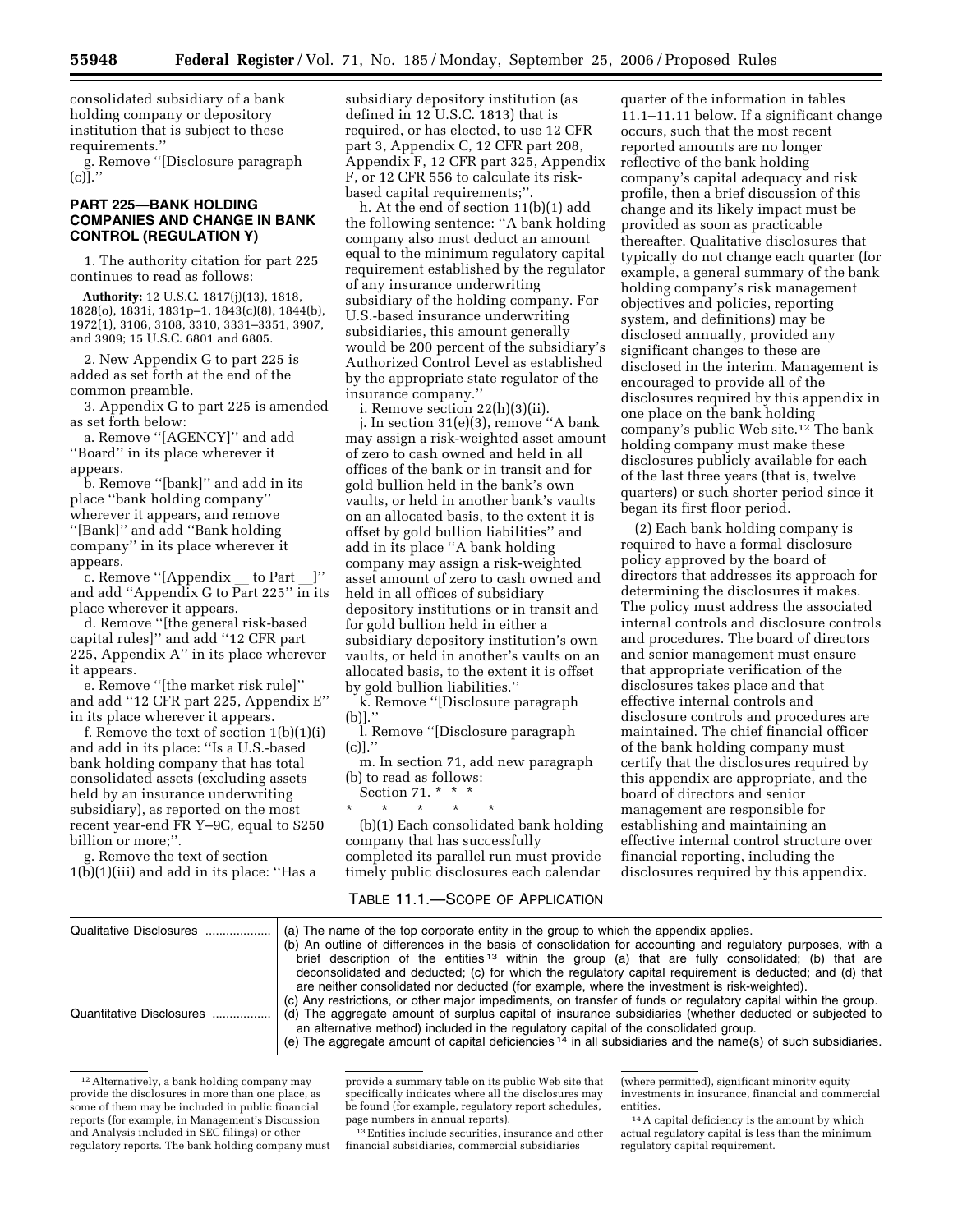## TABLE 11.2.—CAPITAL STRUCTURE

| Qualitative Disclosures  | (a) Summary information on the terms and conditions of the main features of all capital instruments, espe- |
|--------------------------|------------------------------------------------------------------------------------------------------------|
|                          | cially in the case of innovative, complex or hybrid capital instruments.                                   |
| Quantitative Disclosures | (b) The amount of tier 1 capital, with separate disclosure of:                                             |
|                          | • Common stock/surplus;                                                                                    |
|                          | • Retained earnings:                                                                                       |
|                          | • Minority interests in the equity of subsidiaries;                                                        |
|                          | • Restricted core capital elements as defined in 12 CFR part 225, Appendix A;                              |
|                          | • Regulatory calculation differences deducted from tier 1 capital; <sup>15</sup> and                       |
|                          | • Other amounts deducted from tier 1 capital, including goodwill and certain intangibles.                  |
|                          | (c) The total amount of tier 2 capital.                                                                    |
|                          | (d) Other deductions from capital. <sup>16</sup>                                                           |
|                          | (e) Total eligible capital.                                                                                |
|                          |                                                                                                            |

## TABLE 11.3.—CAPITAL ADEQUACY

| Qualitative Disclosures  | (a) A summary discussion of the bank holding company's approach to assessing the adequacy of its cap-                                                                                                                                                                                                                                                                                                                                                                                                                                                                                                                                                                                                                                                                                            |
|--------------------------|--------------------------------------------------------------------------------------------------------------------------------------------------------------------------------------------------------------------------------------------------------------------------------------------------------------------------------------------------------------------------------------------------------------------------------------------------------------------------------------------------------------------------------------------------------------------------------------------------------------------------------------------------------------------------------------------------------------------------------------------------------------------------------------------------|
| Quantitative Disclosures | ital to support current and future activities.<br>(b) Risk-weighted assets for credit risk from:<br>• Wholesale exposures;<br>• Residential mortgage exposures;<br>• Qualifying revolving exposures;<br>• Other retail exposures;<br>• Securitization exposures;<br>• Equity exposures:<br>• Equity exposures subject to simple risk weight approach; and<br>• Equity exposures subject to internal models approach.<br>(c) Risk-weighted assets for market risk as calculated under [the market risk rule]: 17<br>• Standardized approach for specific risk; and<br>• Internal models approach for specific risk.<br>(d) Risk-weighted assets for operational risk.<br>(e) Total and tier 1 risk-based capital ratios: 18<br>• For the top consolidated group; and<br>• For each DI subsidiary. |
|                          |                                                                                                                                                                                                                                                                                                                                                                                                                                                                                                                                                                                                                                                                                                                                                                                                  |

### General Qualitative Disclosure Requirement

management objectives and policies, including:

• Strategies and processes;

• The scope and nature of risk reporting and/or measurement systems; • Policies for hedging and/or mitigating risk and strategies and processes for monitoring the continuing effectiveness of hedges/mitigants.

For each separate risk area described in tables 11.4 through 11.11, the bank holding company must describe its risk

• The structure and organization of the relevant risk management function;

| Qualitative Disclosures  | (a) The general qualitative disclosure requirement with respect to credit risk (excluding counterparty credit<br>risk disclosed in accordance with Table 11.6), including:<br>• Definitions of past due and impaired (for accounting purposes);<br>• Description of approaches followed for allowances, including statistical methods used where applicable; |
|--------------------------|--------------------------------------------------------------------------------------------------------------------------------------------------------------------------------------------------------------------------------------------------------------------------------------------------------------------------------------------------------------|
|                          | • Discussion of the bank holding company's credit risk management policy.                                                                                                                                                                                                                                                                                    |
| Quantitative Disclosures | (b) Total gross credit risk exposures, <sup>20</sup> and average gross credit risk exposures, over the period broken<br>down by major types of credit exposure. <sup>21</sup>                                                                                                                                                                                |
|                          | (c) Geographic <sup>22</sup> distribution of exposures, broken down in significant areas by major types of credit expo-<br>sure.                                                                                                                                                                                                                             |
|                          | (d) Industry or counterparty type distribution of exposures, broken down by major types of credit exposure.<br>(e) Remaining contractual maturity breakdown (for example, one year or less) of the whole portfolio, bro-<br>ken down by major types of credit exposure.                                                                                      |
|                          | (f) By major industry or counterparty type:                                                                                                                                                                                                                                                                                                                  |
|                          | • Amount of impaired loans:                                                                                                                                                                                                                                                                                                                                  |
|                          | • Amount of past due loans; $23$ • Allowances; and,                                                                                                                                                                                                                                                                                                          |
|                          | • Charge-offs during the period.                                                                                                                                                                                                                                                                                                                             |
|                          | (g) Amount of impaired loans and, if available, the amount of past due loans broken down by significant<br>geographic areas including, if practical, the amounts of allowances related to each geographical area. <sup>24</sup><br>(h) Reconciliation of changes in the allowance for loan and lease losses. <sup>25</sup>                                   |

<sup>15</sup>Representing 50% of the amount, if any, by which total expected credit losses as calculated within the IRB framework exceed eligible credit reserves, which must be deducted from Tier 1 capital.

 $^{\rm 16}\,$  Including 50% of the amount, if any, by which total expected credit losses as calculated within the IRB framework exceed eligible credit reserves, which must be deducted from Tier 2 capital.

 $^{\rm 17}\!$  Risk-weighted assets determined under [the market risk rule] are to be disclosed only for the approaches used.

<sup>18</sup>Total risk-weighted assets should also be disclosed.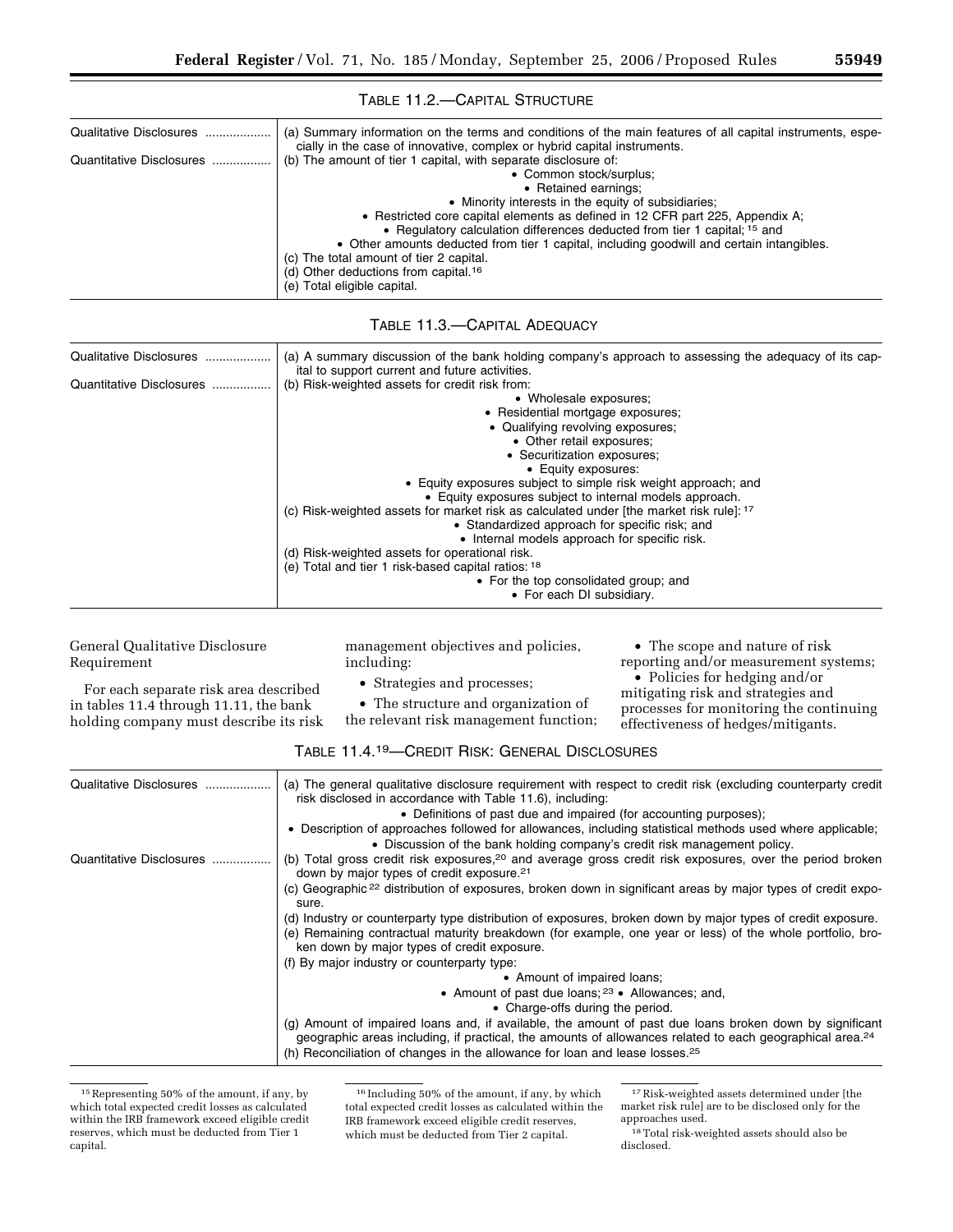### TABLE 11.5.—CREDIT RISK: DISCLOSURES FOR PORTFOLIOS SUBJECT TO IRB RISK-BASED CAPITAL FORMULAS

| Qualitative disclosures                          | (a) Explanation and review of the:<br>• Structure of internal rating systems and relation between internal and external ratings;<br>• Use of risk parameter estimates other than for regulatory capital purposes;<br>• Process for managing and recognizing credit risk mitigation; and<br>• Control mechanisms for the rating system, including discussion of independence, accountability, and<br>rating systems review.<br>(b) Description of the internal ratings process, provided separately for the following:<br>• Wholesale category;<br>• Retail subcategories:<br>• Residential mortgage exposures;<br>• Qualifying revolving exposures; and<br>• Other retail exposures.<br>For each category and subcategory the description should include:<br>• The types of exposure included in the category subcategories;<br>• The definitions, methods and data for estimation and validation of PD, ELGD, LGD, and EAD, including<br>assumptions employed in the derivation of these variables. <sup>26</sup>            |
|--------------------------------------------------|-------------------------------------------------------------------------------------------------------------------------------------------------------------------------------------------------------------------------------------------------------------------------------------------------------------------------------------------------------------------------------------------------------------------------------------------------------------------------------------------------------------------------------------------------------------------------------------------------------------------------------------------------------------------------------------------------------------------------------------------------------------------------------------------------------------------------------------------------------------------------------------------------------------------------------------------------------------------------------------------------------------------------------|
| Quantitative disclosures: Risk as-<br>sessment.  | (c) For wholesale exposures, present the following information across a sufficient number of PD grades<br>(including default) to allow for a meaningful differentiation of credit risk: 27<br>• Total EAD: 28<br>• Exposure-weighted average ELGD and LGD (percentage);<br>• Exposure weighted-average capital requirement (K); and<br>• Amount of undrawn commitments and exposure-weighted average EAD for wholesale exposures.<br>For each retail subcategory, present the disclosures outlined above across a sufficient number of seg-<br>ments to allow for a meaningful differentiation of credit risk.                                                                                                                                                                                                                                                                                                                                                                                                                |
| Quantitative disclosures: historical<br>results. | (d) Actual losses in the preceding period for each category and subcategory and how this differs from past<br>experience. A discussion of the factors that impacted the loss experience in the preceding period—for<br>example, has the bank holding company experienced higher than average default rates, loss rates or<br>EAD <sub>s</sub> .<br>(e) Comparison of risk parameter estimates against actual outcomes over a longer period. <sup>29</sup> At a min-<br>imum, this should include information on estimates of losses against actual losses in the wholesale cat-<br>egory and each retail subcategory over a period sufficient to allow for a meaningful assessment of the<br>performance of the internal rating processes for each category/subcategory. <sup>30</sup> Where appropriate, the<br>bank holding company should further decompose this to provide analysis of PD, ELGD, LGD, and EAD<br>outcomes against estimates provided in the quantitative risk assessment disclosures above. <sup>31</sup> |

 $^\mathrm{19}\mathrm{T}$ able 4 does not include equity exposures.  $^\mathrm{20}\mathrm{T}$  and is, after accounting offsets in accordance with U.S. GAAP (for example, FASB Interpretations 39 and 41) and without taking into account the effects of credit risk mitigation techniques, for

 $21$  For example, banks could apply a breakdown similar to that used for accounting purposes. Such a breakdown might, for instance, be (a) loans, offbalance sheet commitments, and other nonderivative off-balance sheet exposures, (b) debt<br>securities, and (c) OTC derivatives.

<sup>22</sup> Geographical areas may comprise individual countries, groups of countries or regions within countries. A bank holding company might choose to define the geographical areas based on the way the company's portfolio is geographically managed. The criteria used to allocate the loans to

geographical areas must be specified.<br><sup>23</sup> A bank holding company is encouraged also to<br>provide an analysis of the aging of past-due loans.

<sup>24</sup> The portion of general allowance that is not allocated to a geographical area should be disclosed

<sup>25</sup> The reconciliation should include the following: A description of the allowance; the opening balance of the allowance; charge-offs taken against the allowance during the period; amounts provided (or reversed) for estimated probable loan losses during the period; any other adjustments (for example, exchange rate differences, business

combinations, acquisitions and disposals of subsidiaries), including transfers between allowances; and the closing balance of the allowance. Charge-offs and recoveries that have been recorded directly to the income statement should be disclosed separately.

26This disclosure does not require a detailed description of the model in full—it should provide the reader with a broad overview of the model approach, describing definitions of the variables, and methods for estimating and validating those variables set out in the quantitative risk disclosures below. This should be done for each of the four category/subcategories. The bank holding company should disclose any significant differences in approach to estimating these variables within each category/subcategories.

27The PD, ELGD, LGD and EAD disclosures in Table 11.5(c) should reflect the effects of collateral, qualifying master netting agreements, eligible guarantees and eligible credit derivatives as defined in Part 1. Disclosure of each PD grade should include the exposure weighted-average PD for each grade. Where a bank holding company aggregates PD grades for the purposes of disclosure, this should be a representative breakdown of the distribution of PD grades used for regulatory capital purposes.

28Outstanding loans and EAD on undrawn commitments can be presented on a combined basis for these disclosures.

29These disclosures are a way of further informing the reader about the reliability of the information provided in the ''quantitative disclosures: Risk assessment'' over the long run. The disclosures are requirements from year-end 2010; in the meantime, early adoption is encouraged. The phased implementation is to allow a bank holding company sufficient time to build up a longer run of data that will make these disclosures meaningful.

30This regulation is not prescriptive about the period used for this assessment. Upon implementation, it might be expected that a bank holding company would provide these disclosures for as long run of data as possible—for example, if a bank holding company has 10 years of data, it might choose to disclose the average default rates for each PD grade over that 10-year period. Annual amounts need not be disclosed.

31A bank holding company should provide this further decomposition where it will allow users greater insight into the reliability of the estimates provided in the ''quantitative disclosures: Risk assessment.'' In particular, it should provide this information where there are material differences between is estimates of PD, ELGD, LGD or EAD compared to actual outcomes over the long run. The bank holding company should also provide explanations for such differences.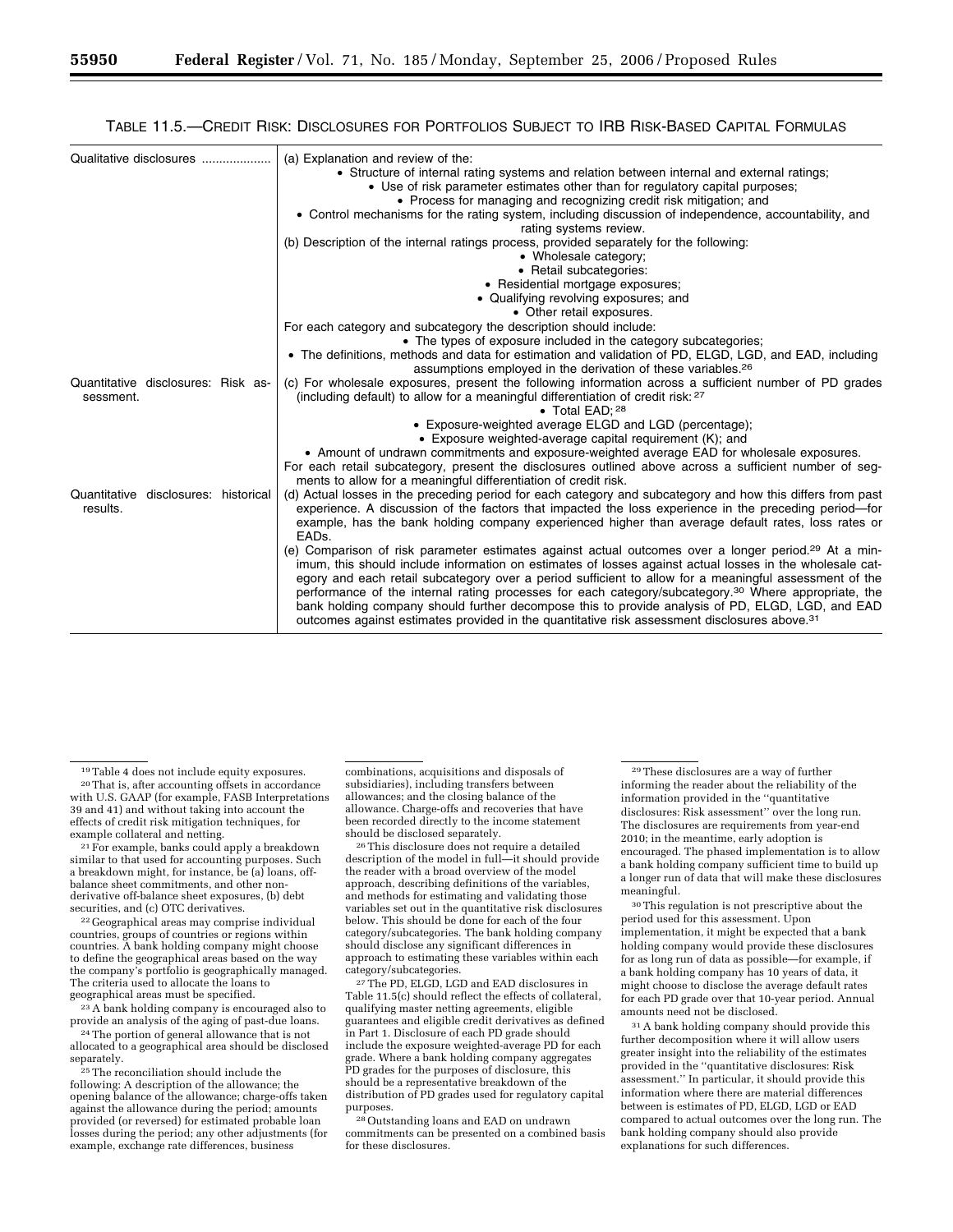## TABLE 11.6.—GENERAL DISCLOSURE FOR COUNTERPARTY CREDIT RISK-RELATED EXPOSURES

| Qualitative Disclosures  | (a) The general qualitative processes for disclosure requirement with respect to OTC derivatives, eligible<br>margin loans, and repo-style transactions, including:<br>• Discussion of methodology used to assign economic capital and credit limits for counterparty credit<br>exposures;<br>• Discussion of policies and securing collateral, valuing and managing collateral, and establishing credit<br>reserves;<br>• Discussion of the primary types of collateral taken;<br>• Discussion of policies with respect to wrong-way risk exposures; and |
|--------------------------|-----------------------------------------------------------------------------------------------------------------------------------------------------------------------------------------------------------------------------------------------------------------------------------------------------------------------------------------------------------------------------------------------------------------------------------------------------------------------------------------------------------------------------------------------------------|
|                          | • Discussion of the impact of the amount of collateral the bank would have to provide given a credit rating<br>downgrade.                                                                                                                                                                                                                                                                                                                                                                                                                                 |
| Quantitative Disclosures | (b) Gross positive fair value of contracts, netting benefits, netted current credit exposure, collateral held (in-<br>cluding type, for example, cash, government securities), and net unsecured credit exposure. <sup>32</sup> Also re-<br>port measures for EAD used for regulatory capital for these transactions, the notional value of credit de-<br>rivative hedges purchased for counterparty credit risk protection, and the distribution of current credit ex-<br>posure by types of credit exposure. <sup>33</sup>                              |
|                          | (c) Notional amount of purchased and sold credit derivatives, segregated between use for the institution's<br>own credit portfolio, as well as in its intermediation activities, including the distribution of the credit deriv-<br>ative products used, broken down further by protection bought and sold within each product group.<br>(d) The estimate of alpha if the bank holding company has received supervisory approval to estimate<br>alpha.                                                                                                    |

## TABLE 11.7.—CREDIT RISK MITIGATION 34, 35, 36

| Qualitative Disclosure  | (a) The general qualitative disclosure requirement with respect to credit risk mitigation including:<br>• Policies and processes for, and an indication of the extent to which the bank holding company uses, on-<br>and off-balance sheet netting;<br>• Policies and processes for collateral valuation and management;<br>• A description of the main types of collateral taken by the bank holding company;                                      |
|-------------------------|-----------------------------------------------------------------------------------------------------------------------------------------------------------------------------------------------------------------------------------------------------------------------------------------------------------------------------------------------------------------------------------------------------------------------------------------------------|
| Quantitative Disclosure | • The main type of quarantors/credit derivative counterparties and their creditworthiness; and<br>• Information about (market or credit) risk concentrations within the mitigation taken.<br>(b) For each separately disclosed portfolio, the total exposure (after, where applicable, on- or off-balance<br>sheet netting) that is covered by quarantees/credit derivatives and the risk-weighted asset amount asso-<br>ciated with that exposure. |

## TABLE 11.8.—SECURITIZATION

| Qualitative disclosures | (a) The general qualitative disclosure requirement disclosures with respect to securitization (including syn-                                                                       |
|-------------------------|-------------------------------------------------------------------------------------------------------------------------------------------------------------------------------------|
|                         | thetics), including a discussion of:                                                                                                                                                |
|                         | • The bank holding company's objectives relating to securitization activity, including the extent to which                                                                          |
|                         | these activities transfer credit risk of the underlying exposures away from the bank holding company to                                                                             |
|                         | other entities:                                                                                                                                                                     |
|                         | • The roles played by the bank holding company in the securitization process $37$ and an indication of the<br>extent of the bank holding company's involvement in each of them; and |
|                         | • The regulatory capital approaches (for example, RBA, IAA and SFA) that the bank holding company<br>follows for its securitization activities.                                     |
|                         | (b) Summary of the bank holding company's accounting policies for securitization activities, including:                                                                             |
|                         | • Whether the transactions are treated as sales or financings;                                                                                                                      |
|                         | • Recognition of gain-on-sale:                                                                                                                                                      |
|                         | • Key assumptions for valuing retained interests, including any significant changes since the last reporting<br>period and the impact of such changes; and                          |
|                         | • Treatment of synthetic securitizations.                                                                                                                                           |
|                         | (c) Names of NRSROs used for securitizations and the types of securitization exposure for which each<br>agency is used.                                                             |

32Net unsecured credit exposure is the credit exposure after considering both the benefits from legally enforceable netting agreements and collateral arrangements without taking into account

<sup>33</sup>This may include interest rate derivative contracts, foreign exchange derivative contracts, equity derivative contracts, credit derivatives, commodity or other derivative contracts, repo-style transactions, and eligible margin loans.

34At a minimum, a bank holding company must give the disclosures in Table 11.7 in relation to credit risk mitigation that has been recognized for the purposes of reducing capital requirements under this Appendix. Where relevant, bank holding companies are encouraged to give further information about mitigants that have not been

<sup>35</sup> Credit derivatives that are treated, for the purposes of this Appendix, as synthetic

securitization exposures should be excluded from the credit risk mitigation disclosures and included within those relating to securitization.

36Counterparty credit risk-related exposures disclosed pursuant to Table 11.6 should be excluded from the credit risk mitigation disclosures in Table 11.7.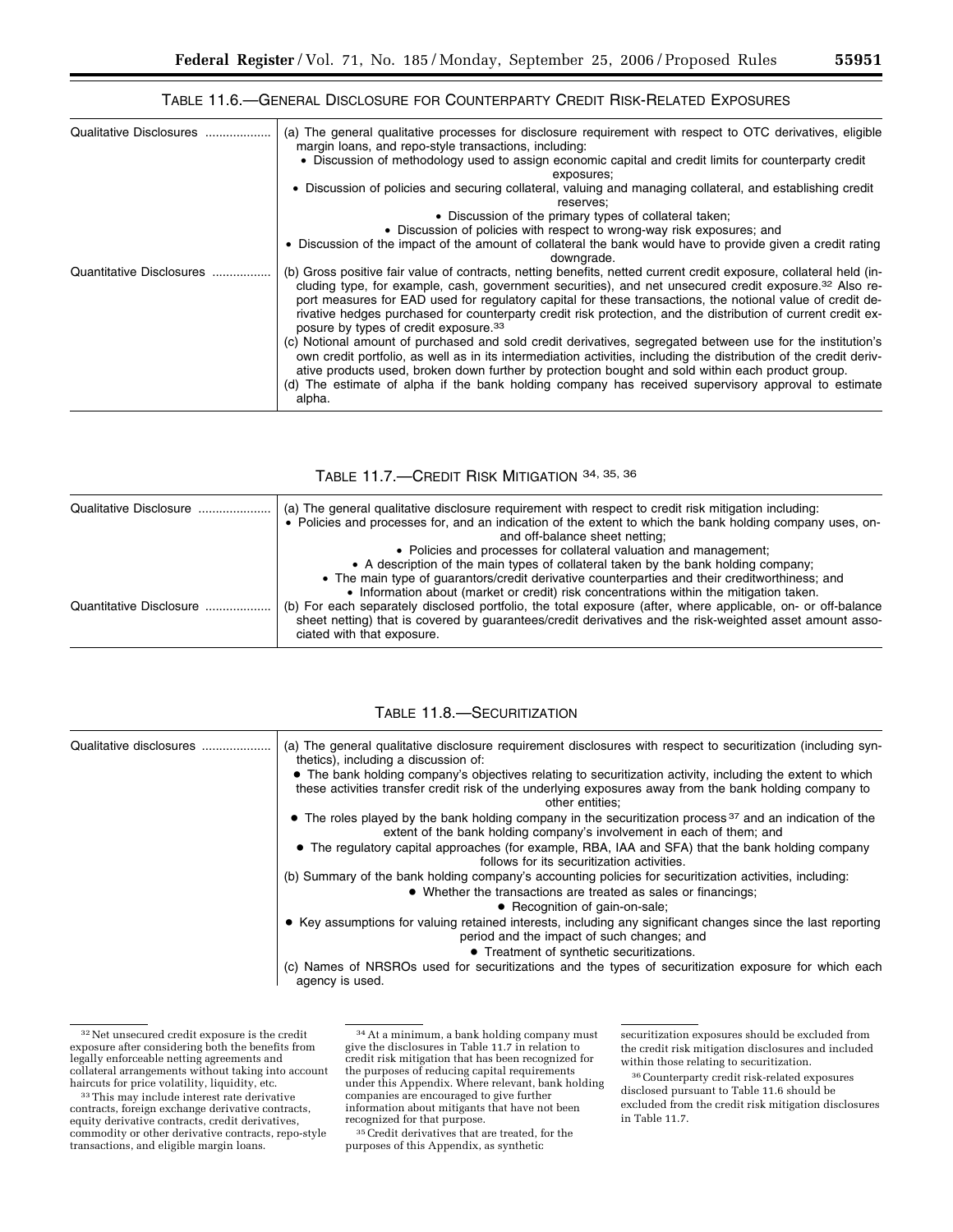| Quantitative disclosures | (d) The total outstanding exposures securitized by the bank holding company in securitizations that meet<br>the operation criteria in Section 41 (broken down into traditional/synthetic), by underlying exposure<br>type. 38, 39, 40<br>(e) For exposures securitized by the bank holding company in securitizations that meet the operational cri-<br>teria in Section 41:<br>• Amount of securitized assets that are impaired/past due; and<br>• Losses recognized by the bank holding company during the current period <sup>41</sup> broken down by exposure<br>type.<br>(f) Aggregate amount of securitization exposures broken down by underlying exposure type.<br>(g) Aggregate amount of securitization exposures and the associated IRB capital charges for these expo-<br>sures broken down into a meaningful number of risk weight bands. Exposures that have been deducted<br>from capital should be disclosed separately by type of underlying asset.<br>(h) For securitizations subject to the early amortisation treatment, the following items by underlying asset<br>type for securitized facilities:<br>• The aggregate drawn exposures attributed to the seller's and investors' interests; and<br>• The aggregate IRB capital charges incurred by the bank holding company against the investor's shares<br>of drawn balances and undrawn lines. |
|--------------------------|------------------------------------------------------------------------------------------------------------------------------------------------------------------------------------------------------------------------------------------------------------------------------------------------------------------------------------------------------------------------------------------------------------------------------------------------------------------------------------------------------------------------------------------------------------------------------------------------------------------------------------------------------------------------------------------------------------------------------------------------------------------------------------------------------------------------------------------------------------------------------------------------------------------------------------------------------------------------------------------------------------------------------------------------------------------------------------------------------------------------------------------------------------------------------------------------------------------------------------------------------------------------------------------------------------------------------------------------------------------------|
|                          | (i) Summary of current year's securitization activity, including the amount of exposures securitized (by ex-<br>posure type), and recognised gain or loss on sale by asset type.                                                                                                                                                                                                                                                                                                                                                                                                                                                                                                                                                                                                                                                                                                                                                                                                                                                                                                                                                                                                                                                                                                                                                                                       |

TABLE 11.8.—SECURITIZATION—Continued

TABLE 11.9.—OPERATIONAL RISK

| Qualitative disclosures  | (a) The general qualitative disclosure requirement for operational risk.<br>(b) Description of the AMA, including a discussion of relevant internal and external factors considered in<br>the bank holding company's measurement approach.<br>(c) A description of the use of insurance for the purpose of mitigating operational risk.                                                                                                                                                                                                                                                                                                                                                                                                                                                                                                                                                                                                                             |
|--------------------------|---------------------------------------------------------------------------------------------------------------------------------------------------------------------------------------------------------------------------------------------------------------------------------------------------------------------------------------------------------------------------------------------------------------------------------------------------------------------------------------------------------------------------------------------------------------------------------------------------------------------------------------------------------------------------------------------------------------------------------------------------------------------------------------------------------------------------------------------------------------------------------------------------------------------------------------------------------------------|
|                          | Table 11.10.—Equities Not Subject to Market Risk Rule                                                                                                                                                                                                                                                                                                                                                                                                                                                                                                                                                                                                                                                                                                                                                                                                                                                                                                               |
| Qualitative Disclosures  | (a) The general qualitative disclosure requirement with respect to equity risk, including:<br>• Differentiation between holdings on which capital gains are expected and those taken under other ob-<br>jectives including for relationship and strategic reasons; and<br>• Discussion of important policies covering the valuation of and accounting for equity holdings in the<br>banking book. This includes the accounting techniques and valuation methodologies used, including<br>key assumptions and practices affecting valuation as well as significant changes in these practices.                                                                                                                                                                                                                                                                                                                                                                       |
| Quantitative Disclosures | (b) Value disclosed in the balance sheet of investments, as well as the fair value of those investments; for<br>quoted securities, a comparison to publicly-quoted share values where the share price is materially dif-<br>ferent from fair value.<br>(c) The types and nature of investments, including the amount that is:<br>• Publicly traded; and<br>• Non-publicly traded.<br>(d) The cumulative realized gains (losses) arising from sales and liquidations in the reporting period.<br>(e) Total unrealized gains (losses); 42<br>• Total latent revaluation gains (losses); 43 and<br>• Any amounts of the above included in tier 1 and/or tier 2 capital.<br>(f) Capital requirements broken down by appropriate equity groupings, consistent with the bank holding<br>company's methodology, as well as the aggregate amounts and the type of equity investments subject<br>to any supervisory transition regarding regulatory capital requirements. 44 |

#### TABLE 11.11.—INTEREST RATE RISK FOR NON-TRADING ACTIVITIES

<sup>37</sup>For example: originator, investor, servicer, provider of credit enhancement, sponsor of asset backed commercial paper facility, liquidity

<sup>38</sup> Underlying exposure types may include, for example, 1–4 family residential loans, home equity<br>lines, credit card receivables, and auto loans.

<sup>39</sup> Securitization transactions in which the originating bank holding company does not retain any securitization exposure should be shown

separately but need only be reported for the year of inception.

40Where relevant, a bank holding company is encouraged to differentiate between exposures resulting from activities in which they act only as sponsors, and exposures that result from all other bank holding company securitization activities.

41For example, charge-offs/allowances (if the assets remain on the bank holding company's

balance sheet) or write-downs of I/O strips and other residual interests.

42Unrealized gains (losses) recognized in the balance sheet but not through earnings.

43Unrealized gains (losses) not recognized either in the balance sheet or through earnings.

44This disclosure should include a breakdown of equities that are subject to the 0%, 20%, 100%, 300%, and 400% risk weights, as applicable.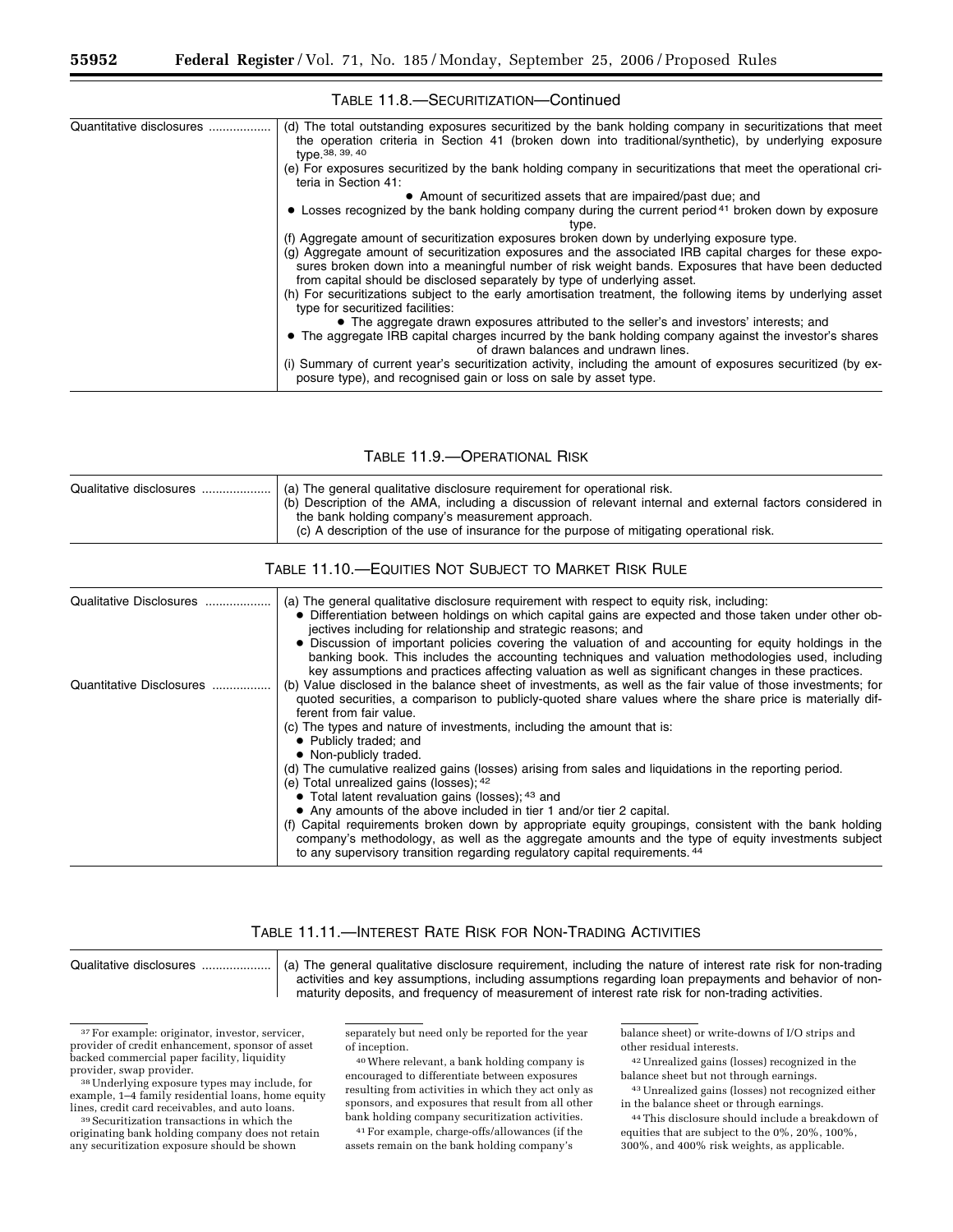## TABLE 11.11.—INTEREST RATE RISK FOR NON-TRADING ACTIVITIES—Continued

| Quantitative disclosures   (b) The increase (decline) in earnings or economic value (or relevant measure used by management) for |
|----------------------------------------------------------------------------------------------------------------------------------|
| upward and downward rate shocks according to management's method for measuring interest rate risk                                |
| for non-trading activities, broken down by currency (as appropriate).                                                            |
|                                                                                                                                  |

#### \* \* \* \* \*

## **Federal Deposit Insurance Corporation**

## **12 CFR Chapter III**

#### **Authority and Issuance**

For the reasons stated in the common preamble, the Federal Deposit Insurance Corporation proposes to amend part 325 of chapter III of title 12 of the Code of Federal Regulations as follows:

#### **PART 325—CAPITAL MAINTENANCE**

1. The authority citation for part 325 continues to read as follows:

**Authority:** 12 U.S.C. 1815(a), 1815(b), 1816, 1818(a), 1818(b), 1818(c), 1818(t), 1819(Tenth), 1828(c), 1828(d), 1828(i), 1828(n), 1828(o), 1831o, 1835, 3907, 3909, 4808; Pub. L. 102–233, 105 Stat. 1761, 1789, 1790 (12 U.S.C. 1831n note); Pub. L. 102– 242, 105 Stat. 2236, 2355, 2386 (12 U.S.C. 1828 note).

2. New Appendix D to part 325 is added as set forth at the end of the common preamble.

3. Appendix D to part 325 is amended as set forth below:

a. Remove ''[AGENCY]'' and add ''FDIC'' in its place wherever it appears.

b. Remove ''[bank]'' and add ''bank'' in its place wherever it appears, and remove ''[Bank]'' and add ''Bank'' in its place wherever it appears.

c. Remove "[Appendix \_\_\_\_ to Part l'' and add "Appendix D to Part

325'' in its place wherever it appears.

d. Remove ''[the general risk-based capital rules]'' and add ''12 CFR part 325, Appendix A'' in its place wherever it appears.

e. Remove ''[the market risk rule]'' and add ''12 CFR part 325, Appendix C'' in its place wherever it appears.

f. Remove ''[Disclosure paragraph (b)]'' and add in its place ''(b) A bank must comply with paragraph (c) of section 71 of appendix F to the Federal Reserve Board's Regulation Y (12 CFR part 225, appendix F) unless it is a consolidated subsidiary of a bank holding company or depository institution that is subject to these requirements.''

g. Remove ''Disclosure paragraph  $(c)$ ]."

### **Department of the Treasury**

## **Office of Thrift Supervision**

## **12 CFR Chapter V**

#### **Authority and Issuance**

For the reasons stated in the common preamble, the Office of Thrift Supervision proposes to amend part 566 of chapter V of title 12 of the Code of Federal Regulations as follows:

1. Add a new part 566 to read as follows:

### **PART 566—ADVANCED CAPITAL ADEQUACY FRAMEWORK AND MARKET RISK ADJUSTMENT**

Sec.

566.1 Purpose

**Authority:** 12 U.S.C. 1462, 1462a, 1463, 1464, 1467a, 1828(note).

#### **§ 566.1 Purpose.**

(a) *Advanced Capital Framework.*  Appendix A of this part establishes: minimum qualifying criteria for savings associations using internal risk measurement and management processes for calculating risk based capital requirements, methodologies for these savings associations to calculate their risk-based capital requirement, and public disclosure requirements for these savings associations.

(b) [Reserved]

2. Appendix A to part 566 is added to read as set forth at the end of the common preamble.

3. Appendix A to part 566 is amended as set forth below:

a. Remove ''[AGENCY]'' and add ''OTS'' in its place wherever it appears.

b. Remove ''[bank]'' and add ''savings association'' in its place wherever it appears, and remove ''[Bank]'' and add ''Savings association'' in its place wherever it appears.

c. Remove  $\lceil A \rceil$  (Appendix to Part ) and add "Appendix" ]'' and add "Appendix A to Part 566'' in its place wherever it appears.

d. Remove ''[the general risk-based capital rules]'' and add ''12 CFR part 567'' in its place wherever it appears.

e. Remove ''[the market risk rule]'' and add ''12 CFR part 566, Subpart B'' in its place wherever it appears.

f. Remove the text of section 12(b) and add in its place: ''A savings association is not required to deduct equity securities from capital under 12 CFR 567.5(c)(2)(ii). However, it must continue to deduct equity investments

in real estate under that section. *See* 12 CFR 567.1, which defines equity investments, including equity securities and equity investments in real estate.''

g. Remove the text of section 52(b)(3)(i) and add in its place: ''An equity exposure that is designed primarily to promote community welfare, including the welfare of lowand moderate-income communities or families, such as by providing services or jobs, excluding equity exposures to an unconsolidated small business investment company and equity exposures held through a consolidated small business investment company described in section 302 of the Small Business Investment Act of 1958 (15 U.S.C. 682).''

h. Remove ''[Disclosure paragraph (b)]'' and add in its place ''(b) A savings association must comply with paragraph (c) of section 71 unless it is a consolidated subsidiary of a depository institution or bank holding company that is subject to these requirements.''

i. Remove ''[Disclosure paragraph  $(c)$ ].'

j. In section 71, add new paragraph (c) to read as follows:

Section 71  $*$   $*$   $*$ 

\* \* \* \* \* (c)(1) Each consolidated savings association described in paragraph (b) of this section that has successfully completed its parallel run must provide timely public disclosures each calendar quarter of the information in tables 11.1–11.11 below. If a significant change occurs, such that the most recent reported amounts are no longer reflective of the savings association's capital adequacy and risk profile, then a brief discussion of this change and its likely impact must be provided as soon as practicable thereafter. Qualitative disclosures that typically do not change each quarter (for example, a general summary of the savings association's risk management objectives and policies, reporting system, and definitions) may be disclosed annually, provided any significant changes to these are disclosed in the interim. Management is encouraged to provide all of the disclosures required by this appendix in one place on the savings association's public Web site.45 The

<sup>45</sup>Alternatively, a savings association may provide the disclosures in more than one place, as Continued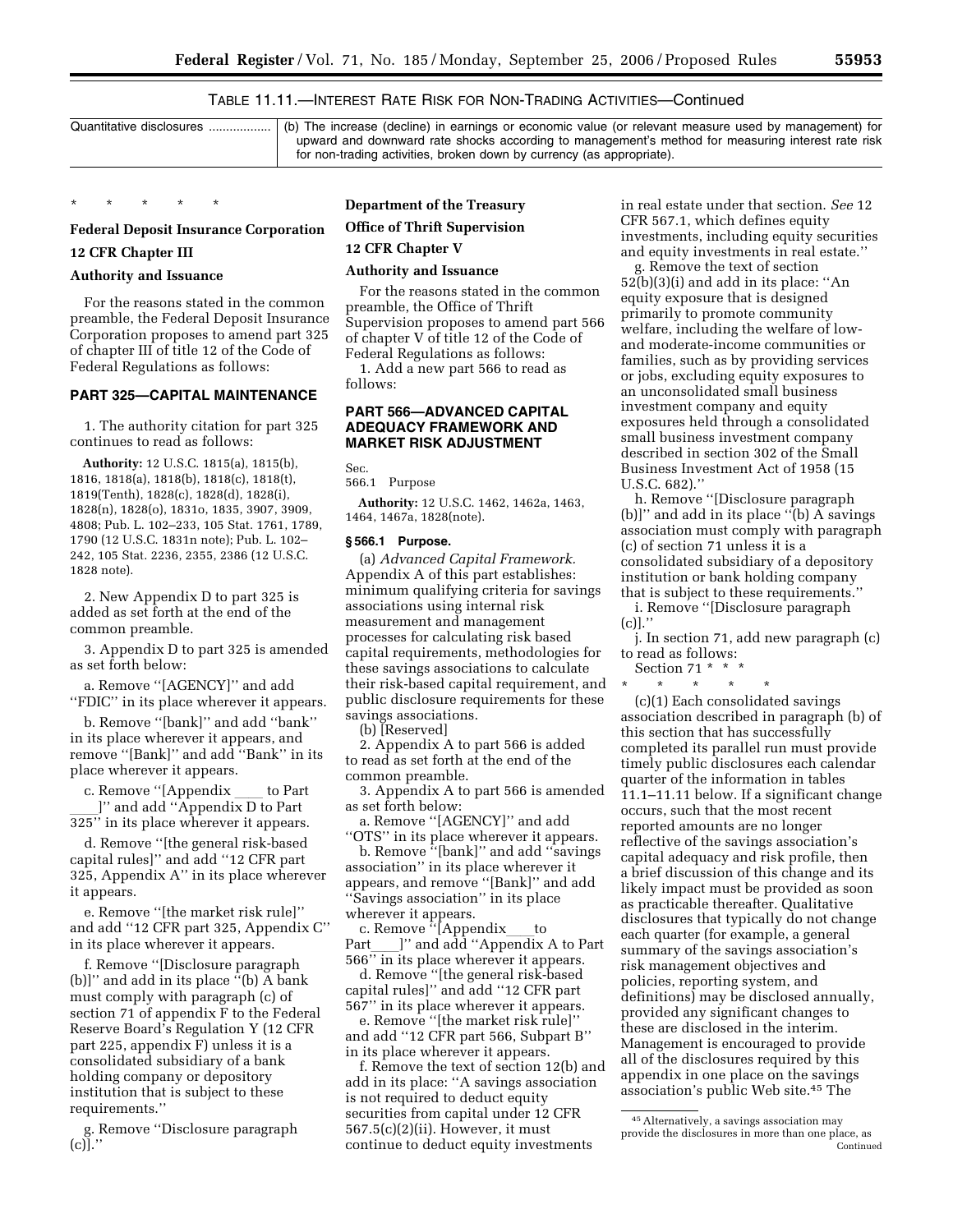savings association must make these disclosures publicly available for each of the last three years (that is, twelve quarters) or such shorter period since it began its first floor period.

(2) Each savings association is required to have a formal disclosure policy approved by the board of directors that addresses its approach for determining the disclosures it makes.

The policy must address the associated internal controls and disclosure controls and procedures. The board of directors and senior management must ensure that appropriate verification of the disclosures takes place and that effective internal controls and disclosure controls and procedures are maintained. The chief financial officer

of the savings association must certify that the disclosures required by this appendix are appropriate, and the board of directors and senior management are responsible for establishing and maintaining an effective internal control structure over financial reporting, including the disclosures required by this appendix.

### TABLE 11.1.—SCOPE OF APPLICATION

| Qualitative Disclosures  | (a) The name of the top corporate entity in the group to which the appendix applies.<br>(b) An outline of differences in the basis of consolidation for accounting and regulatory purposes, with a<br>brief description of the entities <sup>46</sup> within the group (a) that are fully consolidated; (b) that are<br>deconsolidated and deducted; (c) for which the regulatory capital requirement is deducted; and (d) that<br>are neither consolidated nor deducted (for example, where the investment is risk-weighted). |  |
|--------------------------|--------------------------------------------------------------------------------------------------------------------------------------------------------------------------------------------------------------------------------------------------------------------------------------------------------------------------------------------------------------------------------------------------------------------------------------------------------------------------------------------------------------------------------|--|
| Quantitative Disclosures | (c) Any restrictions, or other major impediments, on transfer of funds or regulatory capital within the group.<br>(d) The aggregate amount of surplus capital of insurance subsidiaries (whether deducted or subjected to<br>an alternative method) included in the regulatory capital of the consolidated group.<br>(e) The aggregate amount of capital deficiencies $47$ in all subsidiaries and the name(s) of such subsidiaries.                                                                                           |  |

## TABLE 11.2.—CAPITAL STRUCTURE

| Qualitative disclosures  | (a) Summary information on the terms and conditions of the main features of all capital instruments, espe-<br>cially in the case of innovative, complex or hybrid capital instruments.                                                                                                                                                                                                                                                                                         |
|--------------------------|--------------------------------------------------------------------------------------------------------------------------------------------------------------------------------------------------------------------------------------------------------------------------------------------------------------------------------------------------------------------------------------------------------------------------------------------------------------------------------|
| Quantitative disclosures | (b) The amount of tier 1 capital, with separate disclosure of:<br>• Common stock/surplus;<br>• Retained earnings;<br>• Minority interests in the equity of subsidiaries; regulatory calculation differences deducted from tier 1<br>capital: 48 and<br>• Other amounts deducted from tier 1 capital, including goodwill and certain intangibles.<br>(c) The total amount of tier 2 capital.<br>(d) Other deductions from capital. <sup>49</sup><br>(e) Total eligible capital. |

| Qualitative disclosures  | (a) A summary discussion of the savings association's approach to assessing the adequacy of its capital to<br>support current and future activities. |
|--------------------------|------------------------------------------------------------------------------------------------------------------------------------------------------|
| Quantitative disclosures | (b) Risk-weighted assets for credit risk from:                                                                                                       |
|                          | • Wholesale exposures;                                                                                                                               |
|                          | • Residential mortgage exposures;                                                                                                                    |
|                          | • Qualifying revolving exposures;                                                                                                                    |
|                          | • Other retail exposures:                                                                                                                            |
|                          | • Securitization exposures; and                                                                                                                      |
|                          | • Equity exposures:                                                                                                                                  |
|                          | • Equity exposures subject to simple risk weight approach; and                                                                                       |
|                          | • Equity exposures subject to internal models approach.                                                                                              |
|                          | (c) Risk-weighted assets for market risk as calculated under [the market risk rule]: 50                                                              |
|                          | • Standardized approach for specific risk; and                                                                                                       |
|                          | • Internal models approach for specific risk.                                                                                                        |
|                          |                                                                                                                                                      |
|                          | (d) Risk-weighted assets for operational risk.                                                                                                       |
|                          | (e) Total and tier 1 risk-based capital ratios: 51                                                                                                   |

TABLE 11.3.—CAPITAL ADEQUACY

46Entities include securities, insurance and other financial subsidiaries, commercial subsidiaries (where permitted), significant minority equity investments in insurance, financial and commercial entities.

47A capital deficiency is the amount by which actual regulatory capital is less than the minimum regulatory capital requirements.

some of them may be included in public financial reports (for example, in Management's Discussion and Analysis included in SEC filings) or other regulatory reports. The savings association must provide a summary table on its public Website that specifically indicates where all the disclosures may be found (for example, regulatory report schedules, page numbers in annual reports).

<sup>48</sup>Representing 50% of the amount, if any, by which total expected credit losses as calculated within the IRB framework exceed eligible credit reserves, which must be deducted from Tier 1 capital.

<sup>49</sup> Including 50% of the amount, if any, by which total expected credit losses as calculated within the IRB framework exceed eligible credit reserves, which must be deducted from Tier 2 capital.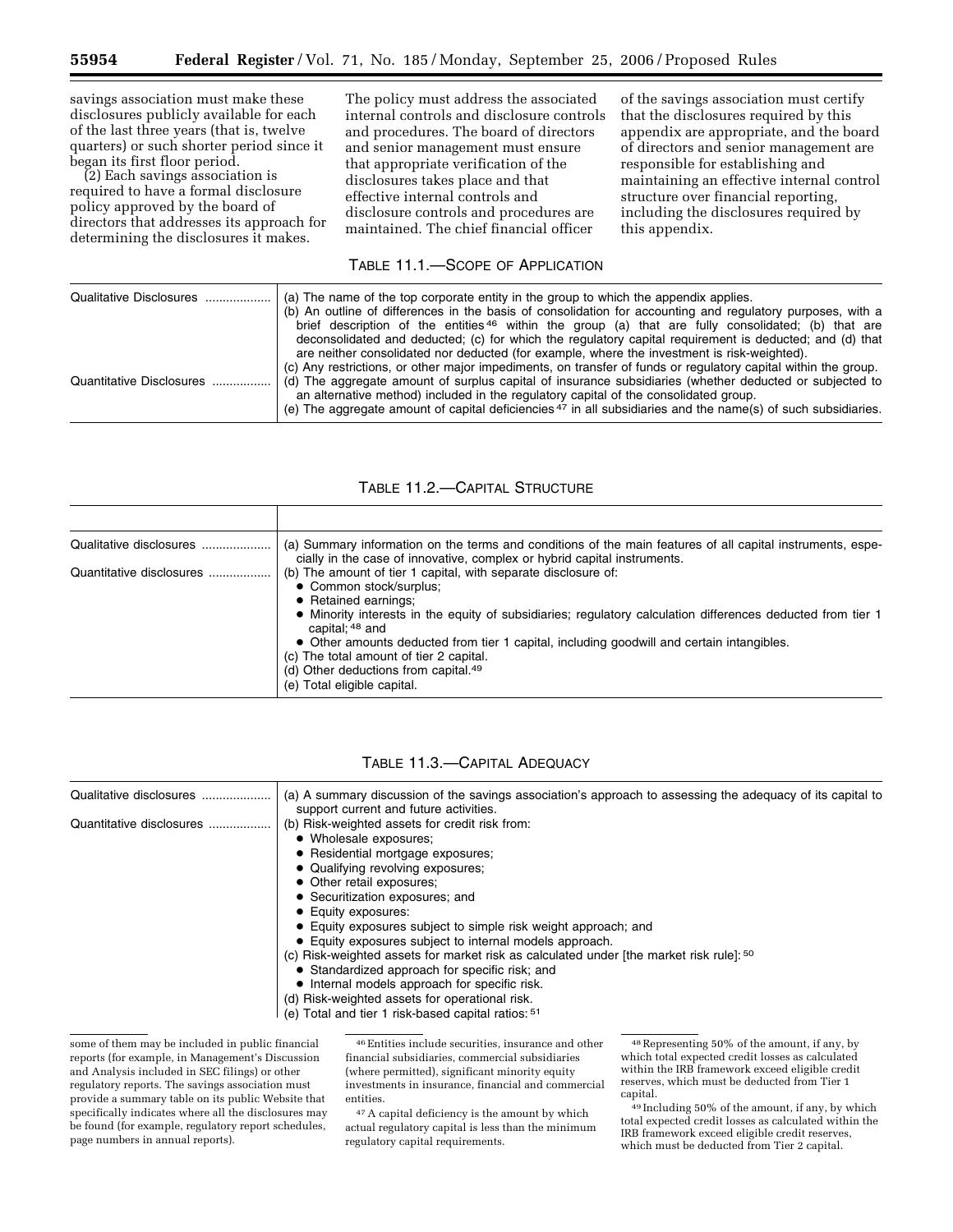| TABLE 11.3.-CAPITAL ADEQUACY-Continued |  |
|----------------------------------------|--|
|----------------------------------------|--|

| • For the top consolidated group; and<br>• For each DI subsidiary. |
|--------------------------------------------------------------------|
|                                                                    |

General Qualitative Disclosure Requirement

For each separate risk area described in tables 11.4 through 11.11, the savings association must describe its risk

management objectives and policies, including:

- Strategies and processes;
- The structure and organization of

• The scope and nature of risk reporting and/or measurement systems; • Policies for hedging and/or mitigating risk and strategies and processes for monitoring the continuing

effectiveness of hedges/mitigants.

the relevant risk management function;

| (a) The general qualitative disclosure requirement with respect to credit risk (excluding counterparty credit<br>risk disclosed in accordance with Table 11.6), including:                                                                                                                                                 |
|----------------------------------------------------------------------------------------------------------------------------------------------------------------------------------------------------------------------------------------------------------------------------------------------------------------------------|
| • Definitions of past due and impaired (for accounting purposes);                                                                                                                                                                                                                                                          |
| • Description of approaches followed for allowances, including statistical methods used where applicable;<br>• Discussion of the savings association's credit risk management policy.                                                                                                                                      |
| (b) Total gross credit risk exposures, <sup>53</sup> and average gross credit risk exposures, over the period broken<br>down by major types of credit exposure. <sup>54</sup>                                                                                                                                              |
| (c) Geographic <sup>55</sup> distribution of exposures, broken down in significant areas by major types of credit expo-<br>sure.                                                                                                                                                                                           |
| (d) Industry or counterparty type distribution of exposures, broken down by major types of credit exposure.<br>(e) Remaining contractual maturity breakdown (for example, one year or less) of the whole portfolio, bro-                                                                                                   |
| ken down by major types of credit exposure.                                                                                                                                                                                                                                                                                |
| (f) By major industry or counterparty type:<br>• Amount of impaired loans;                                                                                                                                                                                                                                                 |
| • Amount of past due loans; <sup>56</sup> • Allowances; and                                                                                                                                                                                                                                                                |
| • Charge-offs during the period.                                                                                                                                                                                                                                                                                           |
| (g) Amount of impaired loans and, if available, the amount of past due loans broken down by significant<br>geographic areas including, if practical, the amounts of allowances related to each geographical area. <sup>57</sup><br>(h) Reconciliation of changes in the allowance for loan and lease losses. <sup>58</sup> |
|                                                                                                                                                                                                                                                                                                                            |

## TABLE 11.5.—CREDIT RISK: DISCLOSURES FOR PORTFOLIOS SUBJECT TO IRB RISK-BASED CAPITAL FORMULAS

| Qualitative disclosures                         | (a) Explanation and review of the:<br>• Structure of internal rating systems and relation between internal and external ratings;<br>• Use of risk parameter estimates other than for regulatory capital purposes;<br>• Process for managing and recognizing credit risk mitigation; and |
|-------------------------------------------------|-----------------------------------------------------------------------------------------------------------------------------------------------------------------------------------------------------------------------------------------------------------------------------------------|
|                                                 | • Control mechanisms for the rating system, including discussion of independence, accountability, and<br>rating systems review.                                                                                                                                                         |
|                                                 | (b) Description of the internal ratings process, provided separately for the following:                                                                                                                                                                                                 |
|                                                 | • Wholesale category; and                                                                                                                                                                                                                                                               |
|                                                 | • Retail subcategories: residential mortgage exposures;                                                                                                                                                                                                                                 |
|                                                 | • Qualifying revolving exposures; and                                                                                                                                                                                                                                                   |
|                                                 | • Other retail exposures.                                                                                                                                                                                                                                                               |
|                                                 | For each category and subcategory the description should include:                                                                                                                                                                                                                       |
|                                                 | • The types of exposure included in the category/subcategories;                                                                                                                                                                                                                         |
|                                                 | • The definitions, methods and data for estimation and validation of PD, ELGD, LGD, and EAD, including<br>assumptions employed in the derivation of these variables. <sup>59</sup>                                                                                                      |
| Quantitative Disclosures: Risk As-<br>sessment. | (c) For wholesale exposures, present the following information across a sufficient number of PD grades<br>(including default) to allow for a meaningful differentiation of credit risk: $60$                                                                                            |
|                                                 | • Total EAD; $61 \cdot$ Exposure-weighted average ELGD and LGD (percentage);<br>• Exposure weighted-average capital requirement (K); and                                                                                                                                                |

50Risk-weighted assets determined under [the market risk rule] are to be disclosed only for the approaches used.

<sup>51</sup> Total risk-weighted assets should also be disclosed.

52Table 4 does not include equity exposures.

53That is, after accounting offsets in accordance with US GAAP (for example, FASB Interpretations 39 and 41) and without taking into account the effects of credit risk mitigation techniques, for example collateral and netting.

54For example, banks could apply a breakdown similar to that used for accounting purposes. Such a breakdown might, for instance, be (a) loans, offbalance sheet commitments, and other nonderivative off-balance sheet exposures, (b) debt<br>securities, and (c) OTC derivatives.

<sup>55</sup> Geographical areas may comprise individual countries, groups of countries or regions within countries. A savings association might choose to define the geographical areas based on the way the company's portfolio is geographically managed. The criteria used to allocate the loans to geographical

 $56$  A savings association is encouraged also to provide an analysis of the aging of past-due loans.

<sup>57</sup> The portion of general allowance that is not allocated to a geographical area should be disclosed separately.

58The reconciliation should include the following: A description of the allowance; the opening balance of the allowance; charge-offs taken against the allowance during the period; amounts provided (or reversed) for estimated probable loan losses during the period; any other adjustments (for example, exchange rate differences, business combinations, acquisitions and disposals of subsidiaries), including transfers between allowances; and the closing balance of the allowance. Charge-offs and recoveries that have been recorded directly to the income statement should be disclosed separately.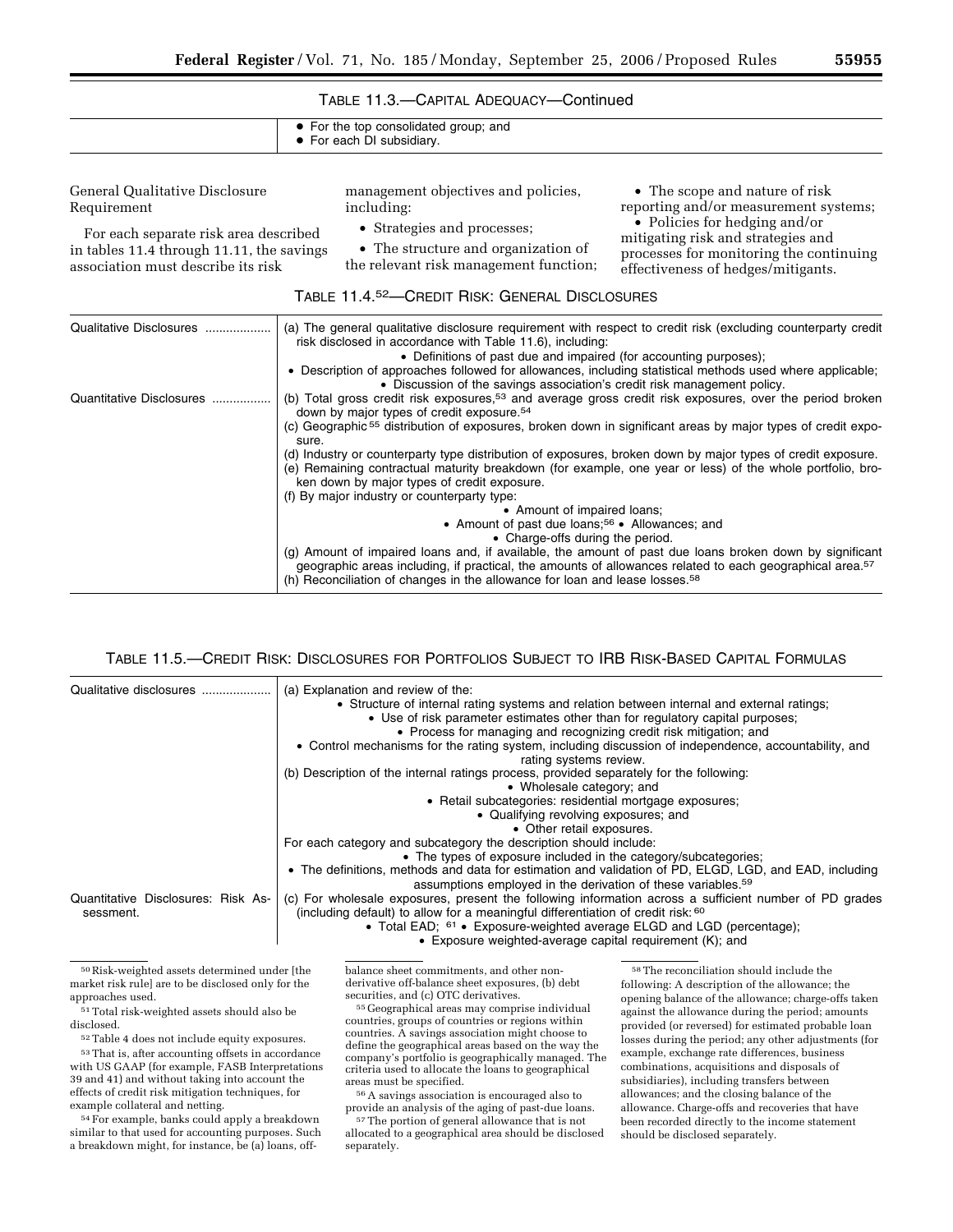### TABLE 11.5.—CREDIT RISK: DISCLOSURES FOR PORTFOLIOS SUBJECT TO IRB RISK-BASED CAPITAL FORMULAS— **Continued**

|                                                  | • Amount of undrawn commitments and exposure-weighted average EAD for wholesale exposures.<br>For each retail subcategory, present the disclosures outlined above across a sufficient number of seq-<br>ments to allow for a meaningful differentiation of credit risk.                                                                                                                                                                                                                                                                                                                                                                                                     |
|--------------------------------------------------|-----------------------------------------------------------------------------------------------------------------------------------------------------------------------------------------------------------------------------------------------------------------------------------------------------------------------------------------------------------------------------------------------------------------------------------------------------------------------------------------------------------------------------------------------------------------------------------------------------------------------------------------------------------------------------|
| Quantitative disclosures: historical<br>results. | (d) Actual losses in the preceding period for each category and subcategory and how this differs from past<br>experience. A discussion of the factors that impacted the loss experience in the preceding period—for<br>example, has the savings association experienced higher than average default rates, loss rates or<br>EADs.                                                                                                                                                                                                                                                                                                                                           |
|                                                  | (e) Comparison of risk parameter estimates against actual outcomes over a longer period. <sup>62</sup> At a min-<br>imum, this should include information on estimates of losses against actual losses in the wholesale cat-<br>egory and each retail subcategory over a period sufficient to allow for a meaningful assessment of the<br>performance of the internal rating processes for each category/subcategory. <sup>63</sup> Where appropriate, the<br>savings association should further decompose this to provide analysis of PD, ELGD, LGD, and EAD out-<br>comes against estimates provided in the quantitative risk assessment disclosures above. <sup>64</sup> |

### TABLE 11.6.—GENERAL DISCLOSURE FOR COUNTERPARTY CREDIT RISK-RELATED EXPOSURES

| Qualitative Disclosures  | (a) The general qualitative disclosure requirement with respect to OTC derivatives, eligible margin loans,<br>and repo-style transactions, including:<br>• Discussion of methodology used to assign economic capital and credit limits for counterparty credit<br>exposures;<br>• Discussion of policies for securing collateral, valuing and managing collateral, and establishing credit<br>reserves;                                                                                                                      |
|--------------------------|------------------------------------------------------------------------------------------------------------------------------------------------------------------------------------------------------------------------------------------------------------------------------------------------------------------------------------------------------------------------------------------------------------------------------------------------------------------------------------------------------------------------------|
|                          | • Discussion of the primary types of collateral taken;                                                                                                                                                                                                                                                                                                                                                                                                                                                                       |
|                          | • Discussion of policies with respect to wrong-way risk exposures; and                                                                                                                                                                                                                                                                                                                                                                                                                                                       |
|                          | • Discussions of the impact of the amount of collateral the bank would have to provide given a credit<br>rating downgrade.                                                                                                                                                                                                                                                                                                                                                                                                   |
| Quantitative Disclosures | (b) Gross positive fair value of contracts, netting benefits, netted current credit exposure, collateral held (in-<br>cluding type, for example, cash, government securities), and net unsecured credit exposure. <sup>65</sup> Also re-<br>port measures for EAD used for regulatory capital for these transactions, the notional value of credit de-<br>rivative hedges purchased for counterparty credit risk protection, and the distribution of current credit ex-<br>posure by types of credit exposure. <sup>66</sup> |
|                          | (c) Notional amount of purchased and sold credit derivatives, segregated between use for the institution's<br>own credit portfolio, as well as in its intermediation activities, including the distribution of the credit deriv-<br>ative products used, broken down further by protection bought and sold within each product group.<br>(d) The estimate of alpha if the savings association has received supervisory approval to estimate alpha.                                                                           |

| Qualitative Disclosures   (a) The general qualitative disclosure requirement with respect to credit risk mitigation including:<br>• Policies and processes for, and an indication of the extent to which the savings association uses, on-<br>and off-balance sheet netting;<br>• Policies and processes for collateral valuation and management;<br>• A description of the main types of collateral taken by the savings association; |
|----------------------------------------------------------------------------------------------------------------------------------------------------------------------------------------------------------------------------------------------------------------------------------------------------------------------------------------------------------------------------------------------------------------------------------------|
| • The main types of quarantors/credit derivative counterparties and their creditworthiness; and<br>• Information about (market or credit) risk concentrations within the mitigation taken.                                                                                                                                                                                                                                             |

#### TABLE 11.7.—CREDIT RISK MITIGATION67 68 69

59This disclosure does not require a detailed description of the model in full—it should provide the reader with a broad overview of the model approach, describing definitions of the variables, and methods for estimating and validating those variables set out in the quantitative risk disclosures below. This should be done for each of the four category/subcategories. The savings association should disclose any significant differences in approach to estimating these variables within each category/subcategories.

60The PD, ELGD, LGD and EAD disclosures in Table 11.5(c) should reflect the effects of collateral, qualifying master netting agreements, eligible guarantees and eligible credit derivatives as defined in Part 1. Disclosure of each PD grade should include the exposure weighted-average PD for each grade. Where a savings association aggregates PD grades PD for the purposes of disclosure, this should be a representative breakdown of the

distribution of PD grades used for regulatory capital

<sup>61</sup>Outstanding loans and EAD on undrawn commitments can be presented on a combined basis

 $62$  These disclosures are a way of further informing the reader about the reliability of the information provided in the ''quantitative disclosures: risk assessment'' over the long run. The disclosures are requirements from year-end 2010; in the meantime, early adoption is encouraged. The phased implementation is to allow a savings association sufficient time to build up a longer run<br>of data that will make these disclosures meaningful.

<sup>63</sup> This regulation is not prescriptive about the period used for this assessment. Upon implementation, it might be expected that a savings association would provide these disclosures for as long run of data as possible—for example, if a savings association has 10 years of data, it might choose to disclose the average default rates

64A savings association should provide this further decomposition where it will allow users greater insight into the reliability of the estimates provided in the ''quantitative disclosures: risk assessment.'' In particular, it should provide this information where there are material differences between its estimates of PD, ELGD, LGD or EAD compared to actual outcomes over the long run. The savings association should also provide explanations for such differences.

65Net unsecured credit exposure is the cedit exposure after considering both the benefits from legally enforceable netting agreements and collateral arrangements without taking into account haircuts for price volatility, liquidity, etc.

66This may include interest rate derivative contracts, foreign exchange derivative contracts, equity derivative contracts, credit derivatives, commodity or other derivative contracts, repo-style transactions, and eligible margin loans.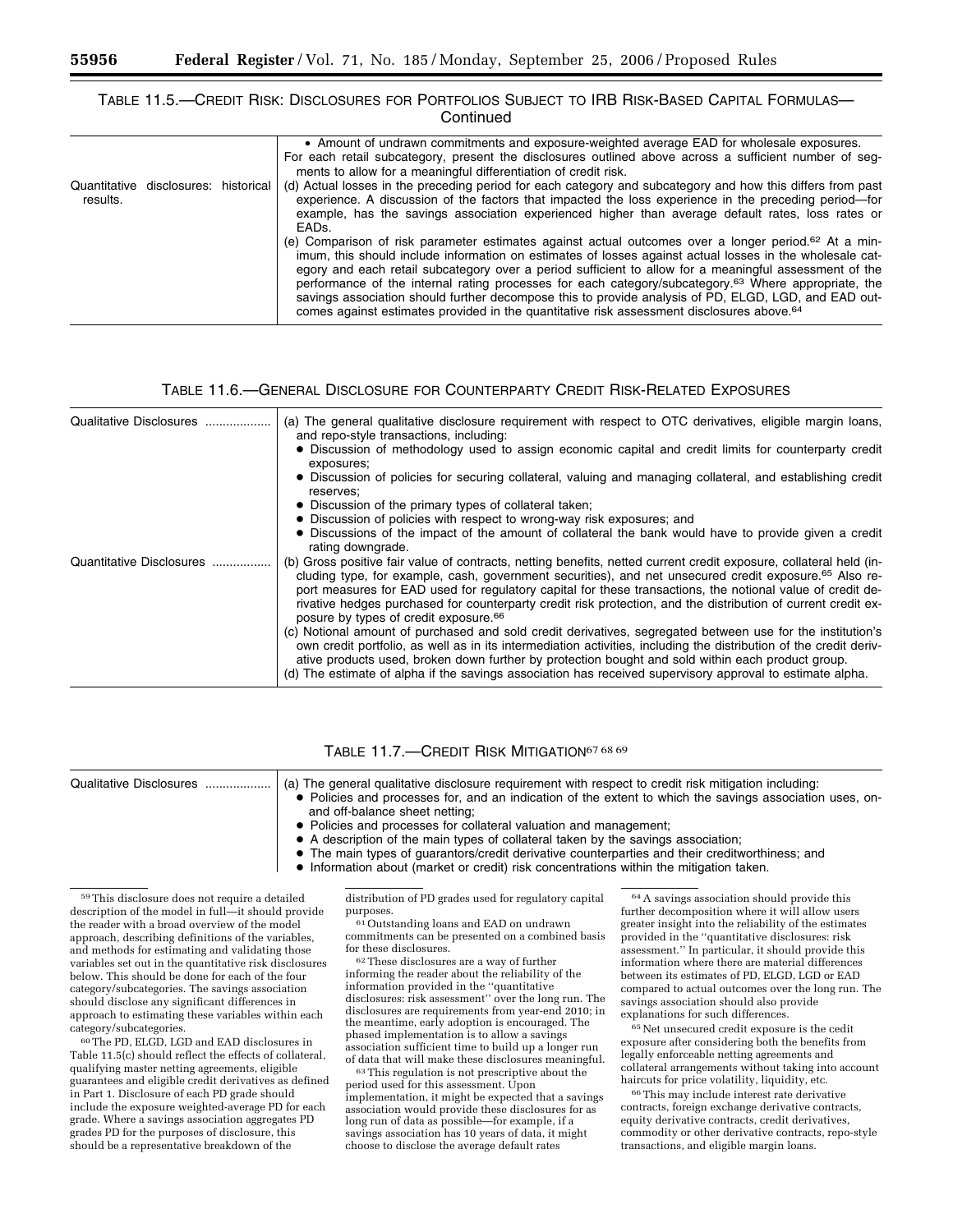## TABLE 11.7.—CREDIT RISK MITIGATION67 68 69—Continued

| Quantitative Disclosures  (b) For each separately disclosed portfolio, the total exposure (after, where applicable, on- or off-balance<br>sheet netting) that is covered by quarantees/credit derivatives and the risk-weighted asset amount asso-<br>ciated with that exposure. |
|----------------------------------------------------------------------------------------------------------------------------------------------------------------------------------------------------------------------------------------------------------------------------------|
|                                                                                                                                                                                                                                                                                  |

### TABLE 11.8.—SECURITIZATION

| Qualitative Disclosures  | (a) The general qualitative disclosure requirement with respect to securitization (including synthetics), in-                                                                                                                                                                                                                                                                          |
|--------------------------|----------------------------------------------------------------------------------------------------------------------------------------------------------------------------------------------------------------------------------------------------------------------------------------------------------------------------------------------------------------------------------------|
|                          | cluding a discussion of:                                                                                                                                                                                                                                                                                                                                                               |
|                          | • The savings association's objectives relating to securitization activity, including the extent to which<br>these activities transfer credit risk of the underlying exposures away from the savings association to<br>other entities:                                                                                                                                                 |
|                          | • The roles played by the savings association in the securitization process <sup>70</sup> and an indication of the<br>extent of the savings association's involvement in each of them; and<br>• The regulatory capital approaches (for example, RBA, IAA and SFA) that the savings association fol-                                                                                    |
|                          | lows for its securitization activities.                                                                                                                                                                                                                                                                                                                                                |
|                          | (b) Summary of the savings association's accounting policies for securitization activities, including:<br>• Whether the transactions are treated as sales or financings;<br>• Recognition of gain-on-sale;                                                                                                                                                                             |
|                          | • Key assumptions for valuing retained interests, including any significant changes since the last report-<br>ing period and the impact of such changes; and<br>• Treatment of synthetic securitizations.                                                                                                                                                                              |
|                          | (c) Names of NRSROs used for securitizations and the types of securitization exposure for which each                                                                                                                                                                                                                                                                                   |
|                          | agency is used.                                                                                                                                                                                                                                                                                                                                                                        |
| Quantitative Disclosures | (d) The total outstanding exposures securitized by the savings association in securitizations that meet the<br>operation criteria in Section 41 (broken down into traditional/synthetic), by underlying exposure<br>type. <sup>71,72,73</sup>                                                                                                                                          |
|                          | (e) For exposures securitized by the savings association in securitizations that meet the operational criteria<br>in Section 41:                                                                                                                                                                                                                                                       |
|                          | • Amount of securitized assets that are impaired/past due; and                                                                                                                                                                                                                                                                                                                         |
|                          | • Losses recognized by the savings association during the current period <sup>74</sup> broken down by exposure<br>type.                                                                                                                                                                                                                                                                |
|                          | (f) Aggregate amount of securitization exposures broken down by underlying exposure type.<br>(g) Aggregate amount of securitization exposures and the associated IRB capital charges for these expo-<br>sures broken down into a meaningful number of risk weight bands. Exposures that have been deducted<br>from capital should be disclosed separately by type of underlying asset. |
|                          | (h) For securitizations subject to the early amortisation treatment, the following items by underlying asset<br>type for securitized facilities:                                                                                                                                                                                                                                       |
|                          | • The aggregate drawn exposures attributed to the seller's and investors' interests; and                                                                                                                                                                                                                                                                                               |
|                          | • The aggregate IRB capital charges incurred by the savings association against the investor's shares<br>of drawn balances and undrawn lines.                                                                                                                                                                                                                                          |
|                          | (i) Summary of current year's securitization activity, including the amount of exposures securitized (by ex-<br>posure type), and recognised gain or loss on sale by asset type.                                                                                                                                                                                                       |

### TABLE 11.9.—OPERATIONAL RISK

| (a) The general qualitative disclosure requirement for disclosures operational risk.                       |
|------------------------------------------------------------------------------------------------------------|
| (b) Description of the AMA, including a discussion of relevant internal and external factors considered in |
| the savings association's measurement approach.                                                            |
| (c) A description of the use of insurance for the purpose of mitigating operational risk.                  |

<sup>72</sup> Securitization transactions in which the originating savings association does not retain any

securitization exposure should be shown separately but need only be reported for the year of inception.

73Where relevant, a savings association is encouraged to differentiate between exposures resulting from activities in which they act only as sponsors, and exposures that result from all other savings association securitization activities.

74For example, charge-offs/allowances (if the assets remain on the savings association's balance sheet) or write-downs of I/O strips and other residual interests.

<sup>67</sup>At a minimum, a savings association must give the disclosures in Table 11.7 in relation to credit risk mitigation that has been recognized for the purposes of reducing capital requirements under this Appendix. Where relevant, savings associations are encouraged to give further information about mitigants that have not been recognized for that purpose.

 $^{68}\rm{Cred}$ t derivatives that are treated, for the purposes of this Appendix, as synthetic securitization exposures should be excluded from the credit risk mitigation disclosures and included within those relating to securitization.

<sup>69</sup>Counterparty credit risk-related exposures disclosed pursuant to Table 11.6 should be excluded from the credit risk mitgation disclosures<br>in Table 11.7.

<sup>&</sup>lt;sup>70</sup> For example: Originator, investor, servicer, provider of credit enhancement, sponsor of asset backed commercial paper facility, liquidity

<sup>&</sup>lt;sup>71</sup> Underlying exposure types may include, for example, 1–4 family residential loans, from equity